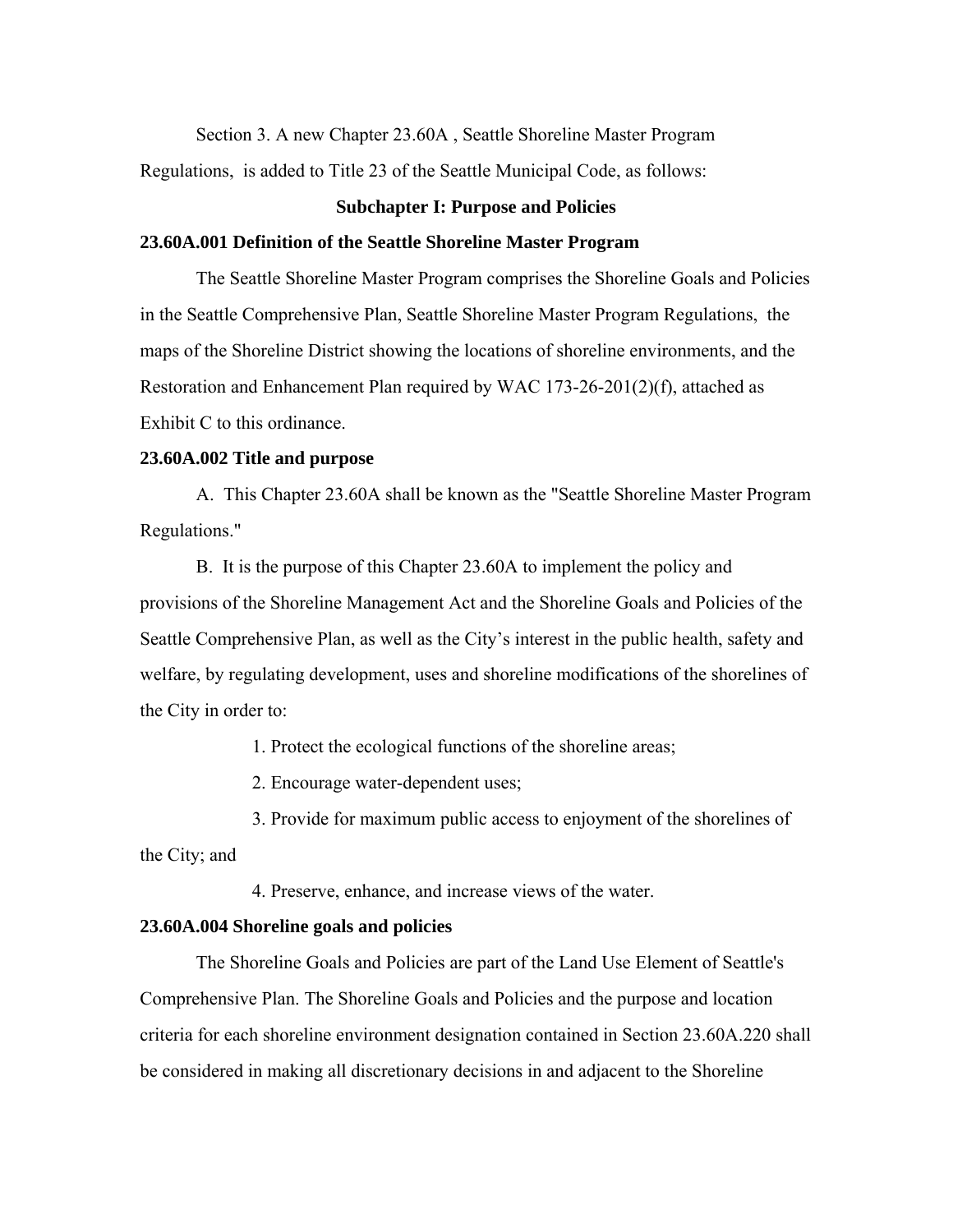District where the intent of the Land Use Code is a criterion and the proposal may have an adverse impact on the Shoreline District. They shall also be used by the Director in the promulgation of rules and in interpretation decisions. The Shoreline Goals and Policies do not constitute regulations and shall not be the basis for enforcement actions.

## **Subchapter I: Compliance**

## **Part1 Compliance**

## **23.60A.010 Shoreline District established**

A. There is established the Shoreline District that includes all shorelines of the City, over which it has jurisdiction, the boundaries of which are illustrated on the Official Land Use Map, Chapter 23.32. In the event that any of the boundaries on the Official Land Use Map conflict with the criteria of WAC 173-22-040 as amended or with lands held in trust for Indian Tribes, the criteria or the laws for Indian trust lands shall control.

B. All property located within the Shoreline District is subject both to the standards of the applicable zone and to the requirements imposed by this Chapter 23.60A and any other overlay district except as provided in Section 23.60A.016.

## **23.60A.012 Inconsistent development prohibited**

No development shall be undertaken, no shoreline modification shall be made, and no use, including a use that is located on a vessel, shall be established in the Shoreline District unless the Director has determined that it is consistent with the policy of the Shoreline Management Act and the regulations of this Chapter 23.60A. This restriction applies even if no Shoreline Substantial Development Permit is required.

#### **23.60A.014 Liberal construction**

A. This Chapter 23.60A is exempted from the rule of strict construction, and it shall be liberally construed to give full effect to the objectives and purposes of RCW 90.58, the State Shoreline Management Act. The standard in this Chapter 23.60A that is most restrictive applies.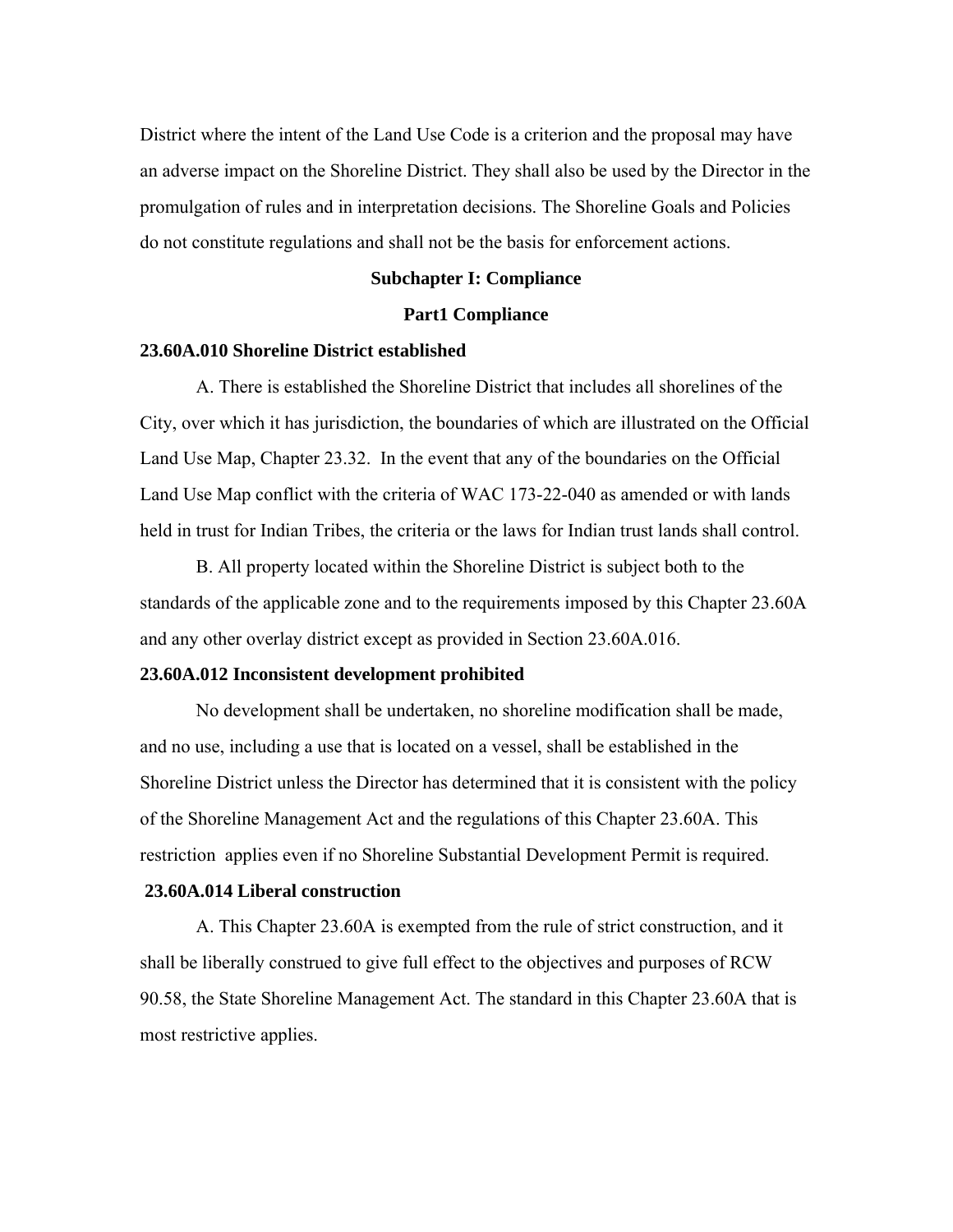B. This Chapter 23.60A shall not be used when construing other chapters of this Title 23 except for actions in the Shoreline District or as stated in subsections 23.60A.016.B and 23.60A.016.C.

## **23.60A.016 Regulations supplemental**

A. The regulations of this Chapter 23.60A are superimposed upon and modify the underlying zones in the Shoreline District. The regulations of this Chapter 23.60A supplement other regulations of this Title 23 as set out in subsections 23.60A.016.B and 23.60A.016.C.

B. Uses and shoreline modifications. To be allowed in the Shoreline District, a use or a shoreline modification must be allowed in both the shoreline environment, the underlying zone and any other overlay district in which it is located.

C. Development Standards

1. A development, shoreline modification, or use in the Shoreline District shall meet the development standards of Chapter 23.60A, the underlying zone and any other overlay district in which it is located. In the case of irreconcilable conflicts between the regulations of Chapter 23.60A and the underlying zone or overlay district, Chapter 23.60A applies, except as provided in this subsection 23.60A.016.C.

2. The height limit for a structure in the Shoreline District is the lower of the height limits provided in the shoreline environment, the underlying zone, or overlay district, except in the Urban Harborfront (UH) Environment, where the shoreline height limit controls.

3. The floor area ratio (FAR) of the underlying zone may not be exceeded, regardless of whether the maximum height and lot coverage allowed in the applicable shoreline environment can be achieved.

4. Yards and/or setbacks of the underlying zone may be reduced or waived for lots subject to view corridor requirements, in accordance with Section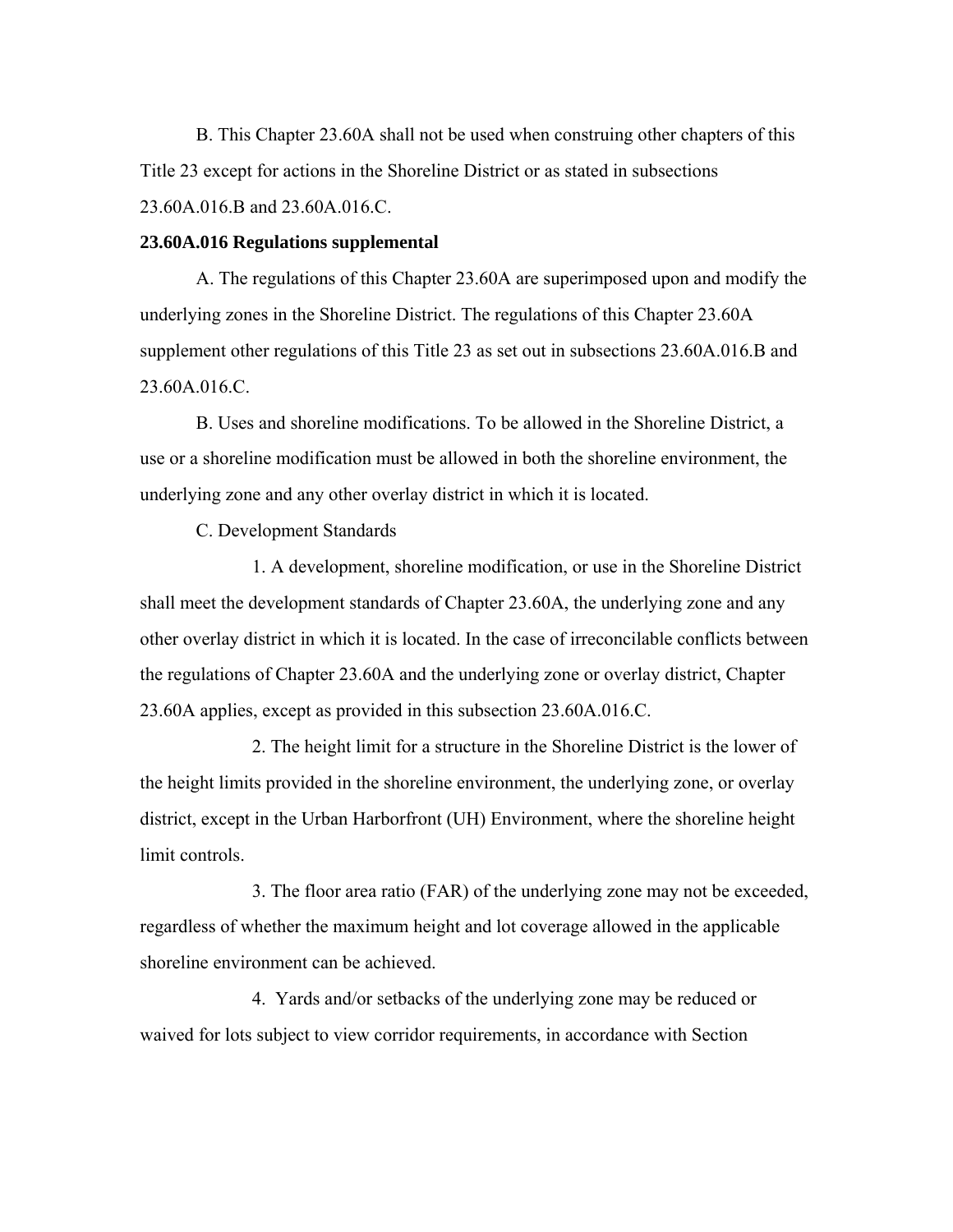23.60A.170, and to preserve buffers and riparian management areas in environmentally critical areas as allowed in Section 23.60A.156.

5. Within the Shoreline District, submerged lands are not counted in calculating lot area for purposes of minimum lot area.

6. Measurements in the Shoreline District are regulated in this Chapter 23.60A, Subchapter XVII, Measurements.

7. Seattle Construction Limit Line

a. Established. There is established along the shores of Lake Union and waters in the vicinity thereof in the City, a "Seattle Construction Limit Line." The Seattle Construction Limit Line is as shown on the Official Land Use Map Chapter 23.32.

b. Unlawful Construction--Exceptions. It is unlawful to erect, construct or maintain any building or structure outward from the shores of Lake Union beyond the Seattle Construction Limit Line, except such buildings or structures as are expressly authorized by the laws of the United States or State of Washington; provided, any residential structure located in whole or in part beyond the Seattle Construction Limit Line prior to December 18, 1968, is allowed as a nonconforming structure and is regulated pursuant to Section 23.60A.124.

D. Nothing in this Chapter 23.60A changes the legal effect of existing approved Major Institution Master Plans adopted pursuant to Chapter 23.69 or Ordinance 121041.

# **23.60A.018 Non-regulated actions**

Except as specifically provided otherwise, the regulations of this Chapter 23.60A do not apply to the operation of boats, ships and other vessels designed and used for navigation, other than moorage of vessels and uses on vessels unrelated to navigation; nor to the vacation and closure, removal or demolition of buildings determined by the Director to be unfit for human habitation pursuant to the Seattle Housing Code; nor to correction of conditions found by the Director to be in violation of the minimum standards of Chapters 22.200, et seq., of the Seattle Housing Code; nor to the demolition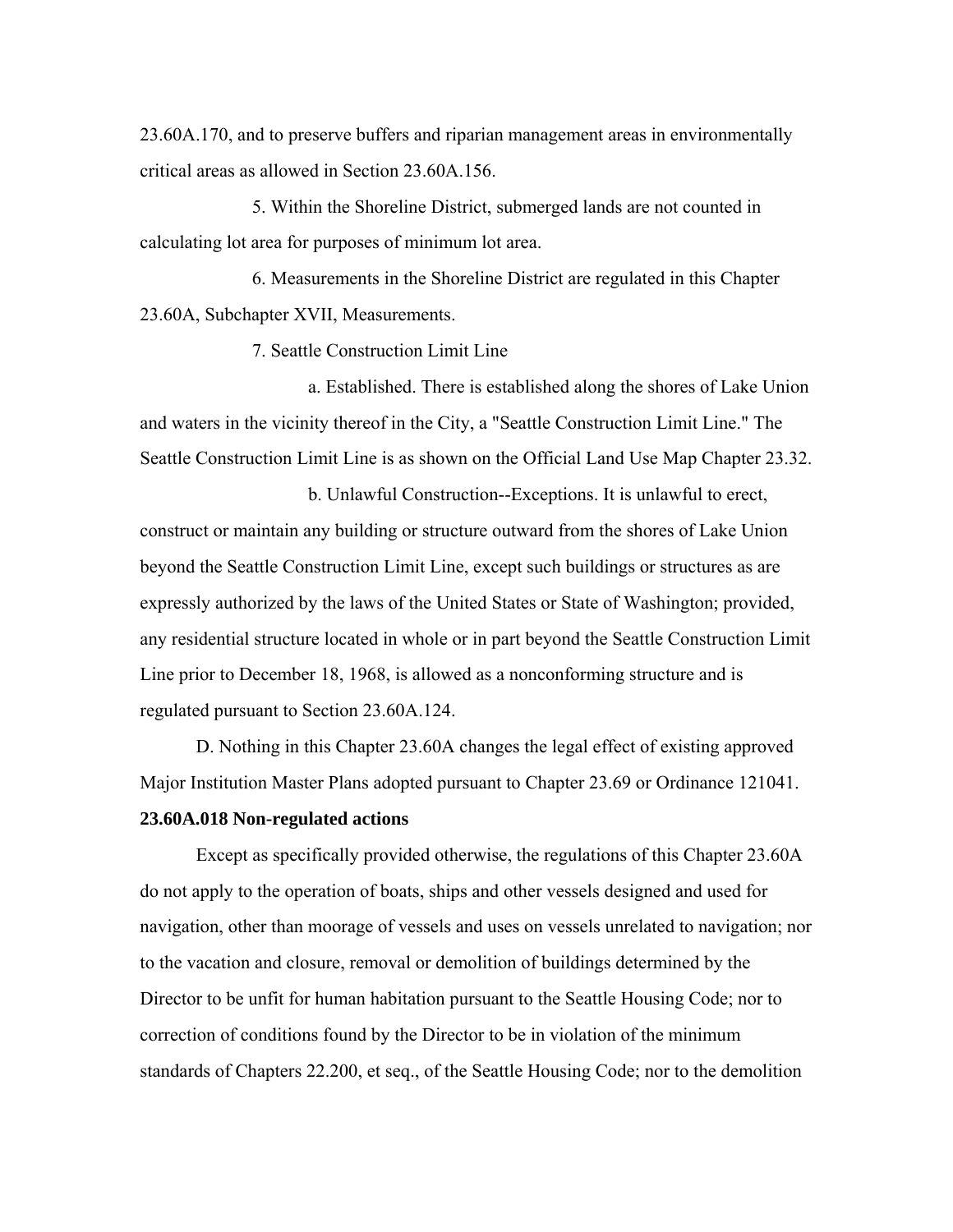of a structure pursuant to an ordinance declaring it to be a public nuisance and providing for summary abatement; nor to actions taken pursuant to environmental excellence program agreements entered into under RCW 43.21K.

## **23.60A.020 Permits and exemptions**

A. Shoreline Substantial Development Permit required

1. A Shoreline Substantial Development Permit is required prior to undertaking any development unless the Director determines the development is not substantial development or has issued an exemption under this Section 23.60A.020. Development does not include demolition, except when the Director determines that such demolition will have a major impact upon the character of the shoreline.

2. Criterion for requiring a Shoreline Substantial Development Permit a. "Substantial development" means any development for which the total cost or fair market value exceeds \$5,718, as adjusted under RCW  $90.58.030(3)(e)$ , or any development that materially interferes with the normal public use of the water or shorelines of the City. The dollar threshold will be recalculated and published in the Washington State Register every five years with the next recalculation to occur in 2012.

b. A development, shoreline modification, or use that does not meet the definition of substantial development or that has received an exemption from the Shoreline Substantial Development Permit process shall comply with the Shoreline Management Act, the provisions of this Chapter 23.60A, and any other regulatory requirements.

3. A development, shoreline modification, or use that is listed as a shoreline conditional use in this Chapter 23.60A or that is not identified in the shoreline environment where it is proposed to be located and is allowed in the underlying zone and special district requires a shoreline conditional use permit under this Chapter 23.60A,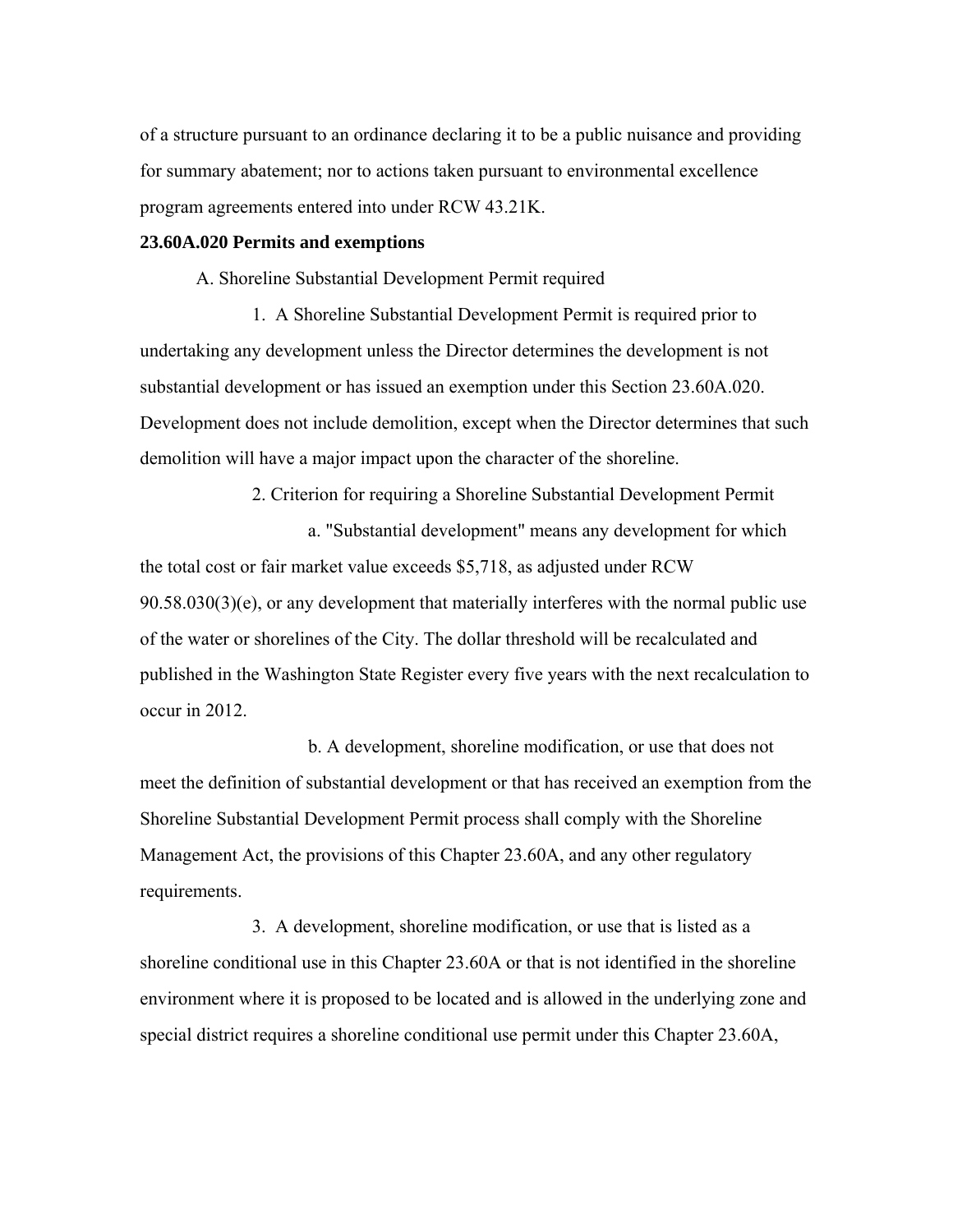even if the development, shoreline modification, or use does not otherwise require a Shoreline Substantial Development Permit.

4. A development or shoreline modification that does not comply with the bulk, dimensional or performance standards of this Chapter 23.60A may only be authorized by a variance under this Chapter 23.60A, even if the development or shoreline modification does not otherwise require a Shoreline Substantial Development Permit.

5. Repair and maintenance of an existing development, shoreline modification, or use that was authorized by a special use, shoreline conditional use, or shoreline variance does not require approval of a special use permit, shoreline conditional use permit, or shoreline variance, if no expansion occurs; if expansion would occur, the permit process is the process applicable to the type of development, use, or shoreline modification as if it were a new application under the Shoreline Master Program in effect when the application for expansion with the repair and maintenance is made.

B. Application and interpretation of exemptions

1. The applicant has the burden of proof that an action is not development, that a development is not substantial development, and that a substantial development is exempt from the Shoreline Substantial Development Permit process.

2. Exemption interpretation

a. Exemptions shall be construed narrowly

b. Substantial developments that meet the precise terms of one or more of the listed exemptions may be granted an exemption from the Shoreline Substantial Development Permit process.

 c. If any part of a proposed substantial development is not eligible for exemption, then a Shoreline Substantial Development Permit is required for the entire proposed development project.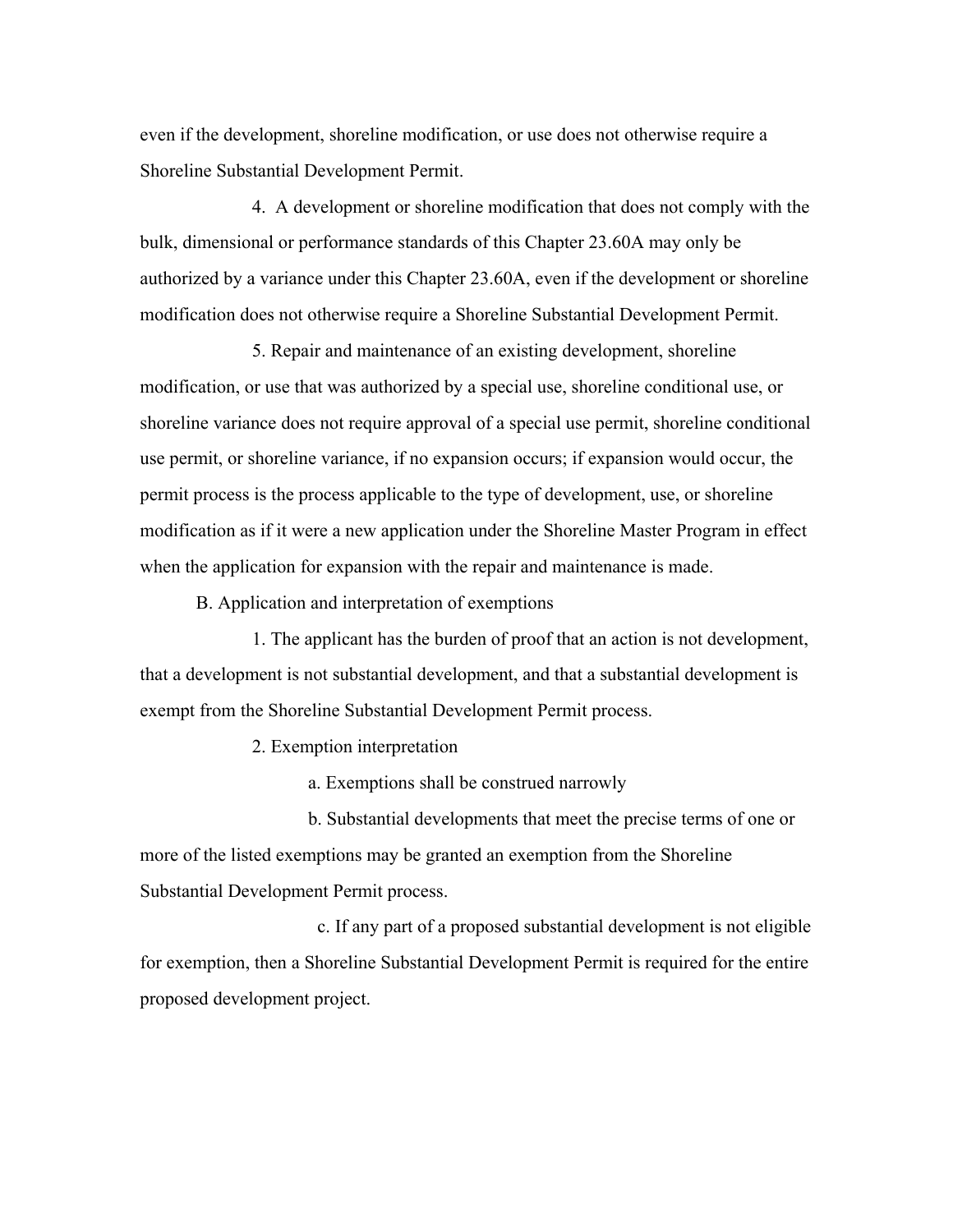3. The Director may attach conditions to the approval of exempted developments as necessary to assure consistency of the project with the Shoreline Management Act and this Chapter 23.60A.

C. Exemptions. The following substantial developments are exempt from obtaining a Shoreline Substantial Development Permit from the Director:

1. "Normal maintenance" or repair of existing structures or developments, including damage by accident, fire or elements.

a. "Normal maintenance" means those usual acts to prevent a decline, lapse or cessation from a lawfully established state comparable to its original condition, including but not limited to its size, shape, configuration, location, and external appearance, within a reasonable period after decay or partial destruction, except where repair causes substantial adverse effects to shoreline resources or environment.

b. Replacement of a structure or development is repair if such replacement is the common method of repair for the type of structure or development and the replacement structure or development is comparable to the original structure or development including but not limited to its size, shape, configuration, location and external appearance, and the replacement does not cause substantial adverse effects to shoreline resources or environment.

2. Construction of the "normal protective bulkhead" common to singlefamily residences. A "normal protective bulkhead" means those structural and nonstructural developments installed at or near, and parallel to, the ordinary high water mark for the sole purpose of protecting an existing single-family residence and appurtenant structures from loss or damage by erosion. Construction of a normal protective bulkhead or repair is exempt if:

a. It is not constructed for the purpose of creating dry land;

b. A vertical wall is being constructed or reconstructed, and not more than 1 cubic yard of fill per 1 foot of wall may be used as backfill;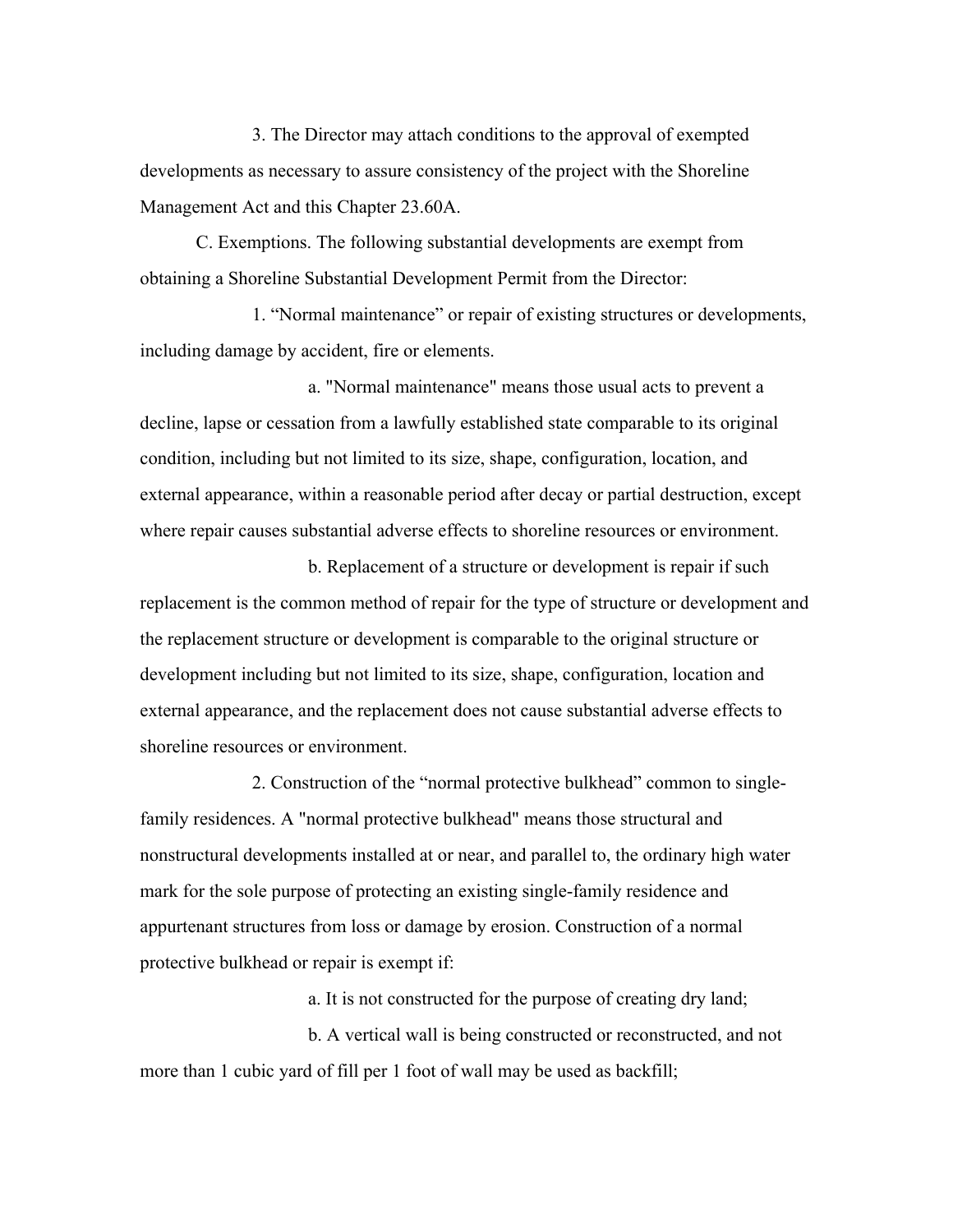c. An existing bulkhead is being repaired by construction of a vertical wall fronting the existing wall, and it is constructed no further waterward of the existing bulkhead than is necessary for construction of new footings;

d. A bulkhead has deteriorated such that an ordinary high water (OHW) mark has been established by the presence and action of water landward of the bulkhead, and the replacement bulkhead is located at or near the actual OHW mark ; and

e. Beach nourishment, or non-structural or soft stabilization is proposed; such projects may be considered a normal protective bulkhead if all structural elements are consistent with the requirements of this subsection 23.60A.020.C.2 and if the project has been approved by the State Department of Fish and Wildlife.

3. Emergencies. Emergency construction necessary to protect property from damage by the elements if:

a. It does not include creation of new permanent protective structures where none previously existed; or

b. If new protective structures are deemed by the Director to be the appropriate means to address the emergency situation, upon abatement of the emergency situation the new structure shall be removed or any permit that would have been required, absent an emergency, pursuant to RCW 90.58 or these regulations shall be obtained; and

c. Flooding or other seasonal events that can be anticipated and may occur but that are not imminent are not an emergency.

4. Construction and practices normal or necessary for farming, irrigation, and ranching activities, including agricultural service roads and utilities on shorelands, construction of a barn or similar structure, and the construction and maintenance of irrigation structures, including but not limited to head gates, pumping facilities, and irrigation channels; provided, that a feedlot of any size, all processing plants, other activities of a commercial nature, alteration of the contour of the shorelands by leveling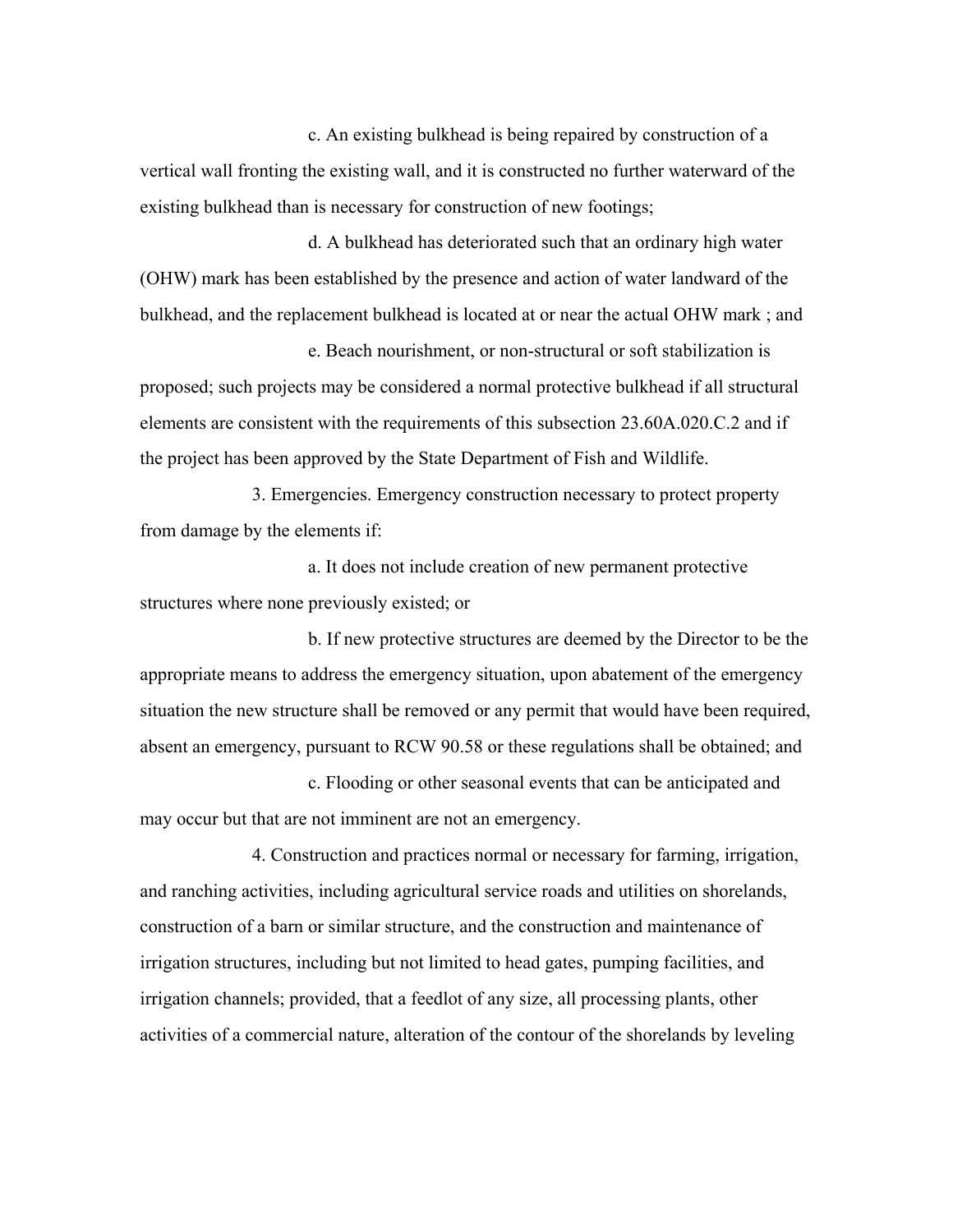or filling other than that which results from normal cultivation, are not considered normal or necessary farming or ranching activities.

5. Construction or modification, by or under the authority of the Coast Guard or a designated port management authority, of navigational aids, such as channel markers and anchor buoys.

6. Construction on shorelands by an owner, lessee or contract purchaser of a single-family residence, for his or her own use or for the use of his or her family, that does not exceed a height of 35 feet above average grade level and meets all requirements of the City. Construction authorized under this exemption shall be located landward of the OHW mark. For the purpose of this exemption:

a. Single family residence means a detached dwelling designed for and occupied by one family, including those structures and developments within a contiguous ownership that are a normal appurtenance.

b. A normal appurtenance is necessarily connected to the use and enjoyment of a single-family residence and is located landward of the OHW mark and the perimeter of a wetland. Normal appurtenances include, but are not limited to, a garage, deck, driveway, utilities, fences, installation of a septic tank and drainfield, and grading that does not exceed 250 cubic yards and that does not involve placement of fill in any wetland, riparian watercourse or waterward of the OHW mark.

7. Construction of a pier accessory to residential structures, including a community pier, designed for pleasure craft only for the private noncommercial use of the owners, lessee or contract purchaser of a single-family or multifamily residence. For the purpose of this exemption a pier is a landing and moorage facility for watercraft and does not include recreational decks, storage facilities or other appurtenances. This exception applies if either: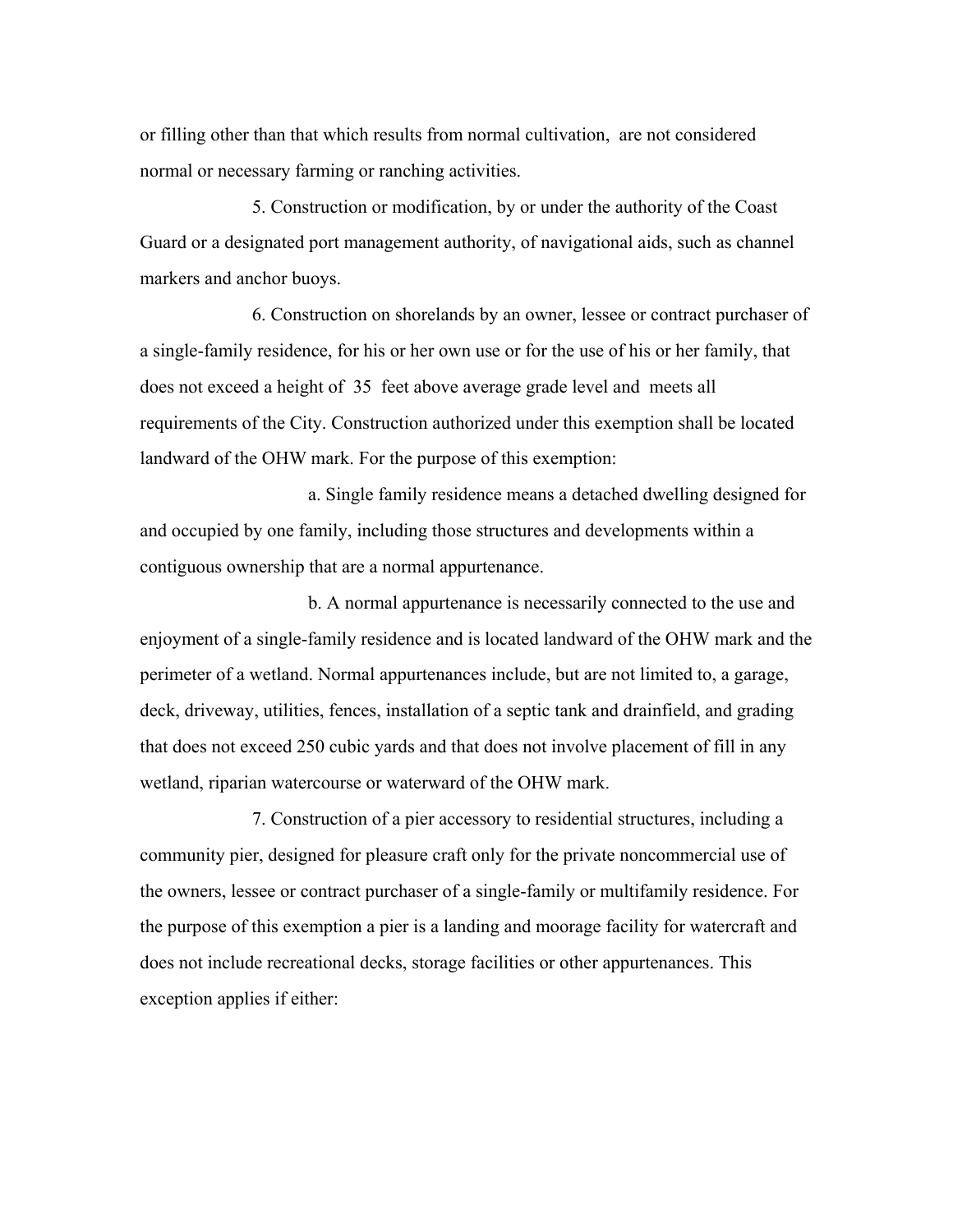a. In saltwaters, which include Puget Sound, Elliott Bay, Shilshole Bay, the Harborfront and the Duwamish River and all associated bays and inlets, the fair market value of the pier accessory to residential structures does not exceed \$2,500; or

b. In freshwater, the fair market value of the pier accessory to residential structures does not exceed \$10,000, but if subsequent construction having a fair market value exceeding \$2,500 occurs within five years of completion of the prior construction, the subsequent construction shall be considered a substantial development for the purpose of this Chapter 23.60A .

8. Operation, maintenance, or construction of canals, waterways, drains, reservoirs, or other facilities that now exist or are hereafter created or developed as a part of an irrigation system for the primary purpose of making use of system waters, including return flow and artificially stored groundwater for the irrigation of lands.

9. The marking of property lines or corners on state-owned lands, if such marking does not significantly interfere with normal public use of the surface of the water.

10. Operation and maintenance of any system of dikes, ditches, drains, or other facilities existing on June 4, 1975, that were created, developed or used primarily as a part of an agricultural drainage or diking system.

11. Actions under a certification from the Governor pursuant to RCW 80.50.

12. Site exploration and investigation activities that are prerequisite to preparation of an application for development authorization under this Chapter 23.60A, if:

a. The activity does not interfere with the normal public use of the surface waters;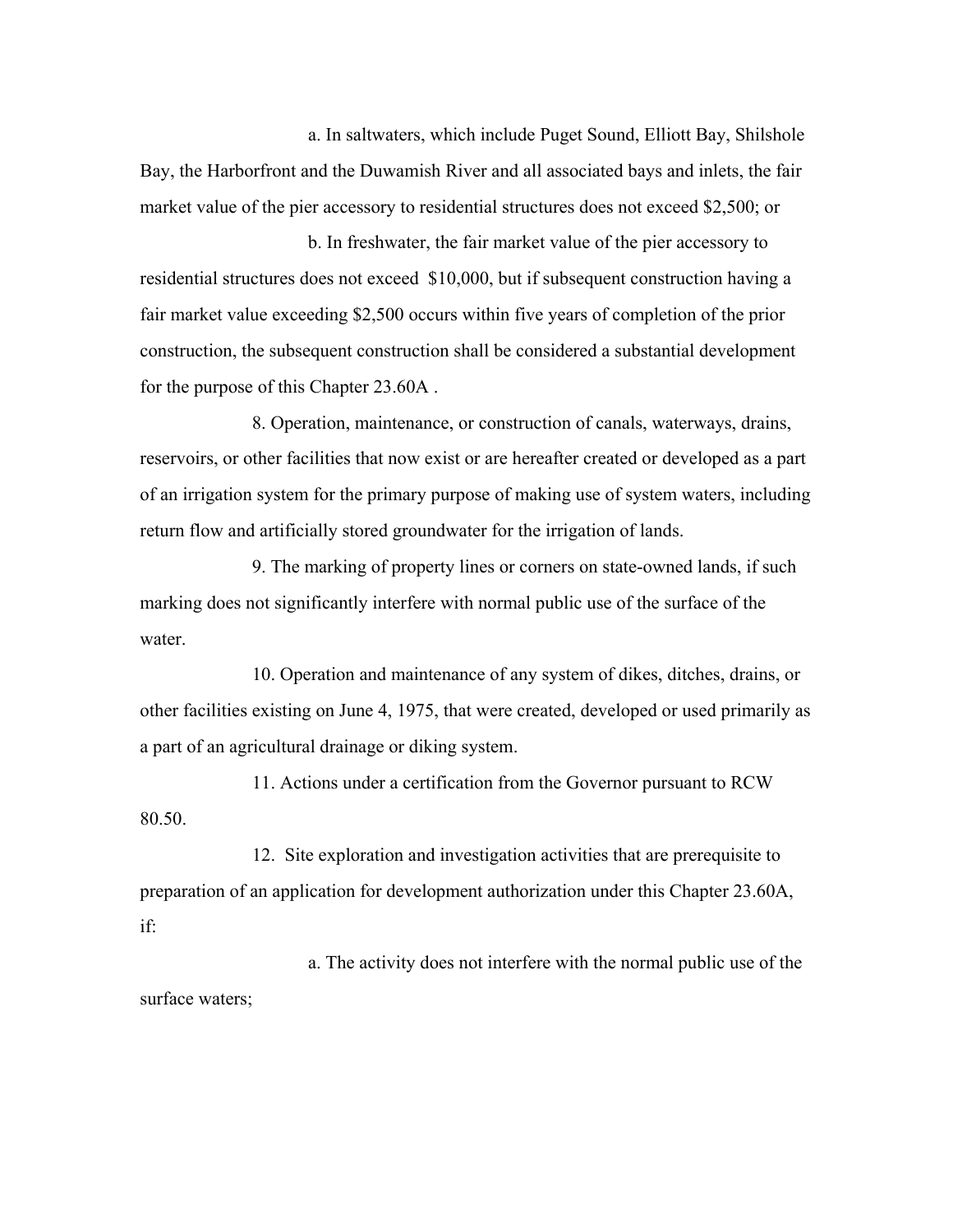b. The activity will have no significant adverse impact on the environment, including but not limited to fish, wildlife, fish or wildlife habitat, water quality, and aesthetic values;

c. The activity does not involve the installation of any structure, and upon the completion of the activity the vegetation and land configuration of the site are restored to conditions existing before the activity;

d. A private entity seeking development authorization under this Section 23.60A.020 first posts a performance bond or provides other evidence of financial responsibility to the Director to ensure that the site will be restored to preexisting conditions; and

e. The activity is not subject to the permit requirements of RCW 90.58.550.

13. The process of removing or controlling aquatic noxious weeds, as defined in RCW 17.26.020, through the use of an herbicide or other chemical treatment methods applicable to weed control that is recommended by a final environmental impact statement published by the department of agriculture or Ecology jointly with other state agencies under RCW 43.21C.

14. Watershed restoration projects that implement a watershed restoration plan and meet the following criteria: The Director shall review the projects for consistency with its Shoreline Master Program in an expeditious manner and shall issue its decision along with any conditions within 45 days of receiving from the applicant all materials necessary to review the request for exemption. No fee may be charged for accepting and processing requests for exemption for watershed restoration projects as used in this Section 23.60A.020.

15. A public or private project, the primary purpose of which is to improve fish or wildlife habitat or fish passage, if all of the following apply: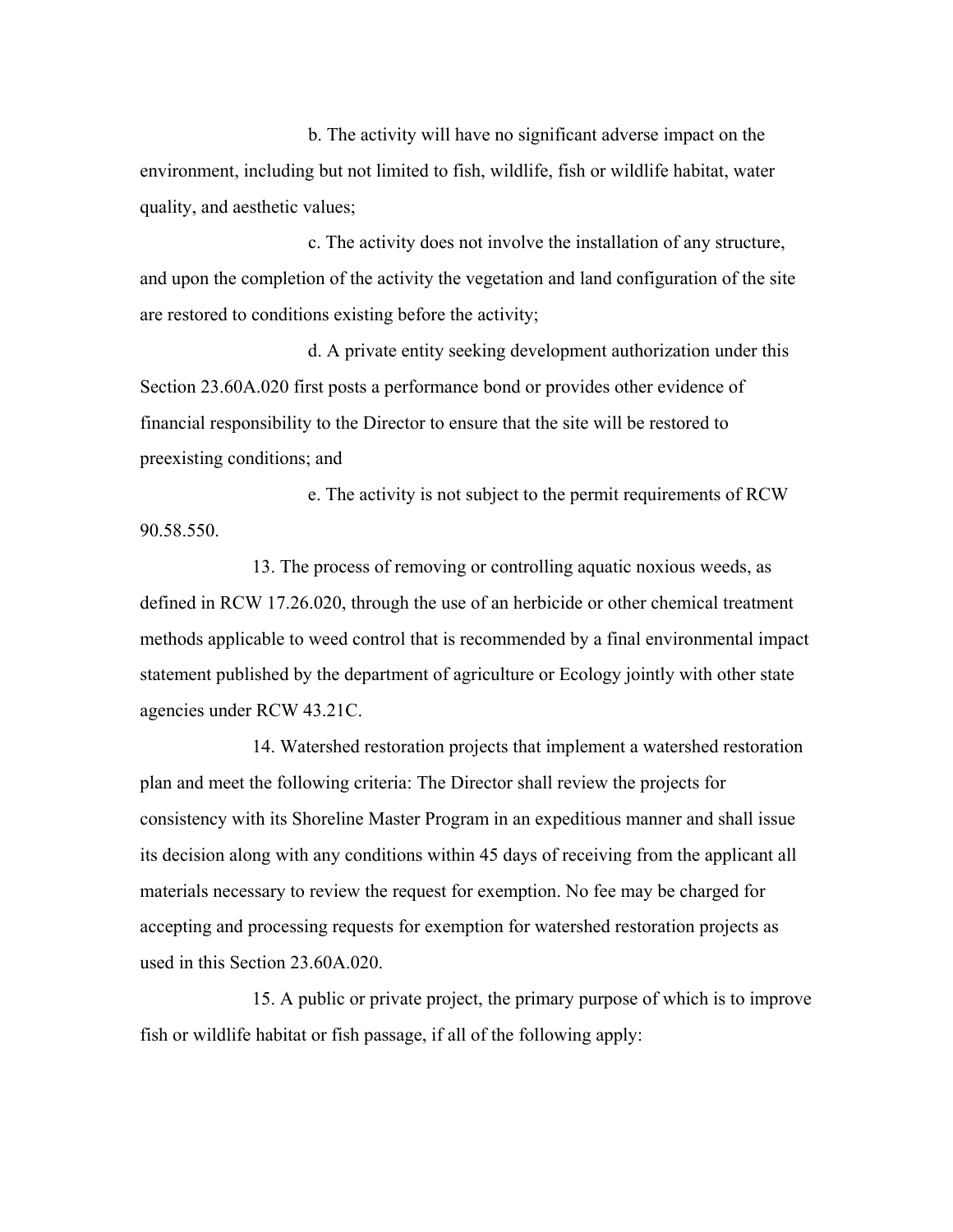a. The project has been approved in writing by the State Department of Fish and Wildlife as necessary for the improvement of the habitat or passage and appropriately designed and sited to accomplish the purpose;

b. The project has received Hydraulic Project Approval by the State Department of Fish and Wildlife pursuant to RCW 75.20; and

c. The project is consistent with the City's Shoreline Master Program. This determination shall be made in a timely manner and provided to the project proponent in writing. A fish habitat enhancement project that conforms to RCW 77.55.290 is deemed to be consistent with this Chapter 23.60A.

16. Hazardous substance remedial actions for which a consent decree, order or agreed order has been issued pursuant to RCW 70.105D or to Ecology when it conducts a remedial action under RCW 70.105D. Ecology shall, in conjunction with The City of Seattle, assure that such projects comply with the substantive requirements of RCW 90.58 and the Seattle Shoreline Master Program.

17. Temporary development of four weeks or fewer if the development:

a. does not remove any native vegetation;

b. does not remove any trees greater than 6 inches DBH;

c. does not include the erection of a permanent structure; and

d. does not cause or contribute to permanent adverse impacts to ecological functions and mitigates any temporary adverse impacts to ecological function including impacts caused by overwater structures.

18. Development on that portion of land that is brought under shoreline jurisdiction due to a lawful shoreline restoration project creating a landward shift in the OHW mark, except when substantial development is proposed that would be partly on such land and partly on other land within the Shoreline District.

D. Developments proposed in the Shoreline District may require permits from other governmental agencies. A permit issued by the City may be subject to rights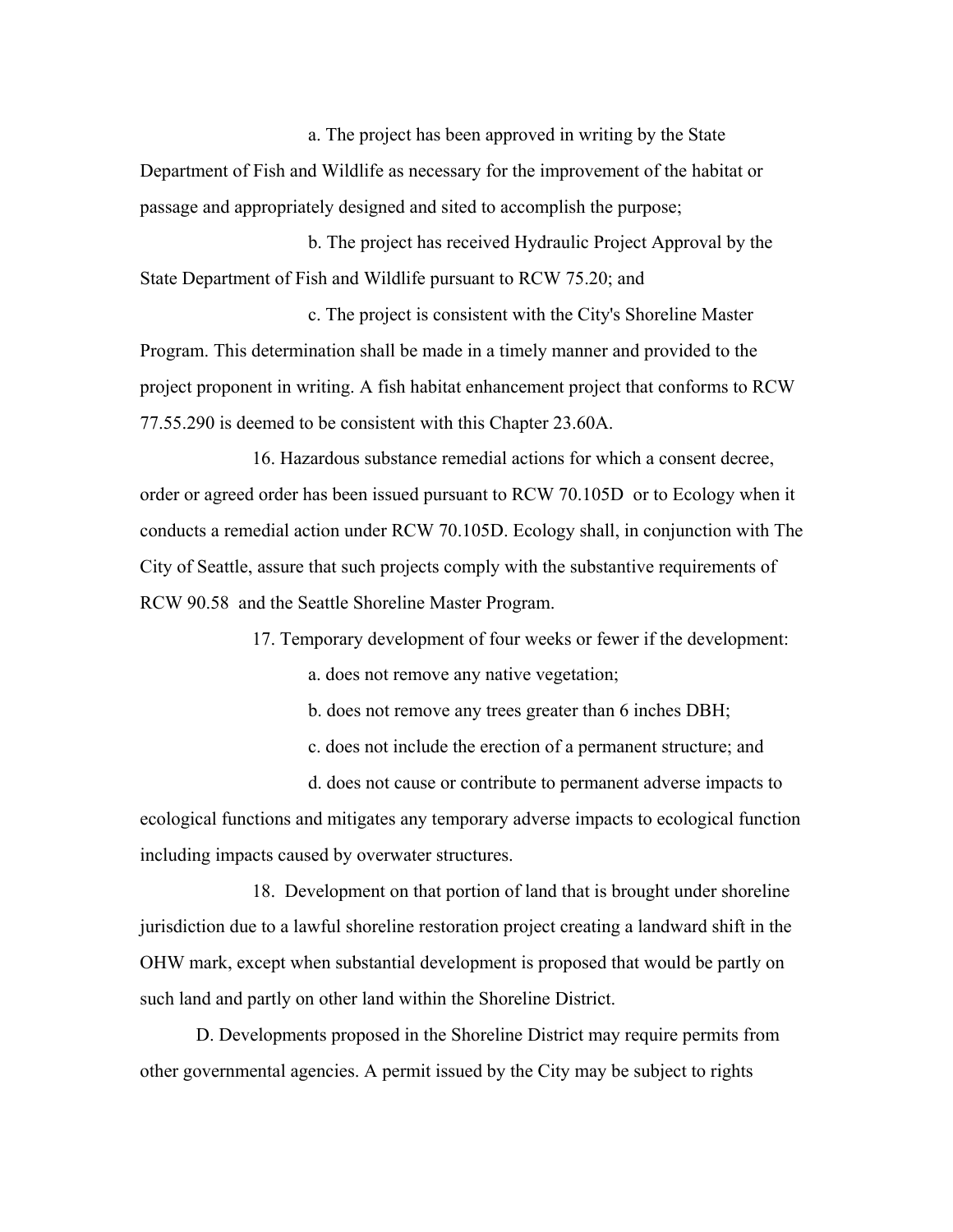reserved or otherwise held by Indian Tribes pursuant to Treaties, Executive Orders, or statutes.

# **23.60A.022 Application when development partly out of Shoreline District**

A. The use and development standards of this Chapter 23.60A apply to that part of the development, shoreline modification, or use that occurs within the Shoreline District unless the underlying zone requires the entire development, shoreline modification, or use to comply with all or part of this Chapter 23.60A.

B. If a substantial development is proposed that would be partly within the Shoreline District, a Shoreline Substantial Development Permit is required for the entire development, except that a Shoreline Substantial Development Permit is not required for:

1. Those portions of a linear transportation use such as light rail tracks, track support structure or tunnels that are outside the Shoreline District; and

2. For discrete facilities, such as stations, that are wholly outside the Shoreline District.

C. The use and development standards, including measurement techniques, for that portion of the development outside of the Shoreline District are as provided by the underlying zone or other special district standards.

## **23.60A.024 Development of lots split into two or more shoreline environments**

If a lot in the Shoreline District is split by a boundary line between two different shoreline environments, each portion of the lot is regulated by the shoreline environment covering that portion. If the lot coverage requirements differ for portions of the lot governed by different environments, the lot coverage restrictions must be met on each separate portion of the lot.

#### **23.60A.026 Fee schedule**

Permit and other shoreline-related fees are as described in the Permit Fee Ordinance, Title 22.

## **23.60A.027 Habitat Evaluation Procedures**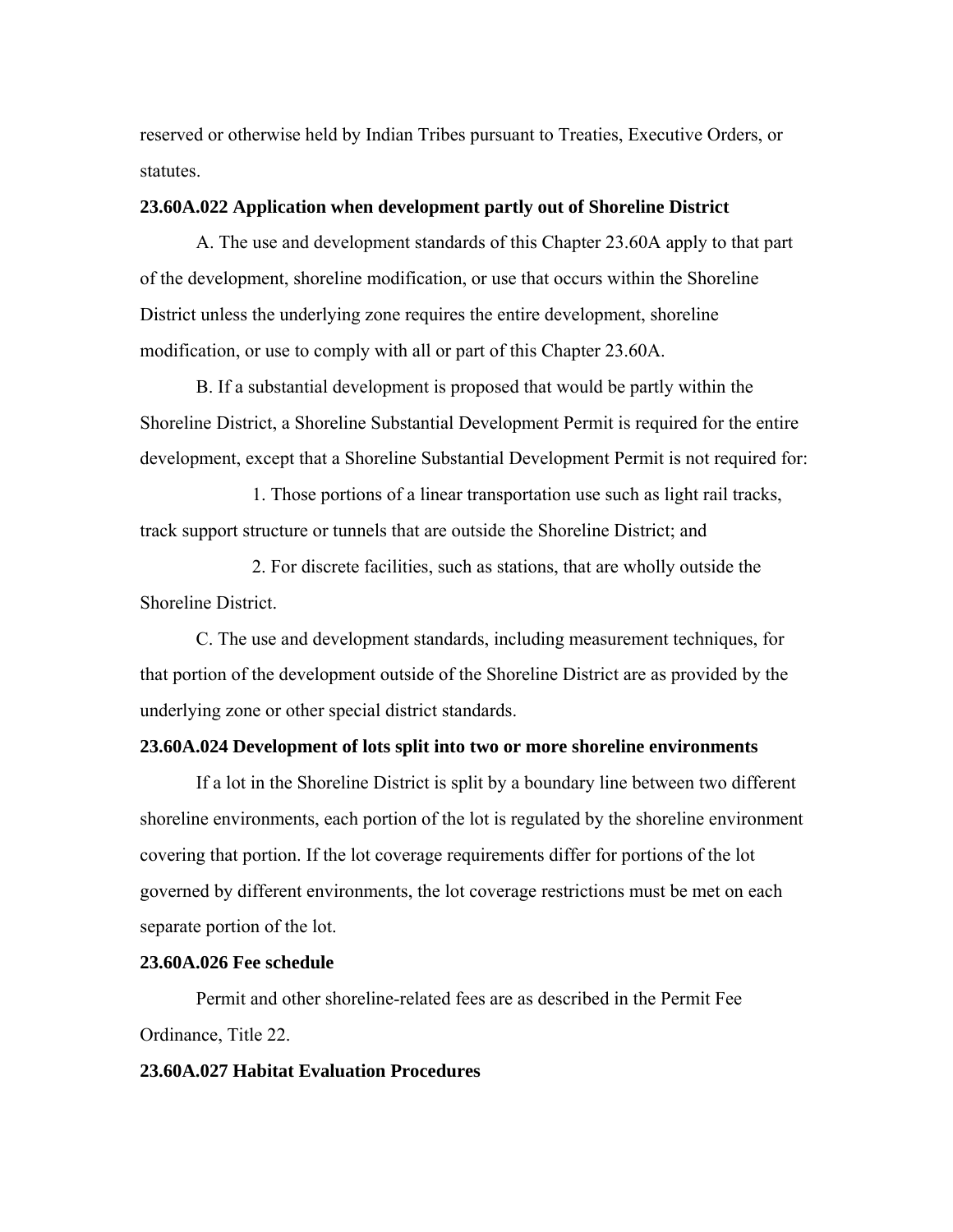A. The Director by rule may establish procedures to evaluate ecological functions in the Shoreline District using a system of habitat units.

B. The procedures shall:

1. Use appropriate scientific and technical information to determine, measure and/or quantify ecological functions; and

2. Determine the costs of restoration and enhancement actions of habitat units, using full cost accounting principles, including consideration of the following: project design, permitting, construction, monitoring, maintenance, adaptive management, long term stewardship (indexed to the rate of inflation), and land value.

 C. If ecological restoration is required as a development standard, the Director may authorize providing such ecological restoration through the equivalent number of habitat units, if habitat units have been developed for the location.

## **23.60A.028 Payment for habitat units**

A. Mitigation

1. If mitigation actions pursuant to subsections 23.60A.152.A and 23.60A.158.B.1.e (Step E) or under Chapter 25.05 (SEPA) are required, the Director is authorized to allow the payment of fees in lieu of some or all of the mitigation required, if the applicant requests. Fees shall be paid into a fund for ecological restoration, creation, rehabilitation, and/or enhancement projects in the Shoreline District.

2. A program under subsection 23.60A.028.A.1 shall be developed and operated consistent with the federal standards for in-lieu fee programs set out in 33 CFR 332 (or as amended).

B. If habitat units are required under this Chapter 23.60A for purposes other than subsection 23.60A.028.A.1, the Director may authorize payment for habitat units in lieu of applicant provided habitat units, if the applicant requests. Such fees shall be paid into a fund for ecological restoration, creation, rehabilitation, and/or enhancement projects in the Shoreline District.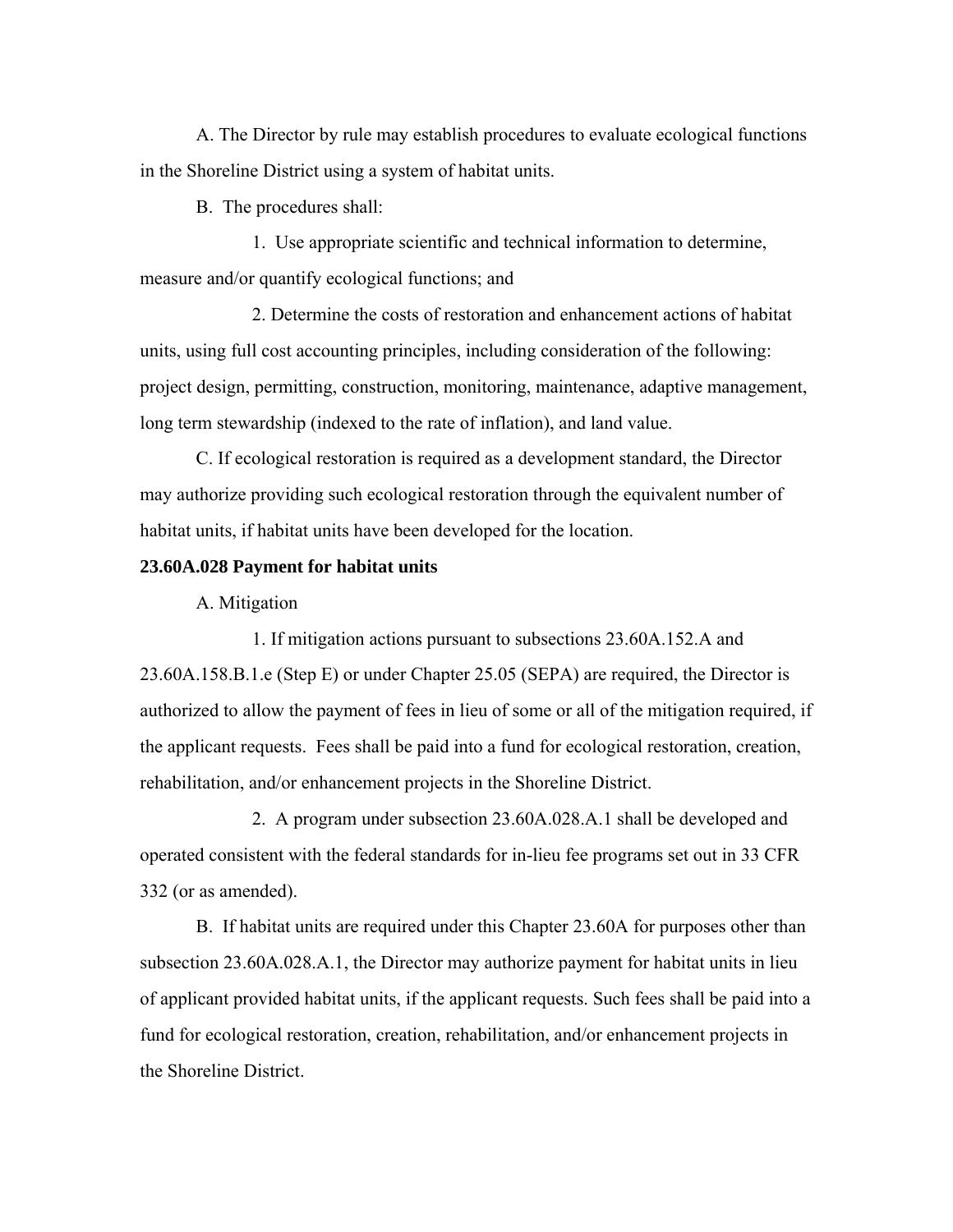#### **Part 2 Criteria for Application Review**

**23.60A.030 Criteria for obtaining Shoreline Substantial Development Permits, special use authorizations, shoreline conditional use permits and shoreline variance permits** 

A. The Director may approve or approve with conditions an application for a development, shoreline modification, or use that requires a Shoreline Substantial Development Permit, shoreline conditional use permit, shoreline variance permit, or special use approval if the Director determines the applicant has demonstrated that the development, shoreline modification, or use:

1. Is consistent with the policies and procedures of RCW 90.58.020;

2. Is not prohibited in any shoreline environment, underlying zone and overlay district in which it would be located;

3. Meets the standards in this Chapter 23.60A and any applicable development standards of the underlying zone or overlay district, except where a variance from a specific development standard has been granted; and

4. If the development, shoreline modification, or use requires a special use approval, shoreline conditional use permit, or shoreline variance permit, the project meets the criteria for the same established in Sections 23.60A.032, 23.60A.034, or 23.60A.036, respectively.

B. If the development, shoreline modification, or use is a prohibited use or if it is not a prohibited use and cannot be conditioned to meet the applicable standards, the Director shall deny the permit.

#### **23.60A.032 Criteria for special use approvals**

Uses or shoreline modifications that are identified as requiring special use approval in a particular environment may be approved, approved with conditions, or denied by the Director. The Director may approve or conditionally approve a special use if the Director finds the applicant has demonstrated: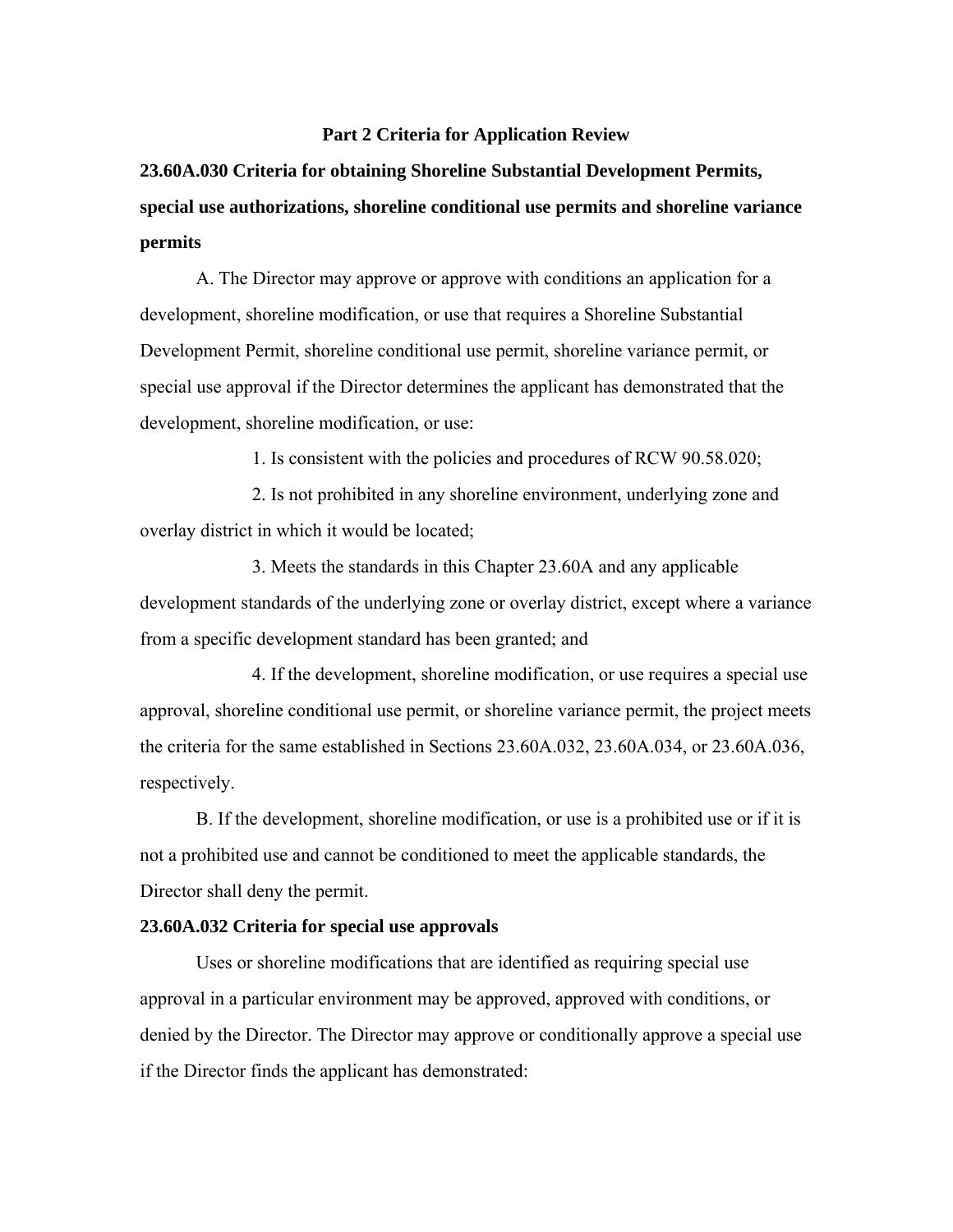A. The proposal complies with standards in Section 23.60A.030.

B. The proposed use will not interfere with normal public use of public shorelines;

C. The proposed use of the site and design of the project are compatible with other allowed uses within the area;

D. The proposed use can achieve no net loss of ecological functions except when the applicant obtains a variance from this requirement under subsection 23.60A.036.C; and

E. The public interest suffers no substantial detrimental effect.

## **23.60A.034 Criteria for shoreline conditional use permits**

A. The shoreline conditional use process may be used if either:

1. A use or shoreline modification is listed in this Chapter 23.60A as requiring shoreline conditional use approval; or

2. A use or shoreline modification is not identified in the shoreline environment where it is proposed to be located and is allowed in the underlying zone.

B. The Director may approve, approve with conditions, or deny a shoreline conditional use application if the Director finds the applicant has demonstrated that the proposed use or shoreline modification:

1. Complies with the criteria in WAC 173-27-160 and the Shoreline Policies in the Comprehensive Plan;

2. Complies with standards in Section 23.60A.030;

3. Complies with all additional shoreline conditional use criteria in this Chapter 23.60A for the specific use or shoreline modification listed as a shoreline conditional use; and

4. Can achieve no net loss of ecological functions, unless the applicant obtains a variance from this requirement under subsection 23.60A.036.C.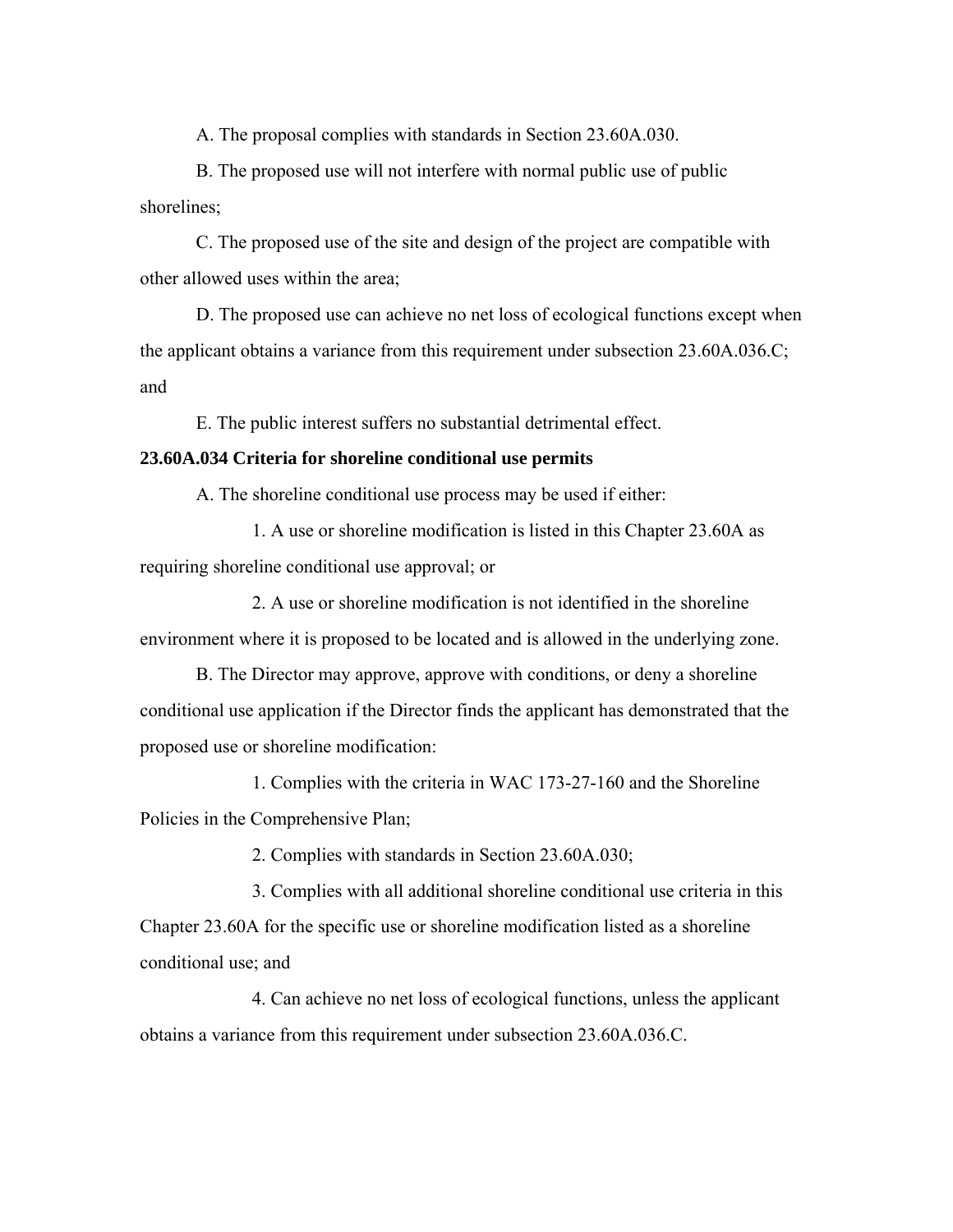C. The Director's decision shall be transmitted to Ecology, which may approve the decision, or take further action to amend conditions, or deny the application.

# **23.60A.036 Criteria for shoreline variance permits**

**A. Except as provided in subsection 23.60A.036.B and 23.60A.036.C,** in specific cases the Director with the approval of Ecology may authorize a shoreline variance from bulk, dimensional, and performance standards of this Chapter 23.60A if the Director finds that the applicant has demonstrated that the request:

1. Complies with WAC 173-27-170 and the Shoreline Policies in the Comprehensive Plan;

2. Complies with standards in Section 23.60A.030;

3. Complies with any additional criteria set out in this Chapter 23.60A for granting a variance; and

4. Can achieve no net loss of ecological functions, unless a variance from this requirement is granted under subsection 23.60A.036.C.

B. Determinative standards. Standards relating to the characteristics of uses or shoreline modifications that are determinative of whether the uses or modifications are allowed, allowed as special uses, allowed as shoreline conditional uses, or prohibited in the use sections of each environment or in standards for specific uses are not subject to variance, except as follows:

1. An applicant may apply for a variance from height, bulk and scale standards.

2. An applicant may apply for a variance from other characteristics of uses or shoreline modifications by complying with the applicable variance standards of this Chapter 23.60A and also demonstrating that there is no reasonable use of the property without the variance, regardless of whether the project is waterward of the OHW mark or in a wetland.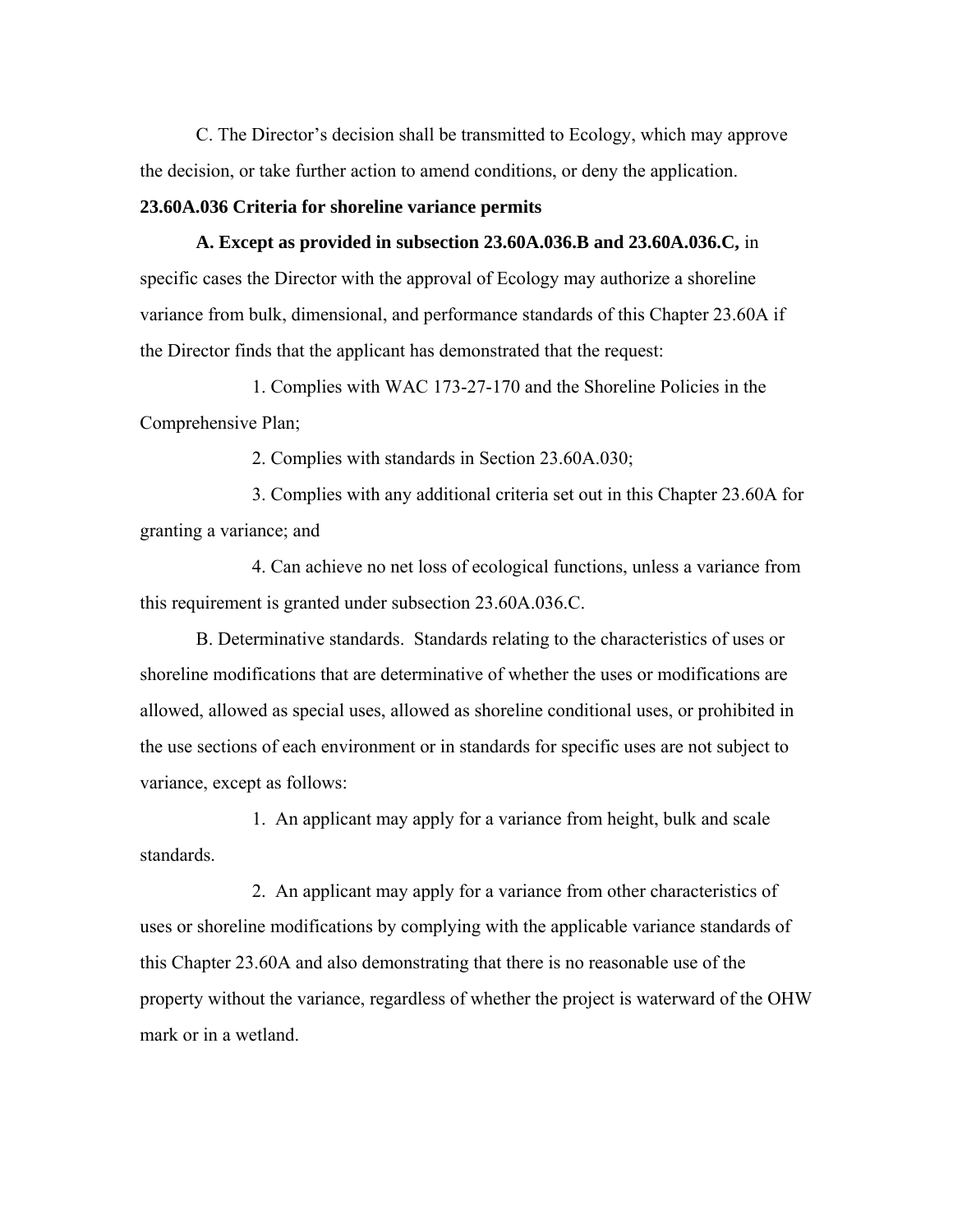C. No variance is allowed from the requirements to achieve no net loss of ecological functions unless the applicant demonstrates by clear and convincing evidence that the standards for a shoreline variance in WAC 173-27-170(3) are met, regardless of whether the project is waterward of the OHW mark or in a wetland, in addition to complying with other sections of this Chapter 23.60A. Notwithstanding such findings, the Director may deny the shoreline variance, if the impacts are inconsistent with the public trust doctrine or the laws of nuisance, or would cause significant injury to occupiers of the land, to other properties, or to public resources, or result in significant adverse impacts to shoreline ecological function that are inconsistent with the policy of the Shoreline Management Act.

D. Upon transmittal of the Director's approval to Ecology, the permit may be approved, approved with conditions, or denied by Ecology.

## **23.60A.038 Criteria for Council conditional use approvals**

Uses that are identified in this Chapter 23.60A as requiring Council conditional use approval may be approved or approved with conditions if the Council finds the applicant has demonstrated that the use as conditioned is consistent with the Comprehensive Plan Shoreline Policies, the Shoreline Management Act, the criteria provided for each Council conditional use in the applicable environment and any additional criteria given in this Chapter 23.60A.

# **23.60A.041 Criteria for relief for property impacted by shift in shoreline location**

A. The Director may grant an applicant relief from compliance with the requirements of this Chapter 23.60A as described in subsection 23.60A.041.B if the applicant demonstrates that:

1. A shoreline restoration project causes or would cause a landward shift in the OHW mark, resulting in the following: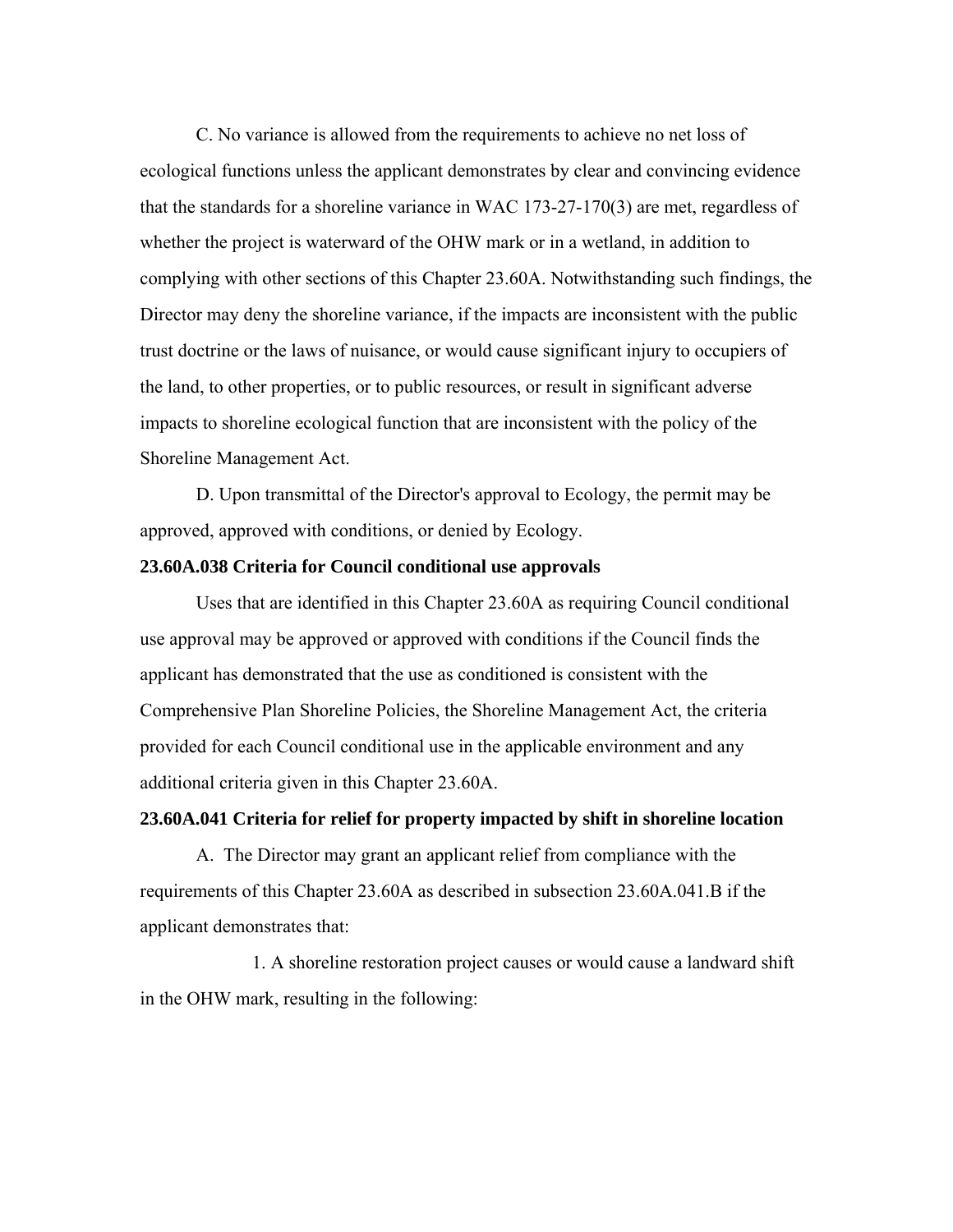a. Land that had not been regulated under this Chapter 23.60A prior to the construction of the restoration project is brought under the shoreline jurisdiction; or

b. Additional regulatory requirements apply due to a landward shift in required shoreline setbacks or other regulations of this Chapter 23.60A;

 2. Application of the regulations of this Chapter 23.60A would preclude or interfere with use of the property permitted by this Title 23, thus presenting a hardship to the project proponent; and

3. The applicant was not required to undertake the restoration project as mitigation to obtain a development permit.

B. The Director may grant the applicant relief that meets the following criteria:

1. The proposed relief is the minimum necessary to relieve the hardship;

 2. After granting the proposed relief there is net environmental benefit from the restoration project; and

3. Granting the proposed relief is consistent with the objectives of the shoreline restoration project and consistent with this Chapter 23.60A.

## **23.60A.042 Criteria for shoreline environment redesignation**

 A change to the location of a shoreline environment constitutes a rezone, which requires a Council land use approval subject to the provisions of Chapter 23.76, and shall be evaluated under the following criteria:

A. The Shoreline Management Act. The proposed change is consistent with the intent and purpose of the Shoreline Management Act (RCW 90.58) and with Ecology Guidelines (WAC173-26;

B. Shorelines of Statewide Significance. If the area is within a shoreline of statewide significance, the change is consistent with the preferences for shorelines of statewide significance pursuant to RCW 90.58.020;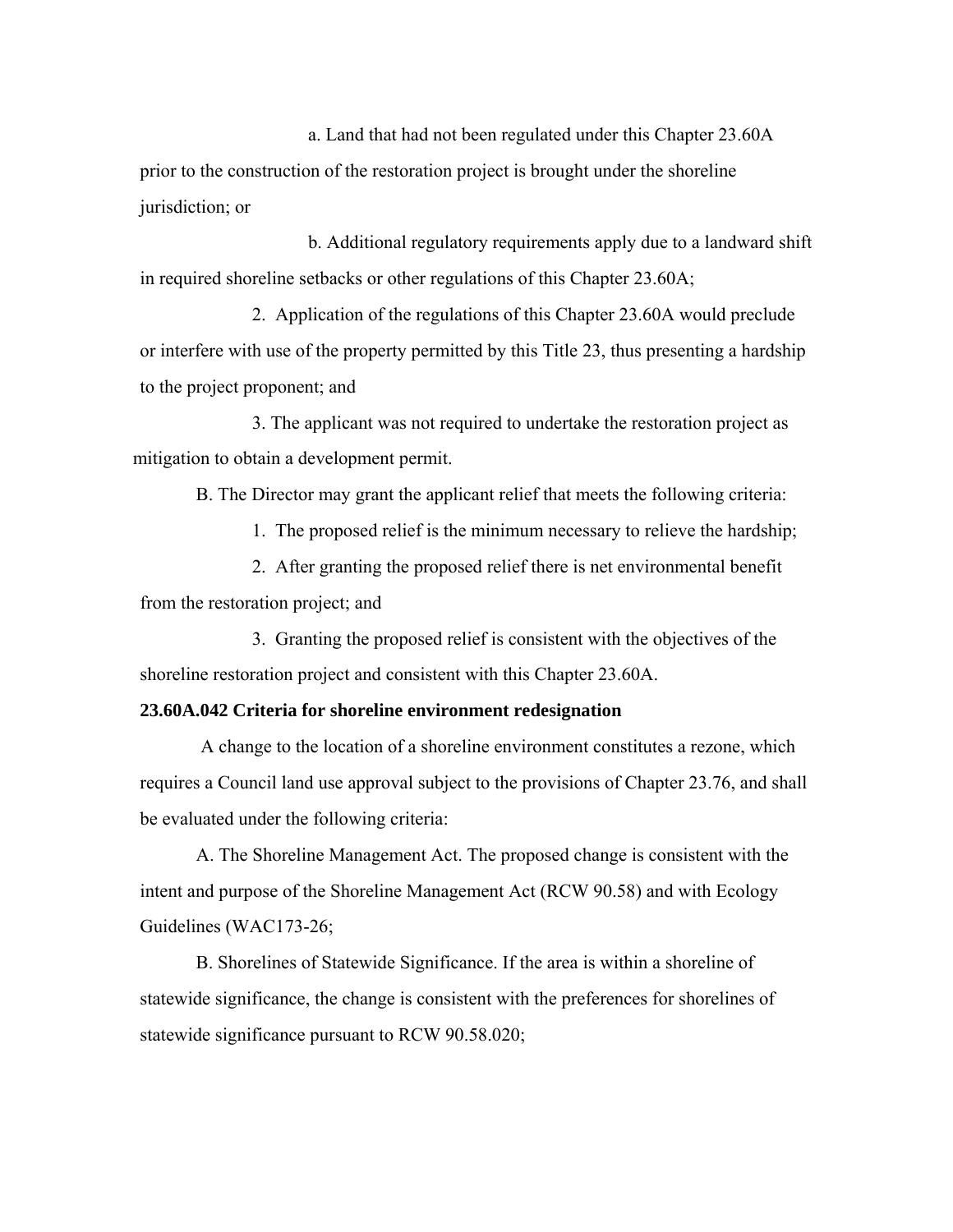C. Comprehensive Plan Shoreline Environment Polices. The proposed change is consistent with the Comprehensive Plan Shoreline Environment Polices for the area where the change is proposed;

D. Harbor Areas. If the area proposed for a change in the shoreline environment is within or adjacent to a harbor area, the impact of the change on the purpose and intent of harbor areas as set out in Articles XV and XVII of the State Constitution shall be considered;

E. Consistency with shoreline environments. The proposed change is consistent with the shoreline environment purposes and locational criteria in Section 23.60A.220 and shall consider standards in Sections 23.34.007 and 23.34.008;

F. Consistency with Underlying Zone. The proposed change is consistent with the appropriate rezone evaluation criteria for the underlying zone in Chapter 23.34 of Title 23, unless overriding shoreline considerations exist; and

G. General Rezone Criteria. The proposed change meets the general rezone standards in subsections 23.34.008.B through 23.34.008.I.

## **23.60A.043 Criteria for determining an action to be infeasible**

In cases where this Chapter 23.60A requires certain actions unless they are infeasible, the Director may weigh the action's relative public costs and public benefits, considered in the short- and long-term time frames. The burden of proving infeasibility is on the applicant.

#### **Part 3 Procedures**

#### **23.60A.060 Procedures for shoreline environment redesignations**

The location of shoreline environments may be amended according to the procedure provided for Official Land Use Map amendments in Chapter 23.76. Change in the location of a shoreline environment is a Shoreline Master Program amendment that must be approved by Ecology according to Ecology's procedures before it becomes effective.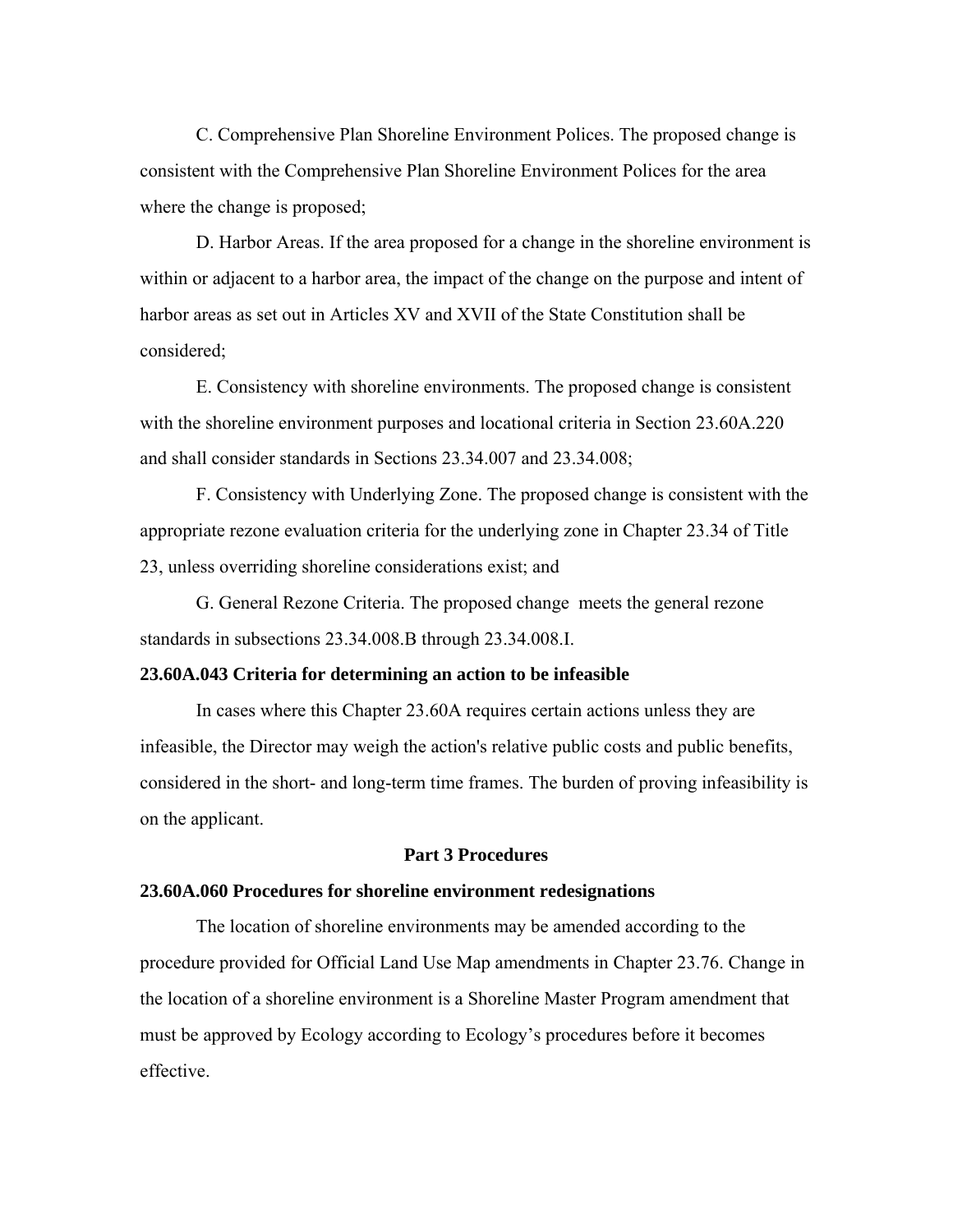# **23.60A.062 Procedures for determining consistency with the chapter and for obtaining exemptions from Shoreline Substantial Development Permit requirements**

A. A determination that either a development exempt from the requirement for a Shoreline Substantial Development Permit, or a use, shoreline modification, or development that is not substantial development is consistent with the regulations of this Chapter 23.60A, as required by Section 23.60A.012, shall be made by the Director as follows:

1. If the development, shoreline modification, or use requires other authorization from the Director, the determination as to consistency shall be made with the submitted application for that authorization.

2. If the development, shoreline modification, or use requires a Section 10 Permit under the Federal Rivers and Harbors Act of 1899, a Section 404 permit under the Federal Water Pollution Control Act of 1972, or a Hydraulic Project Approval permit under the State Hydraulic Code of 1943, or is located on state-owned aquatic lands, a Letter of Exemption as specified in WAC 173-27-050 and the determination of consistency shall be sent to Ecology and to DNR for projects on state-owned land.

3. If the development, shoreline modification or use does not require other authorizations, information of sufficient detail for a determination of consistency shall be submitted to the Director, and the determination of consistency shall be made prior to any construction or use.

B. A Letter of Exemption or other documentation satisfactory to Department of Planning and Development is required for all development the Director determines is exempt from the requirement for a Shoreline Substantial Development Permit.

**23.60A.063 Procedures for obtaining Shoreline Substantial Development Permits, shoreline special use approvals, shoreline conditional use permits and shoreline variance permits**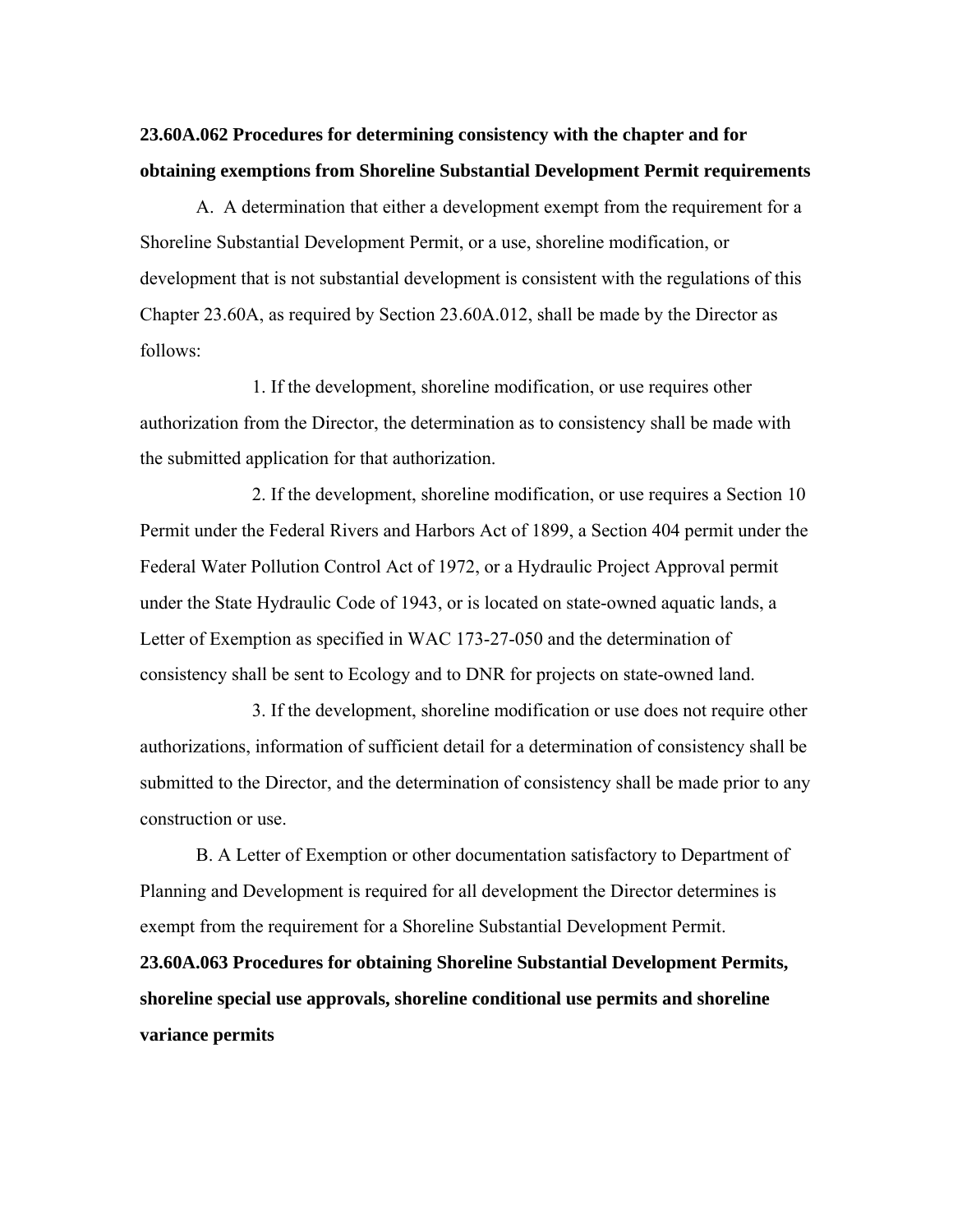A. Procedures for application, notice of application and notice of decision for a Shoreline Substantial Development Permit, shoreline **special use approvals, shoreline conditional use permits, and shoreline** variance permit are as required for a Master Use Permit in Chapter 23.76.

B. The applicant has the burden of proving that a substantial development, shoreline special use, shoreline conditional use or shoreline variance meets the applicable criteria. The applicant may be required to submit information or data, in addition to that routinely required with permit applications, sufficient to enable the Director to evaluate the proposed development, shoreline modification, or use or to prepare any necessary environmental documents.

C. In addition to other requirements provided in this Chapter 23.60A, the Director may attach to the permit or authorization any conditions necessary to carry out the spirit and purpose of and to assure compliance with this Chapter 23.60A and RCW 90.58.020. Such conditions may include changes in the location, design, and operating characteristics of the development or use. Performance bonds not to exceed a term of five years may be required to ensure compliance with the conditions, except for public agencies.

 D. Nothing in this Section 23.60A.063 shall be construed to limit the Director's authority to condition or deny a project pursuant to the State Environmental Policy Act.

# **23.60A.064 Procedure for limited utility extensions and bulkheads**

As required by WAC 173-27-120, an application for a substantial development permit for a limited utility extension, or for the construction of a bulkhead or other measures to protect a single-family residence and its appurtenant structures from shoreline erosion shall be subject to all of the requirements of this Chapter 23.60A, except that the following time periods and procedures shall be used: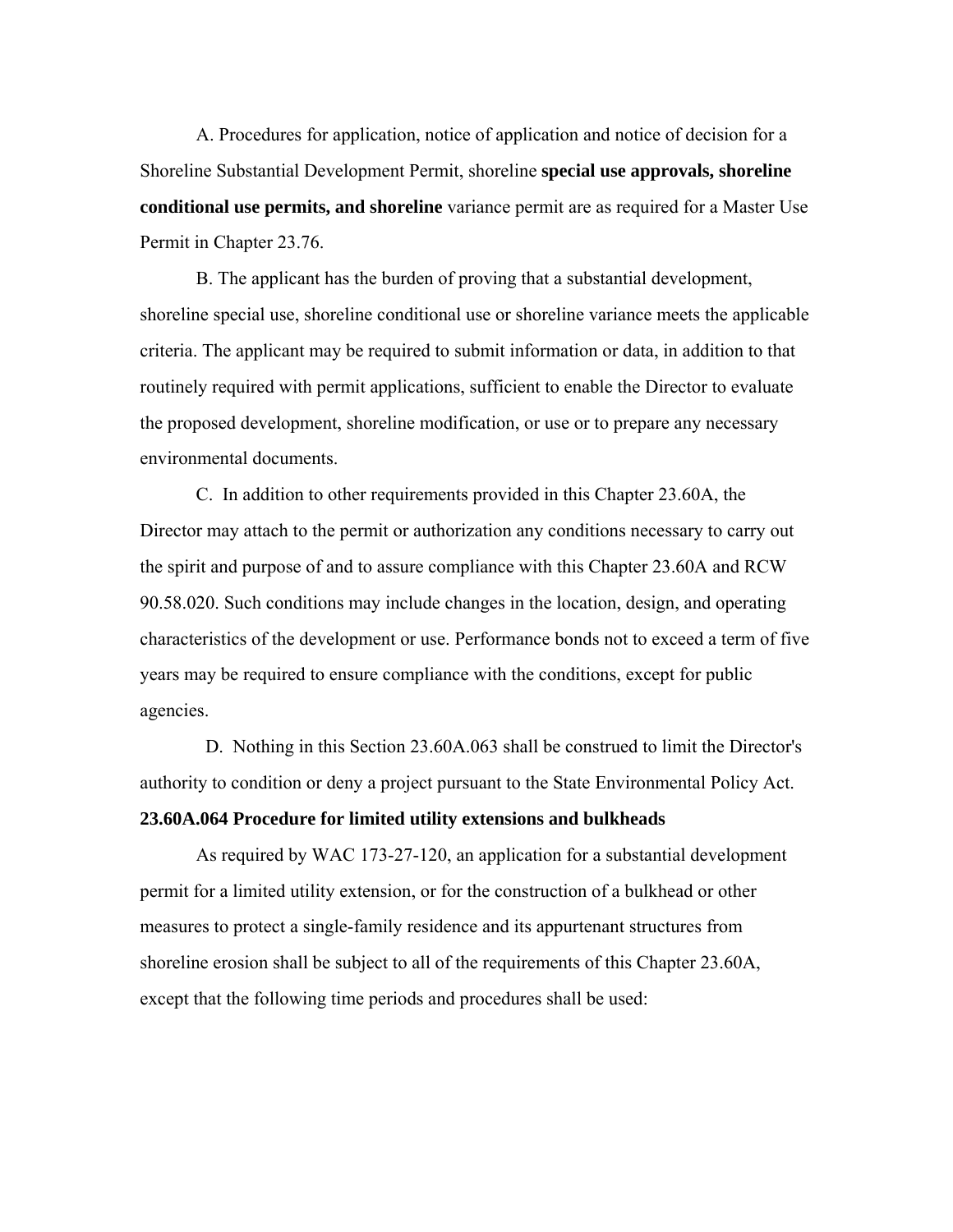A. The public comment period shall be 20 days. The notice provided shall state the manner in which the public may obtain a copy of the decision on the application no later than two days following its issuance;

B. The decision to grant or deny the permit shall be issued within 21 days of the last day of the comment period specified in subsection 23.60A.064.A; and

C. If there is an appeal of the decision to grant or deny the permit to the Hearing Examiner, the appeal shall be finally determined within 30 days.

# **23.60A.065 Procedures for relief for property impacted by shift in shoreline location**

A. To obtain the relief set out in Section 23.60A.041, the applicant shall submit a written application to the Director.

B. The Director shall review the application during the normal review of an application for Shoreline Substantial Development Permit, special use approval, shoreline conditional use permit or variance, or if none of these apply, during the review of any application for authorization from the Department of Planning and Development, and if no other authorization is required, the review shall be made prior to any construction or use.

C. Written approval by Ecology of the Director's decision to approve the application is required for the decision to be effective.

## **23.60A.066 Procedure and criteria for Optional Plan Shoreline Permits**

A. Optional Plan Shoreline Permits

1. If a utility service use, utility line or sewage treatment plant is allowed in the Shoreline District after a determination that no reasonable alternative location exists, the applicant may request the determination whether such alternative exists be made as part of the project-specific permit application or as an independent shoreline permit decision prior to submission of an application for a project-specific shoreline permit for the development. This latter determination is called a "Plan Shoreline Permit" decision.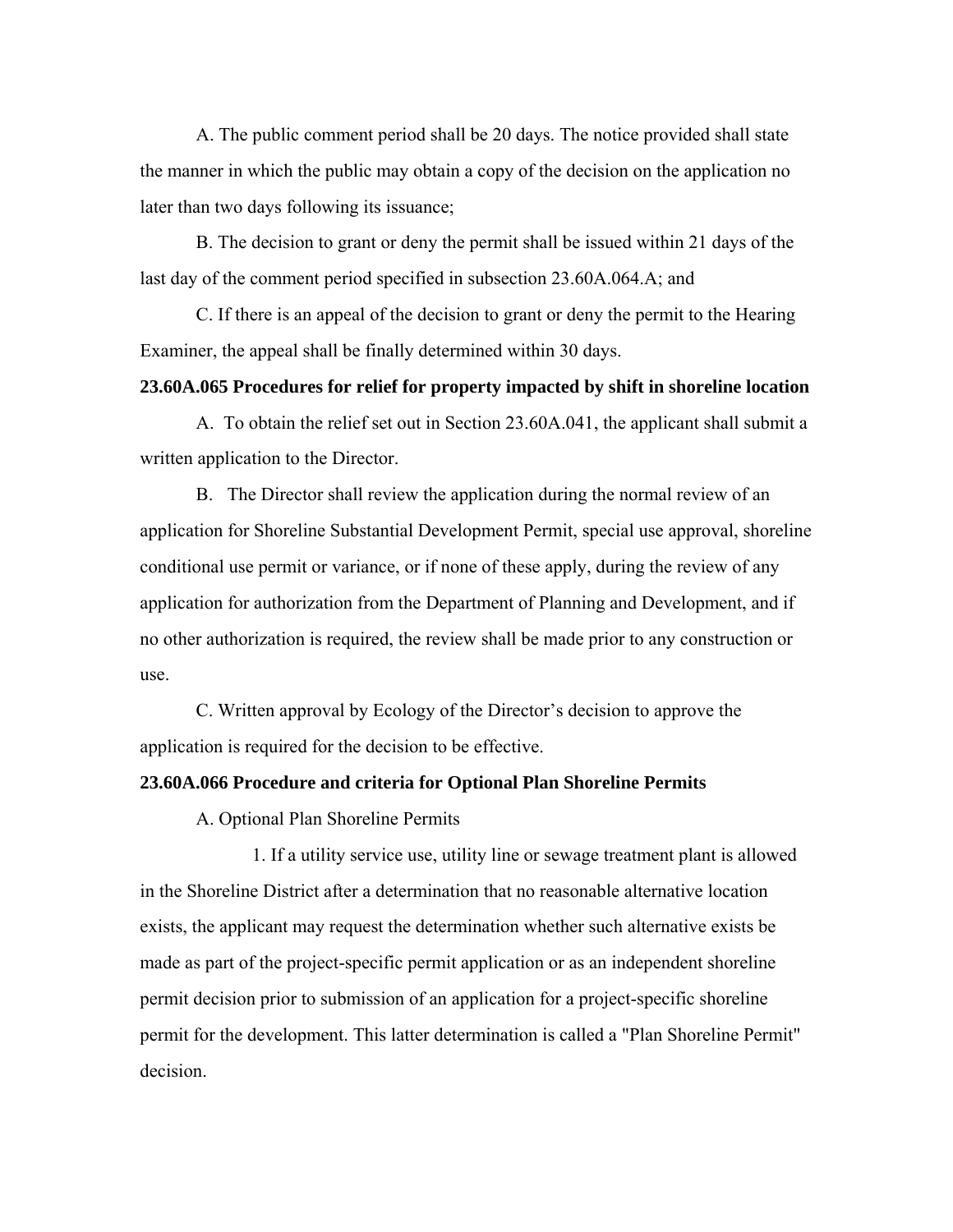2. The Director may accept an application for a Plan Shoreline Permit if the Director finds that a proposal for a development within the Shoreline District is complex, involves the phasing of programmatic and project-specific decisions, or affects more than one shoreline site.

3. If a Plan Shoreline Permit is approved, the applicant shall obtain a subsequent shoreline permit with accompanying environmental documentation prior to construction of a specific project in the Shoreline District.

B. Application Requirements for Plan Shoreline Permits

1. Application for a Plan Shoreline Permit shall include the scope and intent of proposed projects within the Shoreline District and the appropriate nonshoreline alternative(s) identified by the applicant or the Director.

2. The application shall be accompanied by the necessary environmental documentation, as determined by the Director, including an assessment of the impacts of the proposed projects and of the non-shoreline alternative(s), according to the state and local SEPA guidelines.

3. The application shall provide the information specified in WAC 173- 27-180 and this Title 23. The application shall include information on the overall system that outlines the interrelationship of shoreline and non-shoreline facilities. Schematic plans outlining dimensions, elevations, locations on site and similar specifications shall be provided for projects within the Shoreline District and for the non-shoreline alternative(s), which may be changed at the time of the project-specific shoreline permit(s) within the limitations of subsection 23.60A.066.F.

C. Type of Decision

1. Plan Shoreline Permits

a. The decision on a Plan Shoreline Permit for sewage treatment plants shall be made by the Council as a Council conditional use pursuant to Chapter 23.76 and Sections 23.60A.038 and 23.60A.067.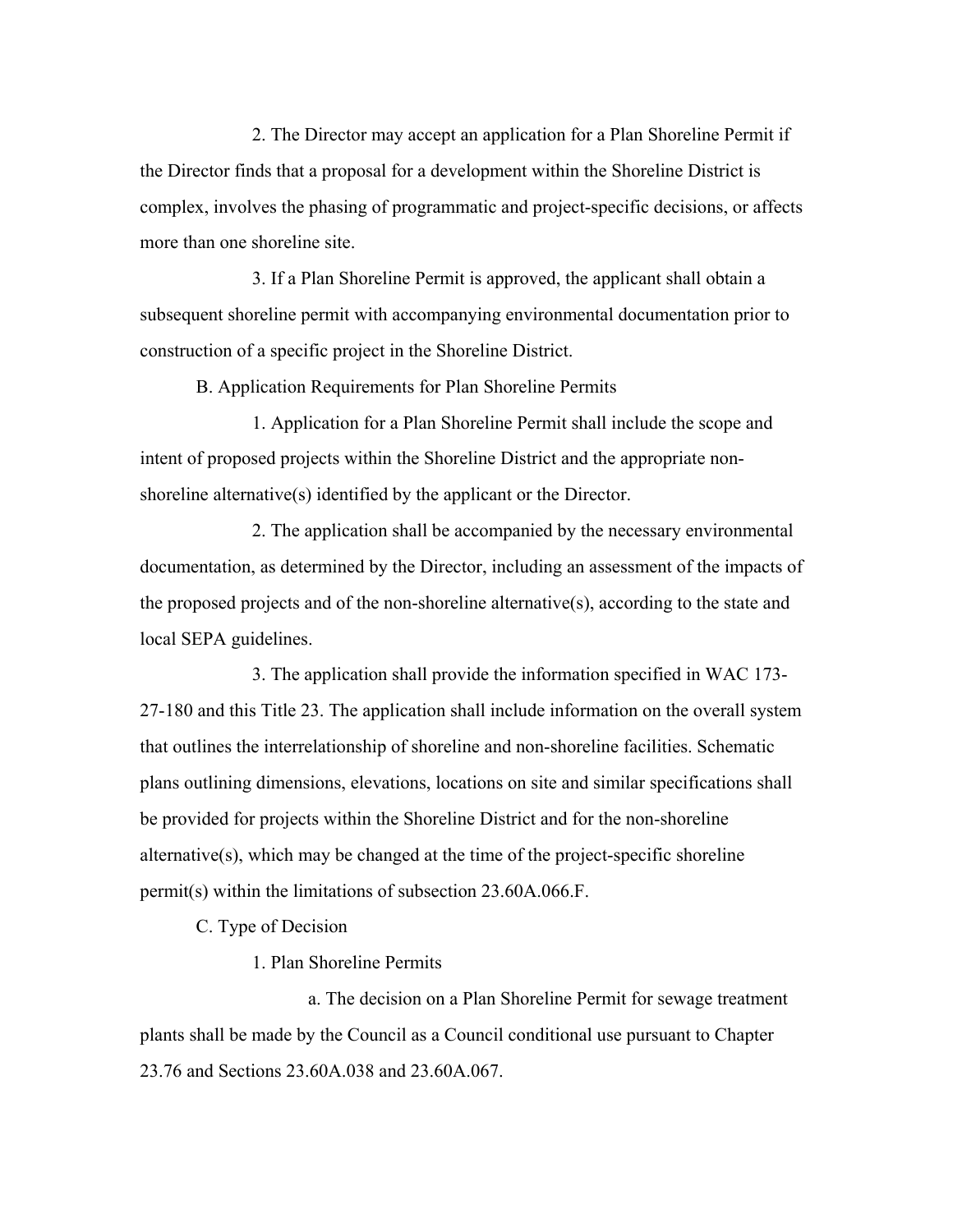b. The decision on a Plan Shoreline Permit for utility lines and utility service uses shall be made by the Director as a Shoreline Substantial Development Permit, pursuant to Chapter 23.76 and Sections 23.60A.030, 23.60A.063 and 23.60A.064.

c. The Council or the Director may grant the Plan Shoreline Permit with conditions, including conditions applying mitigation sequencing as provided in Section 23.60A.158, or may deny the permit.

2. Project Specific-Substantial Development Permits

a. The decision on a project specific-substantial development permit for a sewage treatment plant for which a Plan Shoreline Permit has been issued shall be made by the Council as a Council conditional use, pursuant to Chapter 23.76 and Sections 23.60A.038 and 23.60A.067.

b. The decision on a project specific-substantial development permit for utility lines and utility service uses for which a Plan Shoreline Permit has been issued shall be made by the Director as a Shoreline Substantial Development Permit, pursuant to Chapter 23.76 and Sections 23.60A.030, 23.60A.063, and 23.60A.064.

D. Criteria for Decision. The decision as to the reasonableness of alternatives shall be based upon the Shoreline Policies in the Seattle Comprehensive Plan and upon the Shoreline Management Act, as amended, and a full consideration of the environmental, social, and economic impacts on the community.

E. Appeal of Decision on a Plan Shoreline Permit. The decision of the Council for a Council conditional use or of the Director for Type II decisions on a Plan Shoreline Permit is final and binding upon the City and the applicant. The decision is subject to appeal to the State Shoreline Hearings Board pursuant to Section 23.60A.071. If no timely appeal is made, the Plan Shoreline Permit may not later be appealed in conjunction with an appeal of a shoreline permit issued for a specific project at the approved location(s).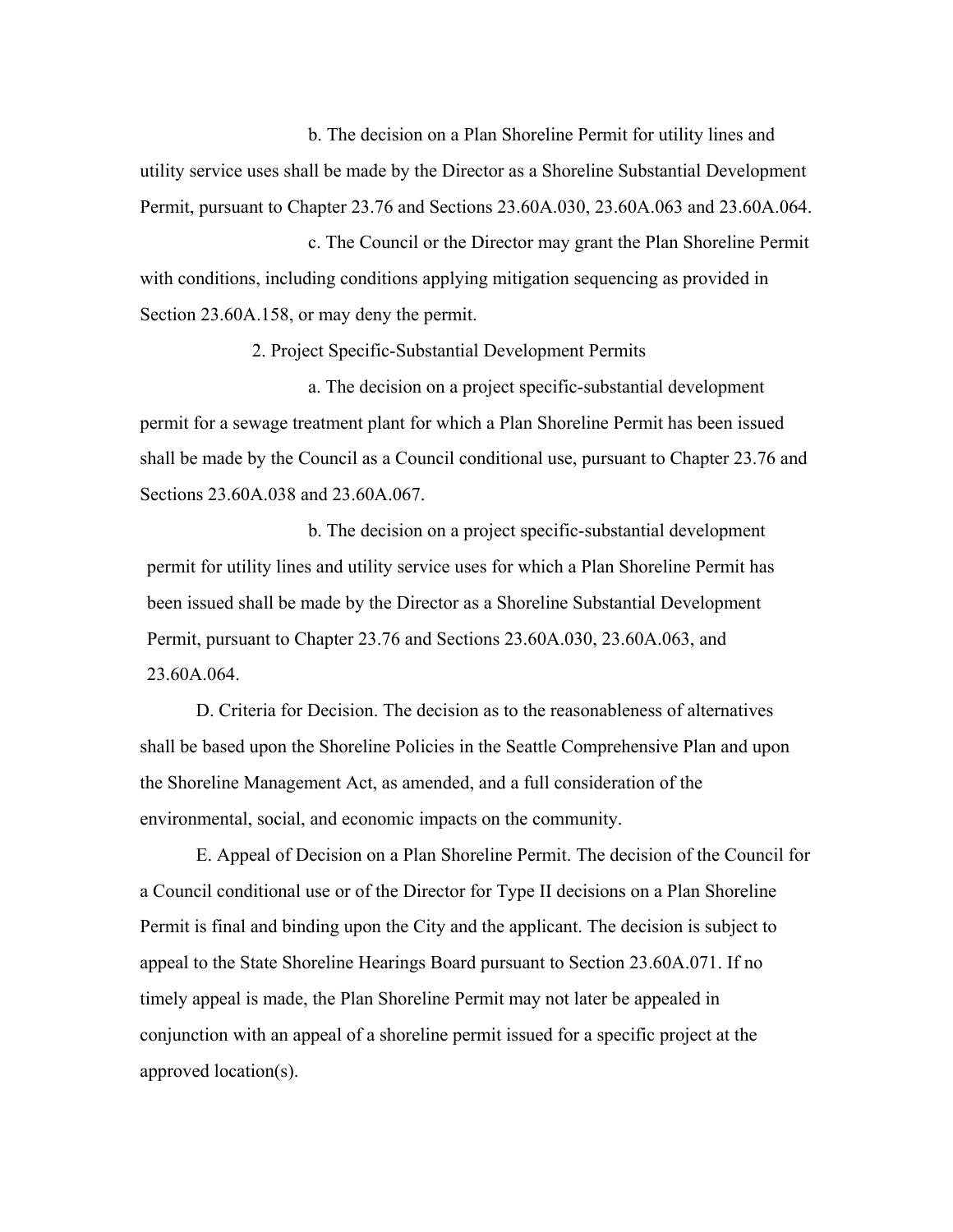F. Project-specific Shoreline Substantial Development Permit relying on a Plan Shoreline Permit. An application for substantial development that is allowed in the Shoreline District after a determination that no reasonable location alternative exists and that relies upon a Plan Shoreline Permit may be approved if it complies with the provisions of this Chapter 23.60A, including mitigation sequencing, and is in substantial conformance with the Plan Shoreline Permit. Substantial conformance includes, but is not limited to, a determination that all of the following standards have been met:

1. There is no increase in the amount or change in location of fill on submerged lands;

2. There is no increase in lot coverage over water;

3. There is no net substantial increase in adverse environmental impacts in the Shoreline District compared to the adverse impacts of the proposed development allowed in the Plan Shoreline Permit; and

4. Conditions included as part of the Plan Shoreline Permit are met.

## **23.60A.067 Procedure for Council conditional use authorization**

Projects required by this Chapter 23.60A to obtain Council conditional use authorization shall be processed in the following manner:

A. Application for the Council conditional use and the Shoreline Substantial Development Permit shall be made concurrently. Application for environmental review, if required, shall be filed with the Council conditional use application.

B. Notice of application shall be consolidated.

C. The Council conditional use shall be processed pursuant to Chapter 23.76, Procedures for Master Use Permits and Council Land Use Decisions.

D. Upon receipt of Council's findings, conclusions and decisions from the City Clerk, the Director shall file the decision to approve, deny, or condition the Shoreline Substantial Development Permit with Ecology as required by WAC 173-27. The Director is bound by and shall incorporate the terms and conditions of the Council's decision in the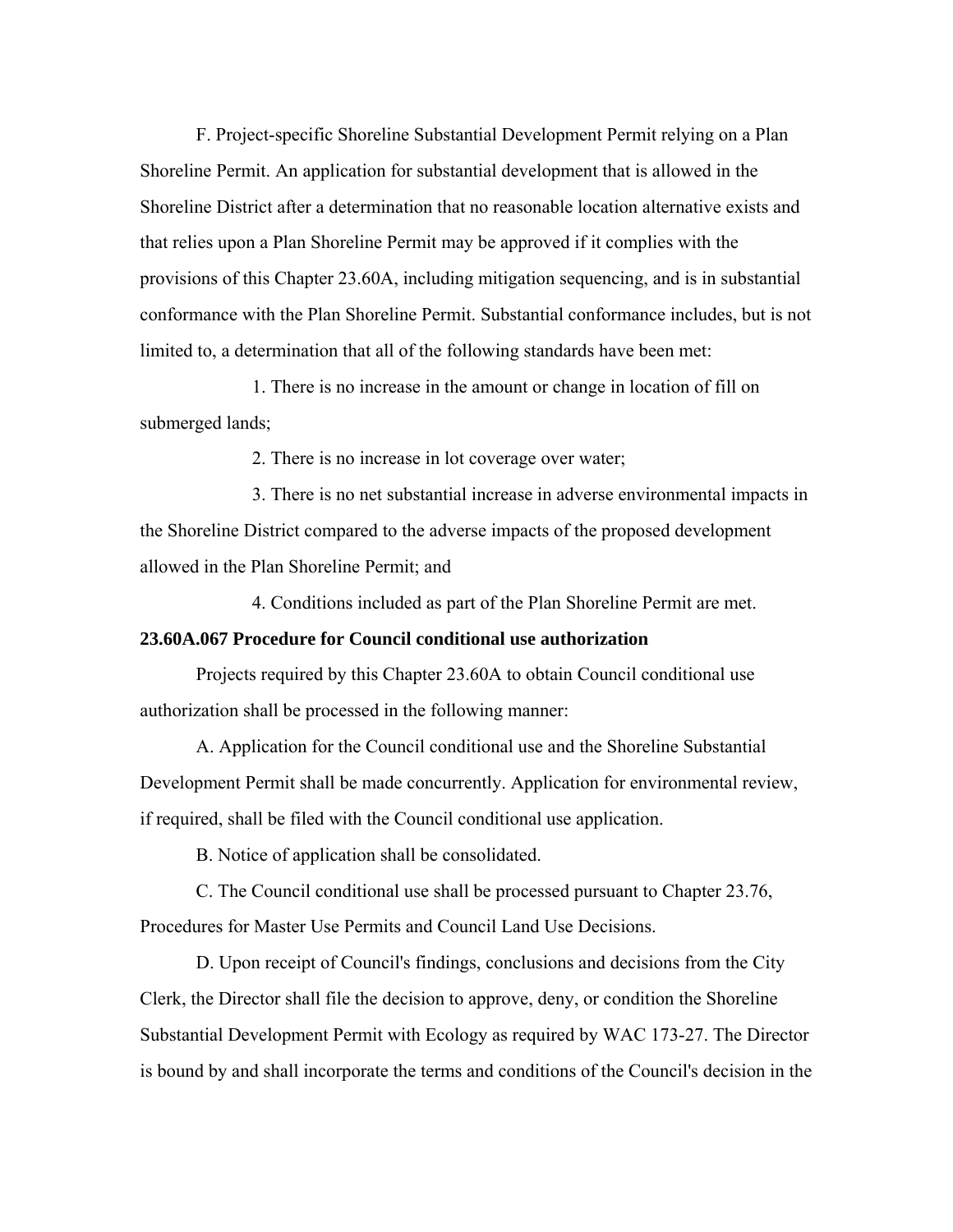Shoreline Substantial Development Permit. The Council's findings, conclusions and decisions constitute the City report on the application.

E. The Director's decision to approve, condition or deny the Shoreline Substantial Development Permit is the final City decision on the project and is appealable to the Shoreline Hearings Board.

## **23.60A.068 Procedure for phasing of developments**

A. Unless specifically stated otherwise in a Shoreline Substantial Development Permit, the following project components, if part of the permit, shall be completed no later than final inspection of the development by the Director:

1. Regulated public access and landscaping;

2. Piers, floats, barge facilities, or over-water elements of a development, shoreline modification or use; and

3. The water-dependent components of a project.

B. The Director may require that components of projects in addition to those listed in subsection 23.60A.068.A be completed before final inspection of a portion of a project or at another time during construction if the timing is necessary to comply with the Shoreline Master Program and the Shoreline Policies of the Comprehensive Plan.

## **23.60A.069 Procedures for shoreline design review**

A. Application. The Director may require any development by a public agency on public property that has not been reviewed by the Design Commission to be reviewed for design quality by appropriate experts selected by mutual agreement between the applicant and the Director prior to approval of the development.

B. Procedure. The procedures and standards for this shoreline design review shall follow the Seattle Design Commission's Project Review Handbook for the most similar type of project. The shoreline design review may be conducted prior to an application for a Shoreline Substantial Development Permit at the request of the applicant. The costs of the shoreline design review shall be borne by the applicant.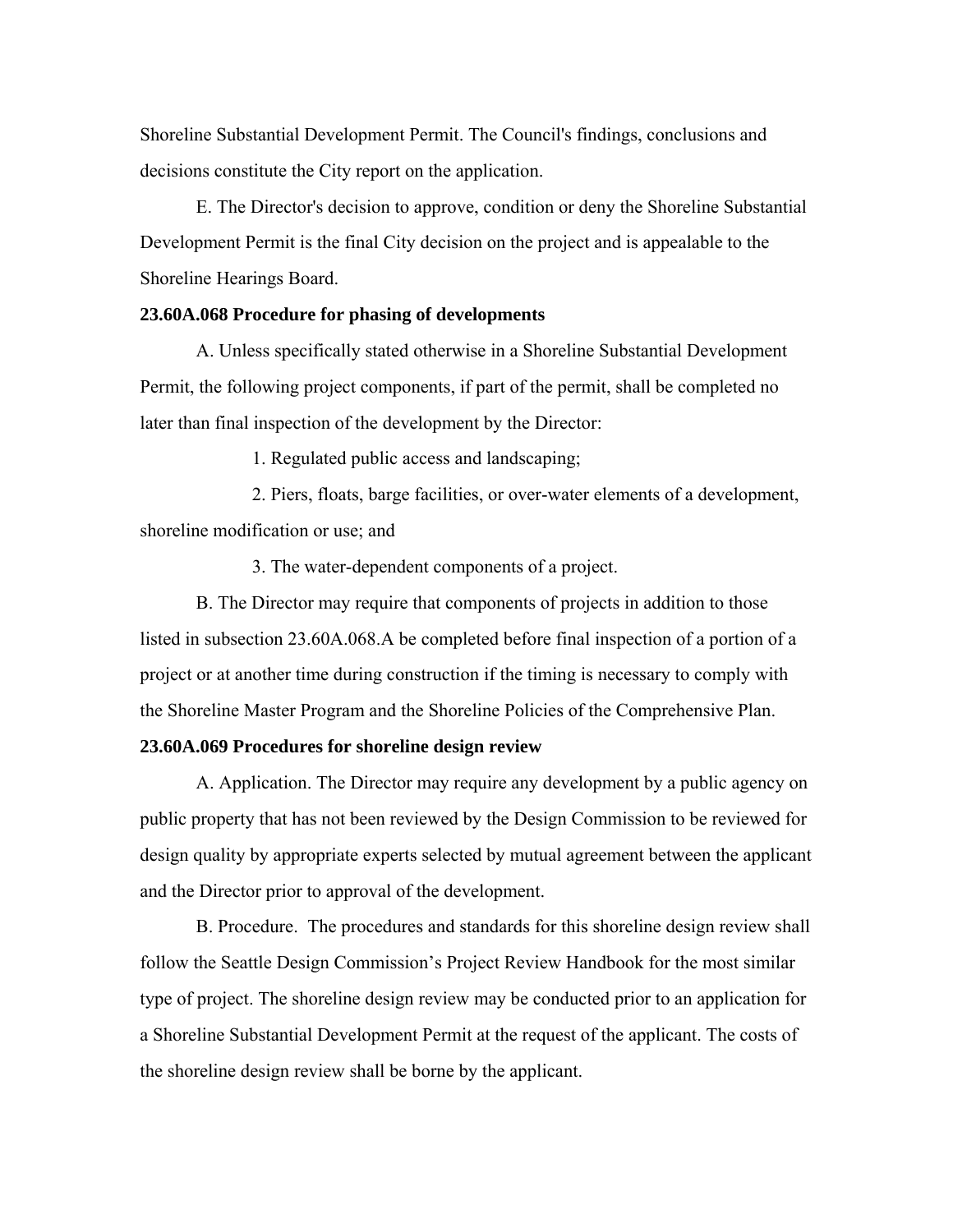#### **23.60A.070 Decisions transmitted to State of Washington**

A. Any decision to approve or deny an application for a Shoreline Substantial Development Permit, shoreline conditional use permit, shoreline variance permit, or revision under authority of this Chapter 23.60A shall, concurrently with the transmittal of the ruling to the applicant, be filed by the Director with Ecology, and the Attorney General by return receipt requested mail and pursuant to WAC 173-27-130.

B. For shoreline conditional use and variance decisions, the Director shall also provide notice of Ecology's final decision pursuant to WAC 173-27-200(3).

#### **23.60A.071 Appeals**

 A. Any person aggrieved by the Director's decision to grant or deny a Shoreline Substantial Development Permit, a shoreline conditional use permit or a shoreline variance, or by the rescission of a permit pursuant to this Chapter 23.60A may seek review by the Shoreline Hearings Board by filing a petition for review within 21 days from the date of filing the decision as defined in RCW 90.58.140(6). Within seven days of the filing of any petition for review with the Shoreline Hearings Board pertaining to the City's final decision, the petitioner shall serve copies of the petition on the Director, the Director of Ecology and the Attorney General as provided in RCW 90.58.180.

B. Review of decisions not under the authority of this Chapter 23.60A and review of decisions under the authority of this Chapter 23.60A but not required to be filed with the Director of Ecology shall occur pursuant to Chapter 23.76 and Section 23.88.020, as appropriate for the type of decision.

#### **23.60A.072 Commencement of construction**

A. No construction pursuant to a Shoreline Substantial Development Permit authorized by this Chapter 23.60A shall begin or be authorized and no building, grading or other construction permits shall be issued by the Director until 21 days from the date of the Director's final decision granting the Shoreline Substantial Development Permit was filed with the Director of Ecology and the Attorney General; or until all review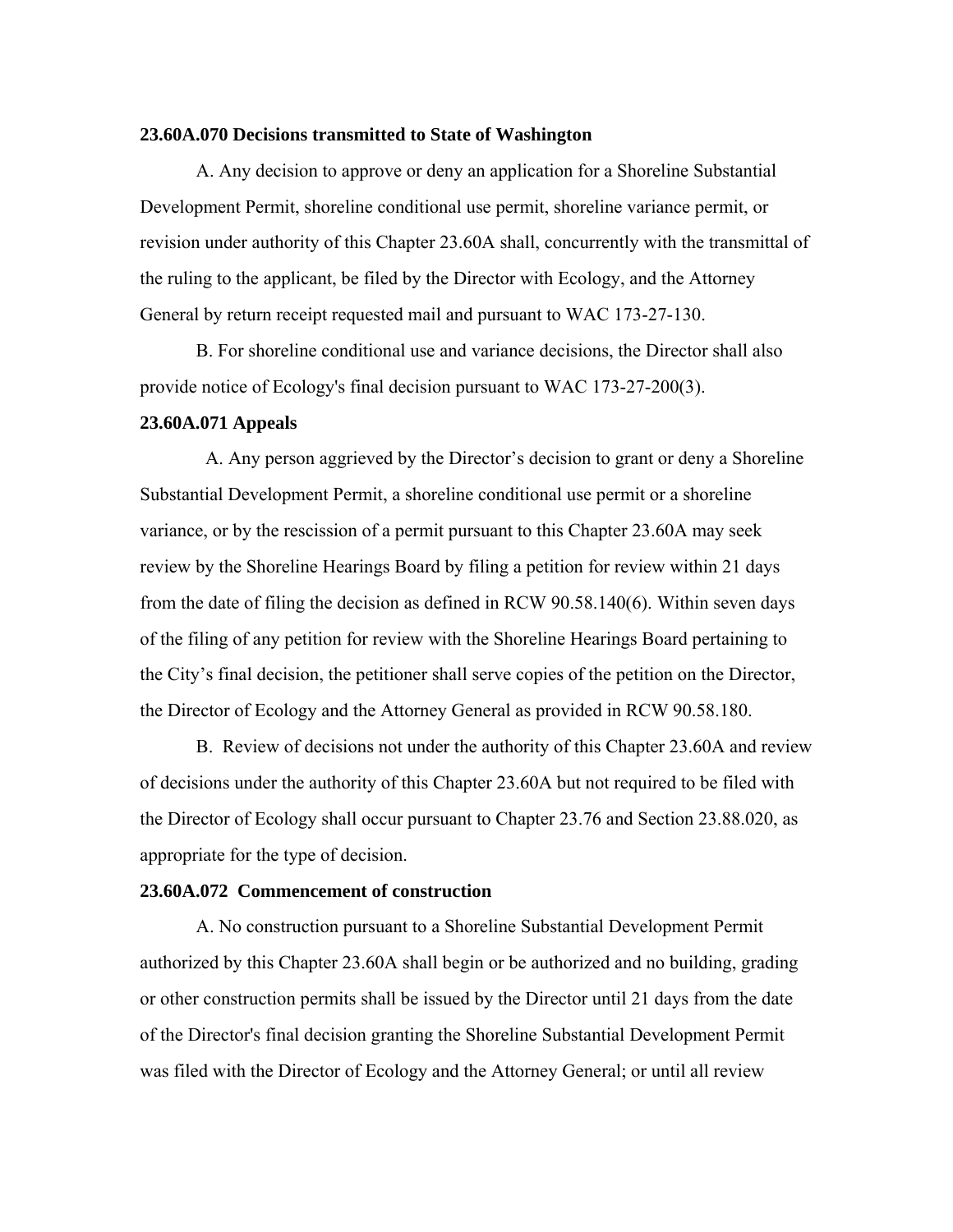proceedings are terminated, if such proceedings were initiated within 21 days of the date of filing the Director's final decision as defined in RCW 90.58.140 (5) and 90.58.140(6), except as provided in subsections 23.60A.072.B, 23.60A.072.C and 23.60A.072.D.

B. Exception: Construction may be commenced no sooner than 30 days after the date of filing of a judicial appeal of a decision of the Shoreline Hearings Board approving the Director's decision to grant the Shoreline Substantial Development Permit or approving a portion of the substantial development for which the permit was granted, unless construction is prohibited until all Superior Court review proceedings are final after a judicial hearing as provided in RCW 90.58.140. Any applicant who wishes to begin construction pursuant to this Section **23.60A.072** prior to termination of all review proceedings does so at the applicant's own risk.

C. Exception: If the permit is for a substantial development meeting the requirements of Section 23.60A.064, construction pursuant to that permit may not begin or be authorized until 21 days from the date the permit decision was filed as provided in RCW 98.58.140(6). Any applicant who wishes to begin construction pursuant to this Section **23.60A.072** prior to termination of all review proceedings does so at the applicant's own risk.

D. Exception: In the case of any permit or decision to issue a permit to the state of Washington Department of Transportation for the replacement of the floating bridge and landings of the state route number 520 Evergreen Point bridge on or adjacent to Lake Washington, construction may begin as provided in RCW 90.58.140(5). Any applicant who wishes to begin construction pursuant to this Section **23.60A.072** prior to termination of all review proceedings does so at the applicant's own risk.

**23.60A.074 Effective date of Shoreline Substantial Development Permits and time limits for permit validity**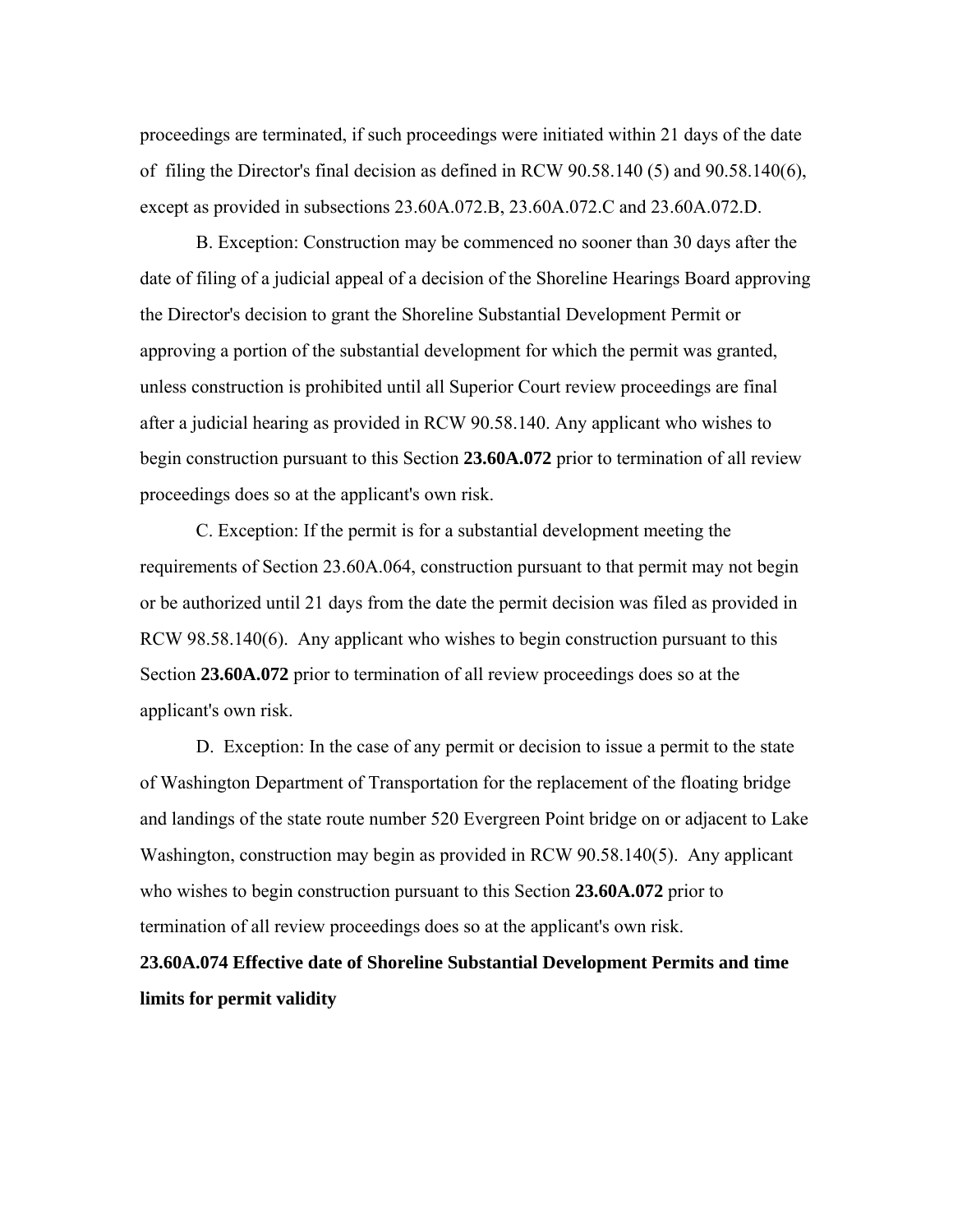The following time requirements apply to all Shoreline Substantial Development Permits and to any development authorized pursuant to a shoreline variance or shoreline conditional use permit authorized under this Chapter 23.60A:

A. Upon finding of good cause, based on the requirements and circumstances of the development, shoreline modification, or use ("project") proposed and consistent with the policy and provisions of WAC 173-27 and this Chapter 23.60A, the Director may adopt different time limits from those in subsection 23.60A.074.B as part of the decision on a Shoreline Substantial Development Permit. The Director may also, with approval from Ecology, adopt appropriate time limits as part of the decision on a shoreline conditional use or shoreline variance. "Good cause, based on the requirements and circumstances of the project," means that the time limits established are reasonably related to the time actually necessary to perform the project on the ground and complete the project that is being permitted, and/or are necessary for the protection of shoreline resources.

B. If the Director did not adopt different time limits on a permit decision, the following time limits shall apply:

1. Construction activities or substantial progress toward construction of a project or, if no construction activities are involved, the project for which a permit has been granted pursuant to this Chapter 23.60A shall be commenced within two years of the effective date of a Shoreline Substantial Development Permit or the permit shall terminate. The Director may authorize a single extension of the two year period not to exceed one year based on reasonable factors, if a request for extension has been filed before the expiration date and notice of the proposed extension is given to parties of record on the Shoreline Substantial Development Permit and to Ecology;

2. If a project for which a permit has been granted pursuant to this Chapter 23.60A has not been completed within five years after the effective date of the Shoreline Substantial Development Permit, authorization to conduct construction activities shall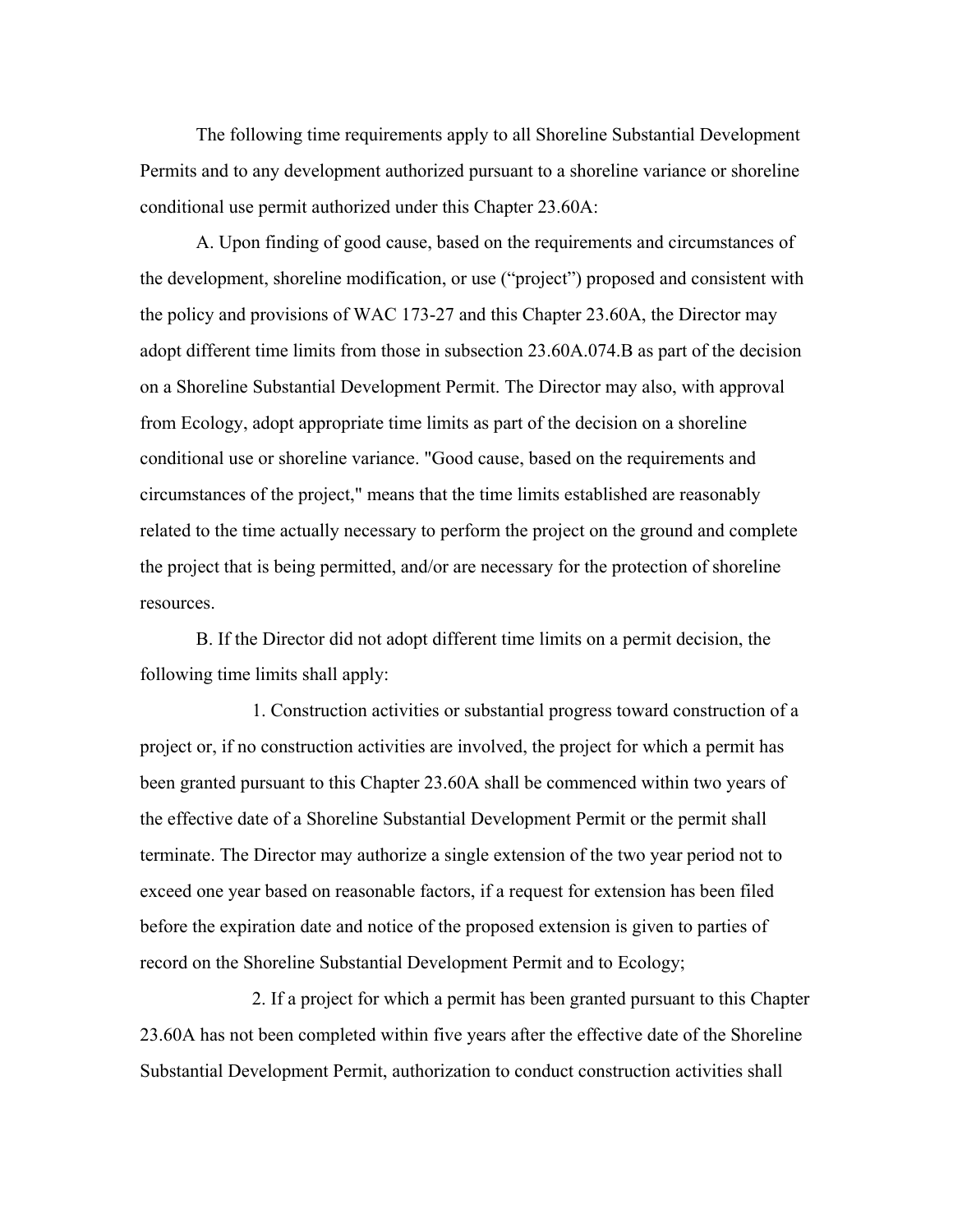expire unless the Director authorizes a single extension based on reasonable factors, for a period not to exceed one year, if a request for extension has been filed before the expiration date and notice of the proposed extension is given to parties of record on the Shoreline Substantial Development Permit and to Ecology;

3. The effective date of a Shoreline Substantial Development Permit is the date of receipt as provided in RCW 90.58.140(6). The time periods in subsections 23.60A.074.A and 23.60A.074.B do not include the time during which a project, use or activity was not pursued due to the pendency of administrative appeals or legal actions or due to the need to obtain other government permits and approvals for the project, use or activity, including all reasonably related administrative or legal actions on any such permits or approval; and

4. A Plan Shoreline Permit issued pursuant to Section 23.60A.066 is valid for a period of five years or as otherwise allowed by WAC 173-27-090. Project-specific shoreline permits must be applied for within that period to be considered pursuant to the determination made under the Plan Shoreline Permit. Development under project-specific permits shall conform to the time limits outlined in subsections 23.60A.074.A and 23.60A.074.B.

## **23.60A.076 Revisions to permits**

A. If an applicant seeks to revise a permit, the applicant shall submit detailed plans and text describing the proposed changes.

B. If the Director determines that the proposed changes are within the scope and intent of the original permit as defined in WAC 173-27-100(2), the Director shall approve the revision with conditions to address any new impacts from the proposed changes. Within eight days of the date of approval, the approved revision, along with copies of the revised site plan and text, shall be transmitted to Ecology, the Attorney General, and copies provided to parties of record and to persons who have previously notified the Director of their desire to receive notice of decision on the original application.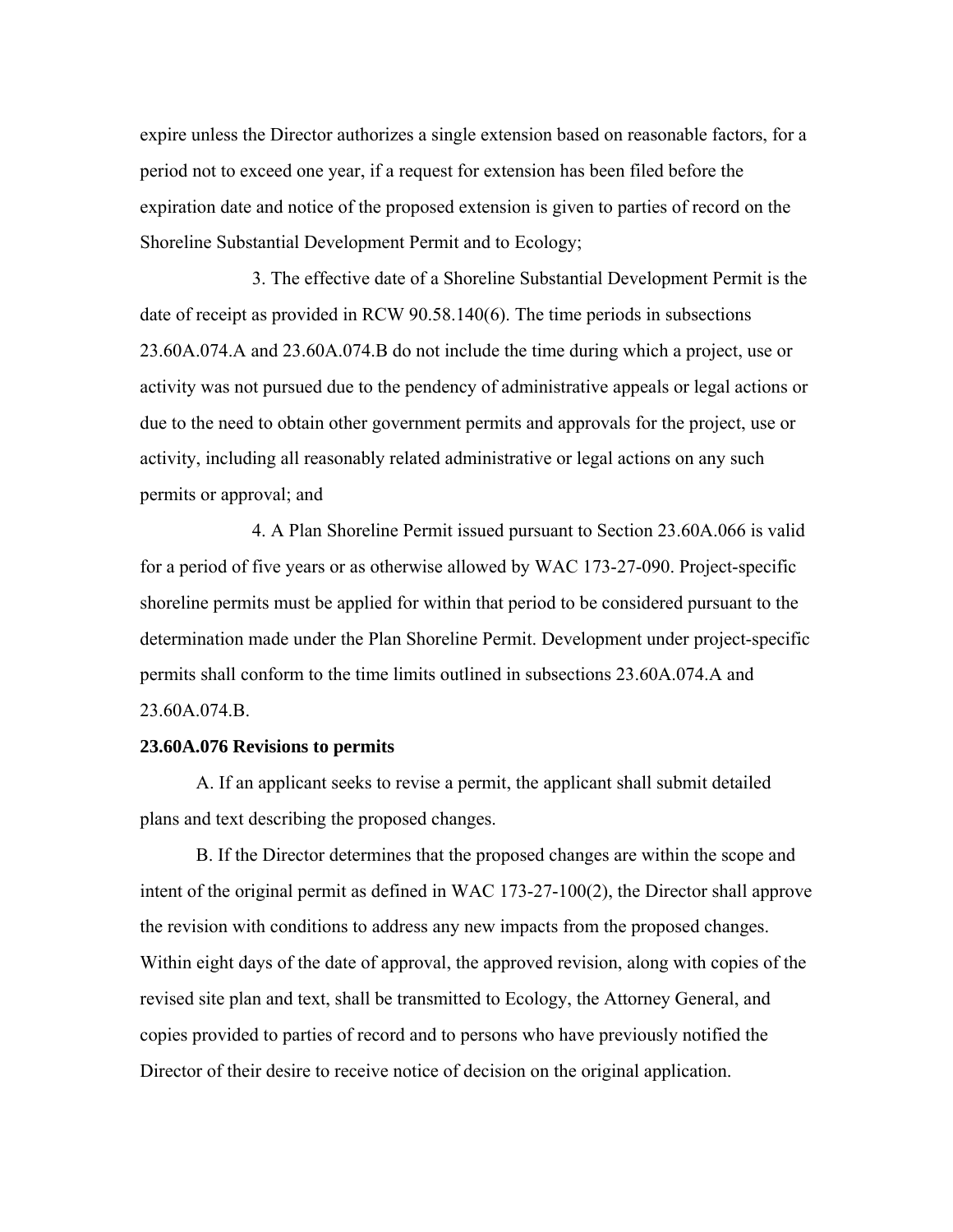C. Revisions to permits may be authorized after original permit authorization has expired under RCW 90.58.143. The purpose of such revisions shall be limited to authorization of changes which are consistent with this Section 23.60A.076 and which would not require a permit for the development or change proposed under the terms of RCW 90.58, WAC 173-27 and this Chapter 23.60A. If the proposed change constitutes substantial development then a new permit is required. Provided, this Section 23.60A.076 shall not be used to extend the time requirements or to authorize substantial development beyond the time limits of the original permit.

 D. If the sum of the revision and any previously approved revisions under former WAC 173-14-064 or this Section 23.60A.076 are not within the scope of the permit under subsection 23.60A.076.B, the applicant shall apply for a new permit.

E. If the Director determines that the proposed changes are not within the scope and intent of the original permit, the applicant shall apply for a new permit in the manner provided for in this Chapter 23.60A.

F. If the revision to the original permit involves a shoreline conditional use or shoreline variance, the Director shall submit the revision to Ecology for Ecology's approval, approval with conditions or denial, indicating that the revision is being submitted pursuant to WAC 173-27-100(6). Ecology shall render and transmit to the City and the applicant Ecology's final decision within 15 days of the date of Ecology's receipt of the submittal by the Director, who shall notify parties of record of Ecology's final decision.

G. The revised permit is effective immediately upon final action by the Director, or if appropriate under WAC 173-27-100(6), by Ecology.

H. Appeals shall be in accordance with RCW 90.58.180 and shall be filed with the Shoreline Hearings Board within 21 days from date of Ecology's receipt of the revision approved by the Director, or if the revision is to a shoreline conditional use or variance, from the date Ecology's final decision is transmitted to the City and the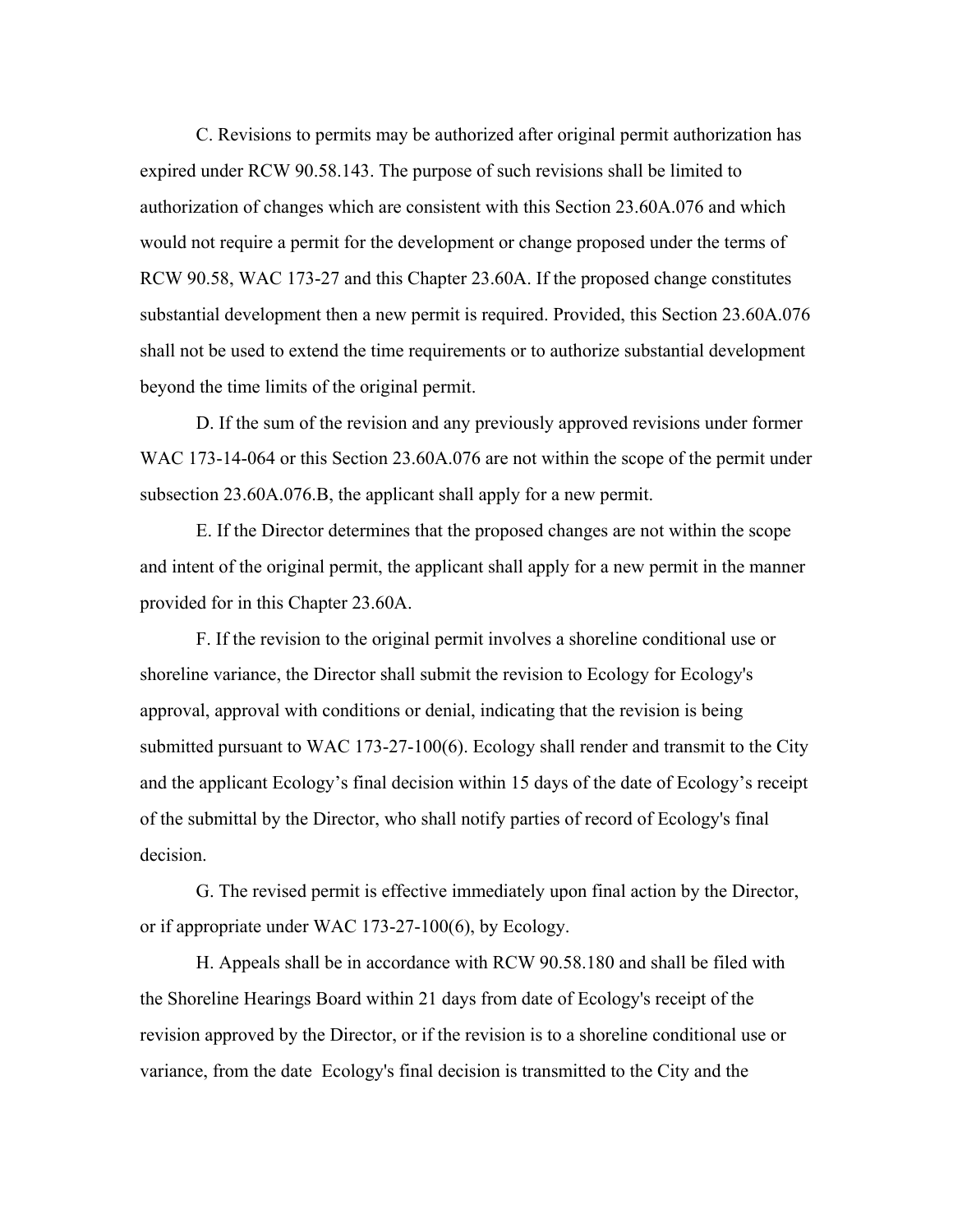applicant. Appeals shall be based solely upon contentions of noncompliance with the provisions of WAC 173-27-100(2). Construction undertaken pursuant to that portion of a revised permit not authorized under the original permit is at the applicant's own risk until the expiration of the appeals deadline. If an appeal is successful in proving that a revision is not within the scope and intent of the original permit, the decision shall have no bearing on the original permit. The party seeking review has the burden of proving the revision was not within the scope and intent of the original permit.

## **23.60A.078 Rescission**

A. The Director may rescind or suspend a Shoreline Substantial Development Permit if any of the following occur:

1. The permittee has developed the site in a manner not authorized by the permit;

2. The permittee has not complied with the conditions of the permit;

3. The permittee has secured the permit with false or misleading

information; or

4. The permit was issued in error.

B. The determination that a permit should be rescinded or suspended shall be made following a public hearing by the Director. Notice of the hearing shall be mailed to the permittee not fewer than 15 days prior to the date set for the hearing and be included in the Land Use Information Bulletin. The notice shall specify the basis for the hearing.

## **23.60A.082 Enforcement**

Procedures for investigation and notice of violation, compliance, stop work orders, emergency orders, and the imposition of civil penalties for the violation of any requirements of this Chapter 23.60A shall be as specified in Chapter 23.90, Enforcement of the Land Use Code, and in Chapter 23.91, Citations-Hearings-Penalties, except as provided otherwise in this Chapter 23.60A.

## **Subchapter III: General Provisions**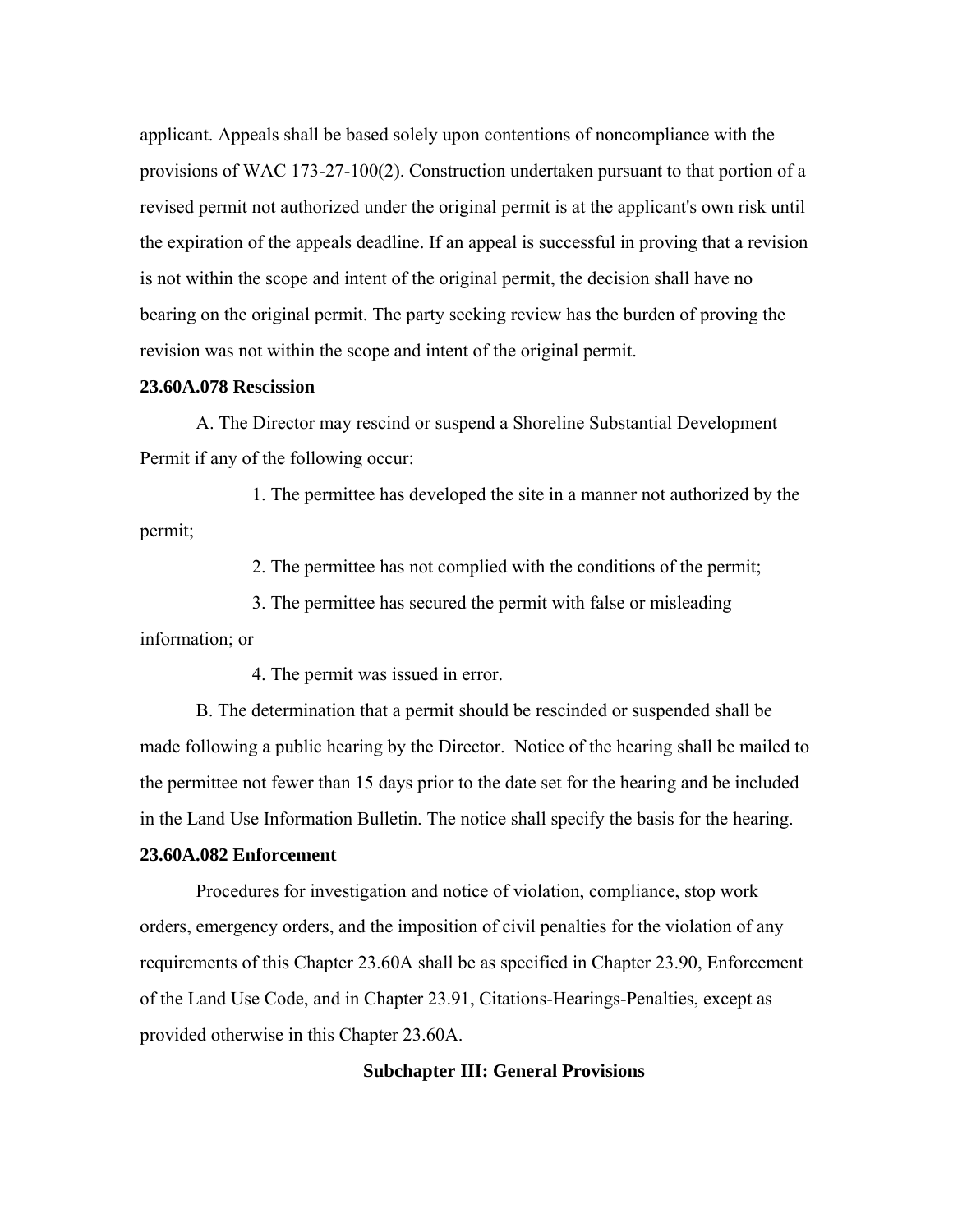#### **Part 1 Use Standards**

#### **23.60A.090 Identification of principal and accessory uses**

A. In all shoreline environments all uses are prohibited over water as a principal or accessory use unless the use is allowed or allowed as a special use, a shoreline conditional use or a Council conditional use in the shoreline environment where the use is proposed and the use is:

1. Boat moorage, off-loading goods from boats, dry-docks, swimming platforms, uses on vessels authorized under Sections 23.60A.214 and 23.60A.215, or other use components that by their nature require an over water location to operate;

2. Railroad, rail transit, street and bridges and tunnels that reasonably need to cross water that is regulated in this Chapter 23.60A; or

3. Allowed, allowed as a special use, allowed as a shoreline conditional use or allowed as a Council conditional use as a use overwater in the specific regulations for the type of use or for the shoreline environment.

B. Any principal use allowed, allowed as a special use, allowed as a shoreline conditional use, or allowed as a Council conditional use in a specific shoreline environment may be an accessory use using the same process as if the use were the principal use, unless the use is prohibited as an accessory use in the shoreline environment. For the purposes of this subsection 23.60A.090.B, water-based airports, helicopters, and helistops shall not be considered to be accessory to a principal use and are allowed pursuant to the applicable shoreline environment.

C. A use that is prohibited as a principal use in a particular shoreline environment may be allowed as an accessory use on dry land if incidental to and necessary for the operation of a principal use that is allowed, allowed as a special use, allowed as a shoreline conditional use, or allowed as a Council conditional use in the specific shoreline environment, using the same process as if the use were the principal use, unless the use is prohibited as an accessory use in the shoreline environment. For purposes of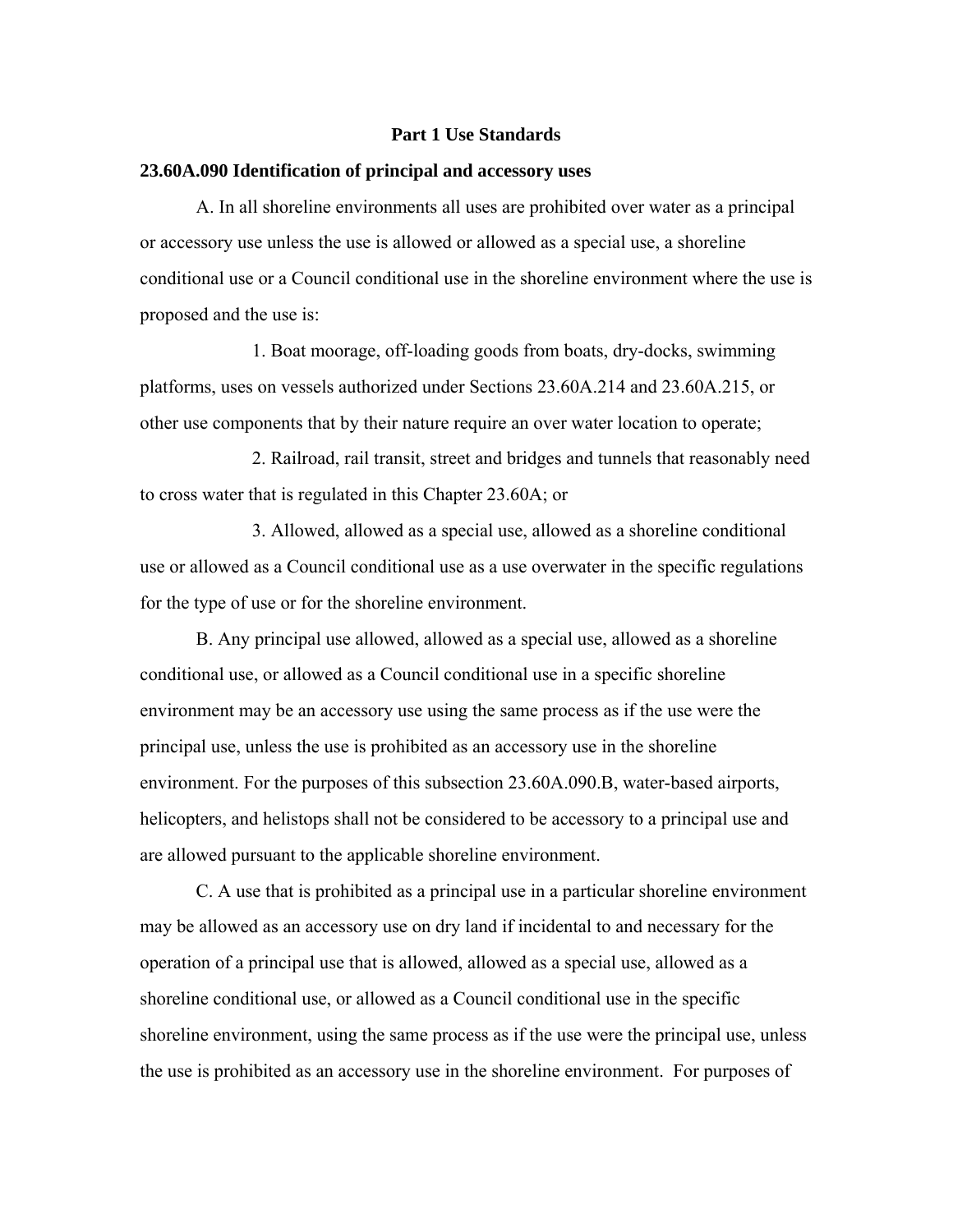this subsection 23.60A.090.C, water-based airports, heliports, and helistops shall not be considered to be accessory to a principal use and are allowed pursuant to the applicable shoreline environment.

D. Accessory uses

1. Accessory uses shall be located on the same development site as the principal use, except as provided in subsection 23.60A.090.D.2.

2. Accessory uses may be located off site if:

a. The accessory use is allowed as a principal use in the shoreline environment applicable to an adjacent development site, the accessory use may be located on that adjacent development site; or

b. The accessory use is parking and the parking is proposed to be located within 800 feet of the development site where the principal use is located and is in a new or existing parking structure or at existing surface parking; and

1) Additional and enhanced public access is provided commensurate with the area of parking that would have otherwise occurred on the site;

2) Ecological restoration and enhancement in the form of a decrease in the amount of impervious surface and an increase in the amount of native vegetation is provided commensurate with the area of parking that would have otherwise occurred on the site; and

3) Surface parking is removed where surface parking exists or there is a reduced area of surface parking proposed.

## **23.60A.092 Temporary development, shoreline modifications and uses**

A. Development, shoreline modification limited to floats, and uses that will occur for four weeks or less may be exempt from obtaining a Shoreline Substantial Development Permit as provided in Section 23.60A.020; developments that are exempt shall comply with the Shoreline Management Act and the standards and provisions of this Chapter 23.60A.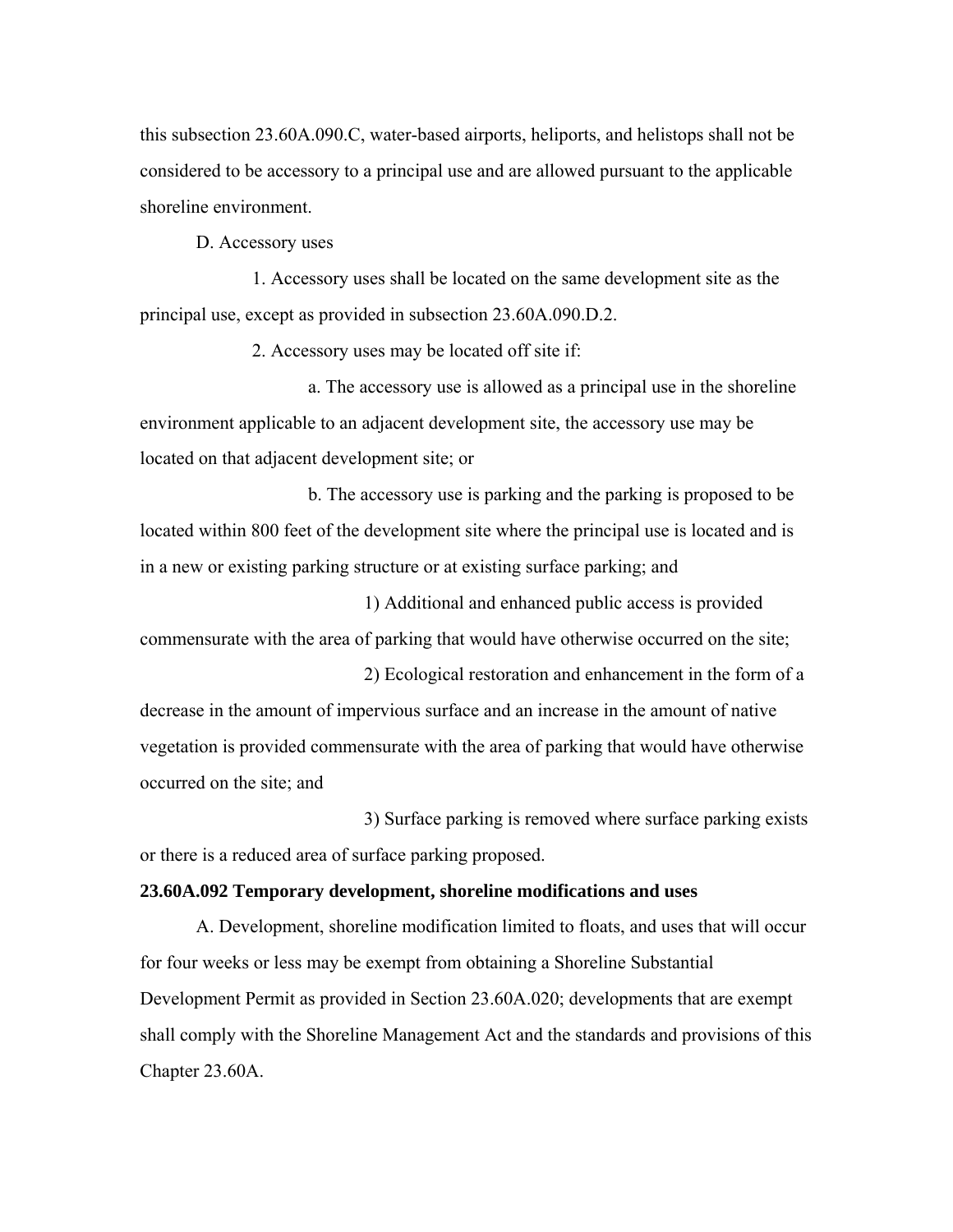B. Development or Uses for Up to Six Months

1. The Director may approve a permit for a development, shoreline modification or use for a time period of up to six months if the development, shoreline modification, or use complies with the standards and provisions of this Chapter 23.60A, except as provided in subsection 23.60A.092.B.2, and the following standards:

a. Does not include the erection of a permanent structure;

b. Does not cause or contribute to permanent adverse impacts to ecological functions and mitigates any temporary adverse impacts to ecological function;

c. Does not remove or harm native vegetation; and

d. If new impervious surface is created, this surface is removed and planted with native vegetation at the end of the temporary use.

2. If no reasonable alternative exists, in approving a temporary

development or use the Director may allow:

a. Views to be blocked;

b. Public access to be blocked for a period of up to three months;

and

c. Development within the shoreline setback but farther than 15 feet from the OHW mark.

 C. Temporary development, floats, or uses shall not interrupt any legally established permanent use of a property.

# **Part1 Nonconforming Uses and Structures**

#### **23.60A.122 Nonconforming uses**

A. Nonconforminng uses

1. A nonconforming use may be continued subject to the provisions of this Section 23.60A.122.

2. A nonconforming use that has been discontinued for more than 12 consecutive months in the CN, CP, CR, CM, CW, UR, UH and UC Environments or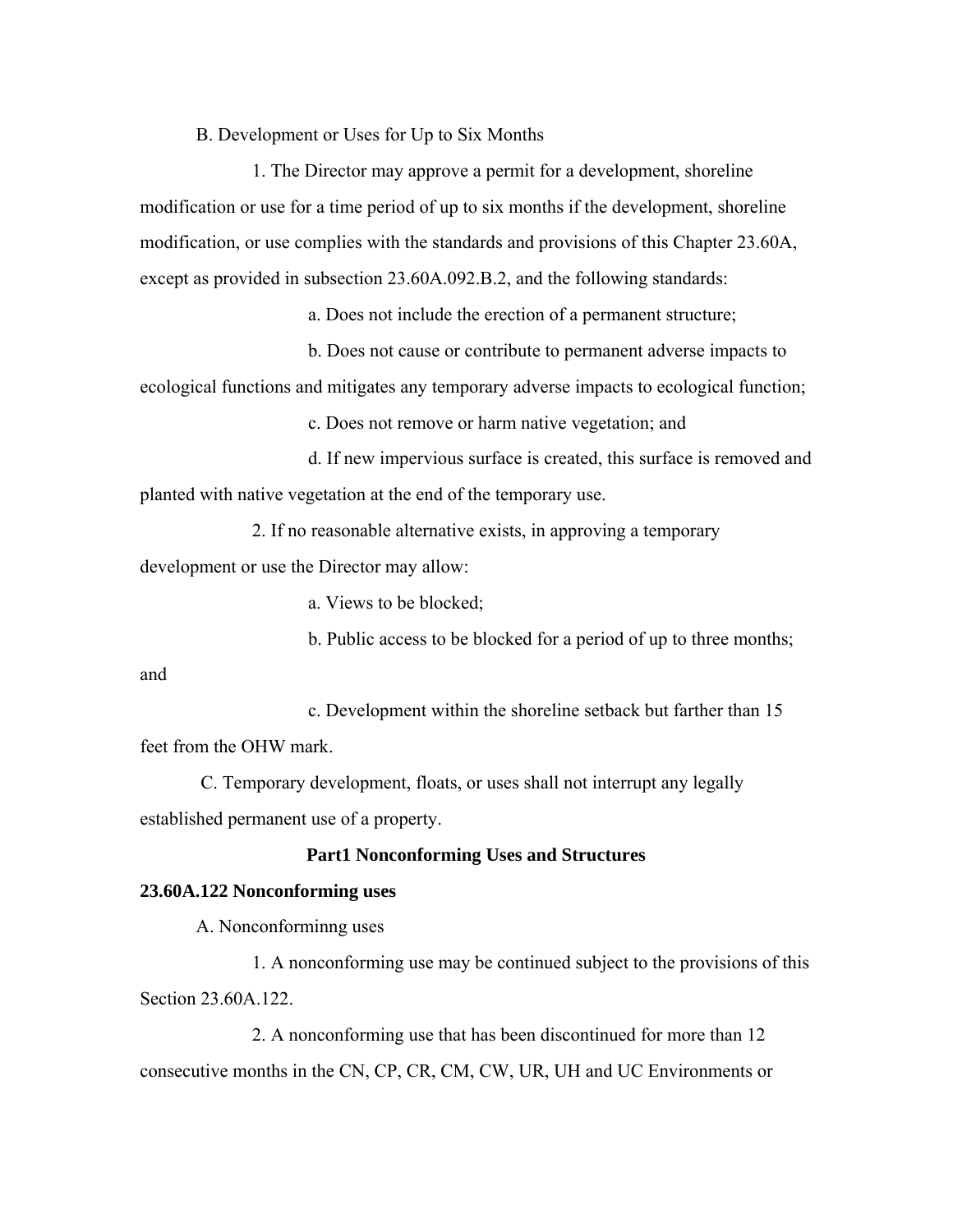more than 24 consecutive months in the UM, UG or UI Environments shall not be reestablished or recommenced. A use is considered discontinued if:

a. A permit to change the use of the structure or property has been issued and acted upon; or

b. The structure or property or portion of a structure or property is either vacant or is not being used for the use allowed by the most recent permit for the length of time provided in subsection 23.60A.122.A.2

3. The use of the structure is considered discontinued even if materials from the former use remain or are stored on the property. A multifamily structure with one or more vacant dwelling units is not considered unused unless the total structure is unoccupied.

B. Nonconforming use in a conforming structure or development

.

1. A conforming structure or development containing a nonconforming use or uses may be maintained, repaired, or structurally altered but shall not be expanded or extended beyond its existing external dimensions for the purposes of the nonconforming use, except as provided in subsections 23.60A.122.C and 23.60A.122.E, or as otherwise required by law, if necessary to improve access for the elderly or disabled, or to provide regulated public access.

2. A conforming structure or development containing a nonconforming use or uses may not be rebuilt or substantially improved for the purposes of the nonconforming use, except as provided in subsections 23.60A.122.C.1, 23.60A.122.C.2.d and 23.60A.122.E.

C. Conforming structure containing a nonconforming use

1. A conforming structure containing a nonconforming use may be rebuilt or substantially improved if the applicant demonstrates that the structure is reasonably capable of containing a conforming use without modifying the rebuilt or improved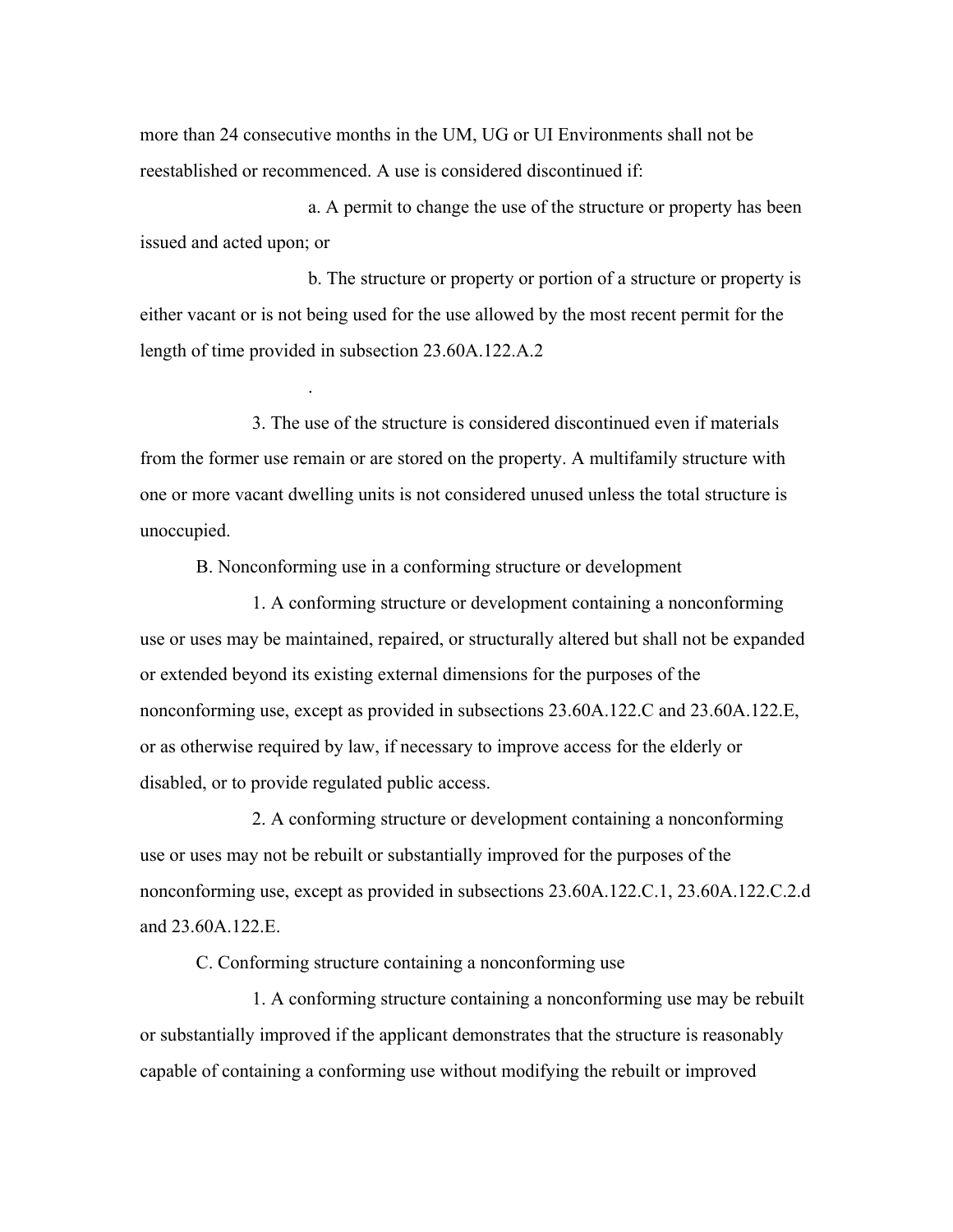structure, except as provided in subsection 23.60A.122.E. A structure that is allowed to be rebuilt or substantially improved shall not be expanded or extended beyond its existing external dimensions for the purposes of the nonconforming use.

2. A conforming structure or development containing a nonconforming use that is destroyed by fire, act of nature, or other causes beyond the control of the owner, excluding normal deterioration of structures constructed in or over the water, may be rebuilt or substantially improved if:

a. Action toward replacement is commenced within 12 months after destruction in the CN, CP, CR, CM, CW, UR, UH and UC Environments or within 24 months in the UM, UG, or UI Environments; and

b. The structure or portion of the structure occupied by the nonconforming use is improved or rebuilt to the same or smaller configuration, existing immediately prior to the time the structure was destroyed unless one of the provisions in subsection 23.60A.122.2.c apply

c. Configuration alternatives

1) Reconfiguration of the structure occupied by the nonconforming use is allowed if reconfiguration results in reduced impacts on ecological functions as compared to the configuration immediately prior to the time the structure was destroyed;

2) A substantially improved or rebuilt structure housing a nonconforming eating and drinking establishment use in the UC Environment may consolidate other existing nonconforming uses on the property, if no cumulative expansion or intensification of the nonconforming use and no increase in over-water coverage occurs and the Director finds that the reconfiguration will allow removal of structures housing other nonconforming uses, resulting in improved ecological functions, view corridors or regulated public access; or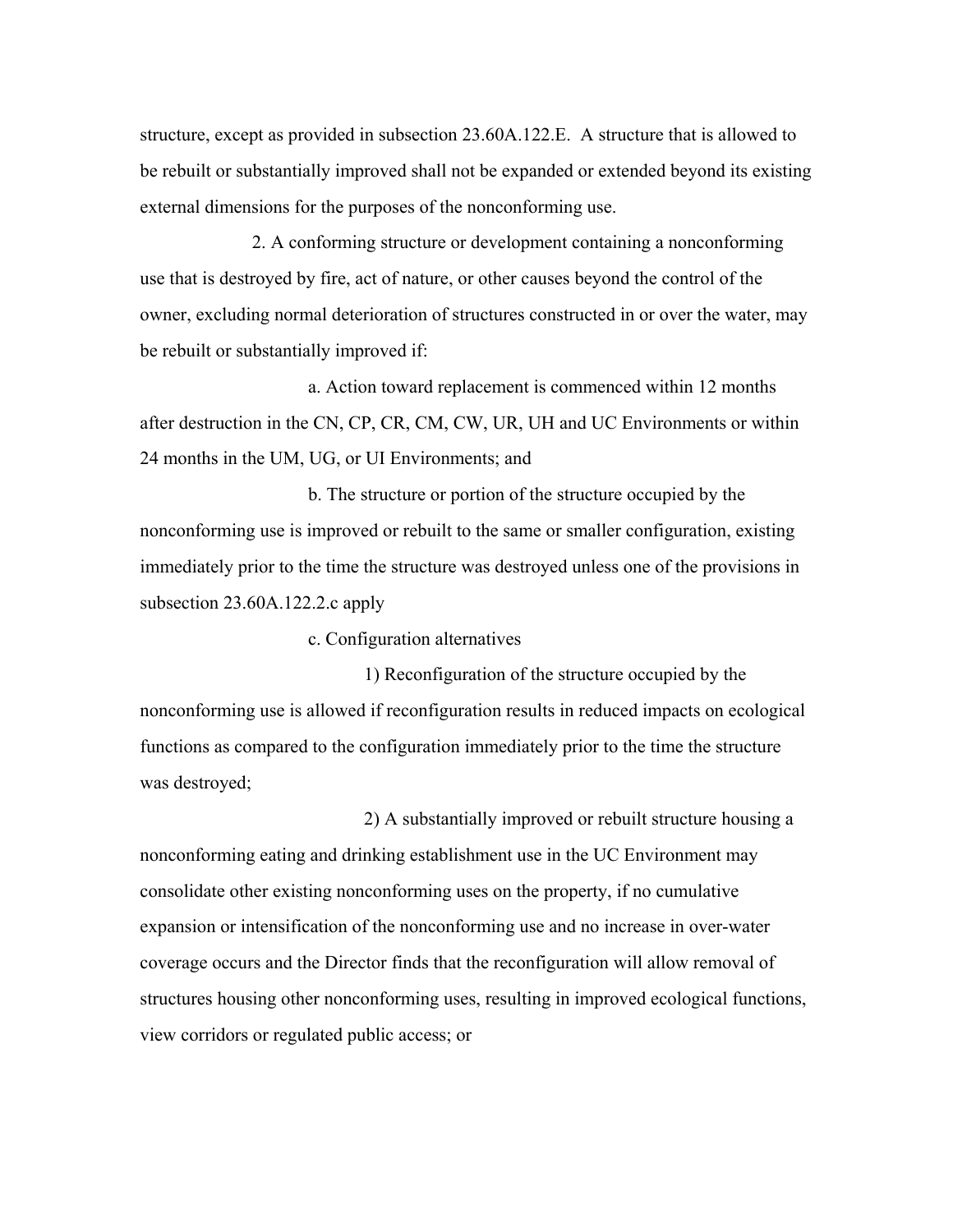3) The structure is nonconforming moorage that is reconfigured consistent with subsection 23.60A.122.E.

D. Change of one nonconforming use for another nonconforming use

1. The change of one nonconforming use to another use not allowed in the shoreline environment may be authorized as a shoreline conditional use by the Director with the concurrence of Ecology if the area occupied by the nonconforming use does not expand and the Director determines that:

 a. The existing development is unsuited for a reasonably economically viable use allowed in the environment;

b. The new use is no more detrimental to ecological functions and to property in the vicinity than the existing use;

c. For uses located in structures located over water:

1) First, no reasonable economic alternative exists for locating the use on the dry land portion of the lot and outside the setback to the maximum extent reasonable; and

2) Second, no reasonable economic alternative exists for locating the use on the dry land portion of the lot the maximum extent reasonable; and

d. For uses in structures located within the required shoreline setback no reasonable alternative exists for locating the use outside of the setback.

2. If the Director determines that a nonconforming use in a structure over water and/or within the required setback may be changed, the Director shall require the applicant to provide an area of ecological restoration equivalent to the gross floor area of the use that is nonconforming.

3. The new use shall retain its nonconforming use status for the purposes of subsections 23.60A.122.A through 23.60A.122.D.

E. Reconfiguration of a nonconforming moorage use.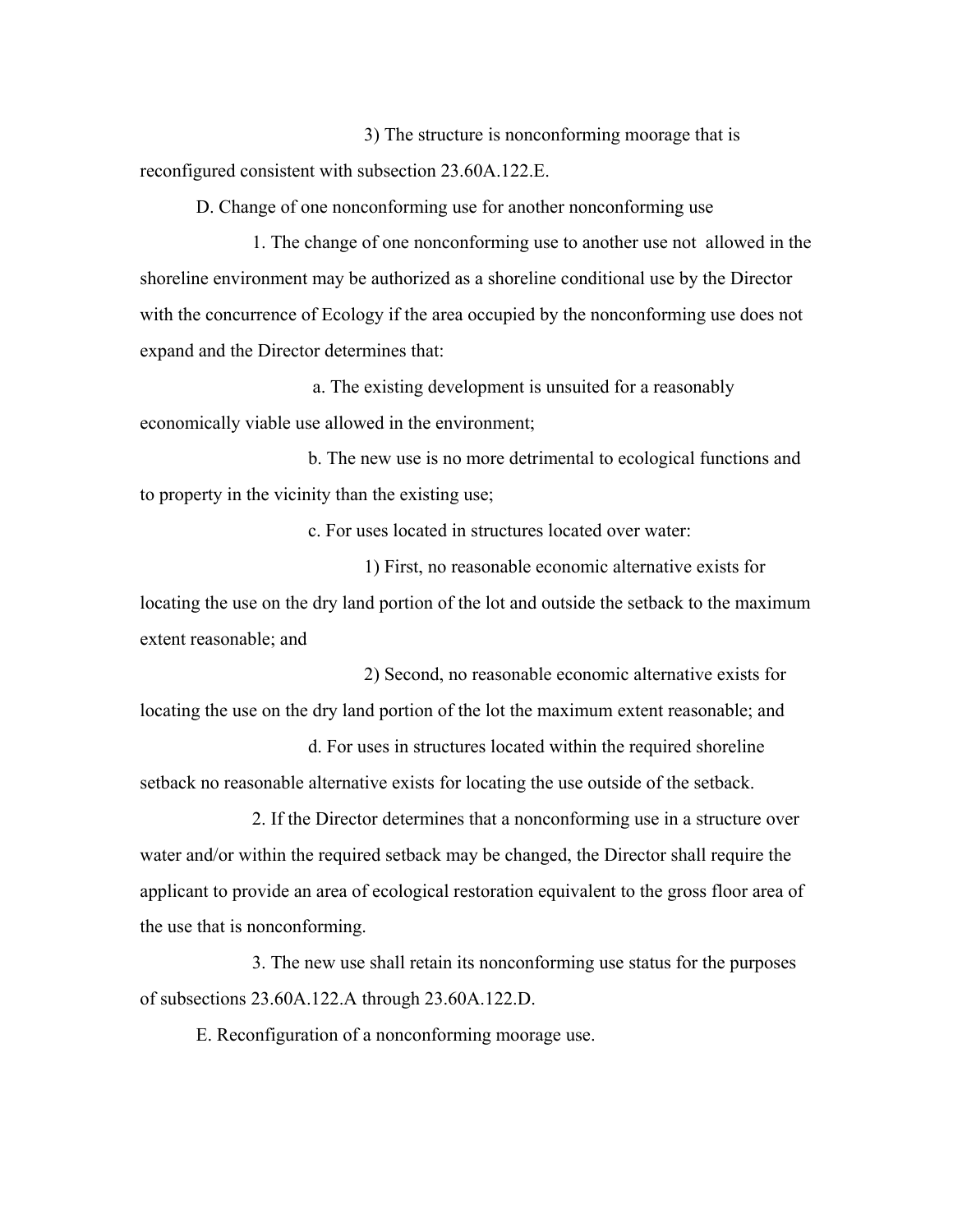1. Reconfiguration of a nonconforming moorage use may be authorized as a shoreline conditional use, except as provided in subsection 23.60A.122.E.2, if the Director determines that:

a. The goals of this Chapter 23.60A, including limiting location of structures over water, would be better served;

b. View corridors and public access that do not meet development standards are improved to the maximum extent reasonable;

c. Total over water coverage, including potential coverage by vessels or floating structures that are moored, is not increased; and

d. If the moorage includes covered moorage:

1) The height of the covered moorage is not increased; and 2) Walls are prohibited, if not in conflict with the Seattle

Fire Code.

2. Reconfiguration of an existing nonconforming moorage use may be authorized without obtaining a shoreline conditional use permit if the conditions in subsection 23.60A.122.E.1 are met and total area of over water coverage, including potential coverage by vessels or floating structures that are moored and including any existing covered moorage if the moorage has covered moorage, is reduced by 20 percent. When calculating the reduction in over water coverage grated decking and translucent roofing material shall not be included.

## **23.60A.124 Development nonconforming to development standards**

A. Development that was lawful when constructed but does not conform to applicable development standards in this Chapter 23.60A is regulated as development nonconforming to development standards. Development that did not comply with the development standards in effect when the development was constructed is unlawful and is not regulated as development nonconforming to development standards.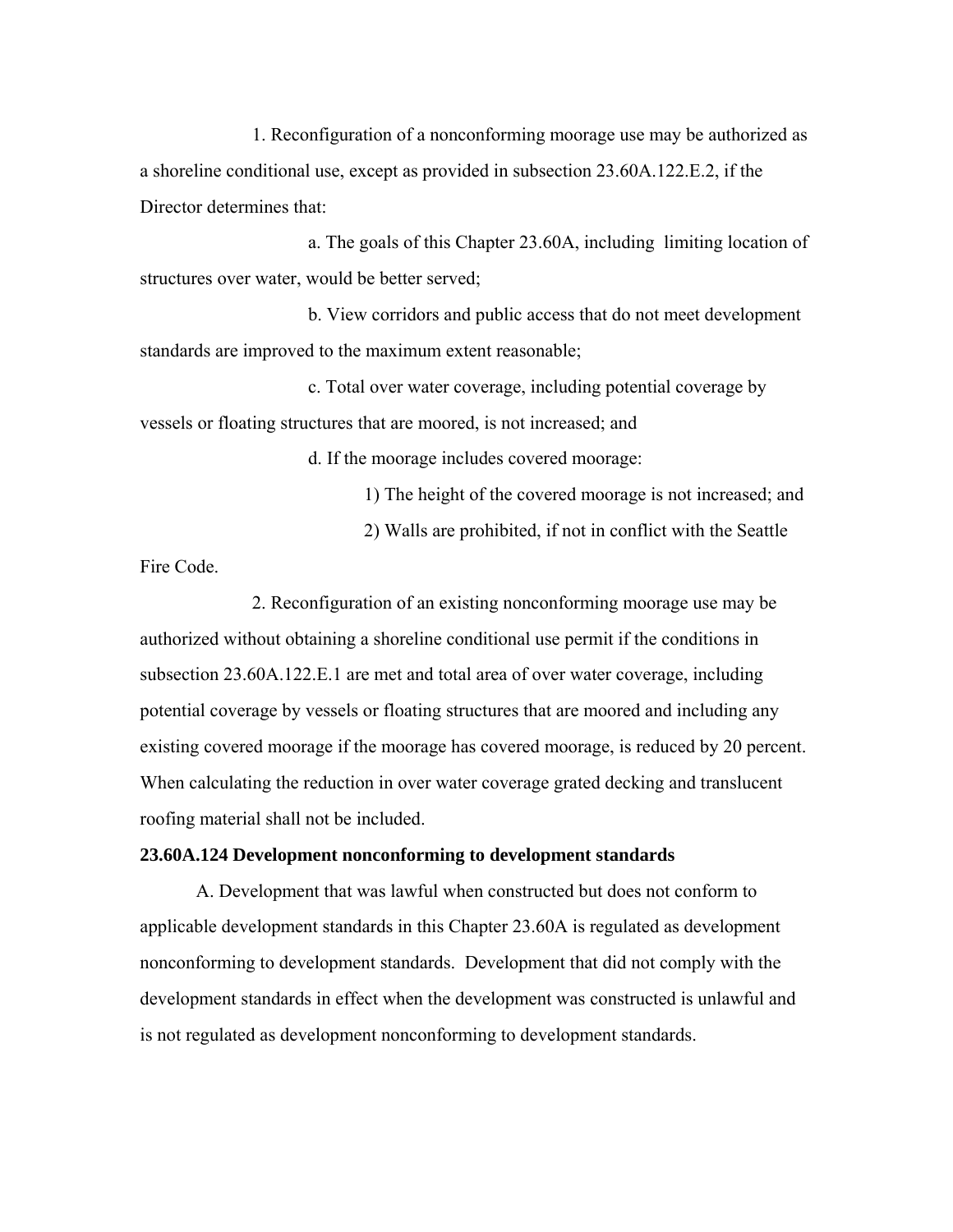B. Maintenance, repair, structural alteration, substantial improvement and replacement of development nonconforming to development standards shall conform to the development standards in Subchapter III, including Sections 23.60A.152 and 23.60A.158, and the standards for the shoreline environment in which the structure or development is located, in addition to the standards of this Section 23.60A.124.

C. On dry land and outside the shoreline setback and shoreline residential setback a development nonconforming to development standards may be maintained, repaired, structurally altered, substantially improved or replaced but is prohibited from expanding or extending in any manner that increases the extent of nonconformity or creates additional nonconformity, except as allowed in subsection 23.60A.124.G or except as otherwise required by law if necessary to improve access for the elderly or disabled or to provide regulated public access.

D. A development nonconforming to development standards because of its location over water, within the required shoreline setback, or within the residential shoreline setback may be maintained, repaired and structurally altered consistent with subsections 23.60A.124.F and 23.60A.124.G but is prohibited from being:

1. Substantially improved except as provided in subsection 23.60A.124.I;

2. Replaced, except as provided in subsection 23.60A.124.I; or

3. Expanded in any manner that increases the extent of nonconformity or creates additional nonconformity, except as provided in subsections 23.60A.124.F and 23.60A.124.I, and as otherwise required by law if necessary to improve access for the elderly or disabled or to provide regulated public access.

 E. If the development is nonconforming as to lot coverage, existing lot coverage may not be transferred from the dry land portion of the site to the water or from outside the shoreline setback to within the shoreline setback.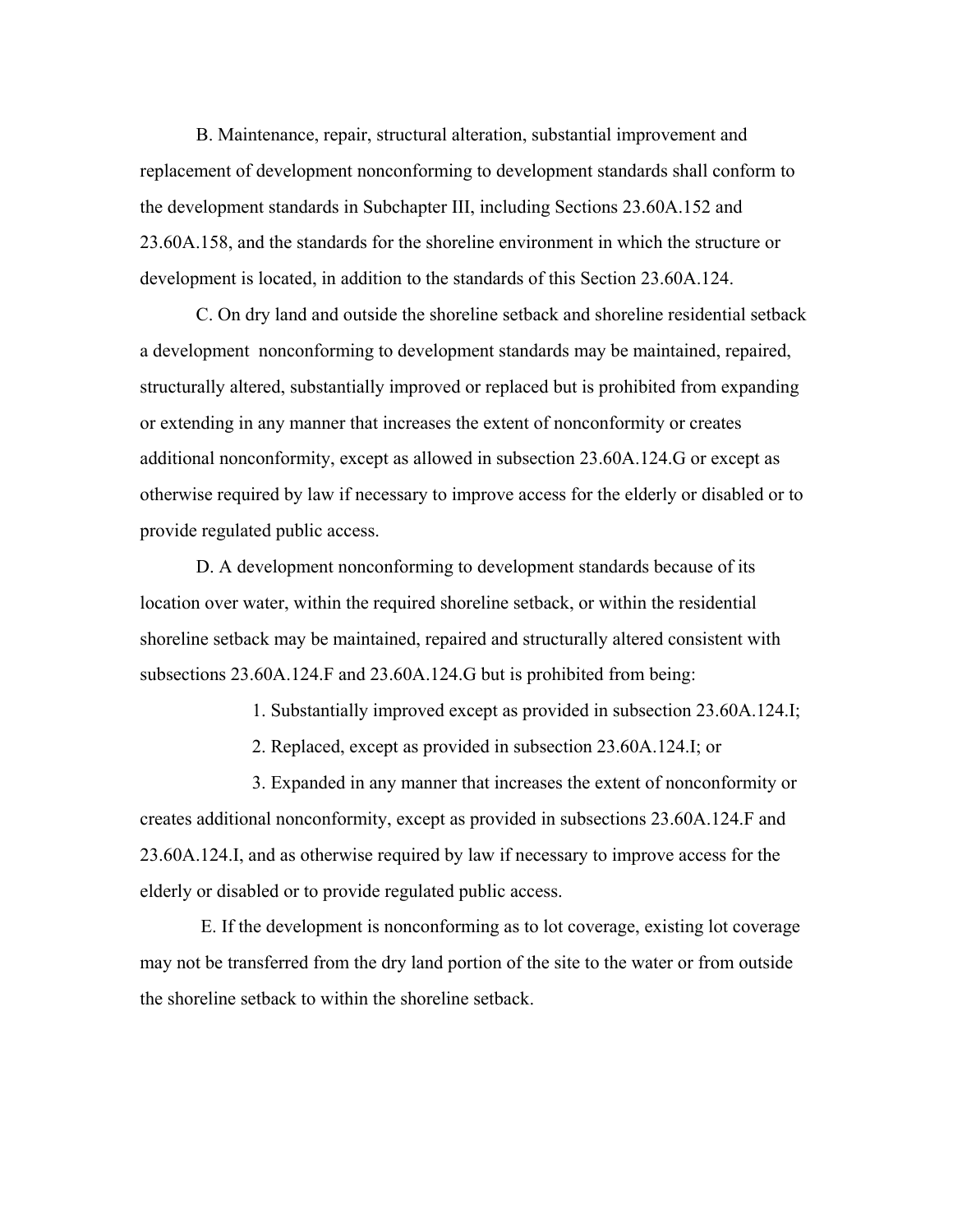F. Reconfiguration of a conforming moorage use nonconforming to development standards. Reconfiguration of a moorage nonconforming to development standards may be authorized as follows:

1. The reconfiguration is not substantial improvement or replacement;

2. The reconfigured moorage results in an increase in ecological function;

and

3. View corridors that do not meet development standards are improved;

G. **Reconfiguration. Portions of existing principal structures on dry land may be reconfigured as part of allowed work on development nonconforming to development standards if the Director determines that:**

**1. The reconfiguration results in equal or greater protection of ecological functions;**

**2. V**iews from neighboring waterfront residences **are not affected;**

**3. Required view corridors and street views are not further blocked;** 

**and**

4. **The reconfiguration results in equal or improved** public access, if required.

H. For alteration of a development nonconforming as to public access requirements, the Director may require compliance with Section 23.60A.164, Standards for regulated public access, as a condition of a Shoreline Substantial Development Permit.

I. Development not conforming to development standards that is destroyed by fire, act of nature, or other causes beyond the control of the owner, excluding normal deterioration of structures constructed in or over the water, may be rebuilt if the standards in subsections 1 through 3 of this Section 23.60A.124.I are met:

1. Reconfiguration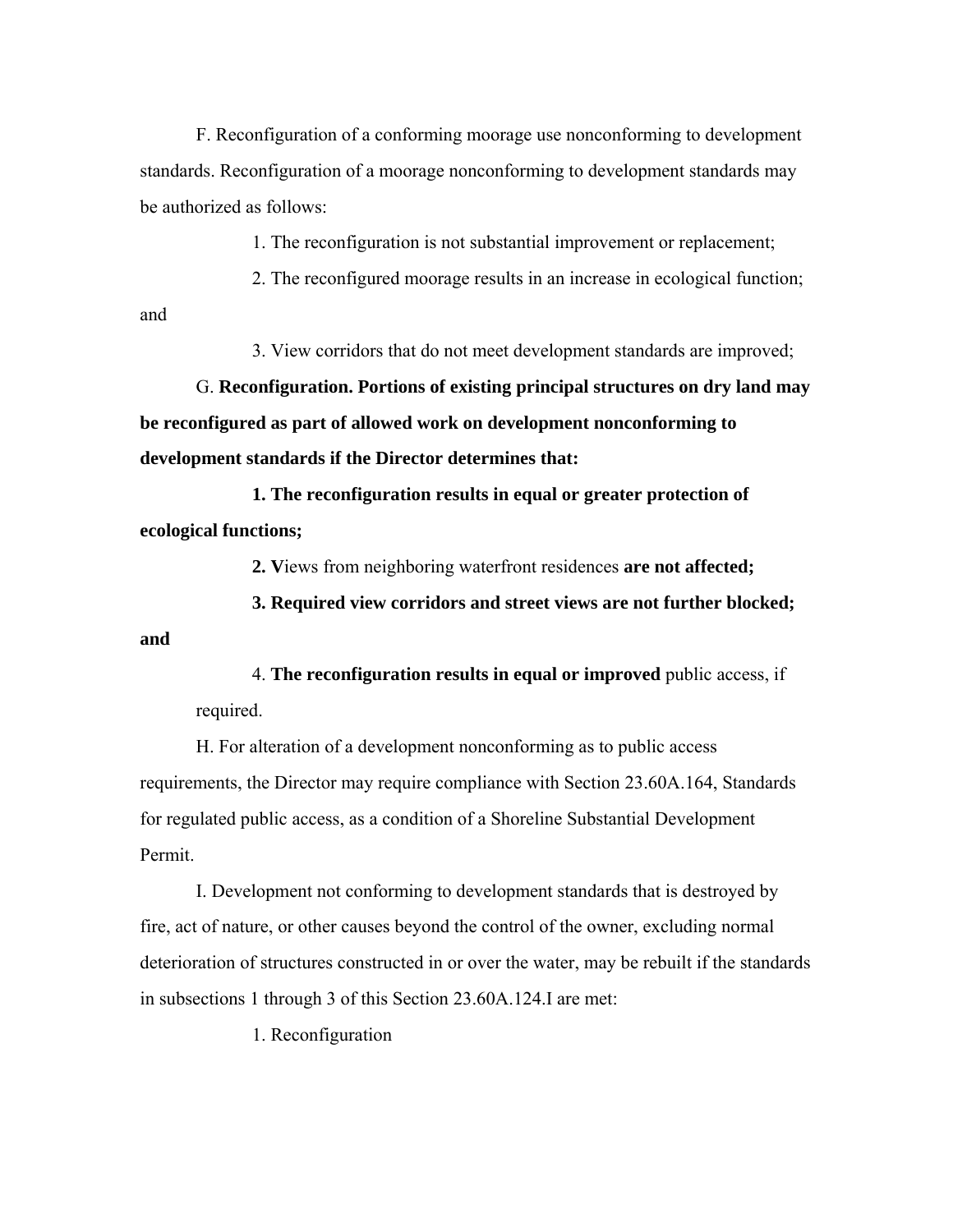a. The development is rebuilt to the same or smaller configuration existing immediately prior to the time the structure was destroyed;

b. Reconfiguration of the structure is allowed if reconfiguration results in reduced impacts on ecological functions as compared to the configuration immediately prior to the time the structure was destroyed;

c. The rebuilt development contains a nonconforming eating and drinking establishment use in the UC Environment and consolidates with other existing nonconforming development on the lot and:

1) No increase in height or cumulative expansion of the area of nonconforming development and no increase in over water coverage occurs; and

2) The Director finds that the reconfiguration will allow removal of other nonconforming development that results in improved ecological functions, view corridors or regulated public access; or

d. The development is nonconforming moorage that is reconfigured consistent with subsection 23.60A.122.E.

# 2. **If the development is over water, within the required setback, or within the residential shoreline setback, it may be rebuilt in the following locations:**

a. If the dry land portion of the lot from the OHW mark to the street is at least 65 feet, the replacement development shall be landward of the shoreline setback;

b. If the dry land portion of the lot from the OHW mark to the street is less than 65 feet but more than 35 feet, the replacement development shall be no further waterward from the street than 35 feet and shall be located outside of the shoreline setback to the extent reasonable; and

c. If the dry land portion of the lot from the OHW mark to the street is 35 feet or less, the replacement development may be rebuilt within the shoreline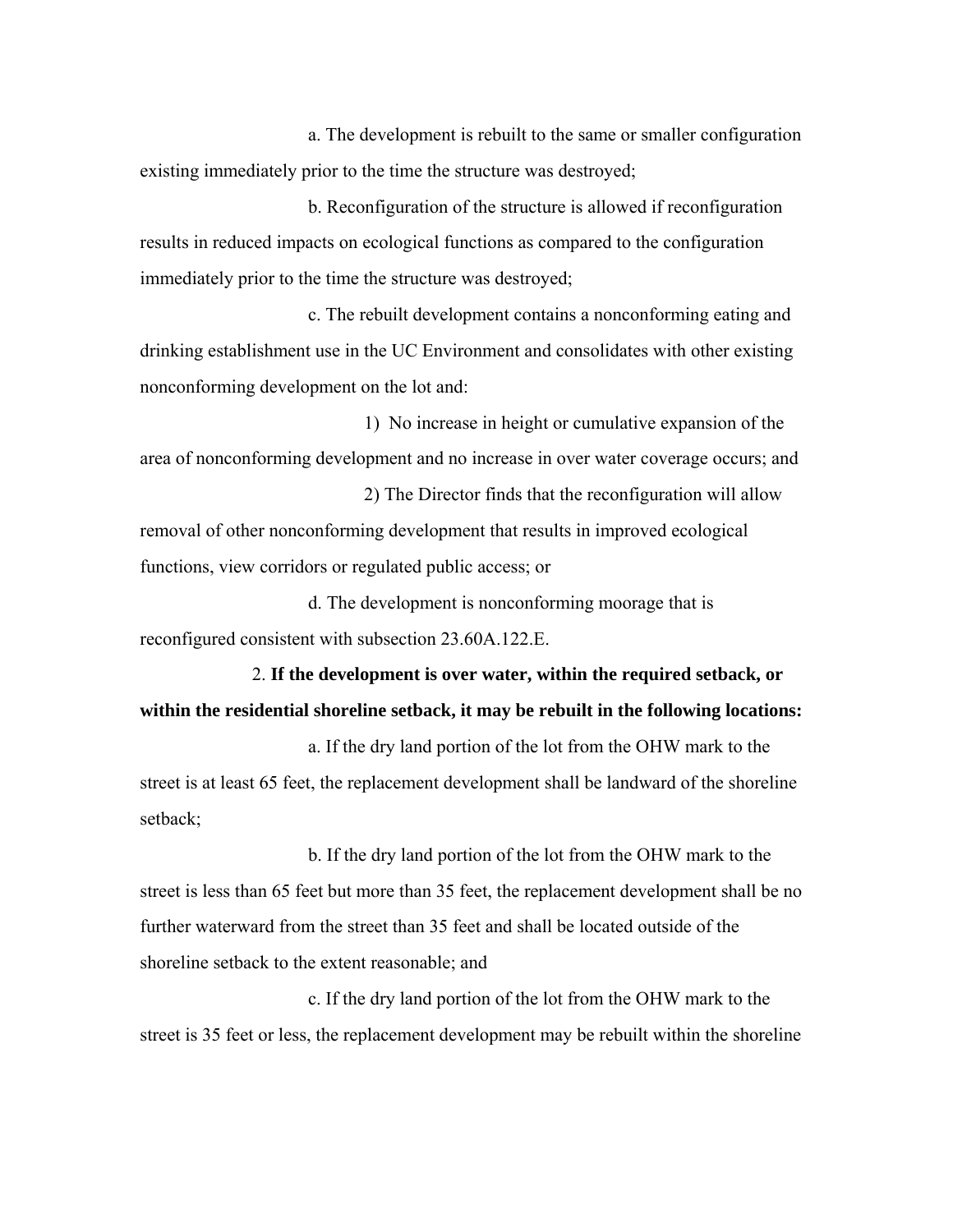setback to the existing footprint of the structure or overwater to the existing footprint of the structure.

3. Action toward replacement is commenced within 12 months after destruction in the CN, CP, CR, CM, CW, UR, UH and UC Environments or within 24 months in the UM, UG, or UI Environments.

J. If development nonconforming to development standards is substantially improved, replaced or rebuilt under subsections C or I of Section 23.60A.124, and the Director finds that permanently removing the nonconformity would have improved ecological function, the applicant shall provide ecological restoration equivalent to such improvement to ecological function, unless the applicant demonstrates that the cost of such restoration will preclude construction based on economic hardship. If the applicant makes such a showing, the Director shall reduce the requirement to the extent necessary to provide relief.

### **23.60A.126 Structures in trespass**

Sections 23.60A.122 through 23.60A.124, provisions for nonconforming uses and structures, do not apply to any structure, improvement, dock, fill, or development placed on tidelands, shorelands, or beds of waters that are in trespass or in violation of state statutes.

### **Part 3 Development Standards**

#### **23.60A.150 Applicable standards**

All development, shoreline modifications and uses in the Shoreline District shall be subject to the standards set out in Subchapter III of this Chapter 23.60A and to the standards for the specific environment in which the development, shoreline modification or use is located.

#### **23.60A.152 General development**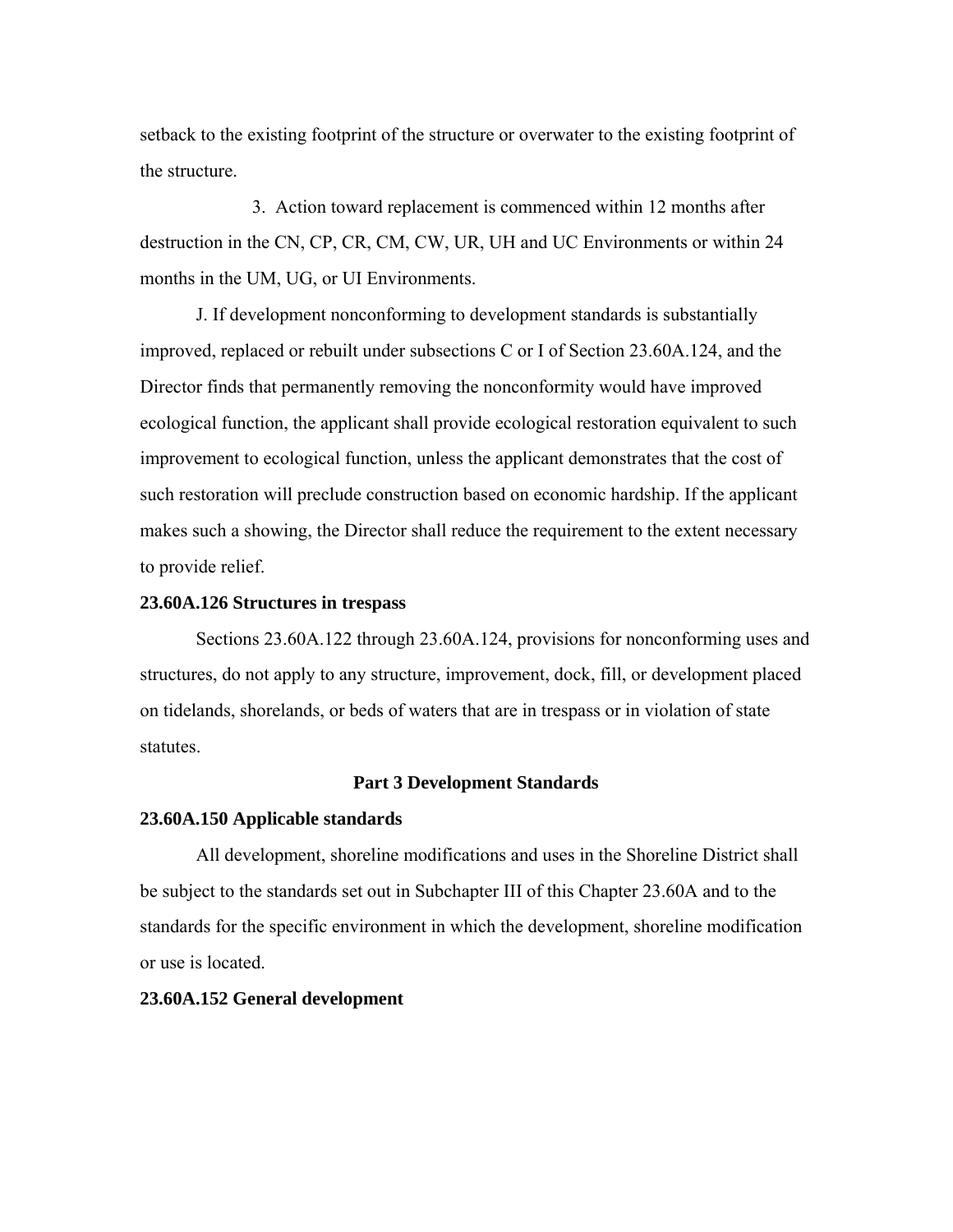All developments, shoreline modifications, including land disturbing activity, and uses are subject to the following general development standards, whether they are located on dry land, overwater or in setbacks:

A. All shoreline developments, shoreline modifications, and uses shall be located, designed, constructed and managed to achieve no net loss of ecological functions. No net loss of ecological functions shall be achieved by applying the standards set out in this Chapter 23.60A, including applying mitigation sequencing pursuant to Section 23.60A.158.

B. All shoreline development, shoreline modifications, and uses shall be located, designed, constructed, and managed to avoid, or if that is infeasible, to minimize to the maximum extent feasible, adverse impacts or interference with beneficial natural shoreline processes such as water circulation, littoral drift, sand movement, erosion.

C. Facilities, equipment and established procedures for the containment, recovery and mitigation of spilled petroleum products shall be provided at recreational marinas, commercial moorage, vessel repair facilities, marine service stations and any use regularly servicing vessels with petroleum product capacities of ten thousand five hundred (10,500) gallons or more.))All shoreline developments, shoreline modifications, and uses shall be located, designed, constructed, and managed to prevent the need for shoreline defense and stabilization measures and flood protection works such as bulkheads, other bank stabilization, fills, levees, dikes, groins, jetties, dredging, or substantial site regrades to the extent feasible except as allowed in Section 23.60A.188.

D. All new shoreline development and uses shall be sited and designed to avoid or, if that is infeasible, to minimize to the maximum extent feasible the need for new and maintenance dredging.

E. All shoreline developments, shoreline modifications, and uses shall be located, designed, constructed, and managed in a manner that minimizes adverse impacts to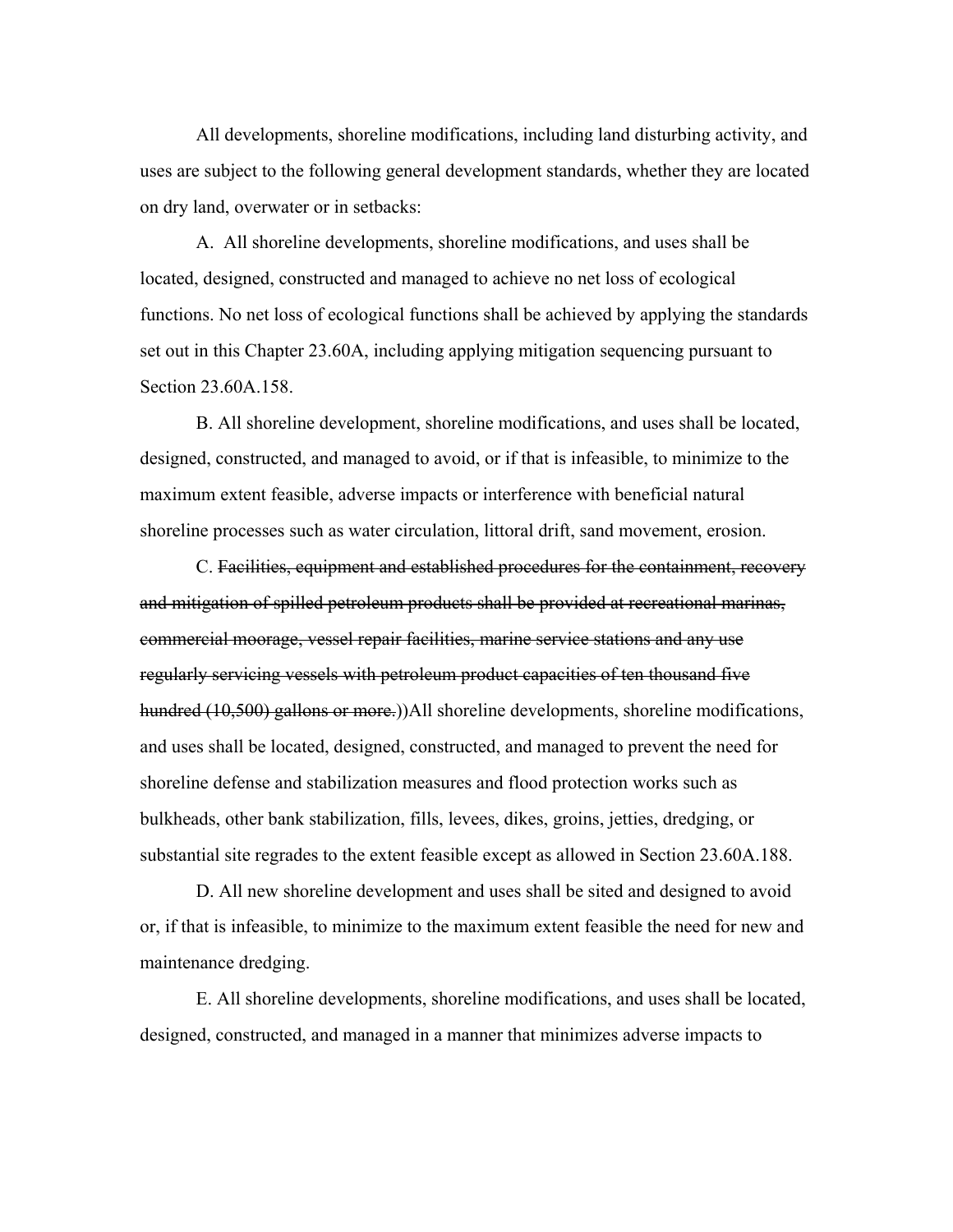surrounding land and water uses in the Shoreline District and is compatible with the affected area in the Shoreline District.

F. All shoreline developments, shoreline modifications, and uses shall be located, constructed, operated, and managed to protect public health and safety.

G. Disturbance areas and land clearing shall be limited to the minimum necessary for development. Any surface disturbed or cleared of vegetation and not to be used for development shall be planted with native vegetation, except that pre-disturbance landscaped areas containing non-native vegetation located outside the shoreline setback may be re-landscaped using non-native, noninvasive vegetation pursuant to Section 23.60A.190.

H. All shoreline developments, shoreline modifications, and uses shall use best management practices pursuant to DR 16-2009, Construction Stormwater Control Technical Requirements, to control impacts during construction.

I. All shoreline developments, shoreline modifications, and uses shall be located, designed, constructed, operated and managed to: protect the quality and quantity of surface and ground water on and adjacent to the development lot by using of best management practices as follows:

1. Paving and berming of drum storage areas and fugitive dust control to prevent contamination of land or water;

2. Minimizing the amount of impervious surface on the site and utilizing permeable surfacing where practicable, except where other required state or federal permits prohibit such standards, are required:

3. Using other control measures including, but are not limited to, bioretention, rainwater harvesting, downspout dispersion, filters, catch basins and planted buffers as appropriate.

J. All in-water and over-water structures shall be designed, located, constructed, and managed to avoid adverse impacts to aquatic habitat, such as increased salmonid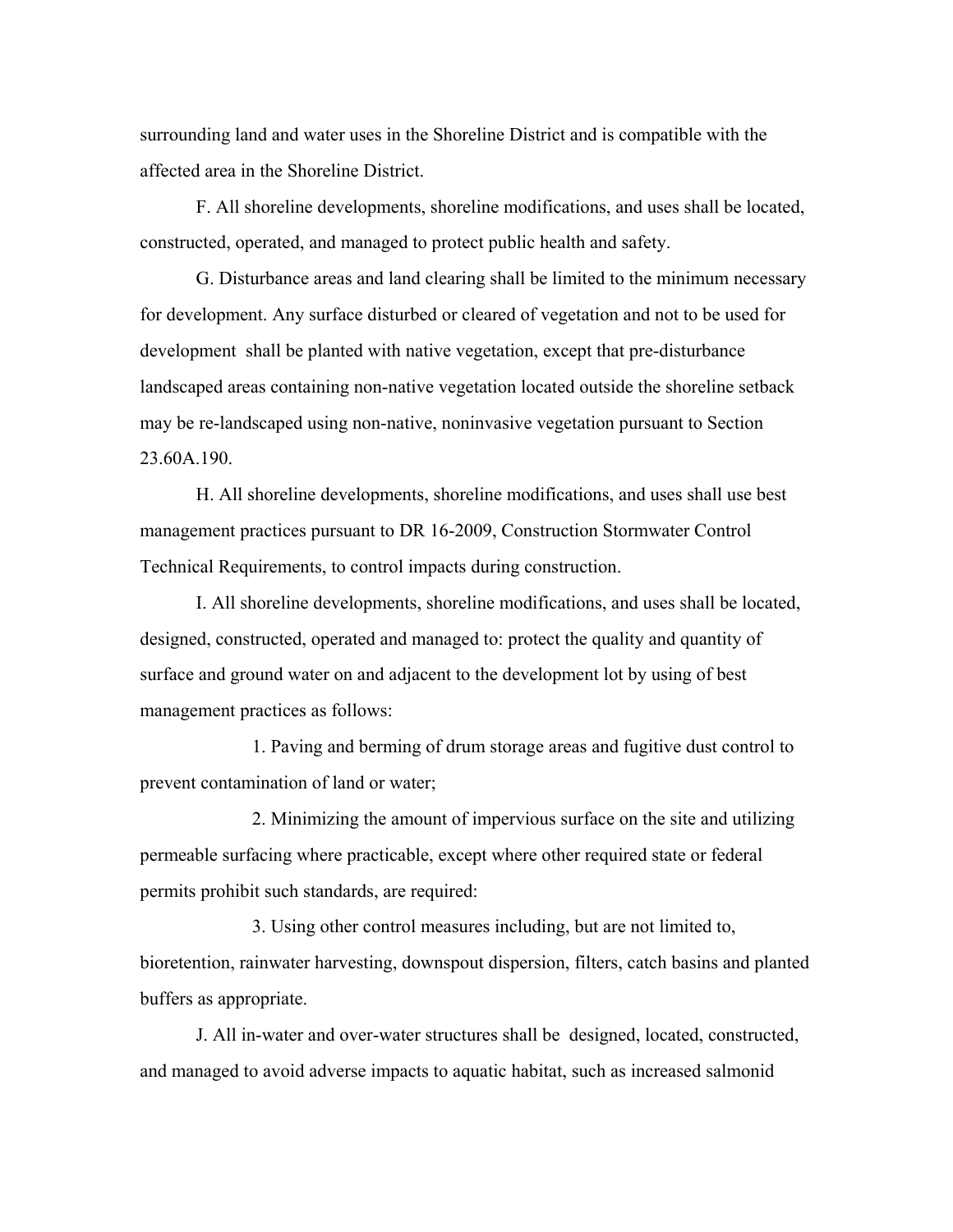predator habitat and adverse impacts due to shading, to the maximum extent feasible and to limit construction to the times of the year when construction will have the least impact on migrating salmonids as set by WDFW and the U.S. Army Corps of Engineers .

K. Durable, non-toxic components are the first priority for in-water and overwater structures and shall be used unless it is unreasonable. Treated wood and other material shall be the least toxic according to industry standards. Treated wood used shall be applied and used in accordance with the American Wood Preserver Association (AWPA) standards for aquatic use. Wood treated with pentachlorophenol, creosote, chromate copper arsenate (CCA), or comparably toxic compounds is prohibited for decking or piling.

L. Creosote piles.

1. Creosote treated piles may be repaired if;

a. the piling is under a structure that is not being replaced; or

b. fewer than 50 percent of the existing piles are in need of repair under a structure that is being replaced.

2. "Sleeving" shall be the repair method used unless another method provides better protection of ecological functions.

3.Creosote treated piles in need of repair must be replaced if under a structure that is being replaced and 50 percent or more of the number of piles are proposed to be repaired, if reasonable.

M. Replaced covered moorage and new and replaced boat sheds shall be designed to provide the maximum ambient light to reach the water. Designs shall:

1. Minimize sides of the structures; and

2. Provide light transmitting roofing and side material to the maximum extent feasible.

N. Light transmitting features are required to be installed for all new and replaced piers and floats, over-water boat repair facilities and similar structures to the maximum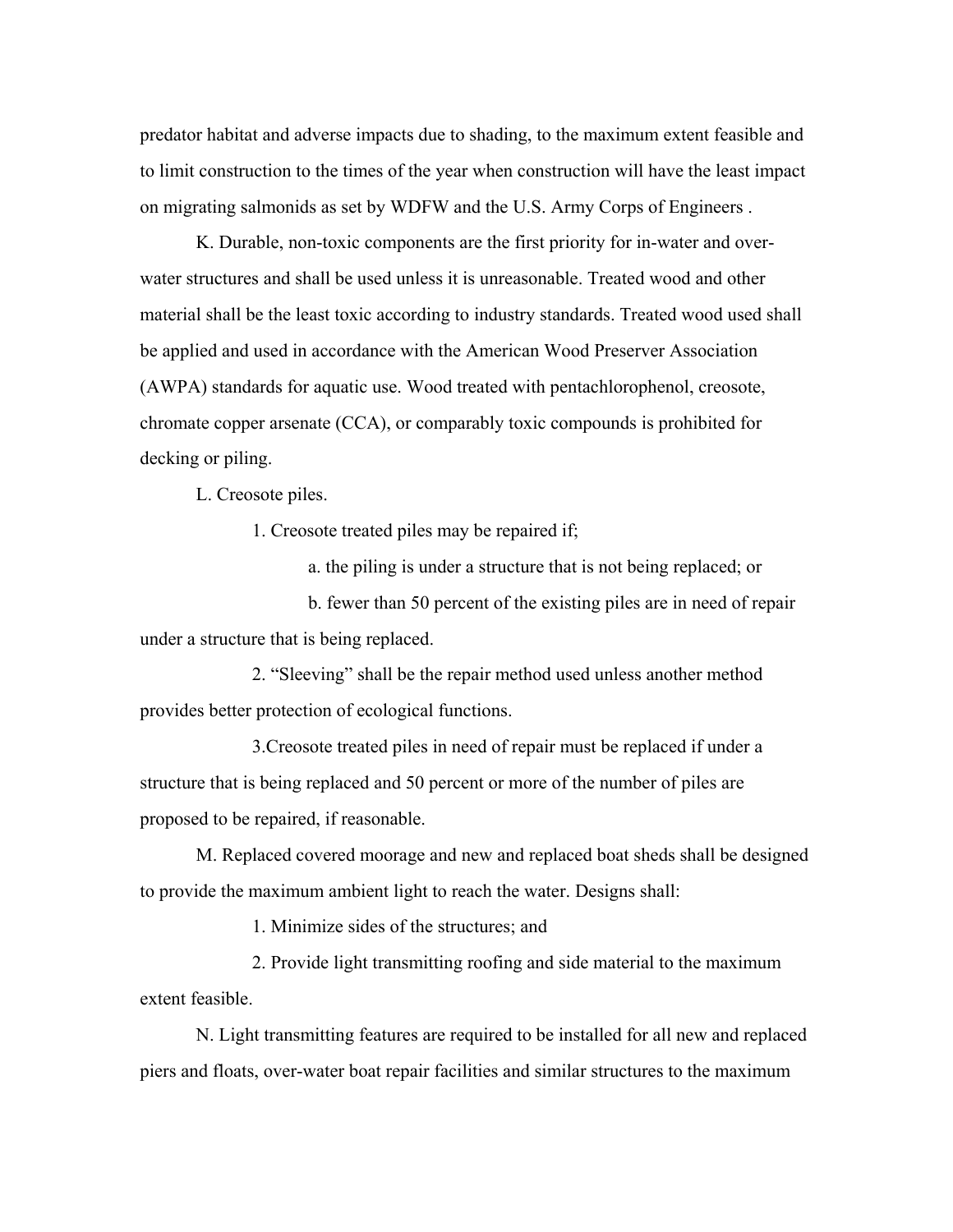extent feasible. When determining feasibility of light transmitting features for nonresidential pier and floats see subsection 23.60A.187.E.6.

O. Tires are prohibited as part of above or below water structures or where tires could potentially come in contact with the water (e.g., floatation, fenders, hinges). During maintenance of structures using tires, existing tires shall be removed or replaced with nontoxic material.

P. All foam material, whether used for floatation or for any other purpose, shall be encapsulated within a shell that prevents breakup or loss of the foam material into the water and that is not readily subject to damage by ultraviolet radiation or abrasion. During maintenance of structures using foam, existing un-encapsulated foam material shall be removed or replaced with material meeting the standards of this subsection 23.60A.152.P.

Q. Artificial night lighting shall first avoid, if that is infeasible, to minimize to the maximum extent feasible night light impacts on the aquatic environment by focusing the light on the pier surface, using shades that minimize illumination of the surrounding environment and using lights that minimize penetration into the water to the maximum extent feasible, considering the activities that occur at the site at night.

R. The release of oil, chemicals, solid waste, untreated effluents, or other hazardous materials onto or into the water is prohibited. Best management practices shall be employed for the safe handling of these materials to prevent them from entering the water. Equipment for the transportation, storage, handling or application of such materials shall be maintained in a safe and leak-proof condition. If there is evidence of leakage, the further use of such equipment shall be suspended until the cause has been completely corrected. Best management practices shall be employed for prompt and effective clean-up of any spills that occur. A spill prevention and response plan to meet the above requirements may be required by the Director prior to issuance of a permit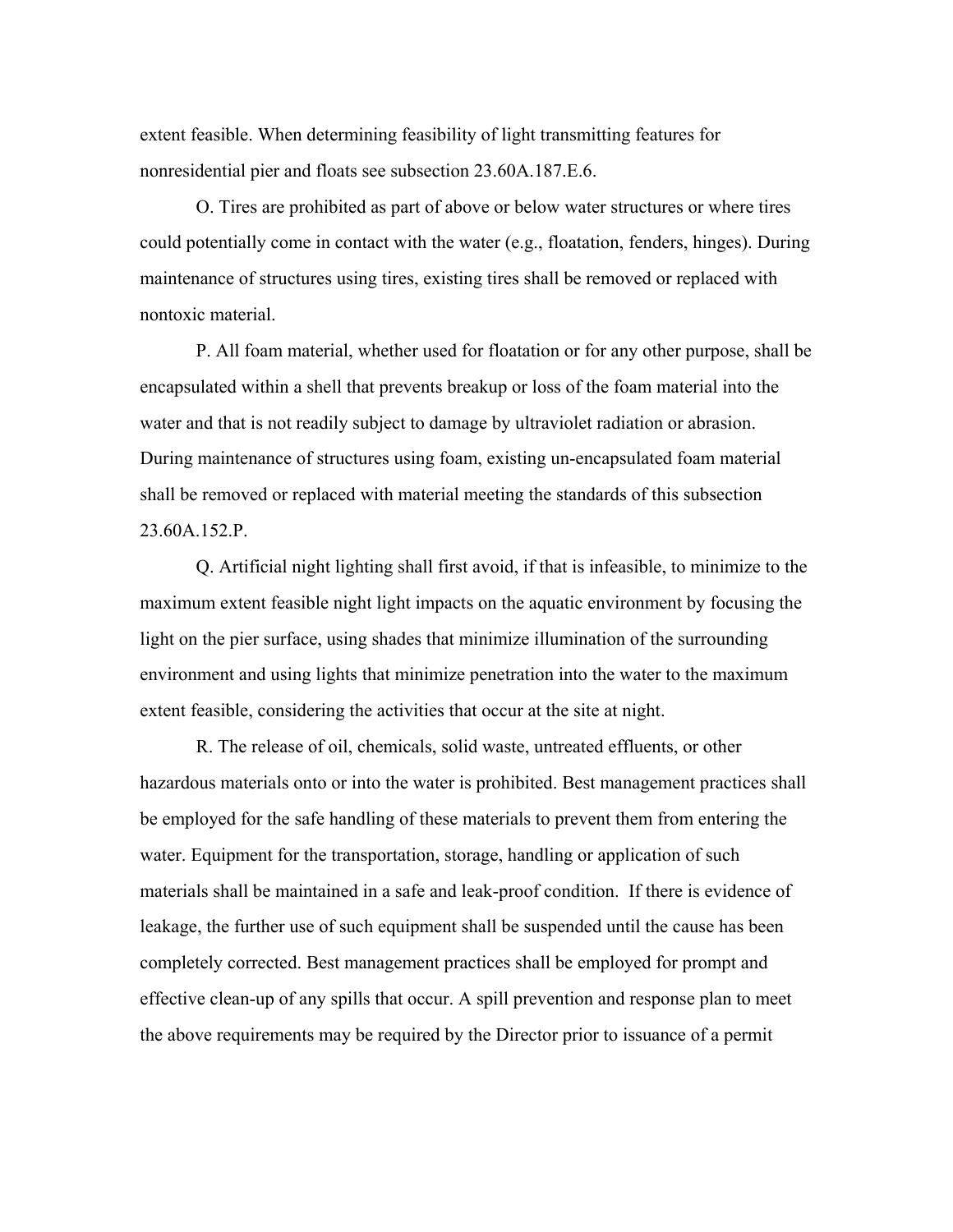unless the Director has determined that it is reasonable to provide the plan prior to commencement of construction.

S. Facilities, equipment and established procedures for the containment, recovery and mitigation of spilled petroleum products shall be provided at recreational marinas, commercial marina, vessel repair facilities, marine service stations and any use regularly servicing vessels with petroleum product capacities of 10,500 gallons or more. A third party may provide the containment and clean-up of spills if a containment boom is available on site and personnel are trained to deploy the boom to contain a spill from the largest vessel moored at the site.

T. Construction and repair work shall use best management practices to prevent the entry of debris and other waste materials into any water body. No over-water or inwater application of paint, preservative treatment, or other chemical compounds is permitted, except in accordance with best management practices. Any cleaning, sanding, cutting of treated wood, or resurfacing operation occurring over-water or in-water shall employ tarpaulins securely affixed above the water line to prevent material from entering the water. Prior to removing the tarpaulins, the accumulated contents shall be removed by vacuuming or an equivalent method that prevents material from entering the water.

U. Construction staging areas shall be as far from the OHW mark as reasonable. For projects involving concrete, a concrete truck chute cleanout area shall be established to contain wet concrete. All inlets and catch basins shall be protected from fresh concrete, paving, paint stripping and other high-risk pollution generating activities during construction.

V. If at any time project-related activities cause a fish kill, the permittee shall stop all work relating to the fish kill and immediately notify the Department of Planning and Development, Washington Department of Fish and Wildlife, and Ecology.

W. Navigation channels shall be kept free of hazardous or obstructing development or uses.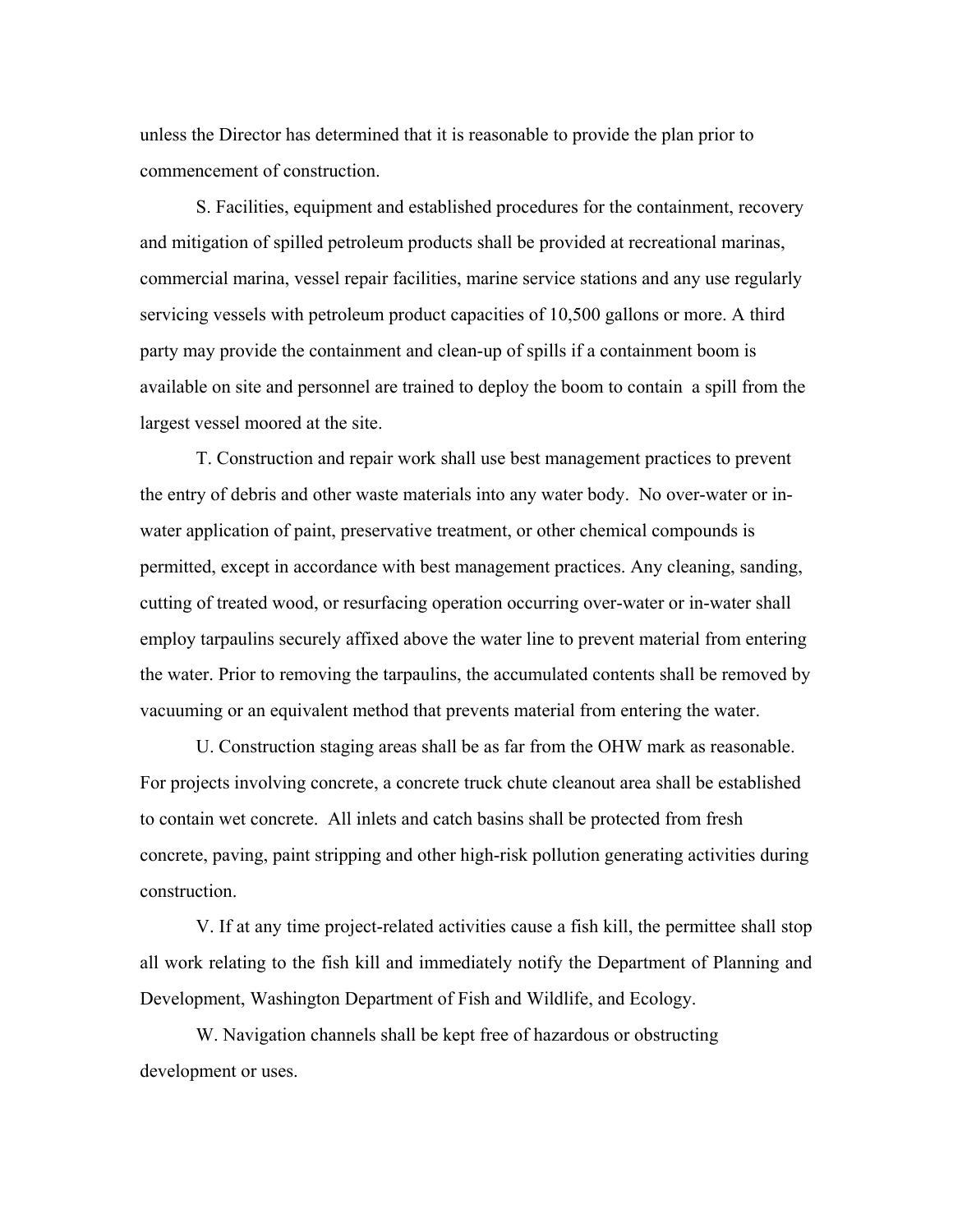X. On waterfront lots uses that are not water-dependent shall be designed and located on the shoreline to encourage efficient use of the shoreline and to allow for waterdependent uses. Design considerations may include additional setbacks from all or a portion of the water's edge, joint use of piers and wharves with water-related or waterdependent uses, development of the lot with a mixture of water-related and waterdependent uses, or other means of ensuring continued efficient use of the shoreline by water-dependent uses.

Y. All open areas used for boat storage are required to be screened with natural existing vegetated buffers or planted landscaped areas except for lots with a dry land lot depth of less than 35 feet and areas within the UG, UI and UM shoreline environments. Screening shall include a 5 foot wide landscaping strip with native evergreen plantings at least 3 feet tall. The screening shall be located outside any required sight triangle. The requirement for screening may be waived or modified by the Director to address traffic safety.

#### **23.60A.154 Standards for archaeological and historic resources**

A. Developments, shoreline modifications and uses on sites of historic or archeological significance or sites containing items of historic or archeological significance, as defined by the Washington State Department of Archaeology and Historic Preservation, shall reasonably avoid disruption of the historic or archeological resource.

B. Applications that include excavation in areas documented by the Washington State Department of Archaeology and Historic Preservation to contain archaeological resources shall include a site inspection and a written report prepared by a qualified professional archaeologist, approved by the City, prior to the issuance of a permit. In addition, the archaeologist shall provide copies of the draft report to affected tribes and the Washington State Department of Archaeology and Historic Preservation. After consultation with these tribes and agencies, the archaeologist shall provide a final report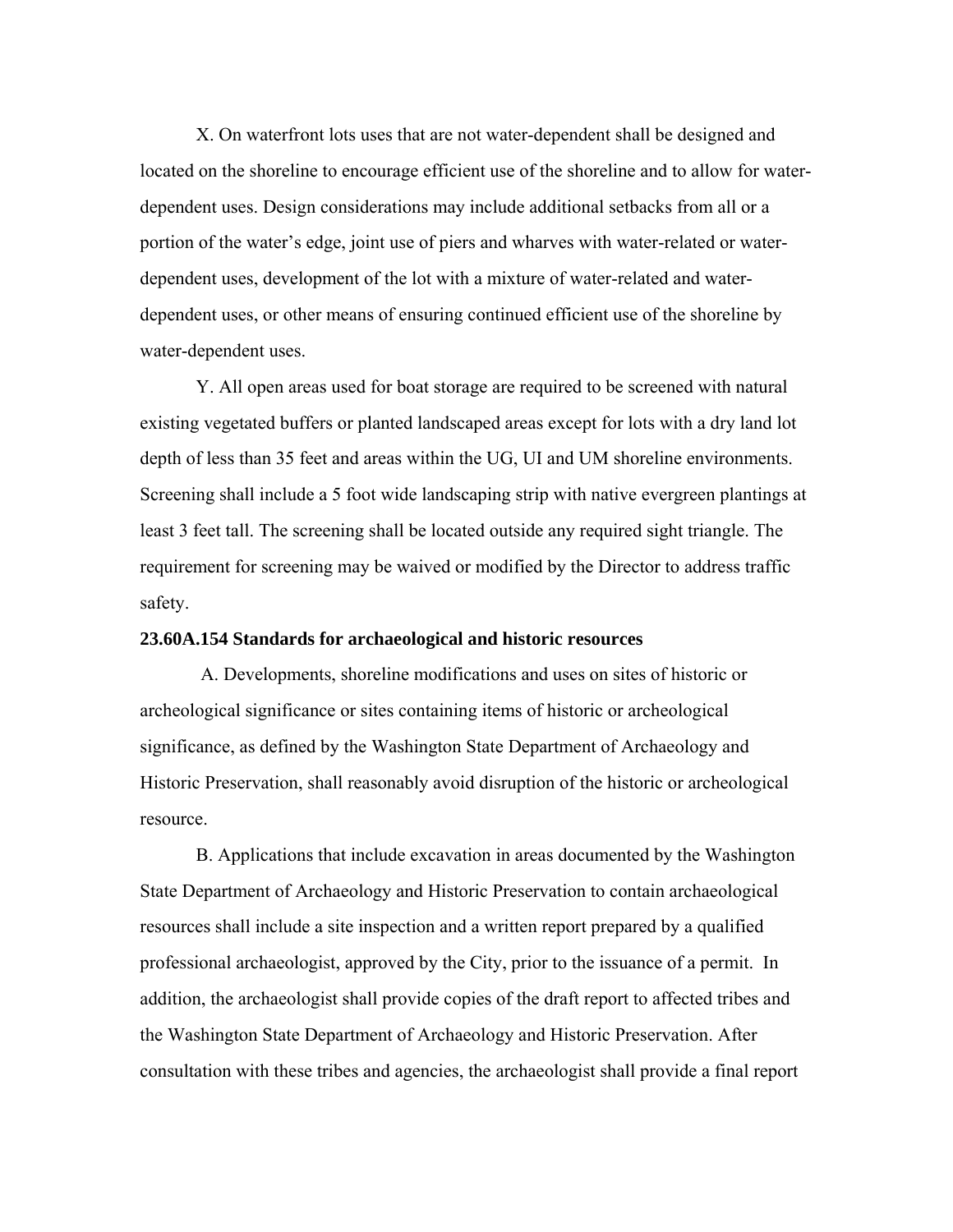that includes any recommendations from affected tribes and the Washington State Department of Archaeology and Historic Preservation on avoidance or mitigation of the proposed project's impacts. The Director shall condition project approval based on the final report from the archaeologist to avoid, minimize and mitigate impacts to the site consistent with federal and state law.

C. If any archaeological resources are uncovered during excavation, work shall be stopped immediately, and the applicant shall notify the City, affected tribes, and the State Department of Archeology and Historic Preservation. The applicant shall submit a site inspection and evaluation report by a qualified professional archaeologist, approved by the City, that identifies all possible valuable archaeological data and makes recommendations on how to handle the data properly. When the report is prepared, the applicant shall notify affected tribes and the State Department of Archaeology and Historic Preservation and provide them with copies of the report.

D. If identified historical or archaeological resources are present, site planning and access to such areas shall be designed and managed to give protection to the resource and surrounding environment, and any permit issued shall be revised.

E. In the event that unforeseen factors constituting an emergency as defined in RCW 90.58.030 necessitate rapid action to retrieve or preserve artifacts or data, the project may be exempted from the requirement to obtain a Shoreline Substantial Development Permit. The City shall notify Ecology, the State Attorney General's Office, affected tribes and the State Department of Archaeology and Historic Preservation of the exemption in a timely manner.

#### **23.60A.156 Standards for environmentally critical areas in the Shoreline District**

A. All development, shoreline modification and uses shall protect environmentally critical areas located in the Shoreline District by complying with the standards and procedures in this Section 23.60A.156, in addition to the provisions of this Chapter 23.60A.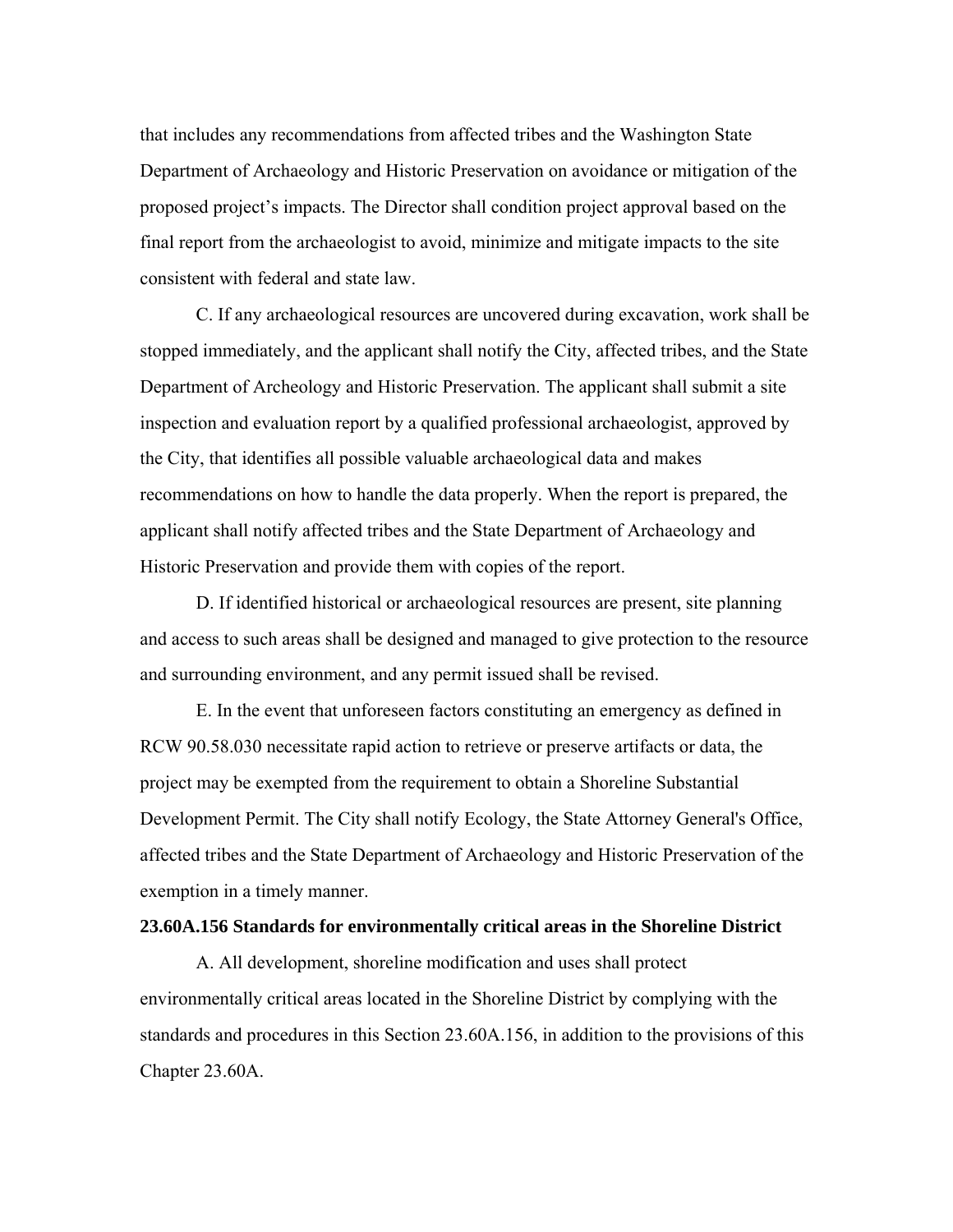B. Applicable regulations. Chapter 25.09, as set out in Ordinance 122050 and amended by Ordinances 122370, 122738, the ordinance embodied in Council Bill if it is effective prior to the effective date of this ordinance, and this ordinance, is incorporated by reference into this Chapter 23.60A with respect to the shorelines within the Shoreline District. The designations, standards and procedures in Chapter 25.09 are modified as set out in subsections 23.60A.156.E through 23.60A156.N for environmentally critical areas in the Shoreline District. If there are any conflicts between the standards and procedures in Chapter 25.09 incorporated into this Chapter 23.60A and other provisions of the Shoreline Master Program, the requirements most protective of ecological functions apply, except when preempted by federal or state law or where this Shoreline Master Program expressly states that these regulations do not apply.

C. Critical areas are designated as set out in Section 25.09.020, as amended by this Ordinance, and are located as set out in Section 25.09.030. Identification of wetlands and delineation of their boundaries pursuant to this Chapter 25.09 shall be done in accordance with the approved federal wetland delineation manual and applicable regional supplements in lieu of the "Washington State Wetlands Identification and Delineation Manual" as adopted by the State Department of Ecology (Publication #96-94.

D. Mitigation Sequencing. Mitigation sequencing is required if a provision of Chapter 25.09, as incorporated by reference and modified in this Section 23.60A.156, specifically requires mitigation or if additional mitigation is required to meet no net loss of ecological function pursuant to subsection 23.60A.152.A.

E. Exemptions

1. Exemption requirements

a. An application that is exempt from the requirement of applying for a Shoreline Substantial Development Permit under Section 23.60A.020 is not exempt from the standards and requirements set out in Chapter 25.09 as incorporated into this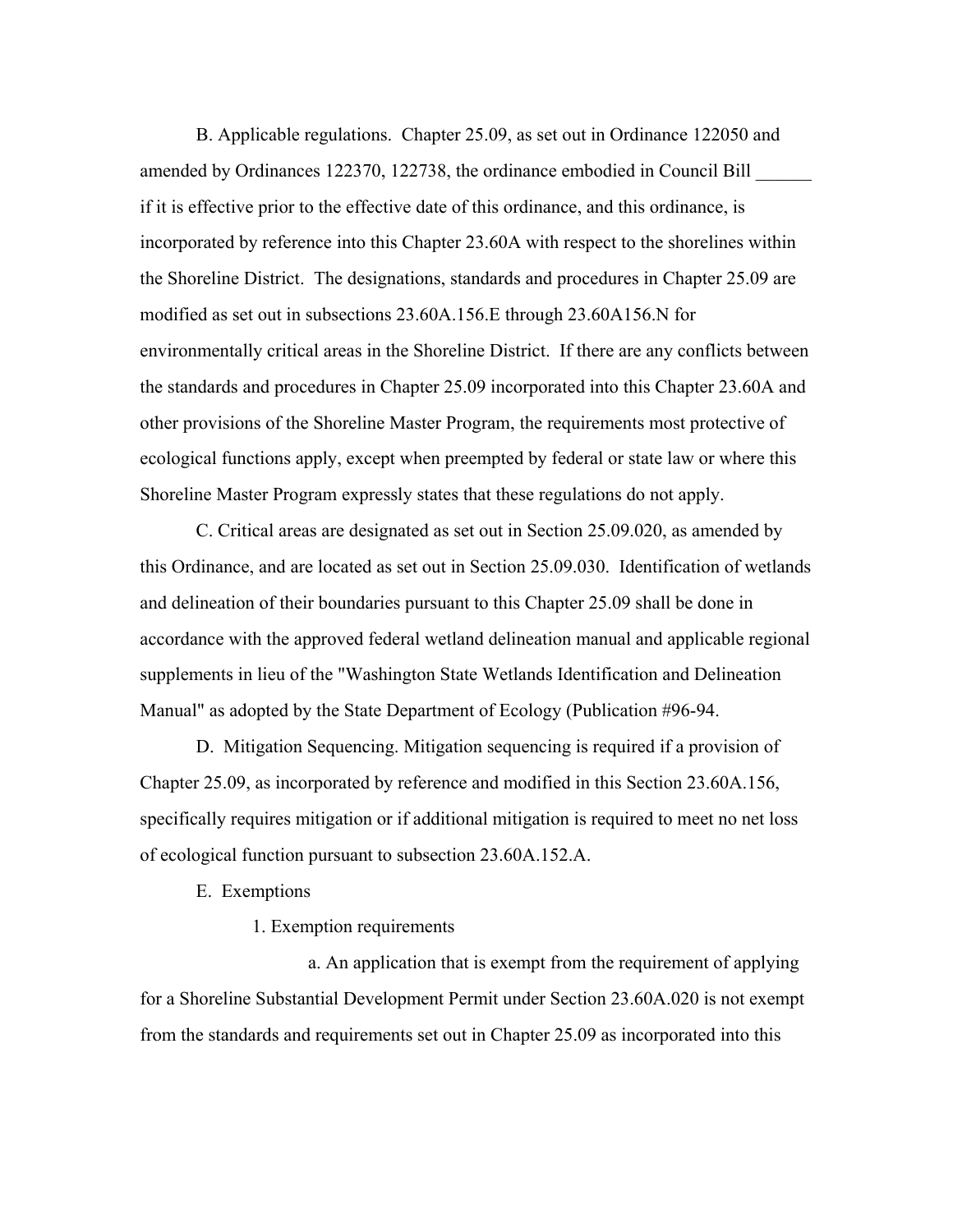Chapter 23.60A, unless the application is also exempt from Chapter 25.09 to the extent allowed under Section 25.09.045.

b. An application that is exempt from the standards and requirements in Chapter 25.09 under Section 25.09.045 is not exempt from the requirement for a Shoreline Substantial Development Permit, unless the application is also exempt from applying for that permit under the standards of Section 23.60A.020.

2. Any development, shoreline modification, or use that is exempt under Section 25.09.045 from other standards and requirements set out in Chapter 25.09 shall use mitigation sequencing pursuant to subsection 23.60A.152A and Section 23.60A.158, in addition to complying with the standards of Section 25.09.045.

F. Small project waivers

1.The small project waiver provisions in Section 25.09.055 do not apply in the shoreline setback area.

2. Small project waivers for areas outside the shoreline setback area shall mitigate adverse impacts pursuant to subsection 23.60A.152.A and Section 23.60A.158, in addition to complying with the standards of Section 25.09.055.

G. Development standards for flood-prone areas. Development in flood-prone areas shall comply with the standards set out in Section 25.09.100, as modified by the ordinance embodied in Council Bill \_\_\_\_\_\_ if it is effective prior to the effective date of this ordinance.

H. Development standards in wetlands

1. Research uses are allowed in all wetlands and their buffers pursuant to Section 23.60A.210.

2. Application for a Category IV buffer reduction under subsection 25.09.160.D.2 shall use the shoreline variance standards and procedures in addition to complying with the standards in subsection 25.09.160.D.2.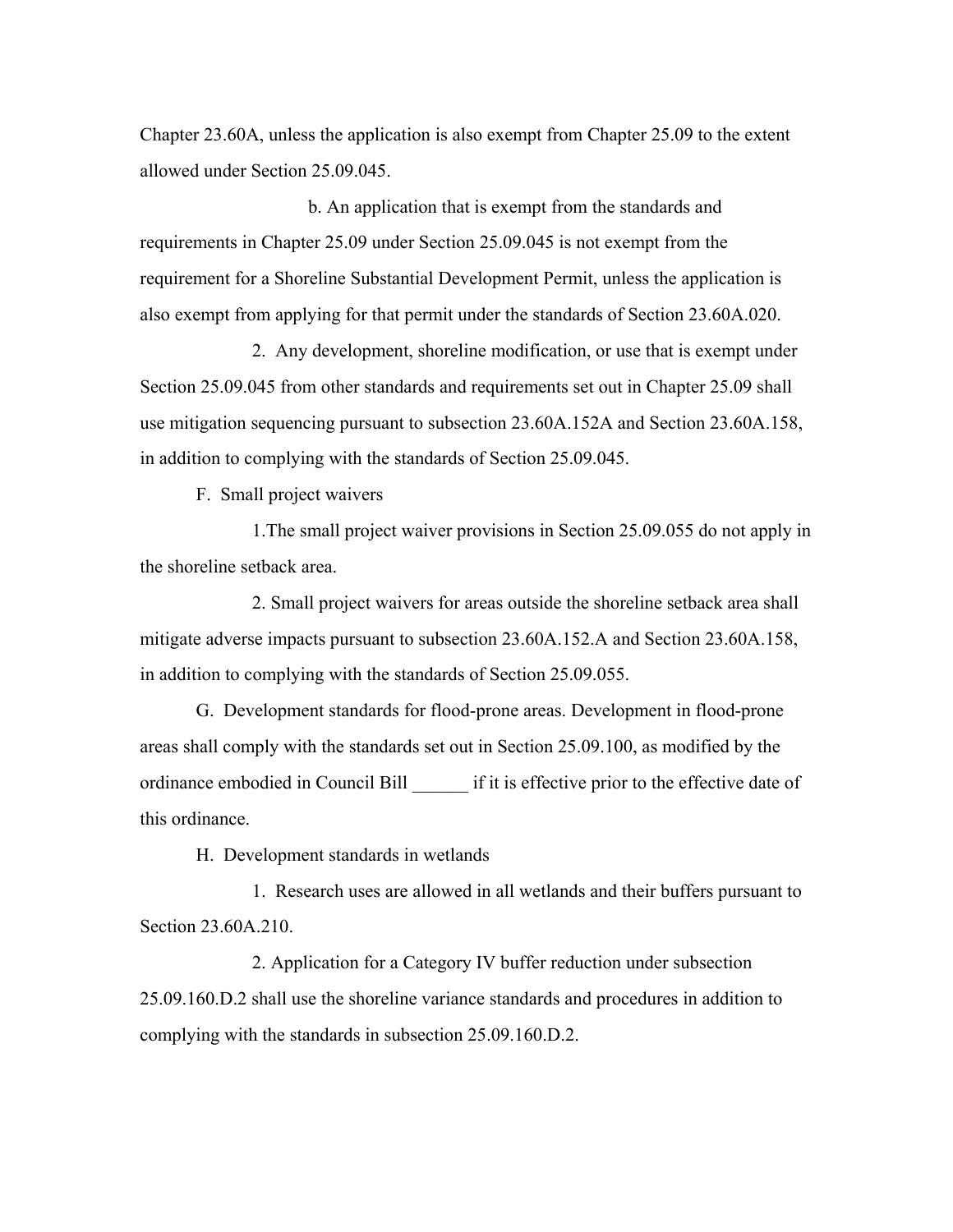3. If the Director grants a shoreline variance to standards for wetlands in Section 25.09.160, other than a shoreline variance for a Category IV buffer reduction, the avoidance and mitigation standards set out in subsection 25.09.160.E apply in lieu of the mitigation sequencing set out in Section 23.60A.158.

I. Development Standards for steep slope areas

1. Subsection 25.09.180.B.2. does not apply to development on waterfront lots.

2. Applications for steep slope area variances under subsection 25.09.180.E for developments on lots with a feeder-bluff in the Shoreline District shall use the shoreline variance standards and process in addition to complying with the standards in subsection 25.09.180.E. In applying these standards the applicant is required to demonstrate the development is necessary for reasonable use of the property instead of demonstrating hardship. If the Director authorizes a shoreline variance under these standards, relief shall be in the sequence in subsection 25.09.180.E.2.

3. Applications for steep slope area variances under subsection 25.09.180.E for developments in the Shoreline District not on waterfront lots with a feeder bluff shall use the shoreline variance standards and process in addition to complying with the standards in subsection 25.09.180.E. If the Director authorizes a variance under these standards, relief shall be in the sequence set out in subsection 25.09.180.E.2.

J. Development standards for riparian corridors. If access is allowed within the Shoreline District over a watercourse in a riparian corridor under subsection 25.09.200.A.2.a, the Director shall require mitigation of impacts to ecological function, including the associated hyporheic zone, pursuant to Section 23.60A.158.

K. Subdivisions and short subdivisions

1. The standards for short subdivisions and subdivisions in Section 25.09.240 incorporated by reference into this Chapter 23.60A apply to short subdivisions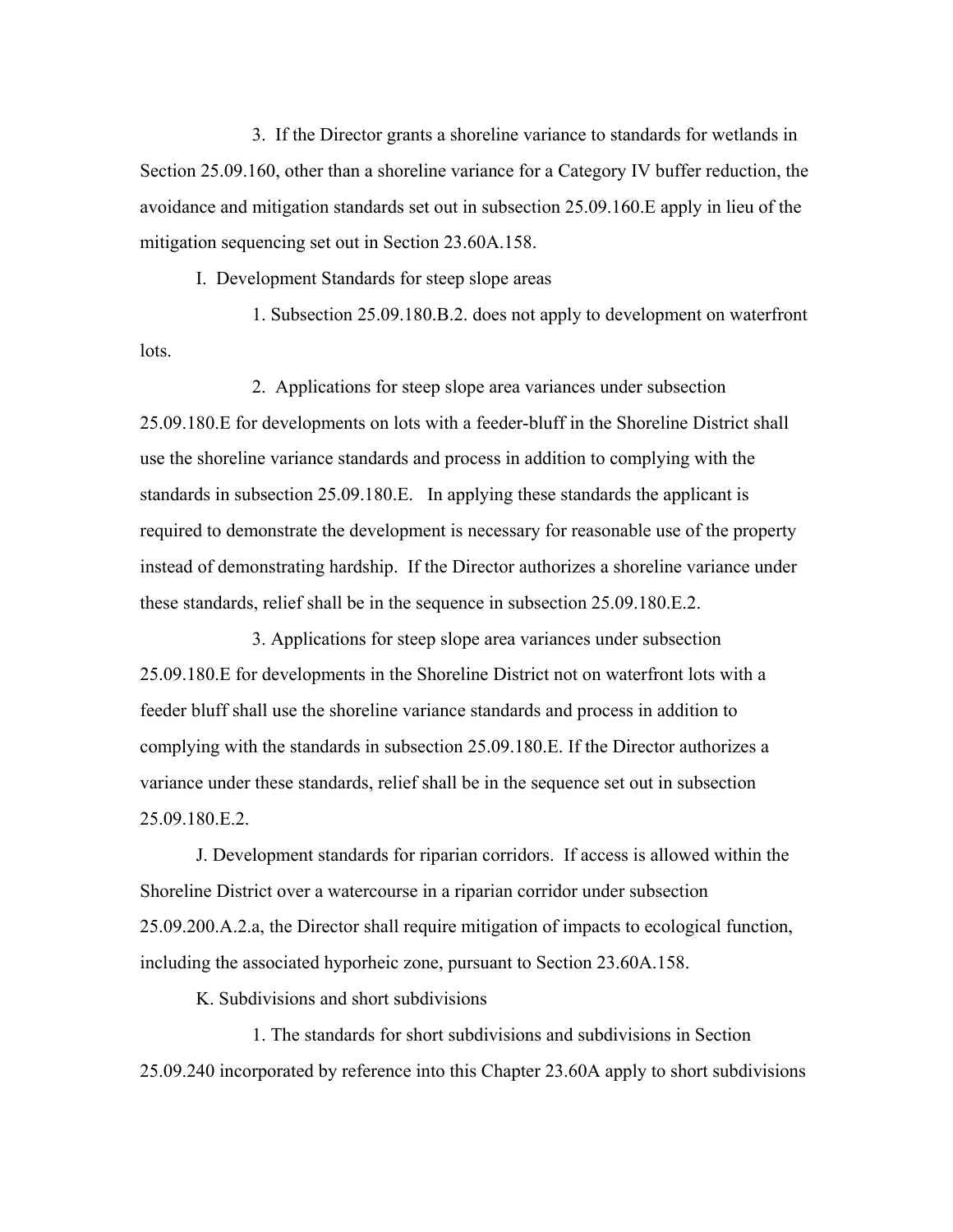and subdivisions in the Shoreline District, except as provided in subsections 23.60A.156.K.2 and 23.60A.156.K.3.

2. Subsection 25.09.240.B does not apply. Parcels shall be divided so that each lot contains an area for the principal structure, all accessory structures, and necessary walkways and access for this area that are outside the riparian corridor, wetlands, wetland buffers, and steep slope areas and buffers, except as follows:

a. Development on upland lots may be located on steep slope areas that have been created through previous legal grading activities, including rockeries or retaining walls resulting from rights of way improvements, if no adverse impact on steep slope erosion will result as determined by the Director based on a geotechnical report; and

b. Development on upland lots may be located on steep slope areas that are less than 20 feet in vertical rise and that are 30 feet or more from other steep slope areas, if no adverse impact on steep slope erosion will result as determined by the Director based on a geotechnical report.

3. Subsection 25.09.240.E does not apply. In computing the number of lots a parcel in a single family zone may contain, the Director shall exclude easements and/or fee simple property used for shared vehicular access to proposed lots that are required under Section 23.53.005.

L. Environmentally critical areas administrative conditional use. The provisions of Section 25.09.260 do not apply in the Shoreline District.

M. Environmentally critical area exceptions

1. In lieu of the environmentally critical area exception process in Section 25.09.300, the applicant shall apply for a Shoreline variance. In addition to the standards for a Shoreline variance the applicant shall comply with the requirements and standards in subsections A, B, and C of Section 25.09.300.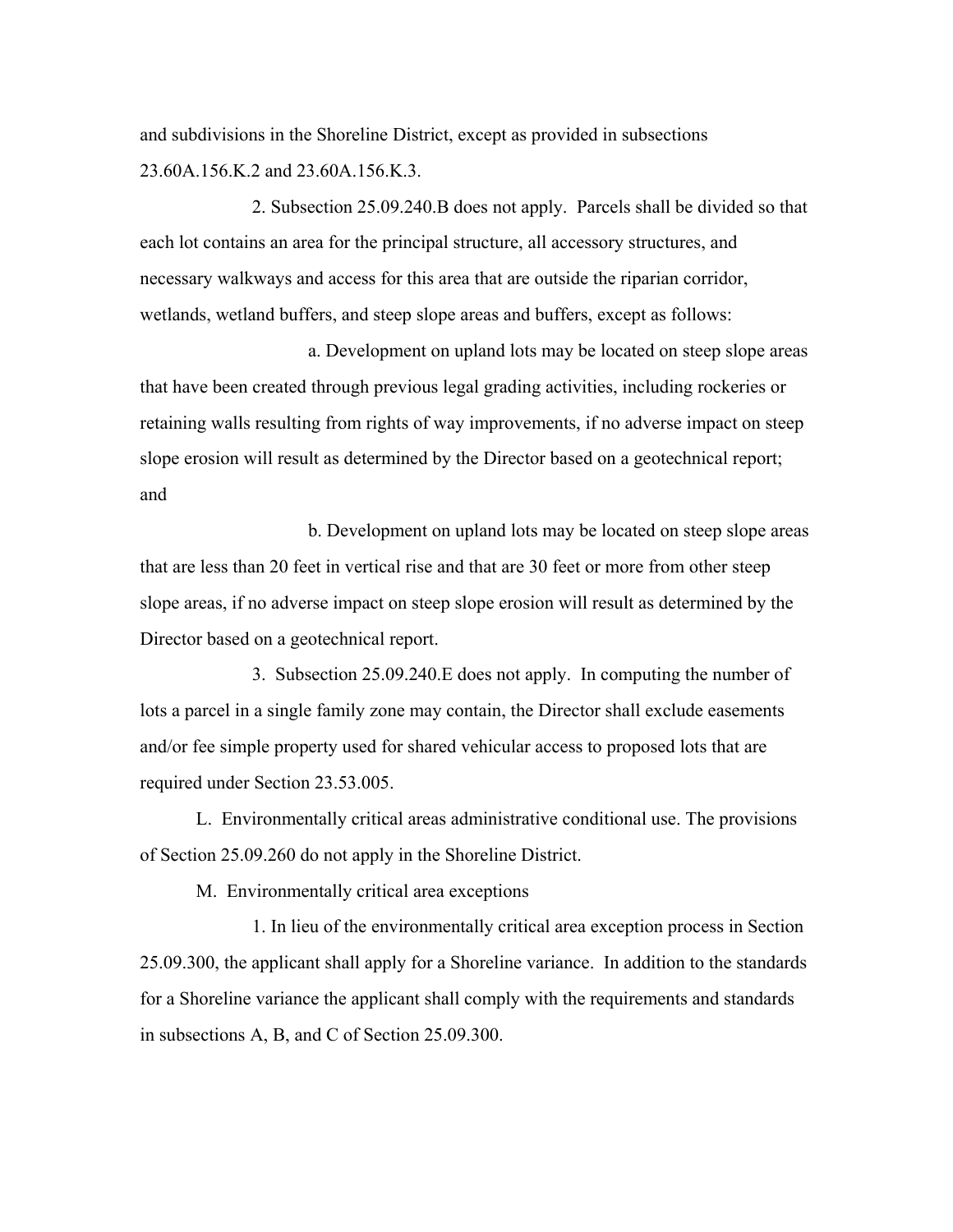2. The relief from the requirements protecting environmentally critical areas that is approved by the Director through a Shoreline variance shall be consistent with the provisions in subsections D and E of Section 25.09.300.

3. In granting a shoreline variance the Director shall require mitigation sequencing pursuant to Section 23.60A.158, except that if a shoreline variance is granted from the standards for wetlands in Section 25.09.160, the standards in subsection 25.09.160.E apply.

N. Vegetation management within environmentally critical areas shall comply with Section 23.60A.190, and Section 25.09.320 does not apply and in the Shoreline District, critical area standards that require compliance with Section 25.09.320 shall be construed to require compliance with Section 23.60A.190.

O. Enforcement. The enforcement procedures provided in Chapter 23.90 shall be applied, rather than the provisions of Sections 25.09.420 through 25.09.450 and Sections 25.09.470 through 25.09.480, to enforce the regulations in this section and Chapter 25.09 as incorporated by reference for environmentally critical areas in the Shoreline District. The amount of the civil penalty is as set out in Section 25.09.460.

P. Definitions. The definitions in Section 25.09.520 shall be used in applying the regulations incorporated by reference into this Section 23.60A.156.

## **23.60A.157 Essential Public Facilities**

A. Uses, accessory uses, temporary uses and shoreline modifications comprising essential public facilities defined in Section 23.84A.010 may be located in the Shoreline District in compliance with this Chapter 23.60A.

B. If a proposed essential public facility includes a use or shoreline modification that is prohibited in the shoreline environment where it is proposed, that use or shoreline modification is allowed if it is infeasible to locate it outside the Shoreline District The use or shoreline modification shall comply with all applicable use and shoreline modification standards and with the development standards in this Chapter 23.60A, including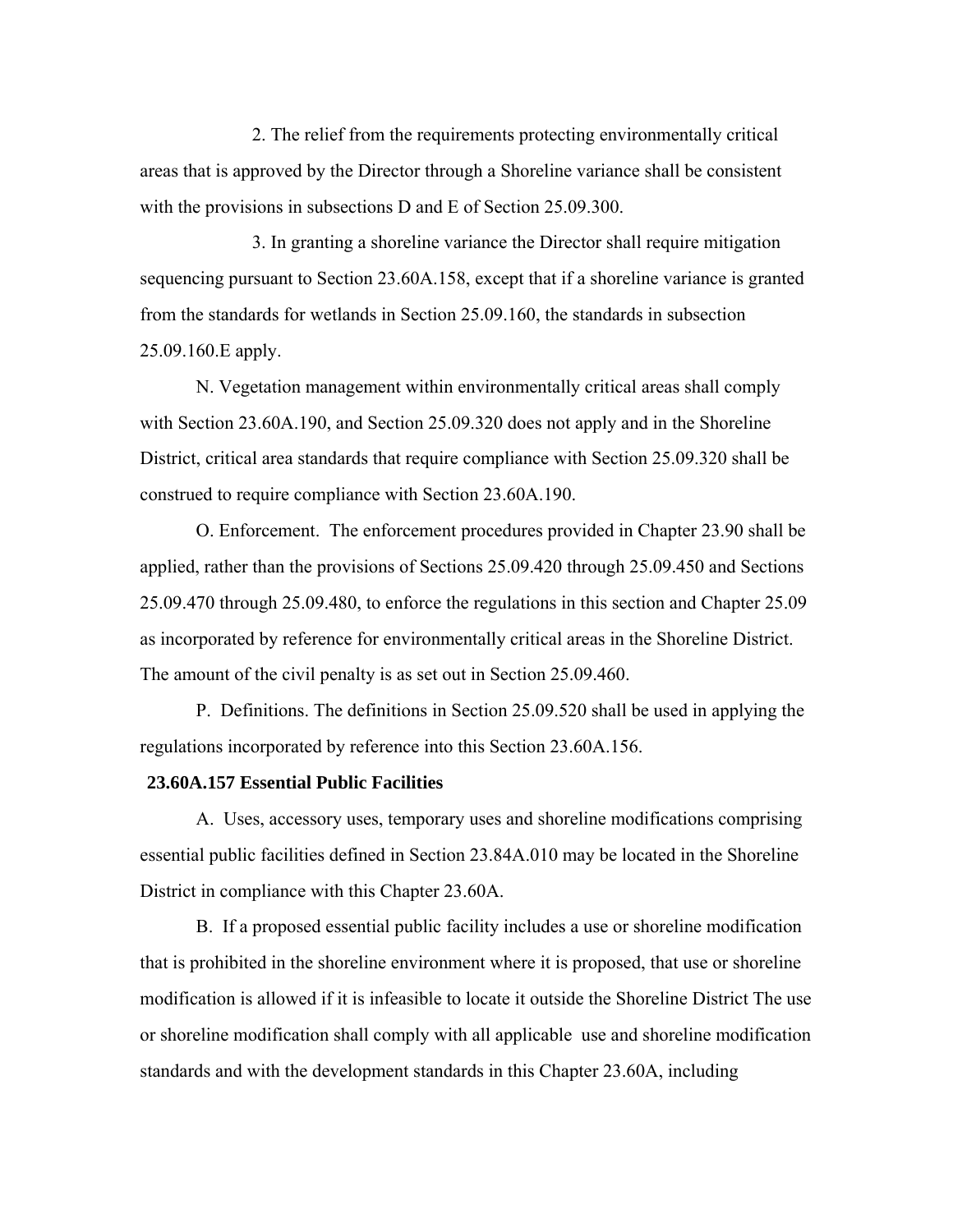standards in 23.60A.158 for mitigation sequencing, and shall mitigate all adverse impacts to water-dependent and water-related uses. If shoreline modification or use is nonwateroriented, ecological restoration equivalent to the gross floor area of the new nonwateroriented use and that is provided within the same Geographic Area as the project.

C. If an essential public facility is proposed that does not comply with the use and shoreline modification standards and with the development standards in this Chapter 23.60A as provided in subsection A and B of this Section 23.60A.157 and relief cannot be obtained through the procedures of this Chapter 23.60A, the applicant may seek relief under Chapter 23.80.

## **23.60A.158 Standards for mitigation sequencing**

 A. Regulations set out in this Chapter 23.60A are minimum requirements that shall be supplemented by mitigation sequencing in this Section 23.60A.158 when needed to achieve no net loss of ecological functions. Mitigation under this Section 23.60A.158 is not intended to duplicate mitigation for the same ecological function that is required under other City regulations or under state and federal permits: coordination among local, state and federal regulatory agencies and Indian Tribes, as applicable, shall occur when determining required mitigation for Shoreline Substantial Development Permits.

B. Mitigation sequencing

1. The mitigation sequence below shall be undertaken in the following priority:

a. Step A. Avoiding the impact altogether by not taking a certain action or parts of an action;

b. Step B. Minimizing impacts by limiting the degree or magnitude of the action and its implementation by using appropriate technology or by taking affirmative

steps to avoid or reduce impacts;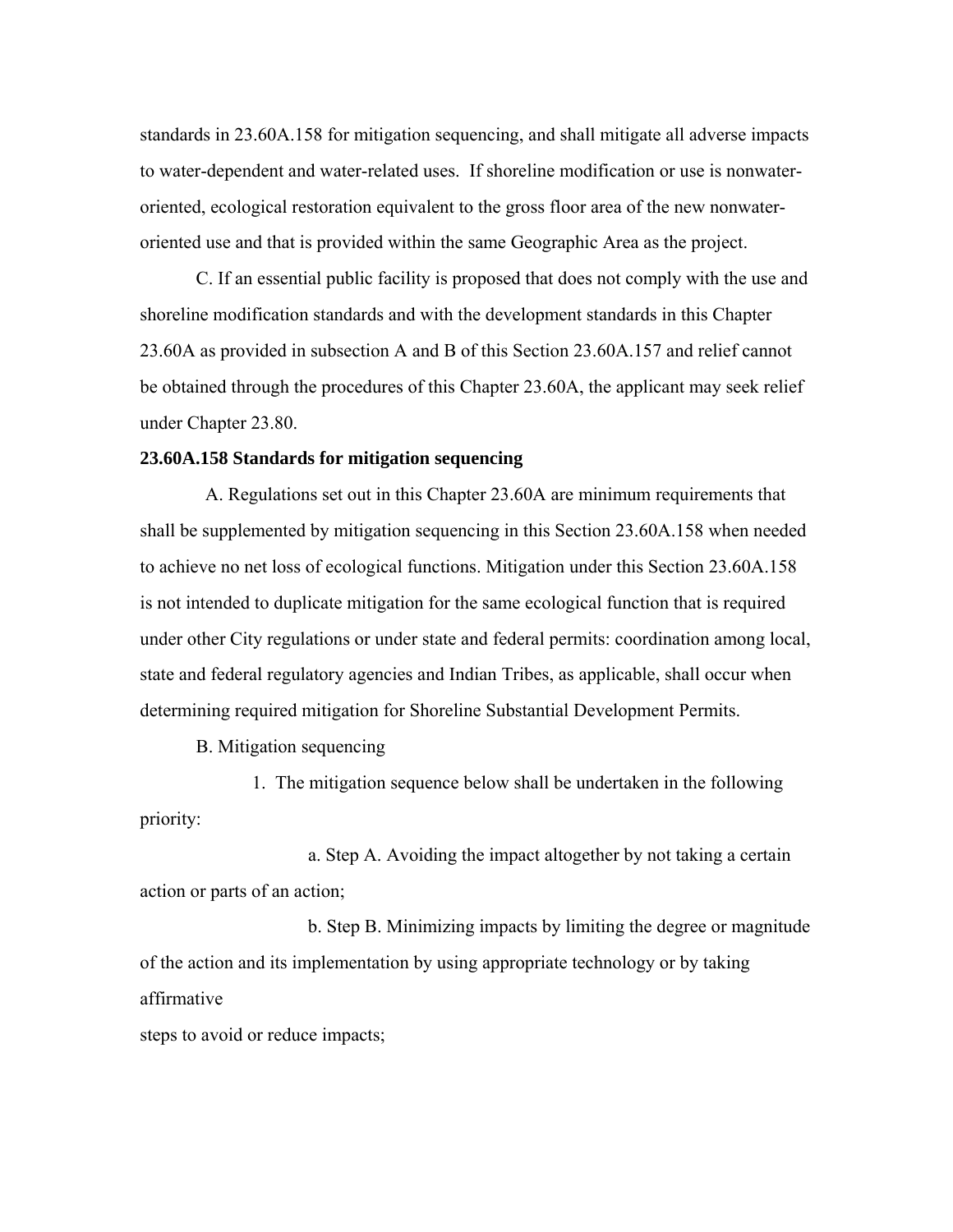c. Step C. Rectifying the impact by repairing, rehabilitating, or restoring the affected environment;

d. Step D. Reducing or eliminating the impact over time by preservation and maintenance operations;

e. Step E. Compensating for the impact by replacing, enhancing, or providing substitute resources or environments; and

f. Step F. Monitoring the impact and the compensation projects and taking appropriate corrective measures.

 2. Lower priority measures shall be applied only if the higher priority measure is infeasible or inapplicable to achieve NNL.

C. Each development, shoreline modification, or use comprising the mitigation proposed to meet the requirements of subsections 23.60A.158.B.1.b through 23.60A.158.B.1.f (Steps B through F), shall comply with the standards for the shoreline environment where the mitigation action will occur and with all regulations applicable.

D. Mitigation and Monitoring Plan

1. As part of any application for approval of development, shoreline modification, or use that requires mitigation under subsections 23.60A.158.B.1.b through 23.60A.158.B.1.f (Steps B through F), the applicant shall submit a mitigation and monitoring plan that meets the standards set out in this subsection 23.60A.158.D unless the applicant demonstrates based on competent scientific evidence that NNL of ecological function will occur as the result of the development, shoreline modification or use, its construction, or its management.

2. The required level of detail in the mitigation and monitoring plans and the length of time required for monitoring shall be determined by the Director after considering the location, size and type of the proposed shoreline development, modification and/or use and the type of mitigation proposed.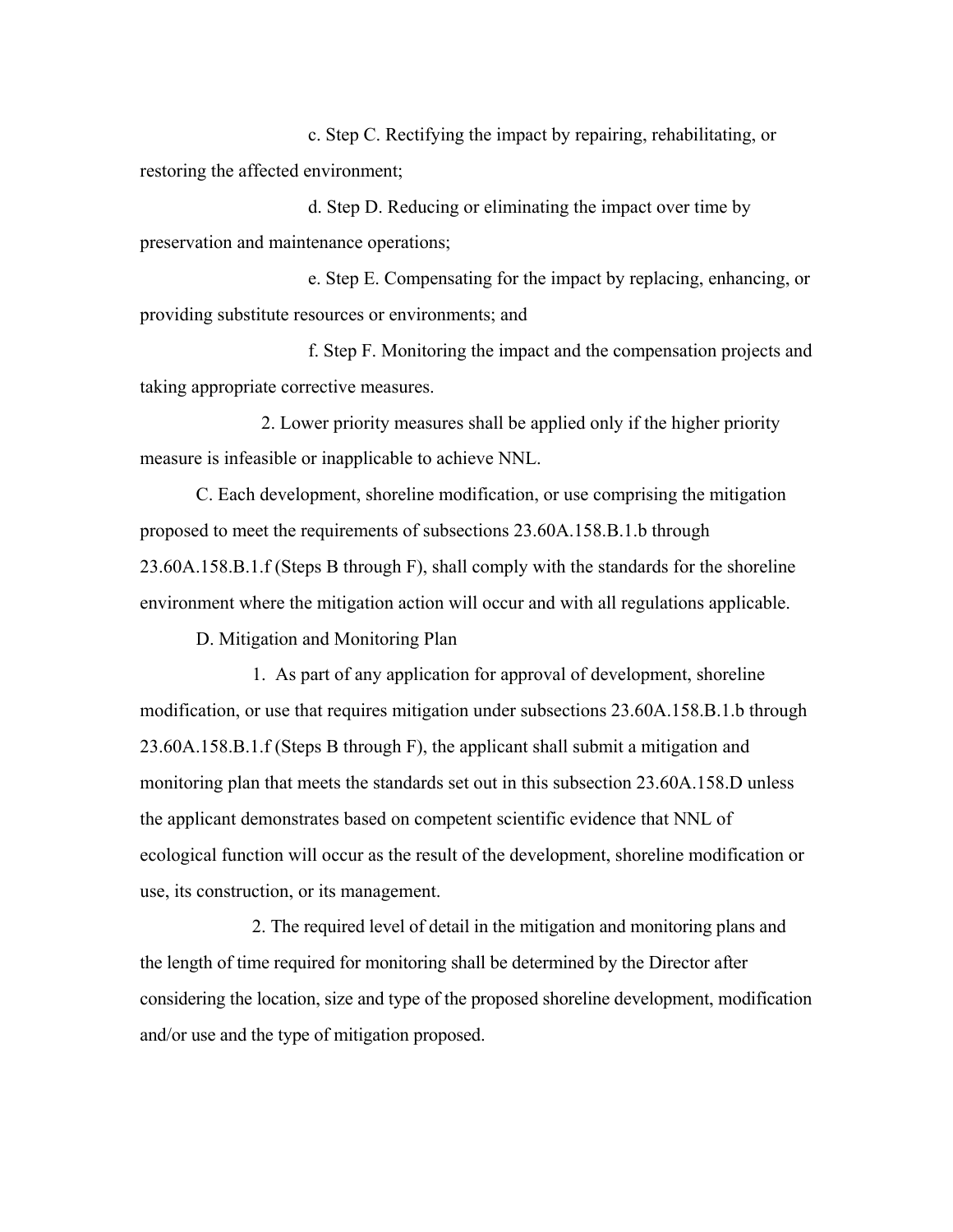3. The mitigation and monitoring plan shall include the following information:

a. An inventory of the existing ecological functions where the impact will occur;

b. An analysis of the project's impacts on the existing ecological functions necessary to support existing shoreline resources;

c. Management recommendations received from federal, state, or local agencies that have been developed for the protection of ecological function including protection of avian, terrestrial, wetlands or aquatic species and habitat on the site and their applicability to the proposal;

d. Proposed management practices that will protect ecological function both during construction and during the management of the site;

e. Measures to avoid and minimize impacts to preserve ecological functions and existing habitats;

f. Proposed measures that will compensate for the impacts of the project remaining after applying avoidance and minimization measures, to ensure no net loss of shoreline ecological functions;

g. Vegetation species, planting and soil specifications and a minimum of 5 years of monitoring for plans that include vegetation planting;

h. Identify success criteria and the evaluation of mitigation effectiveness to ensure no net loss of ecological functions;

i. Contingency actions to be taken if the mitigation fails to meet established success criteria; contingency actions should include additional monitoring if the mitigation fails;

j. Performance bonds not to exceed a term of five years may be required to ensure compliance with the conditions except for public agencies; and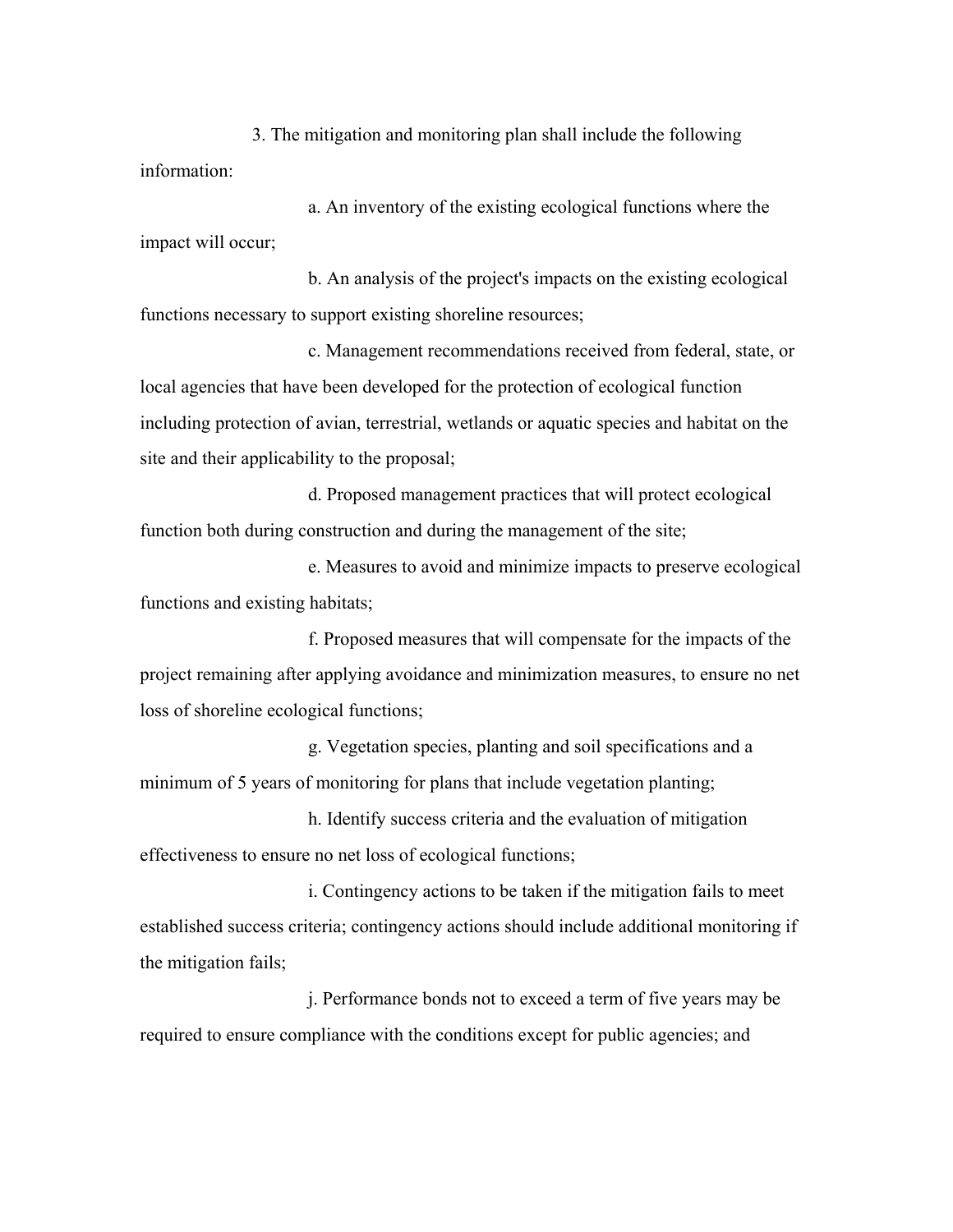k. Any additional information as determined by the Director that is necessary to determine the impacts of a proposal and mitigation of the impacts.

4. If off-site mitigation is proposed by the applicant, the applicant shall provide proof of the off-site owner's consent, and any restrictions, conditions, or easements that are tied to the parcel through off-site mitigation shall be set out in both the permit and in a covenant and recorded.

5. Where practicable, replacement mitigation shall be required to be completed prior to impact and, at a minimum, prior to occupancy.

E. Bonds. Except for projects undertaken by public entities, the applicant shall provide performance and maintenance bonds, as applicable, or other security to City to assure that work is completed, monitored, and maintained.

F. The monitoring plan approved by the Director shall be part of the permit or approval issued by the City.

G. If SEPA or mitigation requirements of this Chapter 23.60A requires providing habitat units the provisions of Sections 23.60A.027 and 23.60A.028 apply.

## **23.60A.160 Standards for priority habitat protection**

A. Priority freshwater habitat

1. The following are designated as priority freshwater habitat:

a. Sockeye salmon spawning habitat.

b. Creek mouths and areas below OHW within 100 feet of creek mouths in Lake Washington.

c. Hyporheic zones as determined by the Director.

2. Applicants for any permit or review in the Shoreline District shall

provide an inventory containing the following information:

a. Location and boundaries of all freshwater habitat on the lot and on adjacent lands within 35 feet of the lot lines, noting both total square footage and percentage of lot;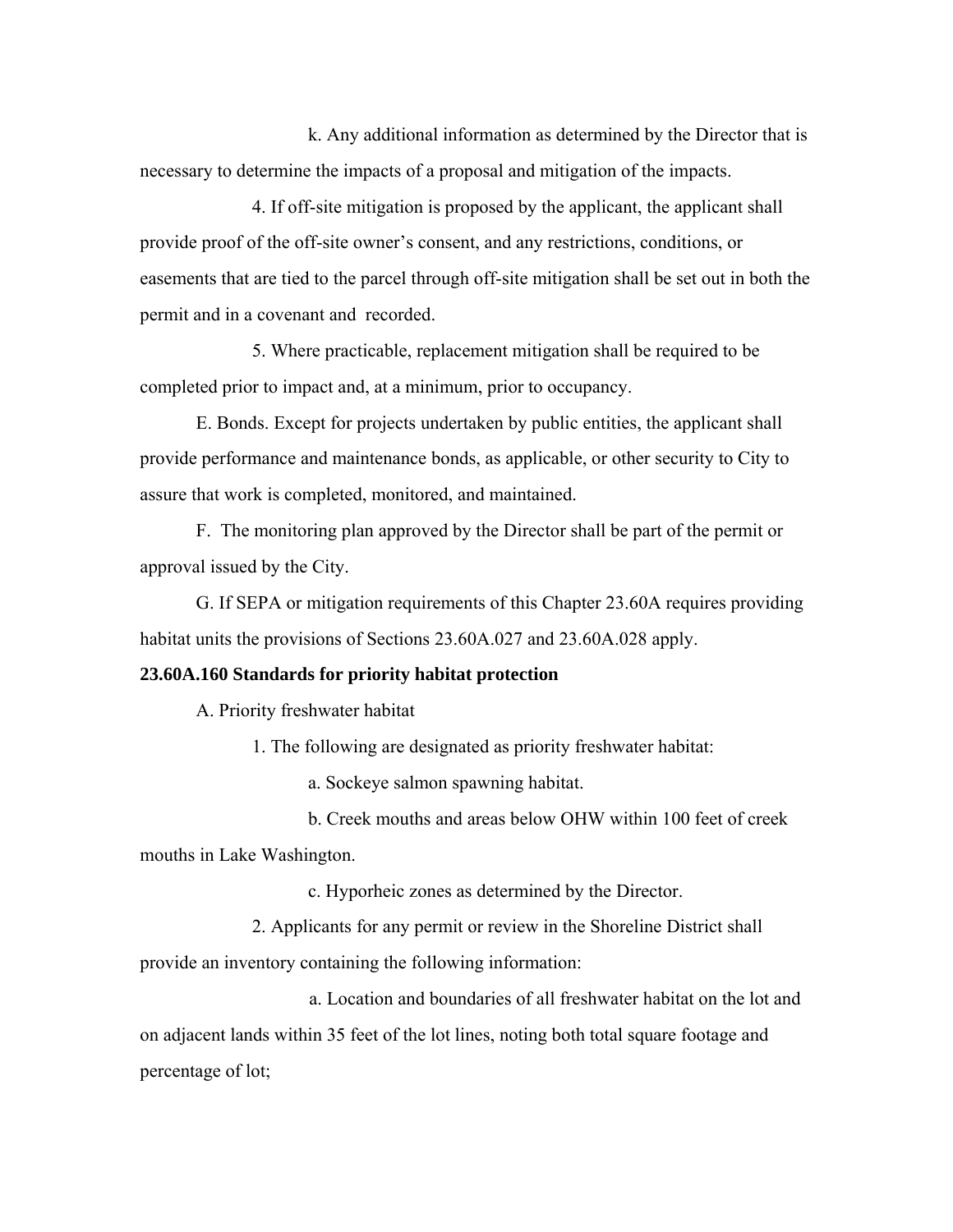b. Location and boundaries of all existing development on the lot, on adjacent lands within 35 feet of the lot lines, and on the full width of abutting public and private rights-of-way and easements. This shall include the amount of developmental coverage;

c. Location and boundaries of non-disturbance areas on the lot that have been required by previous approvals; and

d. Location and boundaries of all proposed development, shoreline modifications and proposed disturbance areas on the lot and on the full width of abutting public and private rights-of-way and easements. This shall include areas of developmental coverage, dredging, filling, or impervious surfaces, construction activity areas and any other areas that will disturbed (noting total square footage and percentage of the lot occupied).

3. No new structures, including but not limited to new piers, piles, bulkheads, bridges, fill, floats, jetties, and utility crossings shall be located within priority freshwater habitat, unless the structure is allowed in the applicable shoreline environment, all development standards are met, and the applicant demonstrates that no reasonable alternative alignment or location exists.

B. Priority saltwater habitat

1. The following are designated as priority saltwater habitat:

a. Kelp beds;

b. Eelgrass beds;

c. Spawning and holding areas for forage fish, such as herring,

smelt and sandlance;

d. Subsistence, commercial and recreational shellfish beds;

e. Mudflats;

f. Intertidal habitats with vascular plants;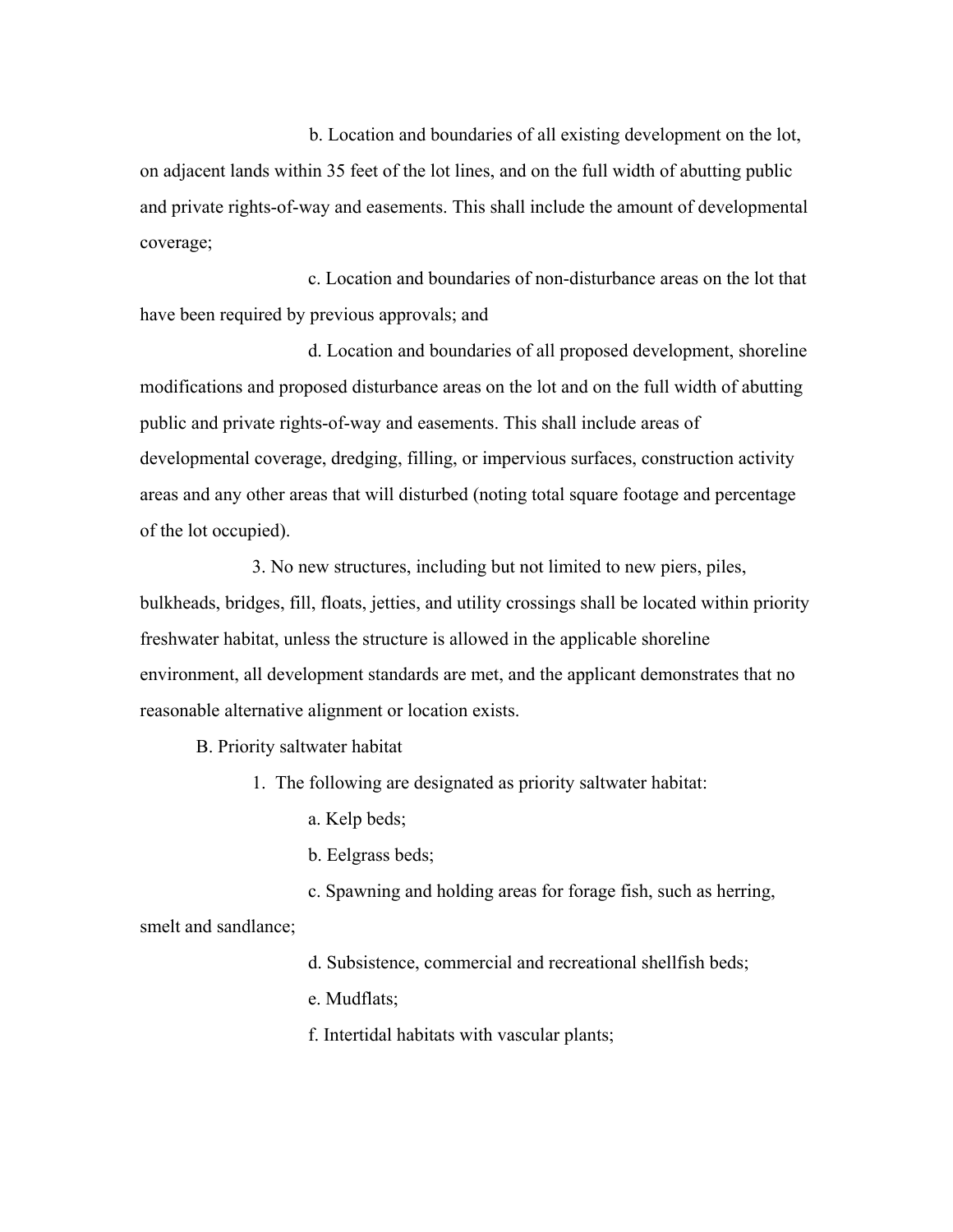g. Areas with which WDFW priority species have a primary association; and

h. Habitat designated as priority salt water habitat by the Director under 25.09.200.E.

2. Applicants for any permit in the Shoreline District shall provide an inventory containing the following information:

a. Location and boundaries of all saltwater habitat on the lot and on adjacent lands within 35 feet of the lot lines, noting both total square footage and percentage of the lot;

b. Location and boundaries of all existing development on the lot, on adjacent lands within 35 feet of the lot lines, and on the full width of abutting public and private rights-of-way and easements. This shall include the amounts of developmental coverage;

c. Location and boundaries of non-disturbance areas on the lot that have been required by previous approvals; and

d. Location and boundaries of all proposed development, shoreline modifications and proposed disturbance areas on the lot and on the full width of abutting public and private rights-of-way and easements. This shall include the areas of developmental coverage, dredging, filling, or impervious surfaces and construction activity areas (noting total square footage and percentage of the lot occupied).

3. No structure, including but not limited to bulkheads, bridges, fill, floats, jetties, piles, utility crossings, and piers, except for piers that are regulated under subsection 23.60A.160.B.4, shall intrude into or over priority saltwater habitats unless the structure is allowed in the applicable shoreline environment, all development standards are met, and the applicant demonstrates that all of the conditions below are met: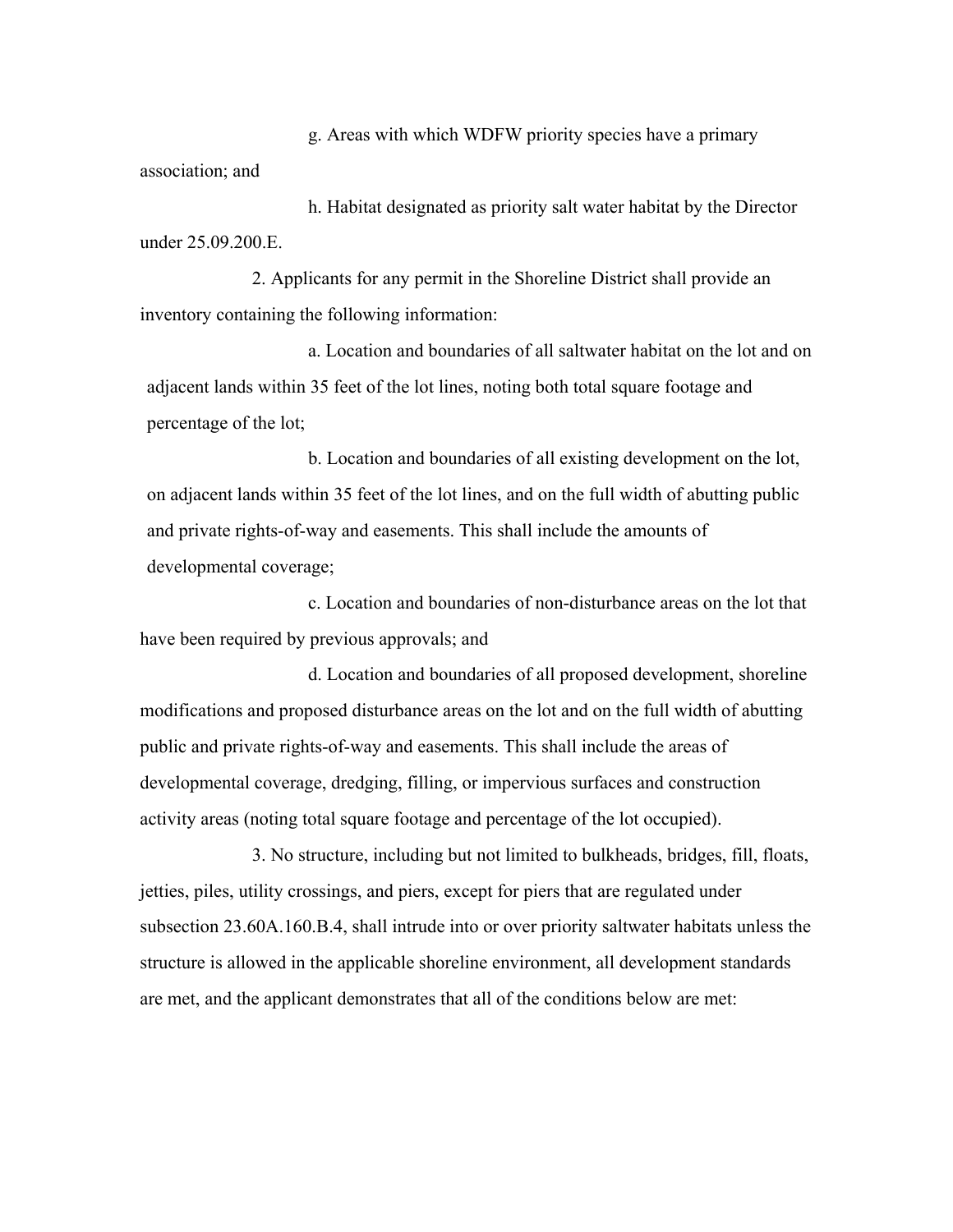a. The public's need for such an action or structure is clearly demonstrated and the proposal is consistent with protection of the public trust, as embodied in RCW 90.58.020;

b. It is not feasible to avoid adverse impacts to priority saltwater habitats by an alternative alignment or location or avoidance would result in unreasonable and disproportionate cost to accomplish the same general purpose; and

c. The project is consistent with the state's interest in resource protection and species recovery.

4. Private, noncommercial piers for single family residential or community use may be authorized if the structure is allowed in the shoreline environment, all development standards are met, and the applicant demonstrates that it is not feasible to avoid adverse impacts to priority saltwater habitats by an alternative alignment or location.

5. Exceptions for priority salt water habitat. If the shoreline habitat is classified as priority salt water habitat because the habitat is used by anadromous fish for migration:

a. The provisions of this Section 23.60A.160 are waived for waterdependent development and uses, water-related development and uses that have a functional requirement for a waterfront location, such as the arrival or shipment of less than 50 percent of product or materials by water, or the need for large quantities of water, and shoreline modifications; and

b. The proposed project shall comply with all other provisions of this Chapter 23.60A, including the requirement for no net loss of ecological function and Section 23.60A.158, Mitigation sequencing.

**23.60A.162 Standards for parking and loading zone requirements**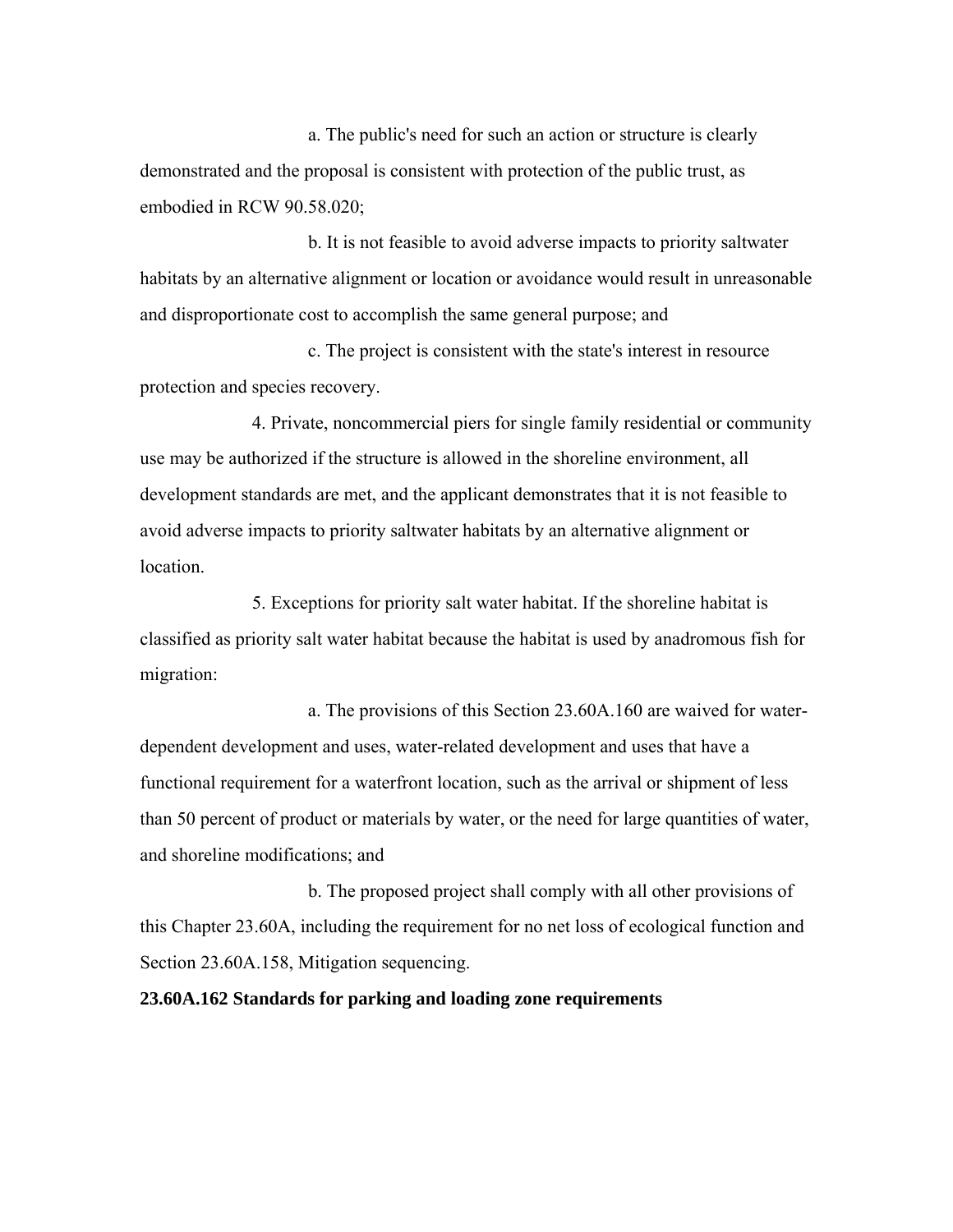A. Required parking spaces and loading berths shall be provided for uses in the Shoreline District as specified in Chapter 23.54, except that the requirements may be waived or modified at the discretion of the Director if:

1. Alternative means of transportation will meet the parking demand of the proposed project in lieu of such off-street parking and loading requirements; or

2. Parking to serve the proposed uses is available within 800 feet of the proposed project and pedestrian facilities are provided.

B. New off-street parking and parking structures shall be located out of the shoreline setback and at least 50 feet from the OHW mark. On lots that have a dry land lot depth of less than 75 feet, parking required pursuant to Chapter 23.54. shall be outside shoreline setbacks and shall be located as far upland from the OHW mark as reasonable.

C. Overwater parking and loading

1. New over water parking is prohibited.

2. Existing over water parking areas shall not be expanded or restriped to create additional parking stalls.

3. Existing over water parking areas may be relocated over water if:

a. The relocation results in a 20 percent reduction in parking area;

b. Located in the Urban Industrial or Urban Maritime shoreline environment and there is no dry land; or

c. The relocation **results in greater protection of ecological** 

## **functions.**

4. Loading zones may be located over water on existing structures and within the shoreline setback if the applicant demonstrates that:

a. Loading zones are necessary for the operation of a waterdependent or water-related use;

b. No reasonable alternative location exists; and

c. There is no increase in overwater coverage.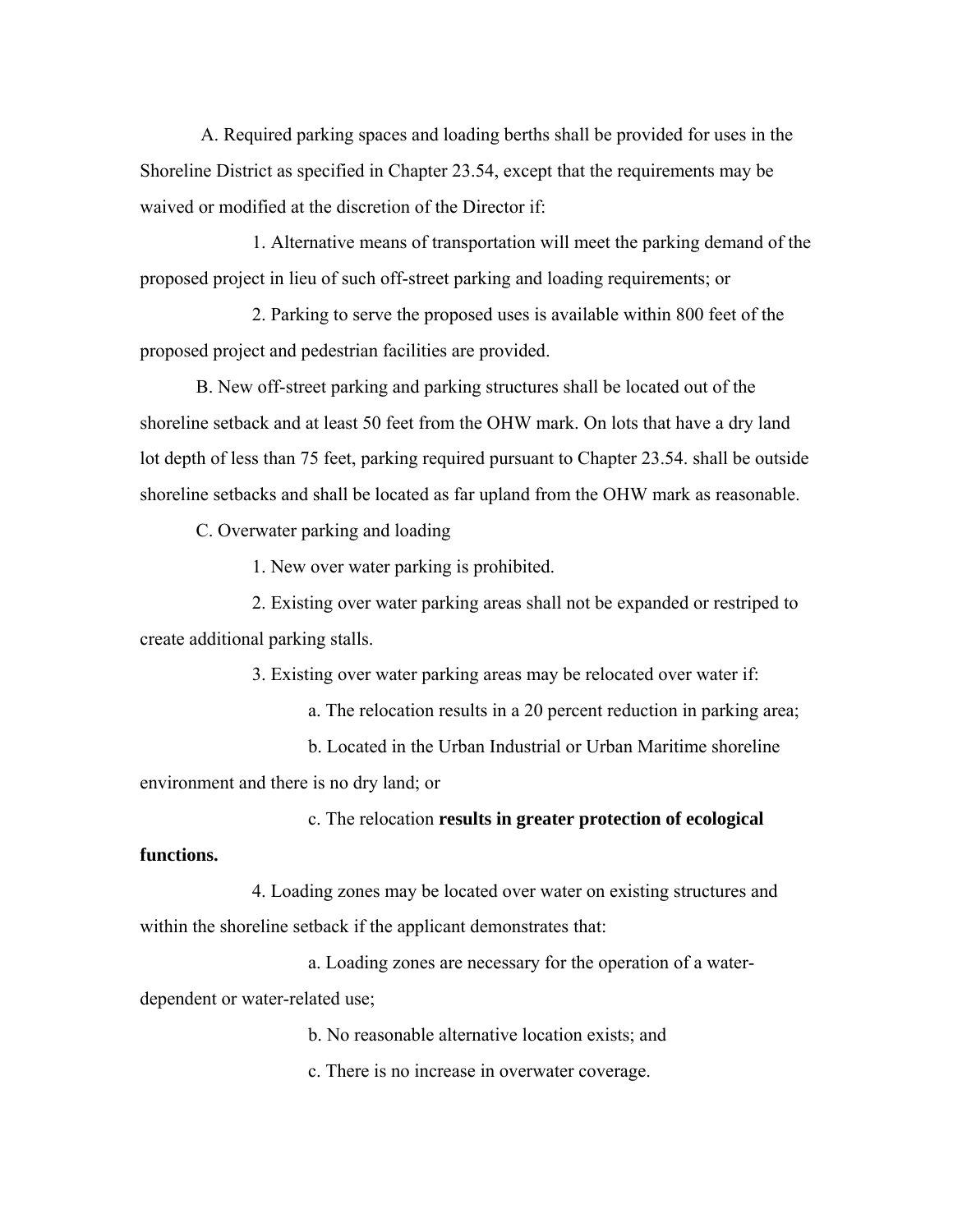D. Accessory parking is prohibited over water and on dry land unless it is accessory to a use allowed, allowed as a special use or allowed as a shoreline conditional use in the shoreline environment in which the parking is located and complies with subsection 23.60A.090.D.

E. The design and construction of parking facilities shall remove to the maximum extent reasonable contaminants from surface water runoff prior to its entering adjacent waters and shall prevent erosion of soil or beaches. Control measures may include oil separators, retention ponds, and pervious materials where there is sufficient separation from the shoreline to allow for complete filtration of pollutants.

F. Parking facilities in areas not zoned IG1, IG2, IB and IC shall be screened from residential, recreation, and natural areas using a 5 foot wide landscaping strip with native evergreen plantings at least 3 feet tall. The screening shall be located outside any required sight triangle. The requirement for screening may be waived or modified by the Director to address traffic safety.

G. In environments other than UM and UI environments appropriately placed planter islands and planting strips shall be used to avoid large visual expanses of asphalt or concrete paving. Planting areas shall be designed and located to direct and control traffic flow and stormwater runoff. The landscaping shall consist of native vegetation.

# **23.60A.164 Standards for regulated public access**

A. Private property

1. Regulated public access meeting the following criteria shall be provided and maintained on privately owned waterfront properties as set forth in each shoreline environment and also, if the use of the property is a marina, as set forth in Section 23.60A.200. If there is a conflict, the standards in Section 23.60A.200 control.

2. Existing development meeting the public access standards of this Chapter 23.60A at the time of original permitting is not required to provide additional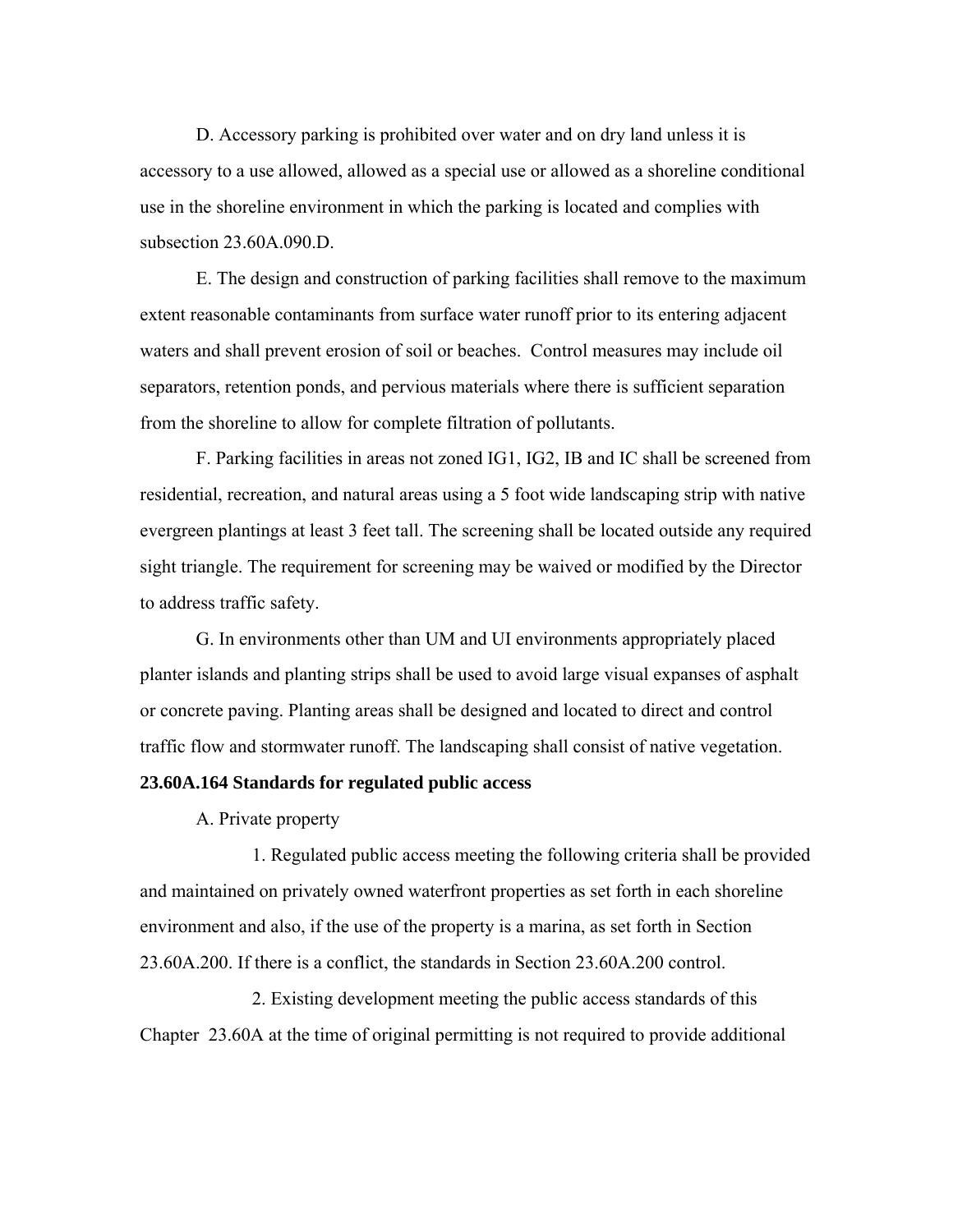public access unless the development changes to a development with different public access standards.

B. Public Property. Regulated public access shall be provided and maintained on all publicly owned and publicly controlled waterfront development sites whether leased to private lessees or not, except if the site is submerged land that does not abut dry land.

C. Minimum Standards

1. Regulated public access shall be provided in the form of any one or a combination of the following physical improvements: Walkway, bikeway, viewpoint, park, deck, observation tower, pier, boat-launching ramp, non-motorized pull-out areas, transient moorage, or other areas serving as a means of view and/or physical approach to public waters for the public. Regulated public access may also include, but not be limited to, interpretive centers and displays explaining maritime history and industry.

2. The minimum regulated public access shall consist of an improved walkway at least 5 feet wide on an easement 10 feet wide, leading from the street or from a public walkway directly to a waterfront use area or to an area on the property from which the water and water activities can be observed. There shall be no significant obstruction of the view from this viewpoint.

3. Maintenance of the regulated public access is the responsibility of the owner or developer.

D. The Director shall review the type, design, and location of regulated public access to insure development of a public place meeting the intent of the Shoreline Master Program. The Director shall apply the following criteria in determining what constitutes adequate public access on a specific site:

1. The location of the access on the lot shall be chosen to:

a. Maximize the public nature of the access by locating it adjacent to other public areas including street-ends, waterways, parks, other public access and connecting trails;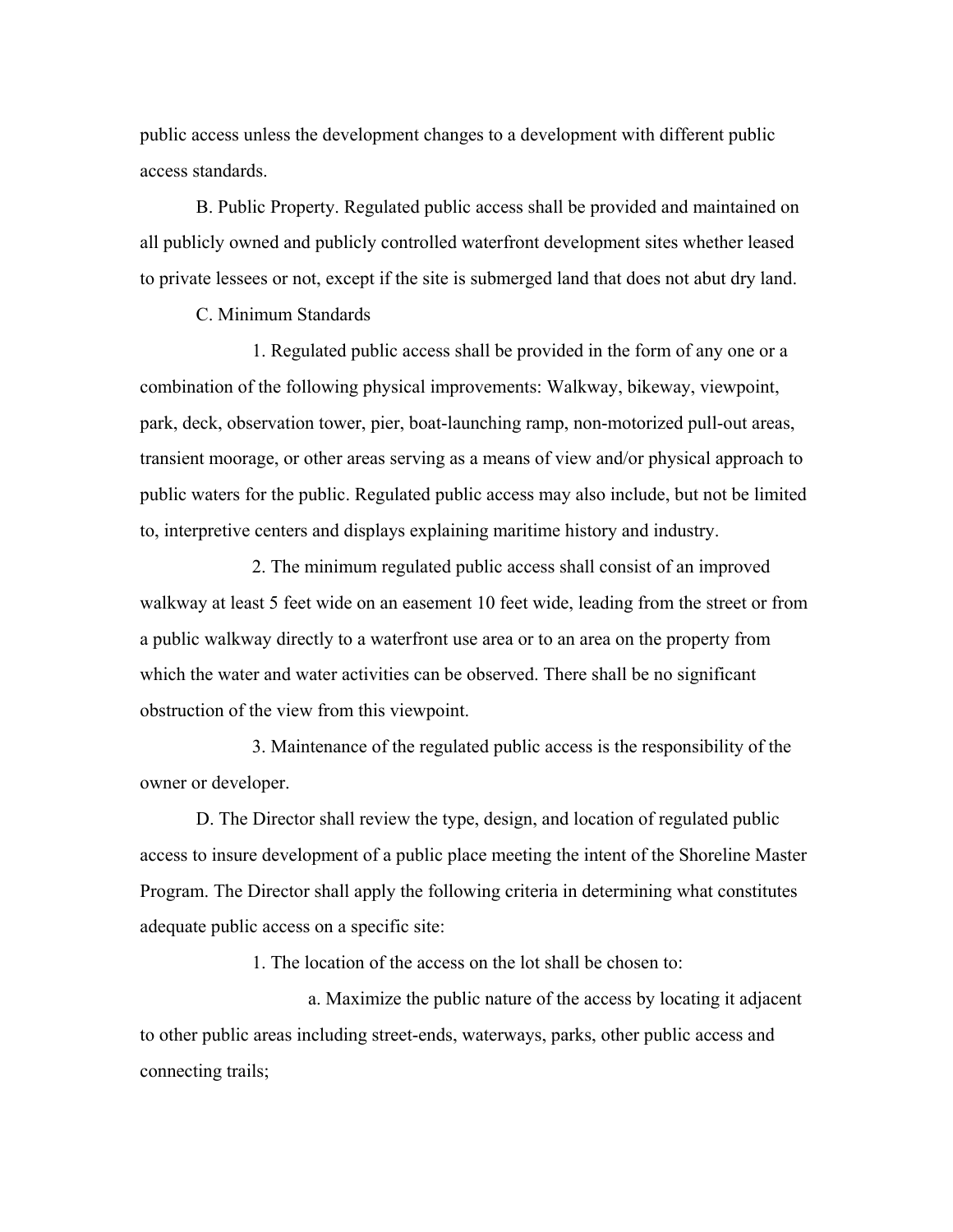b. Maximize views of the water and sun exposure; and

c. Minimize intrusions into privacy for both site users and public access users by avoiding locations adjacent to private windows and/or outdoor private open spaces and by screening or other separation techniques.

2. Public amenities appropriate to the usage of the regulated public access space, such as bike racks, benches, picnic tables, public docks and sufficient public parking to serve the users, shall be selected and placed to promote a usable and comfortable public area.

3. Regulated public access shall be located to avoid interference with the use of the site by water-dependent uses located on the site and minimize interference with the water-dependent uses on adjacent sites.

4. Public access shall be separated from private uses through landscaping or other appropriate screening unless the private spaces include uses that are open to the public, such as eating and drinking establishments or retail stores.

5. Required public access shall provide connections to trails, parks, and other public amenities wherever feasible.

6. Paths and other public access features shall not disturb trees and shall be sited in locations that result in the least disturbance to native vegetation; and

7. Pedestrian paths shall use pervious material to the greatest extent feasible.

E. Regulated public access may be limited as to types of activities allowed. Twenty four hour availability shall be provided, unless the Director determines that limited hours of access availability are necessary based on location and projected use of the site, and the access is available to the public on a regularly scheduled basis.

F. Regulated public access shall be open to the public no later than the time of the Director's final inspection of the proposed development that requires public access.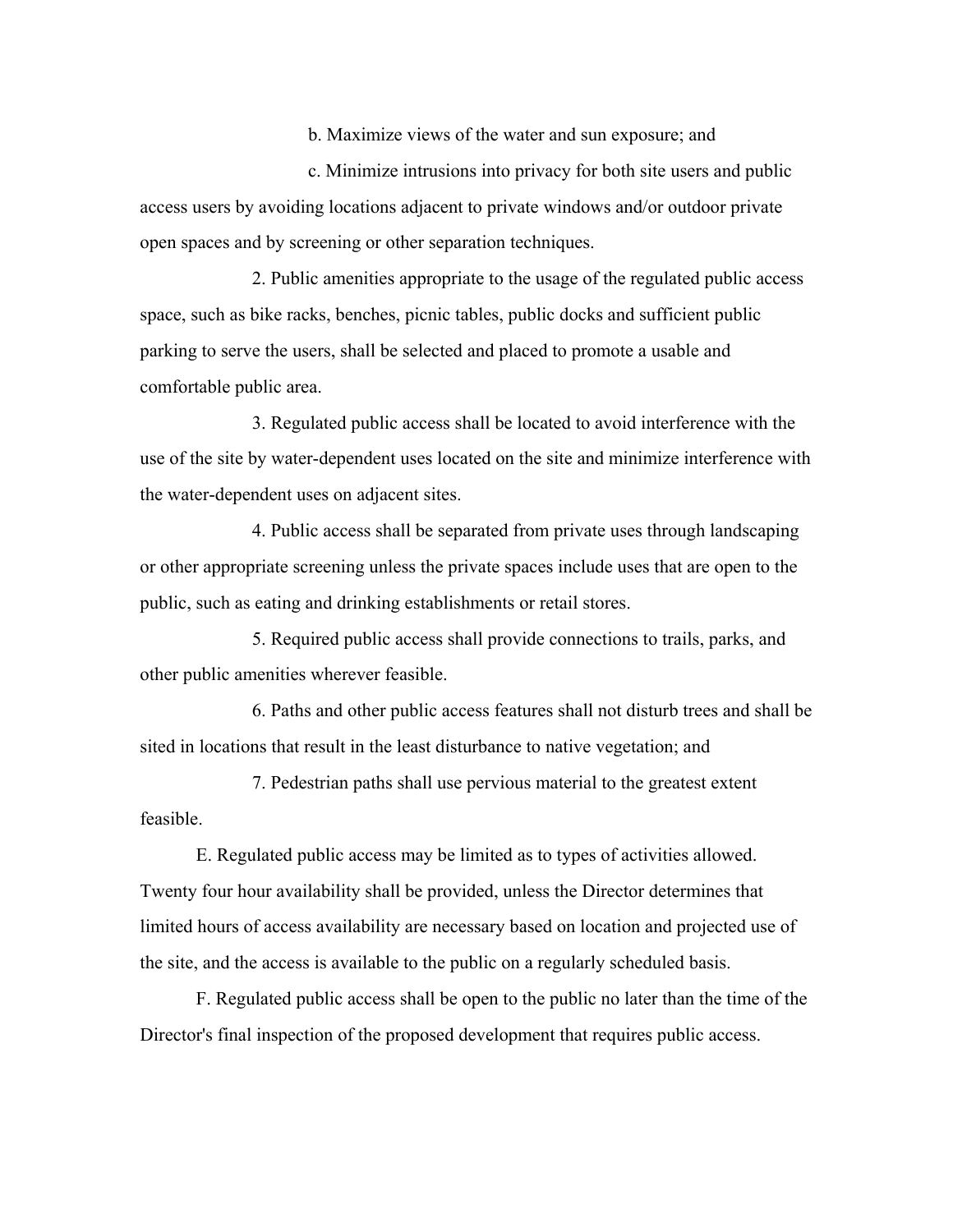G. Regulated public access and any related parking shall be indicated by permanent signs provided by the applicant that are of standard design and materials prescribed by the Director. The signs shall be located for maximum public visibility and be clearly visible and legible from the right-of-way.

H. All regulated public access points shall be provided through an easement, covenant or similar legal agreement recorded with the King County Recorder's Office.

I. For shoreline development requiring more than one Shoreline Substantial Development Permit or extending for more than 1,000 linear feet of shoreline, regulated public access shall be required in the context of the entire project as follows:

1. A shoreline development that requires more than one Shoreline Substantial Development Permit need not provide separate regulated public access for each permit, but regulated public access shall be provided in the context of the entire development.

2. A comprehensive development plan for the entire project shall be submitted with the first shoreline permit application. The plan shall include all project components intended, plans for the regulated public access, and a development schedule that indicates when various components of regulated public access will be available for public use. The level of detail of the plans for the regulated public access shall be equal to that of the project proposal.

3. If a regulated public access area for the development has previously been agreed upon during a street vacation process, then the Director shall not require a greater land area for access, but may require development of physical improvements.

4. A minimum of one regulated public access site shall be provided for each 3,500 linear feet of shoreline unless public access standards are met elsewhere as part of an approved public access plan or public access is not required for the development.

J. General Exceptions.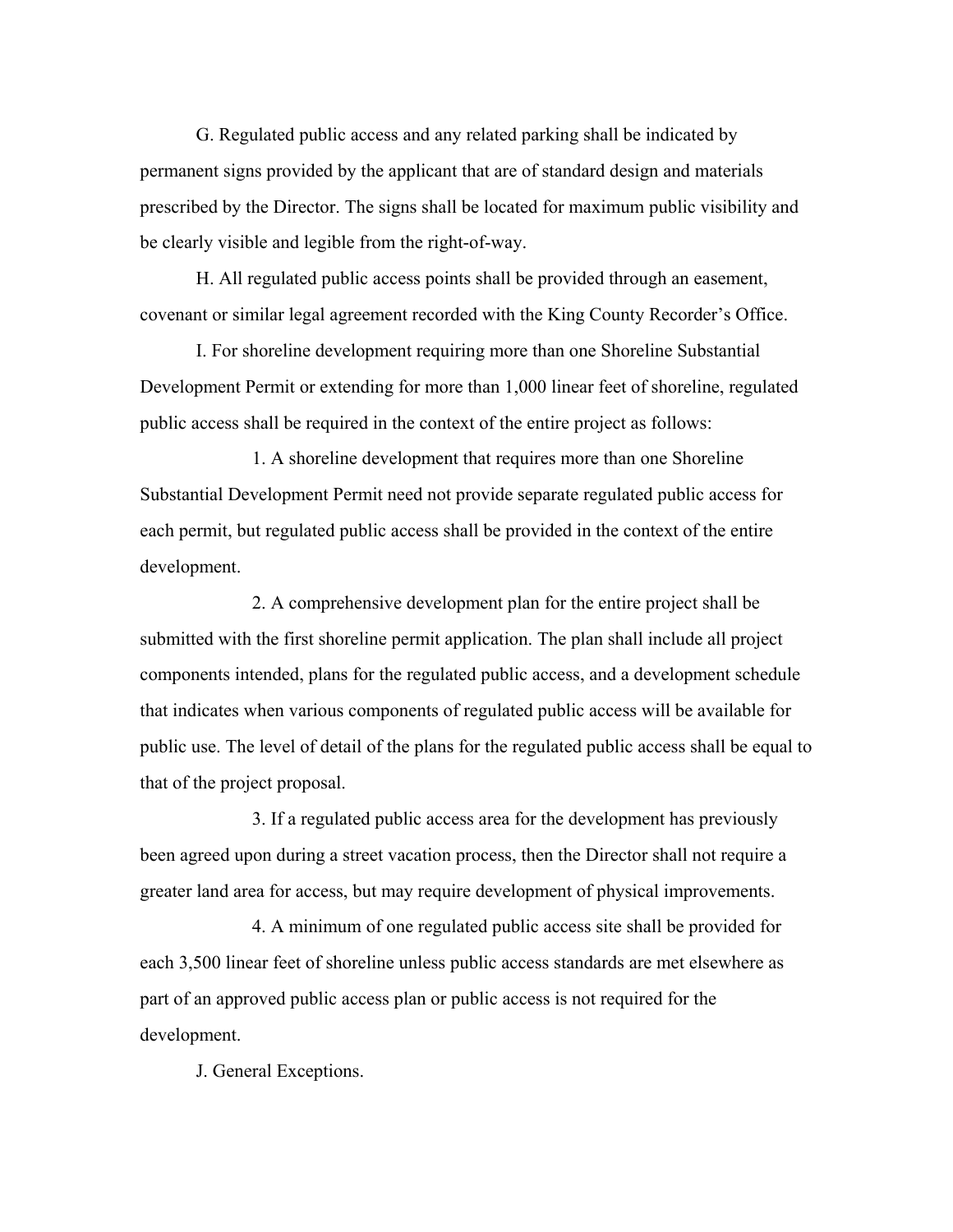1. The requirement for one regulated public access site for each terminal or facility may be waived if the terminal or facility is included in an approved public access plan and the applicant complies with the plan.

2. In lieu of development of required public access on the lot, an applicant may choose to meet the requirement for regulated public access through payment-in-lieu or by development of public property equivalent to the regulated public access otherwise required if the applicant's lot is located in an area included in an approved regulated public access plan. To be allowed, payment in lieu or development off-site must be allowed by the approved public access plan.

3. Regulated public access is not required or may be modified if the Director has reviewed all reasonable alternatives for public access, including off-site improvements under the control of the applicant, viewing platforms, and separation of uses through site planning and design, and has determined that:

a. The site does not qualify for payment-in-lieu or public access development off-site under subsection 23.60A.164.J and one of the following conditions exists:

1) Unavoidable hazards to the public in gaining access

exist;

2) Inherent security requirements of the use cannot be

satisfied;

3) Unavoidable interference with the use would occur;

4) Public access at the particular location cannot be developed to satisfy the public interest in providing a recreational, historical, cultural, scientific or educational opportunity or view; or

5) Adverse impacts to ecological functions that cannot be feasibly mitigated would result; or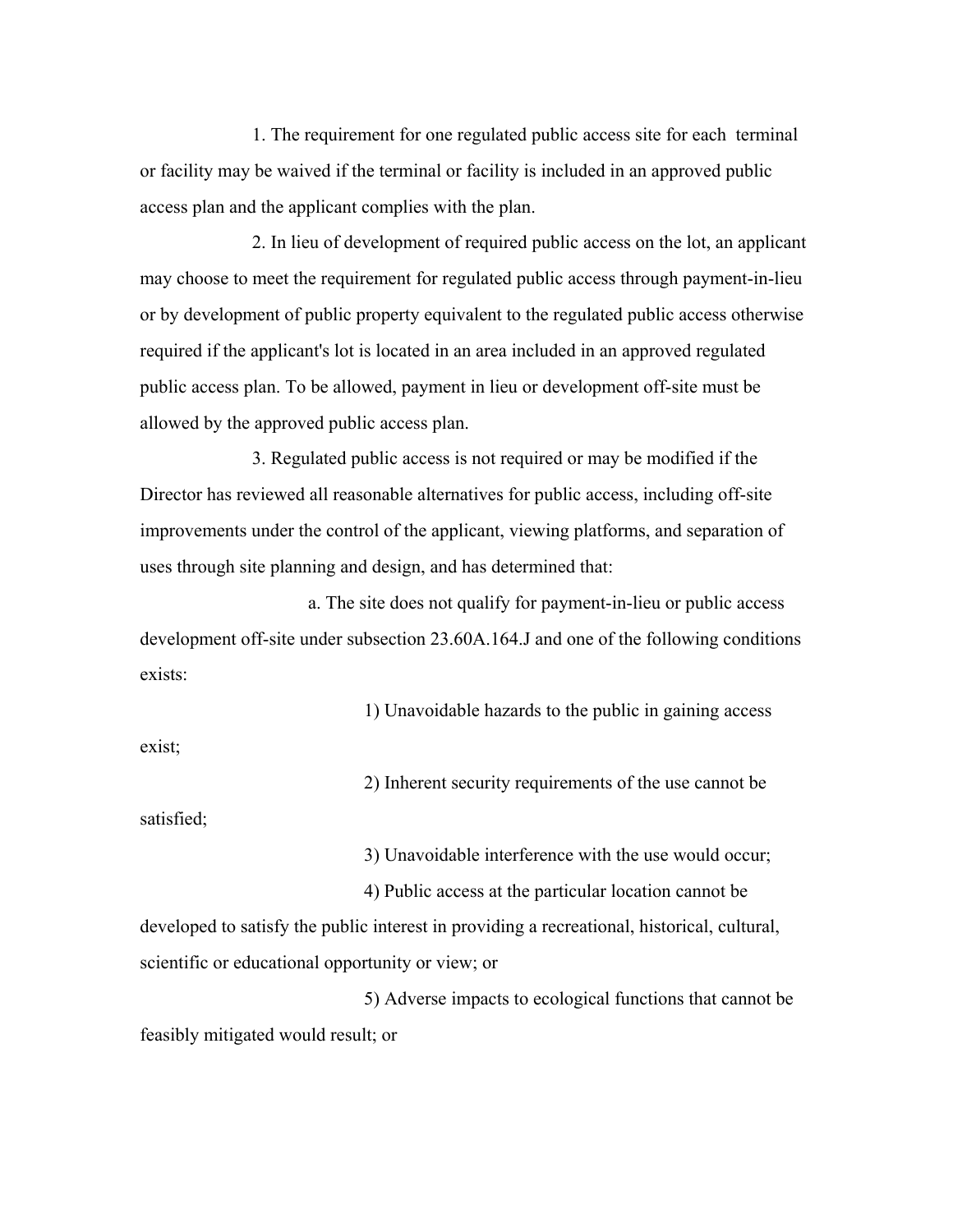b. The cost of providing regulated public access is unreasonably disproportionate to the total cost of the proposed development, considering the scope of the proposed development and general public's interest in the opportunity to enjoy the physical and aesthetic qualities of shorelines of the state, including views of the water, in which case the Director may adjust the required public access so that the cost is reasonably proportionate.

4. Access to regulated public access may be denied to any person who creates a nuisance or engages in illegal conduct on the property. The Director may authorize regulated public access to be temporarily or permanently closed if it is found that offensive conduct cannot otherwise be reasonably controlled.

K. Public Access Plan

1. The Director may approve a public access plan if it:

a. Meets the requirements of WAC 173-26-221(4); and

b. Is developed through an open public process as provided in WAC 173-26-201(3)(b)(i).

2. The Director shall use the interpretation process in subsection 23.88.020.A for plans prepared by other public entities through a process that complies with subsection 23.60A.164.K.1.b. For all other plans the Director shall use the process and procedures prescribed for Type II land use decisions in Chapter 23.76.

### **23.60A.166 Standards for developments in public rights-of-way**

A. Development, shoreline modifications and uses on submerged public rights-ofway are subject to the standards in subsection 23.60A.166.B, except for floating homes, which are required to comply with Section 23.60A.202 and except as provided in Section 23.60A.166.C.

B. Structures in public rights-of-way

1. All in and over water structures shall be floating or buried except as allowed in subsection 23.60A.166.B.2;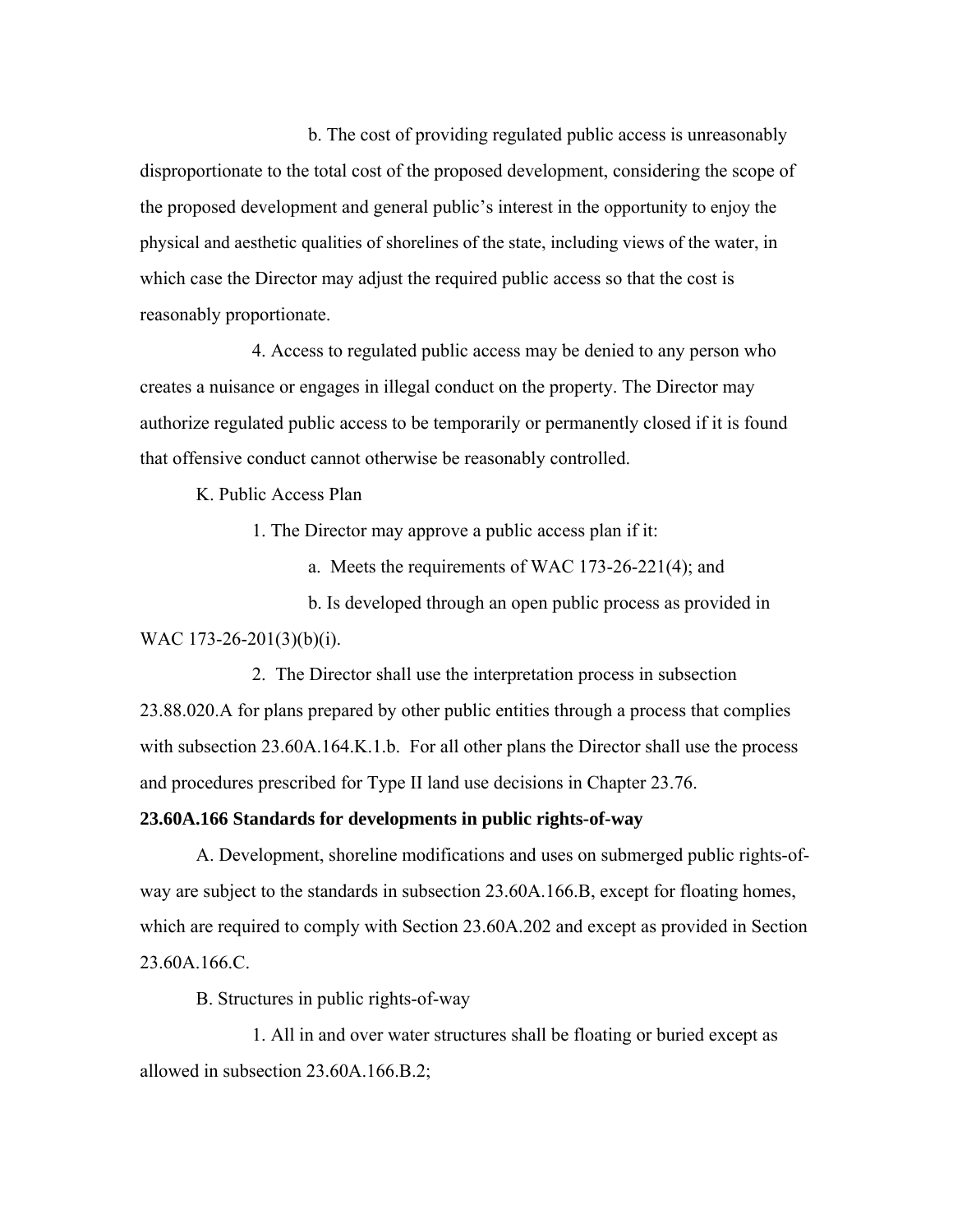2. Floating structures may be secured by piling and dolphins if the structures cannot be secured safely with anchors or with pilings or dolphins located outside of the right-of-way;

3. The maximum height of structures is 15 feet;

4. Structures shall not occupy more than 35 percent of the right-of-way and shall not occupy more than 40 percent of the width of the right-of-way;

5. A view corridor or corridors of not less than 50 percent of the width of the right-of-way shall be provided and maintained; and

6. An open channel, unobstructed by vessels or structures for access to and from the water for public navigation and for access to adjacent properties shall be maintained.

C. Existing piers that are non-conforming and located in the Urban Harborfront are allowed to be replaced to the existing footprint or **reconfigured if the Director determines that:**

**1. The reconfiguration results in equal or greater protection of ecological functions;**

**2. V**iews from neighboring waterfront residences **are not affected;**

**3. Required view corridors and street views are not further blocked;** 

#### **and**

4. **The reconfiguration results in equal or improved** public access.

D. Any proposed activity occurring within public rights of way located on stateowned aquatic lands must be authorized by the DNR prior to obtaining City of Seattle shoreline permits.

# **23.60A.167 Standards for shoreline setbacks**

A. The shoreline setback for each shoreline environment is the setback established in the standards for that environment.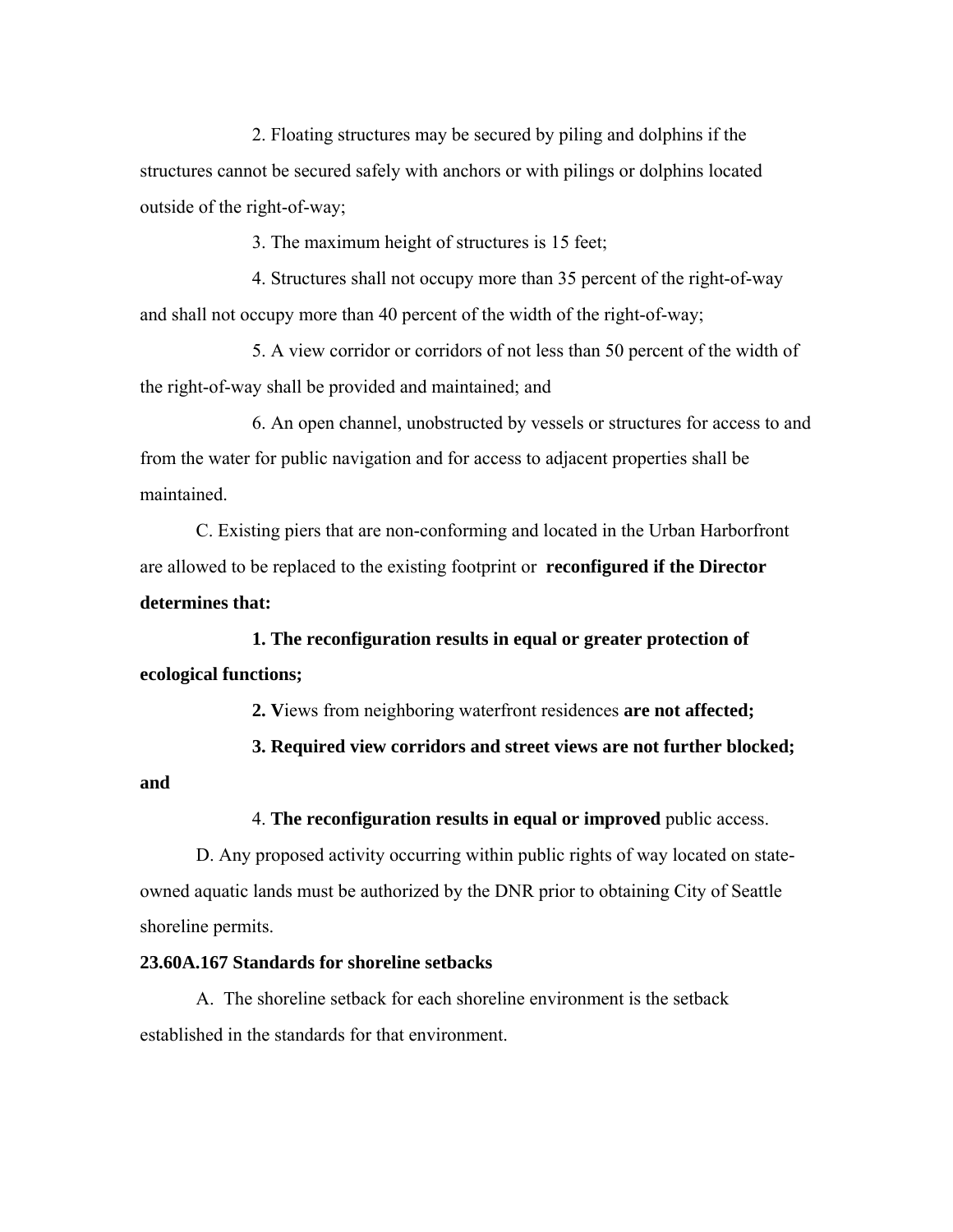B. In the CP Environment no development, use, or shoreline modification is allowed within the shoreline setback except as allowed in Section 23.60A.258.

C. In addition to shoreline setback required in this Section 23.60A.167, residences on waterfront lots shall not be located further waterward than adjacent residences as measured in subsection 23.60A.206.B.3.

D. In all shoreline environments except the CP Environment, no development, use, or shoreline modification is allowed within the shoreline setback except as follows:

1. The development, shoreline modifications and uses allowed in the shoreline setback standards for each environment.

2. The minimum necessary for constructing and operating the following development, uses, and shoreline modifications, if allowed, allowed as a special use or allowed as a shoreline conditional use in the applicable shoreline environment and the minimum necessary access to them:

a. Uses allowed, allowed as a special use or allowed as a shoreline conditional use overwater in the applicable shoreline environment;

b. Shoreline modifications;

c. Water-dependent uses to the extent they functionally need to be in the setback;

d. Over-water components of a water-dependent or water-related

use;

e. Bridges and tunnels;

f. Streets;

g. Utility lines necessary to serve development and uses allowed in the setback or over water;

h. Research, aquatic, scientific, historic, cultural and educational uses pursuant to Section 23.60A.210;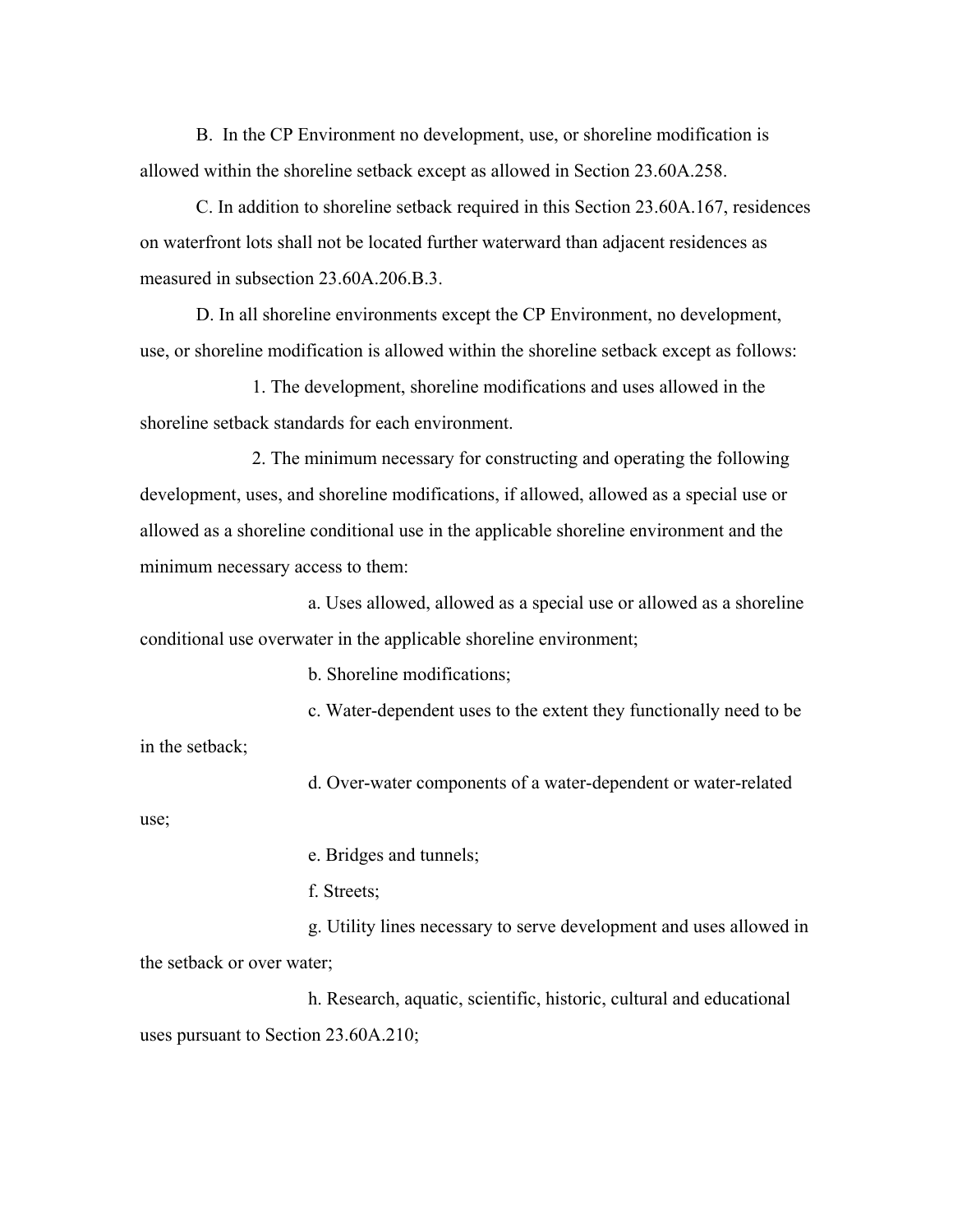i. Features that better accommodate nearshore habitat improvements, such as increasing daylighting; and

j. Nonconforming uses approved by the Director pursuant to Section 23.60A.124

3. Constructing and operating the following shoreline parks and open space development, uses, and shoreline modifications if allowed, allowed as a special use or allowed as a shoreline conditional use in the applicable shoreline environment:

a. Swimming beaches and the minimum necessary for access to them;

b. The minimum necessary for fishing piers, hand carried boat launches, motorized boat launch areas and the minimum necessary access to them;

c. The minimum necessary for access to underwater diving areas; and

d. The minimum necessary for non-motorized boat landing areas.

4. More than 5 feet landward of the OHW mark for fences and freestanding walls accessory to residences that are not shoreline modifications, if views of the shoreline from adjacent existing residences are not blocked. The Director shall determine the permitted height of the fences and freestanding walls.

5. More than 15 feet landward of the OHW mark, the minimum necessary for:

a. Viewpoints accessory to a parks and open space use allowed, allowed as a special use or allowed as a shoreline conditional use in the applicable shoreline environment and spur trails to access the viewpoints; and

b. Viewpoints for required public access in all Urban shoreline environments and in the CW Environment and spur trails to access such viewpoints.

6. More than 20 feet landward of the OHW mark, the minimum necessary for the following shoreline parks and open space uses in all Urban shoreline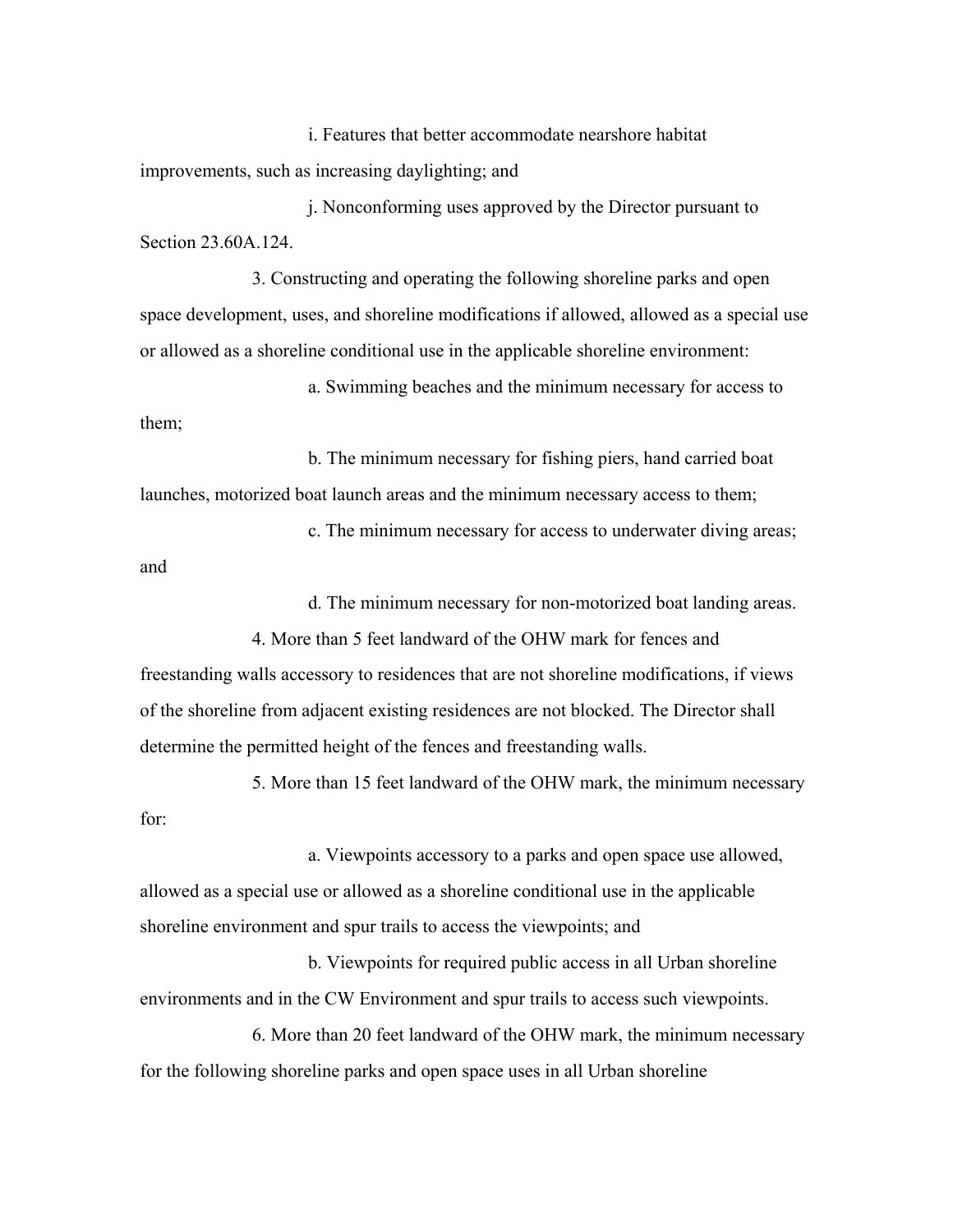environments and in the CM Environment: natural athletic fields with no lighting, bath houses, concession stands, pavilions, seating, bicycle and pedestrian paths and the minimum necessary access to these uses.

E. All development, shoreline modifications and uses allowed in the shoreline setback shall address the following when applying mitigation sequencing, to the greatest extent applicable and reasonable for the allowed use:

 1. Minimize the reduction of vegetation height, volume, density or coverage;

2. Minimize adverse impacts to habitat;

3. Minimize disturbance to natural topography;

4. Minimize addition of impervious surface;

 5. Prevent the need for shoreline stabilization by increasing the setback of proposed development; and

 6. When native vegetation is proposed to meet the requirements of subsection 23.60A.158.B.1.e (Step E), prioritize planting this vegetation as close to OHW as possible.

F. Vegetation management and restoration and enhancement projects within shoreline setbacks are regulated pursuant to Section 23.60A.190 and the applicable shoreline environment.

# **23.60A.168 Standards for lot boundary adjustments, short subdivisions and subdivisions**

A. This Section 23.60A.168 applies to all applications for lot boundary adjustments, short subdivisions and subdivisions, excluding unit lot subdivisions, on parcels within the Shoreline District, in addition to the standards in Title 23.

B. Lots shall be divided and lot boundaries shall be adjusted so that each lot contains an area for a principal structure, necessary accessory structures, and necessary walkways and for access to that area that is: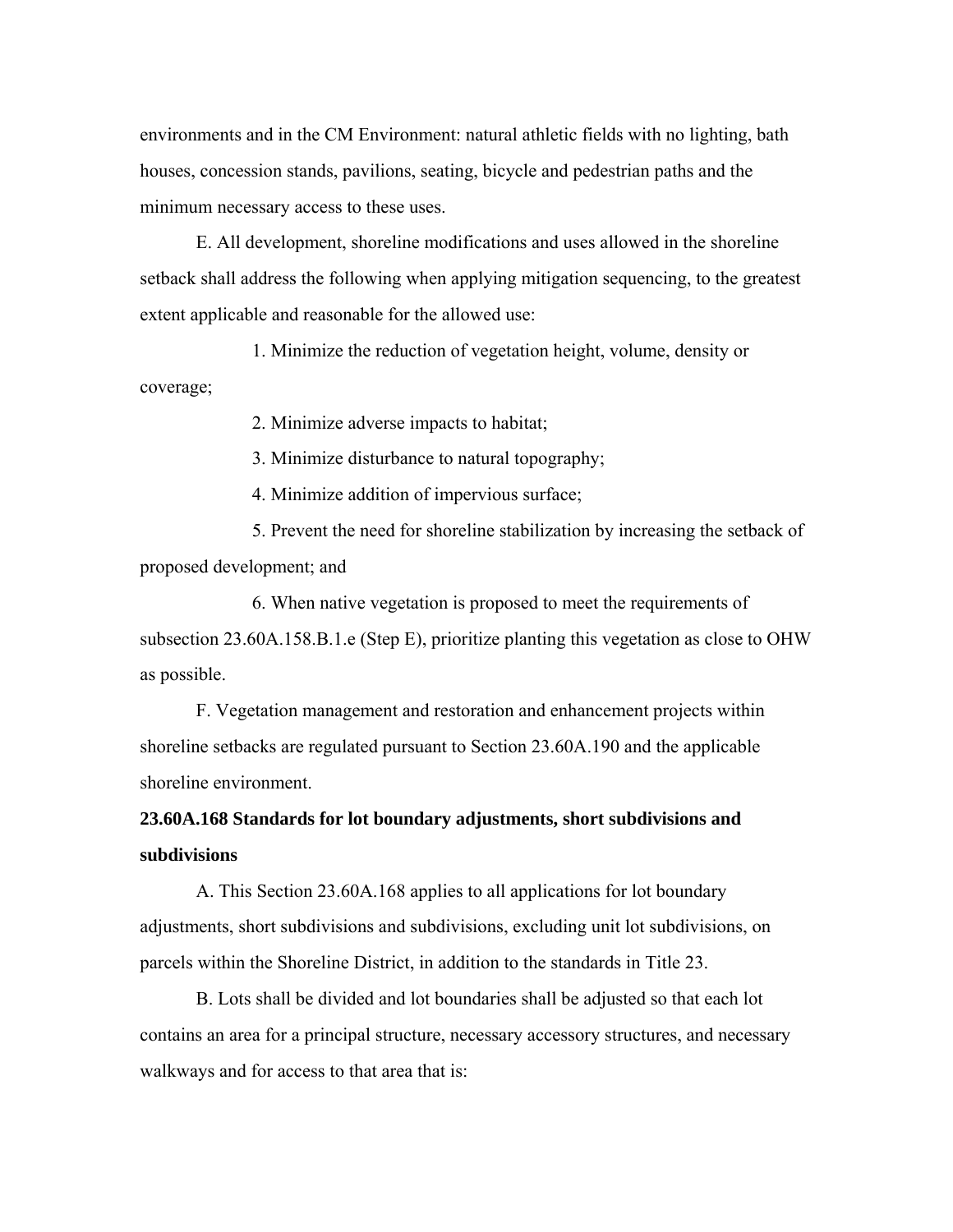1. Outside the required shoreline setback for the applicable shoreline environment; and

2. Outside priority habitat as provided in Section 23.60A.160 and for subdivisions and short plats complies with subsection 23.60A.156.K.

C. Lots shall be divided and lot boundaries shall be adjusted to prevent the need for shoreline stabilization for development, for the life of the development, by establishing on the plat or lot boundary adjustment plan the location of future structures a distance from the shoreline that allows natural shoreline processes, including shoreline erosion, to occur without threatening the stability of the development.

D. Lots shall be configured to protect ecological functions, including priority habitat as provided in Section 23.60A.160 and environmentally critical areas as provided in Section 23.60A.156, by:

1. For subdivisions and short subdivisions, establishing a separate tract or lot with each owner having an undivided interest; or

2. Establishing non-disturbance areas on individual lots as follows:

a. Non-disturbance areas shall be recorded on the plat for short subdivisions and subdivisions and for lot boundary adjustments shall be legibly shown and described on the site plan; and

b. Recording a covenant as described in Section 25.09.335.

E. Newly created waterfront lots and lots reconfigured to have new water frontage are restricted to water-dependent or water-related uses or to single family residential uses; this shall be recorded on the plat or site plan and in the covenant.

F. Regulated public access is required as provided in Section 23.60A.164 for the subdivision of land into more than four parcels. The area of public access provided shall be equivalent to the total of the minimum area required for each newly created parcel, may be located in one location, and shall be shown on the plat.

# **23.60A.170 Standards for view corridors**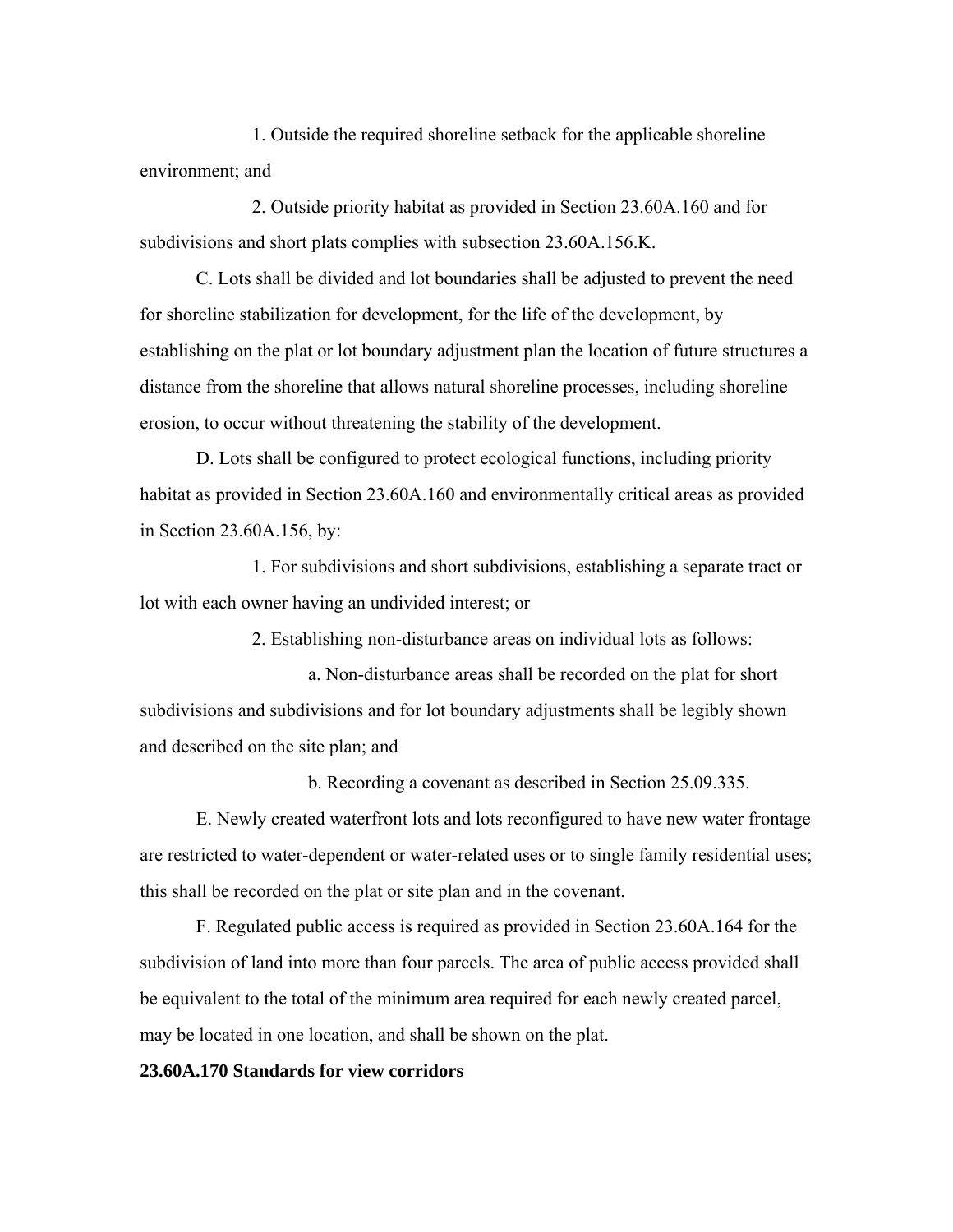A. View corridors shall be provided and maintained on properties pursuant to the standards in each shoreline environment and this Section 23.60A.170. If a standard in the shoreline environment is inconsistent with a standard in this Section 23.60A.170, the standard in the shoreline environment applies.

B. Minimum standards for view corridors are as follows, unless otherwise provided in the shoreline environment where the view corridor is located:

1. View corridors shall provide a view of the water through the lot from the public right-of-way.

2.View corridors

a. A view corridor or corridors meeting the minimum size requirement of the applicable shoreline environment shall be provided and maintained.

b. Applicants may meet their total percentage by providing multiple view corridors on a lot if each view corridor has a minimum width of 10 feet, except in the UH environment where the maximum number of view corridors is two, and each view corridor has a minimum width of 20 feet.

c. When more than one lot comprises a development site the Director may allow the view corridor requirements to be consolidated on one or more lots.

3. Structures, including but not limited to buildings, fences, and covered walkways, shall not be located in view corridors unless the slope of the lot permits a full, unobstructed view of the water over the structures or unless allowed to be in the view corridor under the view corridor standards for the shoreline environment where the corridor is proposed. Eaves and open railings may be located in view corridors.

4. Parking for motor vehicles is not allowed in view corridors, except if allowed to be in the view corridor under the view corridor standards for the applicable shoreline environment, or if the applicant demonstrates that: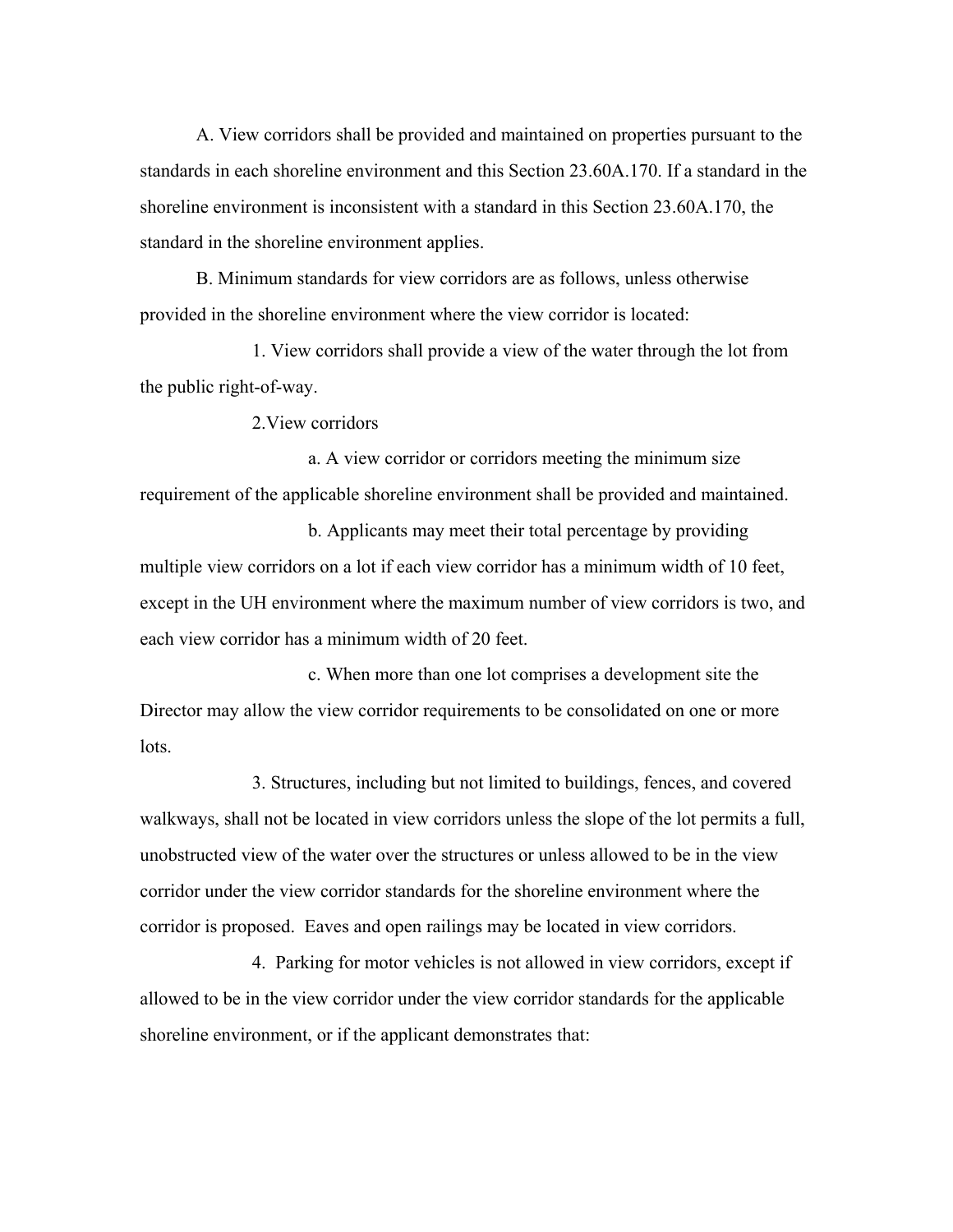a. The parking is required parking for a water-dependent or a water-related use and no reasonable alternative exists; or

b. The area of the lot where the parking would be located is 4 or more feet below street level.

5. If the use is allowed, allowed as a special use or allowed as a shoreline conditional use in the applicable shoreline environment, the following may be located in a required view corridor:

a. Open wet moorage;

b. Storage of boats undergoing repair; and

c. Outdoor storage of items accessory to water-dependent or waterrelated uses.

6. Removal of existing landscaping is not required. New landscaping complying with the standards of Section 23.60A.190 is allowed in a view corridor.

C. Waiver or Modifications

1. The Director may waive or modify the view corridor requirements if the applicant demonstrates that the intent to preserve views cannot be met by a strict application of the requirements or one of the following conditions applies:

a. There is no available clear view of the water from the street;

b. Existing development or topography effectively blocks any possible views from the street; or

c. The view corridor requirement would prohibit use of the lot for water-dependent shoreline uses or physical public access.

 2. In determining whether to waive or modify the requirement, the Director shall consider the following factors:

a. The direction of predominant views of the water;

b. The extent of existing public view corridors, such as parks or street ends in the immediate vicinity;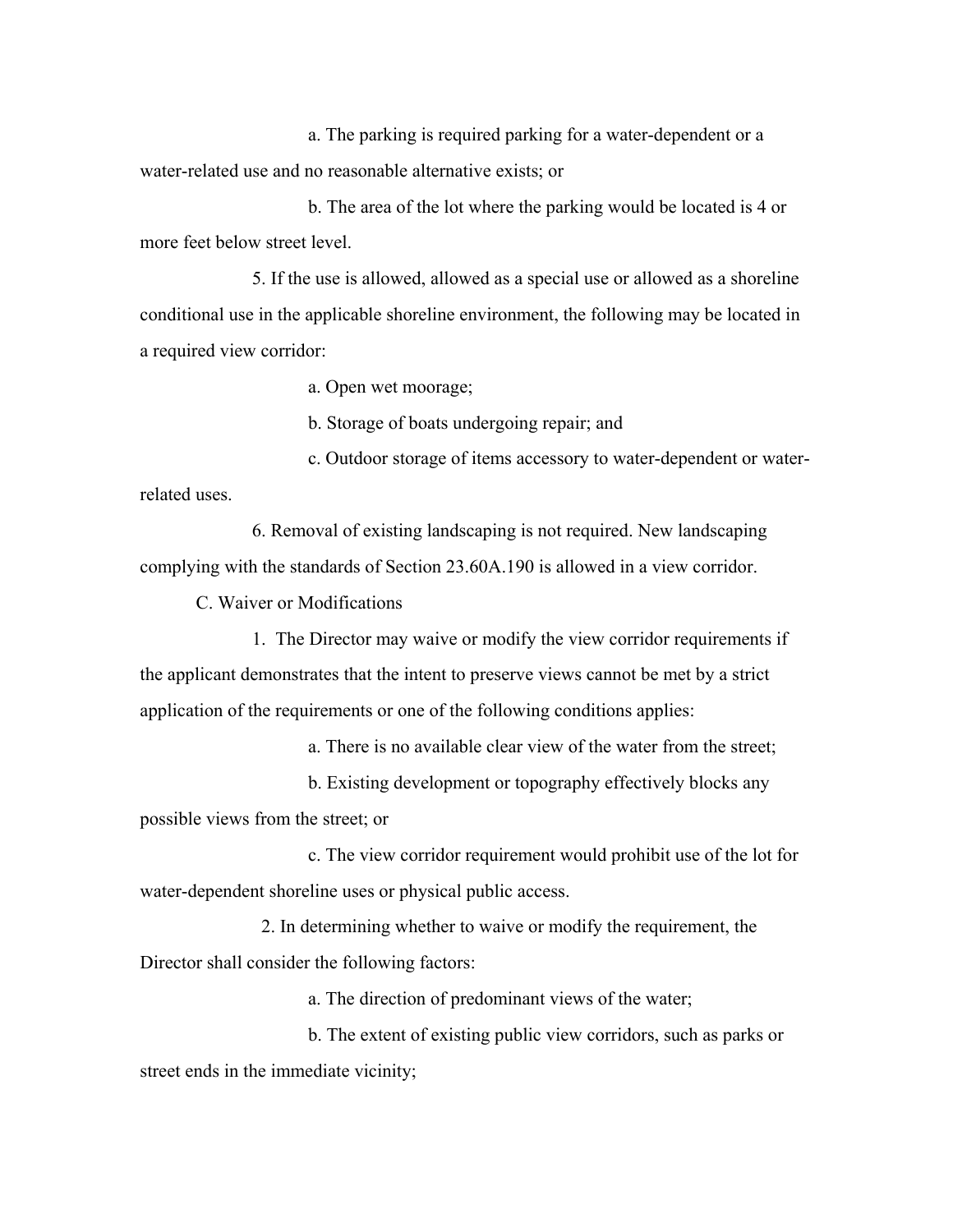c. The availability of actual views of the water and the potential of the lot for providing those views from the street;

d. The percent of the lot that would be devoted to a view corridor if the requirements were strictly applied;

e. Extreme irregularity in the shape of the lot or the shoreline topography that precludes effective application of the requirements; and

f. The purpose of the shoreline environment in which the development is located, to determine whether the primary objective of the environment is water-dependent uses or public access views.

D. The Director may reduce or waive the yard and setback requirements in underlying residential zones in order to facilitate the goal of providing view corridors.

**Part 4 Standards Applicable to Shoreline Modifications 23.60A.172 Applicable standards for shoreline modifications** 

**A. All shoreline modifications are subject to the standards set out in Subchapter III of this Chapter 23.60A.** 

**B. Any proposed shoreline modification located on state-owned aquatic lands must provide evidence of notification to DNR prior to obtaining authorization from the Director.** 

**C. All shoreline modifications are prohibited except as allowed, allowed as a special use or allowed as a shoreline conditional use in this Section 23.60A.172 and Table A for 23.60A.172. If Table A for 23.60A.172 lists a shoreline modification in association with a specific use or other shoreline modification, that use or shoreline modification must be allowed, allowed as a special use or allowed as a shoreline conditional use in the shoreline environment for which the shoreline modification is proposed.**

| <b>Table A for 23.60A.172</b>                    |  |  |  |  |  |  |  |  |  |  |  |  |  |
|--------------------------------------------------|--|--|--|--|--|--|--|--|--|--|--|--|--|
| Applicable standards for shoreline modifications |  |  |  |  |  |  |  |  |  |  |  |  |  |
|                                                  |  |  |  |  |  |  |  |  |  |  |  |  |  |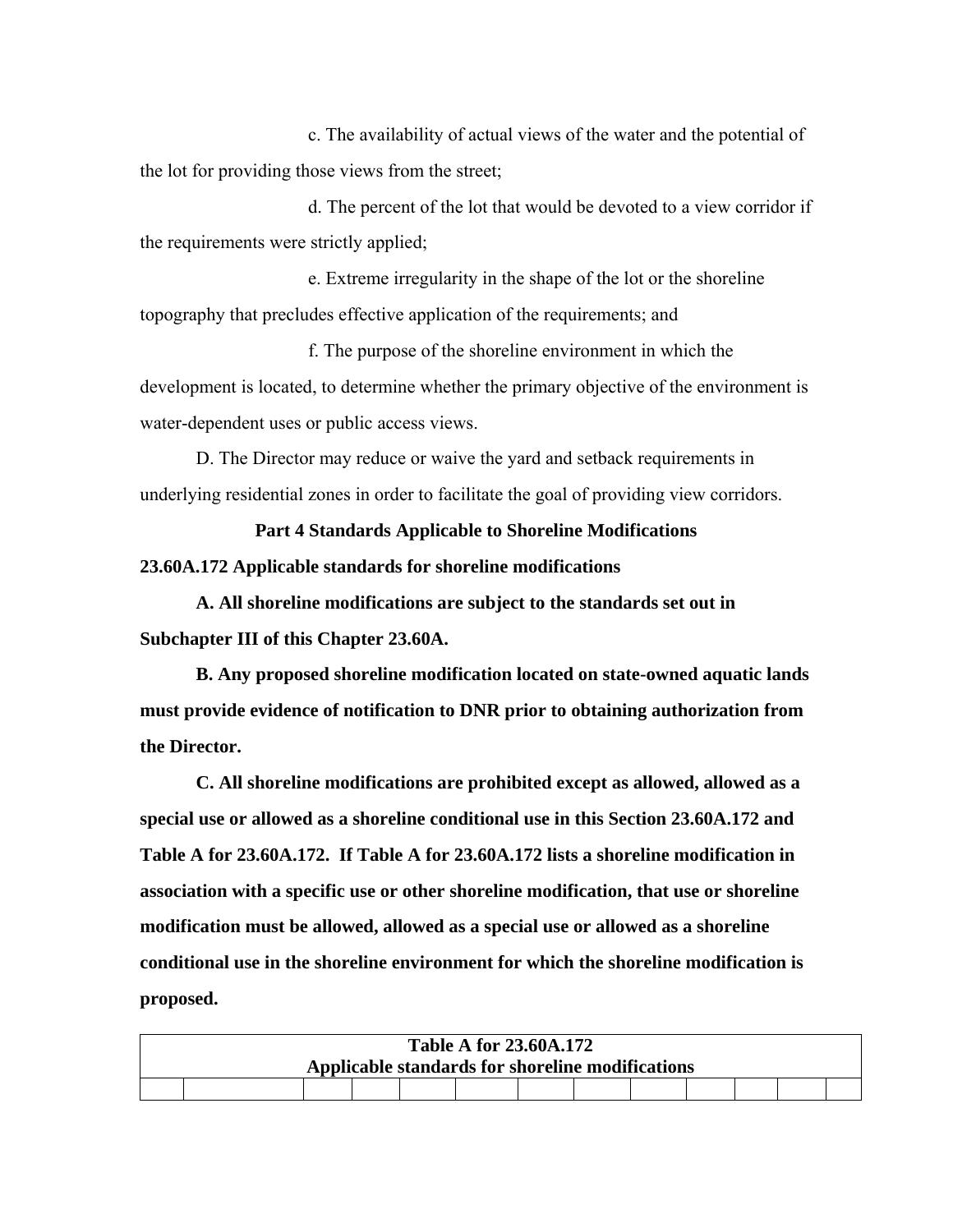|                  |                                | <b>Shoreline Environments</b> |            |                    |                    |                  |                        |                  |            |           |            |                           |  |
|------------------|--------------------------------|-------------------------------|------------|--------------------|--------------------|------------------|------------------------|------------------|------------|-----------|------------|---------------------------|--|
|                  |                                | <b>CM</b>                     | CN         | CP                 | CR                 | cw               | UC                     | UG               | <b>UH</b>  | UI        | <b>UM</b>  | <b>UR</b>                 |  |
| <b>Shoreline</b> |                                |                               |            |                    |                    |                  |                        |                  |            |           |            |                           |  |
|                  | <b>Modifications</b>           |                               |            |                    |                    |                  |                        |                  |            |           |            |                           |  |
|                  | <b>Aquatic noxious</b>         |                               |            |                    |                    |                  |                        |                  |            |           |            |                           |  |
| $\mathbf 1$      | weed control                   | P                             | P          | P                  | P                  | P                | P                      | P                | P          | ${\sf P}$ | P          | $\sf P$                   |  |
|                  | Artificial reefs               |                               |            |                    |                    |                  |                        |                  |            |           |            |                           |  |
|                  | designed for                   |                               |            |                    |                    |                  |                        |                  |            |           |            |                           |  |
|                  | restoration and<br>enhancement |                               |            |                    |                    |                  |                        |                  |            |           |            |                           |  |
|                  | or for                         |                               |            |                    |                    |                  |                        |                  |            |           |            |                           |  |
|                  | recreational                   |                               |            |                    |                    |                  |                        |                  |            |           |            |                           |  |
| $\overline{2}$   | purposes.                      | P                             | SU         | P                  | P                  | SU               | SU                     | P                | CU         | P         | ${\sf P}$  | CU                        |  |
|                  | <b>Boat launch</b>             |                               |            |                    |                    |                  |                        |                  |            |           |            |                           |  |
|                  | and landing                    |                               |            |                    |                    |                  |                        |                  |            |           |            |                           |  |
| $\mathbf 3$      | facilities                     |                               |            |                    |                    |                  |                        |                  |            |           |            |                           |  |
|                  | <b>Motorized boat</b>          |                               |            |                    |                    |                  |                        |                  |            |           |            |                           |  |
| 3a               | launches                       | P                             | P          | X                  | <b>CU</b>          | SU               | P                      | ${\sf P}$        | P          | P         | P          | $\sf P$                   |  |
|                  | Non-motorized                  |                               |            |                    |                    |                  |                        |                  |            |           |            |                           |  |
| 3 <sub>b</sub>   | boat launches                  | P                             | P          | $\mathsf X$        | P                  | SU               | P                      | P                | P          | P         | P          | P                         |  |
|                  | Non-motorized                  |                               |            |                    |                    |                  |                        |                  |            |           |            |                           |  |
| 3c               | boat landing                   | P                             | P          | SU                 | P                  | P                | P                      | $\sf P$          | P          | P         | P          | $\sf P$                   |  |
|                  | Breakwater,<br>jetties, groins |                               |            |                    |                    |                  |                        |                  |            |           |            |                           |  |
| $\pmb{4}$        | and weirs                      |                               |            |                    |                    |                  |                        |                  |            |           |            |                           |  |
|                  | If necessary for               |                               |            |                    |                    |                  |                        |                  |            |           |            |                           |  |
|                  | the safe                       |                               |            |                    |                    |                  |                        |                  |            |           |            |                           |  |
|                  | operation of a                 |                               |            |                    |                    |                  |                        |                  |            |           |            |                           |  |
|                  | water-                         |                               |            |                    |                    |                  |                        |                  |            |           |            |                           |  |
| 4a               | dependent use.                 | ${\sf CU}$                    | ${\sf CU}$ | X                  | CU                 | ${\sf C}{\sf U}$ | ${\sf CU}$             | ${\sf C}{\sf U}$ | ${\sf CU}$ | CU        | ${\sf CU}$ | ${\sf C}{\sf U}$          |  |
|                  | For ecological                 |                               |            |                    |                    |                  |                        |                  |            |           |            |                           |  |
|                  | restoration and                |                               |            |                    |                    |                  |                        |                  |            |           |            |                           |  |
|                  | enhancement                    |                               |            |                    |                    |                  |                        |                  |            |           |            |                           |  |
|                  | or ecological                  |                               |            |                    |                    |                  |                        |                  |            |           |            |                           |  |
|                  | mitigation<br>necessary to     |                               |            |                    |                    |                  |                        |                  |            |           |            |                           |  |
|                  | protect                        |                               |            |                    |                    |                  |                        |                  |            |           |            |                           |  |
|                  | ecological                     |                               |            |                    |                    |                  |                        |                  |            |           |            |                           |  |
| 4b               | functions.                     | P                             | $\sf{P}$   | P                  | P                  | P                | P                      | $\sf P$          | P          | $\sf P$   | $\sf P$    | $\boldsymbol{\mathsf{P}}$ |  |
| 5                | <b>Dredging</b>                |                               |            |                    |                    |                  |                        |                  |            |           |            |                           |  |
|                  | Necessary for a                |                               |            |                    |                    |                  |                        |                  |            |           |            |                           |  |
|                  | water-                         |                               |            |                    |                    |                  |                        |                  |            |           |            |                           |  |
| 5a               | dependent use.                 | CU                            | SU         | $\mathsf X$        | $\mathsf X$        | SU               | SU                     | ${\sf C}{\sf U}$ | SU         | SU        | SU         | $\mathsf X$               |  |
|                  | Dredging for the               |                               |            |                    |                    |                  |                        |                  |            |           |            |                           |  |
|                  | purpose of                     |                               |            |                    |                    |                  |                        |                  |            |           |            |                           |  |
|                  | establishing,                  |                               |            |                    |                    |                  |                        |                  |            |           |            |                           |  |
|                  | expanding,<br>relocating or    |                               |            |                    |                    |                  |                        |                  |            |           |            |                           |  |
|                  | reconfiguring                  |                               |            |                    |                    |                  |                        |                  |            |           |            |                           |  |
|                  | navigation                     |                               |            |                    |                    |                  |                        |                  |            |           |            |                           |  |
|                  | channels and                   |                               |            |                    |                    |                  |                        |                  |            |           |            |                           |  |
| 5b               | basins is                      | CU                            | SU         | $\pmb{\mathsf{X}}$ | $\pmb{\mathsf{X}}$ | SU               | $\mathsf{S}\mathsf{U}$ | CU               | SU         | $\sf P$   | P          | X                         |  |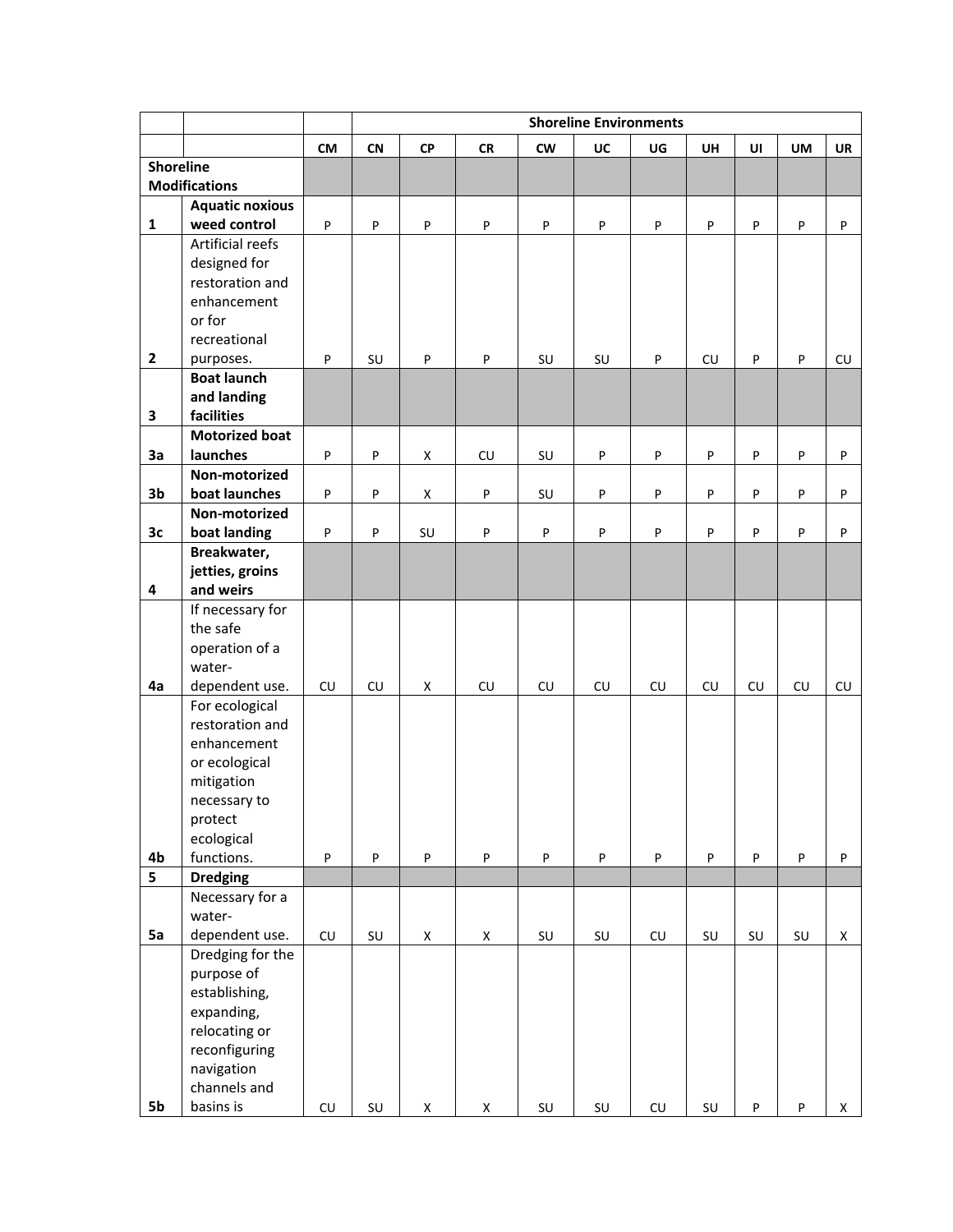| <b>Table A for 23.60A.172</b><br>Applicable standards for shoreline modifications |                              |                  |            |            |            |                  |                               |    |    |                  |    |                  |
|-----------------------------------------------------------------------------------|------------------------------|------------------|------------|------------|------------|------------------|-------------------------------|----|----|------------------|----|------------------|
|                                                                                   |                              |                  |            |            |            |                  |                               |    |    |                  |    |                  |
|                                                                                   |                              |                  |            |            |            |                  |                               |    |    |                  |    |                  |
|                                                                                   |                              |                  |            |            |            |                  | <b>Shoreline Environments</b> |    |    |                  |    |                  |
|                                                                                   |                              | <b>CM</b>        | CN         | <b>CP</b>  | <b>CR</b>  | <b>CW</b>        | UC                            | UG | UH | UI               | UM | UR               |
|                                                                                   | allowed if the               |                  |            |            |            |                  |                               |    |    |                  |    |                  |
|                                                                                   | applicant                    |                  |            |            |            |                  |                               |    |    |                  |    |                  |
|                                                                                   | demonstrates                 |                  |            |            |            |                  |                               |    |    |                  |    |                  |
|                                                                                   | dredging is<br>necessary for |                  |            |            |            |                  |                               |    |    |                  |    |                  |
|                                                                                   | assuring safe                |                  |            |            |            |                  |                               |    |    |                  |    |                  |
|                                                                                   | and efficient                |                  |            |            |            |                  |                               |    |    |                  |    |                  |
|                                                                                   | accommodation                |                  |            |            |            |                  |                               |    |    |                  |    |                  |
|                                                                                   | of existing                  |                  |            |            |            |                  |                               |    |    |                  |    |                  |
|                                                                                   | navigational                 |                  |            |            |            |                  |                               |    |    |                  |    |                  |
|                                                                                   | uses.                        |                  |            |            |            |                  |                               |    |    |                  |    |                  |
|                                                                                   | Maintenance                  |                  |            |            |            |                  |                               |    |    |                  |    |                  |
|                                                                                   | dredging of                  |                  |            |            |            |                  |                               |    |    |                  |    |                  |
|                                                                                   | established                  |                  |            |            |            |                  |                               |    |    |                  |    |                  |
|                                                                                   | navigation                   |                  |            |            |            |                  |                               |    |    |                  |    |                  |
|                                                                                   | channels is<br>restricted to |                  |            |            |            |                  |                               |    |    |                  |    |                  |
|                                                                                   | maintaining the              |                  |            |            |            |                  |                               |    |    |                  |    |                  |
|                                                                                   | location, depth,             |                  |            |            |            |                  |                               |    |    |                  |    |                  |
|                                                                                   | and width                    |                  |            |            |            |                  |                               |    |    |                  |    |                  |
|                                                                                   | previously                   |                  |            |            |            |                  |                               |    |    |                  |    |                  |
|                                                                                   | authorized or                |                  |            |            |            |                  |                               |    |    |                  |    |                  |
|                                                                                   | permitted by                 |                  |            |            |            |                  |                               |    |    |                  |    |                  |
|                                                                                   | the Army Corps               |                  |            |            |            |                  |                               |    |    |                  |    |                  |
| 5c                                                                                | of Engineers.                | SU               | SU         | X          | X          | SU               | SU                            | SU | P  | P                | P  | X                |
|                                                                                   | For ecological               |                  |            |            |            |                  |                               |    |    |                  |    |                  |
|                                                                                   | restoration and              |                  |            |            |            |                  |                               |    |    |                  |    |                  |
|                                                                                   | enhancement<br>or ecological |                  |            |            |            |                  |                               |    |    |                  |    |                  |
| 5d                                                                                | mitigation.                  | ${\sf C}{\sf U}$ | CU         | CU         | CU         | ${\sf CU}$       | ${\sf C}{\sf U}$              | CU | CU | ${\sf C}{\sf U}$ | CU | ${\sf CU}$       |
|                                                                                   | Necessary to                 |                  |            |            |            |                  |                               |    |    |                  |    |                  |
|                                                                                   | obtain fill for an           |                  |            |            |            |                  |                               |    |    |                  |    |                  |
|                                                                                   | ecological                   |                  |            |            |            |                  |                               |    |    |                  |    |                  |
|                                                                                   | restoration and              |                  |            |            |            |                  |                               |    |    |                  |    |                  |
|                                                                                   | enhancement                  |                  |            |            |            |                  |                               |    |    |                  |    |                  |
|                                                                                   | project that the             |                  |            |            |            |                  |                               |    |    |                  |    |                  |
|                                                                                   | Director has                 |                  |            |            |            |                  |                               |    |    |                  |    |                  |
|                                                                                   | determined to                |                  |            |            |            |                  |                               |    |    |                  |    |                  |
|                                                                                   | be significant               |                  |            |            |            |                  |                               |    |    |                  |    |                  |
|                                                                                   | and the fill is              |                  |            |            |            |                  |                               |    |    |                  |    |                  |
|                                                                                   | placed<br>waterward of       |                  |            |            |            |                  |                               |    |    |                  |    |                  |
|                                                                                   | the OHW mark                 |                  |            |            |            |                  |                               |    |    |                  |    |                  |
|                                                                                   | or at an                     |                  |            |            |            |                  |                               |    |    |                  |    |                  |
|                                                                                   | approved                     |                  |            |            |            |                  |                               |    |    |                  |    |                  |
|                                                                                   | landfill outside             |                  |            |            |            |                  |                               |    |    |                  |    |                  |
| 5e                                                                                | the Shoreline                | CU               | ${\sf CU}$ | ${\sf CU}$ | ${\sf CU}$ | ${\sf C}{\sf U}$ | ${\sf C}{\sf U}$              | CU | CU | CU               | CU | ${\sf C}{\sf U}$ |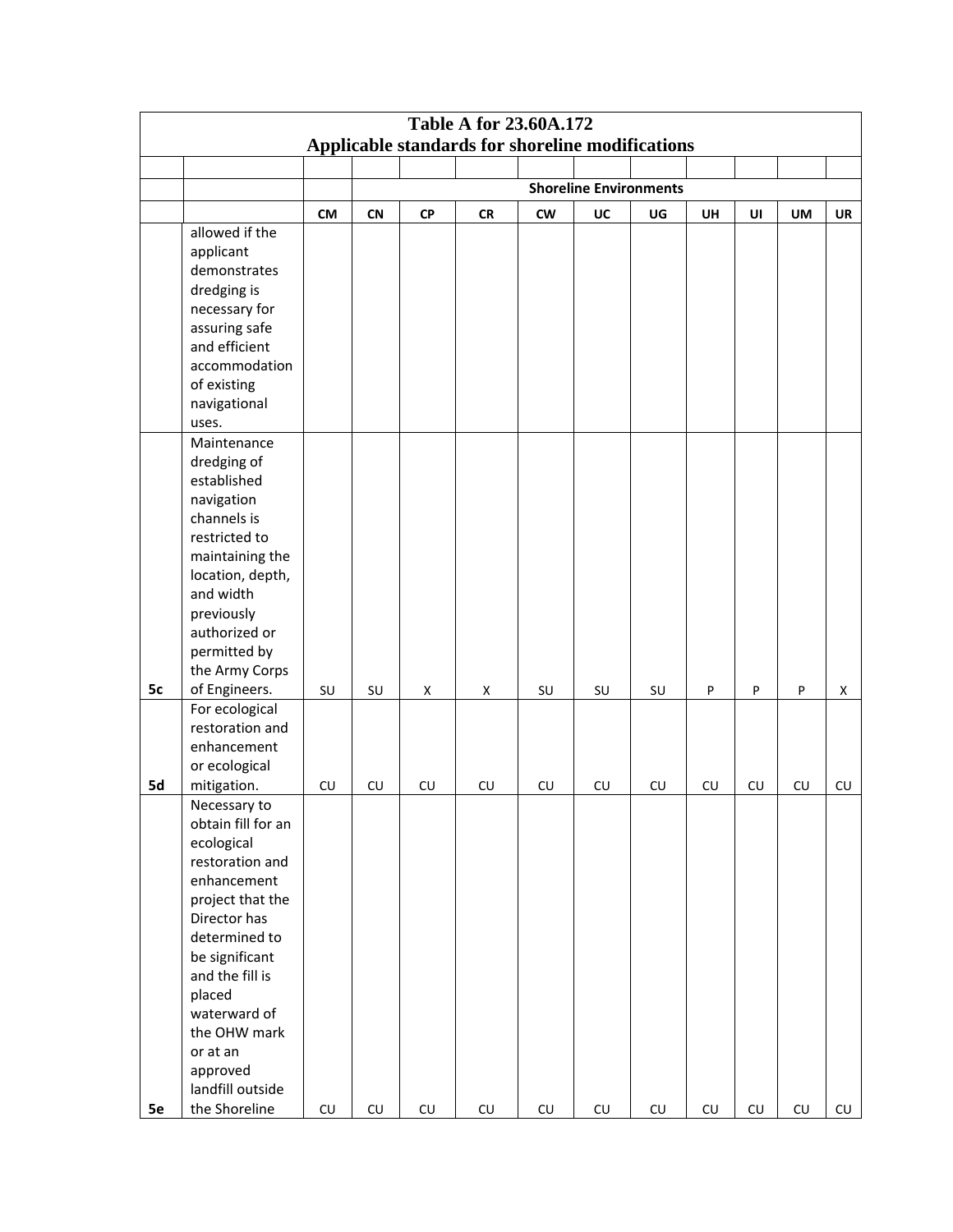| <b>Table A for 23.60A.172</b> |                             |             |                  |                    |                                                  |                      |                               |                  |             |         |                  |             |
|-------------------------------|-----------------------------|-------------|------------------|--------------------|--------------------------------------------------|----------------------|-------------------------------|------------------|-------------|---------|------------------|-------------|
|                               |                             |             |                  |                    | Applicable standards for shoreline modifications |                      |                               |                  |             |         |                  |             |
|                               |                             |             |                  |                    |                                                  |                      |                               |                  |             |         |                  |             |
|                               |                             |             |                  |                    |                                                  |                      | <b>Shoreline Environments</b> |                  |             |         |                  |             |
|                               |                             | <b>CM</b>   | <b>CN</b>        | ${\sf CP}$         | <b>CR</b>                                        | <b>CW</b>            | UC                            | UG               | UH          | UI      | UM               | UR          |
|                               | District.                   |             |                  |                    |                                                  |                      |                               |                  |             |         |                  |             |
|                               | Necessary for               |             |                  |                    |                                                  |                      |                               |                  |             |         |                  |             |
|                               | clean-up and                |             |                  |                    |                                                  |                      |                               |                  |             |         |                  |             |
|                               | disposal of<br>contaminated |             |                  |                    |                                                  |                      |                               |                  |             |         |                  |             |
|                               | sediments as                |             |                  |                    |                                                  |                      |                               |                  |             |         |                  |             |
|                               | part of an                  |             |                  |                    |                                                  |                      |                               |                  |             |         |                  |             |
|                               | interagency                 |             |                  |                    |                                                  |                      |                               |                  |             |         |                  |             |
|                               | environmental               |             |                  |                    |                                                  |                      |                               |                  |             |         |                  |             |
| 5f                            | clean-up plan.              | ${\sf P}$   | P                | SU                 | SU                                               | SU                   | SU                            | SU               | SU          | SU      | SU               | SU          |
|                               | Necessary to                |             |                  |                    |                                                  |                      |                               |                  |             |         |                  |             |
|                               | obtain fill for             |             |                  |                    |                                                  |                      |                               |                  |             |         |                  |             |
|                               | restoration and             |             |                  |                    |                                                  |                      |                               |                  |             |         |                  |             |
|                               | enhancement of              |             |                  |                    |                                                  |                      |                               |                  |             |         |                  |             |
|                               | ecological                  |             |                  |                    |                                                  |                      |                               |                  |             |         |                  |             |
|                               | functions                   |             |                  |                    |                                                  |                      |                               |                  |             |         |                  |             |
|                               | associated with             |             |                  |                    |                                                  |                      |                               |                  |             |         |                  |             |
|                               | a MTCA or<br><b>CERCLA</b>  |             |                  |                    |                                                  |                      |                               |                  |             |         |                  |             |
|                               | ecological                  |             |                  |                    |                                                  |                      |                               |                  |             |         |                  |             |
|                               | restoration and             |             |                  |                    |                                                  |                      |                               |                  |             |         |                  |             |
|                               | enhancement                 |             |                  |                    |                                                  |                      |                               |                  |             |         |                  |             |
|                               | project and the             |             |                  |                    |                                                  |                      |                               |                  |             |         |                  |             |
|                               | fill is placed              |             |                  |                    |                                                  |                      |                               |                  |             |         |                  |             |
|                               | waterward of                |             |                  |                    |                                                  |                      |                               |                  |             |         |                  |             |
|                               | the OHW mark                |             |                  |                    |                                                  |                      |                               |                  |             |         |                  |             |
|                               | or at an                    |             |                  |                    |                                                  |                      |                               |                  |             |         |                  |             |
|                               | approved                    |             |                  |                    |                                                  |                      |                               |                  |             |         |                  |             |
|                               | landfill outside            |             |                  |                    |                                                  |                      |                               |                  |             |         |                  |             |
|                               | the Shoreline<br>District.  |             | P                |                    |                                                  |                      |                               |                  |             |         |                  |             |
| 5g                            |                             | P           |                  | SU<br>$\mathsf{X}$ | SU                                               | SU                   | SU                            | SU               | SU          | SU      | SU               | SU          |
|                               |                             |             |                  | Except             |                                                  |                      |                               |                  |             |         |                  |             |
|                               |                             |             |                  | as                 |                                                  |                      |                               |                  |             |         |                  |             |
|                               |                             |             |                  | allowe             |                                                  |                      |                               |                  |             |         |                  |             |
|                               |                             |             |                  | $\sf d$            |                                                  |                      |                               |                  |             |         |                  |             |
|                               |                             |             |                  | pursu<br>ant to    |                                                  |                      |                               |                  |             |         |                  |             |
|                               |                             |             |                  | Sectio             |                                                  |                      |                               |                  |             |         |                  |             |
|                               |                             |             |                  | $\sf n$            |                                                  |                      |                               |                  |             |         |                  |             |
|                               | Necessary to                |             |                  | 23.60              |                                                  |                      |                               |                  |             |         |                  |             |
| 5h                            | install bridges.            | ${\sf CU}$  | ${\sf C}{\sf U}$ | A.209              | ${\sf C}{\sf U}$                                 | ${\sf CU}$           | $\mathsf{SU}$                 | ${\sf C}{\sf U}$ | ${\sf CU}$  | CU      | ${\sf C}{\sf U}$ | ${\sf CU}$  |
|                               | Necessary to                |             |                  |                    |                                                  |                      |                               |                  |             |         |                  |             |
| 5i                            | install utility<br>lines.   | ${\sf P}$   | ${\sf C}{\sf U}$ | ${\sf C}{\sf U}$   | ${\sf CU}$                                       | $\textsf{SU}\xspace$ | ${\sf CU}$                    | SU               | SU          | SU      | SU               | SU          |
| 6                             | Dry docks                   | $\mathsf X$ | X                | $\mathsf X$        | $\pmb{\mathsf{X}}$                               | X                    | X                             | $\sf P$          | $\mathsf X$ | $\sf P$ | $\sf P$          | $\mathsf X$ |
|                               | Fill 7a through             |             |                  |                    |                                                  |                      |                               |                  |             |         |                  |             |
| $\overline{\mathbf{z}}$       | 7j are required             |             |                  |                    |                                                  |                      |                               |                  |             |         |                  |             |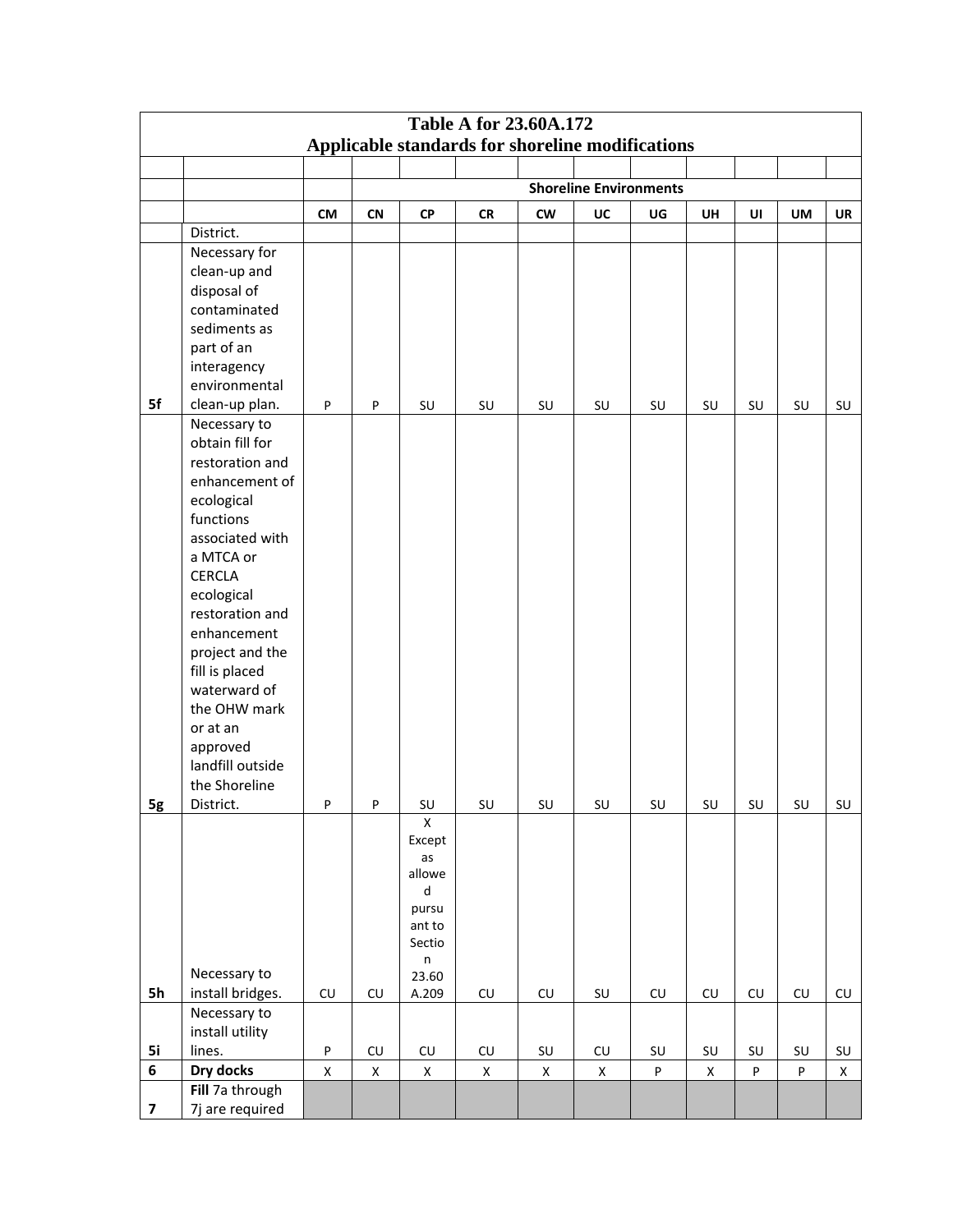| <b>Table A for 23.60A.172</b> |                                                                                                                                                                                                                                                                                 |             |                  |             |                                                  |                  |                               |             |                  |             |                    |             |
|-------------------------------|---------------------------------------------------------------------------------------------------------------------------------------------------------------------------------------------------------------------------------------------------------------------------------|-------------|------------------|-------------|--------------------------------------------------|------------------|-------------------------------|-------------|------------------|-------------|--------------------|-------------|
|                               |                                                                                                                                                                                                                                                                                 |             |                  |             | Applicable standards for shoreline modifications |                  |                               |             |                  |             |                    |             |
|                               |                                                                                                                                                                                                                                                                                 |             |                  |             |                                                  |                  |                               |             |                  |             |                    |             |
|                               |                                                                                                                                                                                                                                                                                 |             |                  |             |                                                  |                  | <b>Shoreline Environments</b> |             |                  |             |                    |             |
|                               |                                                                                                                                                                                                                                                                                 | <b>CM</b>   | <b>CN</b>        | <b>CP</b>   | <b>CR</b>                                        | <b>CW</b>        | UC                            | UG          | <b>UH</b>        | UI          | <b>UM</b>          | <b>UR</b>   |
|                               | to demonstrate<br>that alternatives<br>to fill are<br>infeasible.                                                                                                                                                                                                               |             |                  |             |                                                  |                  |                               |             |                  |             |                    |             |
| 7a                            | Necessary for<br>the expansion<br>or alteration of<br>transportation<br>facilities of<br>statewide<br>significance<br>currently<br>located on the<br>shoreline.                                                                                                                 | CU          | X                | CU          | ${\sf CU}$                                       | ${\sf C}{\sf U}$ | CU                            | CU          | CU               | CU          | CU                 | ${\sf CU}$  |
|                               | Part of cleanup<br>and disposal of<br>contaminated<br>sediments as<br>part of an<br>interagency<br>environmental                                                                                                                                                                |             |                  |             |                                                  |                  |                               |             |                  |             |                    |             |
| 7b                            | clean-up plan.                                                                                                                                                                                                                                                                  | CU          | CU               | CU          | CU                                               | CU               | CU                            | CU          | CU               | CU          | CU                 | ${\sf CU}$  |
| <b>7c</b>                     | Necessary to<br>install<br>authorized<br>shoreline<br>stabilization or<br>public access at<br>the Central<br>Waterfront, and<br>if the overall<br>impacts of the<br>project results<br>in a net gain of<br>ecological<br>functions at or<br>near where the<br>fill is proposed. | N/A         | N/A              | N/A         | N/A                                              | N/A              | N/A                           | N/A         | ${\sf C}{\sf U}$ | N/A         | N/A                | N/<br>A     |
|                               | Necessary to                                                                                                                                                                                                                                                                    |             |                  |             |                                                  |                  |                               |             |                  |             |                    |             |
| 7d                            | support a water<br>dependent use.                                                                                                                                                                                                                                               | ${\sf CU}$  | ${\sf C}{\sf U}$ | $\mathsf X$ | ${\sf C}{\sf U}$                                 | ${\sf CU}$       | ${\sf CU}$                    | ${\sf CU}$  | ${\sf C}{\sf U}$ | CU          | ${\sf CU}$         | ${\sf CU}$  |
| 7e                            | Necessary to<br>support disposal<br>of dredge<br>material<br>considered                                                                                                                                                                                                         | $\mathsf X$ | ${\sf C}{\sf U}$ | $\mathsf X$ | $\mathsf X$                                      | $\mathsf X$      | $\mathsf X$                   | $\mathsf X$ | $\mathsf X$      | $\mathsf X$ | $\pmb{\mathsf{X}}$ | $\mathsf X$ |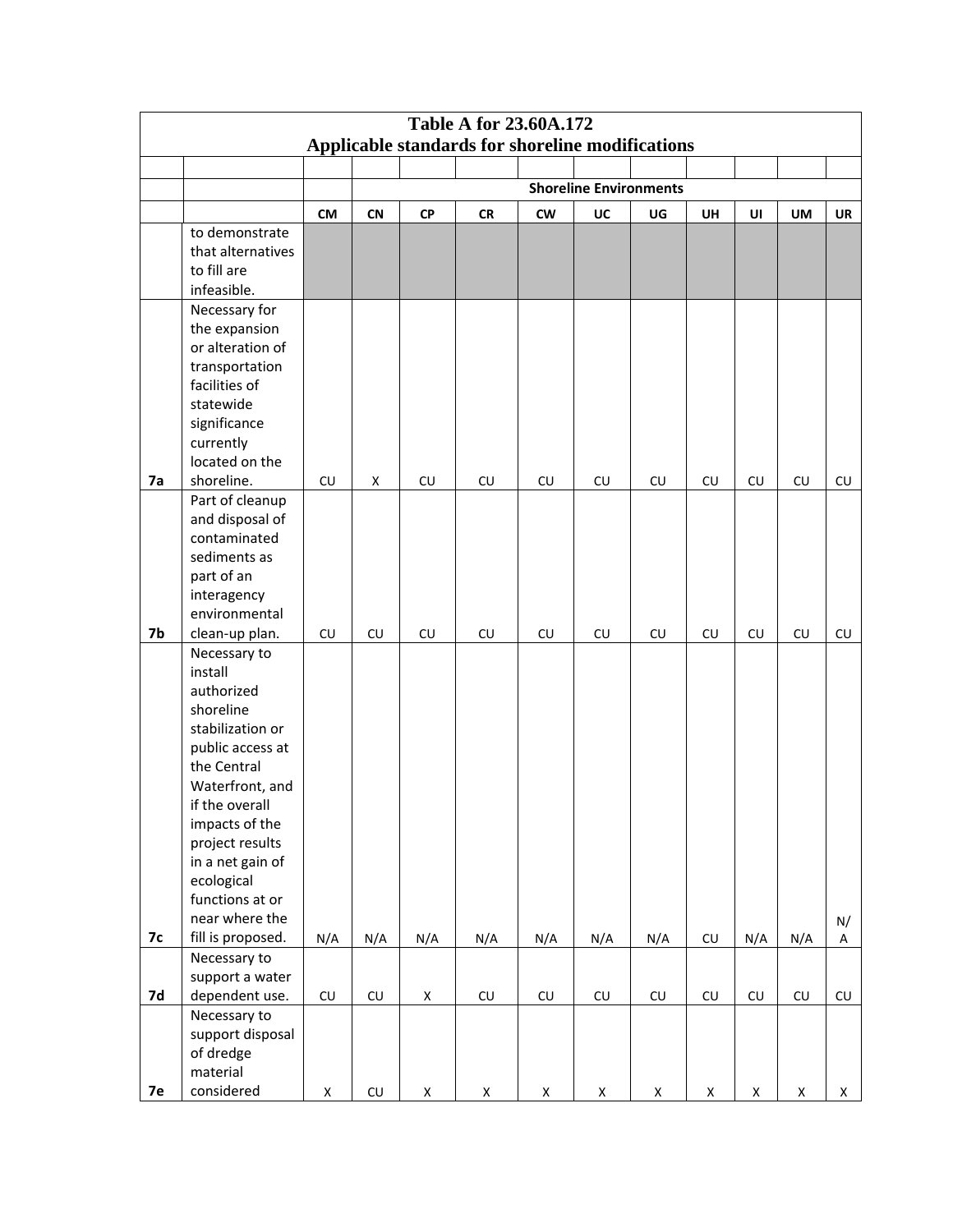|    | <b>Table A for 23.60A.172</b><br>Applicable standards for shoreline modifications |                    |                  |            |                    |                  |                               |                    |                  |                  |                                                                                |             |  |
|----|-----------------------------------------------------------------------------------|--------------------|------------------|------------|--------------------|------------------|-------------------------------|--------------------|------------------|------------------|--------------------------------------------------------------------------------|-------------|--|
|    |                                                                                   |                    |                  |            |                    |                  |                               |                    |                  |                  |                                                                                |             |  |
|    |                                                                                   |                    |                  |            |                    |                  |                               |                    |                  |                  |                                                                                |             |  |
|    |                                                                                   |                    |                  |            |                    |                  | <b>Shoreline Environments</b> |                    |                  |                  |                                                                                |             |  |
|    |                                                                                   | <b>CM</b>          | CN               | ${\sf CP}$ | <b>CR</b>          | <b>CW</b>        | UC                            | UG                 | <b>UH</b>        | UI               | UM                                                                             | UR          |  |
|    | suitable under                                                                    |                    |                  |            |                    |                  |                               |                    |                  |                  |                                                                                |             |  |
|    | and conducted                                                                     |                    |                  |            |                    |                  |                               |                    |                  |                  |                                                                                |             |  |
|    | in accordance                                                                     |                    |                  |            |                    |                  |                               |                    |                  |                  |                                                                                |             |  |
|    | with the Dredge                                                                   |                    |                  |            |                    |                  |                               |                    |                  |                  |                                                                                |             |  |
|    | Material                                                                          |                    |                  |            |                    |                  |                               |                    |                  |                  |                                                                                |             |  |
|    | Management                                                                        |                    |                  |            |                    |                  |                               |                    |                  |                  |                                                                                |             |  |
|    | Program of the                                                                    |                    |                  |            |                    |                  |                               |                    |                  |                  |                                                                                |             |  |
|    | Department of                                                                     |                    |                  |            |                    |                  |                               |                    |                  |                  |                                                                                |             |  |
|    | Natural                                                                           |                    |                  |            |                    |                  |                               |                    |                  |                  |                                                                                |             |  |
|    | Resources.                                                                        |                    |                  |            |                    |                  |                               |                    |                  |                  |                                                                                |             |  |
|    | Necessary to                                                                      |                    |                  |            |                    |                  |                               |                    |                  |                  |                                                                                |             |  |
| 7f | install bridges.                                                                  | ${\sf CU}$         | ${\sf CU}$       | CU         | ${\sf CU}$         | ${\sf C}{\sf U}$ | ${\sf C}{\sf U}$              | ${\sf C}{\sf U}$   | ${\sf CU}$       | CU               | CU                                                                             | ${\sf CU}$  |  |
|    | For ecological                                                                    |                    |                  |            |                    |                  |                               |                    |                  |                  |                                                                                |             |  |
|    | mitigation,<br>restoration and                                                    |                    |                  |            |                    |                  |                               |                    |                  |                  |                                                                                |             |  |
|    | enhancement,                                                                      |                    |                  |            |                    |                  |                               |                    |                  |                  |                                                                                |             |  |
|    | or beach                                                                          |                    |                  |            |                    |                  |                               |                    |                  |                  |                                                                                |             |  |
|    | nourishment                                                                       |                    |                  |            |                    |                  |                               |                    |                  |                  |                                                                                |             |  |
|    | project if the fill                                                               |                    |                  |            |                    |                  |                               |                    |                  |                  |                                                                                |             |  |
|    | will not                                                                          |                    |                  |            |                    |                  |                               |                    |                  |                  |                                                                                |             |  |
|    | permanently                                                                       |                    |                  |            |                    |                  |                               |                    |                  |                  |                                                                                |             |  |
|    | and negatively                                                                    |                    |                  |            |                    |                  |                               |                    |                  |                  |                                                                                |             |  |
|    | impact native                                                                     |                    |                  |            |                    |                  |                               |                    |                  |                  |                                                                                |             |  |
|    | aquatic                                                                           |                    |                  |            |                    |                  |                               |                    |                  |                  |                                                                                |             |  |
| 7g | vegetation.                                                                       | P                  | SU               | SU         | SU                 | SU               | SU                            | SU                 | SU               | SU               | SU                                                                             | SU          |  |
|    | Necessary to                                                                      |                    |                  |            |                    |                  |                               |                    |                  |                  |                                                                                |             |  |
|    | install utility                                                                   |                    |                  |            |                    |                  |                               |                    |                  |                  |                                                                                |             |  |
| 7h | lines.                                                                            | ${\sf C}{\sf U}$   | ${\sf CU}$       | CU         | CU                 | CU               | ${\sf C}{\sf U}$              | ${\sf C}{\sf U}$   | ${\sf CU}$       | ${\sf C}{\sf U}$ | CU                                                                             | ${\sf CU}$  |  |
|    | Disposal of                                                                       |                    |                  |            |                    |                  |                               |                    |                  |                  |                                                                                |             |  |
|    | dredge material                                                                   |                    |                  |            |                    |                  |                               |                    |                  |                  |                                                                                |             |  |
|    | on shorelands                                                                     |                    |                  |            |                    |                  |                               |                    |                  |                  |                                                                                |             |  |
|    | within a channel                                                                  |                    |                  |            |                    |                  |                               |                    |                  |                  |                                                                                |             |  |
| 7i | migration zone.                                                                   | X                  | CU               | X          | X                  | X                | $\mathsf X$                   | $\pmb{\mathsf{X}}$ | X                | CU               | CU                                                                             | X           |  |
|    | Open-water                                                                        |                    |                  |            |                    |                  |                               |                    |                  |                  |                                                                                |             |  |
|    | disposal of                                                                       |                    |                  |            |                    |                  |                               |                    |                  |                  |                                                                                |             |  |
|    | dredged                                                                           |                    |                  |            |                    |                  |                               |                    |                  |                  |                                                                                |             |  |
|    | material is                                                                       |                    |                  |            |                    |                  |                               |                    |                  |                  |                                                                                |             |  |
|    | allowed at                                                                        |                    |                  |            |                    |                  |                               |                    |                  |                  |                                                                                |             |  |
|    | designated                                                                        |                    |                  |            |                    |                  |                               |                    |                  |                  |                                                                                |             |  |
| 7j | disposal sites.<br><b>Grading, landfill</b>                                       | $\pmb{\mathsf{X}}$ | ${\sf C}{\sf U}$ | Χ          | $\pmb{\mathsf{X}}$ | X                | $\mathsf X$                   | $\pmb{\mathsf{X}}$ | ${\sf C}{\sf U}$ | CU               | CU                                                                             | $\mathsf X$ |  |
|    | and on land                                                                       |                    |                  |            |                    |                  |                               |                    |                  |                  |                                                                                |             |  |
|    | slope                                                                             |                    |                  |            |                    |                  |                               |                    |                  |                  |                                                                                |             |  |
| 8  | stabilization                                                                     |                    |                  |            |                    |                  |                               |                    |                  |                  |                                                                                |             |  |
|    | If accessory to a                                                                 |                    |                  |            |                    |                  |                               |                    |                  |                  |                                                                                |             |  |
| 8a | use that is                                                                       | P                  | P                | SU         | P                  | $\sf P$          | $\sf P$                       | $\sf P$            | P                | P                | $\mathsf{P}% _{T}=\mathsf{P}_{T}\!\left( \mathsf{P}_{T}\right) \mathsf{P}_{T}$ | P           |  |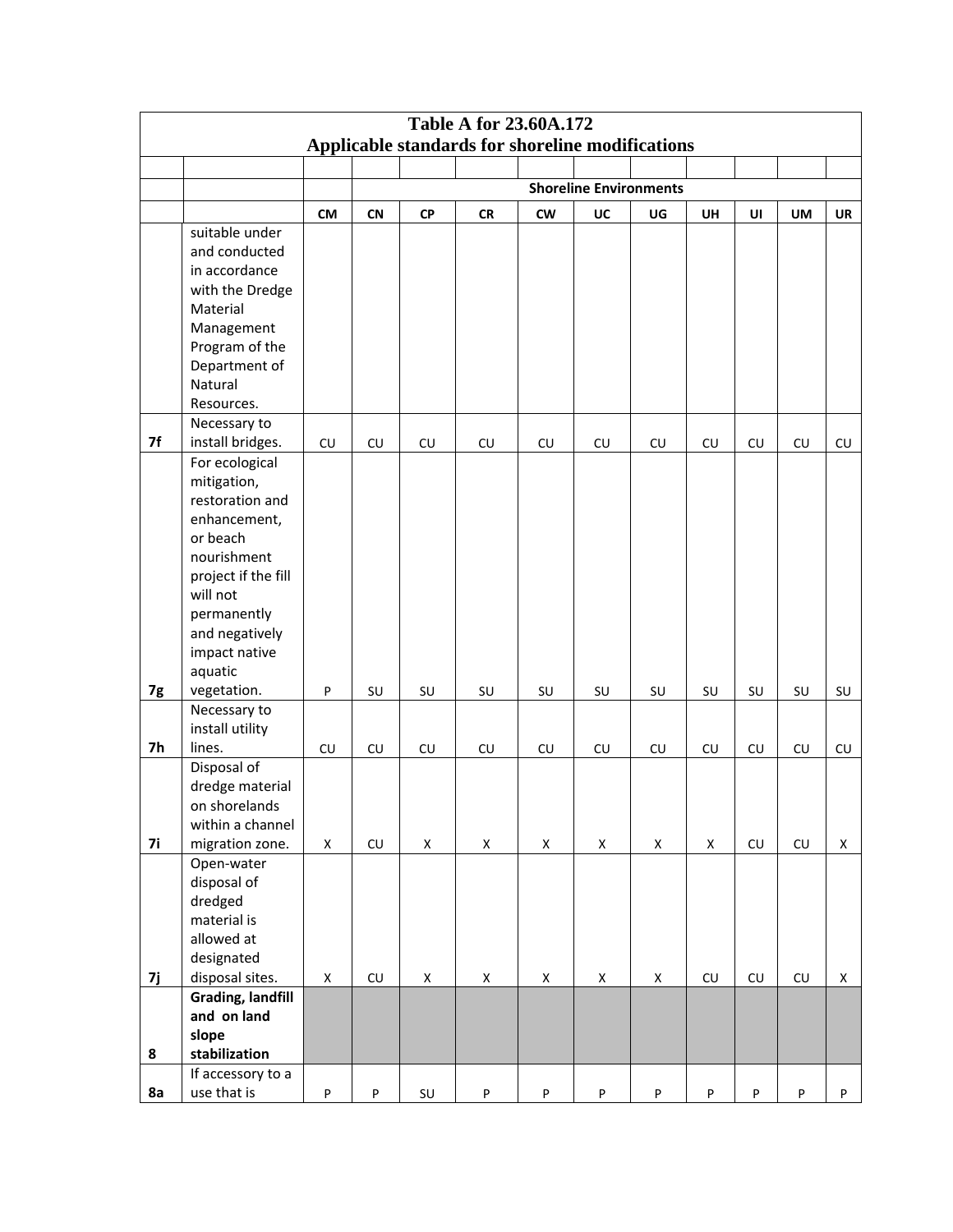| <b>Table A for 23.60A.172</b><br>Applicable standards for shoreline modifications |                         |           |                    |             |           |                        |                               |                           |           |                           |                    |                    |
|-----------------------------------------------------------------------------------|-------------------------|-----------|--------------------|-------------|-----------|------------------------|-------------------------------|---------------------------|-----------|---------------------------|--------------------|--------------------|
|                                                                                   |                         |           |                    |             |           |                        |                               |                           |           |                           |                    |                    |
|                                                                                   |                         |           |                    |             |           |                        |                               |                           |           |                           |                    |                    |
|                                                                                   |                         |           |                    |             |           |                        | <b>Shoreline Environments</b> |                           |           |                           |                    |                    |
|                                                                                   |                         | <b>CM</b> | <b>CN</b>          | <b>CP</b>   | <b>CR</b> | cw                     | UC                            | UG                        | <b>UH</b> | UI                        | UM                 | <b>UR</b>          |
|                                                                                   | allowed,                |           |                    |             |           |                        |                               |                           |           |                           |                    |                    |
|                                                                                   | allowed as a            |           |                    |             |           |                        |                               |                           |           |                           |                    |                    |
|                                                                                   | special use, or         |           |                    |             |           |                        |                               |                           |           |                           |                    |                    |
|                                                                                   | allowed as a            |           |                    |             |           |                        |                               |                           |           |                           |                    |                    |
|                                                                                   | shoreline               |           |                    |             |           |                        |                               |                           |           |                           |                    |                    |
|                                                                                   | conditional use         |           |                    |             |           |                        |                               |                           |           |                           |                    |                    |
|                                                                                   | in the shoreline        |           |                    |             |           |                        |                               |                           |           |                           |                    |                    |
|                                                                                   | environment for         |           |                    |             |           |                        |                               |                           |           |                           |                    |                    |
|                                                                                   | which it is             |           |                    |             |           |                        |                               |                           |           |                           |                    |                    |
|                                                                                   | proposed.               |           |                    |             |           |                        |                               |                           |           |                           |                    |                    |
|                                                                                   | For ecological          |           |                    |             |           |                        |                               |                           |           |                           |                    |                    |
|                                                                                   | mitigation,             |           |                    |             |           |                        |                               |                           |           |                           |                    |                    |
|                                                                                   | restoration and         |           |                    |             |           |                        |                               |                           |           |                           |                    |                    |
| 8b                                                                                | enhancement.            | P         | P                  | SU          | P         | P                      | P                             | P                         | P         | P                         | P                  | $\sf P$            |
|                                                                                   | Heat                    |           |                    |             |           |                        |                               |                           |           |                           |                    |                    |
|                                                                                   | exchangers, in-         |           |                    |             |           |                        |                               |                           |           |                           |                    |                    |
|                                                                                   | water/aquatic,          |           |                    |             |           |                        |                               |                           |           |                           |                    |                    |
|                                                                                   | allowed as a            |           |                    |             |           |                        |                               |                           |           |                           |                    |                    |
|                                                                                   | shoreline               |           |                    |             |           |                        |                               |                           |           |                           |                    |                    |
|                                                                                   | conditional use         |           |                    |             |           |                        |                               |                           |           |                           |                    |                    |
|                                                                                   | in the specified        |           |                    |             |           |                        |                               |                           |           |                           |                    |                    |
|                                                                                   | shoreline               |           |                    |             |           |                        |                               |                           |           |                           |                    |                    |
|                                                                                   | environments            |           |                    |             |           |                        |                               |                           |           |                           |                    |                    |
|                                                                                   | and if located          |           |                    |             |           |                        |                               |                           |           |                           |                    |                    |
|                                                                                   | outside Lake            |           |                    |             |           |                        |                               |                           |           |                           |                    |                    |
|                                                                                   | Washington,             |           |                    |             |           |                        |                               |                           |           |                           |                    |                    |
|                                                                                   | Lake Union and          |           |                    |             |           |                        |                               |                           |           |                           |                    |                    |
| 9                                                                                 | the Ship Canal.         | CU        | CU                 | X           | CU        | x                      | CU                            | CU                        | <b>CU</b> | CU                        | CU                 | ${\sf CU}$         |
| 10                                                                                | <b>Piers and floats</b> |           |                    |             |           |                        |                               |                           |           |                           |                    |                    |
|                                                                                   | If accessory to a       |           |                    |             |           |                        |                               |                           |           |                           |                    |                    |
|                                                                                   | water-                  |           |                    |             |           |                        |                               |                           |           |                           |                    |                    |
|                                                                                   | dependent or            |           |                    |             |           |                        |                               |                           |           |                           |                    |                    |
|                                                                                   | water-related           |           |                    |             |           |                        |                               |                           |           |                           |                    |                    |
|                                                                                   | use, or if              |           |                    |             |           |                        |                               |                           |           |                           |                    |                    |
|                                                                                   | accessory to a          |           |                    |             |           |                        |                               |                           |           |                           |                    |                    |
|                                                                                   | single family use       |           |                    |             |           |                        |                               |                           |           |                           |                    |                    |
|                                                                                   | in the CR, UC,          |           |                    |             |           |                        |                               |                           |           |                           |                    |                    |
|                                                                                   | UG and UR               |           |                    |             |           |                        |                               |                           |           |                           |                    |                    |
|                                                                                   | shoreline               |           |                    |             |           |                        |                               |                           |           |                           |                    |                    |
| 10a                                                                               | environments.           | $\sf P$   | ${\sf CU}$         | SU          | P         | ${\sf P}$              | $\sf P$                       | $\boldsymbol{\mathsf{P}}$ | P         | $\boldsymbol{\mathsf{P}}$ | $\sf P$            | $\sf P$            |
|                                                                                   | As a parks and          |           |                    |             |           |                        |                               |                           |           |                           |                    |                    |
|                                                                                   | open space use          |           |                    |             |           |                        |                               |                           |           |                           |                    |                    |
|                                                                                   | if, when                |           |                    |             |           |                        |                               |                           |           |                           |                    |                    |
|                                                                                   | compared to             |           |                    |             |           |                        |                               |                           |           |                           |                    |                    |
|                                                                                   | existing                |           |                    |             |           |                        |                               |                           |           |                           |                    |                    |
| 10 <sub>b</sub>                                                                   | conditions,             | ${\sf P}$ | $\pmb{\mathsf{X}}$ | $\mathsf X$ | P         | $\mathsf{S}\mathsf{U}$ | P                             | SU                        | $\sf P$   | $\pmb{\mathsf{X}}$        | $\pmb{\mathsf{X}}$ | $\pmb{\mathsf{X}}$ |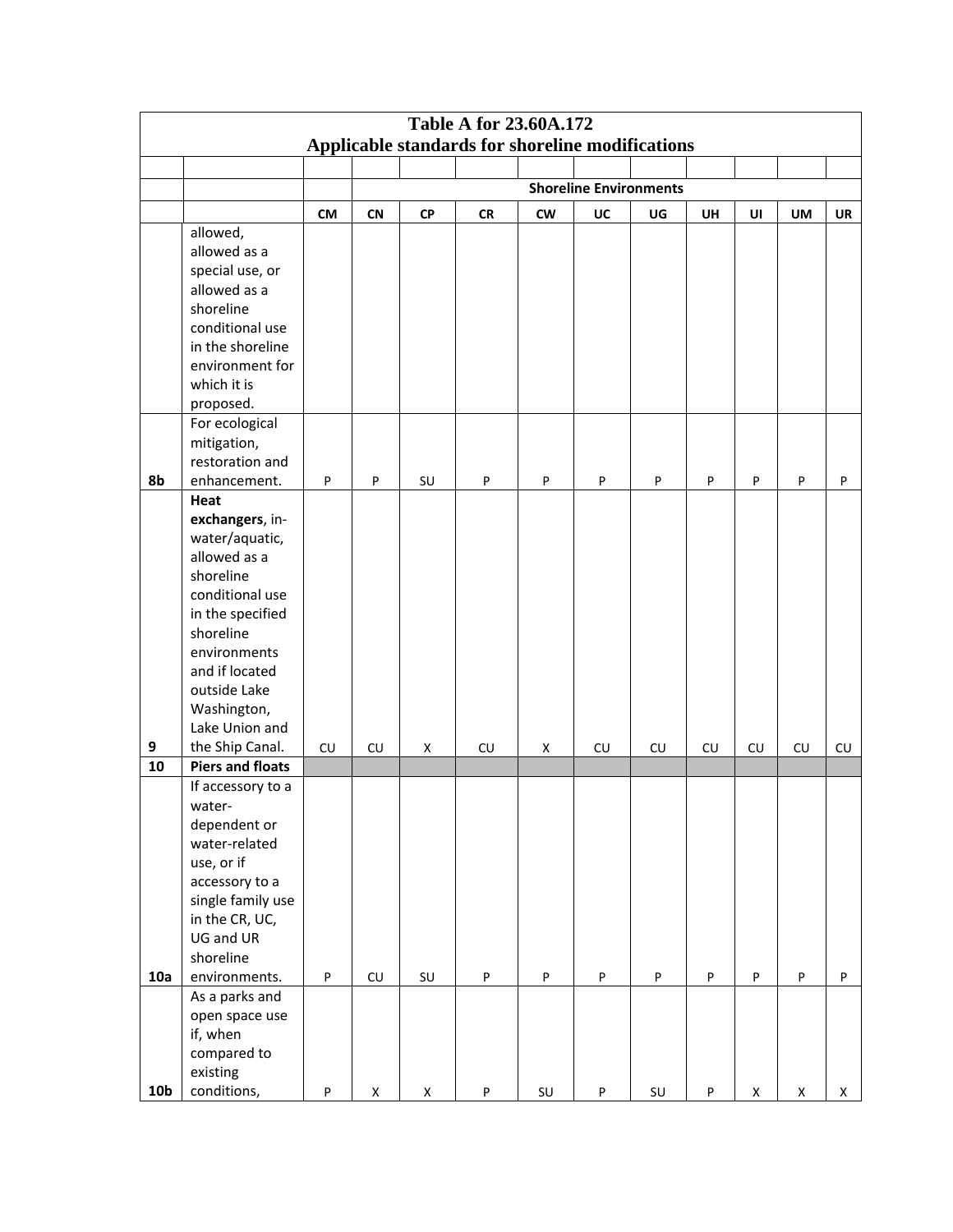| <b>Table A for 23.60A.172</b><br>Applicable standards for shoreline modifications |                                  |           |             |             |              |                  |                               |    |           |    |         |             |
|-----------------------------------------------------------------------------------|----------------------------------|-----------|-------------|-------------|--------------|------------------|-------------------------------|----|-----------|----|---------|-------------|
|                                                                                   |                                  |           |             |             |              |                  |                               |    |           |    |         |             |
|                                                                                   |                                  |           |             |             |              |                  |                               |    |           |    |         |             |
|                                                                                   |                                  |           |             |             |              |                  | <b>Shoreline Environments</b> |    |           |    |         |             |
|                                                                                   |                                  | <b>CM</b> | <b>CN</b>   | <b>CP</b>   | <b>CR</b>    | <b>CW</b>        | UC                            | UG | <b>UH</b> | UI | UM      | <b>UR</b>   |
|                                                                                   | there is:                        |           |             |             |              |                  |                               |    |           |    |         |             |
|                                                                                   | 1. No net gain in                |           |             |             |              |                  |                               |    |           |    |         |             |
|                                                                                   | overwater                        |           |             |             |              |                  |                               |    |           |    |         |             |
|                                                                                   | coverage;<br>2. No increase      |           |             |             |              |                  |                               |    |           |    |         |             |
|                                                                                   | in overwater                     |           |             |             |              |                  |                               |    |           |    |         |             |
|                                                                                   | coverage in                      |           |             |             |              |                  |                               |    |           |    |         |             |
|                                                                                   | sensitive                        |           |             |             |              |                  |                               |    |           |    |         |             |
|                                                                                   | aquatic habitat                  |           |             |             |              |                  |                               |    |           |    |         |             |
|                                                                                   | including                        |           |             |             |              |                  |                               |    |           |    |         |             |
|                                                                                   | migration                        |           |             |             |              |                  |                               |    |           |    |         |             |
|                                                                                   | corridors; and                   |           |             |             |              |                  |                               |    |           |    |         |             |
|                                                                                   | 3. Grating or                    |           |             |             |              |                  |                               |    |           |    |         |             |
|                                                                                   | similar                          |           |             |             |              |                  |                               |    |           |    |         |             |
|                                                                                   | treatment does                   |           |             |             |              |                  |                               |    |           |    |         |             |
|                                                                                   | not count                        |           |             |             |              |                  |                               |    |           |    |         |             |
|                                                                                   | toward required                  |           |             |             |              |                  |                               |    |           |    |         |             |
|                                                                                   | reduction.                       |           |             |             |              |                  |                               |    |           |    |         |             |
|                                                                                   | <b>Shoreline</b>                 |           |             |             |              |                  |                               |    |           |    |         |             |
| 11                                                                                | stabilization                    |           |             |             |              |                  |                               |    |           |    |         |             |
| 11a                                                                               | Soft shoreline<br>stabilization. |           |             |             |              |                  |                               |    |           |    |         |             |
|                                                                                   |                                  | P         | P           | P           | P<br>CU      | $\mathsf{P}$     | P                             | P  | P         | P  | P       | P           |
|                                                                                   | Hard shoreline                   |           |             |             | except       |                  |                               |    |           |    |         |             |
|                                                                                   | stabilization<br>that meets the  |           |             |             | prohibit     |                  |                               |    |           |    |         |             |
|                                                                                   | additional                       |           |             |             | ed on        |                  |                               |    |           |    |         |             |
|                                                                                   | criteria in                      |           |             |             | Accreti      |                  |                               |    |           |    |         |             |
|                                                                                   | Section                          |           |             |             | on<br>beache |                  |                               |    |           |    |         |             |
| 11 <sub>b</sub>                                                                   | 23.60A.188.                      | SU        | ${\sf CU}$  | <b>CU</b>   | S            | SU               | SU                            | SU | SU        | SU | SU      | ${\sf CU}$  |
|                                                                                   | <b>Floating</b>                  |           |             |             |              |                  |                               |    |           |    |         |             |
|                                                                                   | dolphins if                      |           |             |             |              |                  |                               |    |           |    |         |             |
|                                                                                   | accessory to a                   |           |             |             |              |                  |                               |    |           |    |         |             |
|                                                                                   | water-                           |           |             |             |              |                  |                               |    |           |    |         |             |
| 12                                                                                | dependent.                       | SU        | CU          | $\mathsf X$ | $\mathsf X$  | ${\sf C}{\sf U}$ | ${\sf C}{\sf U}$              | SU | SU        | SU | SU      | $\mathsf X$ |
|                                                                                   | <b>Mooring buoys</b>             |           |             |             |              |                  |                               |    |           |    |         |             |
|                                                                                   | if accessory to a                |           |             |             |              |                  |                               |    |           |    |         |             |
|                                                                                   | water-                           |           |             |             |              |                  |                               |    |           |    |         |             |
|                                                                                   | dependent use                    |           |             |             |              |                  |                               |    |           |    |         |             |
|                                                                                   | or single or<br>multi-family     |           |             |             |              |                  |                               |    |           |    |         |             |
|                                                                                   | residential use.                 |           |             |             |              |                  |                               |    |           |    |         |             |
|                                                                                   | When a number                    |           |             |             |              |                  |                               |    |           |    |         |             |
|                                                                                   | is listed in                     |           |             |             |              |                  |                               |    |           |    |         |             |
|                                                                                   | parenthesis this                 |           |             |             |              |                  |                               |    |           |    |         |             |
|                                                                                   | number is the                    |           |             |             |              |                  |                               |    |           |    |         | $\sf P$     |
| 13                                                                                | maximum                          | SU        | $\mathsf X$ | SU(1)       | P(2)         | $\mathsf{SU}$    | P                             | P  | P         | P  | $\sf P$ | (1)         |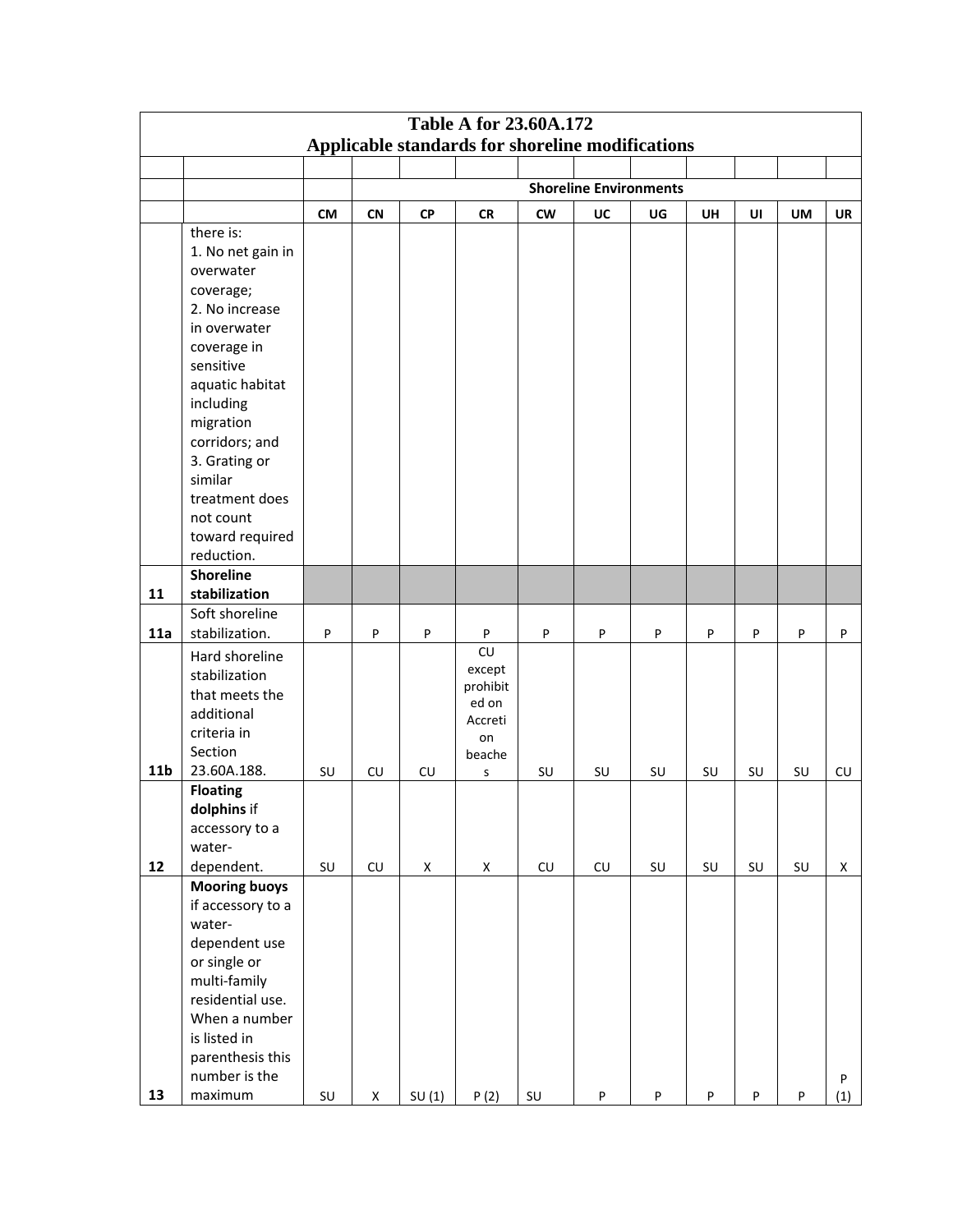| <b>Table A for 23.60A.172</b> |                                                  |           |                           |           |           |           |                               |         |    |           |         |              |  |  |
|-------------------------------|--------------------------------------------------|-----------|---------------------------|-----------|-----------|-----------|-------------------------------|---------|----|-----------|---------|--------------|--|--|
|                               | Applicable standards for shoreline modifications |           |                           |           |           |           |                               |         |    |           |         |              |  |  |
|                               |                                                  |           |                           |           |           |           |                               |         |    |           |         |              |  |  |
|                               |                                                  |           |                           |           |           |           | <b>Shoreline Environments</b> |         |    |           |         |              |  |  |
|                               |                                                  | <b>CM</b> | <b>CN</b>                 | <b>CP</b> | <b>CR</b> | <b>CW</b> | UC                            | UG      | UH | UI        | UM      | <b>UR</b>    |  |  |
|                               | number                                           |           |                           |           |           |           |                               |         |    |           |         |              |  |  |
|                               | allowed.                                         |           |                           |           |           |           |                               |         |    |           |         |              |  |  |
|                               | <b>Mooring pilings</b>                           |           |                           |           |           |           |                               |         |    |           |         |              |  |  |
|                               | if accessory to a                                |           |                           |           |           |           |                               |         |    |           |         |              |  |  |
|                               | water-                                           |           |                           |           |           |           |                               |         |    |           |         |              |  |  |
|                               | dependent use.                                   |           |                           |           |           |           |                               |         |    |           |         |              |  |  |
|                               | When a number                                    |           |                           |           |           |           |                               |         |    |           |         |              |  |  |
|                               | is listed in                                     |           |                           |           |           |           |                               |         |    |           |         |              |  |  |
|                               | parenthesis this                                 |           |                           |           |           |           |                               |         |    |           |         |              |  |  |
|                               | number is the                                    |           |                           |           |           |           |                               |         |    |           |         |              |  |  |
|                               | maximum                                          |           |                           |           |           |           |                               |         |    |           |         |              |  |  |
|                               | number                                           |           |                           |           |           |           |                               |         |    |           |         | $\mathsf{P}$ |  |  |
| 14                            | allowed.                                         | SU        | X                         | SU(2)     | P(2)      | SU        | P                             | P       | P  | P         | P       | (1)          |  |  |
|                               | <b>Vegetation and</b><br>impervious              |           |                           |           |           |           |                               |         |    |           |         |              |  |  |
|                               | surface                                          |           |                           |           |           |           |                               |         |    |           |         |              |  |  |
| 15                            | management                                       |           |                           |           |           |           |                               |         |    |           |         |              |  |  |
|                               | Vegetation                                       |           |                           |           |           |           |                               |         |    |           |         |              |  |  |
|                               | management is                                    |           |                           |           |           |           |                               |         |    |           |         |              |  |  |
|                               | allowed for                                      |           |                           |           |           |           |                               |         |    |           |         |              |  |  |
|                               | maintenance,                                     |           |                           |           |           |           |                               |         |    |           |         |              |  |  |
|                               | mitigation                                       |           |                           |           |           |           |                               |         |    |           |         |              |  |  |
|                               | sequencing or                                    |           |                           |           |           |           |                               |         |    |           |         |              |  |  |
|                               | restoration and                                  |           |                           |           |           |           |                               |         |    |           |         |              |  |  |
|                               | enhancement                                      |           |                           |           |           |           |                               |         |    |           |         |              |  |  |
|                               | as provided in                                   |           |                           |           |           |           |                               |         |    |           |         |              |  |  |
|                               | Section                                          |           |                           |           |           |           |                               |         |    |           |         |              |  |  |
| 15a                           | 23.60A.190.                                      | P         | P                         | P         | P         | ${\sf P}$ | P                             | P       | P  | P         | P       | P            |  |  |
|                               | Impervious                                       |           |                           |           |           |           |                               |         |    |           |         |              |  |  |
|                               | surface                                          |           |                           |           |           |           |                               |         |    |           |         |              |  |  |
|                               | management is                                    |           |                           |           |           |           |                               |         |    |           |         |              |  |  |
|                               | allowed as                                       |           |                           |           |           |           |                               |         |    |           |         |              |  |  |
|                               | provided in                                      |           |                           |           |           |           |                               |         |    |           |         |              |  |  |
|                               | Section                                          |           |                           |           |           |           |                               |         |    |           |         |              |  |  |
|                               | 23.60A.190 in                                    |           |                           |           |           |           |                               |         |    |           |         |              |  |  |
|                               | conjunction                                      |           |                           |           |           |           |                               |         |    |           |         |              |  |  |
|                               | with Section                                     |           |                           |           |           |           |                               |         |    |           |         |              |  |  |
| 15 <sub>b</sub>               | 23.60A.158.                                      | $\sf P$   | $\boldsymbol{\mathsf{P}}$ | P         | P         | $\sf P$   | $\sf P$                       | $\sf P$ | P  | ${\sf P}$ | $\sf P$ | P            |  |  |

- $P =$  Allowed by permit
- CU = Shoreline Conditional Use
- $SU = Special Use$
- $X =$ Prohibited

# **23.60A.174 Standards for artificial reefs**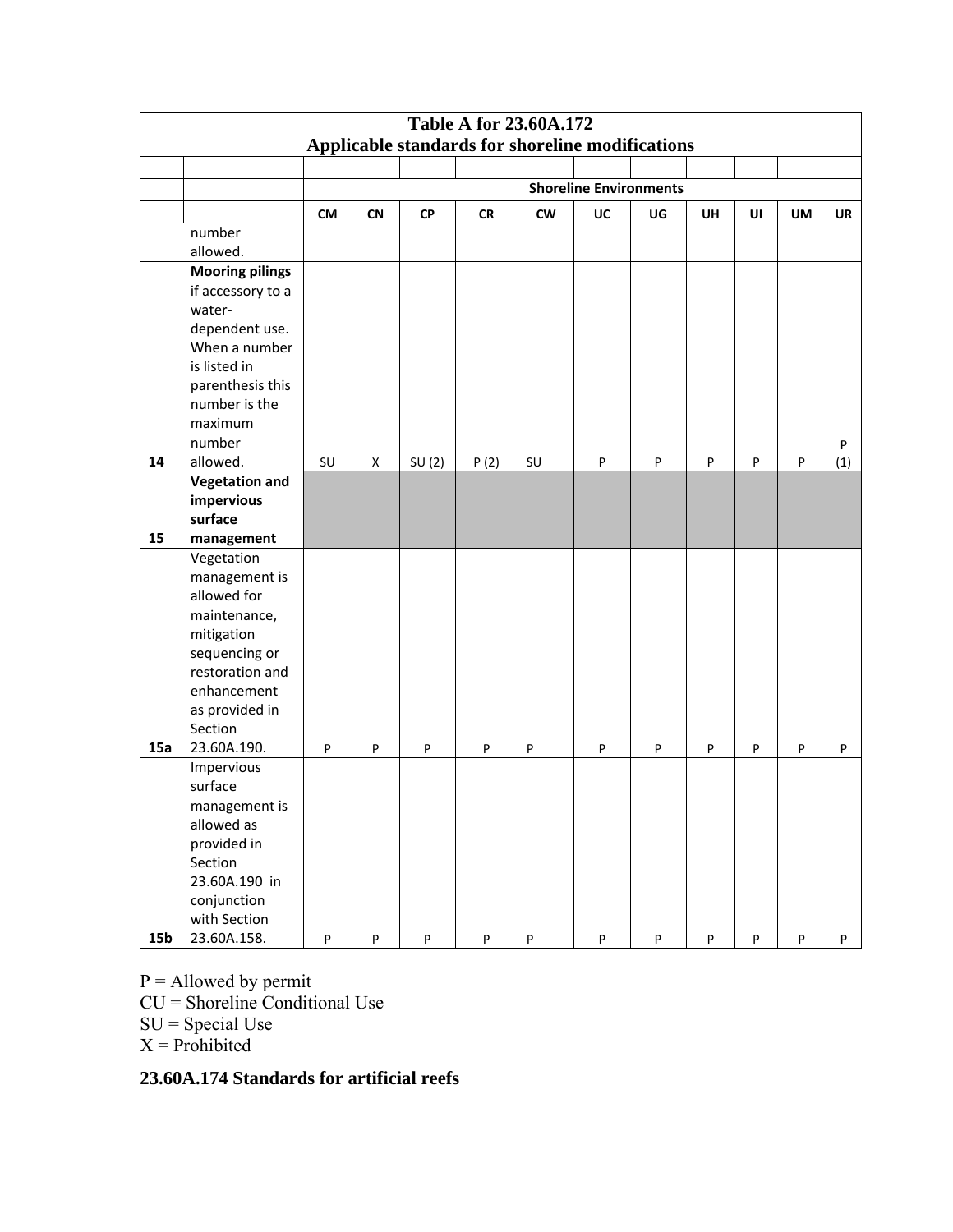A. In shoreline environments where artificial reefs are allowed, allowed as special uses, or allowed as shoreline conditional uses they shall comply with the standards in Section 23.60A.172 and in this Section 23.60A.174.

B. Artificial reefs shall be marked with buoys and shall be located to avoid interference with navigation.

C. Artificial reefs shall be designed for restoration and enhancement or for recreational purposes.

D. Artificial reefs shall not contain toxic materials.

E. Artificial reefs and construction related to them shall not adversely impact the stability of any slope on or off the site.

F. Dredging and fill allowed as part of the installation of an artificial reef shall be the minimum necessary to accommodate the structure of the artificial reef, shall maintain slope stability, and shall comply with all standards for dredging and fill**.**

G. Prior to permit issuance applicants for artificial reefs shall demonstrate in writing that they have consulted with the Washington Department of Fish and Wildlife and Seattle Department of Parks and Recreation about the creation of a marine protection area surrounding the artificial reef.

H. In applying mitigation sequencing pursuant to Section 23.60A.158, adverse impacts on ecological functions to be addressed include, but are not limited to, construction impacts, release of debris and other waste materials, release of nutrients, heavy metals, sulfides, organic materials, or toxic substances from materials used, modification of sediment flows, modification of shallow water habitat, loss or disturbance of food, shelter, spawning, and migration habitat, and loss or disturbance of fish runs, biological communities and biodiversity.

**23.60A.175 Standards for boat launch and landing facilities**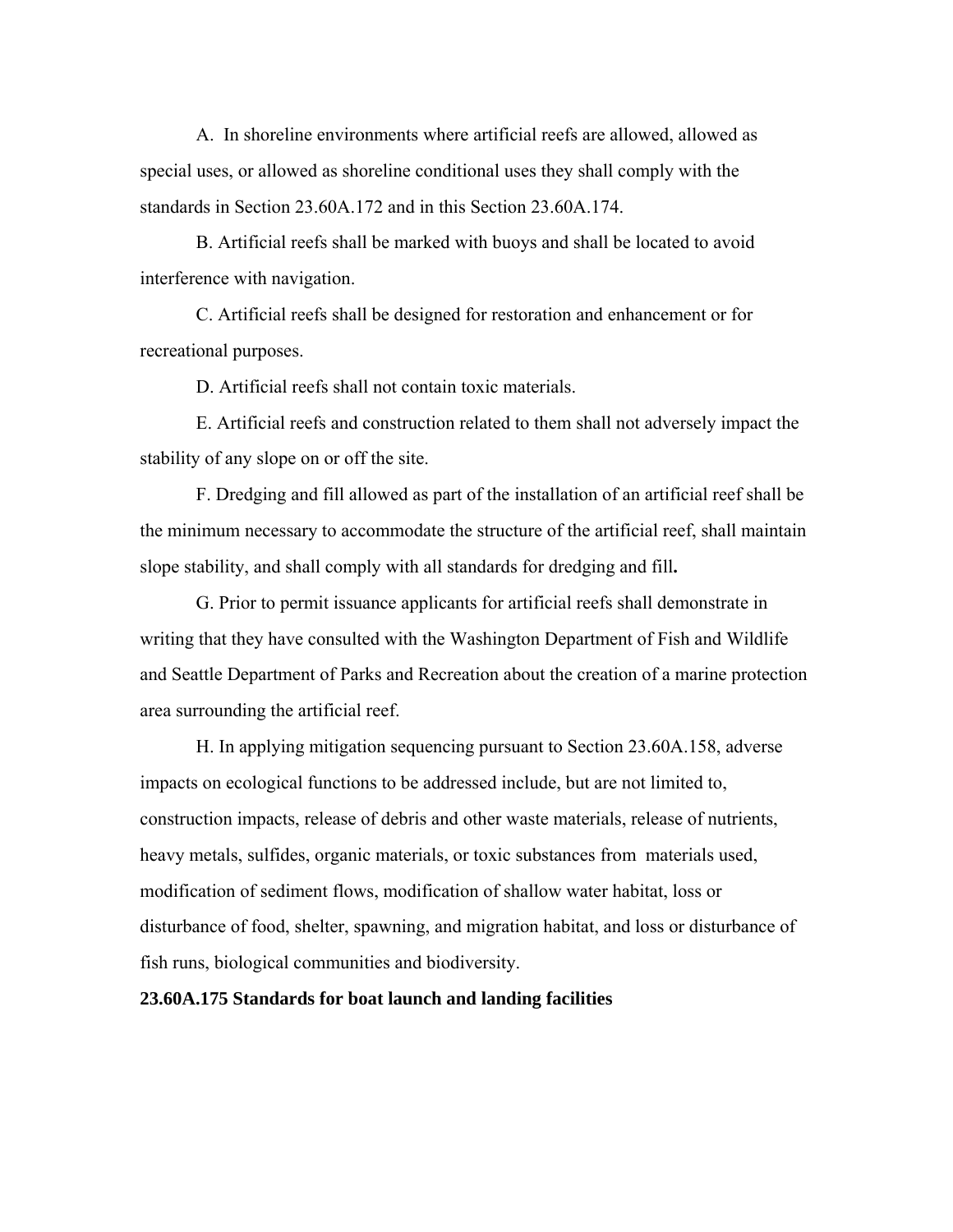A. In shoreline environments where boat launch and landing facilities are allowed, allowed as special uses, or allowed as shoreline conditional uses they shall comply with the standards in Section 23.60A.172 and in this Section 23.60A.175.

B. New or renovated boat launches and landing facilities shall be either:

1. Elevated within the nearshore area to:

a. Minimize the obstruction of currents;

b. Minimize alteration of sediment transport;

c. Eliminate the accumulation of drift logs and debris resulting from the facilities; and

d. Span substrate suitable for forage fish spawning; or

2. Level with the beach slope within the nearshore area and avoid substrate suitable for forage fish spawning pursuant to subsection 23.60A.160.B.

# **23.60A.176 Standards for breakwaters, jetties, groins and weirs**

A. In shoreline environments where b**reakwaters, jetties, groins and weirs** are allowed, allowed as special uses, or allowed as shoreline conditional uses they shall comply with the standards in Section 23.60A.172 and in this Section 23.60A.176.

B. The applicant is required to demonstrate that:

1. Any jetty is designed to protect inlet entrances from clogging by excess sediment or to protect a harbor area from storm waves; and

2. If the breakwater, jetty or groin protects a water-dependent use, the benefits to the public provided by that use outweigh any undesirable effects or adverse impacts on the environment or impacts on wave energy, water circulation, or sediment movement adversely affecting other waterfront properties that remain after mitigation sequencing.

C. Mitigation Sequencing. In applying mitigation sequencing pursuant to Section 23.60A.158, the Director shall apply the following additional criteria: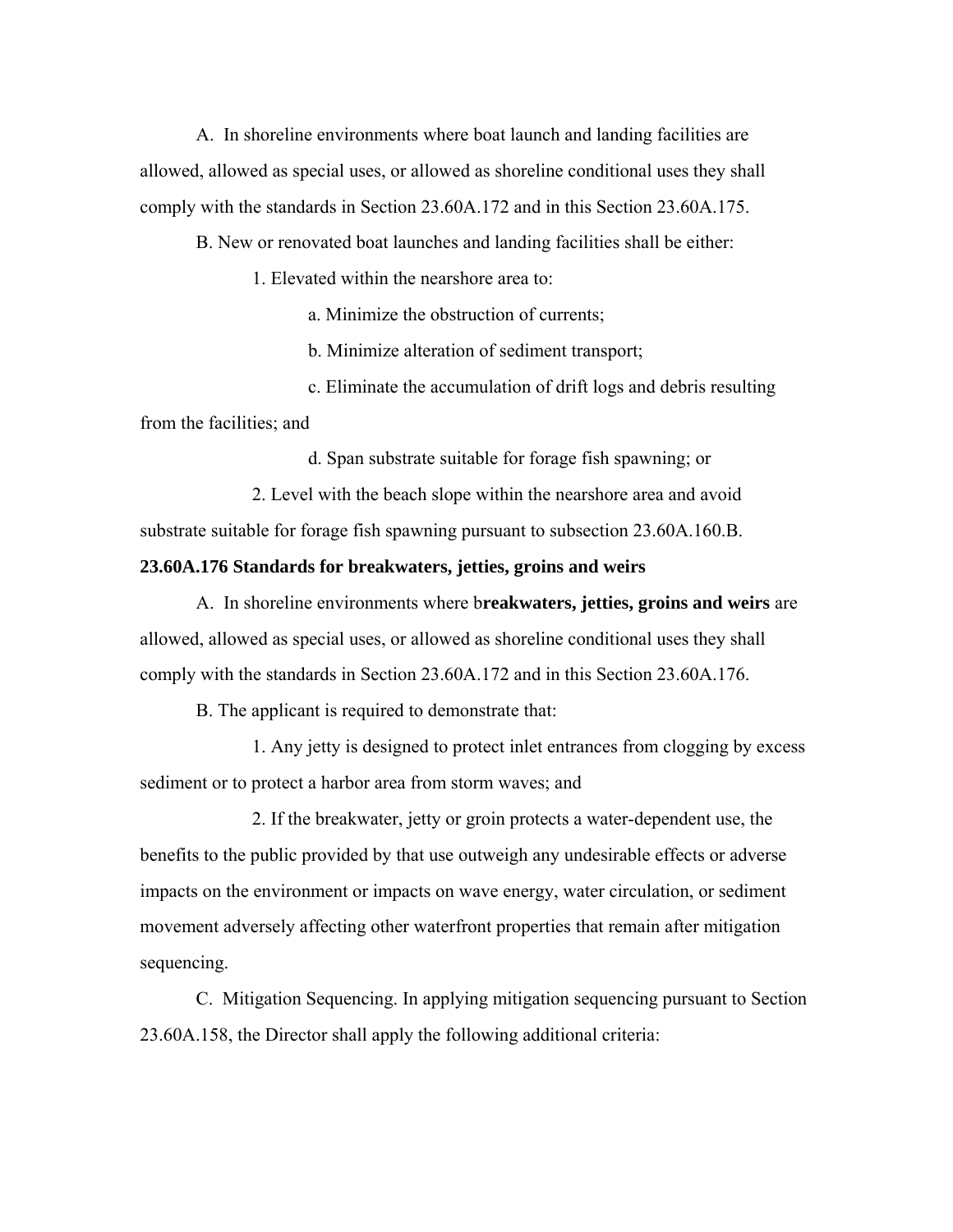1. Impacts on ecological functions to be addressed include, but are not limited to, construction impacts; modification or obstruction of water circulation and flow; modification of waves and currents; loss of intertidal, sub-tidal, or shallow water habitat; loss or disturbance of food, shelter, spawning, and migration habitat; and loss or disturbance of fish runs, biological communities and biodiversity.

2. The following techniques shall be used in the sequence listed below to mitigate the adverse impacts of breakwaters, jetties, groins and weirs on ecological functions, unless the applicant demonstrates that the priority is inapplicable or not feasible, or that a different sequence or technique will be more effective in reducing adverse impacts:

a. Use of floating structures;

- b. Use of structures on piles; and
- c. Use of solid fill structures.

# **23.60A.182 Standards for dredging**

A. In shoreline environments where dredging is allowed, allowed as a special use or allowed as a shoreline conditional use it shall comply with the standards in Section 23.60A.172 and in this Section 23.60A.182. Disposal of dredged material is regulated in Section 23.60A.184, Standards for fill.

B. Dredging for the primary purpose of obtaining fill material is prohibited except if it complies with Section 23.60A.172.

C. New development shall be sited and designed to avoid or, if that is not feasible, to minimize to the maximum extent feasible the need for new and maintenance dredging.

D. Dredging shall be timed to be consistent with the state and federal regulatory agencies standards for state aquatic priority species and aquatic species protected under the Endangered Species Act.

E. Dredging operations shall be designed, located, constructed, and managed to minimize impacts to stability of slopes on and off the site.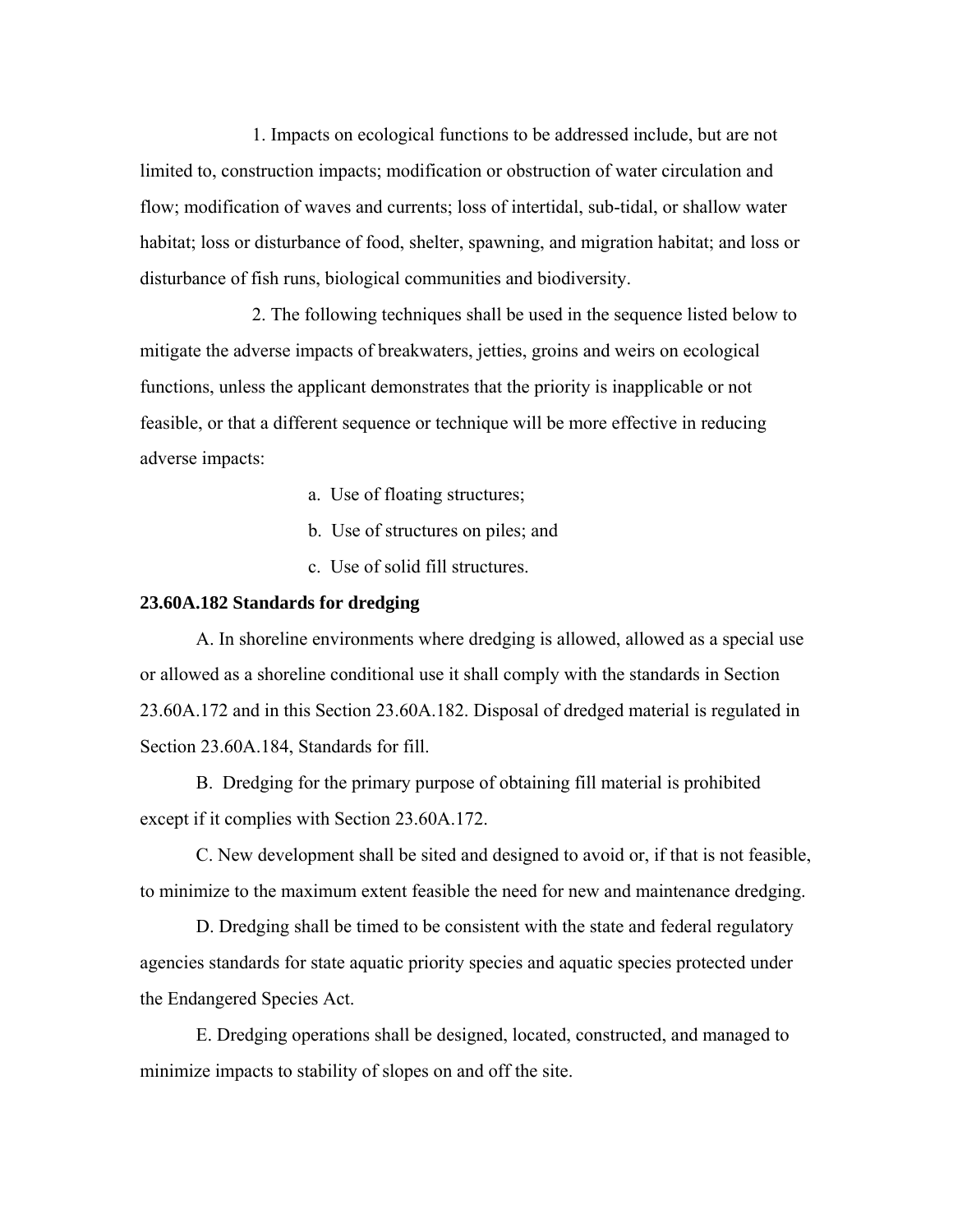F. Dredging in harbors, bays or other such basins shall prevent internal deeper pockets that create unflushed aquatic areas.

G. Temporary stockpiling of dredged material in or under water is prohibited.

H. Dredging of material that does not meet the federal Environmental Protection Agency and Ecology criteria for open-water disposal is allowed if the applicant demonstrates that:

1. The dredging would not cause long-term adverse impacts to water sediment quality, aquatic life or human health in adjacent areas; and

2. The dredged material will be disposed of at a dry land or contained submerged disposal site that has been approved by the federal Environmental Protection Agency and/or the Dredge Material Management Program (DMMP), or any successor agency or at a site meeting the standards of subsection 23.60A.184.E.

I. Incidental dredged material resulting from the installation of a utility line or intake or outfall may remain under water if the applicant demonstrates that:

1. It can be placed without long-term adverse impacts to water quality, sediment quality, aquatic life or human health; and

2. The adverse environmental impacts of removing the material and relocating it to an open-water disposal site are greater than the adverse impacts of leaving the material at the original site.

J. In applying mitigation sequencing pursuant to Section 23.60A.158, potential adverse impacts to be addressed include, but are not limited to, turbidity; release of nutrients, heavy metals, sulfides, organic materials or toxic substances; dissolved oxygen depletion; disruption of food chains; loss of benthic productivity; disturbance of fish runs and important biological communities; and loss or modification of shallow water habitat. **23.60A.184 Standards for fill**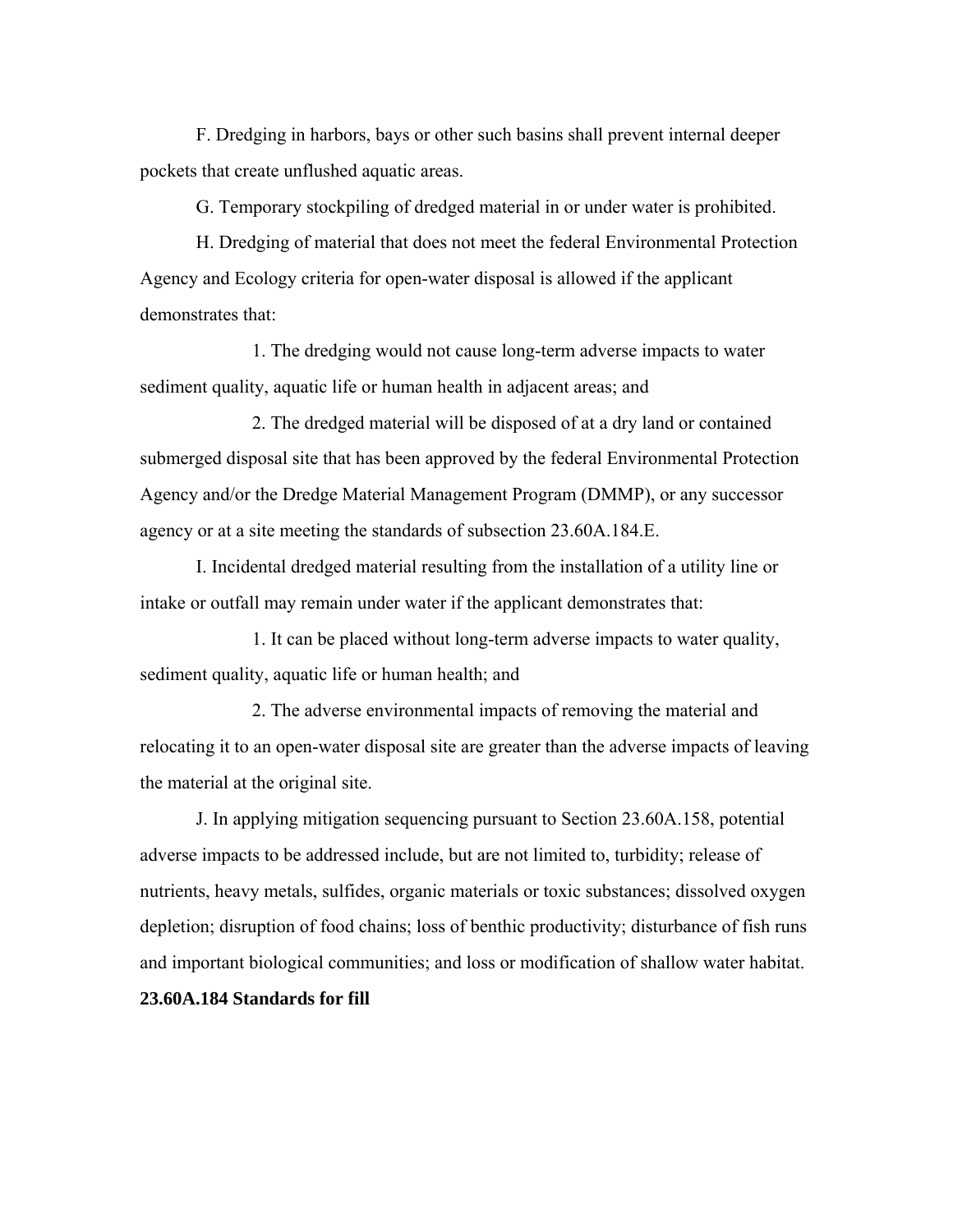A. In shoreline environments where fill is allowed or allowed as a special use or a shoreline conditional use it shall comply with the standards in Section 23.60A.172 and in this Section 23.60A.184.

B. Fill materials shall be of a quality that will not cause degradation of water or sediment quality.

C. Solid waste, refuse, and debris shall not be placed in the water or on shorelands.

D. Fills shall be designed, located, constructed, and managed to ensure stability of slopes created including the provision of vegetation, retaining walls, or other mechanisms for erosion prevention.

 E. Dredged material not meeting the federal Environmental Protection Agency and Ecology criteria for open-water disposal may be used for fill in the water or shorelands if the applicant demonstrates that:

1. The fill meets the criteria for fill in Section 23.60A.172 and this Section 23.60A.184;

2. Either the area in which the fill material is placed has the same level of the same contaminant or the material is placed in a manner that it will not be a source of contaminants in an area cleaner than the proposed fill material;

3. The fill can be placed in the water or on the land without long-term adverse impacts to water quality, sediment quality, aquatic life, or human health, provided that if the fill is dredged material, placement of the material also complies with Section 23.60A.182; and

4. If classified by the state or federal government as problem or hazardous waste, any required federal Environmental Protection Agency and Ecology approval is obtained.

F. Fill shall not result in the creation of dry land except where necessary for transportation projects of statewide significance, as part of ecological restoration and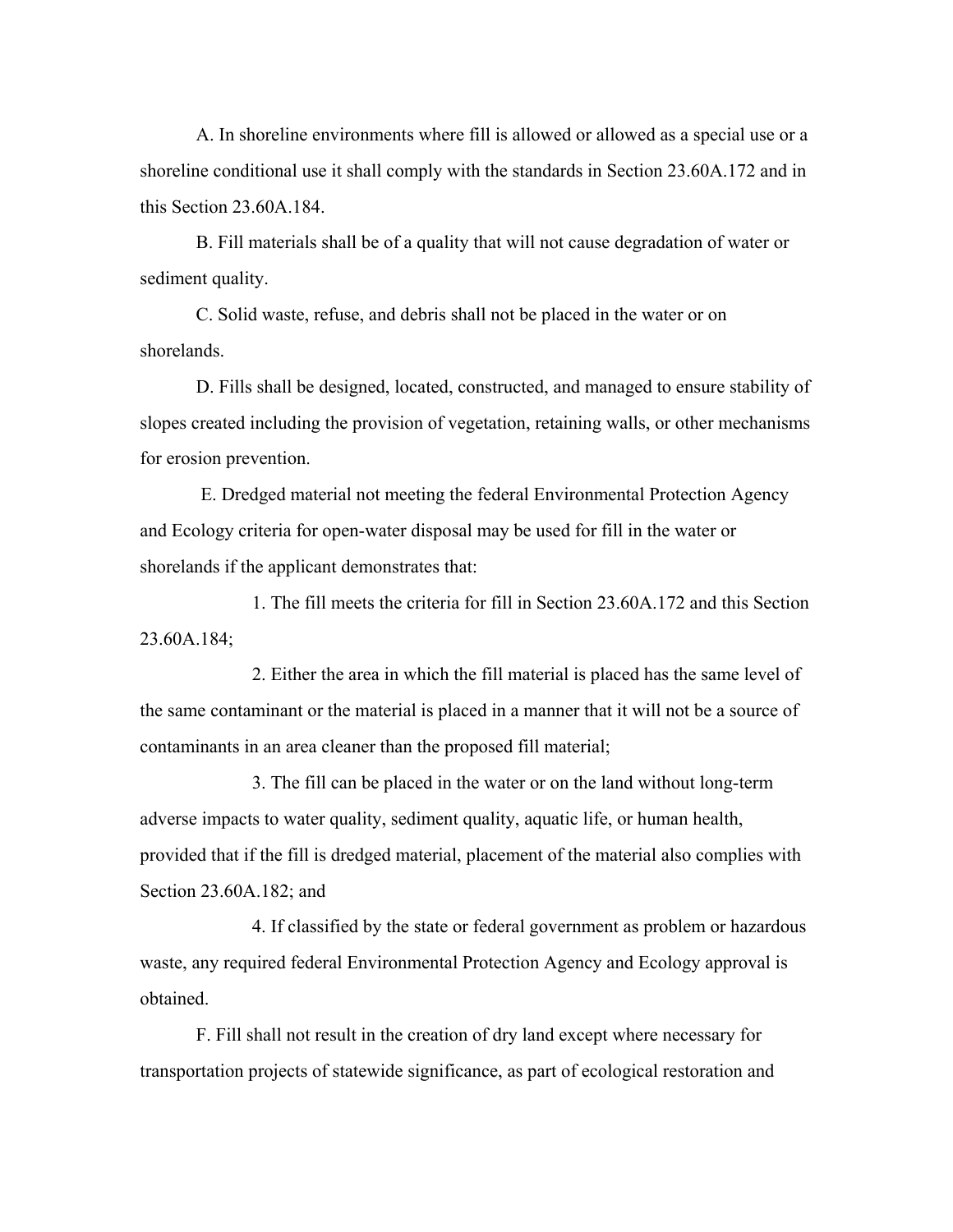enhancement, beach nourishment, mitigation, or where necessary to repair pocket erosion as allowed in subsection 23.60A.184.G.

G. Fill that creates dry land that is necessary to repair pocket erosion between adjacent revetments is required to meet the standards of this Section 23.60A.184 and the following standards:

1. The repair of the erosion pocket is necessary to protect water-dependent or water-related uses;

2. The erosion pocket does not exceed 20 feet in length or 100 feet of shoreline, as measured between adjacent revetments;

3. The erosion pocket is in an area characterized by continuous revetments abutting and extending in both directions along the shoreline away from the erosion pocket;

4. The fill will not appreciably increase interference with a system of beach accretion and erosion; and

5. The fill does not extend beyond a line subtended between the adjacent revetments.

H. Fill incidental to the repair or replacement of existing shoreline stabilization measures pursuant to Section 23.60A.020 and subsection 23.60A.188.F including, but not limited to, the replacement of riprap, or the replacement of a bulkhead directly in front on an existing bulkhead, as allowed in Section 23.60A.020, does not require approval as fill under this Section 23.60A.184, provided that the fill is the minimum necessary to accommodate the repair or replacement, the repair or replacement has been approved and pursuant to Section 23.60A.158.

I. In applying mitigation sequencing pursuant to Section 23.60A.158, potential adverse impacts to be addressed include, but are not limited to, total water surface reduction; navigation restriction; impediment to water flow and circulation; reduction of water quality; disturbance of fish runs and other biological communities; and loss or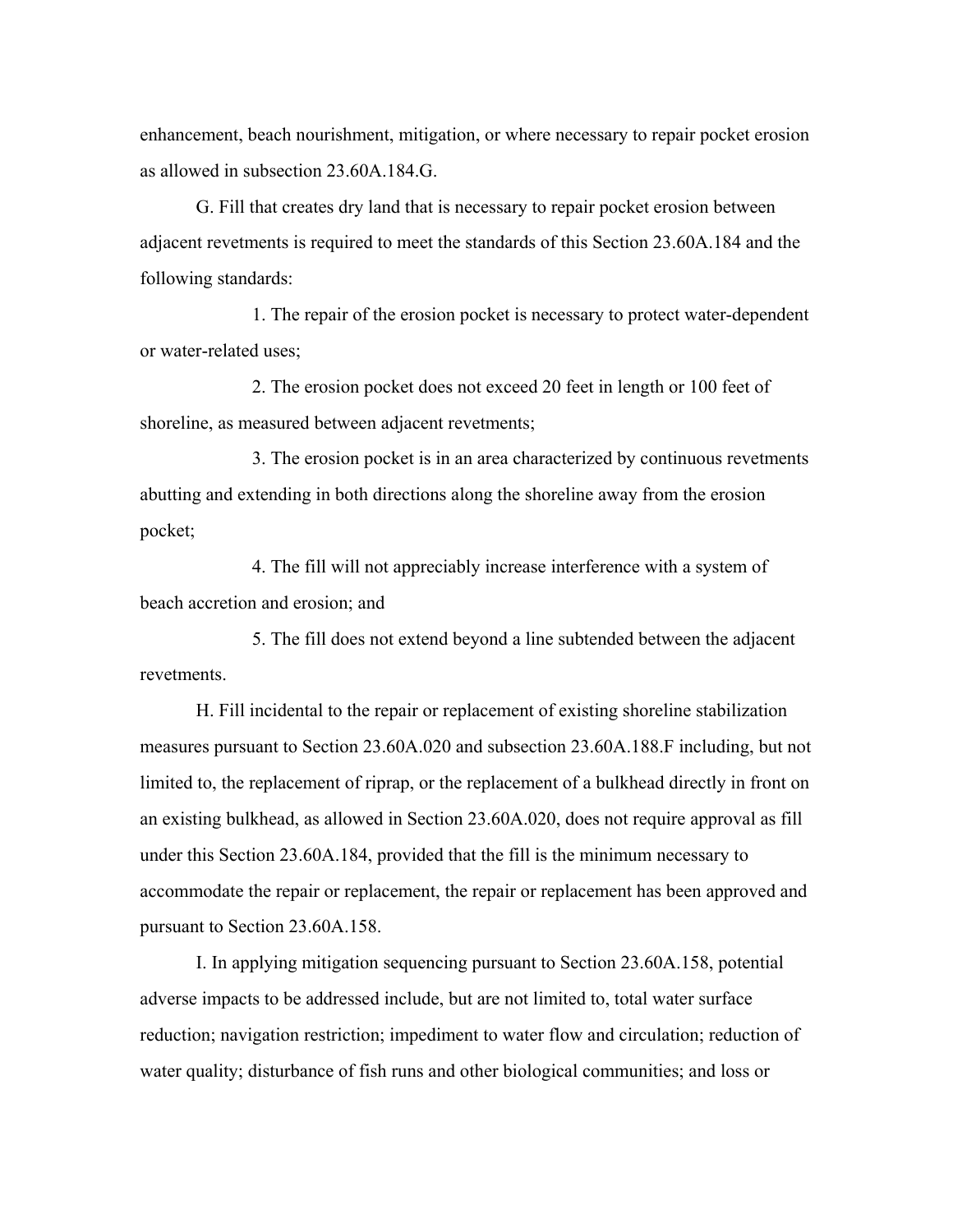modification of upland or shallow water vegetation functions and habitat and the adverse impacts of riprap migrating off-site and the impacts of the riprap at the off-site locations that are not retrieved as allowed pursuant to subsection 23.60A.184.H.

# **23.60A.185 Standards for grading, landfill and slope stabilization**

A. In shoreline environments where grading, landfill or on land slope stabilization are allowed, allowed as special uses or allowed as shoreline conditional uses they shall comply with the standards in Section 23.60A.172 and in this Section 23.60A.185.

B. Grading or landfill that necessitates the installation of a taller bulkhead or additional slope stabilization measures is prohibited unless necessary for the operation of a water-dependent use.

C. Grading, landfill and alteration of natural drainage features and landforms is limited to the minimum necessary for development. Surface drainage systems or substantial earth modifications shall be professionally designed to prevent maintenance problems or adverse impacts on shoreline features.

D. Landfill shall not be placed in the critical root zone of any trees over 6 inches DBH, and grading, landfill and slope stabilization work shall not result in the compaction of soils in the critical root zone of any trees over 6 inches DBH.

E. Spray-on concrete and similar material is prohibited as a slope stabilization method.

F. Slope stabilization on a waterfront lot with the intent to stabilize the shoreline is shoreline stabilization and is regulated pursuant to Section 23.60A.188 and not this Section 23.60A.185.

#### **23.60A.186 Standards for mooring buoys, mooring piles and floating dolphins**

A. In shoreline environments where mooring buoys, mooring piles and floating dolphins are allowed, allowed as a special use or allowed as a shoreline conditional use, they shall comply with the standards in Section 23.60A.172 and in this Section 23.60A.186.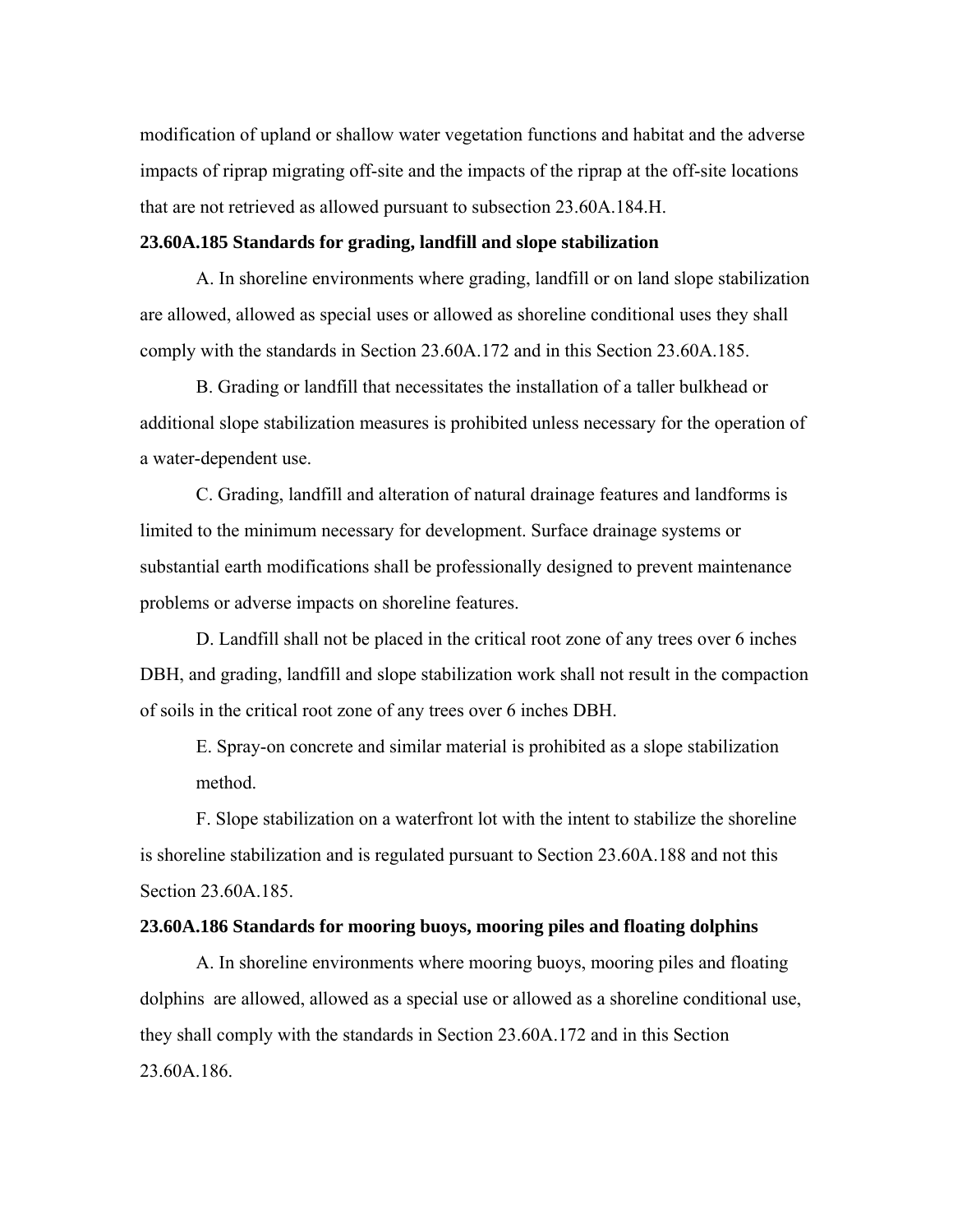B. The design and location of all mooring buoys, mooring piles and floating dolphins shall not interfere with navigational uses.

C. All mooring buoys, mooring piles and floating dolphins shall be:

1. The minimum necessary for the principal water-dependent use to which it is an accessory use; or

2. For accessory use to single family and multi-family residential use the number allowed in Table A of 23.60A.172.

D. Non-toxic material shall be used unless unreasonable. Wood treated with pentachlorophenol, creosote, chromate copper arsenate (CCA), or comparably toxic compounds is prohibited material for mooring buoys, mooring piles and floating dolphins.

# **23.60A.187 Standards for piers and floats and overwater structures**

A. In shoreline environments where piers, floats and associated overwater structures are allowed or allowed as a special use or a shoreline conditional use, they shall comply with the standards in Section 23.60A.172 and in this Section 23.60A.187.

B. Owners and operators of vessels moored at residential or non-residential moorage shall use best management practices to minimize impacts on the aquatic environment. The Director may establish appropriate best management practices to implement the requirements of this subsection 23.60A.187.B by Director's Rule. The best management practices include the following:

1. Using on vessels non-toxic cleaners and other products used that drain into the water;

2. Limiting the amount of gray water produced by minimizing water use;

3. Disposing of sewage at pump-out stations or through a pump-out service;

4. Disposing of garbage, food scraps, waste material and recyclables into the appropriate on-land receptacles;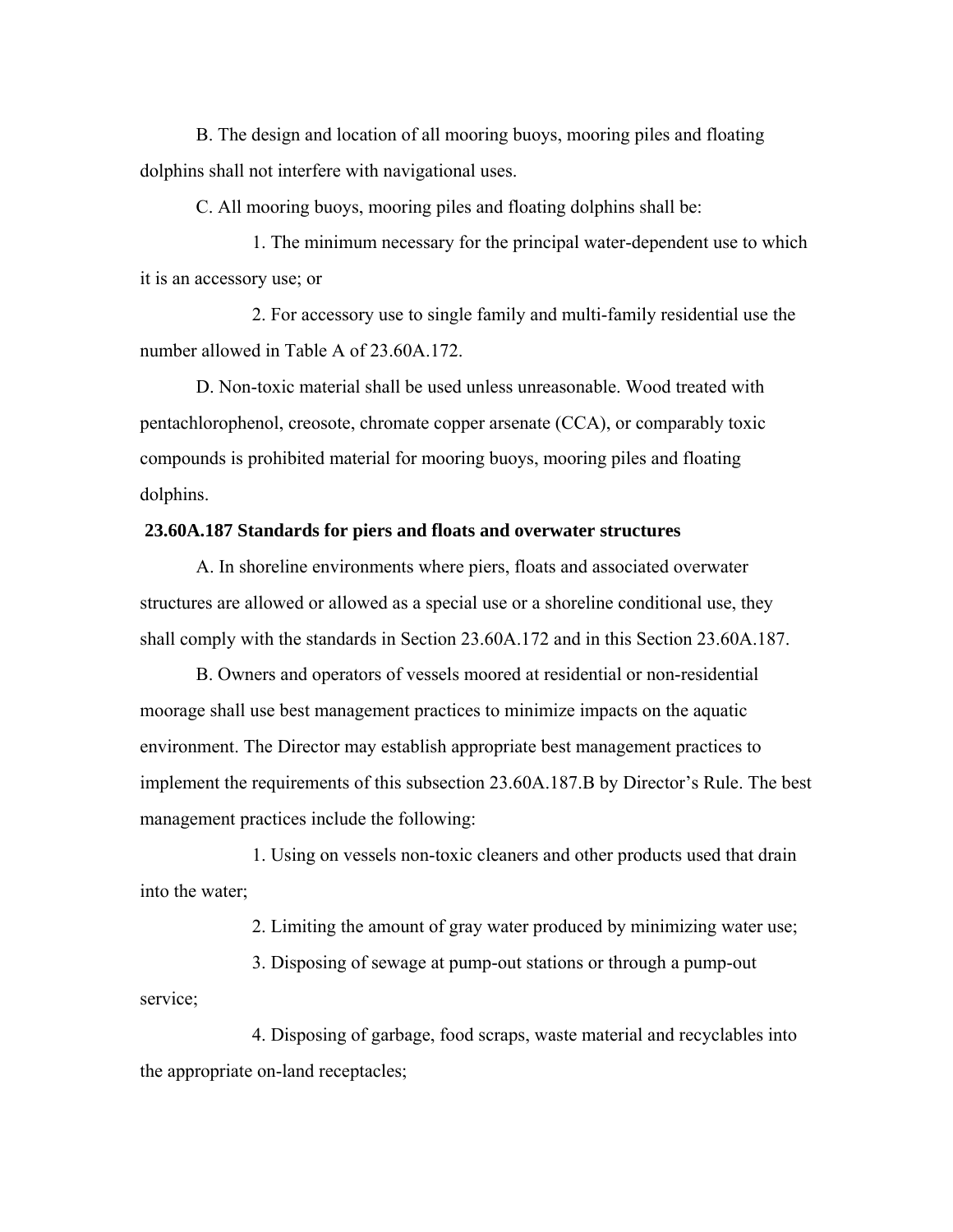5. Storing all outside materials in a secure manner so that they do not enter the water because of wind or wave action;

6. Not using herbicides, pesticides or fertilizers; and

7. Using a double containment system when using products on the vessel to contain any spills in the second receptacle and prevent the products from entering the water.

# **C. Piers and floats for residential development**

**1. Piers and floats are allowed as accessory uses for single family and multi-family development as set out in this subsection 23.60A.187.C and otherwise are prohibited.**

**2. Unshared piers are allowed as follows:**

**a. Existing single family residences and new single family resident development of one residence if:**

**1) Located in freshwater; and**

**2) The length of the pier and float is 100 feet or less.**

**b. Existing single family and existing multi-family residences and new single family resident development of one residence may have an unshared pier greater than 100 feet in length in freshwater if:** 

**1) First, a mooring buoy is not practicable; and** 

**2) Second, a shared pier is not practicable or cannot** 

**meet the standards in subsection 23.60A.187.C.6.** 

**c. Existing single family and existing multi-family residences and new single family resident development of one residence may have a pier or float in salt water if:** 

**1) First, a mooring buoy is not practicable; and** 

**2) Second, a shared pier is not practicable or cannot** 

**meet the standards in subsection 23.60A.187.C.6.**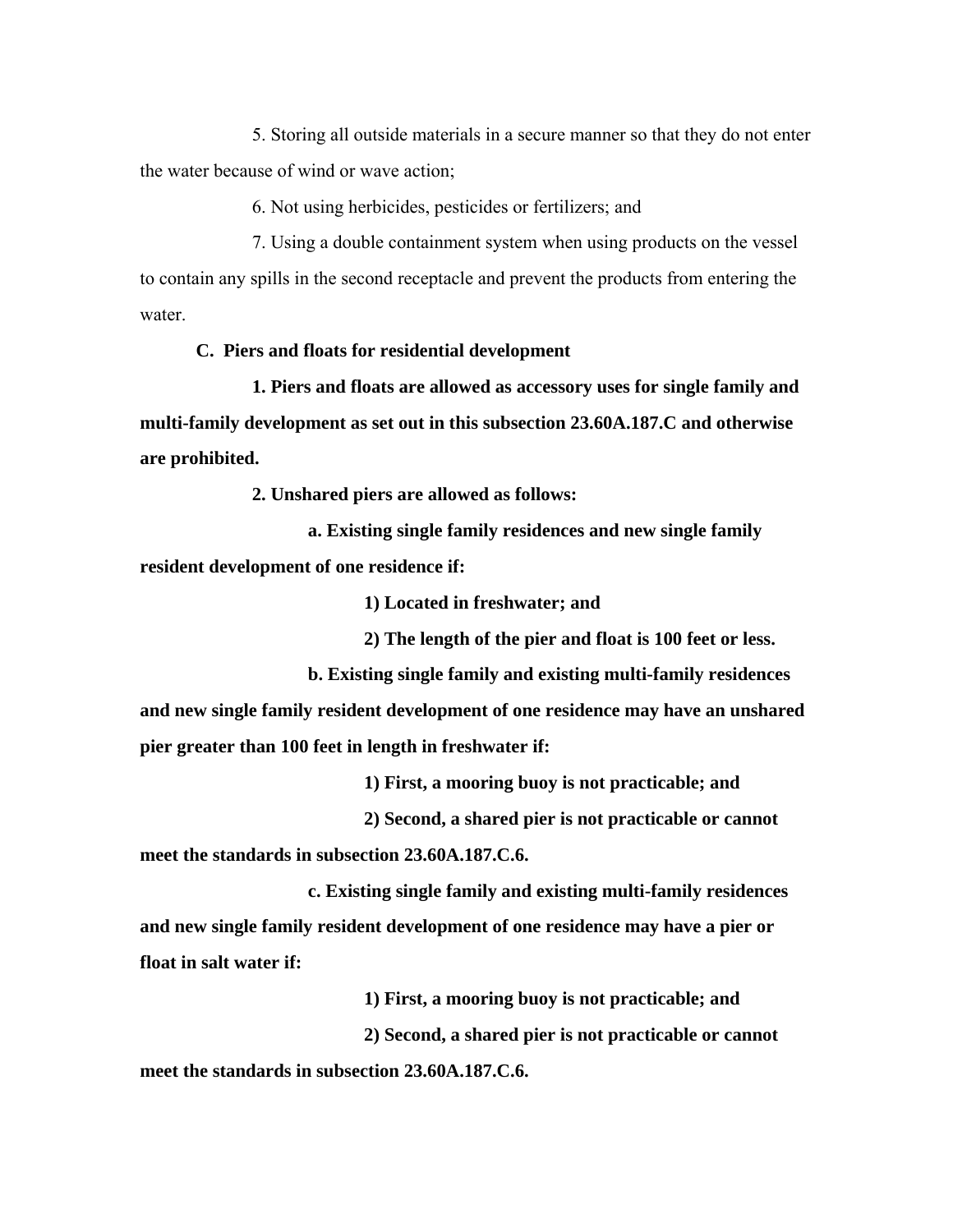3. New single family of two or more dwelling units and new multi-family development are required to share piers or provide a community dock facility, unless it is infeasible **or cannot meet the standards in subsection 23.60A.187.C.6. Single family residential development of greater than four residences and multi-family development shall also comply with subsections C, E and F of Section 23.60A.187.**

4. Piers are limited to overwater projections, walkways and open-bottom boat or jet-ski lifts. Covered moorage and overwater work sheds are prohibited.

5. Piers and floats shall be **designed and used for access to watercraft.** 

6. Shared piers shall meet the following standards:

a. The owners of the pier shall be owners of waterfront lots located no more than 800 feet apart. More than two property owners may share a pier.

b. Shared piers may be located adjacent to or on both sides of a common lot line of two of the sharing property owners.

c. An application to build a shared pier shall be submitted jointly by the eligible property owners and shall include easements or covenants identifying the location of the shared pier and assuring joint use of the entire facility.

d. The minimum combined lot width for lots sharing a pier is 60 feet.

7. Unshared piers for single-family or multifamily development must be on a waterfront lot with a minimum lot width of 45 feet.

8. No multifamily lot containing four or fewer dwelling units and no single-family lot shall have more than one pier or float, whether shared or unshared. A multifamily lot containing more than four units may have more than one pier as provided in subsection 23.60A.187.C.9, if overwater coverage is the minimum necessary.

9. Size and number of overwater structures

a. Piers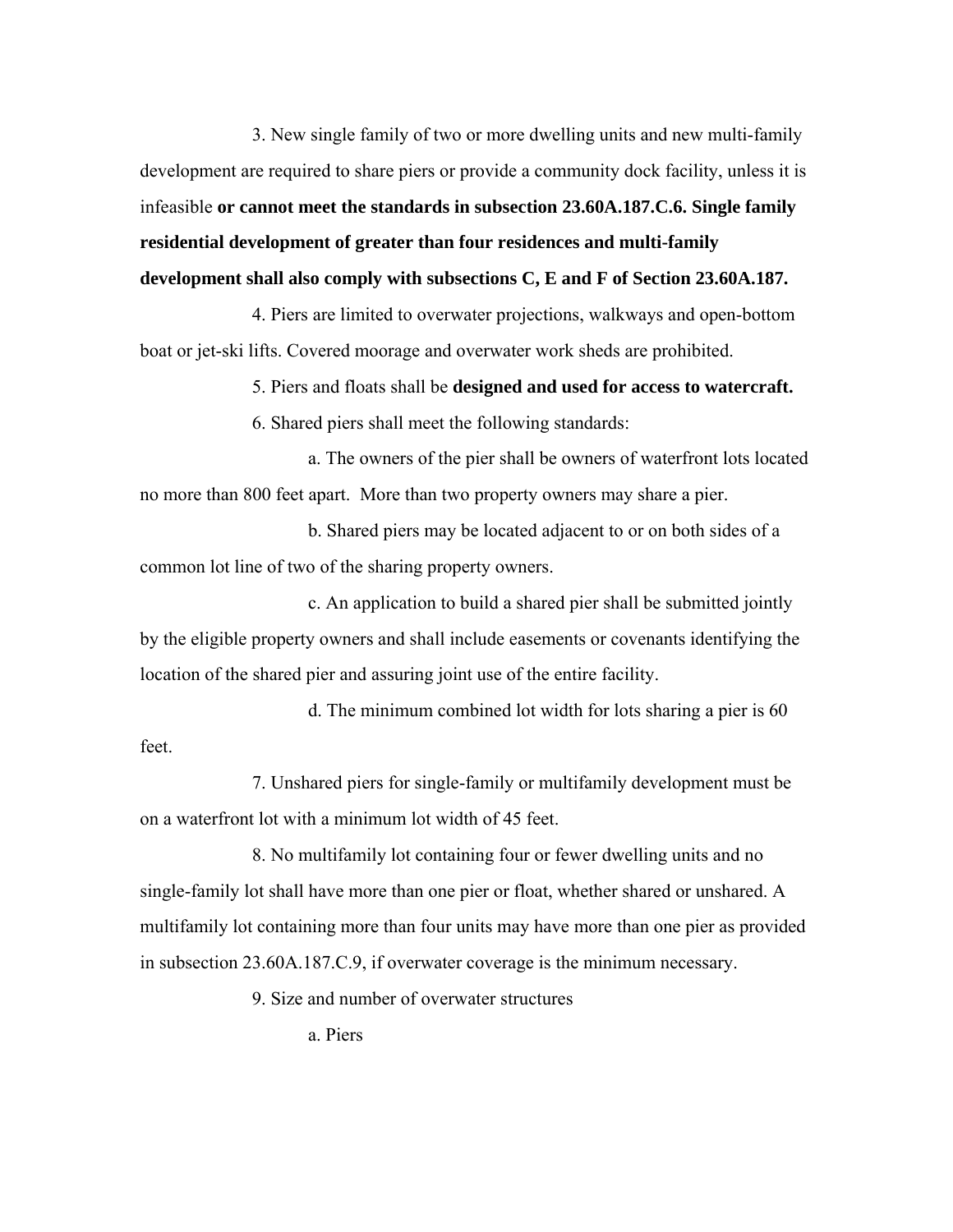1) Unshared single-family piers are allowed one linear walkway with one overwater projection and up to two open-bottom boat or jet ski lifts. 2) Shared single-family piers are allowed one linear

walkway with one overwater projection per dwelling unit and two open-bottom boat or jet ski lifts per dwelling unit.

3) Multifamily piers are allowed one walkway per 15 dwelling units and one over water projection and open-bottom boat or jet ski lift per two dwelling units, which shall be designed to minimize total over water coverage.

b. Walkways

1) Walkways are required to be located generally parallel to side lot lines and perpendicular to the shoreline.

2) If the shoreline or the lot lines are irregular or the side lot lines are not perpendicular to the shoreline, the Director shall determine the orientation of the walkway to minimize conflicts.

3) No walkway shall exceed 4 feet in width for piers that are not shared, or 6 feet in width for shared piers or piers serving multifamily lots.

4) In Lake Washington, Lake Union, and the Ship Canal, walkways are required to be fixed within 30 feet of the OHW mark. In Puget Sound, the Duwamish River, and Green Lake, walkways may be fixed or floating.

c. Projections. Projections may be located overwater on the sides or waterward end of walkways. Each overwater projection is limited to 100 square feet and shall comply with the length and setback standards of this Section 23.60A.187.

d. Over water projections, boat lifts, and areas used for boat moorage shall be located no closer than 30 feet from the OHW mark unless located in an area where the water depth is at least 8 feet deep at the OHW mark in freshwater or mean lower low water (MLLW) in marine water or ordinary low water.

e. Length of Piers. Piers shall meet the following standards: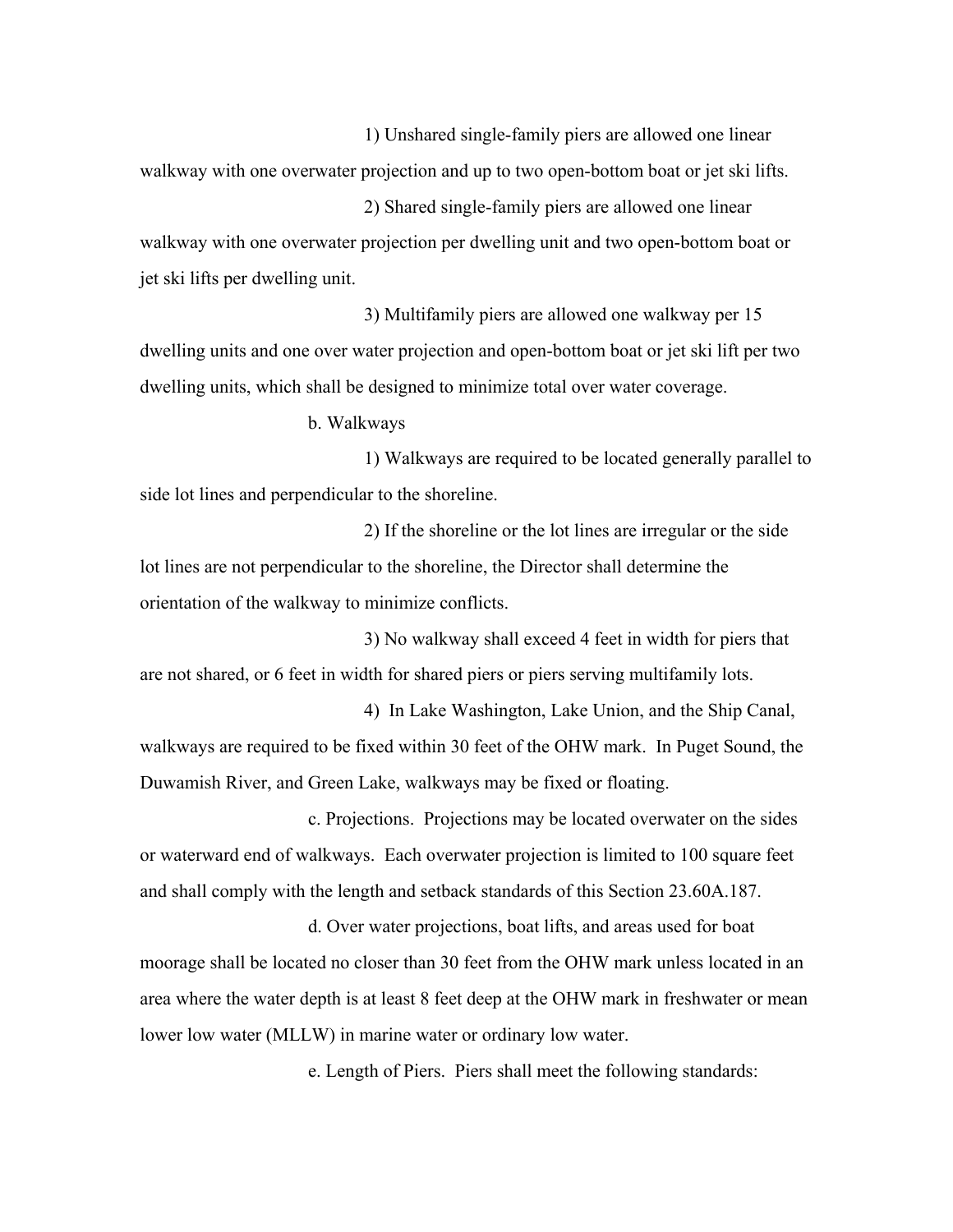1) No pier shall extend waterward from the OHW mark than to a point where the depth of the water at the end of the pier reaches 8 feet below the elevation of OHW in freshwater or below MLLW in marine waters.

2) If the water depth at 100 feet waterward from the OHW mark is less than 6 feet below the elevation of OHW in freshwater or below MLLW in marine water, then the maximum pier length shall be to a point where the water depth at the end of the pier is 6 feet below the elevation of OHW in freshwater or MLLW in marine water or 150 feet, whichever length is least.

3) No pier shall extend beyond the Outer Harbor or Pierhead Line, except in Lake Union where piers are not allowed to extend beyond the Construction Limit Line as shown upon the Official Land Use Map, Chapter 23.32, or except where authorized by this Chapter 23.60A and by the State Department of Natural Resources and the U.S. Army Corps of Engineers.

10. Improvement of Existing Piers. Existing single family and multifamily residential piers that do not meet the standards of subsection 23.60A.187.C.9 shall comply with the provisions of Section 23.60A.124; however, if such piers are replaced or undergo substantial improvement, they shall meet either the standards of subsection 23.60A.187.C.9 for the entire pier or reduce the total area of the pier by 20 percent and increase conformity under subsection 23.60A.187.C.9 for any non-conforming portion of the pier.

11. The bottom of all structures over water, except floats or floating piers, shall be at least 1.5 feet above ordinary high water. No pier shall exceed 5 feet in height above the elevation of OHW, except that arched walkways may reach a height of 7 feet above the elevation of OHW within 30 feet waterward of the OHW mark.

12. Swimming floats are allowed in lieu of moorage piers if anchored offshore a minimum of 30 feet from the OHW mark and limited to 100 square feet for single-family and two-family dwelling units and an additional 50 square feet per dwelling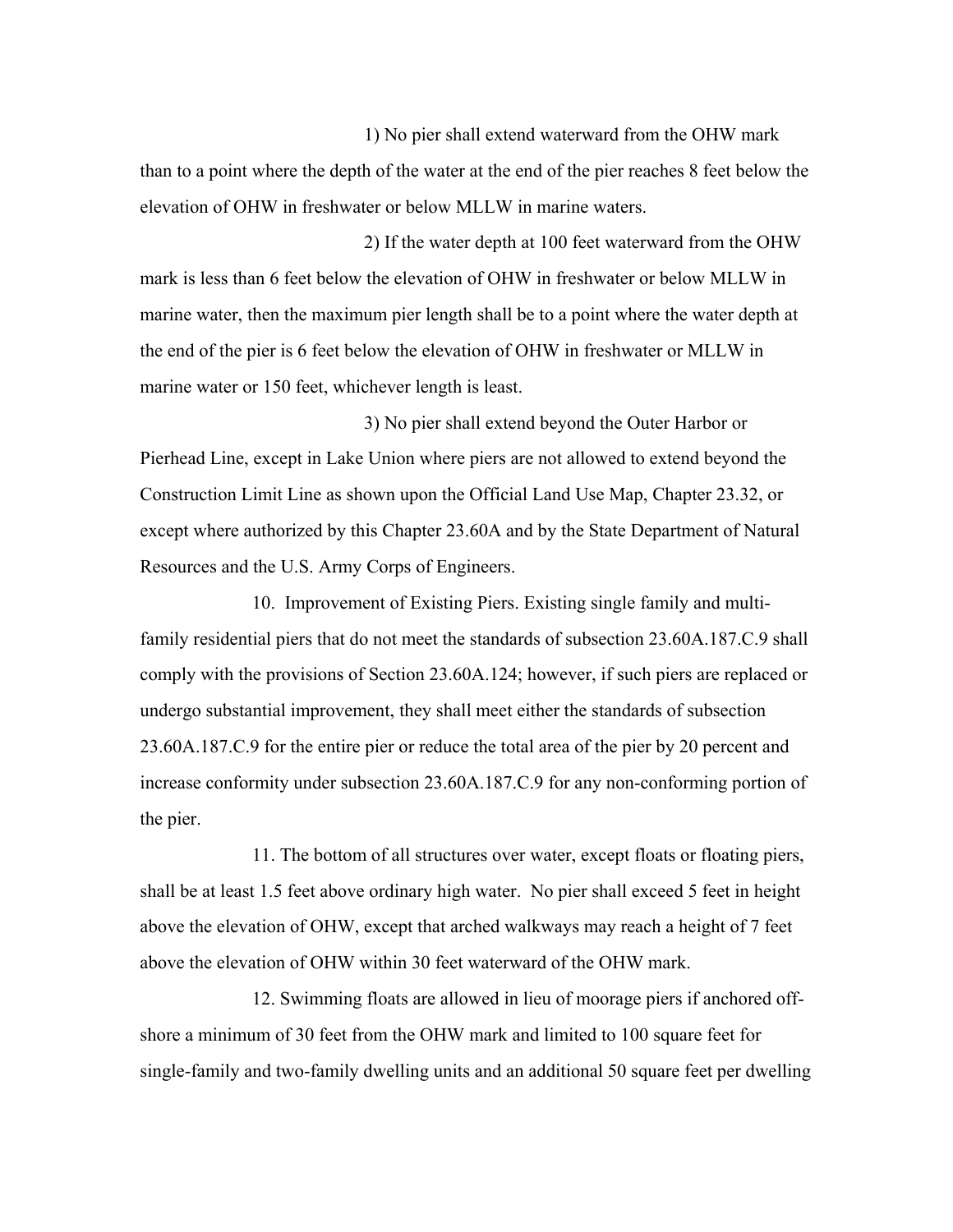unit for three or more family dwelling units; such swimming floats are not required to meet the standards of subsections 23.60A.187.C.3 and 23.60A.187.C.9.

13. No pier shall be located within 15 feet of a side lot line unless the pier is shared with the owner of that adjacent waterfront lot. An existing pier not meeting this provision may be extended to the maximum length permitted in subsection 23.60A.187.C.9.e.

14. Piers and floats shall be fully grated with the maximum light permeability feasible.

15. Non-toxic material shall be used to the maximum extent reasonable. Wood treated with pentachlorophenol, creosote, chromate copper arsenate (CCA), or comparably toxic compounds is prohibited for decking or piling.

16. Fees or other compensation may not be charged for use of piers accessory to residences in the CR and UR Environments, except for piers and floats subject to subsection 23.60A.187.D.

17. Residential developments providing moorage in excess of 3,500 linear feet shall provide:

a. Self-service sewage pump-out facilities or the best available method of disposing of sewage wastes from boats, as determined by the Director; and

b. Either a vacuum apparatus or oil-absorbent materials and waste receptacles for disposal of bilge wastes.

**D. Single family residential development of greater than four residences and multi-family residential development constructing piers and floats shall es**tablish and operate the use as a recreational marina and shall comply with the standards of subsections 23.60A.187.C, 23.60A.187.F and 23.60A.187.G and subsections 23.60A.200.B, 23.60A.200.C and 23.60A.200.D.

E. Non-residential development. Piers and floats accessory to non-residential development shall meet the following standards: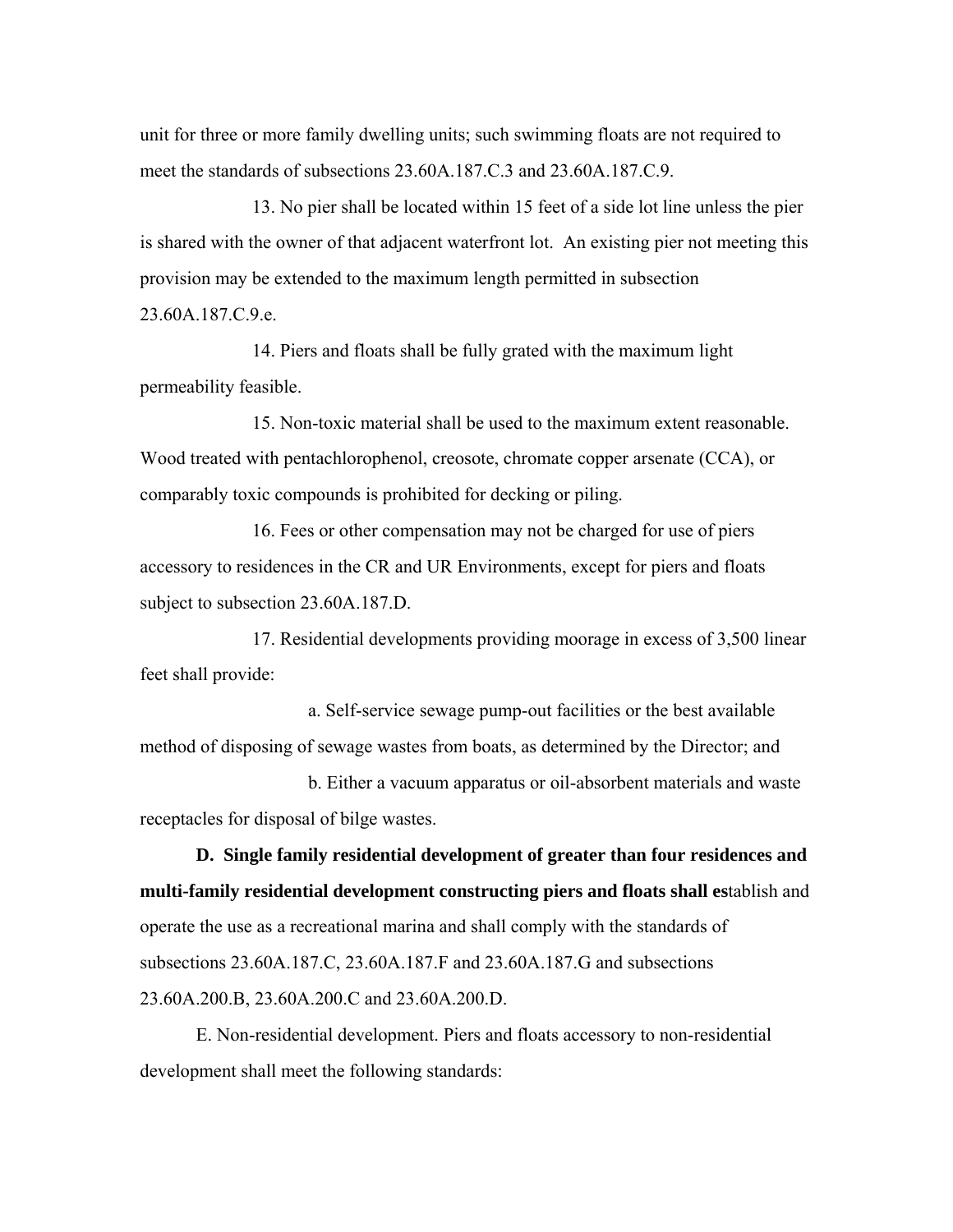1. Piers and floats are allowed as follows and otherwise are prohibited:

a. If the applicant demonstrates they are necessary to accommodate boat moorage, boat repair, or loading and offloading of passengers, goods or materials to and from vessel uses;

b. If part of a parks and open space shoreline use; or

c. Piers and floats solely for the purpose of public access if the applicant demonstrates a pier is necessary to accommodate a view that would otherwise be substantially blocked by adjacent overwater buildings.

2. The size of piers and floats allowed in subsections 23.60A.187.E.1.a through 23.60A.187.E.1.c is the minimum necessary for the intended use.

3. Covered moorage is prohibited.

4. Over water work sheds are allowed if they are:

a. Located in the UC, UI and UM environments and limited to 20 percent overwater coverage of the submerged portion of the development site;

b. Accessory to a vessel repair use; and

c. Maintain the maximum light permeability feasible.

5. Non-toxic material shall be used to the maximum extent reasonable.

Wood treated with pentachlorophenol, creosote, chromate copper arsenate (CCA) or comparably toxic compounds is prohibited for decking or piling.

6. Light transmitting features are required to be installed for all new and replaced piers and floats to the maximum extent feasible taking into account the structural and use requirements of the pier and the potential for discharges that might pollute the water. If the site is used for the following, it is considered infeasible to include light transmitting features:

a. The pier is used for average loads greater than 30 pounds per square foot.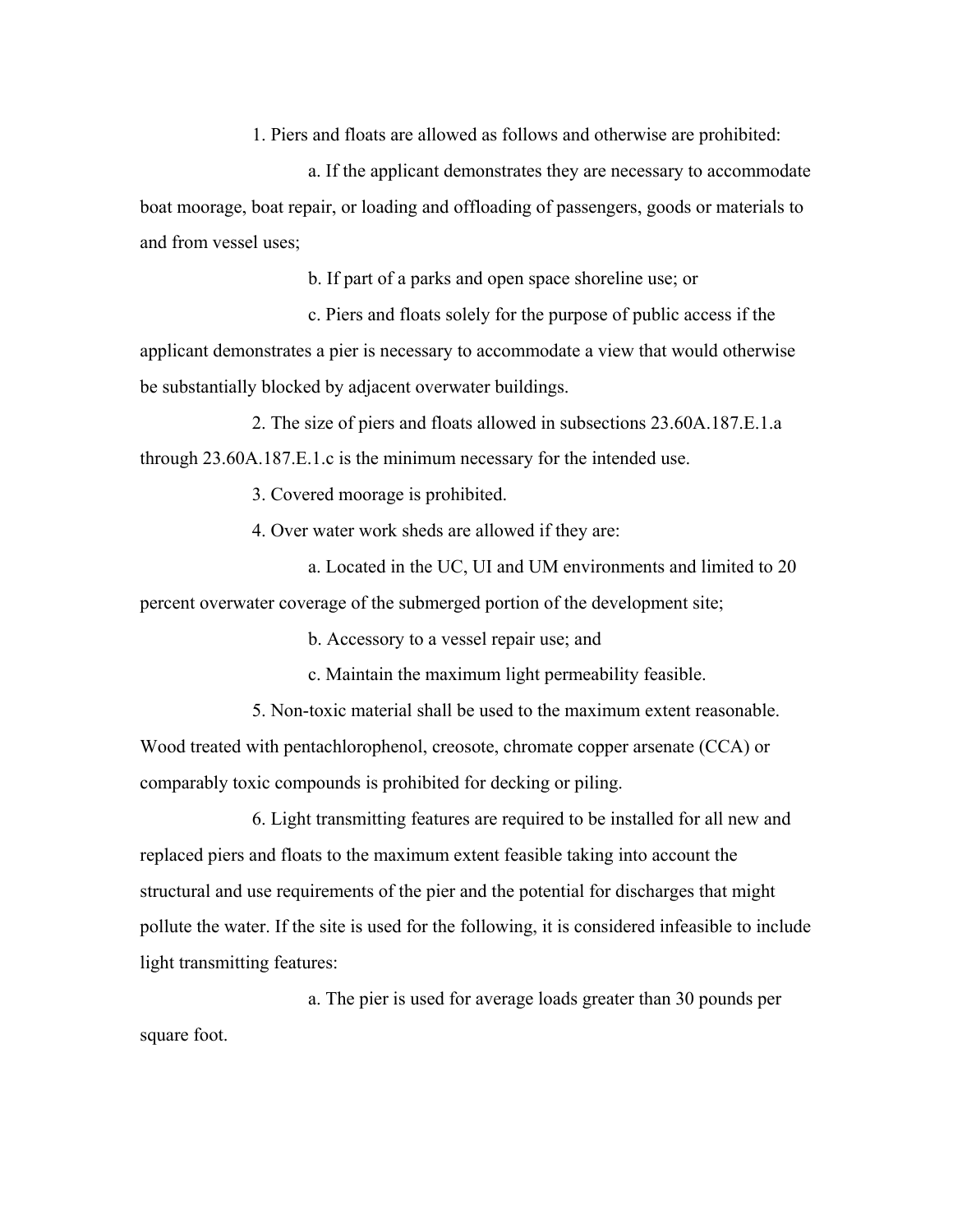b. The pier functions as spill prevention or secondary containment for the following:

1) Toxic substances or material such as oil or fuel that is transported across the deck. This does not apply to the substances used to operate the equipment used on the deck;

2) Fueling of vessels; or

3) Storm water that is collected and recycled or treated prior to discharge.

7. Piers shall not extend beyond the Outer Harbor or Pierhead Line except in Lake Union where piers shall not extend beyond the Construction Limit Line as shown upon the Official Land Use Map, Chapter 23.32, or except where authorized by this Chapter 23.60A and by the State Department of Natural Resources and the U.S. Army Corps of Engineers.

F. Non-commercial slip-side vessel maintenance on piers and floats is limited to:

1. Interior vessel repair and cleaning, replacement of running gear and other cleaning and repair activities excluding hull scraping, which is prohibited.

2. Twenty five percent of the exterior of the boat at one time. The Director may establish appropriate best management practices based on Department of Ecology's Resource Manual For Pollution Prevention in Marinas May 1998, Revised 2009 Publication #9811, in a Director's Rule.

 G. In applying mitigation sequencing pursuant to Section 23.60A.158, adverse impacts to ecological functions to be addressed include, but are not limited to, shading of habitat and vegetation, adverse impacts to migration corridors, creation of habitat for non-native or abundant predator species, changes to the strength and pattern of wave and water movement, alteration of growing conditions and aquatic productivity, pollution resulting from boat and other uses (including maintenance of facilities and ancillary recreation uses), and remaining shading of habitat after installation of grating.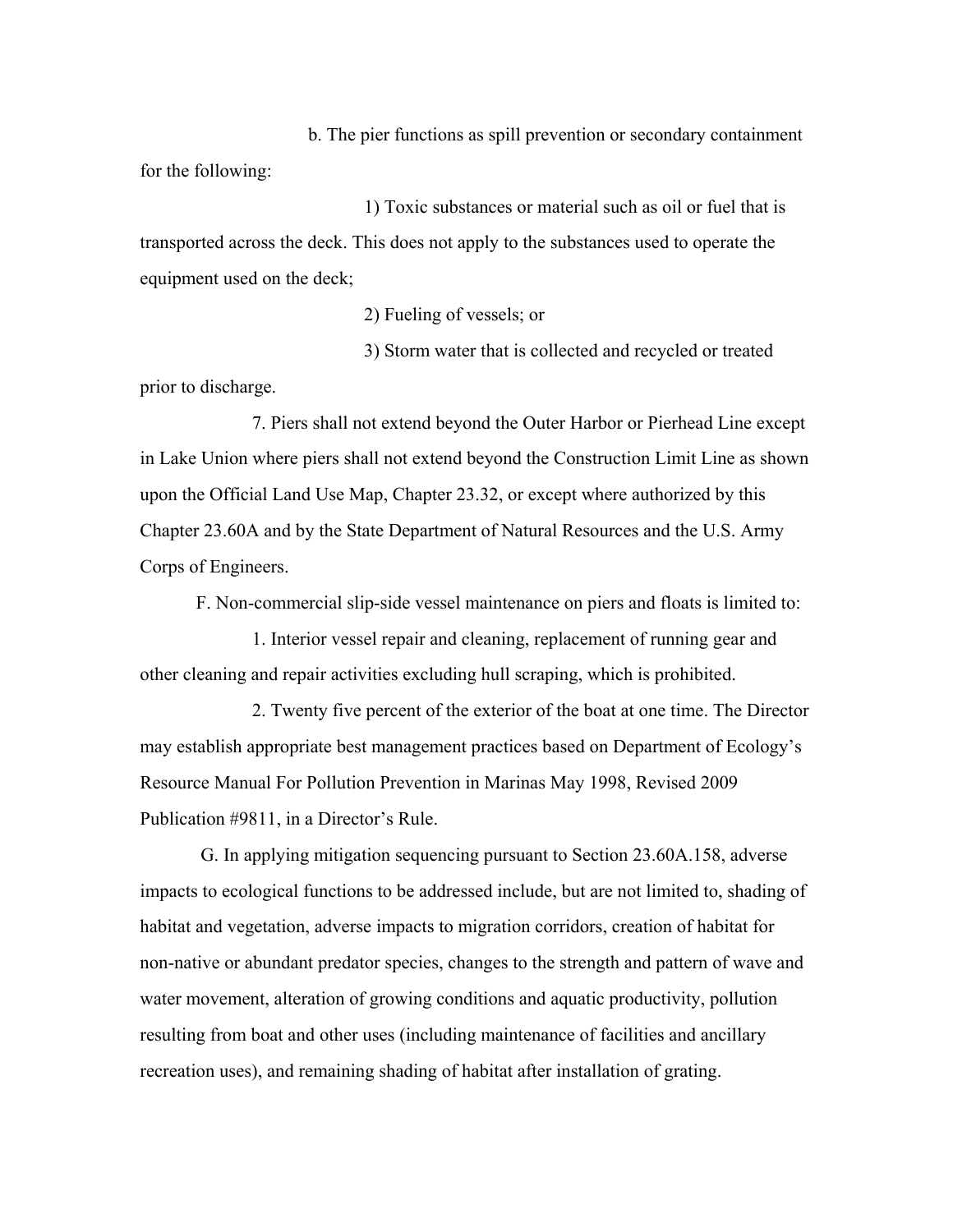#### **23.60A.188 Standards for shoreline stabilization**

A. In shoreline environments where shoreline stabilization is allowed, allowed as a special use, or allowed as a shoreline conditional use it shall comply with the standards in Section 23.60A.172 and in this Section 23.60A.188.

B. Classification of practices. Shoreline stabilization practices are classified as non-structural measures, soft stabilization, or hard stabilization.

C. Geologically hazardous areas. In addition to meeting the standards of this Section 23.60A.188, shoreline stabilization in geologically hazardous areas to protect existing principal residential structures is required to demonstrate that no alternatives, including relocation or reconstruction of existing structures, are feasible and less expensive than the proposed stabilization measure, stabilization structures or measures to protect the structure.

D. Soft shoreline stabilization shall comply with subsections 23.60A.188.A, 23.60A.188.C, 23.60A.188.G and 23.60A.188.H and the following standards:

1. The size of the soft stabilization measure shall be the minimum necessary.

2. Soft stabilization projects are allowed to extend waterward of the OHW mark, if they do not move the line of the OHW mark waterward.

E. New hard stabilization shall comply with subsections 23.60A.188.A, 23.60A.188.C, 23.60A.188.G and 23.60A.188.H and the following standards:

1. New hard stabilization is prohibited unless a geotechnical report conclusively demonstrates that all of the following conditions exist, except as provided in subsections 23.60A.188.E.2 and 23.60A.188.E.3:

a. Existing principal structures or access to existing principal structures

1) An existing principal structure or access to an existing principal structure is in imminent danger of erosion damage caused by tidal action,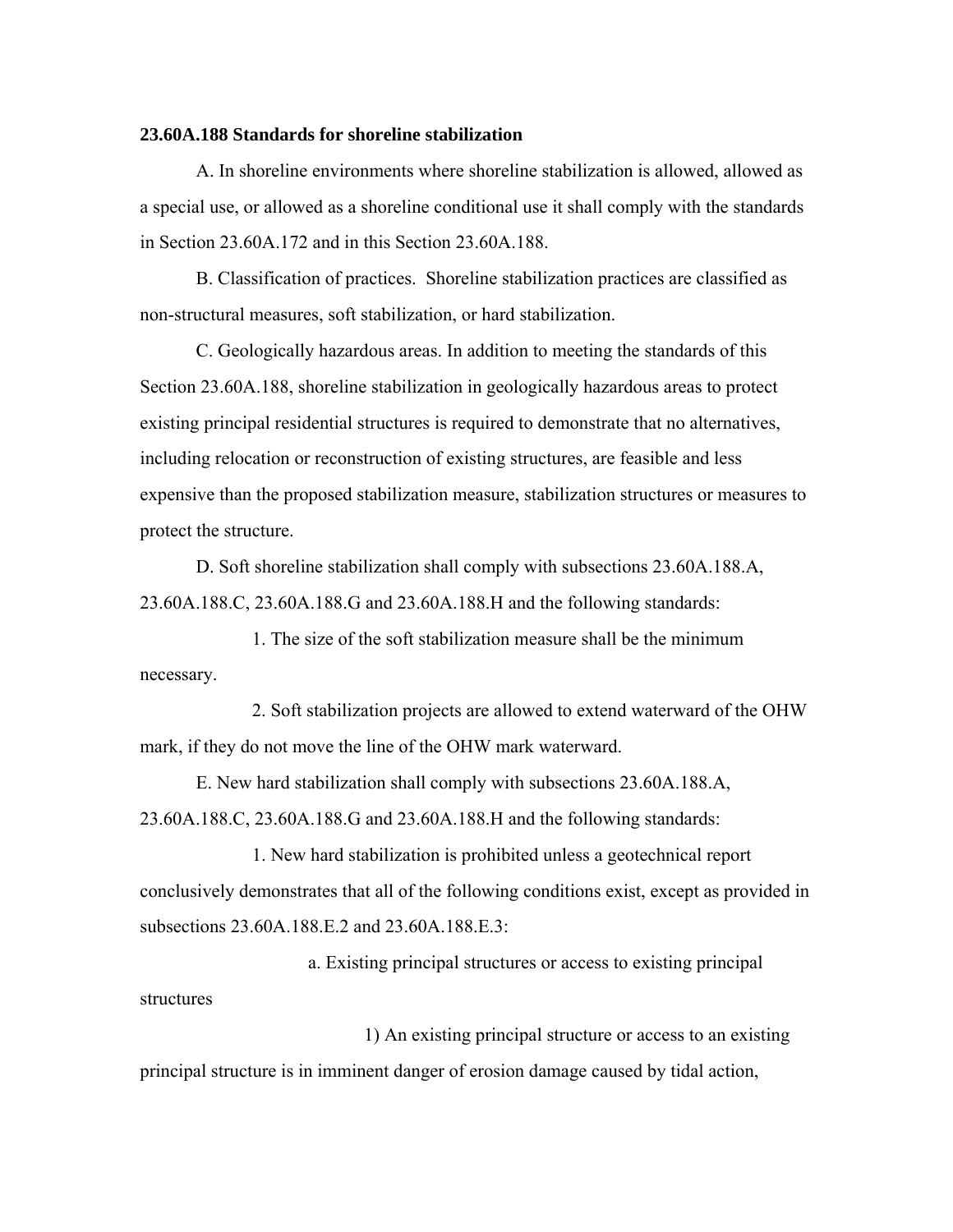currents or waves. Imminent danger is demonstrated by the likelihood of either undermining or loss of lateral support for foundations within three years at a constant rate of erosion or vulnerability to a large one-time event; or

2) Where waiting until an existing principal structure or access to an existing principal structure is in imminent danger as described in subsection 23.60A.188.E.1.a.1 would foreclose the opportunity to use measures that avoid impacts on ecological functions; or

3) An existing water-dependent or water-related use or access to an existing water-dependent or water-related use is in need of protection from erosion and this need is demonstrated through a geotechnical report.

b. Erosion is not caused by upland conditions, such as vegetation loss or drainage problems.

c. It is infeasible, or sufficient protection is not provided by:

1) First, using nonstructural measures, planting vegetation, or installing on-site drainage improvements; and

2) Second, including or using soft stabilization methods. d. The proposed hard stabilization would prevent or reduce structural damage.

e. Installation and maintenance of hard stabilization will not result in adverse impacts to adjacent properties.

2. For ecological restoration and enhancement, or remediation of hazardous substances, the geotechnical report must demonstrate the conditions set out in subsections 23.60A.188.E.1.b, 23.60A.188.E.1.c, and 23.60A.188.E.1.e.

3. Placing hard stabilization in front of the existing hard stabilization structure is allowed if the site is used for at least one of the following:

a. The bulkhead or piers on the site are used to moor vessels that are off-loaded or loaded as part of the operation of the use of the site;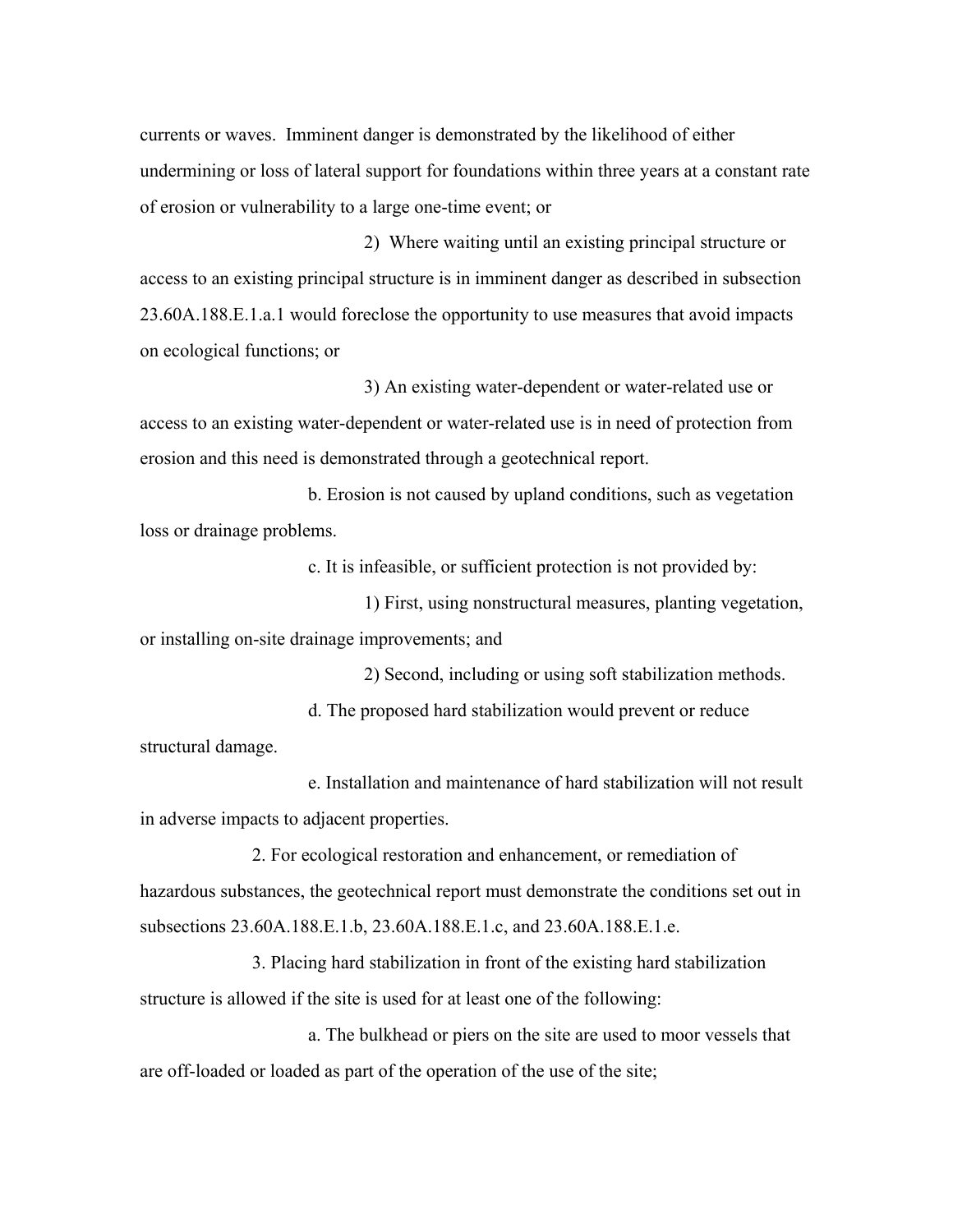b. The bulkhead is needed to provide load-carrying land immediately adjacent to shoreline that allow heavy trucks access to vessels or heavy equipment for the operation of the use of the site;

c. The bulkhead and adjacent land is used to provide access to vessels undergoing repair;

d. The area adjacent to the bulkhead is used for fuel transfer to vessels;

e. The area adjacent to the bulkhead is used for equipment for the operation of the water dependent or water related use of the site; or

d. The bulkhead is required to provide sufficient depth at the shoreline to allow large, deep draft vessels to moor at the docks allowed within the pier head line.

4. The size of the stabilization measure shall be the minimum necessary.

F. Replacement of hard stabilization shall comply with subsections 23.60A.188.A, 23.60A.188.C, 23.60A.188.G and 23.60A.188.H and the following standards:

1. Replacement of existing hard stabilization structures is allowed for: a. water-dependent or water-related uses if it is infeasible to use nonstructural measures, soft stabilization, or if the site is used for the following:

1) The bulkhead or piers on the site are used to moor vessels that are off-loaded or loaded as part of the operation of the use of the site;

2). The bulkhead is needed to provide load-carrying land immediately adjacent to shoreline that allow heavy trucks access to vessels or heavy equipment for the operation of the use of the site;

3) The bulkhead and adjacent land is used to provide access to vessels undergoing repair;

4) The area adjacent to the bulkhead is used for fuel transfer to vessels;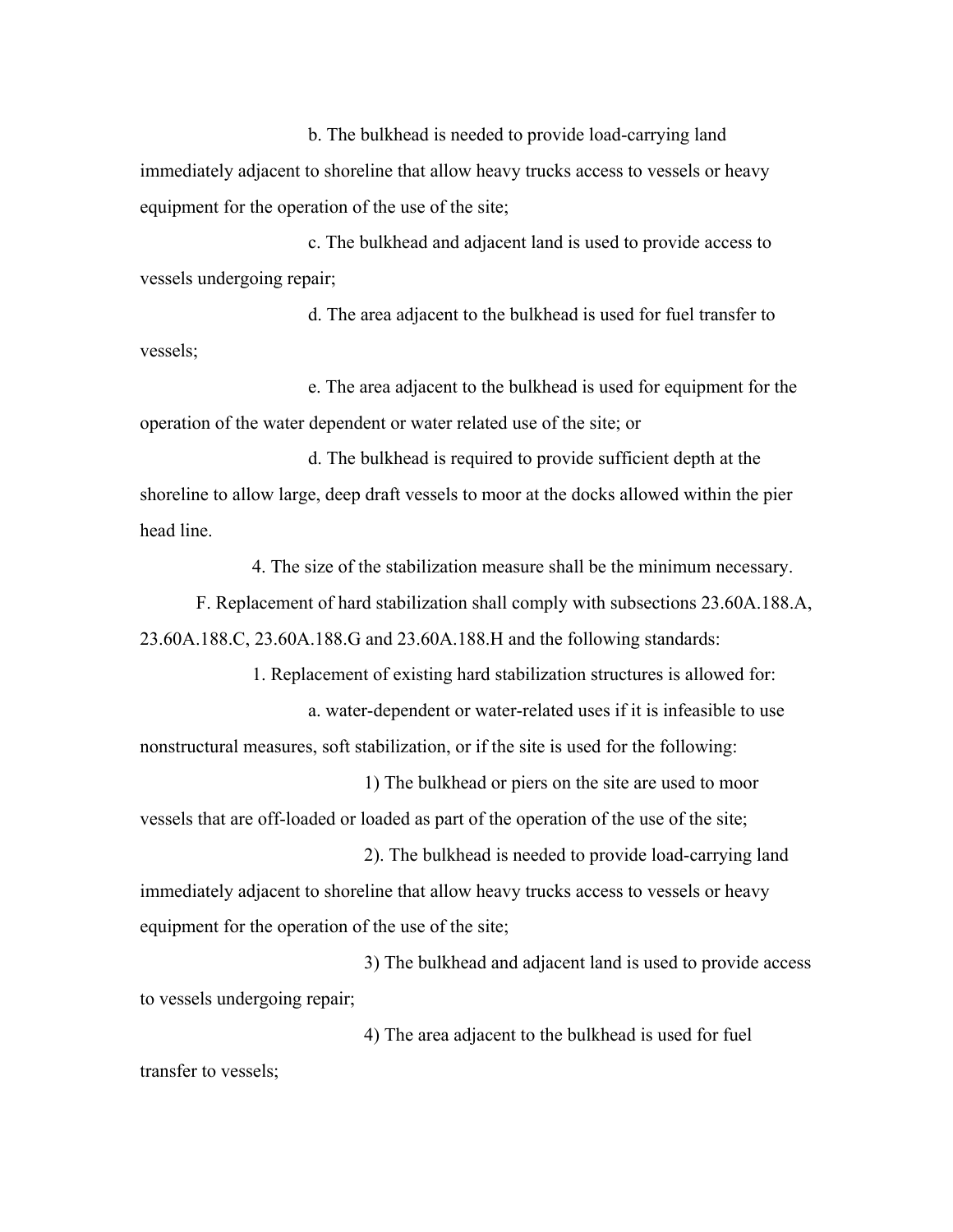5) The area adjacent to the bulkhead is used for equipment for the operation of the water dependent or water related use of the site;

6) The bulkhead is required to provide sufficient depth at the shoreline to allow large, deep draft vessels to moor at the docks allowed within the pier head line; or

7) The bulkhead provides containment of pollution sources to the adjacent water body and is a requirement of an agency mandated cleanup action.

b. Ecological restoration and enhancement;

c. Remediation of hazardous substances; or

d. An existing principal use, principal structure or substantial appurtenant structure that is located 15 feet or less from the OHW mark, or the vertical difference from 5 feet inland of the OHW mark to 5 feet waterward of the OHW mark is greater than 2.5 feet (as illustrated in Exhibit A for 23.60A.188).

2. Replacement of existing hard stabilization is otherwise prohibited unless the applicant demonstrates the need for replacement by providing a geotechnical report establishing that:

a. An existing principal structure or substantial appurtenant structure is in imminent danger of erosion damage caused by tidal action, currents, or waves. Imminent danger is demonstrated by the likelihood of either undermining or loss of lateral support for foundations within three years at a constant rate of erosion or vulnerability to a large one-time event; or

b. Where waiting until an existing principal structure or access to an existing principal structure is in imminent danger as described in subsection 23.60A.188.E.1.a.1 would foreclose the opportunity to use measures that avoid impacts on ecological functions; and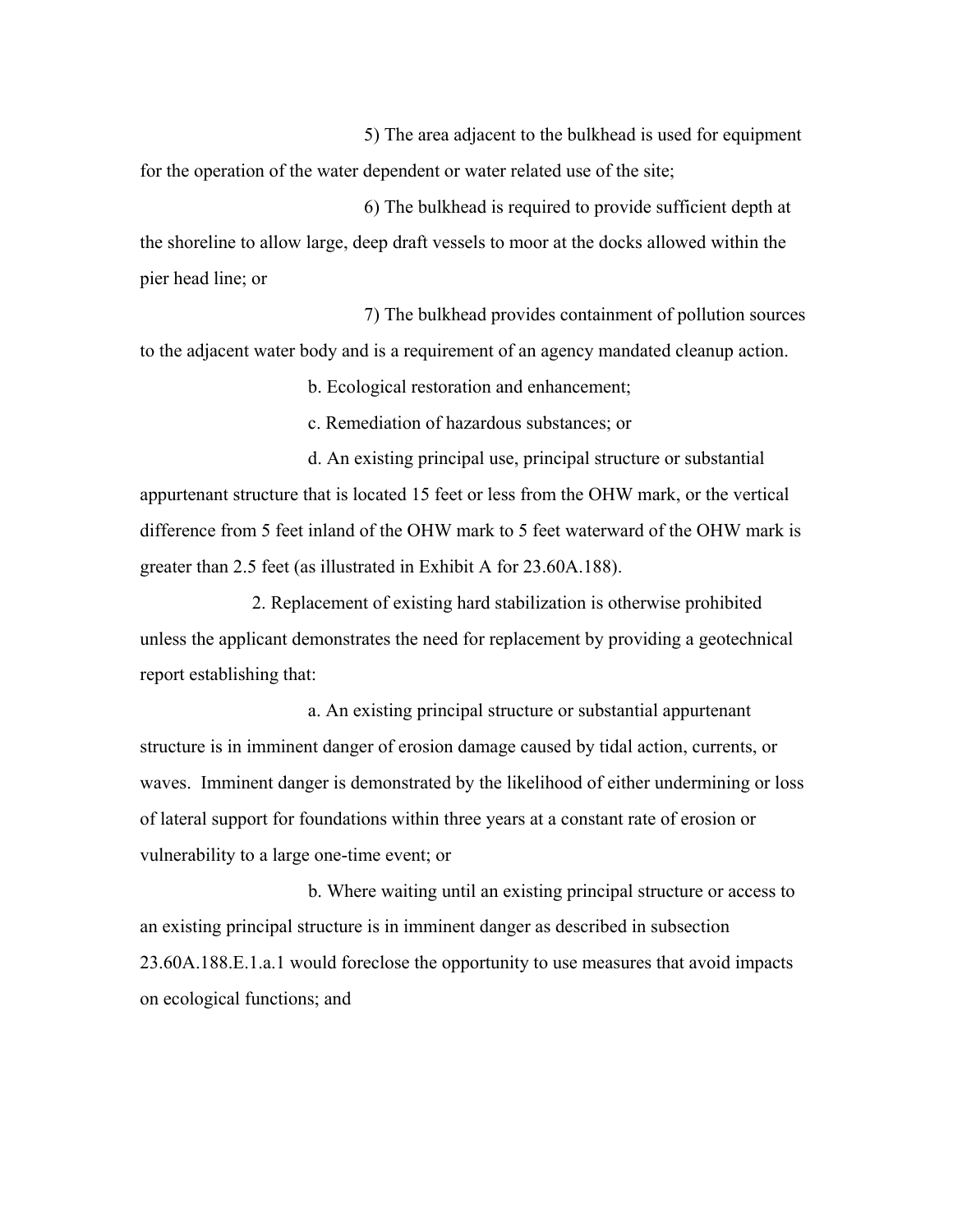c. Non-structural and soft stabilization will not provide adequate protection, and that the proposed hard stabilization will prevent or reduce structural damage.

3. Location and size of replaced of existing hard stabilization

a. Replacement of hard stabilization shall not encroach waterward of the ordinary high-water mark or existing structure unless it is to protect a residence that has been continuously occupied since December 31, 1991, and there are overriding safety or environmental concerns. In such cases, the replacement structure shall abut the existing shoreline stabilization structure.

b. Replacement of hard stabilization waterward of existing hard stabilization is regulated as new hard stabilization under subsection 23.60A.188.E.

4. The size of the stabilization measure shall be the minimum necessary.

5. Additions to or increases in size of existing hard stabilization shoreline stabilization structures are considered new structures and regulated under subsection 23.60A.188.D.

6. Where a net loss of ecological functions associated with critical saltwater habitats would occur by leaving the existing structure, it shall be removed as part of the replacement measure.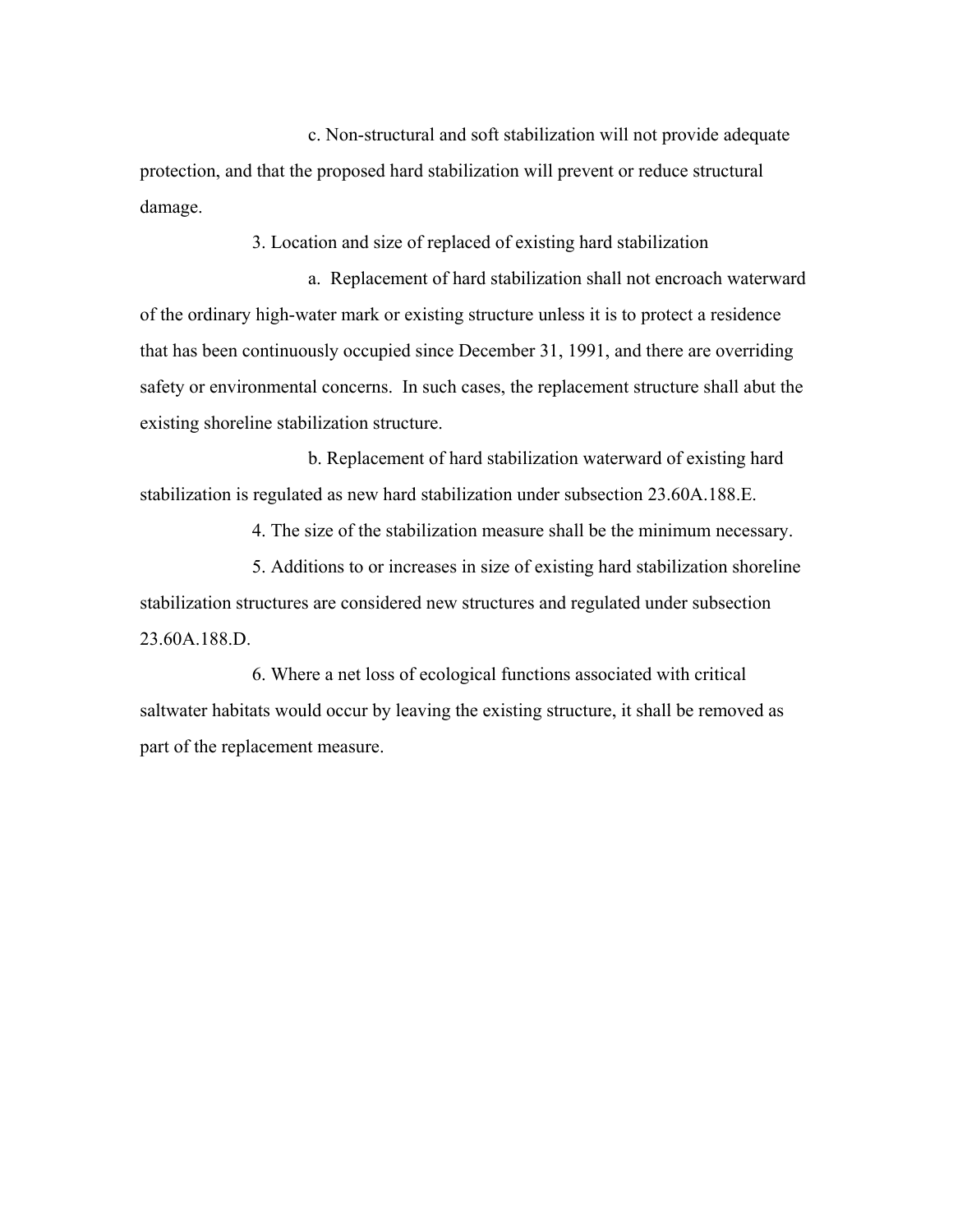

**Exhibit A for 23.60A.188 Hard Engineering Replacement – One Prequalification Criterion** 

G. Publicly financed or subsidized shoreline stabilization shall not restrict public access to the shoreline except where such access is determined to be infeasible because of incompatible uses, safety, security, or harm to ecological functions. If feasible the publicly financed or subsidized shoreline stabilization shall incorporate ecological restoration and enhancement and public access improvements into the project.

H. Mitigation sequencing

1. In applying mitigation sequencing pursuant to Section 23.60A.158, adverse impacts on ecological functions from shoreline stabilization include, but are not limited to:

a. the impacts on size of substrate and the effects of beach slope on waves; and

b. for new or replaced hard stabilization, disturbance of underwater substrate, turbidity, loss or disturbance of food, shelter, spawning, and migration habitat, and loss or disturbance of fish runs, biological communities and biodiversity, particularly benthic productivity, and change in water depth including ongoing scouring. Ongoing scouring means the continuation of substrate movement that causes deeper water.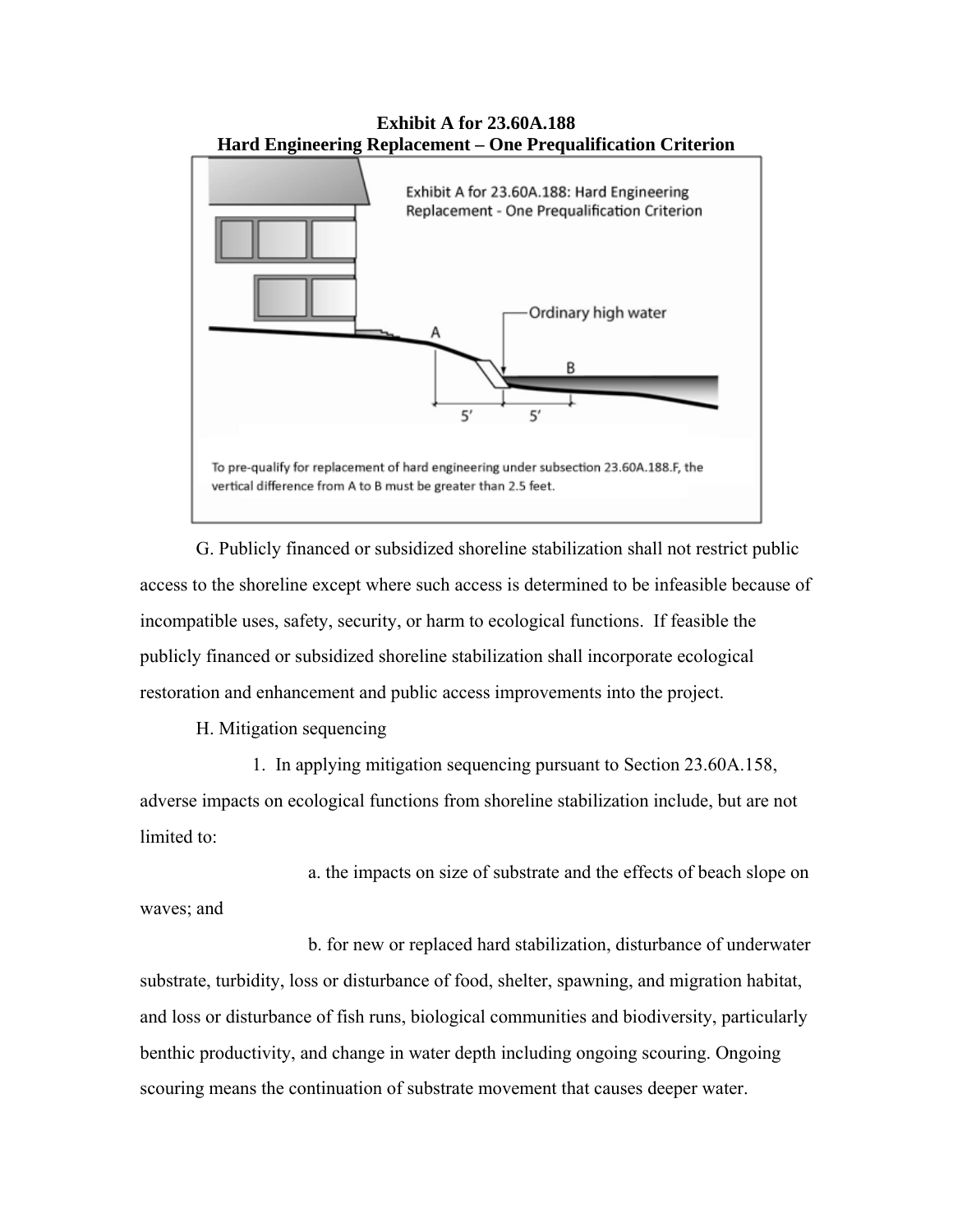2. In designing a project, the following priorities are established, and these measures are required to be used in the sequence listed below to reduce the adverse impacts of shoreline stabilization, unless the applicant demonstrates that the priority is inapplicable or not feasible, or that a different sequence or technique will be more effective in reducing adverse impacts.

a. Approaches to shoreline stabilization. Non-structural practices are required unless infeasible or are not sufficient to provide protection. If non structural practices are infeasible or insufficient then soft stabilization takes priority over hard stabilization.

b. Hard stabilization. For new or replaced hard stabilization, the order of priority is as follows:

1) Riprap;

2) Terraced and stepped bulkheads with an average slope of 30 percent or less;

3) Sloped bulkhead, with a slope of 30 percent or less;

4) Terraced and stepped bulkheads with an average slope that is greater than 30 percent;

5) Sloped bulkhead, with a slope greater than 30 percent;

and

6) Vertical bulkhead

# **23.60A.190 Standards for vegetation and impervious surface management**

A. Planting, disturbing or removing vegetation and adding, altering or removing impervious surface shall comply with the provisions of this Chapter 23.60A, including Sections 23.60A.156, 23.60A.158, and 23.60A.172,unless provided otherwise in this Section 23.60A.190.

B. Application and plans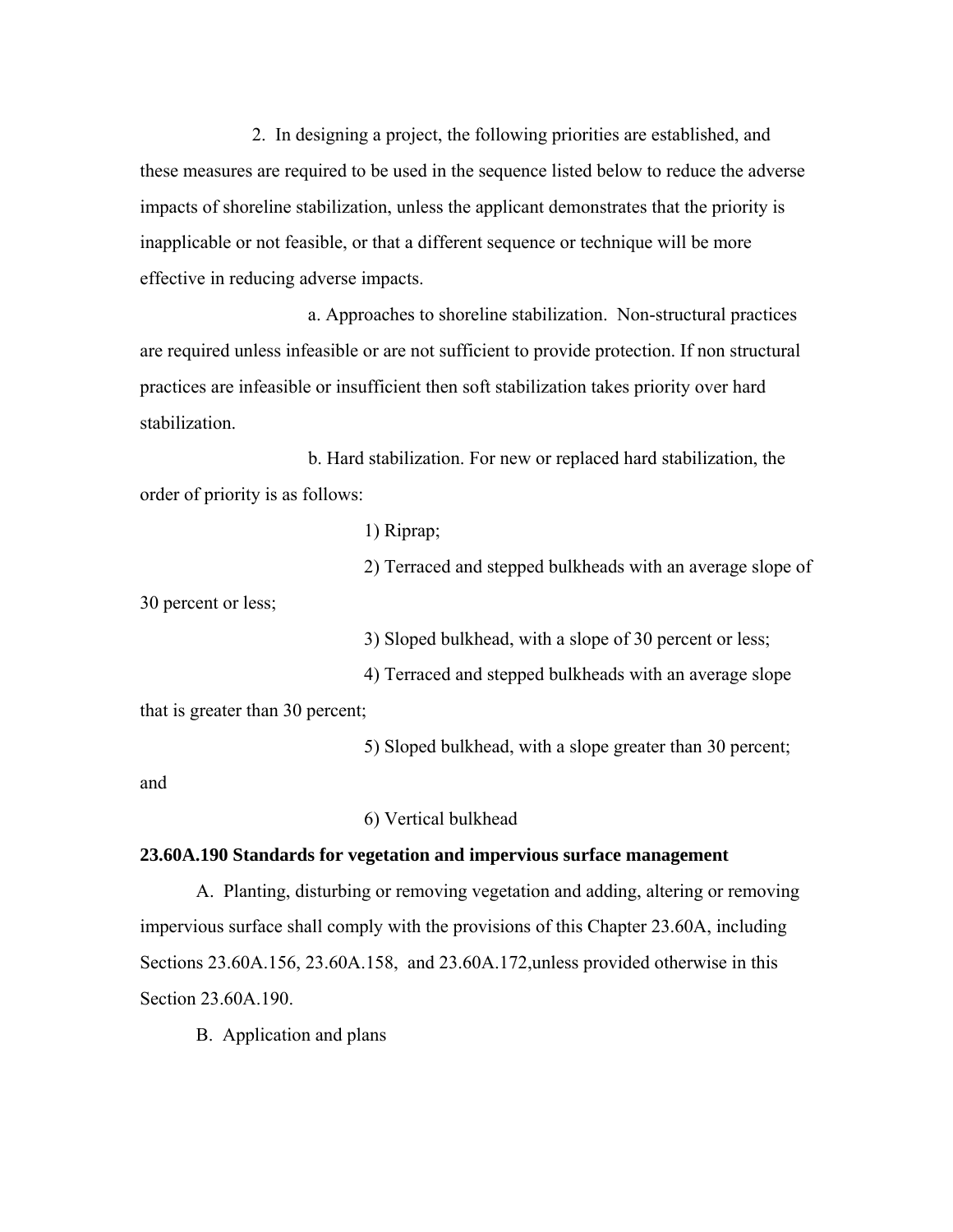1. An application and a plan are required for all actions allowed under this Section 23.60A.190, unless specifically provided otherwise in this Section 23.60A.190.

2. Applications shall be made on the form approved by the Director.

3. Plans prepared under this Section 23.60A.190 shall be consistent with the standards promulgated by the Director and with best management practices.

4. Plans prepared under this Section 23.60A.190 shall be prepared by a qualified professional with training and experience related to the type of ecological environment where the work will occur.

5. Plans shall identify:

a. The location and area of all disturbance areas;

b. The type and area of the existing ground surface coverage;

c. The size, species, and location of existing trees;

d. The type and area of final proposed ground surface coverage;

and

e. The species and location of proposed trees.

6. Plans shall display the vegetation areas and improvements that are provided as mitigation for project impacts.

C. Shoreline District waterward of the OHW mark. Waterward of the OHW mark vegetation management is allowed or prohibited as provided in subsection 23.60A.190.C.1 and 23.60A.190.C.2 and requires mitigation as provided in subsection 23.60A.190.C.3

1. Removing or disturbing aquatic vegetation, except for aquatic noxious weeds, is prohibited except as necessary for development, uses or shoreline modifications approved under this Chapter 23.60A and authorized by the Director.

2. Aquatic noxious weed removal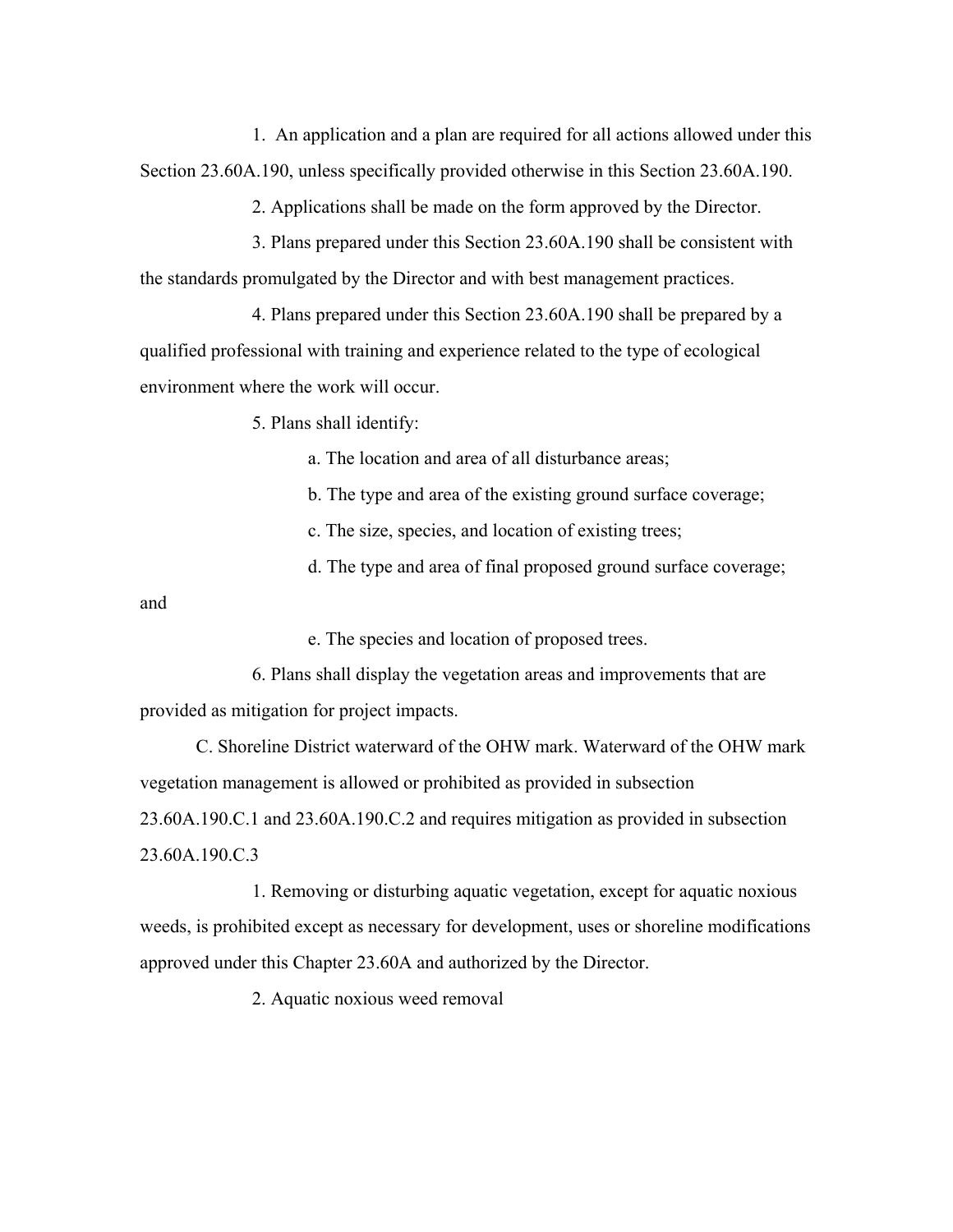a. Removing or controlling aquatic noxious weeds is allowed, allowed as a special use, allowed as a shoreline conditional use, or prohibited as provided in Section 23.60A.172 and this Section 23.60A.190.

b. In removing aquatic noxious weeds the following techniques are required to be used in the sequence listed below, unless the applicant demonstrates that the priority is inapplicable or not feasible or that a different sequence or technique will be more effective in reducing impacts on ecological functions; all other techniques are prohibited:

1) Hand-pulling or mechanical harvesting and cutting;

2) Placement of bottom barriers. Bottom barriers are required to be made of biodegradable material and shall not cover an area greater than 1,000 square feet;

3) Rotovating, weed rolling, or other methods that disturbs bottom sediments or the benthos;

4) Use of herbicides or other chemical treatment methods applicable to the control of aquatic noxious weeds that are approved by Ecology and the federal Environmental Protection Agency.

3. In applying mitigation sequencing pursuant to Section 23.60A.158, adverse impacts on ecological functions to be addressed include, but are not limited to, disturbance of underwater substrate, turbidity, loss or disturbance of food, shelter, spawning, and migration habitat, and loss or disturbance of fish runs, biological communities and biodiversity, particularly benthic productivity.

D. Shoreline District landward of the OHW mark. Vegetation and impervious surface management activities are prohibited within the portion of the Shoreline District that is landward of the OHW mark, both within and outside the shoreline setback, except as follows or as otherwise provided in this Section 23.60A.190: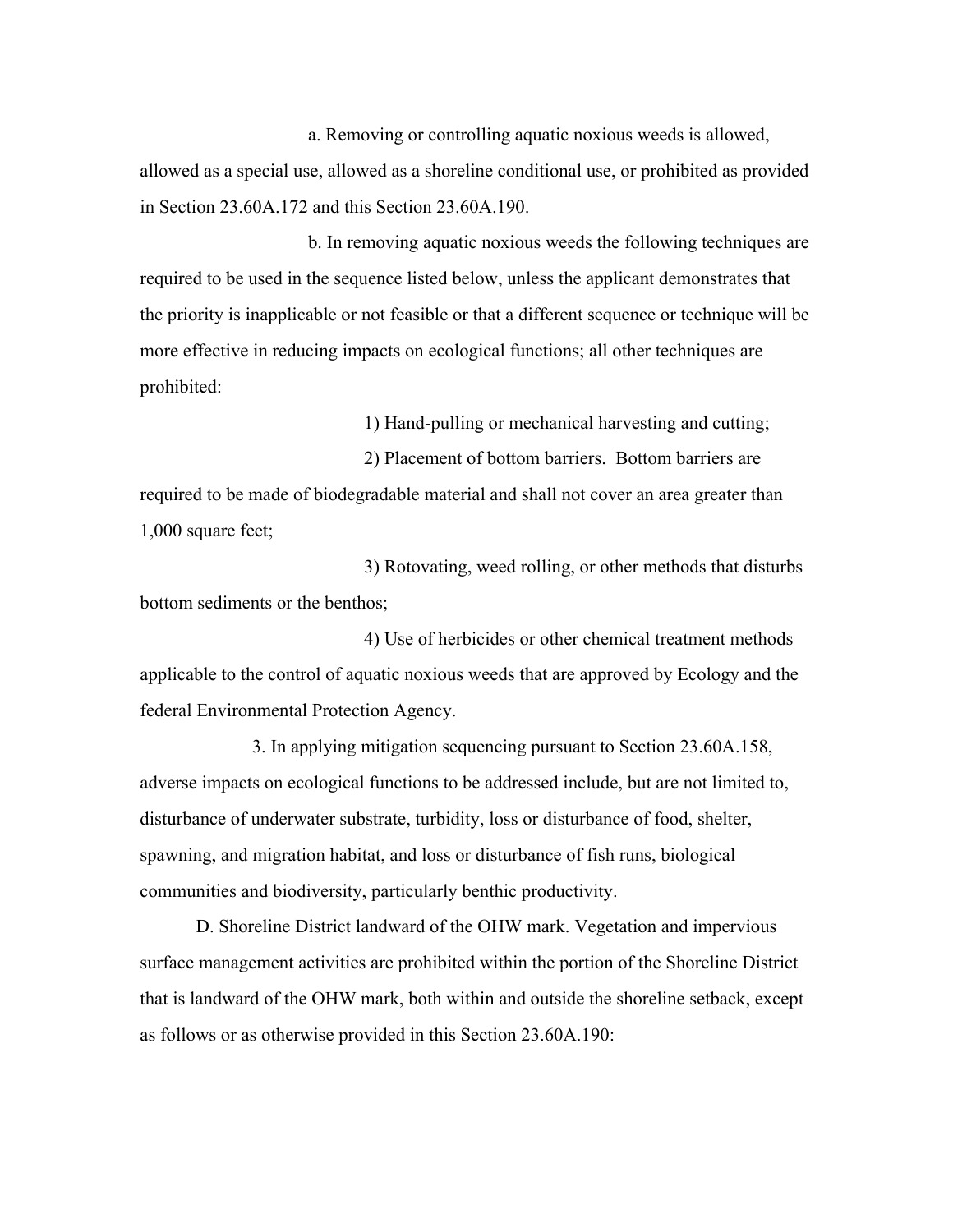1. Normal and routine pruning and maintenance that promotes the health and vigor of trees and shrubs and maintenance of existing impervious surface is allowed without submitting an application and without complying with Section 23.60A.158 unless a violation occurs:

a. Up to 750 square feet of trees and vegetative cover lawfully maintained prior to May 9, 2006;

b. Lawns paths and landscaping lawfully maintained prior to May 9, 2006, that were not in an environmentally critical area or buffer prior to May 9, 2006, but are in an environmentally critical area or buffer as a result of the passage of Ordinance 122050 enacting regulations for environmentally critical areas;

c. Steep slope areas created through previous legal grading activities, including rockeries or retaining walls resulting from right-of-way improvements, if no adverse impact on the steep slope or shoreline area will result;

d. Trees and vegetation specifically approved by permit prior to May 9, 2006, if the conditions of that permit are complied with;

e. Vegetation and tree planting and removal approved by the Director under subsections 25.09.320.A.3.b and 25.09.320.A.3.c before the effective date of this ordinance; and

f. Vegetation and tree planting and removal shown on a plan filed with the Department of Planning and Development in compliance with subsection 25.09.320.A.3.b before the effective date of this ordinance.

2. Actions taken under subsections 23.60A.190.D.1.d, 23.60A.190.D.1.e and 23.60A.190.D.1.f are required to comply with the conditions on such permit or plans.

3. Removing trees is allowed if the Director determines the tree is a threat to health or safety based on a report prepared by a qualified professional with a Tree Risk Assessor certification as established by the Pacific Northwest Chapter of the International Society of Arboriculture (ISA) or equivalent experience and training and the removal is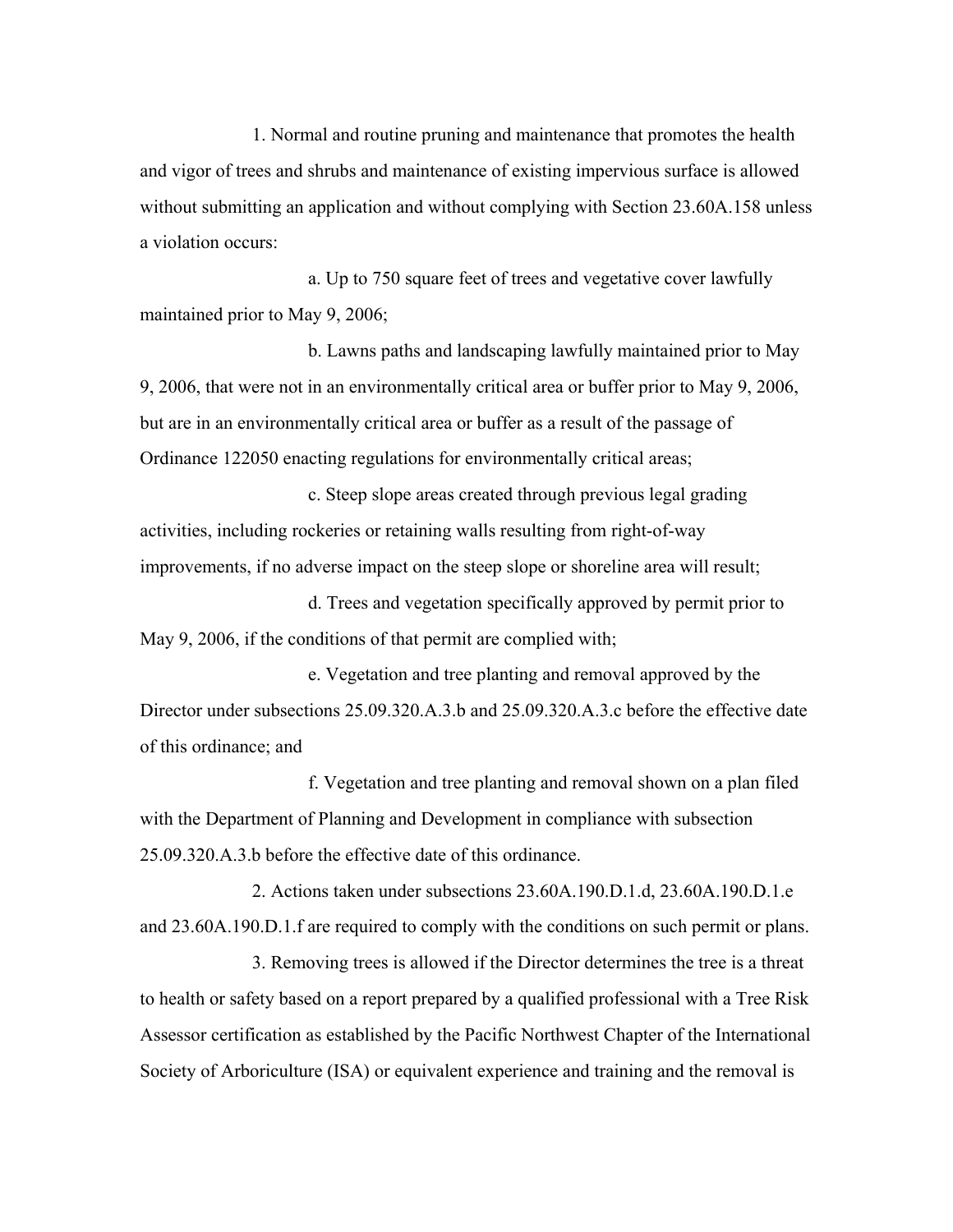performed by or under the direction of a qualified professional. If a tree is removed from designated shorelines of statewide significance as defined by RCW 90.58.030, a shoreline conditional use permit is required.

4. Permits authorizing development, shoreline modifications and uses may authorize disturbance areas and land clearing using mitigation sequencing set forth in Section 2360.158 and complying with the following standards:

a. Any surface disturbed or cleared of vegetation and not to be used for development shall be planted with native vegetation, except that pre-disturbance landscaped areas containing non-native vegetation located outside the shoreline setback may be re-landscaped using non-native, noninvasive vegetation;

b. Mitigation required for subsection 23.60A.158.B.1.e (Step E) shall include a plan with the vegetation areas and improvements required for project impacts; and

c. Mitigation required for subsection 23.60A.158.B.1.e (Step E) for the removal of trees shall include compensation for any loss of the contribution of woody debris into the adjacent aquatic environment.

E. Impervious surface management activities. Impervious surface management activities that are allowed, or allowed as a special use or a shoreline conditional use under Sections 23.60A.167 or 23.60A.172, or the applicable shoreline environment on the part of the site where the impervious surface management activites are proposed to located are allowed landward of the OHW mark as follows and are otherwise prohibited:

1. No vegetation shall be removed, the amount of impervious surface shall not be increased, and no surface that is permeable by water at the time of the application shall be covered with an impervious surface so that impervious surface will be closer to the ordinary high water mark.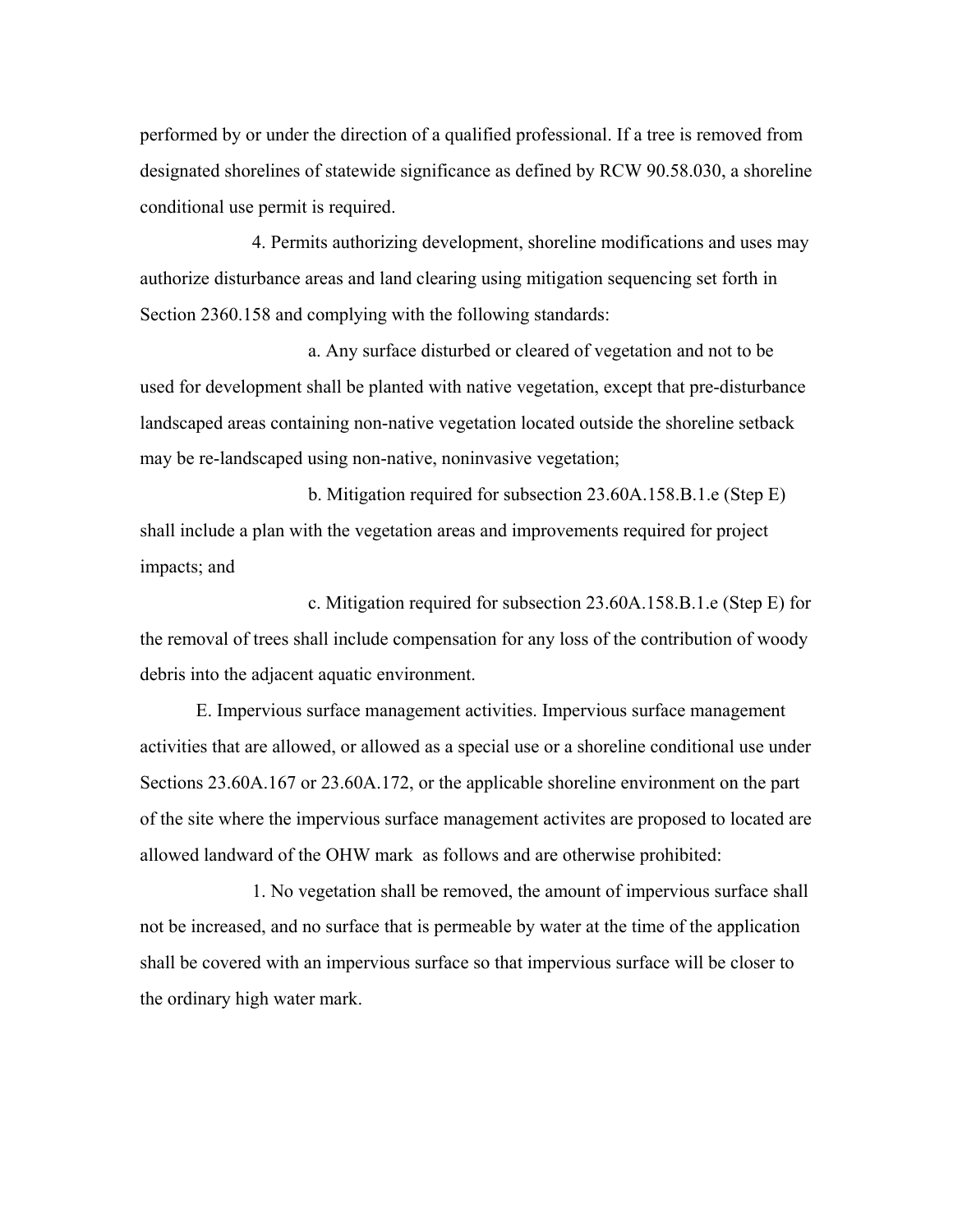2. If any of the actions described in subsection 23.60A.190.E.1 occur and that action impacts ecological functions, those impacts are mitigated as set out in Section 23.60A.158 and subsection 23.60A.190.H.

F. Shoreline Setback. Within the shoreline setback established for each environment, any land disturbing activity, and any action detrimental to aquatic or wildlife habitat, vegetation or trees is prohibited, except as provided under subsections 23.60A.190.D and 23.60A.190.E, or as necessary to carry out work authorized by the Director in the shoreline setback regulations for the applicable environment or in Section 23.60A.124, or as follows:

1. Replacing any vegetation or ground surface coverage by planting native vegetation in an area of 300 square feet or less per year is allowed without submitting an application only if:

a. No new impervious surface is created;

b. Land disturbance is minimized and kept within the planting

area;

c. No native trees are removed; and

d. No nonnative trees over 6 inches DBH are removed.

2. Restoring or improving vegetation and trees using native vegetation in areas of any size is allowed if the work is performed by or under the direction of a qualified professional with training and professional experience related to the type of ecological environment where the work will occur; and

a. No new impervious surface is created;

b. Land disturbance is minimized and kept within the planting

area;

c. No native trees are removed;

d. No nonnative trees over 6" DBH are removed; and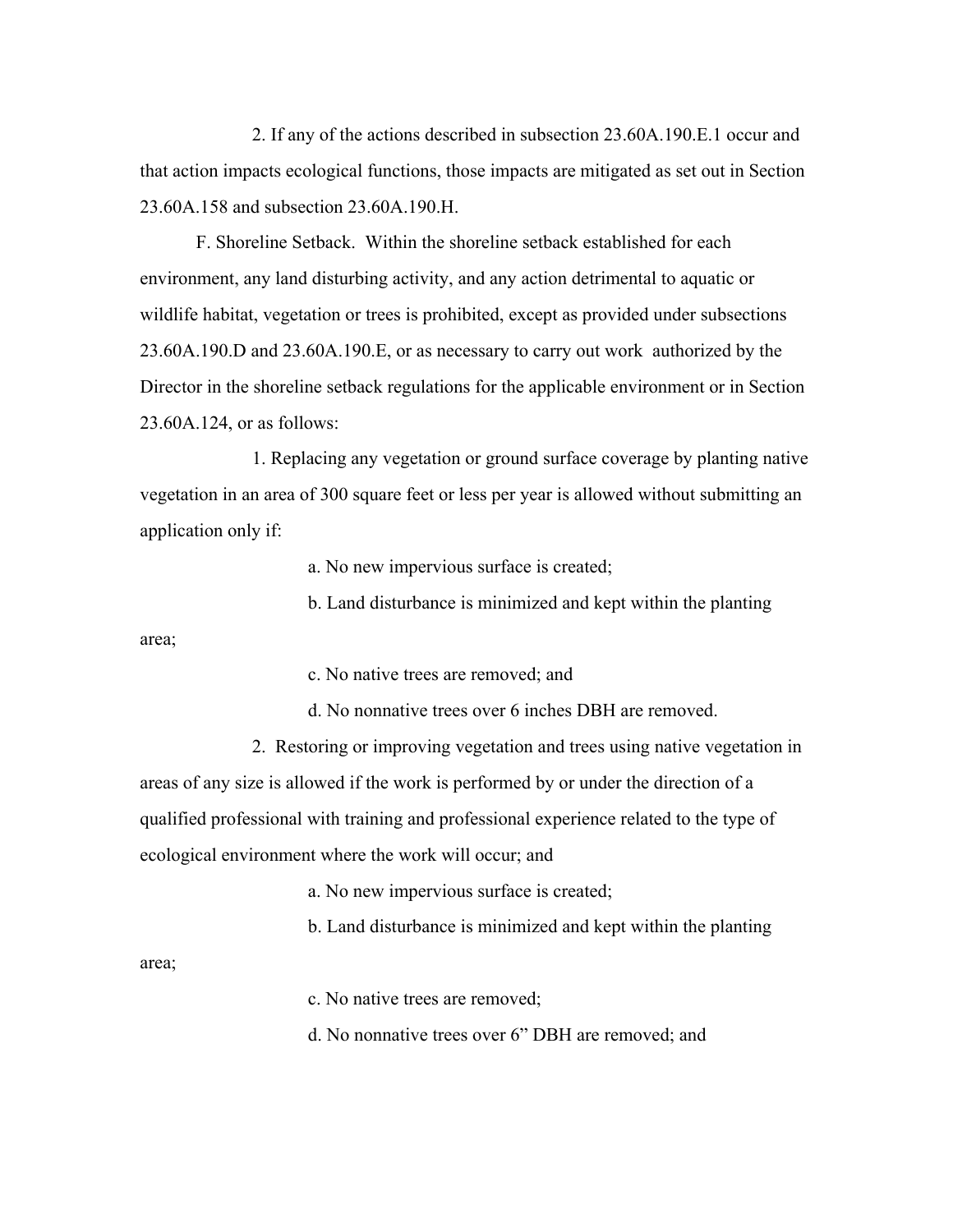e. The project promotes maintenance or creation of a naturally functioning condition that prevents erosion, protects water quality, or provides diverse habitat.

G. Outside the shoreline setback. Within the Shoreline District but outside of the shoreline setback area, removing or altering vegetation is prohibited, except as provided in subsection 23.60A.190.D or as follows:

1. Replacing any vegetation or ground surface coverage by planting native vegetation in an area of 750 square feet or less per year is allowed without submitting an application only if:

a. No new impervious surface is created;

b. Land disturbance is minimized and kept within the planting

area;

c. No native trees are removed; and

d. No non-native trees over 6" DBH are removed.

2. Restoring or improving vegetation and trees in areas of any size is allowed if the work is performed by or under the direction of a qualified professional with training and professional experience related to the type of ecological environment and only if:

a. No new impervious surface is created;

b. Land disturbance is minimized and kept within the planting

area;

c. No native trees are removed;

d. No non-native trees over 6" DBH are removed; and

e. The project promotes maintenance or creation of a naturally functioning condition using native vegetation that prevents erosion, protects water quality, and provides diverse habitat.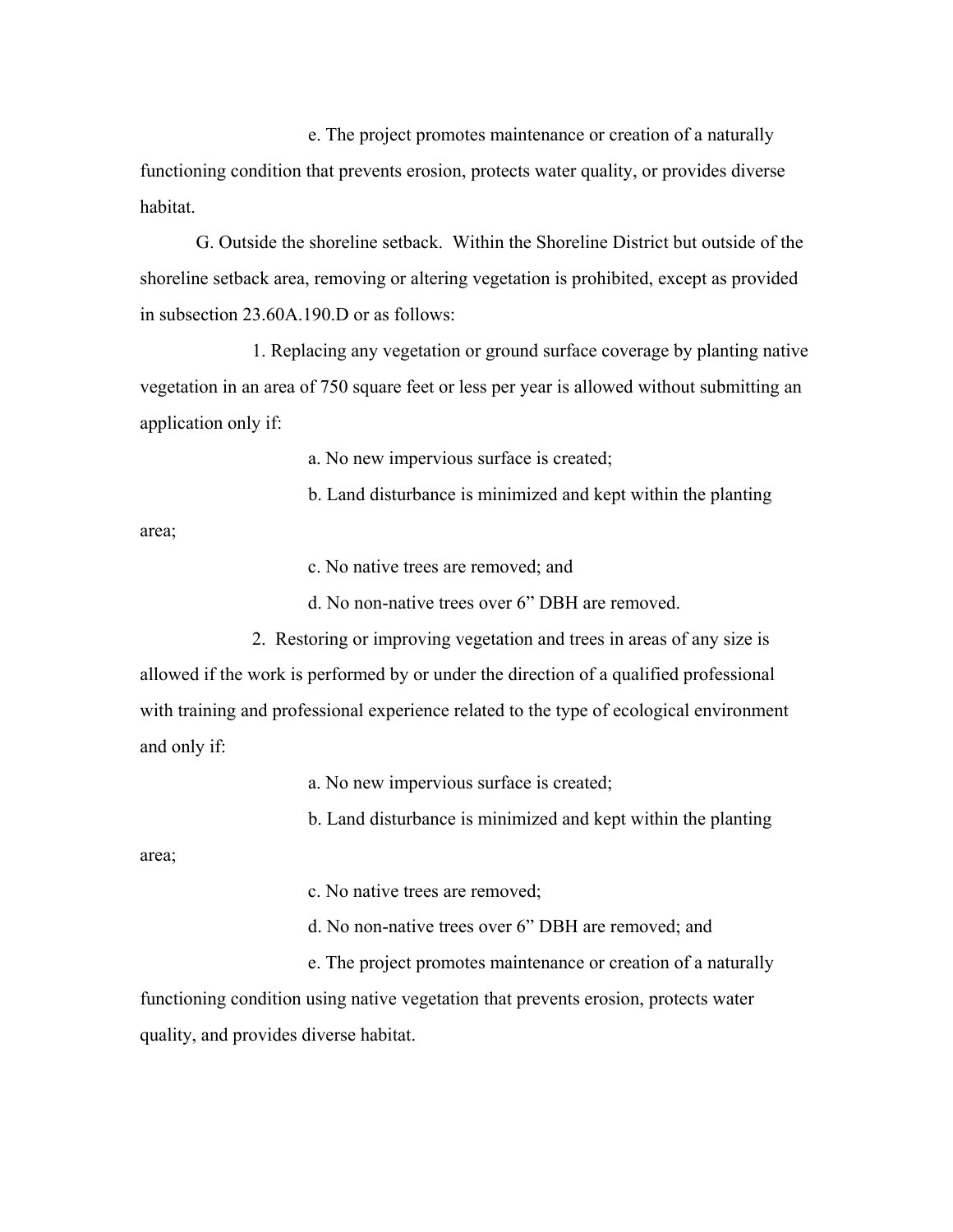H. Mitigation for vegetation alteration and increase in impervious surface. If vegetation is lawfully altered or removed other than as allowed in subsections 23.60A.190.D.1, 23.60A.190.E.1 and 23.60A.190.F.1 or if there is an increase in impervious surface that is required for work authorized pursuant to this Chapter 23.60A, adverse impacts to ecological functions shall be addressed as follows:

1. Mitigation sequencing shall be applied pursuant to Section 23.60A.158. Mitigation must achieve the equivalent ecologic functions as the conditions existing in the Shoreline District immediately prior to the work.

2. In applying mitigation sequencing pursuant to Section 23.60A.158, adverse impacts on ecological functions to be addressed include, but are not limited to:

a. loss of shading to nearshore aquatic habitat;

b. loss of organic inputs critical for aquatic life;

c. loss of habitat for insects and other terrestrial species;

d. loss of woody debris inputs to the aquatic system;

e. loss of soil stabilization functions; and

f. loss of stormwater filtering, detention, and infiltration.

3. In applying mitigation sequencing the following actions are required to offset impacts of vegetation and impervious surface management, unless the applicant demonstrates the action is inapplicable, infeasible or a different approach will be more effective in mitigating impacts.

a. Location of plantings. Plantings provided for mitigation purposes shall be sited as close to the OHW mark as possible on waterfront lots and adjacent to other vegetation on both waterfront and upland lots.

b. Replacement of vegetation. If vegetation and impervious surface management results in a reduction of trees, shrubs, or groundcovers, or a change from mature vegetation to new vegetation, the plantings that provide mitigation shall at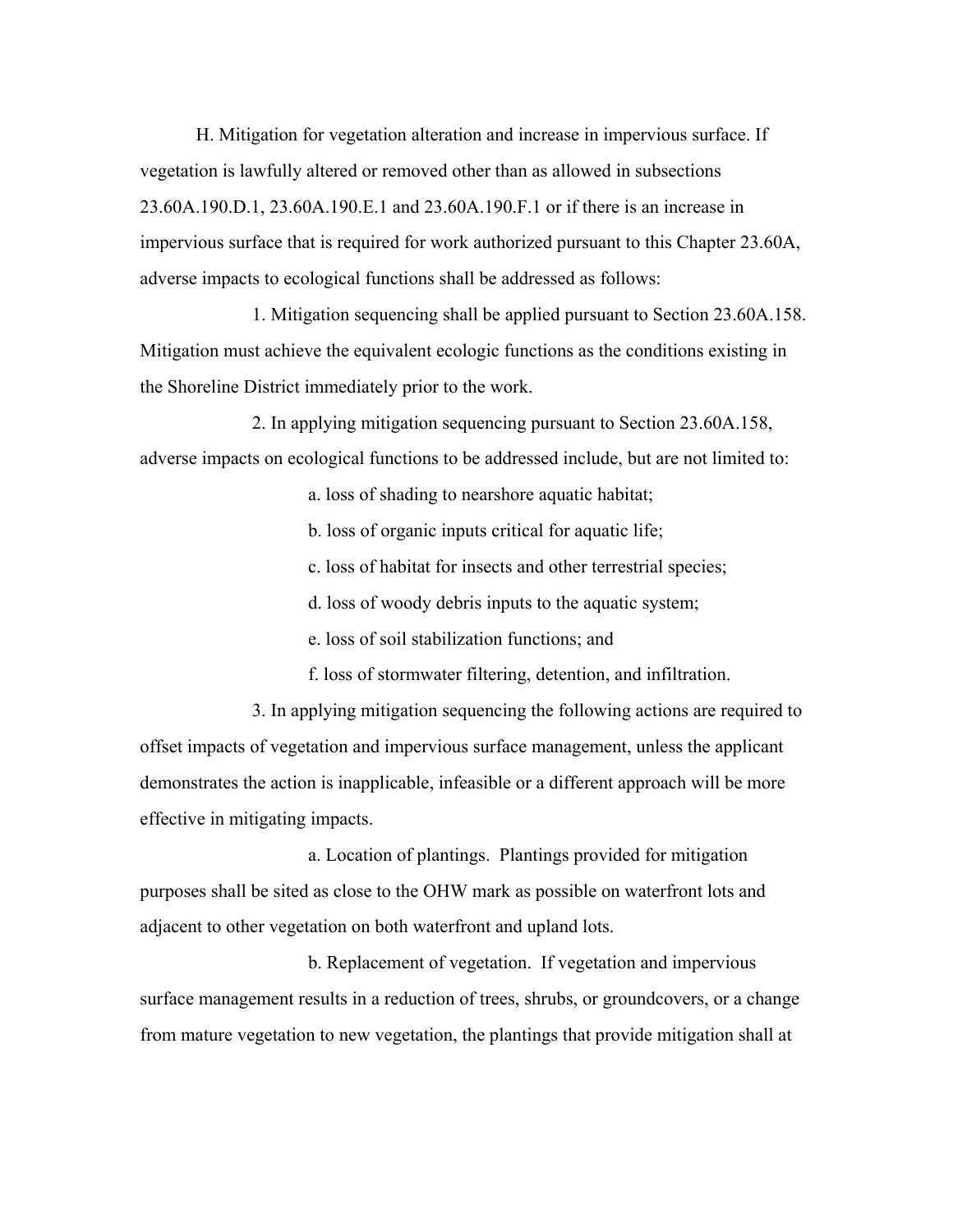the time they are installed replicate the pre-disturbance level of ecological function provided by the vegetation that is replaced.

c. Plant selection. Mitigation plantings shall be native species suited to specific site conditions.

d. Pervious surfaces. If vegetation and impervious surface management results in a loss of pervious surfaces, mitigation shall create new pervious surfaces or replicate the functions of pervious surfaces according to the standards in Volume 3 of the Stormwater Manual DR 17-2009.

e. Vegetation and impervious surface management actions requiring soil disturbance shall use appropriate best management practices to prevent sediment runoff into the shoreline area.

f. Maintenance is required to ensure 80 percent survival of new vegetation planted at the end of five years.

I. **Vegetation monitoring is required for any vegetation planting within the Shoreline District that requires submittal of an application under this Section 23.60A.190 and for projects that required a Shoreline Substantial Development Permit or a building permit. The monitoring plans shall include:**

**1. Five years of monitoring that** ensures eighty percent survival of the vegetation planted;

**2. Annual inspections of the plants;**

**3. R**eplacement of failed plants;

4. Removal of exotic invasive species that may have become established;

and

5. Photographic documentation of planting success.

J. Application of pesticides and fertilizers in the Shoreline District

1. Application of pesticides and fertilizers farther than 50 feet from the OHW mark is allowed without submitting an application if best management practices as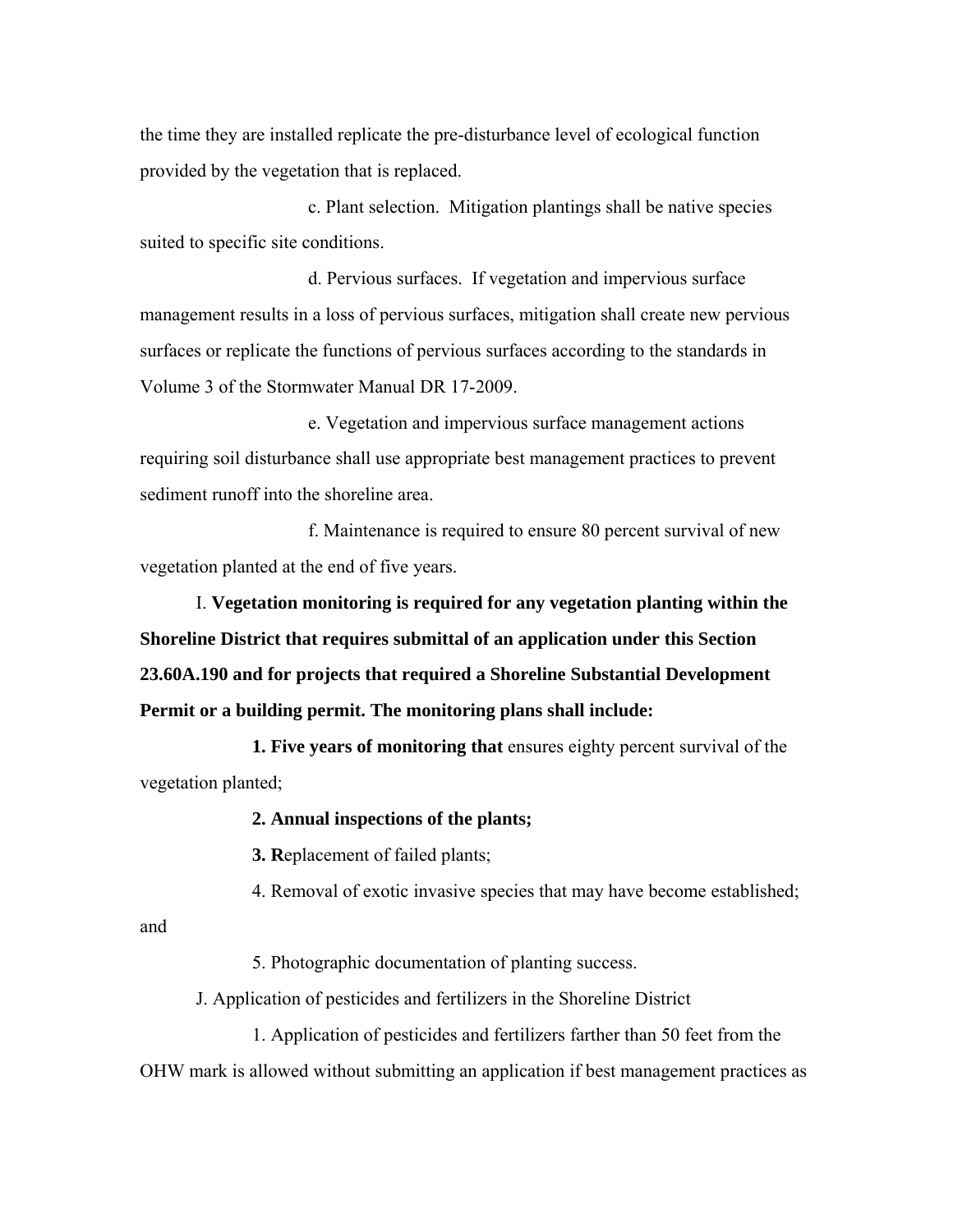promulgated by the Director are followed, except as provided in subsection 23.60A.190.J. 2.

2. Application of pesticides and fertilizers is prohibited in wetlands, riparian watercourses and other water bodies and within 50 feet of wetlands, riparian watercourses and other water bodies and waterward of the OHW mark of riparian watercourses and other water bodies, except as provided in subsection 23.60A.190.C.2.b.4 or as allowed by the Director for the following circumstances and if the allowed pesticide application is done by a licensed applicator:

a. The state or local Health Department recommends or directs their use to address a threat to public health;

b. A county, state, or federal agency with jurisdiction directs their use for control of a state listed noxious weed or plant pests covered by the Washington State Department of Agriculture plant pest program, and if non-chemical alternatives have been evaluated;

c. If the Director determines the applicant has demonstrated that the use of pesticides will have no adverse impact to fish and wildlife. Such a determination may be in the form of concurring that the applicant has developed best management practices or an integrated pest management plan consistent with standards developed by the Director;

d. If the Director has determined that use of a pesticide to control invasive plants would have less overall adverse environmental impact than other control strategies; or

e. If the Director determines there is a serious threat to public safety, health, or the environment.

# **Part 5 Standards Applicable to Specific Uses**

#### **23.60A.192 Applicable standards for specific uses**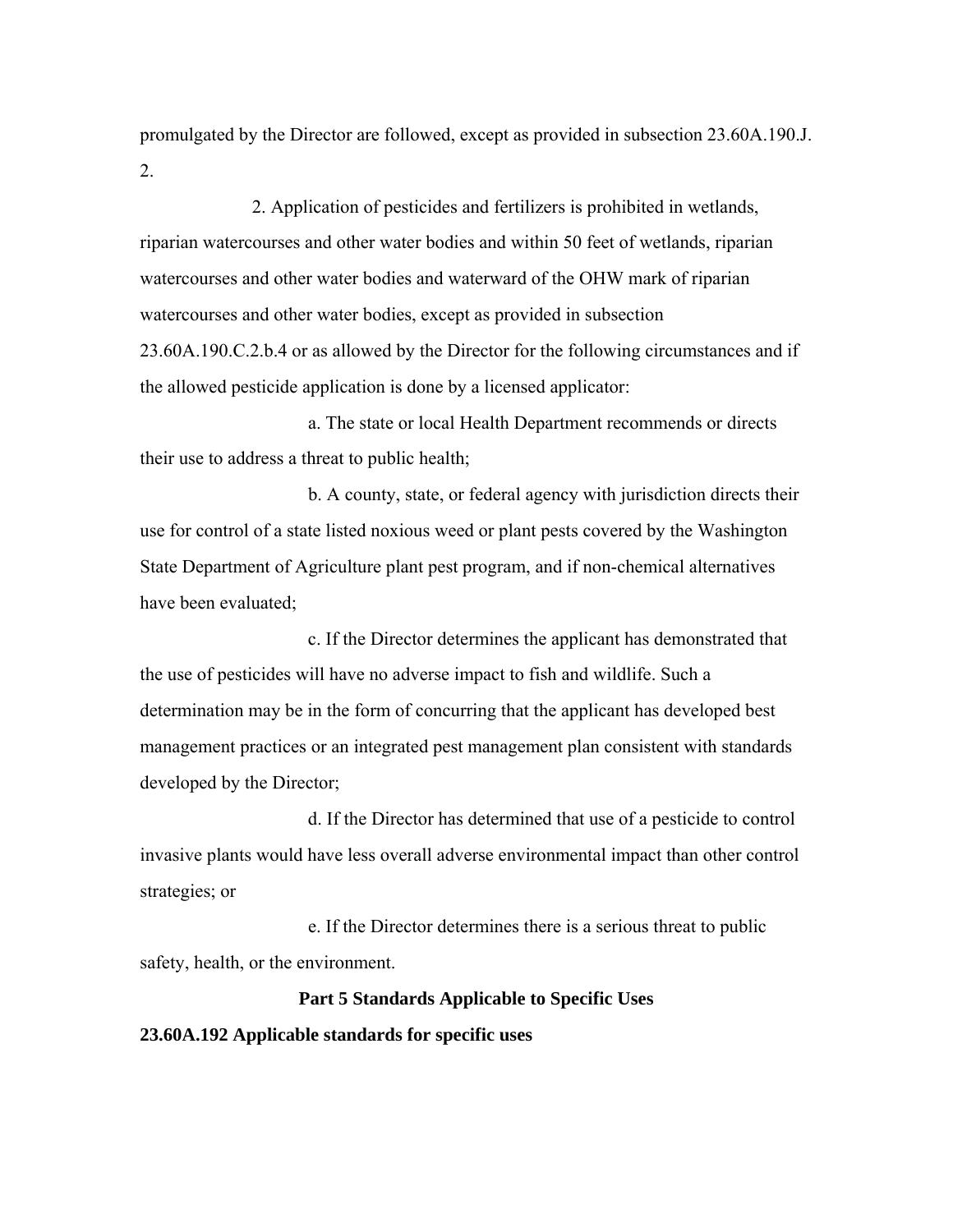All uses and developments in the Shoreline District, including shoreline modifications, are subject to the standards set out in Subchapter III of this Chapter 23.60A and to the standards for the applicable environment in which the use or development is located.

## **23.60A.193 Standards for agriculture**

A. In shoreline environments where agriculture is allowed or allowed as a special use or a shoreline conditional use it shall comply with the standards for agriculture in this Section 23.60A.193.

B. Agricultural uses shall not remove native vegetation; and

C. Agricultural uses shall be sited in areas that result in the least disturbance to ecological functions.

#### **23.60A.194 Standards for aquaculture**

A. In shoreline environments where aquaculture is allowed or allowed as a special use or a shoreline conditional use it shall comply with the standards for aquaculture in this Section 23.60A.194.

B. Aquaculture facilities are required to be located, designed, constructed and managed so as not to spread disease to native aquatic life, adversely impact eelgrass and macroalgae, or significantly conflict with navigation.

C. Aquaculture facilities are required to use best management practices to mitigate impacts from the construction and management of the facilities.

D. Aquaculture facilities shall not cultivate nonnative species.

E. In addition to the regulations requirements in this Chapter 23.60A geoduck aquaculture shall meet the standards of WAC 173-26-241(3)(b).

#### **23.60A.196 Standards for bridges overwater and tunnels**

A. In shoreline environments where bridges over water and tunnels are allowed or allowed as a special use or a shoreline conditional use, they shall comply with the standards in the applicable shoreline environment and this Section 23.60A.196.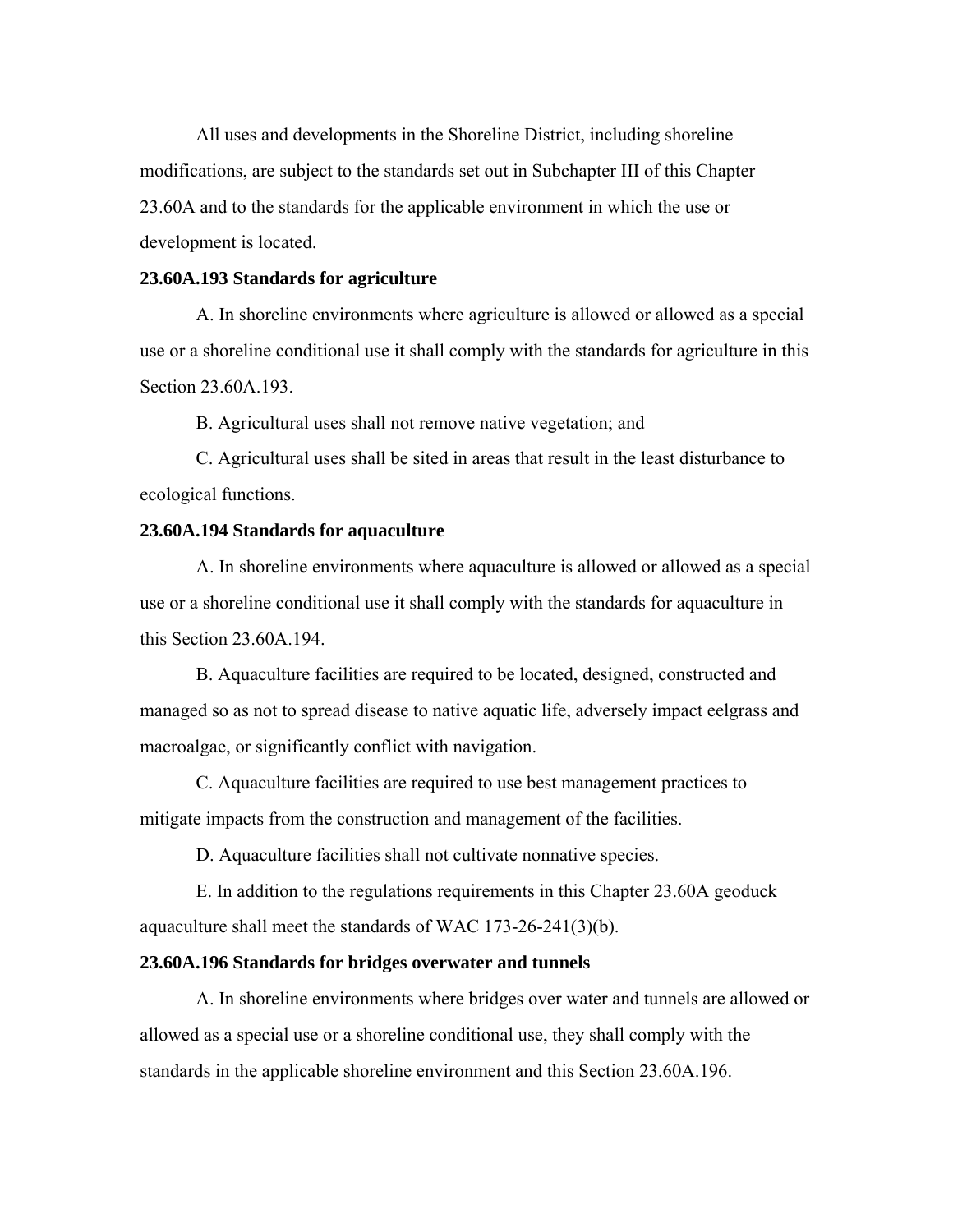B. Bridges overwater required for subdivisions shall span any floodway or channel migration zone.

C. In mitigating impacts from bridges overwater, including approaches to bridges, impacts shall be addressed in the following sequence:

1. Access points that do not require crossing water bodies are required to be used when available;

2. Shared crossings with existing crossings shall be used if feasible;

3. The route of the bridge and appurtenant structures shall be sited in the locations that have the least possible adverse effect on unique or fragile shoreline features;

4. Mitigating impacts on ecological functions including, but not limited to, shading of aquatic and wetland habitat; modification or obstruction of water circulation and flow; loss or disturbance of intertidal, sub-tidal, or shallow water habitat; loss or disturbance of food, refuge, spawning, and migration habitat; and loss or disturbance of fish runs, biological communities and biodiversity; and

5. Mitigating impacts to view corridors, which shall be minimized.

D. In mitigating impacts from tunnels, including entry ways to and exit ways from tunnels and accessory structures, impacts shall be addressed in the following sequence:

1. The route of the tunnel and accessory structures shall be sited in locations that have the least possible adverse effect on unique or fragile shoreline features; and

2. Adverse impacts to views of the water from waterfront parcels shall be minimized.

# **23.60A.198 Standards for drive-in businesses**

Drive-in businesses are not allowed on waterfront lots in the Shoreline District. Drive-in businesses may be allowed on upland lots in the Shoreline District subject to the provisions of the underlying zone and other special districts.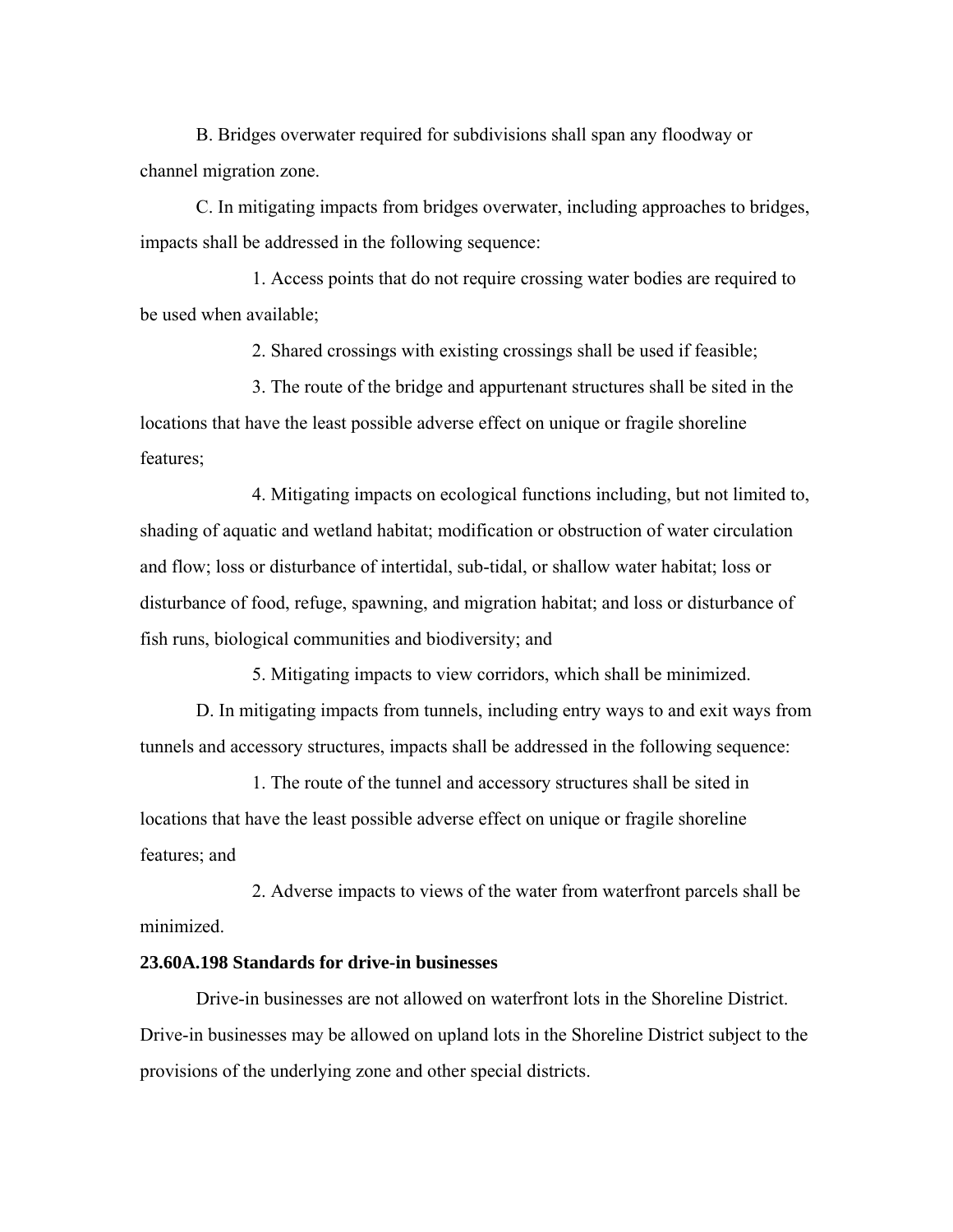#### **23.60A.199 Standards for intakes and outfalls**

A. Intakes and outfalls shall be designed and constructed to prevent the entry of fish.

B. Intakes and outfalls shall be located, designed, constructed, and managed to prevent erosion and threats to slope stability, including the use of appropriate energy dissipation at the discharge end.

C. In mitigating impacts from intakes and outfalls impacts shall be addressed as follows:

1. Intakes and outfalls and appurtenant structures shall be sited in the locations that have the least possible adverse effect on unique or fragile shoreline features; and

2. Mitigating impacts on ecological functions includes, but is not limited to, impacts from modification or obstruction of water circulation and flow and disturbance of intertidal, sub-tidal, or shallow water habitat.

#### **23.60A.200 Standards for marinas, commercial and recreational**

A. In shoreline environments where **commercial marinas and recreational marinas** are allowed or allowed as a special use or a shoreline conditional use, they shall comply with the standards in the applicable shoreline environment and in this Section 23.60A.200.

B. General standards. When new marinas are established or when substantial development occurs at an existing marina the following development standards apply:

1. Marina operators shall develop a best management practices (BMPs) document for marina tenants. This document shall, at a minimum, address the requirements of subsections B.2 through B.5 of Section 23.60A.200. Moorage agreements shall include the BMPs document and a section in the document that states that by signing the moorage agreement the tenant has read and agrees to comply with the BMPs.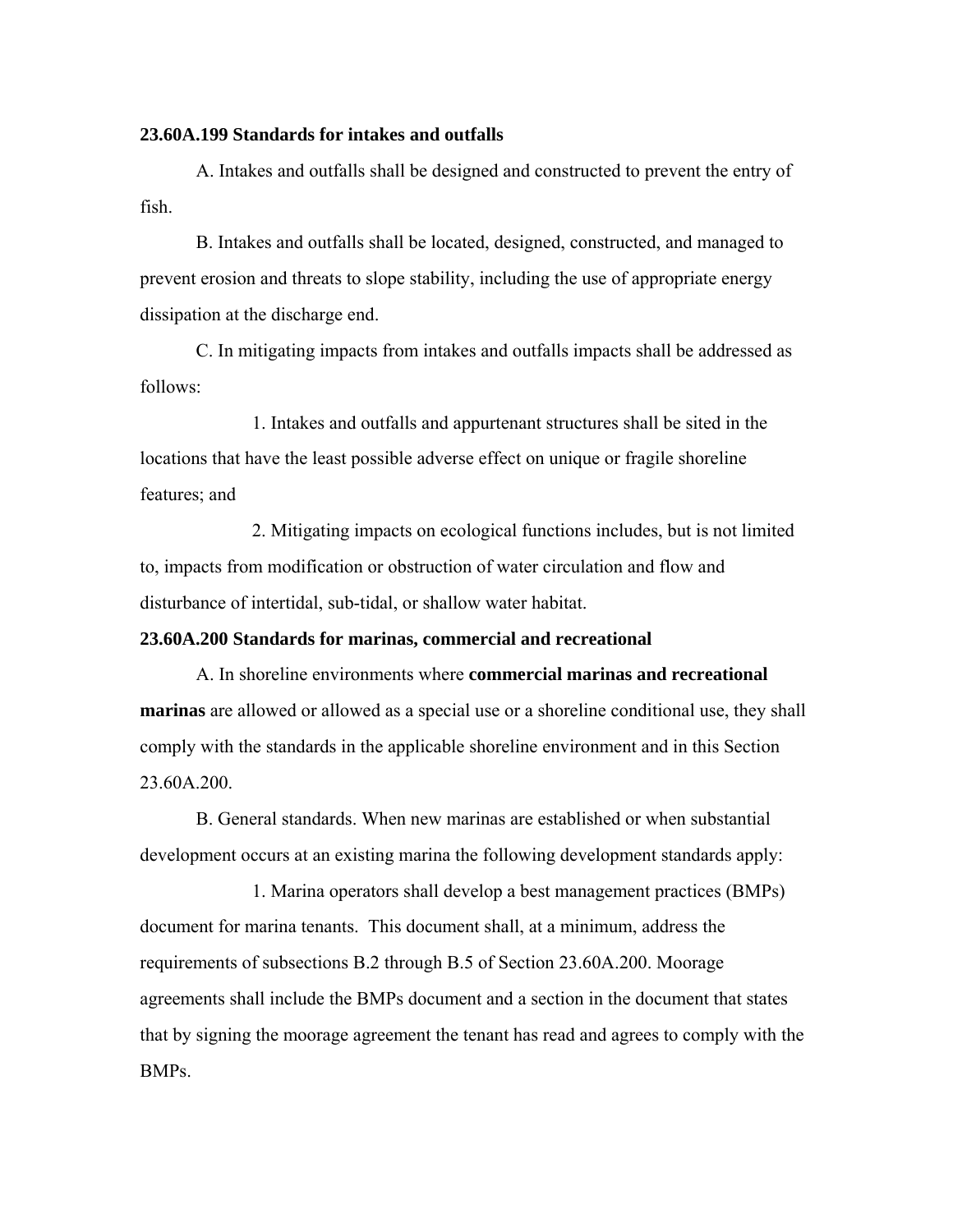2. Owners and operators of vessels moored in recreational marinas or commercial marinas shall use best management practices to minimize impacts on the aquatic environment. The best management practices include the following:

a. Using non-toxic cleaners and other products used on vessels that drain into the water;

b. Limiting the amount of gray water produced by minimizing water use;

c. Disposing of sewage at pump-out stations or through a pump-out service;

d. Disposing of garbage, food scraps, waste material and recyclables into the appropriate on-land receptacles;

e. Storing all outside materials in a secure manner so that they do not enter the water because of wind or wave action;

f. Not using herbicides, pesticides or fertilizers; and

g. Using a double containment system when using products on the vessel to contain any spills in the second receptacle and prevent the products from entering the water.

3. Marinas shall be operated and managed in a manner to preserve water quality pursuant to Title 22, subchapter VIII, Stormwater Code, and to protect the public health. The Director shall adopt a rule establishing model BMPs on Department of Ecology's Resource Manual For Pollution Prevention in Marinas May 1998, Revised 2009 Publication #9811 as a minimum standard.

4. Non-commercial slip-side vessel maintenance is limited to:

a. Interior vessel repair and cleaning, replacement of running gear and other cleaning and repair activities excluding hull scraping and painting, which is prohibited.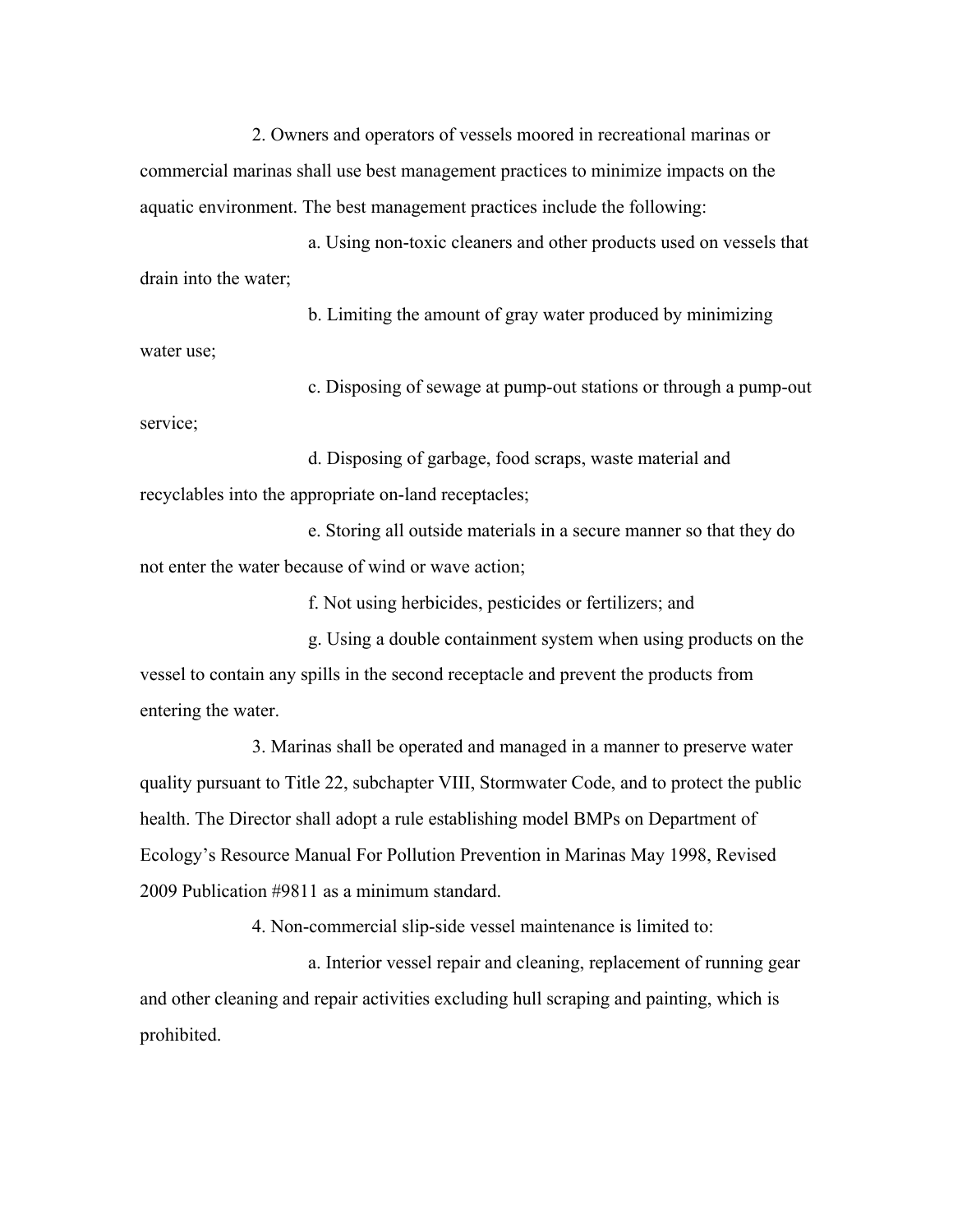b. Twenty-five percent of the exterior house of the vessel above the deck at any one time; exterior work involving paint, varnish and other toxic substances below the deck is prohibited. The Director may establish appropriate best management practices based on Department of Ecology's Resource Manual For Pollution Prevention in Marinas May 1998, Revised 2009 Publication #9811 in a Director's rule.

5. Marinas shall provide restrooms connected to the sewer system for use by any patron of the marina facility. At a minimum, the facilities are required to include one toilet and one washbasin. The Director shall determine the need for additional facilities to provide reasonable hygiene based on the number of slips, percentage of liveaboard slips, and the number of transient moorage slips within the marina.

6. Marinas having either more than 3,500 linear feet of moorage or slips large enough to accommodate vessels larger than 20 feet in length shall provide a sewage pump-out facility or the best available method of disposing of sewage wastes.

7. In Lake Washington and the Puget Sound overwater projections, boat lifts, and areas used for vessel moorage shall be located a minimum distance of 30 feet waterward from the OHW mark or in a minimum water depth of 8 feet, whichever is less to the extent reasonable. In Lake Union and Portage Bay overwater projections, boat lifts, and areas used for vessel moorage shall be located a minimum distance of 15 feet waterward from the OHW mark or in a minimum water depth of 8 feet, whichever is less to the extent reasonable.

8. Marinas shall be designed to prevent water stagnation and the need for dredging by creating two openings at the opposite ends so that water and sediment moves through the marina to the extent reasonable.

9. Piers shall be oriented with currents or prevailing winds to prevent trapping surface debris and oily residue to the extent reasonable.

## 10. Sta**ndards for piers and floats are provided in Section 23.60A.187.**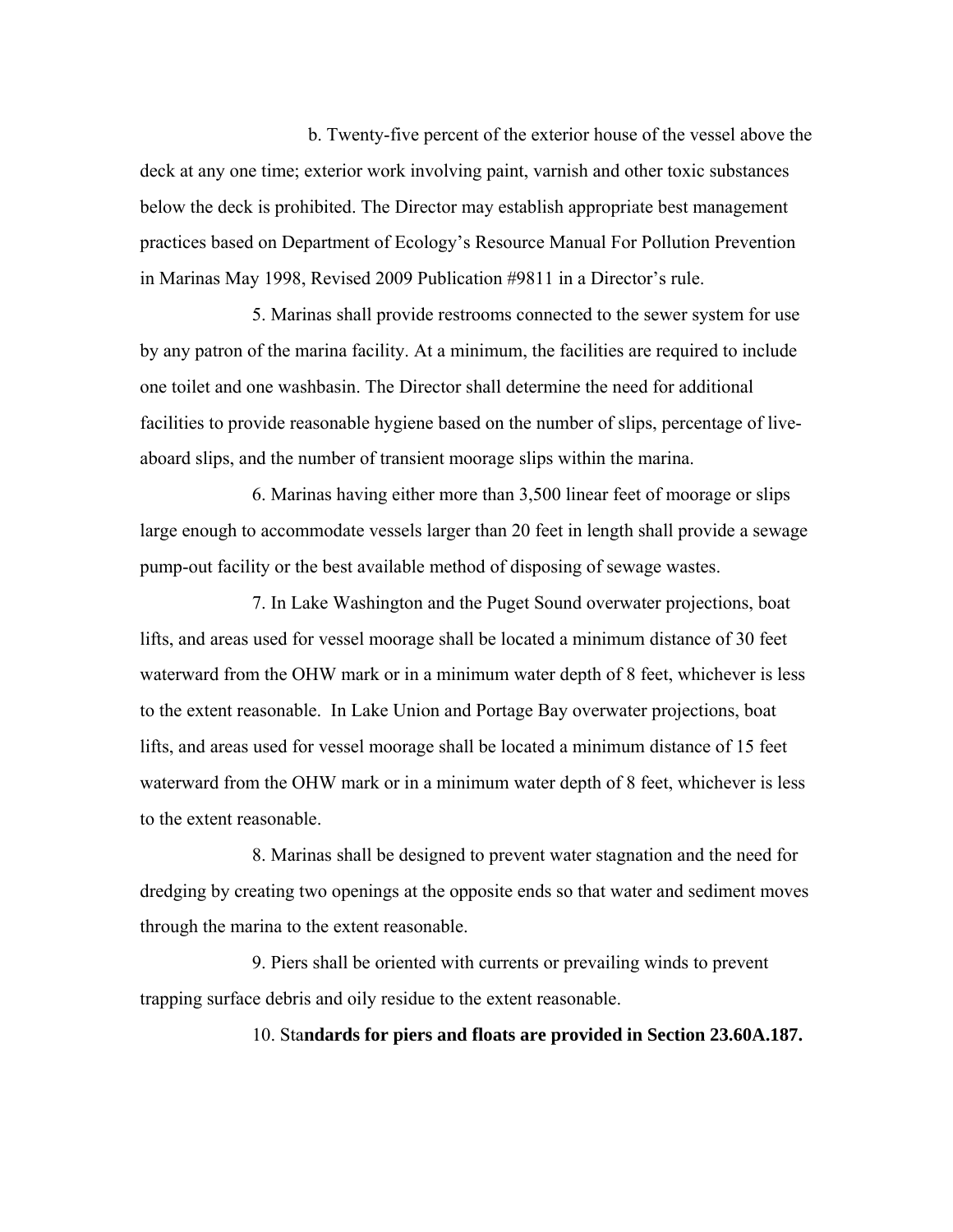C. Additional general development standard for new marinas. New marinas shall be located in areas that have a flushing rate of at least 30 percent per 24 hours. If a flusing rate of 30 percent per 24 hours is not achievable because water flow is controlled by the operation of the Locks the flusing rate shall be 30 percent per 24 hours to the extent reasonable.

D. Additional general development standards for new recreational marinas

1. Public access for new recreational marinas is required as follows:

a. Marinas with a dry land lot depth of less than 35 feet are exempt from the requirement to provide public access under this subsection 23.60A.200.D;

b. Marinas providing less than 2,000 linear feet of moorage space and containing only water-dependent or water-related principal uses are exempt from the requirement to provide public access under this subsection 23.60A.200.D.

c. The minimum public access for a marina providing less than 9,000 linear feet of moorage space is an improved walkway 5 feet wide on an easement 10 feet wide leading to an area located at the marina's water frontage, which shall be 10 feet wide and shall provide 10 feet of water frontage for every 100 feet of the marina's water frontage.

d. The minimum public access for a marina providing 9,000 or more linear feet of moorage space is an improved walkway 5 feet wide on an easement 10 feet wide leading to a public walkway 5 feet wide on an easement 10 feet wide located along the entire length of the marina's water frontage.

e. Easements are not required for publicly owned marinas.

2. Transient Moorage. Recreational marinas shall provide transient moorage as follows:

a. When a new recreational marina is established or substantially improved it shall provide transient moorage for recreational vessels at the rate of 40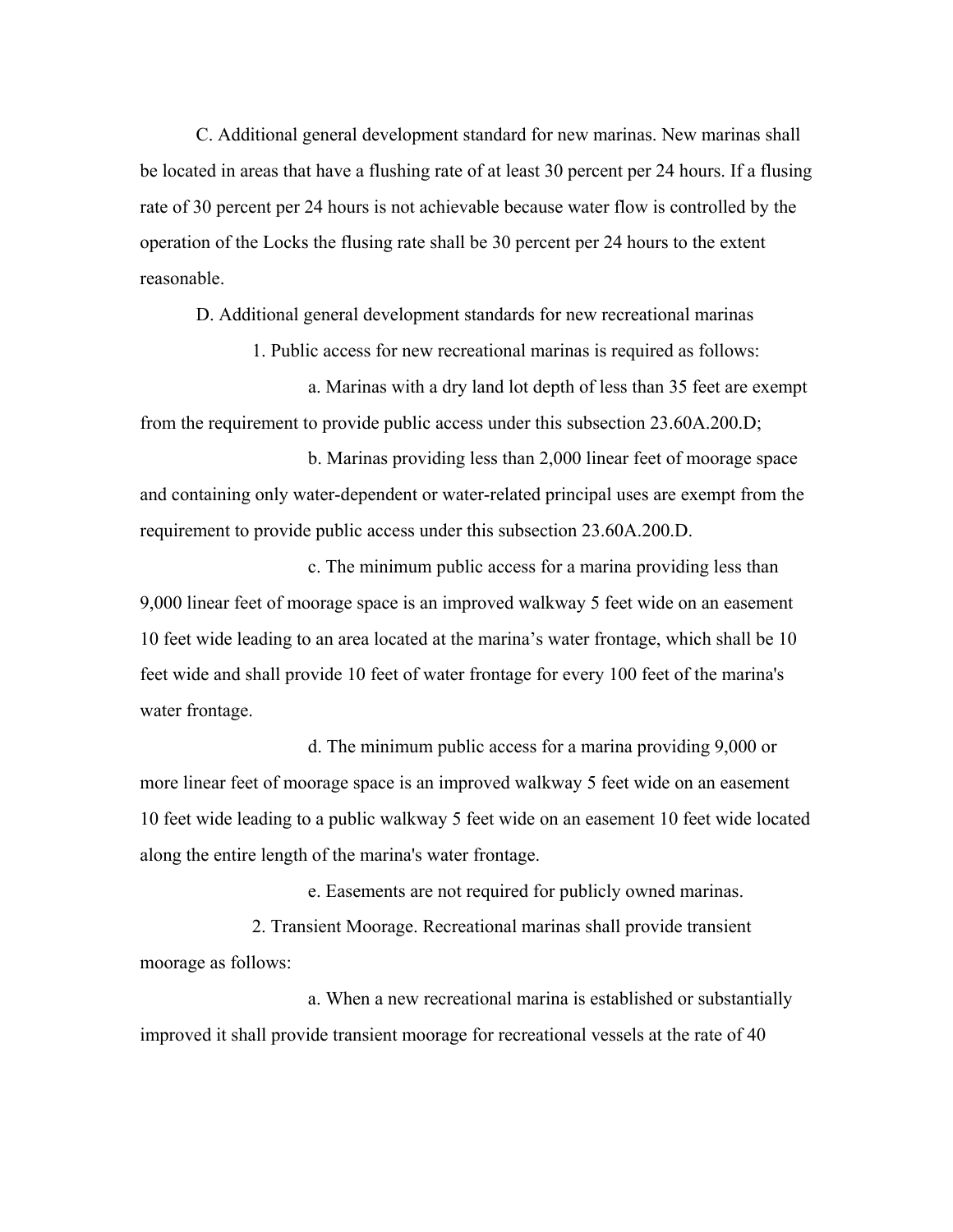linear feet of transient moorage space for each 1,000 linear feet of non-transient moorage space in the marina if either:

1) The marina provides 9,000 or more linear feet of nontransient moorage; and

2) The marina is part of a development that includes a restaurant or other use that is not water-dependent or water-related and that operates during evening and weekend hours; or

3) The marina is owned, operated, or franchised by a governmental agency for use by the general public.

b. The Director may waive the requirement for transient recreational moorage if the Director finds adequate transient moorage already exists within  $\frac{1}{4}$  mile of the marina.

c. Transient moorage for commercial vessels may be required as part of a recreational marina providing more than 9,000 linear feet of moorage if the site is ¼ mile of commercial facilities generating unmet commercial transient moorage demand. Transient moorage for commercial vessels shall be provided at the rate of 100 linear feet of transient moorage space for each 2,000 linear feet of non-transient moorage space.

# **E. Additional general development standards for commercial marinas.**

Commercial marinas providing more than 9,000 linear feet of moorage shall provide transient moorage for commercial vessels at the rate of 50 linear feet of transient moorage space for each 1,000 linear feet of non-transient moorage space if the site is within  $\frac{1}{4}$ mile of commercial facilities generating unmet commercial transient moorage demand.

F. Commercial and recreational marinas may provide moorage for vessels used as live- aboard vessels if the marina meets the following standards, in addition to the general development standards in subsections 23.60A.200.A through 23.60A.200.D: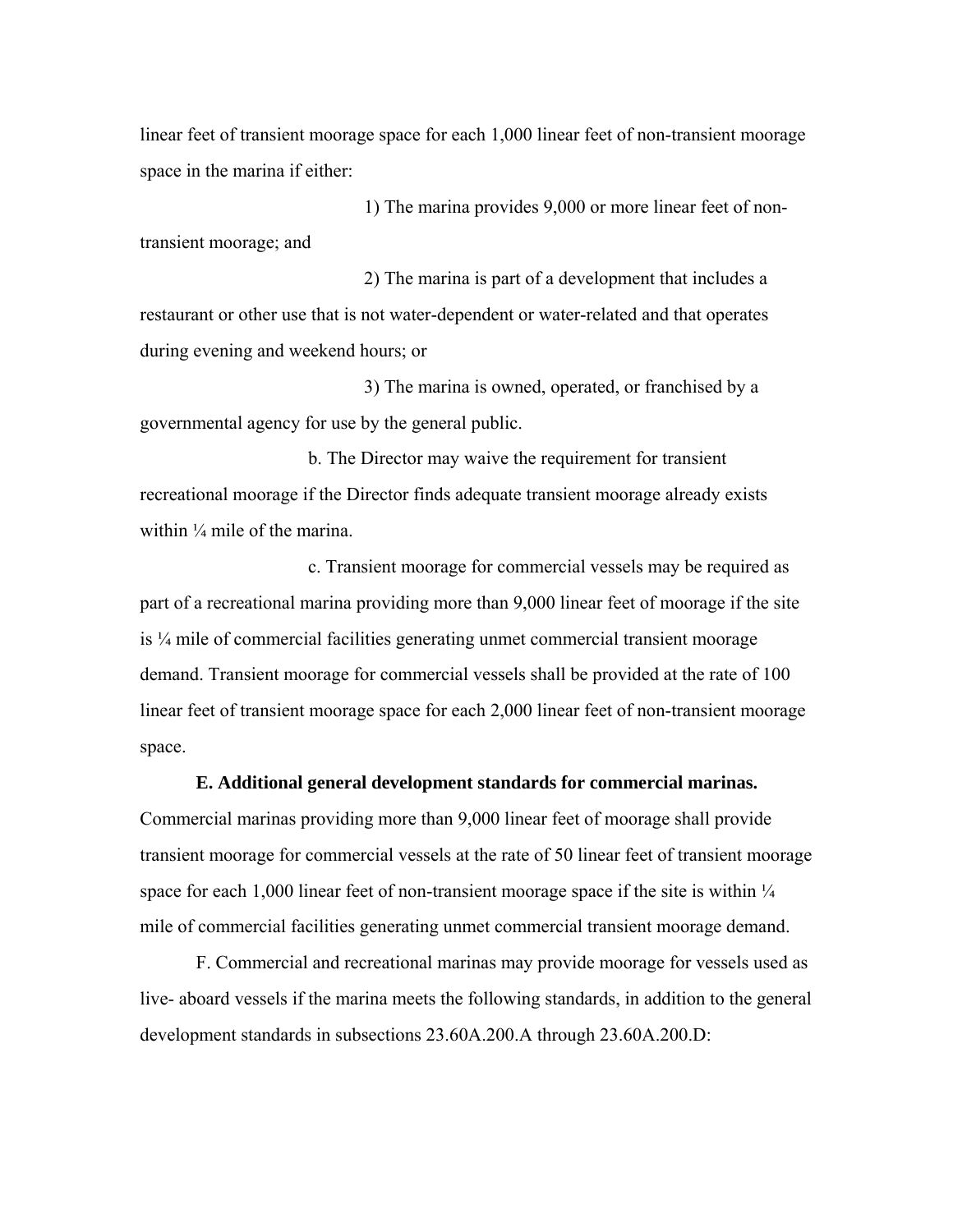1. The live-aboard vessel is the type of vessel allowed to be moored at the commercial or recreational marina; and

2. T**he marina provides** shower facilities connected to a sanitary sewer that are adequate to serve number of live-aboard vessels moored at the marina.

## **23.60A.202 Standards for Floating homes and floating home moorages**

A. Floating homes allowed and prohibited

1. Floating homes are allowed if they meet the standards either in subsections 23.60A.202.A.1.a and 23.60A.202.A.1.b or in subsection 23.60.202.A.1.c:

a. The floating home is:

1) Legally established on the effective date of this

ordinance; or

2) Replaces such a floating home in compliance with

subsection 23.60A.202.D.5 and complies with the standards of this Section 23.60A.202; and

b. Occupies a floating home moorage that is legally established on the effective date of this ordinance; or

c. The floating home complies with the standards of subsection 23.60A.202.D and occupies a floating home moorage that was established prior to January 1, 2011, and was not fully occupied on the effective date of this ordinance.

2. Floating homes that do not meet the standards of subsection

23.60A.202.A.1 are prohibited.

B. Standards for floating home moorages and sites

1. Moorage Location

a. Every floating home moorage shall be located on privately owned or privately controlled premises. Floating home moorages are prohibited from being located in any waterway or fairway or in the public waters of any street or street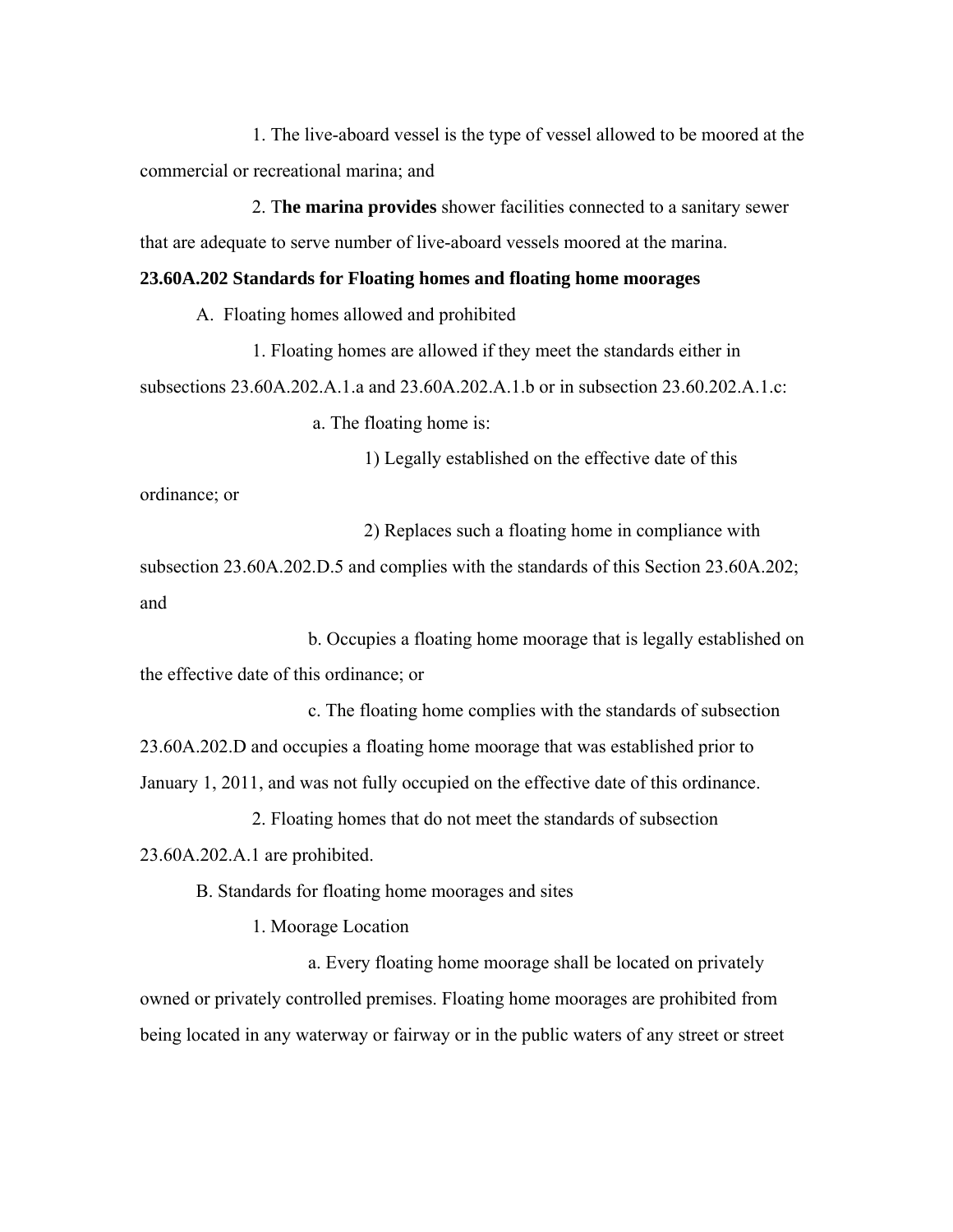end, except as provided below in subsections 23.60A.202.B.1.b, 23.60A.202.B.1.d and 23.60A.202.B.1.e.

b. Floating home moorages that were located in public waters or any street or street end on January 1, 1974, or on property later dedicated to the City for street purposes are allowed if they:

1) Have continuously existed in such locations;

2) Comply with all the provisions of this Chapter 23.60A;

3) Are authorized by a use and occupancy permit approved

by the Director of Seattle Department of Transportation; and

4) Are not moved from its existing site.

c. Floating homes may not relocate to that portion of a floating home moorage occupying public waters.

d. Floating home moorages are allowed to be located in Portage Bay in a submerged street segment lying generally parallel to the shoreline that terminates on the north and on the south in a submerged street area if the same person owns or leases the property abutting on both sides.

e. Floating home moorages existing as of January 1, 1974, are allowed to be located partially on private property and partially in submerged portions of Fairview Avenue East lying generally parallel to the shoreline, if the occupant of the floating home owns or leases the private portion of the floating home site and has obtained a long-term permit from City to occupy the abutting street area.

2. New floating home moorages and sites

a. A new floating home moorage or a new floating home site at an existing floating home moorage is allowed in the Urban Residential Environment if:

1) The floating home moorage or site will be used to accommodate a floating home moored in a floating home moorage lawfully existing on the effective date of this ordinance;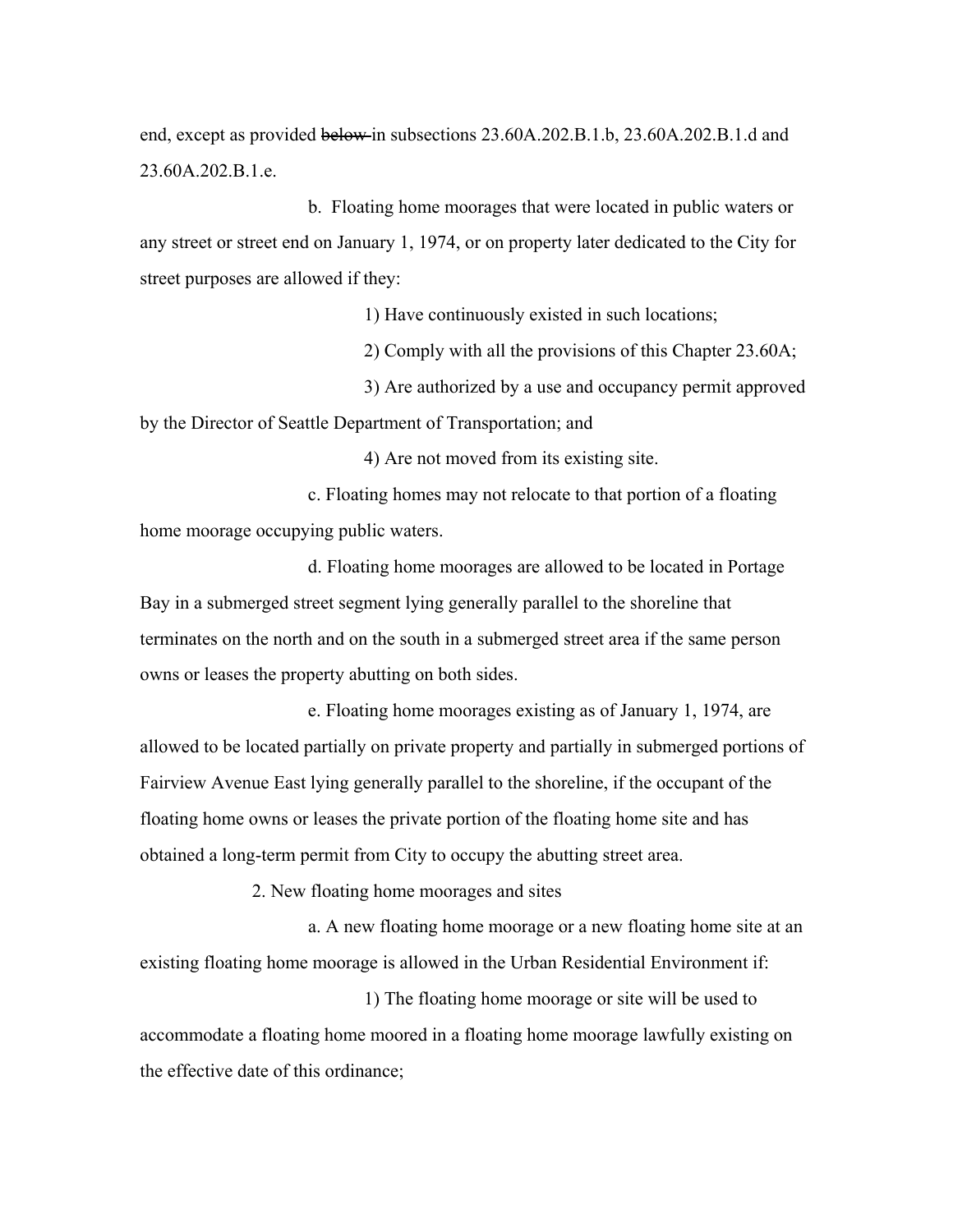2) It is located in Lake Union or Portage Bay; and

3) It complies with the standards in this Section

23.60A.202.

b. A new floating home moorage or a new floating home site at an existing floating home moorage is allowed in the Urban Commercial Environment if:

1) The floating home moorage or site is necessary to accommodate a floating home moored in a floating home moorage lawfully existing on the effective date of this ordinance that is unable to continue to moor in that floating home moorage for the reasons set out in subsections E, F, or G of Section 7.20.040;

2) It is located in Lake Union or Portage Bay;

3) The floating home moorage or site is added to a recreational marina, commercial marina, or floating home moorage existing as of December 31, 1987;

4) If the floating home moorage is to be located within a recreational marina or commercial marina, the marina has no more than two existing floating home sites at the marina;

5) No more than one such floating home moorage or site may be added to any marina or floating home moorage after April 1, 1987; and

6) It complies with the standards in this Section 23.60A.202. except that there are no parking or minimum site area requirements.

c. Total water coverage, including all moorage walkways, in the new floating moorage or in the expanded portion of the existing floating home moorage shall not occupy more than 45 percent of the submerged area, including the floating home.

d. Each new floating home site in a new or expanded floating home moorage shall meet the following standards: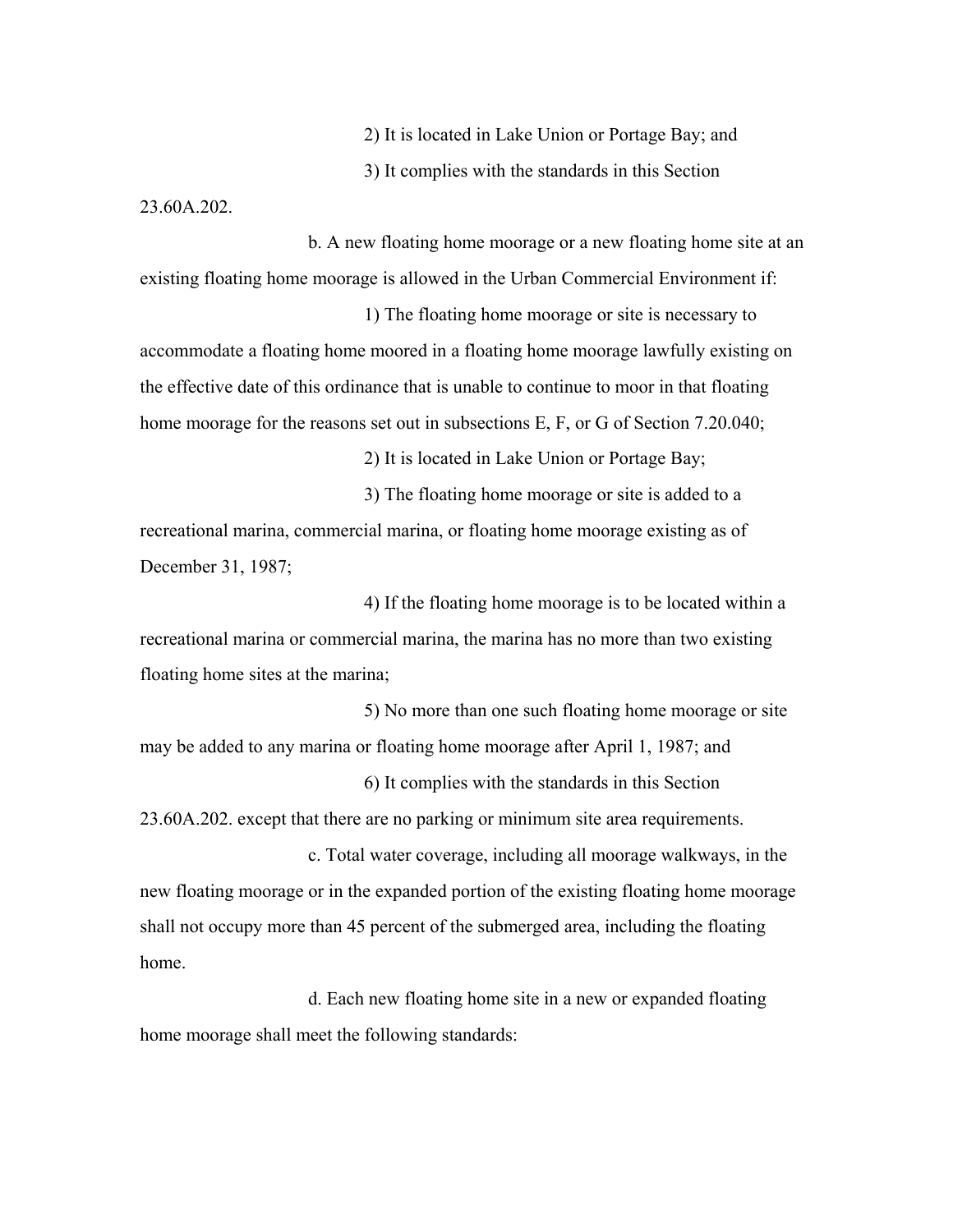1) The area for a floating home site is a minimum of 2,000

square feet;

2) Floating home sites shall have sufficient dimensions to accommodate a floating home meeting the standards of subsection 23.60A.202.D;

3) Floating home sites shall be configured so that a floating home cannot extend beyond the waterward end of the pier;

4) Floating home sites shall not be located within 15 feet of the OHW mark;

5) Floating home sites shall have direct access to a pier of not less than 5 feet of unobstructed width that is accessible from a street; and

6) Floating home sites shall have at least 20 feet of frontage on water continuously open to navigation.

e. A new floating home moorage or site established for a floating home that is unable to continue mooring in a floating home moorage lawfully existing as of the effective date of this ordinance for the reasons set out in subsection E, F, or G of Section 7.20.040 "Safe Harbor", is not required to comply with parking or minimum floating home site area requirements.

3. Existing floating home moorages and sites

a. Total water coverage of floating home moorages, including all piers, shall not be increased above 45 percent of the submerged area or the currently existing coverage, whichever is greater, including the floating home;

b. The area of an existing floating home site shall not be reduced below 2,000 square feet or the currently existing area, whichever is less;

c. Existing floating home sites shall not be expanded in a manner that will result in the blockage of the view from the waterward end of a pier; and

d. Existing floating home moorages shall not be reconfigured and existing floating homes shall not be relocated within a floating home moorage site unless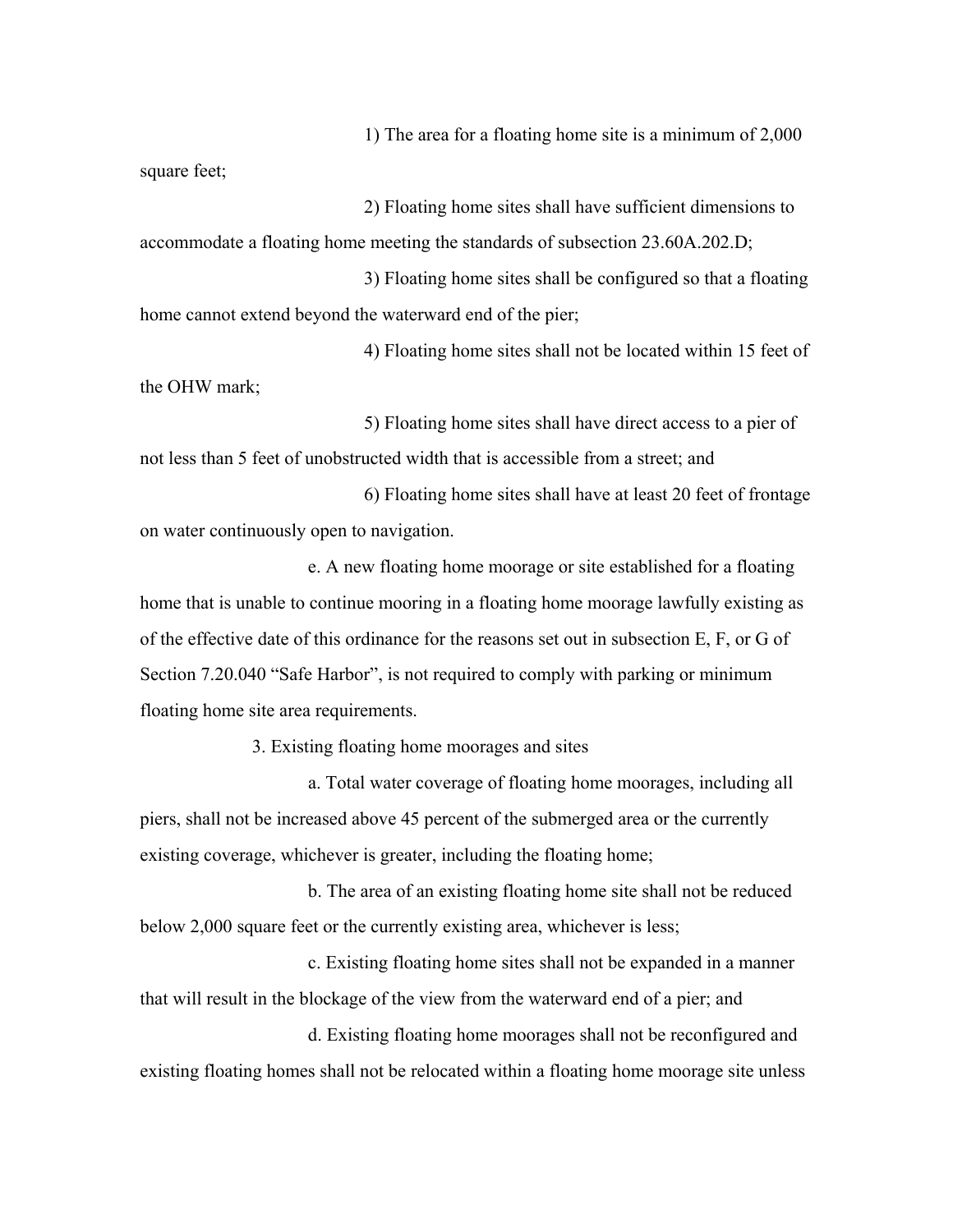the standards of this Section 23.60A.202 are met or the Director determines that the standards cannot be met at the site and the reconfiguration or relocation will result in improved ecological functions.

4. Floating home moorages shall not provide moorage to floating homes that do not display a registration number issued under subsection 23.60A.202.G.

C. Standards for exchange of floating home between existing floating home sites. Two floating homes may exchange floating home sites, either within a moorage or between moorages, if:

1. Height

a. Both floating homes are the same height; or

b. The relocation will not result in a floating home that is over 18 feet in height and higher than the replaced floating home being located waterward of floating homes that are 18 feet or less in height; or

c. No floating home greater than 18 feet in height shall be relocated except to replace a floating home of equal or greater height.

2. The minimum distance between adjacent floating home walls and between any floating home wall and any floating home site line will meet the requirements of the applicable moorage standards in subsection 23.60A.202.B or 23.60A.202.D; and

3. The requirements of Chapter 7.20 of the Seattle Municipal Code, Floating Home Moorages, have been met.

D. Standards for floating homes

1. Floating homes shall be moored at sites established as floating home moorages.

2. Floating homes may relocate to any established floating home moorage, consistent with the standards of this Section 23.60A.202.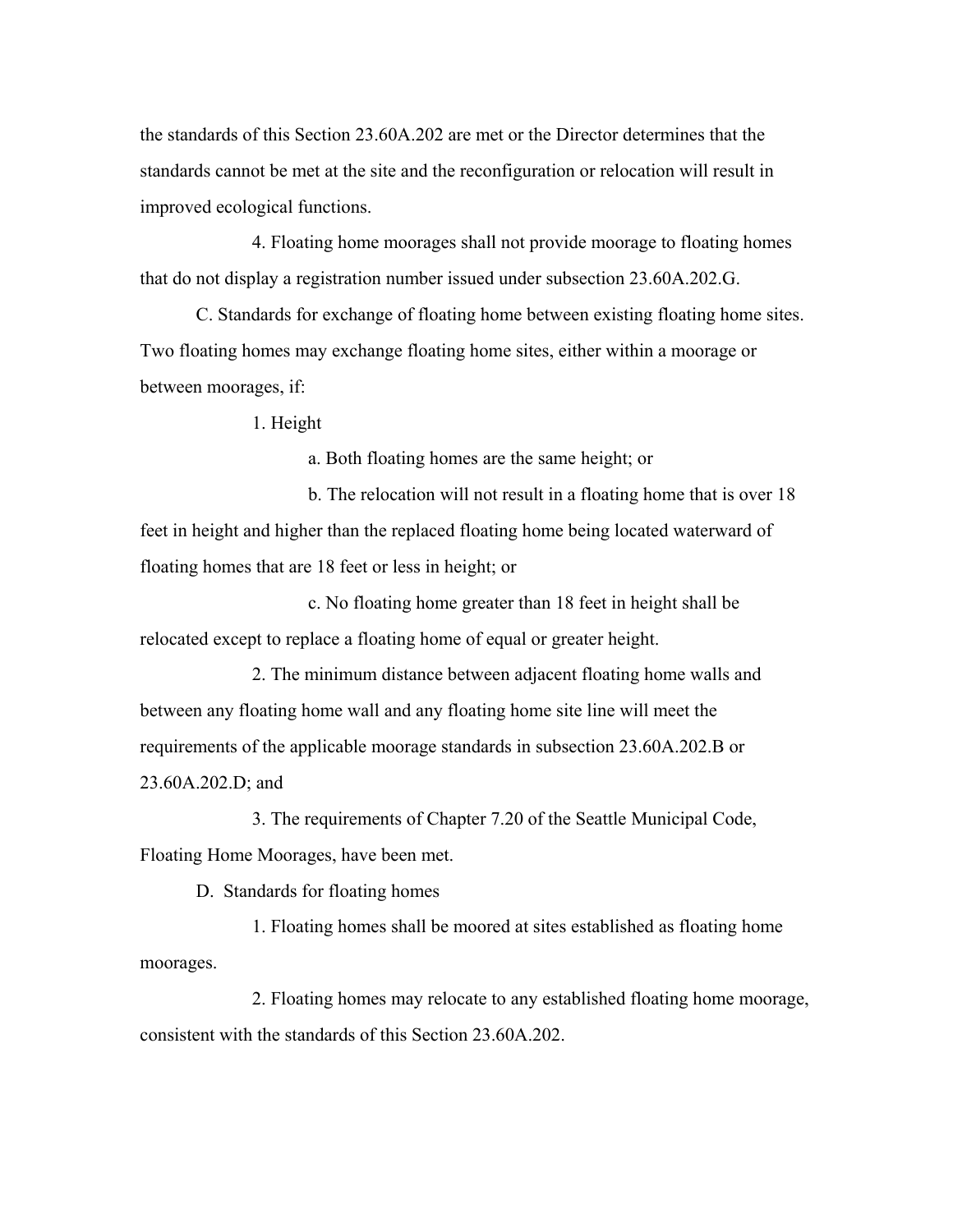3. Floating homes shall be lawfully connected to sewer service for all wastewater including black and grey water discharge.

4. Float area shall be no larger than 1,200 square feet or the area of the existing float.

5. A floating home may be rebuilt, replaced, repaired, or remodeled consistent with the following standards and subsection 23.60A.202.D.6, if applicable:

a. The float area or over water coverage of the floating home is not increased, including cantilevered portions that extend beyond the edge of the float.

b. No portion of any addition to a floating home exceeds 18 feet in height or current height if above 18 feet, except to the minimum extent necessary to satisfy the provisions of the Building Code for open railings, chimneys and mechanical vents. Open railings are limited to 36 inches in height.

c. Setbacks between adjacent floats and walls

1) The minimum distance between adjacent floating home floats or walls shall not be reduced below 10 feet or the existing distance, whichever is less, and shall not be less than 6 feet if the floating home is being replaced or rebuilt.

2) The minimum distance between any floating home float or wall and the boundary of any floating home moorage site shall not be reduced below 5 feet or the existing distance, whichever is less, and shall not be less than 3 feet when the floating home is replaced or rebuilt. No minimum distance is required between a floating home float or wall and a moorage lot line when the lot line is adjacent to a public street right-of-way, a waterway, or the fairway.

d. No new accessory floating structures are allowed. Accessory floating structures that have been continuously in use since March 1, 1977, may be maintained or replaced or relocated with the associated floating home but not expanded or transferred.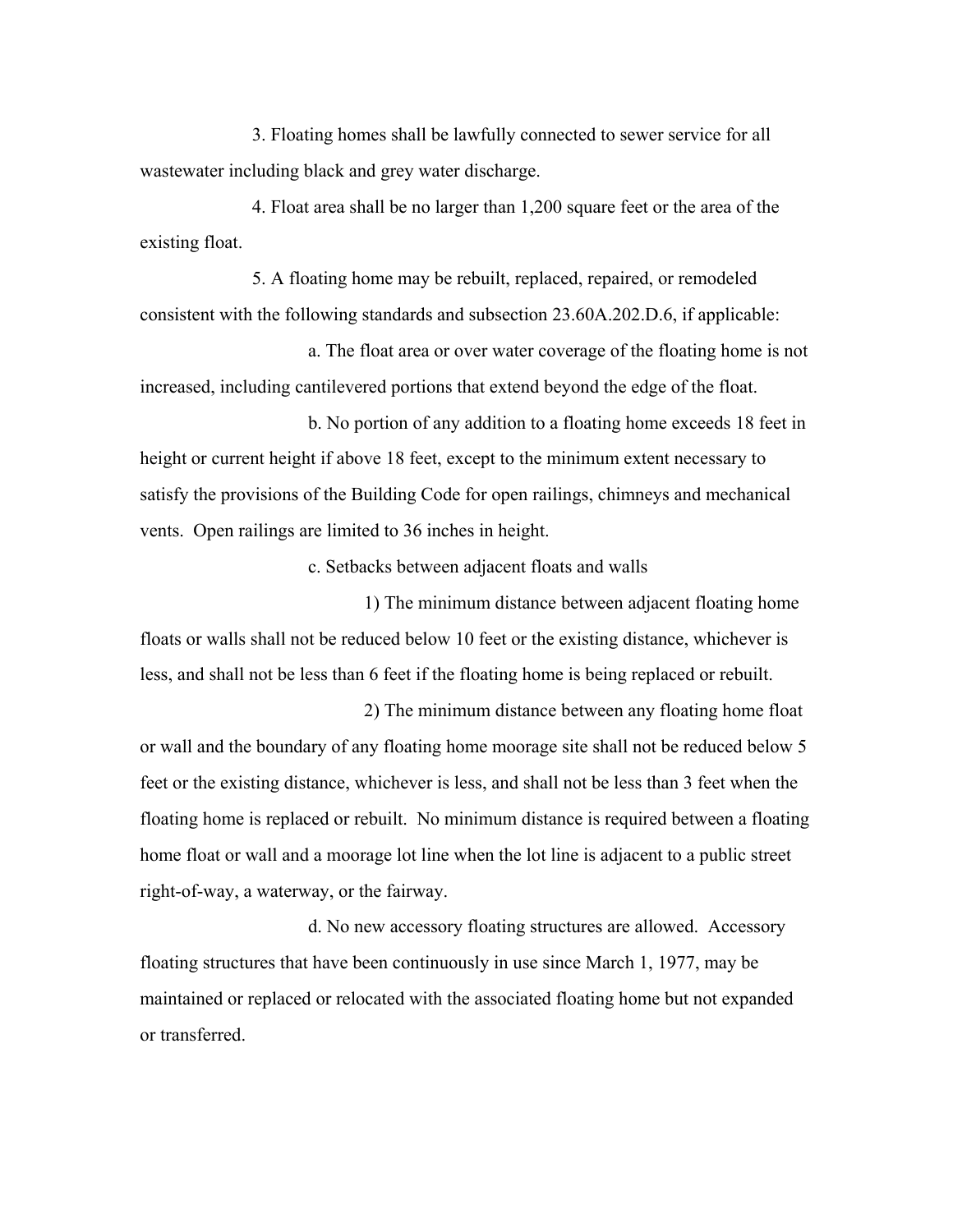e. The design of the floating home shall not block the view from the waterward end of a pier more than any existing view blockage.

f. No new living or storage spaces shall be located below water level. Existing living or storage spaces below water level may be remodeled, replaced, or rebuilt, but may not be expanded.

g. Unenclosed Styrofoam or similar material that has the potential to break apart is prohibited for use in floats or for other purposes that would allow the broken pieces to enter the water.

h. Floats shall be maintained and repaired using the minimum amount of structure below the OHW mark necessary to maintain floatation and:

1) At the time of replacement of the float the replacement float shall be the minimum necessary; and

2) At the time of replacement of the floating home, any structure below the OHW mark and outside the primary float structure that provides minimal or no floatation shall be removed.

i. Any proposal to replace, remodel, rebuild, or relocate a floating home shall be accompanied by an accurate, fully dimensioned floating home site plan, at a scale of not less than 1 inch to 20 feet, unless such plan is already on file with the Department of Planning and Development.

j. If a floating home is demolished, application for permits associated with the replacement structure, including but not limited to SEPA review and a Shoreline Substantial Development Permit, shall be made at the same time as application for the demolition permit.

6. Remodeling a floating home located in whole or in part outside the Construction Limit Line in Lake Union, including removing and replacing its floats and superstructure, is allowed subject to the following standards: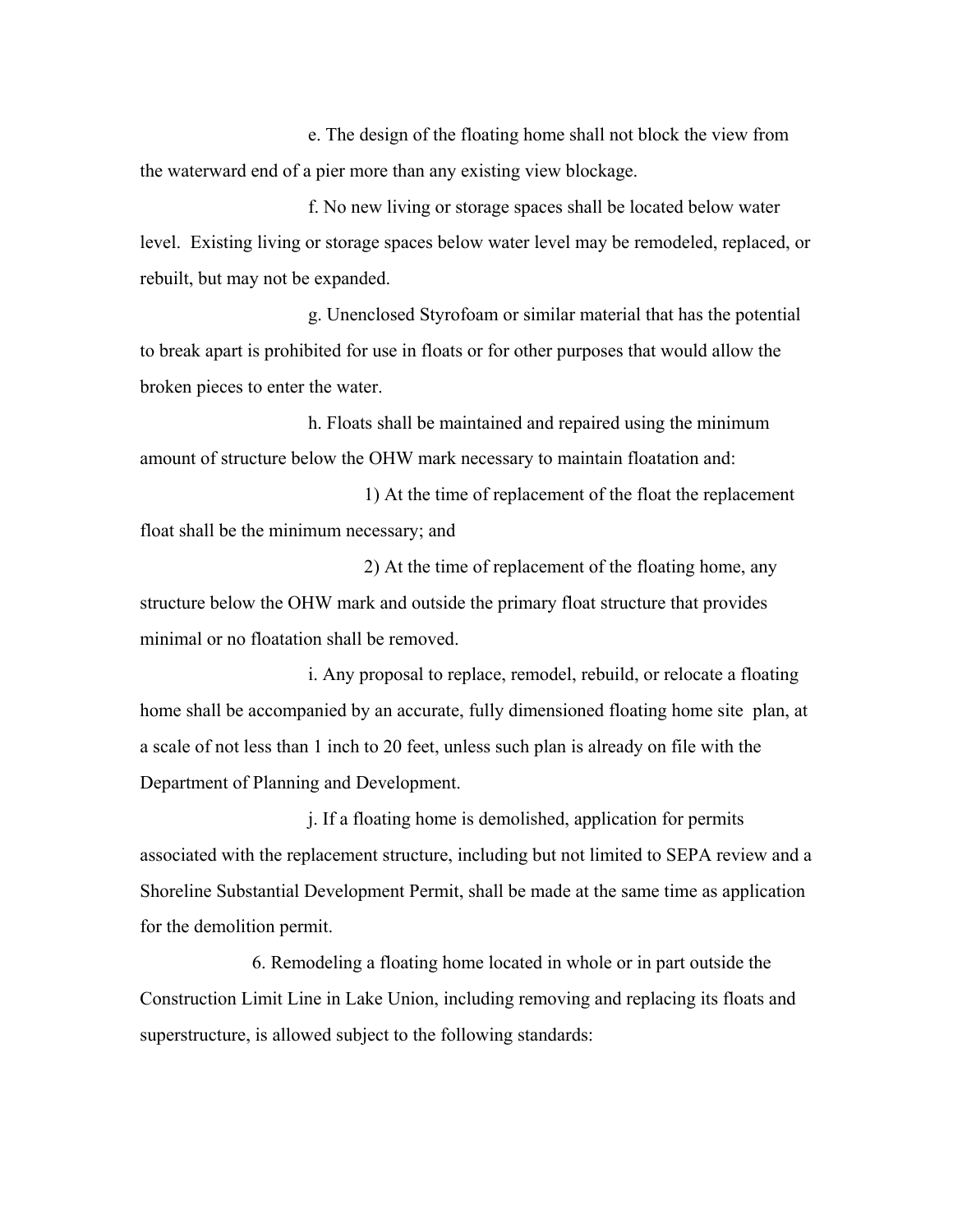a. The floating home was located outside the Construction Limit Line in Lake Union prior to December 18, 1968;

b. The replacement is completed within 12 months of any removal or demolition; and

c. The development complies with the standards of subsection 23.60A.202.D.5.

7. Application for permits associated with a replacement floating home structure, including but not limited to SEPA review and a Shoreline Substantial Development Permit, shall be made at the same time as application for the demolition permit.

E. Owners and tenants of floating homes shall use best management practices to minimize impacts on the aquatic environment. The best management practices include, but are not limited to, the following:

1. Disposing of garbage, food scraps, waste material and recyclables into the appropriate on-land receptacles;

2. Securing all outside furniture, barbeque grills, plant containers and other material to ensure these items do not enter the water because of wind or wave action;

3. Using non-toxic building material in exterior areas;

4. Using non-toxic cleaning and other household products in outside areas and on exterior structures;

5. Not using herbicides, pesticides or fertilizers in outside areas or on the exterior of the structure; and

6. Using a double containment system when using liquid products on decks and other areas exposed to the outside to contain any spills in the second receptacle to prevent these products from entering the water.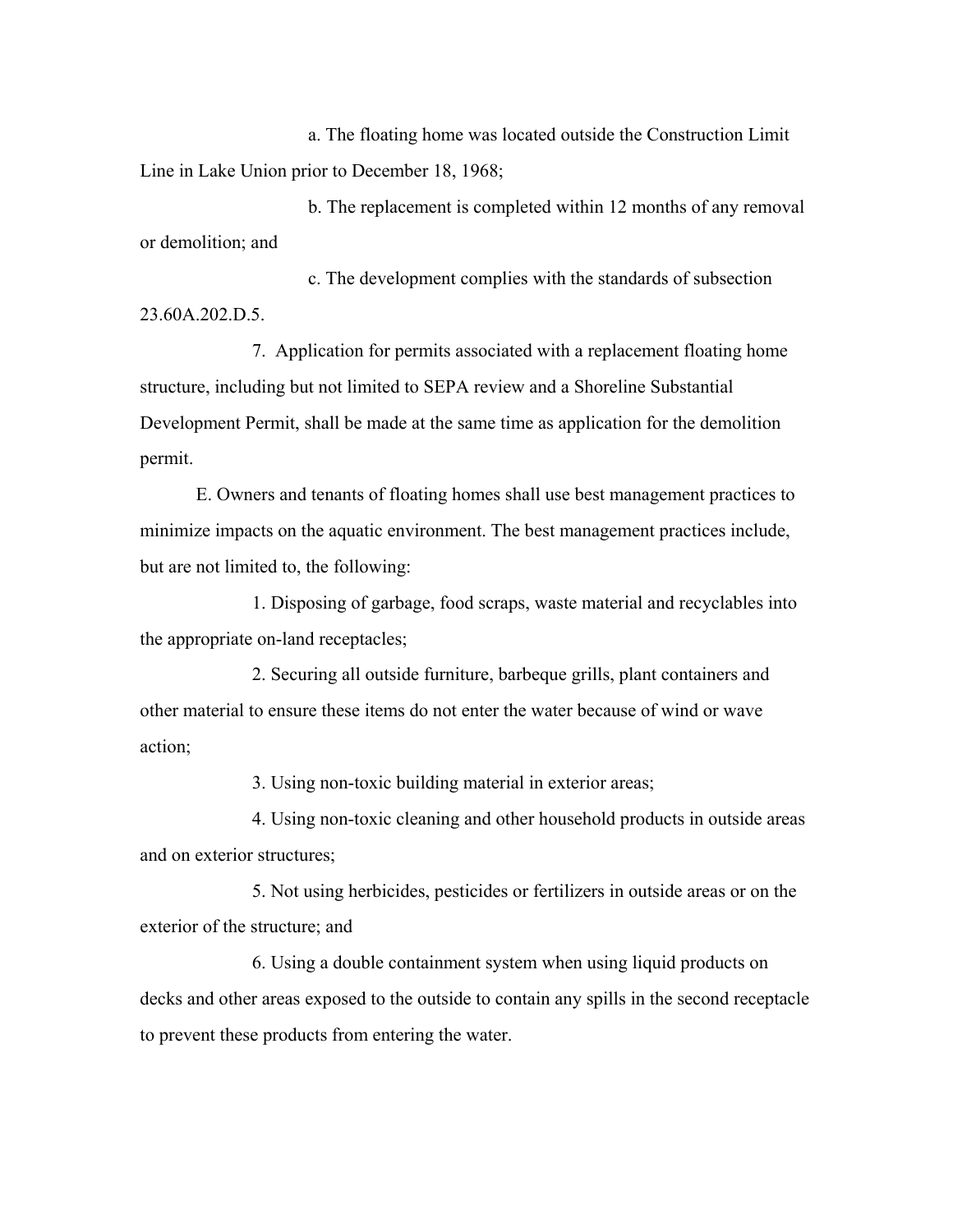F. The Director may establish appropriate best management practices to implement the requirements of subsection 23.60A.202.E by Director's Rule.

G. Registration numbers for floating homes.

1. The owner of each floating home that is allowed under subsection 23.60A.202.A is required to obtain from the Director a registration number within six months of the effective date of this ordinance and to pay the fee established by the Director to recover the costs of the program for issuing registration numbers. The Director shall determine whether a floating home meets the standard in subsection 23.60A.202.A before issuing a registration number. The owner shall display the registration number on the landward side of the floating home in numbers at least 3 inches high in a location legible from the pier.

2. Failure to obtain or correctly display a registration number is a violation of this Chapter 23.60A that is subject to the enforcement process in Chapter 23.90, and does not forfeit the owner's right to maintain a floating home.

#### **23.60A.203 Standards for floating structures**

Floating structures that have a Sail Area/Hull Plan Ratio equal to or greater than 0.90 or a Sail Length/Beam Ratio less than 3, including those that are vessels, are allowed in ferry terminals, cruise ship terminals and commercial marinas when used for commercial or industrial uses that are allowed over water in that shoreline environment, and otherwise are prohibited.

#### **23.60A.204 Standards for house barges**

A. Floating structures

1. Floating structures, including vessels that do not have a means of selfpropulsion and steering equipment and that are designed or used as a place of residence, with the exception of house barges moored within The City of Seattle in June 1990 and licensed by The City of Seattle, shall be regulated as floating homes pursuant to this Chapter 23.60A.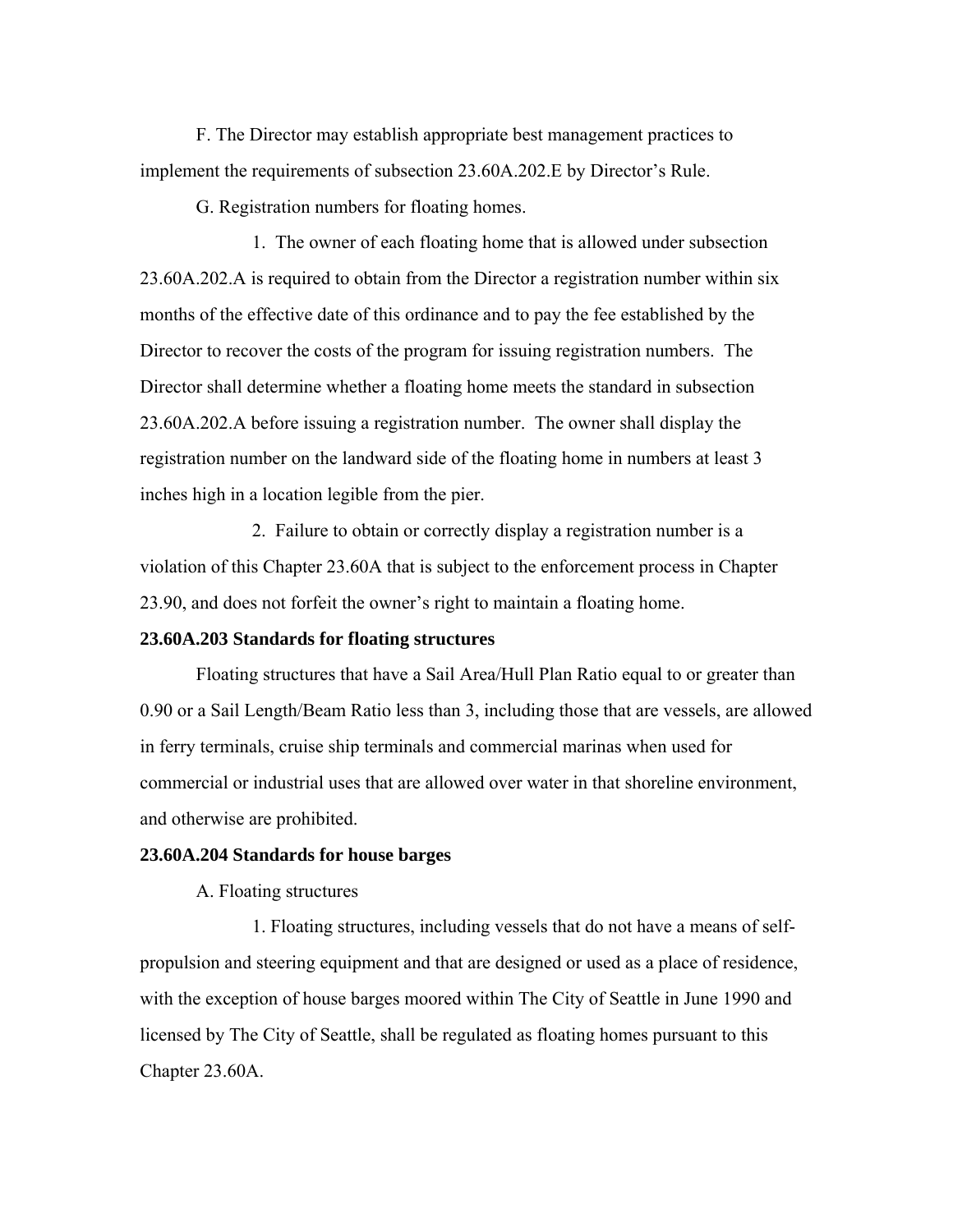2. Locating other nonwater-dependent uses over water on floating structures, including vessels that do not have a means of self-propulsion or steering equipment, is prohibited unless specifically permitted on house barges or historic ships by other sections of this Chapter 23.60A.

B. For purposes of this Chapter 23.60A, house barges are only permitted under the following conditions:

1. House barge permits

a. A permit for the house barge, which is transferable between owners but not transferable to another house barge, has been secured from the Department of Planning and Development verifying that the house barge existed and was used for residential purposes within The City of Seattle in June 1990 and continuously thereafter as provided in subsection 23.60A.204.C.2.

b. House barges not within the City and moored at a recreational marina before July 1990 are prohibited.

2. The house barge permit applicant must demonstrate compliance with state water quality standards for discharge by toilet as a condition of initial permit issuance.

# 3. Permits

a. The initial permit is effective for three years. At the expiration of three years, the permit may be renewed at the request of the owner, provided it is demonstrated, consistent with state water quality standards, that all overboard discharges have been sealed and that satisfactory means of conveying wastewater to an approved disposal facility have been provided.

b. The Director, after consultation with State Department of Ecology (Northwest Regional Office) water quality staff, may grant an exception to the requirement in subsection 23.60A.204.3.a based upon approval of a detailed plan that considers all feasible measures to control and minimize overboard discharge of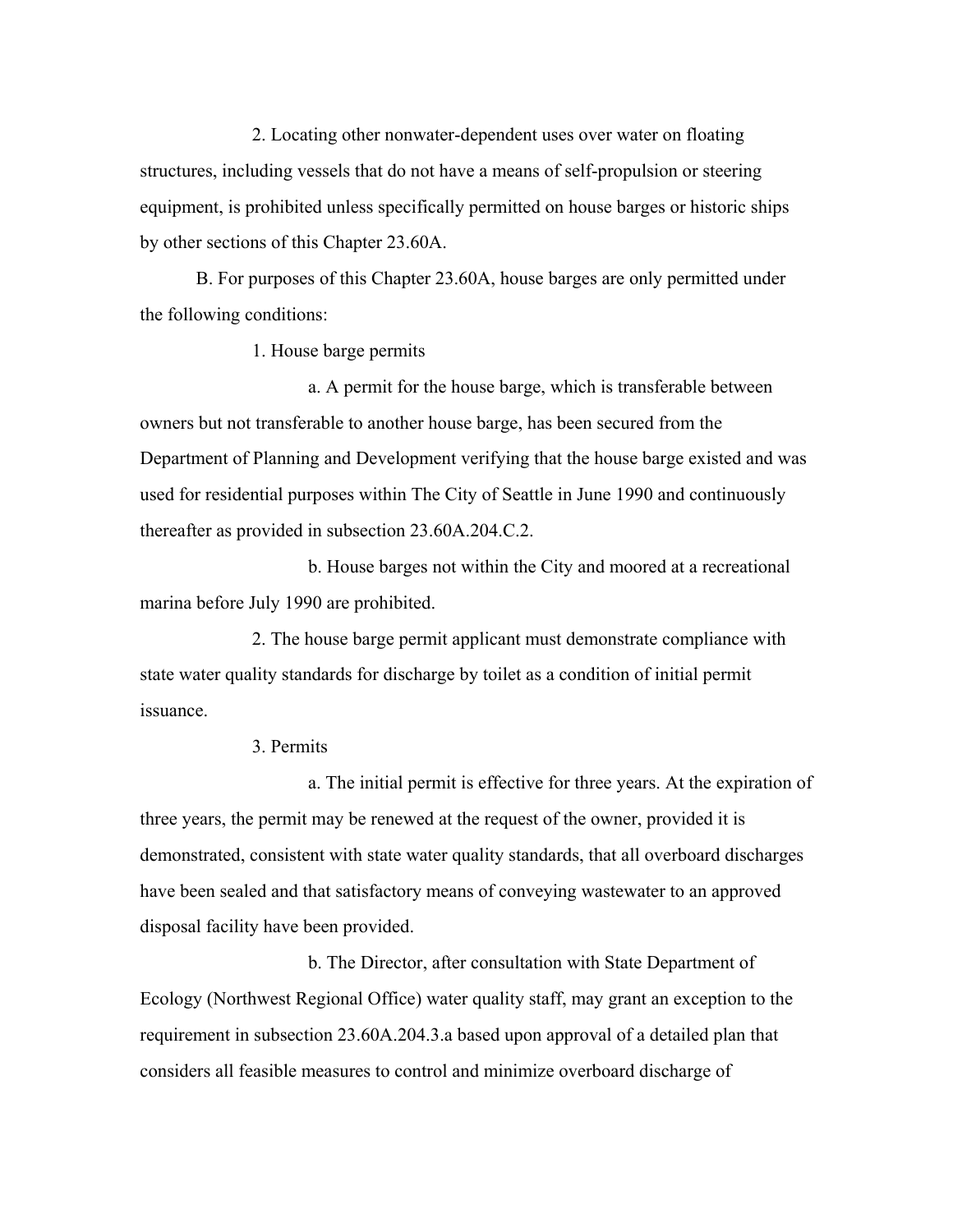wastewater. In such cases, the Director at the time of permit renewal, shall implement the plan by attaching conditions to the permit that limit overboard discharge of wastewater or the adverse environmental consequences thereof to the maximum extent practicable. Permit conditions may require implementation of best management practices for minimizing wastewater discharges, or the use of alternative treatment and disposal methods.

 c. In addition to any requirements or permit conditions under subsections 23.60A.204.B.2 and 23.60A.204.B.3, owners and tenants of house barges shall use best management practices to minimize impacts on the aquatic environment. The best management practices include, but are not limited to, the following:

1) Eliminating wastewater and sewage discharge by sealing overboard discharge and conveying them to an approved disposal facility using a pump out station or a pump out service;

2) Disposing of garbage, food scraps, waste material and recyclables into the appropriate on-land receptacles;

3) Securing all outside furniture, barbeque grills, plant containers and other material to ensure that they do not enter the water because of wind or wave action;

4) Using non-toxic building material in exterior area;

5) Using non-toxic cleaning and other household products in outside areas and on exterior structures;

6) Not using herbicides, pesticides or fertilizers in outside areas or on the exterior of the structure; and

7) Using a double containment system when using liquid products outside to contain any spills in the second receptacle to prevent these product from entering the water.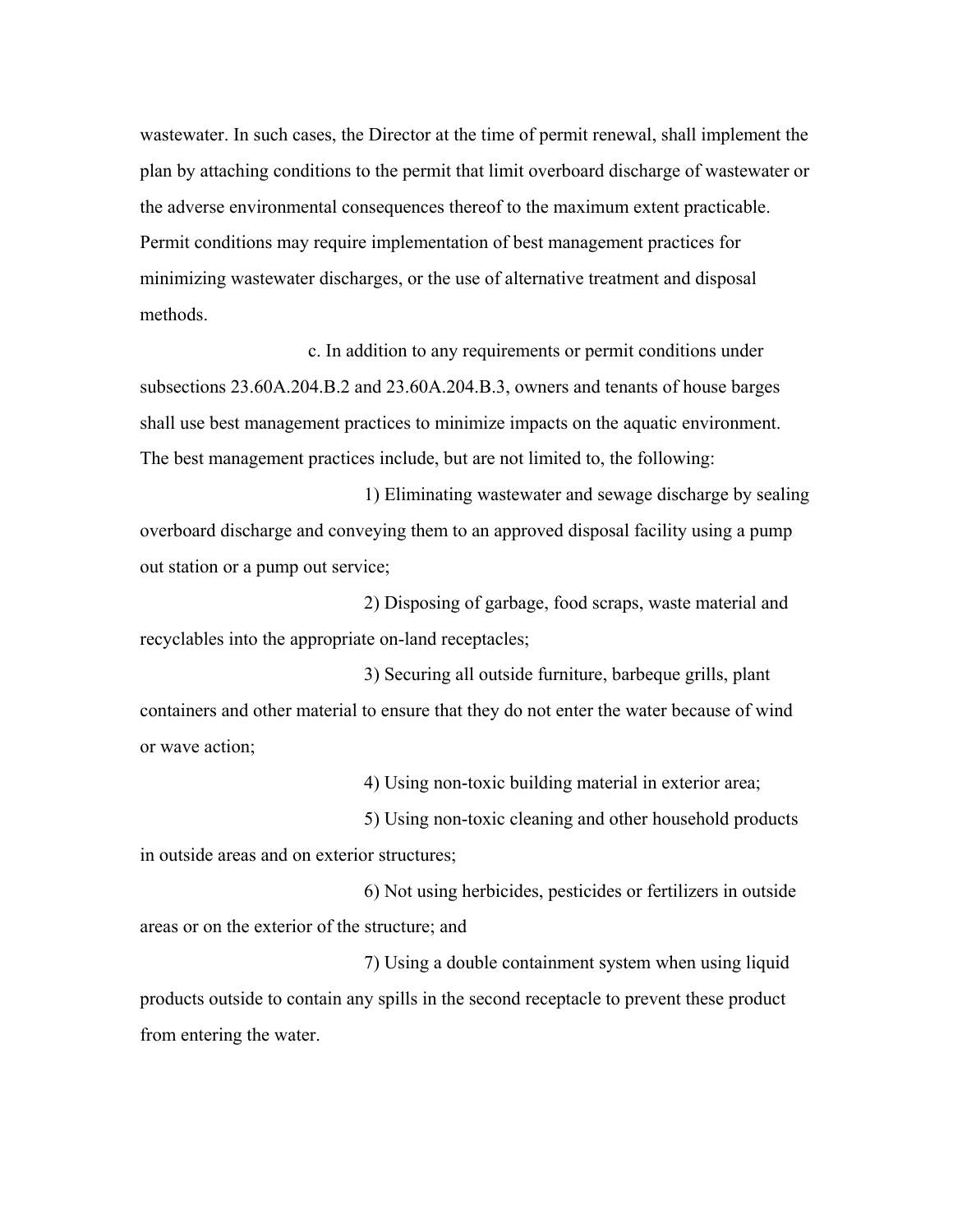d. The Director may establish appropriate best management practices to implement the requirements of subsection 23.60A.204.B by Director's Rule.

4. House barges must be moored at a recreational marina, as defined by Section 23.60A.926

C.

1. House barges permitted under this Section 23.60A.204 shall be regulated as a nonconforming use and shall be subject to the standards of Section 23.60A.122, except that:

a. relocation of an established house barge to a different moorage within Seattle shall be permitted; and

b. House barges cannot expand or extend beyond existing external dimensions above or below water, notwithstanding the provisions of Section 23.60A.122.

2. When a house barge is removed from Seattle waters for more than six months, the permit establishing its use shall be rescinded and the house barge shall be prohibited from relocating in Seattle waters.

**23.60A.206 Standards for residences other than floating homes, house barges, and vessels used as dwelling units**

A. F**loating homes, house barges, and vessels used as dwelling units that comply with the standards of Sections 23.60A.202, 23.60A.204, and 23.60A.214, respectively, are not subject to the standards of this Section 23.60A.206.** 

**B. All residential uses, other than those described in subsection 23.60A.206.A,** where allowed or allowed as a special use or a shoreline conditional use, in each shoreline environment shall comply with the standards in the applicable shoreline environment and the following standards:

1. Residences shall not be constructed over water unless specifically permitted in the applicable shoreline environment.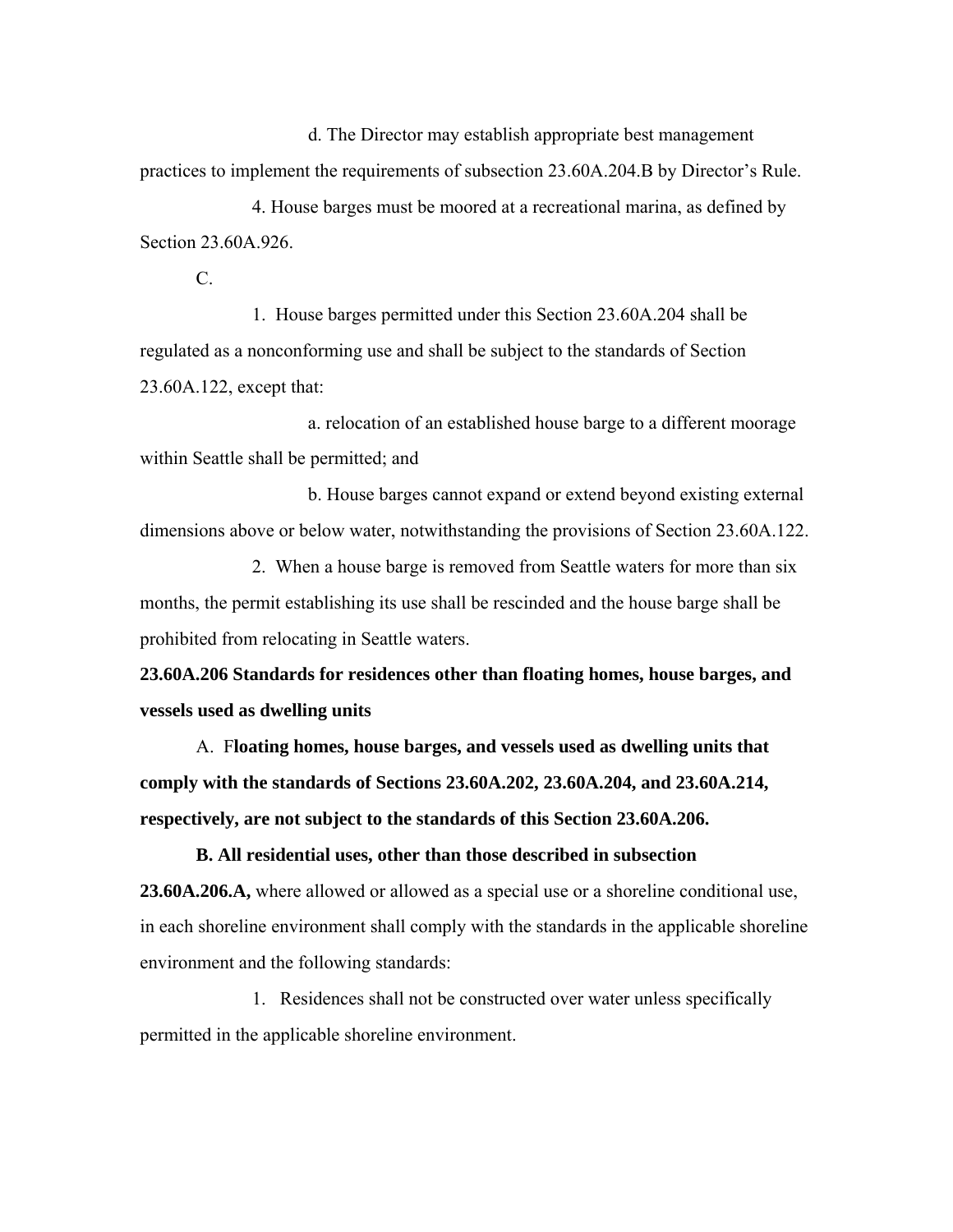2. Residences shall be developed in a manner consistent with control of pollution and prevention of damage to the natural environment.

3. Shoreline residential setback

a. In addition to the shoreline setbacks required for specific shoreline environments, a shoreline residential set back is required for residences on waterfront lots. Residences shall not be located waterward of the shoreline residential setback and the shoreline setback.

b. The shoreline residential setback is calculated as follows:

1) If there are no other residences within 100 feet, the shoreline residential set-back is 35 feet landward from the OHW mark; or

2) If there is at least one residence within 100 feet, the shoreline residential setback is a line parallel to the OHW mark, not farther waterward than adjacent residences and no closer waterward than 35 feet.

3) If a required shoreline residential setback calculated under subsection 23.60A.206.B.3.b.2 exceeds 75 feet from the OHW mark, the Director may reduce the shoreline residential setback to no less than 75 feet if it does not adversely impact the shoreline environment and if views of the shoreline from adjacent existing residences are not blocked.

c. Fences and freestanding walls accessory to residences and that are not shoreline modifications may be located in the shoreline setback and in the shoreline residential setback if views of the shoreline from adjacent existing residences are not blocked and the structure is no less than 5 feet landward from the OHW mark. The Director shall determine the permitted height of the fences and freestanding walls.

 4. Submerged lands may not be used to satisfy landscaped open space requirements of multifamily developments.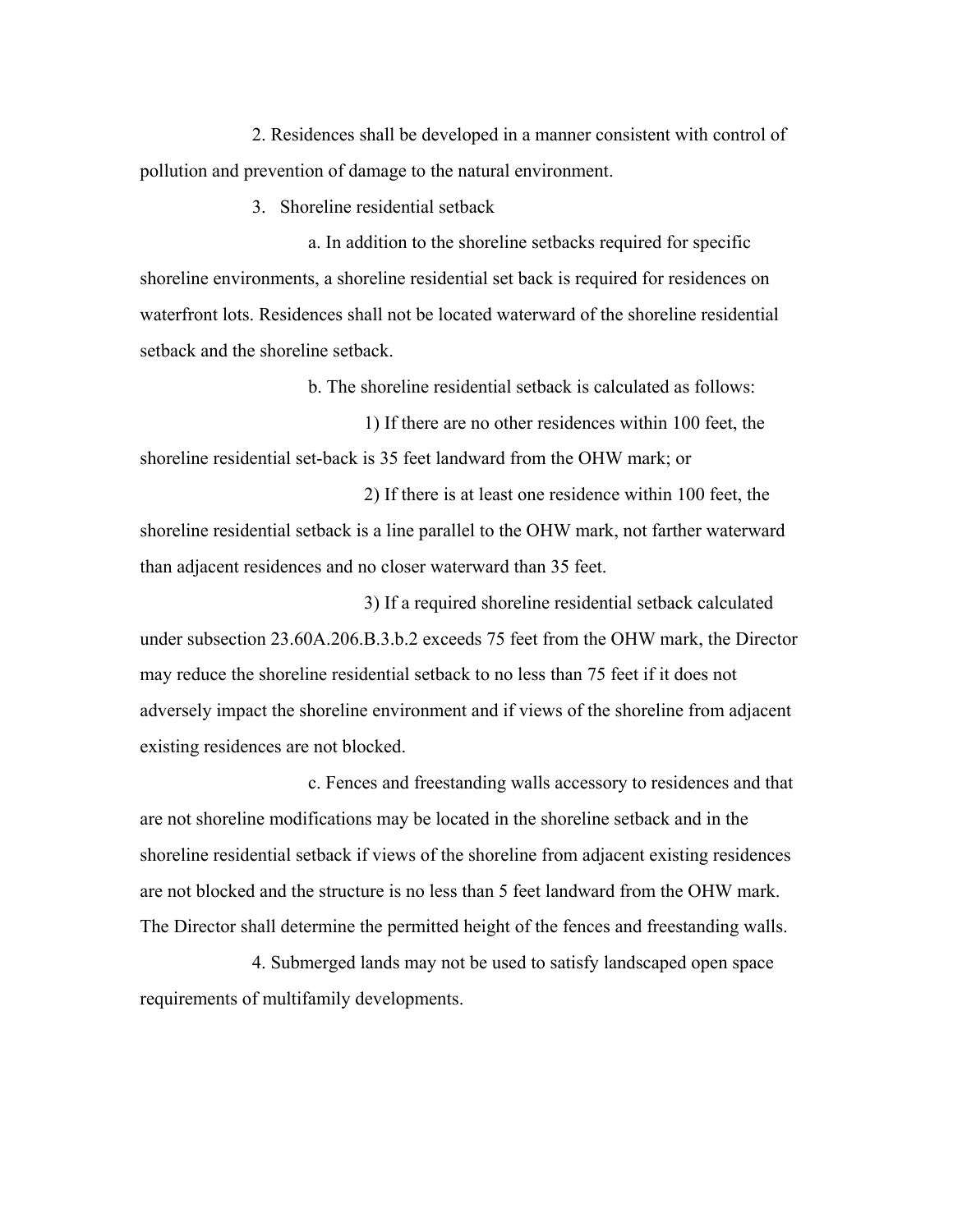C. **All residential uses and use of a structure or vessel as a dwelling unit, other than those described in subsections 23.60A.206.A or 23.60A.206.B, are prohibited.**

#### **23.60A.207 Standards for uses public facilities**

A. If a use in a public facility is not set out in the use tables for the environment in which the use is proposed, the use is allowed, allowed as a special use, allowed as a shoreline conditional use or prohibited as follows:

1. Uses in public facilities that are substantially similar to uses allowed, allowed as a special use, allowed as a shoreline conditional use or prohibited in the shoreline environment where the public facility is sited are allowed, allowed as a special use, allowed as a shoreline conditional use, or prohibited, subject to the same use regulations, development standards, special use requirements, and shoreline conditional use criteria that govern the similar use. A proposed use in a public facility that is substantially similar to more than one use is regulated pursuant to the most restrictive regulations.

2. Unless specifically prohibited, uses in public facilities that are not substantially similar to uses specifically regulated in the standards for the shoreline environment where the public facility is sited may be allowed by the Council, with the concurrence of Ecology, according to the provisions of Chapter 23.76, Subchapter III, Council Land Use Decisions, with public projects considered as Type IV quasi-judicial decisions and City facilities considered as Type V legislative decisions.

B. City Council approval of modifications. The Council, with the concurrence of Ecology, may waive or modify applicable development standards or special use requirements under Chapter 23.60A for uses allowed or allowed as a special use under subsection 23.60A.207.A according to Chapter 23.76, Subchapter III, Council Land Use Decisions, with public projects considered as Type IV quasi-judicial decisions and City facilities considered as Type V legislative decisions.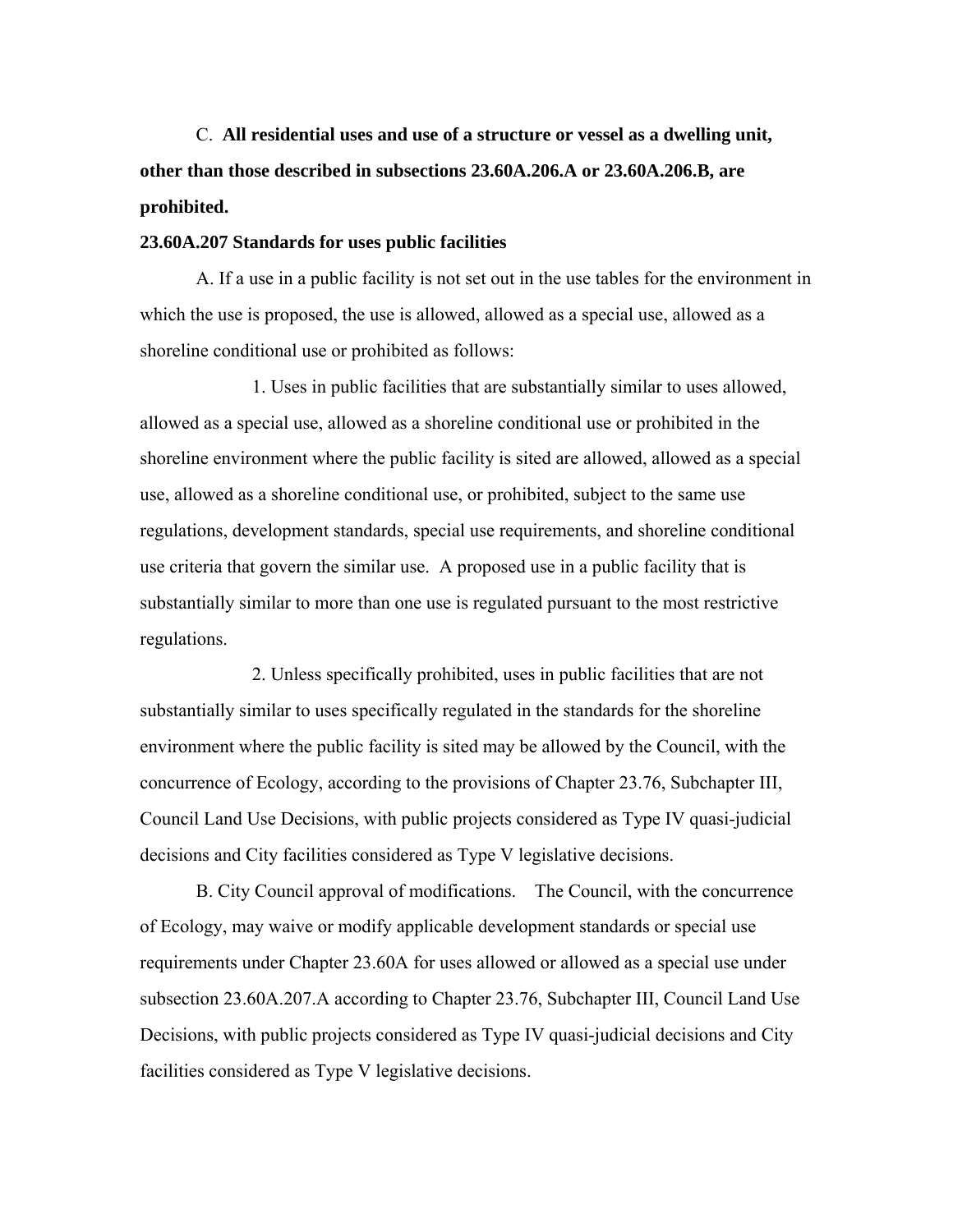C. Expansion of Uses in Public Facilities. Uses allowed, allowed as a special use, allowed as a shoreline conditional use, or allowed with modifications pursuant to subsections 23.60A.207.A or 23.60A.207.B may be expanded as follows:

1. Major Expansion. A major expansion of a public facility use occurs when the proposed expansion would not meet development standards or exceed either 750 square feet or 10 percent of its existing area, whichever is greater, including but not limited to gross floor area and areas devoted to active outdoor uses other than parking. Major expansions of uses in public facilities allowed in subsections 23.60A.207.A and 23.60A.207.B are allowed following the standards and procedural requirements in those subsections.

2. Minor Expansion. An expansion that falls below the major expansion threshold level is a minor expansion. Minor expansions of uses in public facilities are allowed subject to Chapter 23.76, Procedures for Master Use Permits and Council Land Use Decisions, for a Type I Master Use Permit if the development standards of the zone in which the public facility is located are met.

# **23.60A.208 Standards for railroads**

A. In shoreline environments where railroads are allowed, or allowed as a special use or a shoreline conditional use, they shall comply with the standards in the applicable shoreline environment, in this Section 23.60A.208, and if located on a bridge or in a tunnel, in Section 23.60A.196.

B. Existing railroad tracks may be expanded and new tracks added within existing rail corridors.

C. New railroad tracks not within existing rail corridors are allowed in the Shoreline District only if necessary to serve lots in the Shoreline District, and locations outside the Shoreline District are not available and feasible.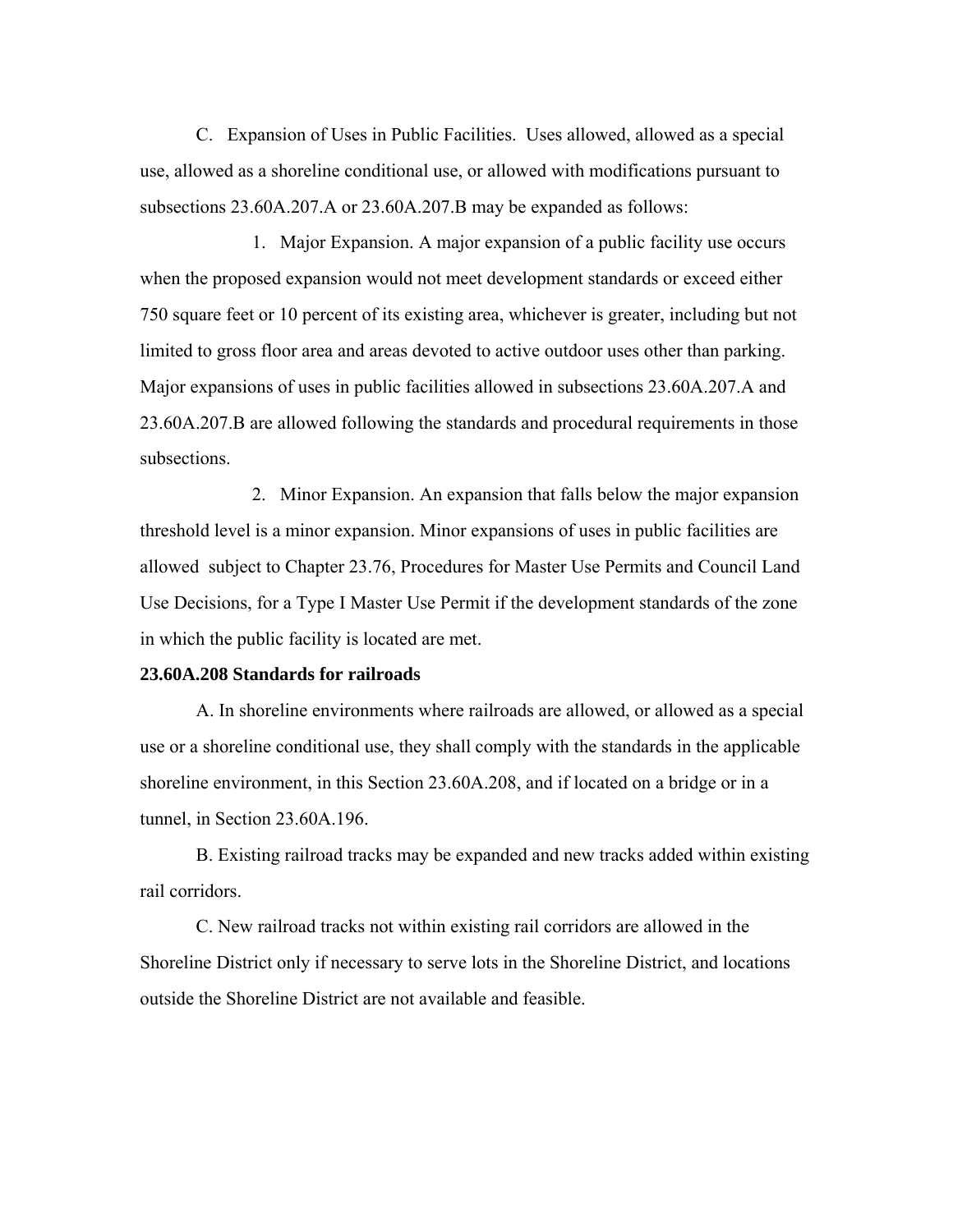D. All new railroads are required to provide means for the public to overcome the physical barrier created by the facility and gain access to the shoreline.

E. All new railroad and appurtenant structures shall be sited in the locations that have the least possible adverse effect on unique or fragile shoreline features and do not adversely impact existing or planned water-dependent or water-related uses.

F. The Director may approve or condition applications for intermittent or temporary railroad uses if the use complies with the following standards:

1. All impacted areas are revegetated with 100 percent native vegetation; and

2. There is no permanent increase in impervious surface from the condition of the site prior to the intermittent or temporary use.

# **23.60A.209 Standards for rail transit facilities**

A. Rail transit facilities shall comply with the standards in the applicable shoreline environment, in this Section 23.60A.209, and if located on a bridge or in a tunnel, in Section 23.60A.196. In issuing permits for rail transit facilities approved by the City Council under subsection 23.80.004.C.2, the Director shall apply the standards and procedures of this Chapter 23.60A and Chapter 23.80, when applicable.

B. Where reasonable, new rail transit facilities in the Shoreline District shall use existing highway or rail corridors.

C. Rail transit facilities located parallel to the shoreline are required to provide means for the public to overcome the physical barrier created by the facility and gain access to the shoreline.

D. B**ridges for rail transit facilities that are required to cross over water that is regulated by Chapter 23.60A and that are approved by the City Council** under subsection 23.80.004.C **shall be regulated in the same manner as water-dependent uses, except when a nonwater-oriented use is allowed if it is part of a waterdependent project, e.g., subsection 23.60A.442.G.**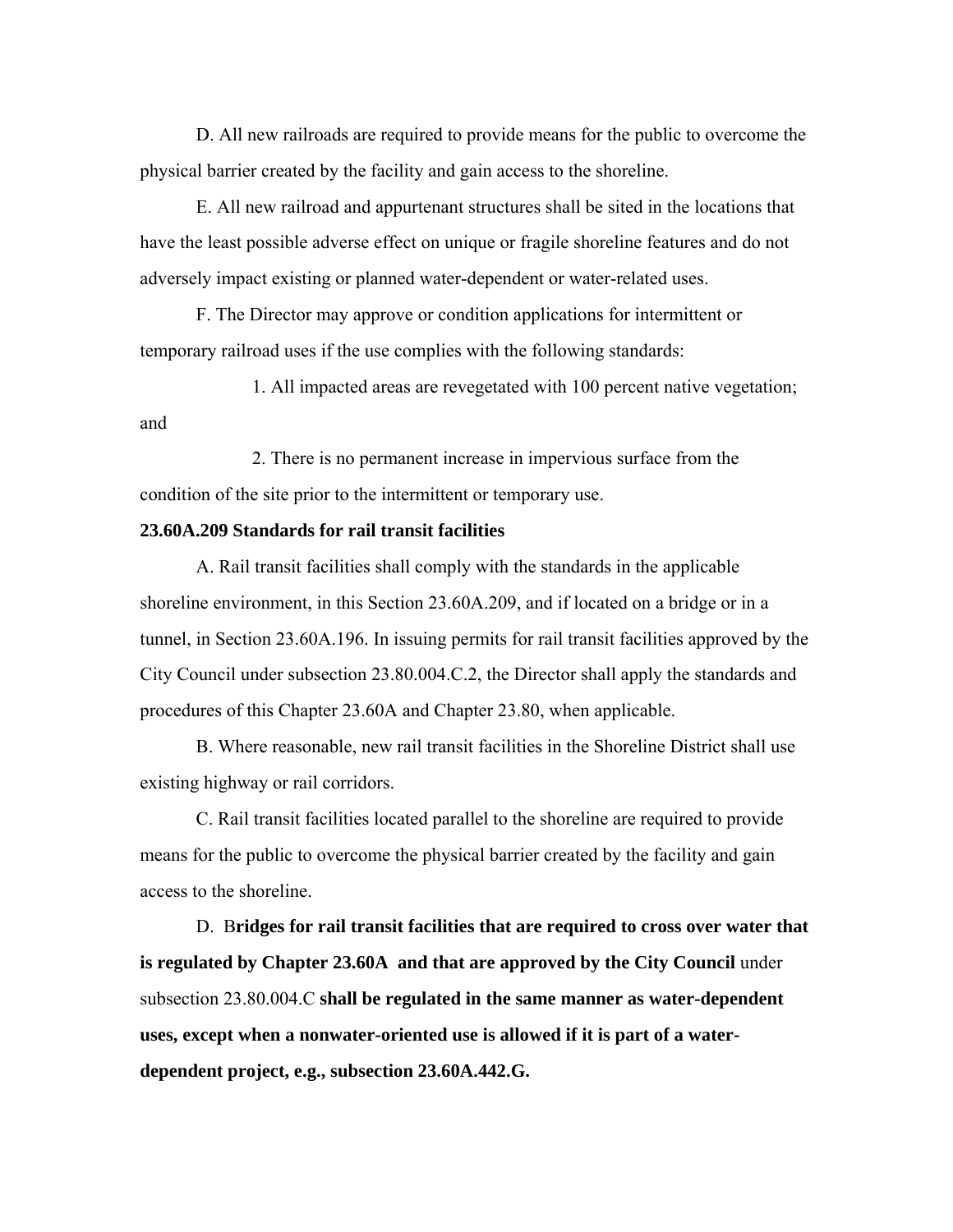E. Temporary structures and uses

1. A temporary structure or use that supports the construction of a light rail transit facility and that is approved pursuant to subsection 23.42.040.F is allowed as a temporary structure or use in all shoreline environments, except the CP Environment; it is allowed in the CP Environment if other locations are infeasible.

2. The Director may grant, deny or condition applications for intermittent or temporary uses not meeting development standards in the Shoreline District for light rail transit facility construction if the use complies with the standards of subsection 23.42.040. F. In addition to complying with the site restoration requirements of subsection 23.42.040.F.4 the site restoration plan shall achieve no net loss of ecological function that includes, at a minimum:

a. Native vegetation in the landscape plan.

b. Mitigation of impacts to fish and wildlife as a result of stormwater runoff from the site.

c. No increase in impervious surface from the site condition prior to the intermittent or temporary use.

F. Conditions

1. The Director may approve a light rail transit facility pursuant to Chapter 23.76, Master Use Permits and Council Land Use Decisions only if the alignment, transit station locations, and maintenance base location of the light rail transit system have been approved by the City Council by ordinance or resolution.

2. When approving light rail transit facilities approved by the City Council under subsection 23.80.004.C.2, the Director may impose reasonable conditions in order to lessen identified impacts on surrounding properties.

3. When approving light rail transit facilities, the Director may impose conditions to ensure consistency with design guidelines developed for the light rail system by the City and the applicant.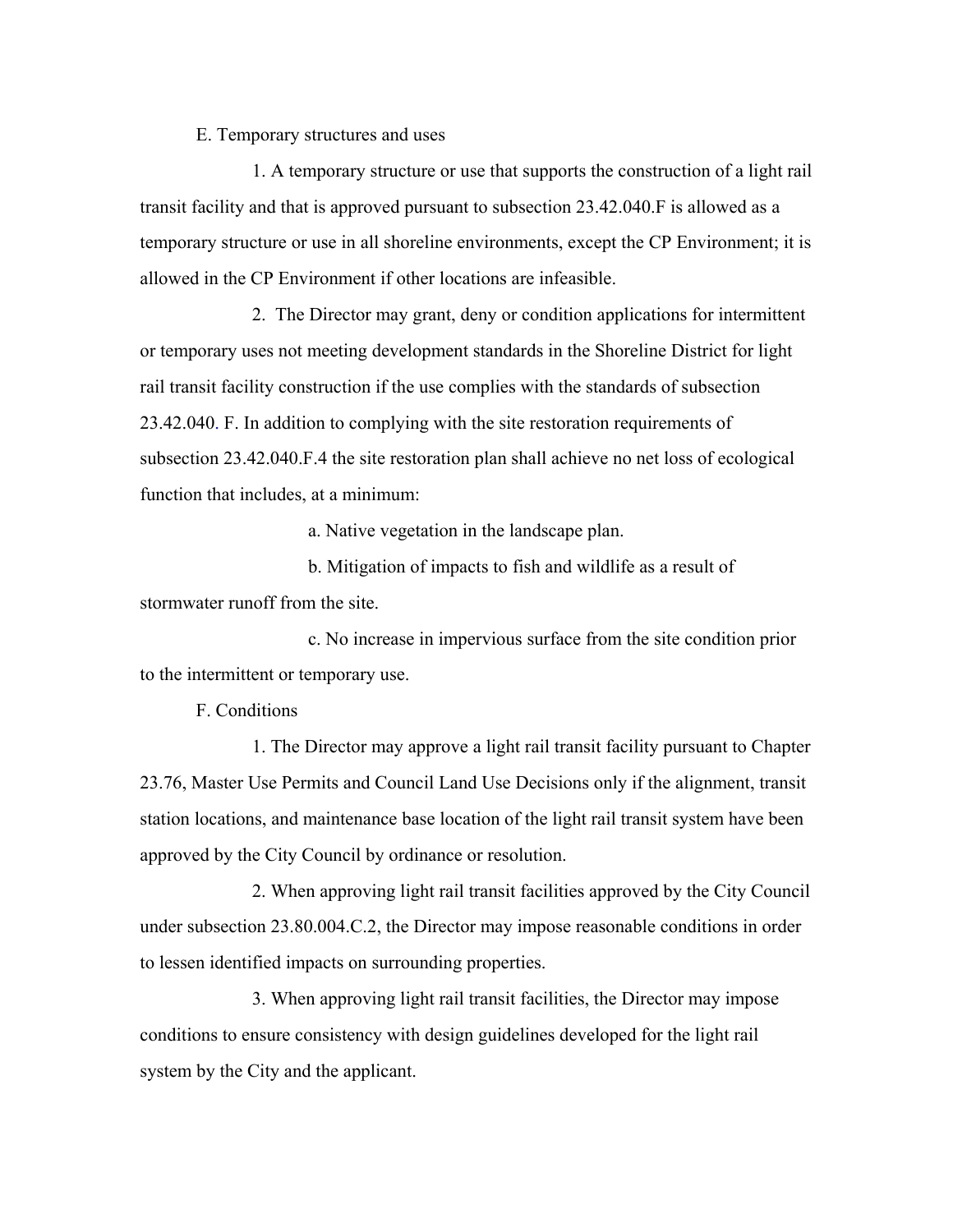4. The Director may waive or modify development standards applicable to a light rail transit facility if the applicant demonstrates that waiver or modification of a development standard:

a. Is reasonably necessary to allow the siting or proper functioning of a light rail transit facility; or

b. Will lessen the environmental impacts of a light rail transit facility on site or on surrounding properties; or

c. Will accommodate future development that will comply with development standards better than if the development standard waiver or modification were not granted.

5. The Director may impose reasonable conditions on any waiver or modification of development standards to ensure consistency with design guidelines developed for the light rail system by the City and the applicant, and to lessen, to the extent feasible, environmental impacts of a light rail transit facility on site or on surrounding properties.

# **23.60A.210 Standards for research, aquatic, scientific, historic, cultural and educational**

Aquatic, scientific, historic, cultural and educational research uses are allowed in all environments waterward and landward of the OHW and in wetlands if:

A. No structures are erected.

B. No interference with navigation occurs.

C. No vegetation is permanently removed.

D. Temporary removal of vegetation is allowed if:

1. It is the amount reasonably necessary to accommodate the research;

2. No native trees and no nonnative trees with a 6 inches or greater DBH are removed; and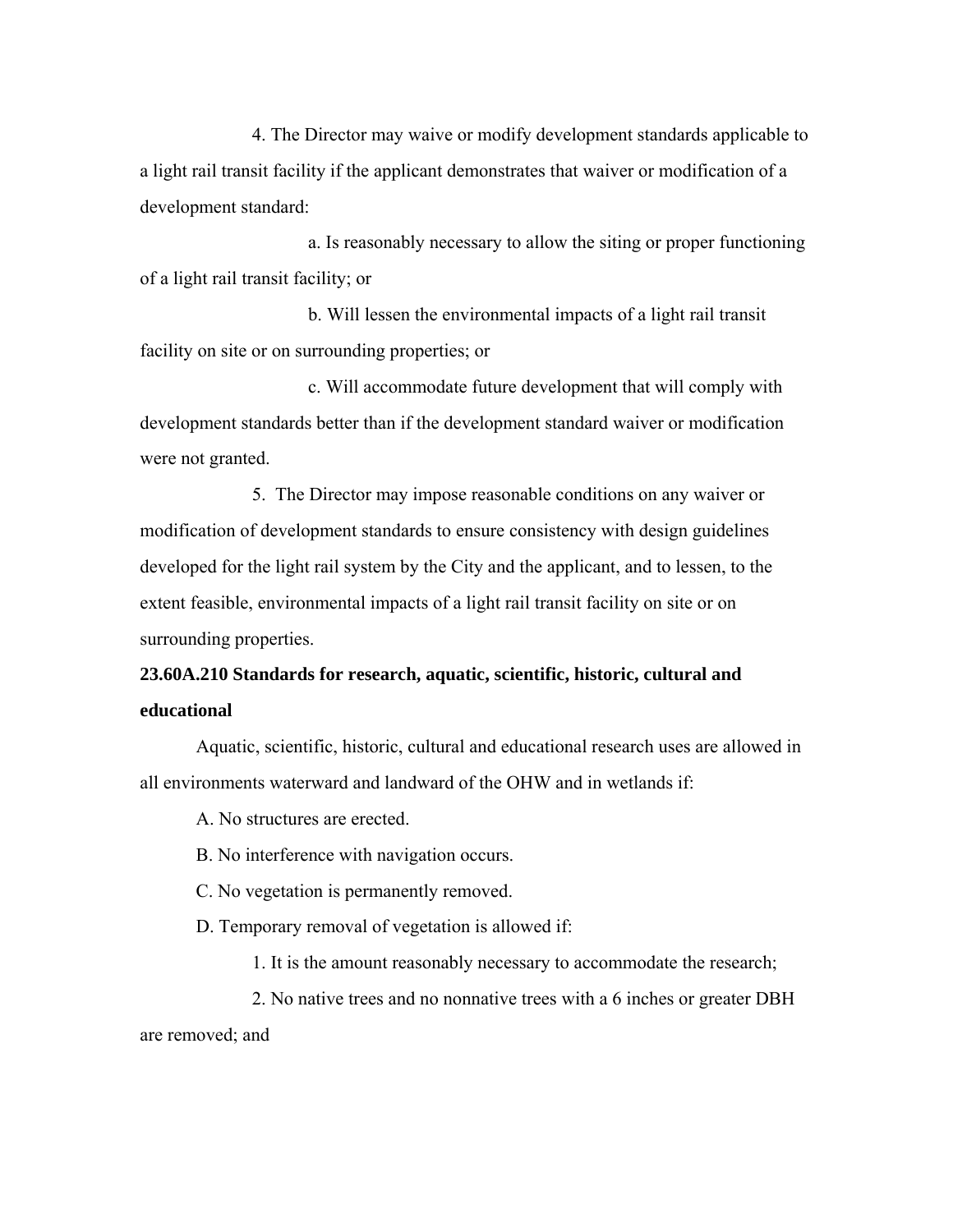3. Vegetation that is removed is replaced in compliance with the standards in Section 23.60A.190, including maintaining or creating naturally functioning conditions that prevent erosion, protect water quality, and provide diverse habitat.

E. No impervious surface is created.

## **23.60A.211 Standards for restoration and enhancement**

A. Restoration and enhancement uses are allowed, allowed as a special use or allowed as a shoreline conditional use or prohibited as required by each component of the restoration and enhancement project. Components of a restoration and enhancement plan may include shoreline modifications that are consistent with the objectives of project, and these components are regulated in Subchapter III, Part 4, of this Chapter 23.60A.

B. Actions to restore and enhance ecological functions, whether as part of mitigation sequencing or otherwise, shall use the Shoreline Restoration and Enhancement Plan as guidance.

## **23.60A.212 Standards for signs**

A. General standards for all Signs.

1. Roof signs are prohibited in the Shoreline District.

2. Signs mounted on buildings are limited to wall signs, except as follows:

a. Projecting signs mounted on the street-front facade of a building facing a street running generally parallel to the shoreline and located at a distance from the corner of the building so as not to obstruct views of the water are allowed; and

b. Canopy signs located in the UH Environment and outside of required view corridors are allowed.

3. Pole signs are allowed on piers or floats that lack buildings for wallmounted signs and that provide visibility from fairways for water-dependent or waterrelated uses. Pole signs shall not be located in or obstruct view corridors required by this Chapter 23.60A. The Director may modify proposed signs to prevent such view obstruction.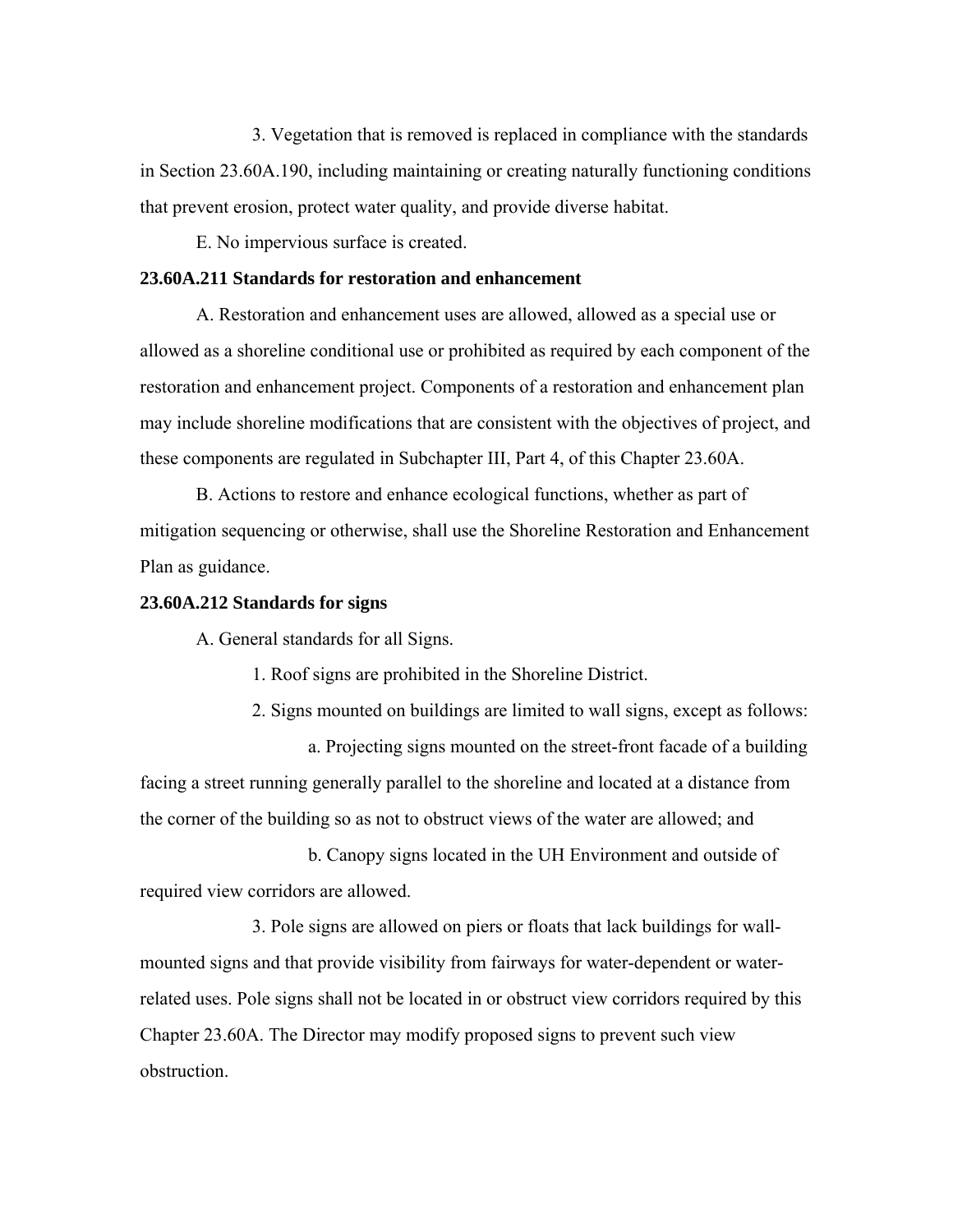4. Ground signs are allowed if not located in required view corridors or in an area that obstructs required view corridors.

5. The size, height and number of signs allowed and the determination whether a sign may be flashing, illuminated, rotating or portable, is regulated in the underlying zone except as follows:

a. Any sign that is visible from a fairway is limited to the name and nature of the use, and each letter is limited to no more than 16inches in height.

b. Signs on piers are limited to 24 square feet in area.

c. Freestanding signs on piers shall not exceed 12feet in height.

d. Boat name signs are not limited in number, size or location for the name and port of the vessel, and any message identifying the maker of the vessel shall be the customary number and size for this information. Electric, illuminated or rotating signs are prohibited.

e. Raceboat sponsor signs are not limited in size or number. Electric, illuminated or rotating signs are prohibited.

B. Types of Signs.

1. Signs allowed in the CN, CP, CR, CM, CW and UR Environments are identification signs, on-premises directional signs, and interpretive signs, except on vessels if the sign is legible off the vessel. All other signs are prohibited, except as provided in subsection 23.60A.212.B.5.

2. Signs allowed in the UC, UH, UM, and UG Environments are identification signs, on-premises directional signs, and on-premises signs, including interpretive signs, except on vessels if the sign is legible off the vessel. All other signs are prohibited, except as provided in subsection 23.60A.212.B.5.

3. Signs allowed on waterfront and upland lots in the UI Environment are identification signs, on-premises directional signs, on-premises, including interpretive signs and off-premises directional signs, except on vessels if the sign is legible off the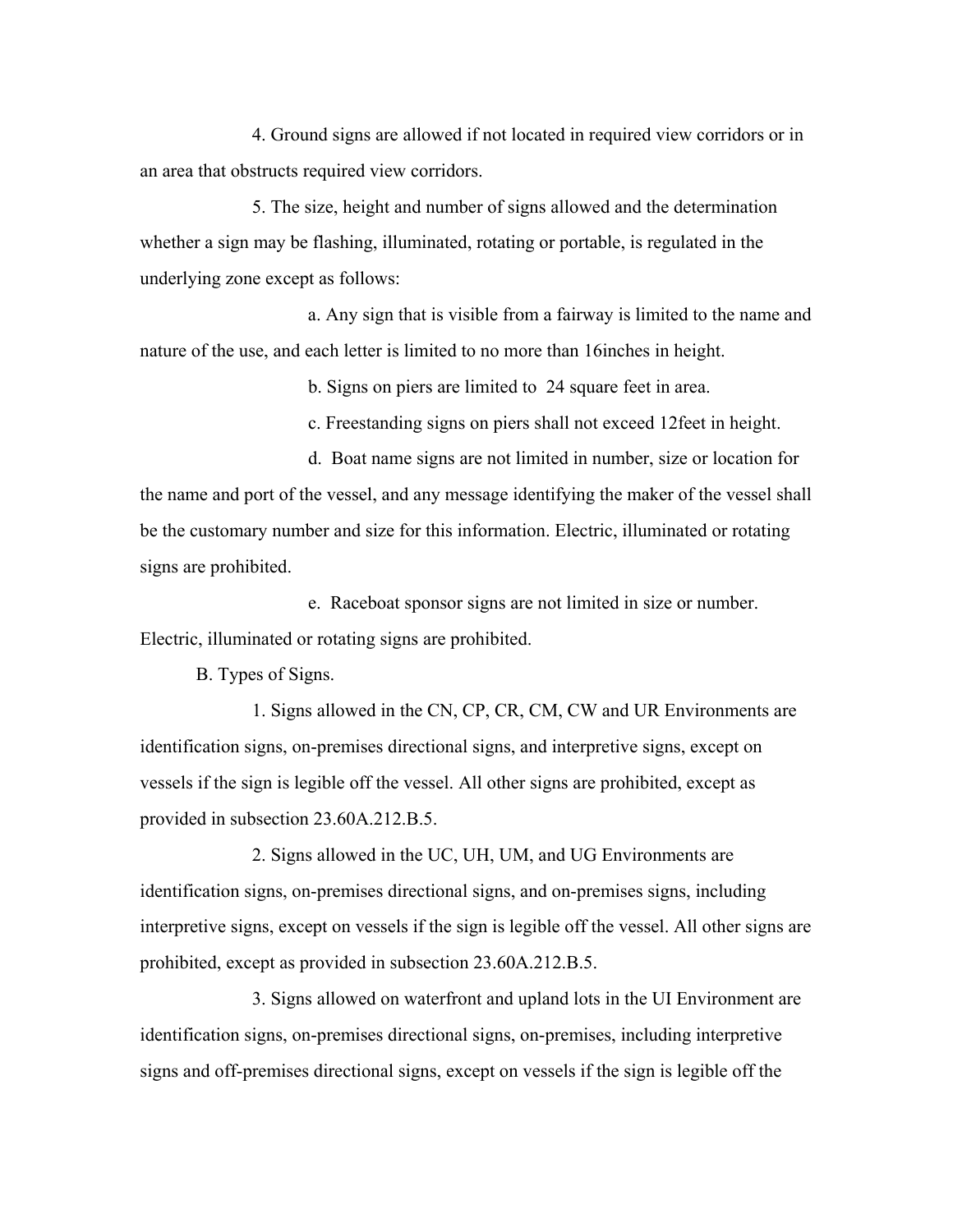vessel. Off-premises signs are allowed on upland lots in the UI Environment. All other signs are prohibited, except as provided in subsection 23.60A.212.B.5.

4. Temporary signs as defined and regulated in Section 23.55.012 are allowed in all shoreline environments, subject to the restrictions in subsection 23.60A..212.A.

5. Boat name signs and raceboat sponsor signs are allowed in all shoreline environments, subject to the restrictions in subsection 23.60A.212.A.

### **23.60A.213 Standards for streets**

A. New Streets

1. In shoreline environments where new streets are allowed or allowed as a special use or a shoreline conditional use, they shall comply with the standards in the applicable shoreline environment and in this Section 23.60A.213, and if located on a bridge or in a tunnel, shall comply with the standards provided in Section 23.60A.196.

2. New streets must be necessary to serve lots in the Shoreline District, to provide the minimum access necessary to serve bridges or tunnels, or to connect to public access facilities.

3. New streets shall be located as far from the OHW mark as reasonable.

B. Relocation and expansion of existing streets

1. Permanent relocation and expansion. Existing streets may be relocated and expanded if other options outside the Shoreline District are not reasonable and any expansion or relocation that is closer to the shoreline as measured from the original street location is the only reasonable option and is the minimum necessary to accommodate estimated traffic flow.

2. Temporary relocation and expansion. Existing streets may be temporarily relocated and expanded within the Shoreline District:

a. For a period of four years or less and for an additional two years if the road relocation is accommodating two projects;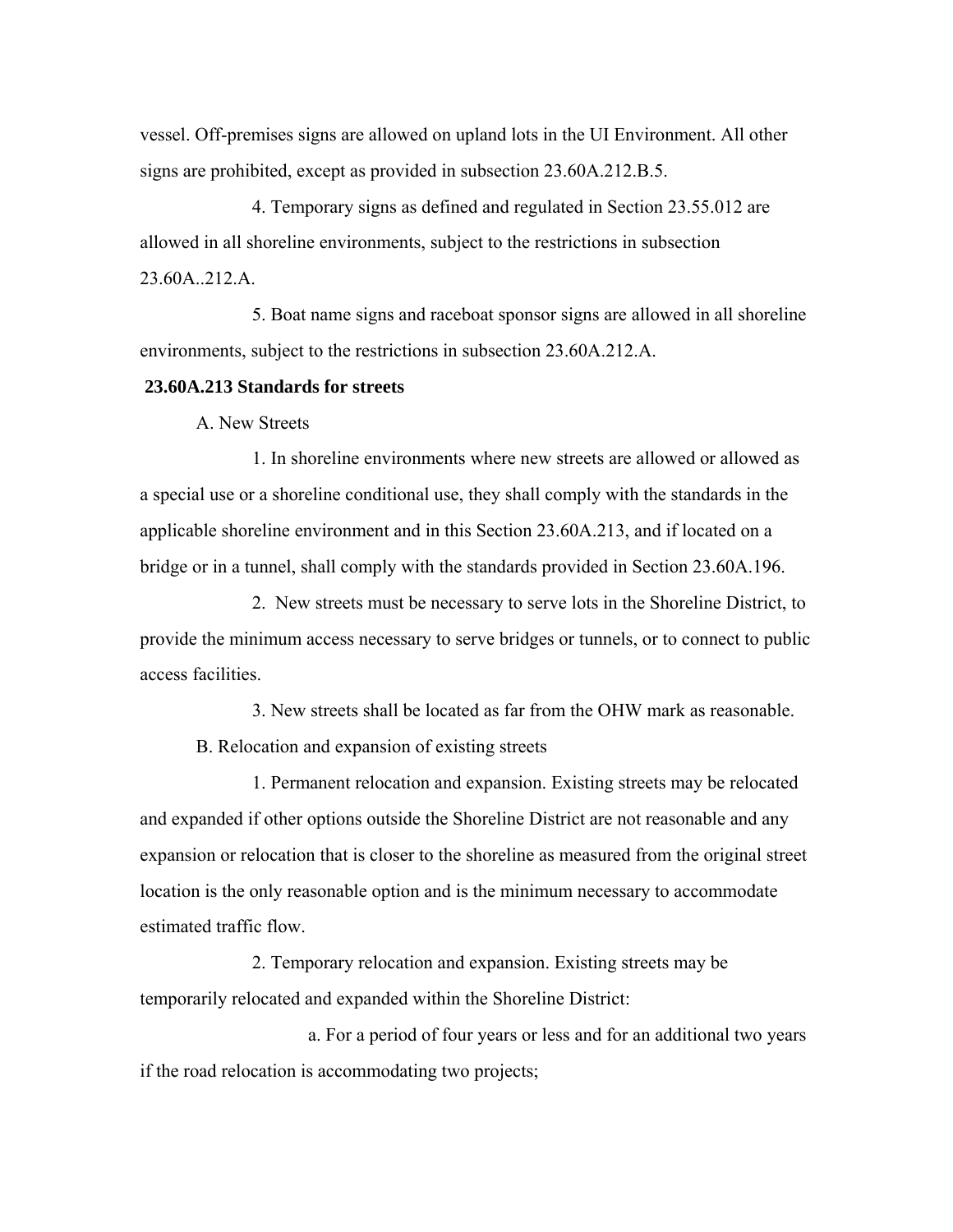b. If any expansion or relocation is closer to the shoreline as measured from the original street location, this location is the only reasonable option and is the minimum necessary to accommodate estimated traffic flow; and

c. In compliance with the standards in subsection 23.60A.213.C to the extent reasonable.

C. Where allowed, new streets and the expansion or relocation of existing streets shall be located and designed to:

1. Improve public visual and physical access to the shoreline;

2. Conform to the topography and other natural features with minimum cut, fill, and structural elements;

3. Minimize adverse effects on unique or fragile shoreline features, including minimizing the amount of impervious surface;

4. Provide means for the public to overcome the physical barrier created by the street and gain access to the shoreline;

5. Minimize the area of upland lots and maximize the area of waterfront lots; and

6. Minimize adverse impact to existing water-dependent uses or waterdependent uses that have received City permits.

**23.60A.214 Standards for using vessels as dwelling units** 

**A. Structures designed primarily as dwelling units shall comply with the standards in subsection 23.60A.206.B, or Sections 23.60A.202 and 23.60A.204, and otherwise are prohibited over water.** 

**B. As of the effective date of this ordinance, in addition to the structures allowed in subsection 23.60.A.214.A, a vessel may be used as a dwelling unit if it is designed primarily as a conventional recreational or commercial vessel, and it is moored at a recreational or commercial marina that complies with the standards set out in Section 23.60A.200.**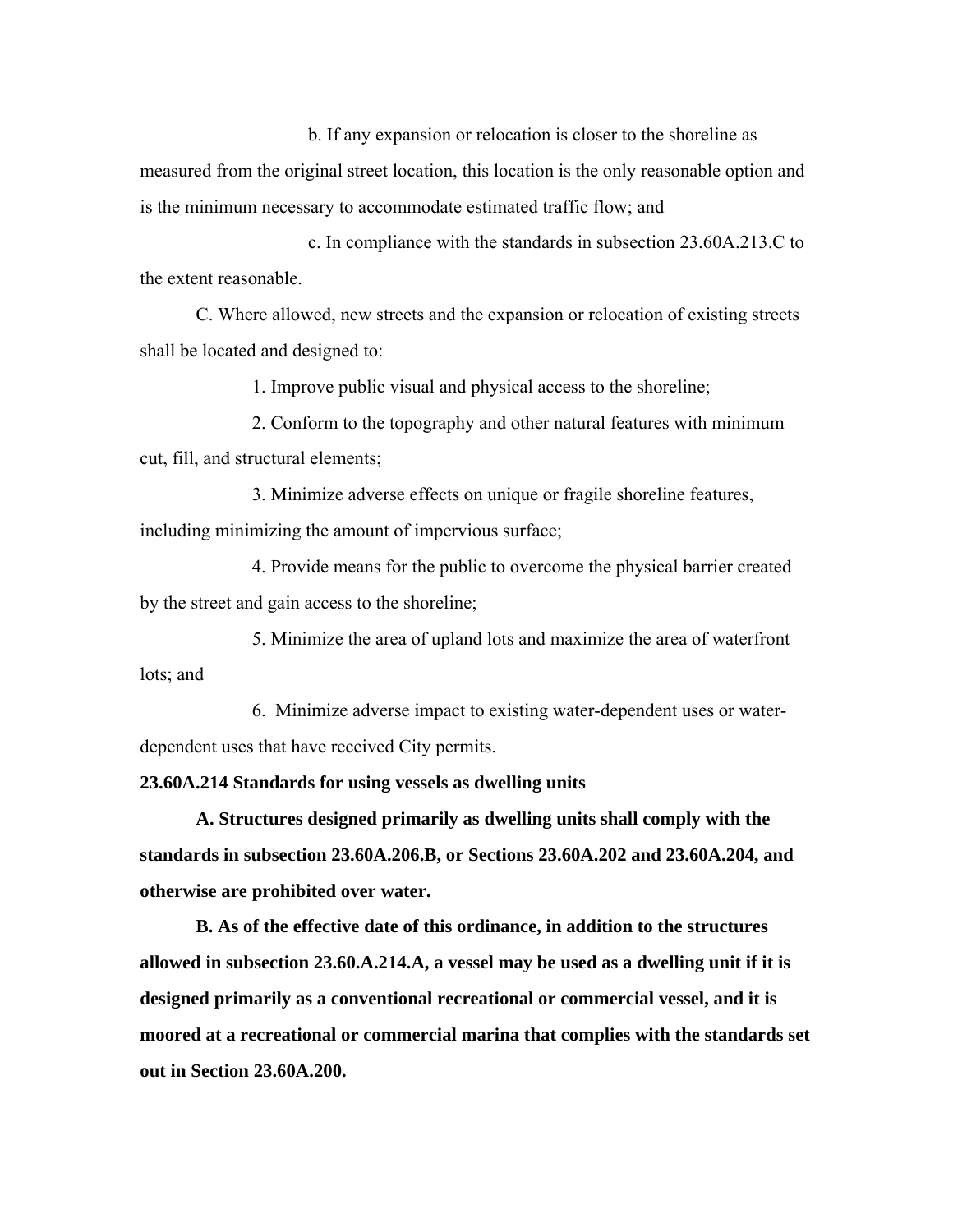**C. Standards for conventional recreational or commercial vessels used as dwelling units**

**1. For the purpose of this Section 23.60A.214, to be designed as a conventional recreational or commercial vessel the vessel shall be designed and used for navigation and shall meet the following standards:**

a. The vessel shall comply with the Sail Area to Hull Plan Area Ratio (SA/HPR) pursuant to Table A for 23.60A.214 and the Hull Length to Beam Ratio (HL/B) pursuant to Table B for 23.60A.214.

|                           | <b>Table A for 23.60A.214</b>                         |
|---------------------------|-------------------------------------------------------|
|                           | Standards for vessels used as dwelling units          |
| Sail Area/Hull Plan Ratio | Requirements                                          |
| ${}_{0.90}$               | Allowable                                             |
| > 0.90                    | Not Allowed                                           |
|                           | (Except allowable if previously, actively engaged in  |
|                           | recorded, regular, self propelled navigation prior to |
|                           | moorage.)                                             |

|                        | <b>Table B for 23.60A.214</b>                         |
|------------------------|-------------------------------------------------------|
|                        | Standards for vessels used as dwelling units          |
| Sail Length/Beam Ratio | Requirements                                          |
| $>$ 3                  | Allowable                                             |
| $\leq$ 3               | Not allowed                                           |
|                        | (Except allowable if previously, actively engaged in  |
|                        | recorded, regular, self propelled navigation prior to |
|                        | moorage.                                              |

b. **The vessel shall:**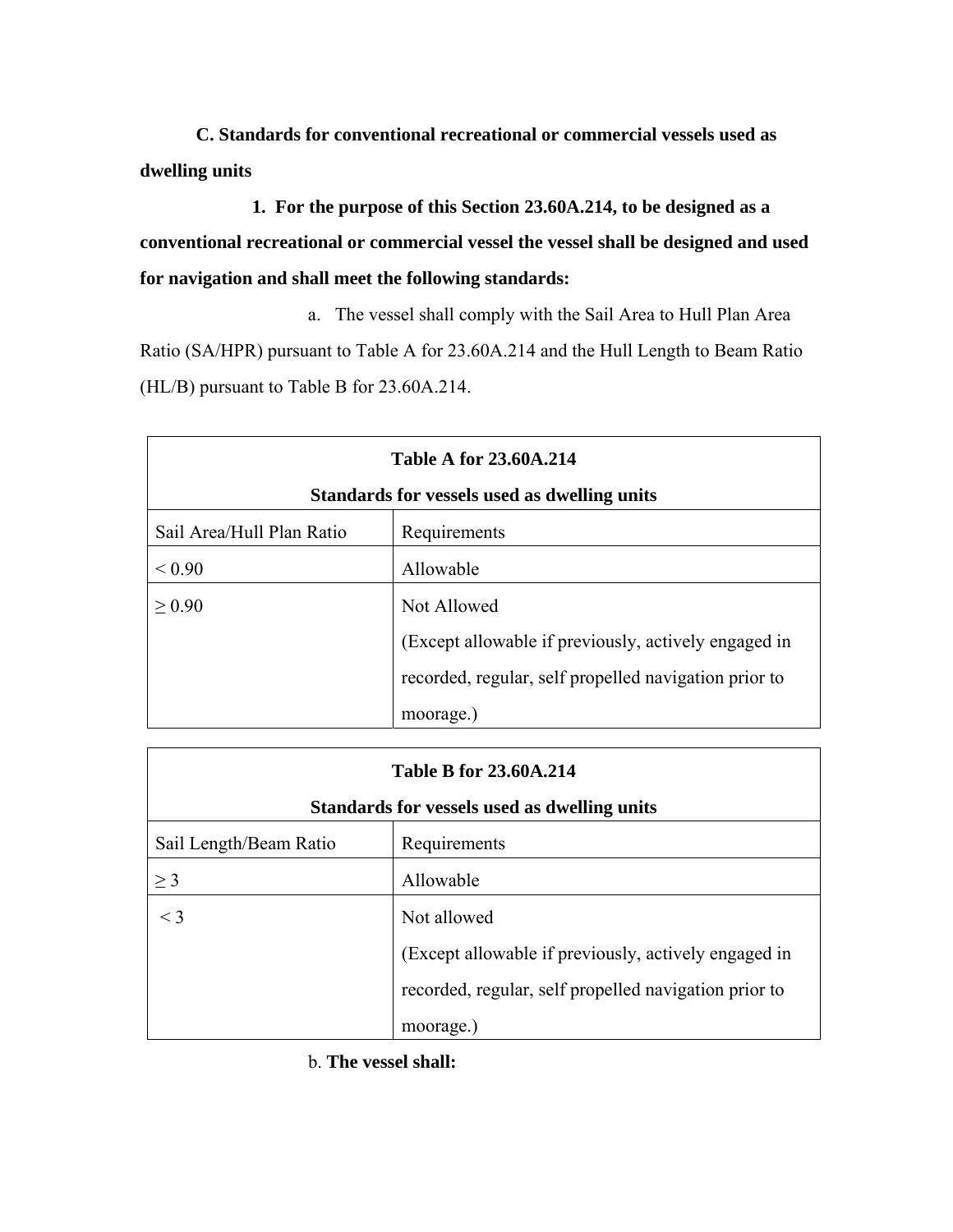1) Operate under self-propulsion integrated into the hull and steerage; 2) Have stations fore and aft and both sides for line handling; 3) Have embarkation stations to allow boarding from both sides;

4) Have mooring hardware to allow mooring from both sides to a pier;

5) Have design features that prevent water from waves from entering the interior of the vessel such as bulwarks, raised door sills or weathertight doors meeting standards of the U.S. Coast Guard;

6) Have navigation, safety and sanitary systems operational while underway; and

7) If the vessel is a displacement vessel over 30 feet in length, the primary means of self-propulsion is an inboard or inboard/outboard propulsion system installed per ABYC Safety Standards.

**2. For the purpose of this Section 23.60A.214, in determining whether a floating structure is a conventional recreational or commercial vessel, in addition to any other information** the Director may consider the presence or absence of design elements and construction materials generally used in conventional vessel design and construction, including but not limited to, the use of design elements and construction materials typically used for conventional residential structures, such as exterior materials made of stone and interior construction using 2"X 4" stud framing. The Director may also consider whether the arrival of the floating structure at its moorage location was made without assistance.

**D. Other vessels**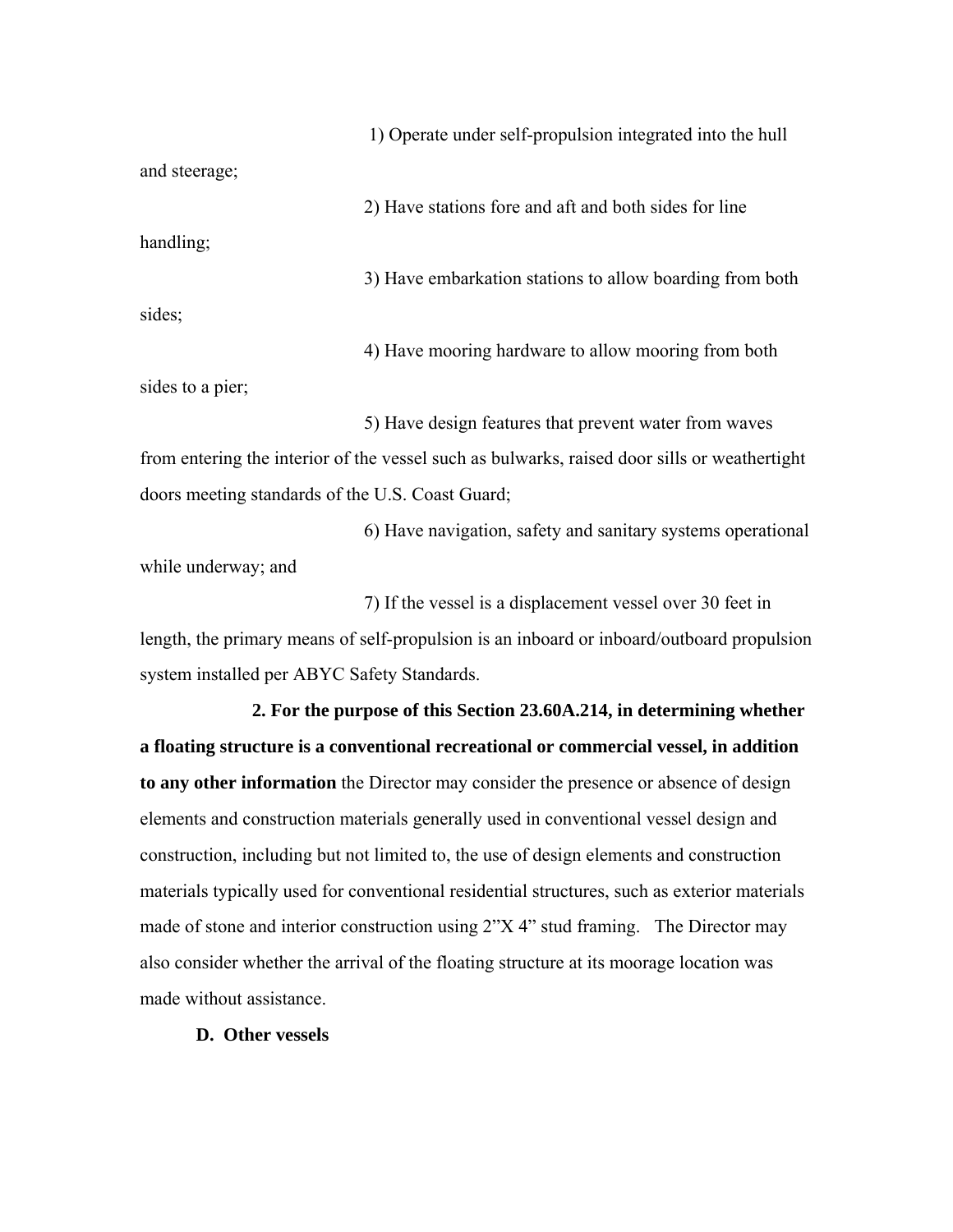**1. If a vessel was moored in the City prior to the effective date of this ordinance it may be used as a dwelling unit if it is moored at a lawful location.** 

**2. To be a vessel it shall be designed and used for navigation and shall not interfere with the normal public use of the water.** 

3. A dwelling unit on a vessel that meets the standards of this subsection 23.60A.214.D but that does not meet the standards of subsection 23.60A.214.C is a nonconforming use.

### **23.60A.215 Standards for uses on vessels**

A. Activities and uses on a vessel, except as allowed in Section 23.60A.214, that are not customary to that type of vessel are prohibited while the vessel is moored.

B. Customary activities or uses occurring while the vessel is moored are subject to the standards of the applicable shoreline environment unless incidental to the customary use of the vessel or the residential use allowed under Section 23.60A.214.

C. Signs on vessels, whether the vessel is moored or not, are subject to Section 23.60A.212.

D. In environments where uses are allowed over water, those uses are not allowed on vessels unless consistent with subsections 23.60A.215.A, 23.60A.215.B or 23.60A.215.C.

## **23.60A.217 Standards for utility lines**

A. In shoreline environments where **utility lines,** including intakes and outfalls, are allowed or allowed as a special use or a shoreline conditional use they shall comply with the standards in the applicable shoreline environment and in this Section 23.60A.217.

B. All new utility lines shall be located or constructed in the following order to the extent feasible:

1. Outside the Shoreline District;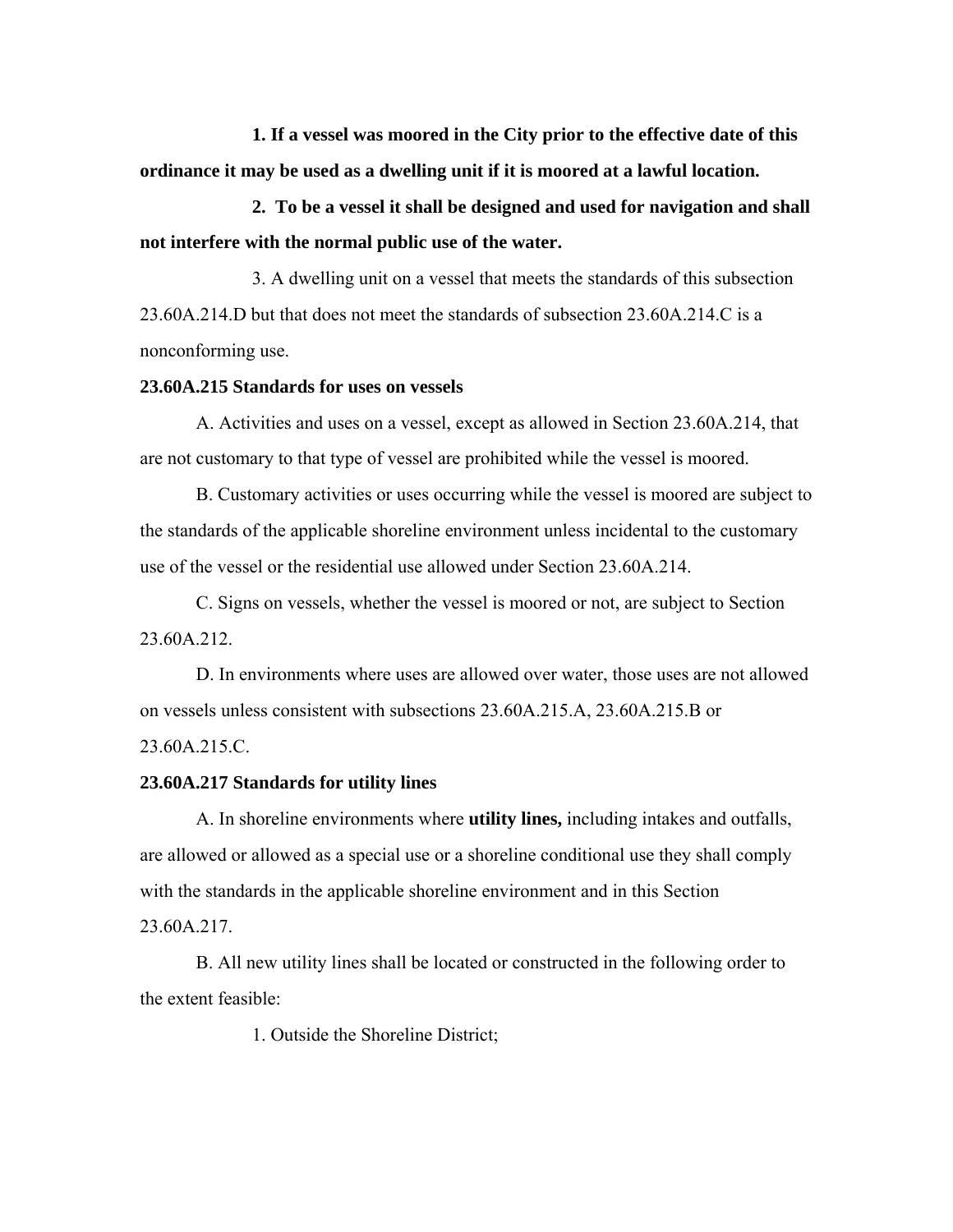2. Within existing utility corridors or in public rights of way, including attaching to existing bridges;

3. In locations that minimize adverse impacts within the Shoreline District; and

4. Under water, subject to the provisions in subsection 23.60A.217.D, using methods that minimize impacts and assist in future repair and replacement, such as boring and sleeving, and constructed to prevent the "French drain effect" in high-ground water areas.

C. New utility lines in areas where no such lines exist or the substantial expansion of existing utility lines shall be located as follows:

1. Underground to the extent reasonable or under water, except for lines carrying 115 kilovolts or more and for temporary relocation;

2. Overhead in the UI Environment and lines carrying 115 volts or more, except for temporary lines pursuant to subsection 23.60A.217.C.3, if the location and design minimizes visibility of the overhead utilities and preserves views of the water; or

3. Overhead installation of utility lines is allowed temporarily for a period of one year or less.

D. Pipelines, except gravity sewers and storm drains and underwater pipelines, carrying materials intrinsically harmful or potentially injurious to aquatic life and/or water quality shall have shutoff facilities and use other appropriate best management practices to prevent and contain such materials from entering the water or the ground.

E. Underwater pipelines, except gravity sewers and storm drains, carrying materials intrinsically harmful or potentially injurious to aquatic life and/or water quality shall have shutoff facilities at each end of the underwater segments.

F. All disturbed areas shall be restored to pre-project configuration and shall be planted in compliance with Section 23.60A.190.

# **23.60A.219 Standards for yacht, boat and beach clubs**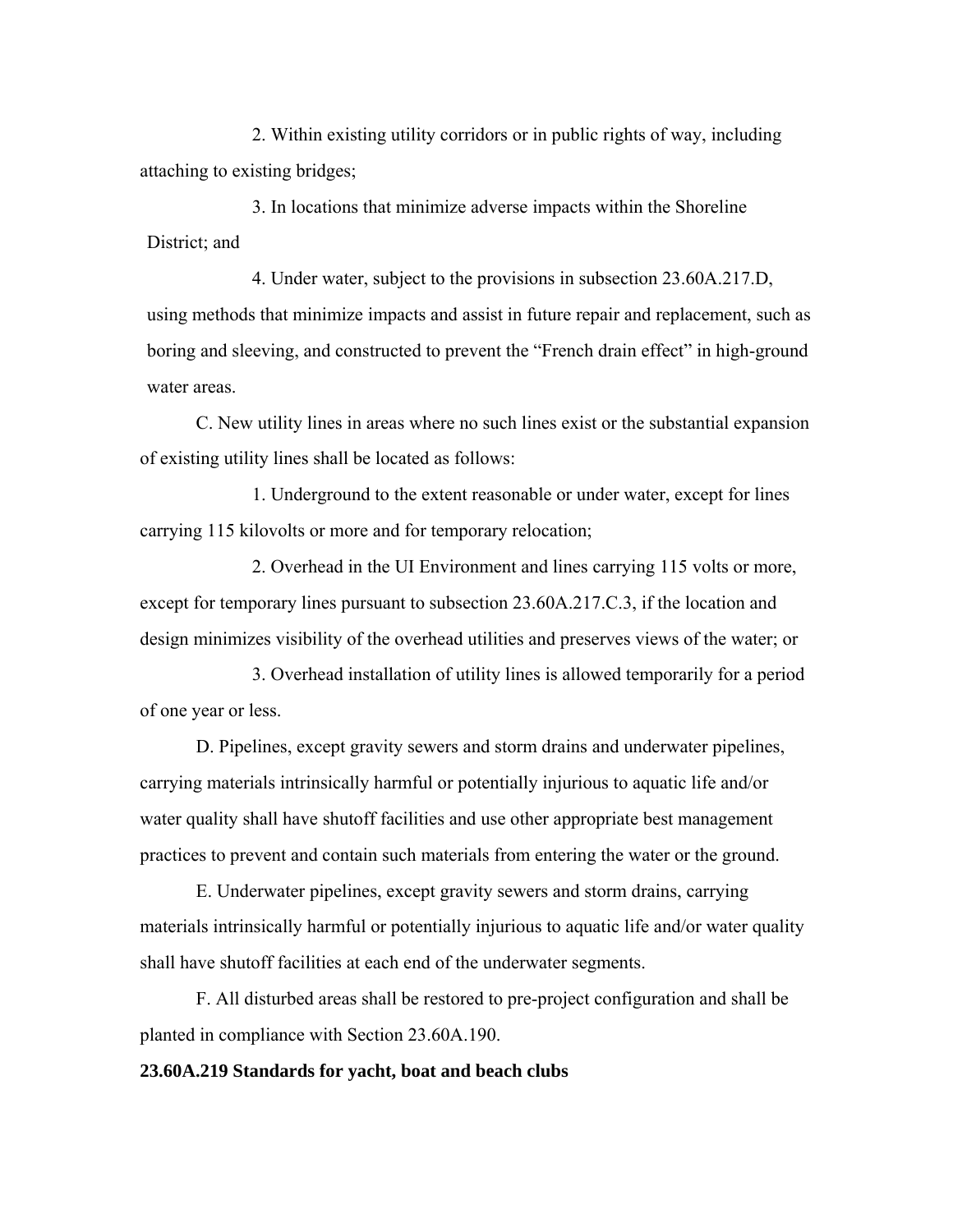A. Facilities of yacht, boat and beach clubs that are not water-dependent shall be located on dry land except as specifically provided in the applicable shoreline environment.

B. Yacht, boat and beach clubs moorage facilities shall comply with Section 23.60A.200.

### **Subchapter IV Shoreline Environemnts**

## **23.60A.220 Environments established**

A. Shoreline environment locations

1. The shoreline environments set out in subsection 23.60A.220.C and the boundaries of these environments are established on the Official Land Use Map as authorized in Chapter 23.32.

2. Any undesignated shorelines are designated Conservancy Preservation.

3. Submerged lands seaward of the Outer Harbor Line, Construction Limit Line or other navigational boundary that are not specifically designated or shown on the Official Land Use Map shall be designated Conservancy Navigation.

B. Submerged Lands

1. On Puget Sound, Lake Washington and Green Lake submerged lands shall be designated as shoreline environments that preserve them for ecological functions and public or recreational purposes.

2. On Elliot Bay, Lake Union, the Ship Canal, and the Duwamish River, submerged lands shall be designated as shoreline environments that balance preservation of ecological functions and a mix of public, recreational, industrial, and commercial purposes. In these areas; the environmental designation given to submerged lands is generally the same as the abutting waterfront dry land and extends to the outer Harbor Line, Construction Limit Line, or other navigational boundary.

3. Where the shoreline environment designation on submerged land is different from the shoreline environment designation of the adjacent dry land, the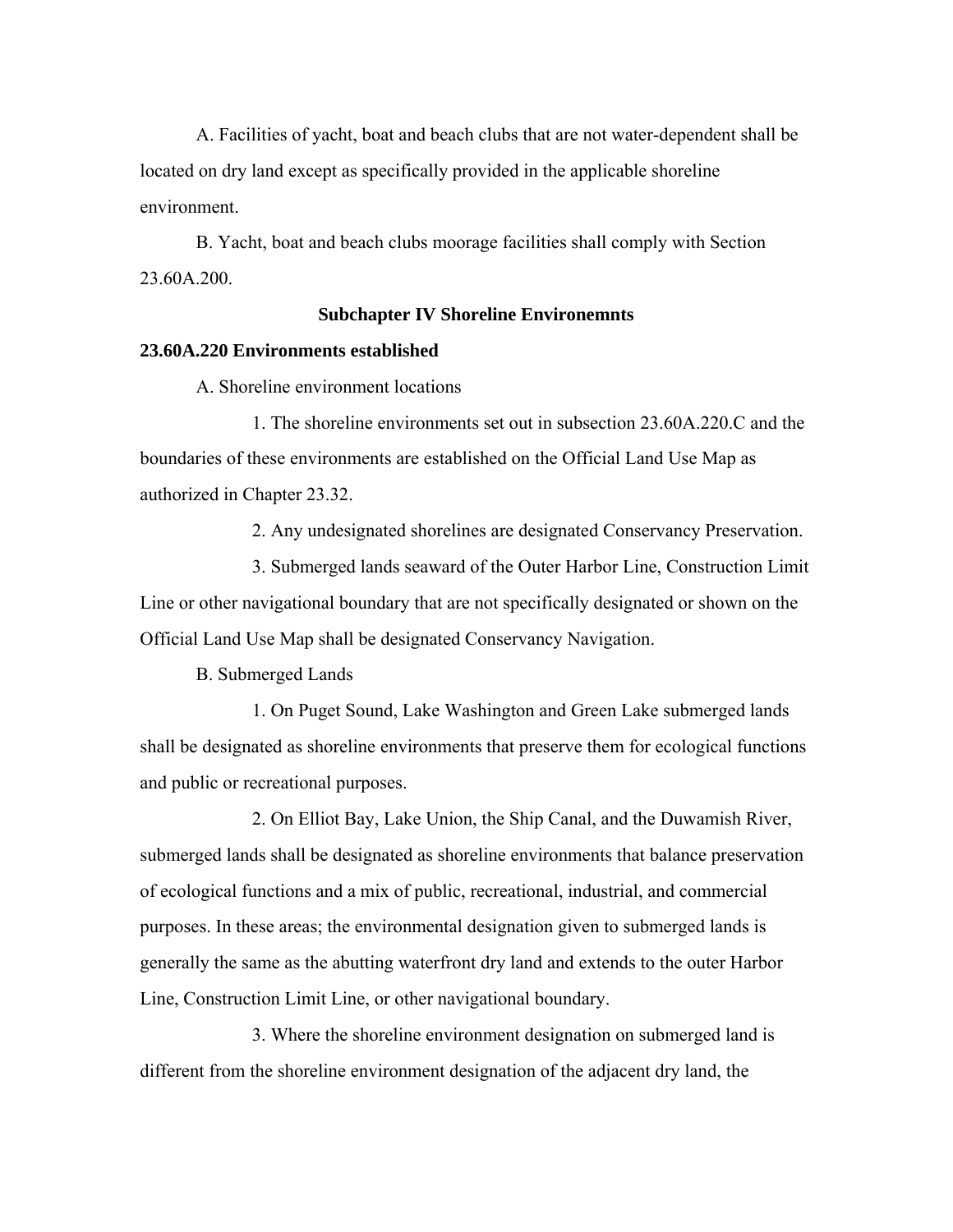environment boundary is the OHW mark in freshwater environments and mean higher high water in saltwater environments.

C. For the purpose of this Chapter 23.60A, the Shoreline District is divided into 11environments.

| <b>Table A for 23.60A.220</b><br><b>Environment Designation</b> |           |
|-----------------------------------------------------------------|-----------|
|                                                                 |           |
| <b>Conservancy Management</b>                                   | CM        |
| <b>Conservancy Navigation</b>                                   | <b>CN</b> |
| <b>Conservancy Preservation</b>                                 | CP        |
| <b>Conservancy Recreation</b>                                   | <b>CR</b> |
| Conservancy Waterway                                            | <b>CW</b> |
| Urban Commercial                                                | <b>UC</b> |
| Urban General                                                   | <b>UG</b> |
| Urban Harborfront                                               | UH        |
| Urban Industrial                                                | UП        |
| Urban Maritime                                                  | <b>UM</b> |
| Urban Residential                                               | UR        |

D. The purpose and locational criteria for each shoreline environment are as follows:

1. Conservancy Management (CM) Environment

a. Purpose. The purpose of the CM Environment is to provide for water-dependent infrastructure, such as navigational locks, that provide a substantial public benefit, and recreational facilities, such as marinas and parks. Development allowed in the CM Environment can be managed to preserve ecological functions and typically provide public access.

b. Locational Criteria

1) Dry or submerged land that is generally owned by a public agency and developed with a major infrastructure or a recreational facility, including navigation locks and marinas;

2) Public and private parks; or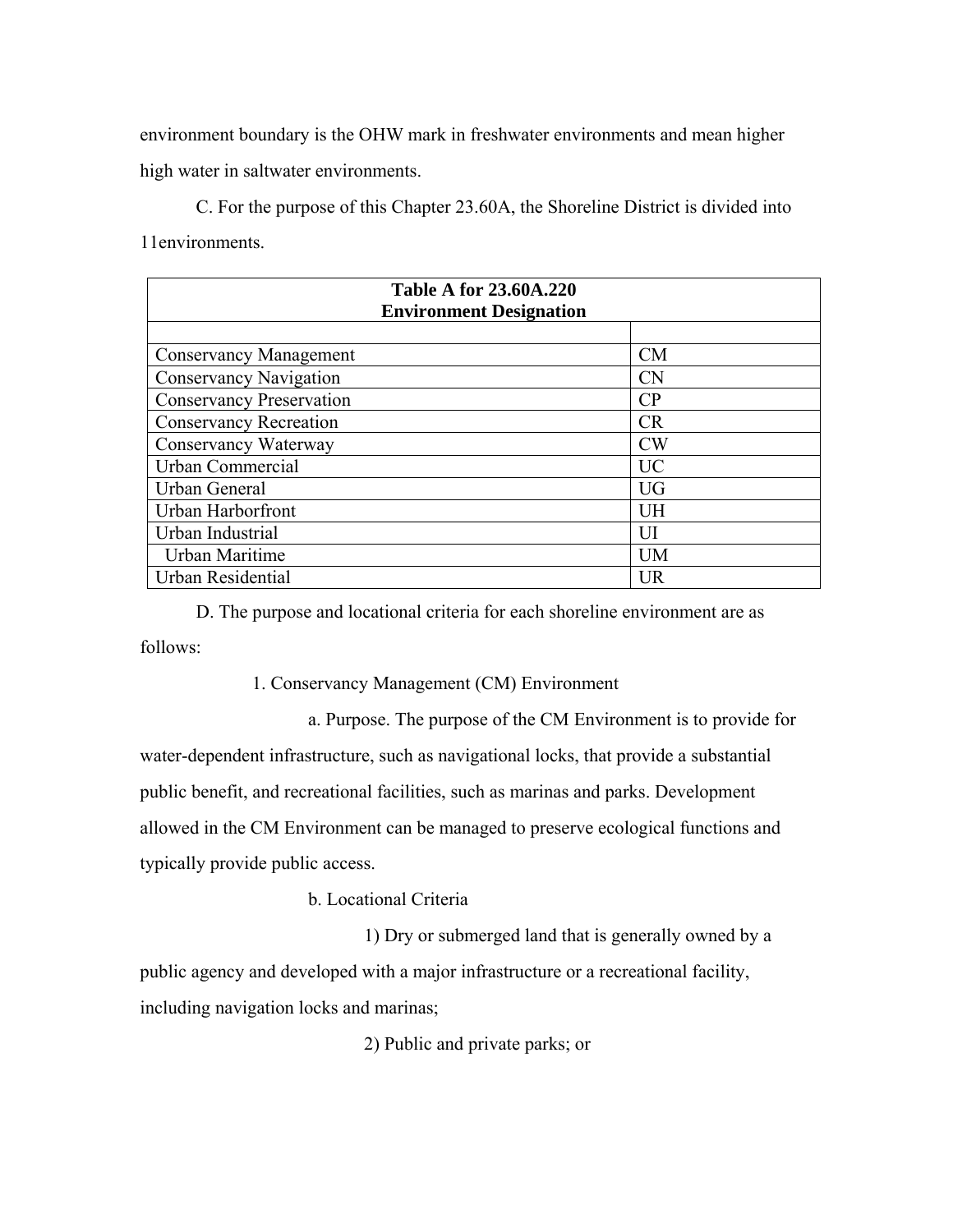3) Areas of medium to high intensity development that are surrounded by areas of less intense development such that they may require active management to protect ecological functions.

2. Conservancy Navigation (CN) Environment

 a. Purpose. The purpose of the CN Environment is to preserve open water for navigation.

b. Locational Criteria. Submerged lands used as a fairway for vessel navigation.

3. Conservancy Preservation (CP) Environment

a. Purpose. The purpose of the CP Environment is to preserve, protect, restore, or enhance shoreline areas that have intact or mostly intact ecological functions and areas that are particularly biologically or geologically fragile. Enjoyment of these areas by the public is encouraged to the extent that sensitive or fragile ecological functions are not adversely impacted.

b. Locational Criteria. Dry or submerged lands with significant ecological functions;

1) Shorelines serving fragile biological, geological processes or containing ecological functions that may warrant preservation or restoration and enhancement; or

2) Shorelines unable to support development or uses without adverse ecological impacts or risk to public safety.

4. Conservancy Recreation (CR) Environment

a. Purpose. The purpose of the CR Environment is to provide public access and recreational use of shorelines while protecting ecological functions.

b. Locational Criteria

1) Dry or submerged lands generally owned by a public agency and developed as a park;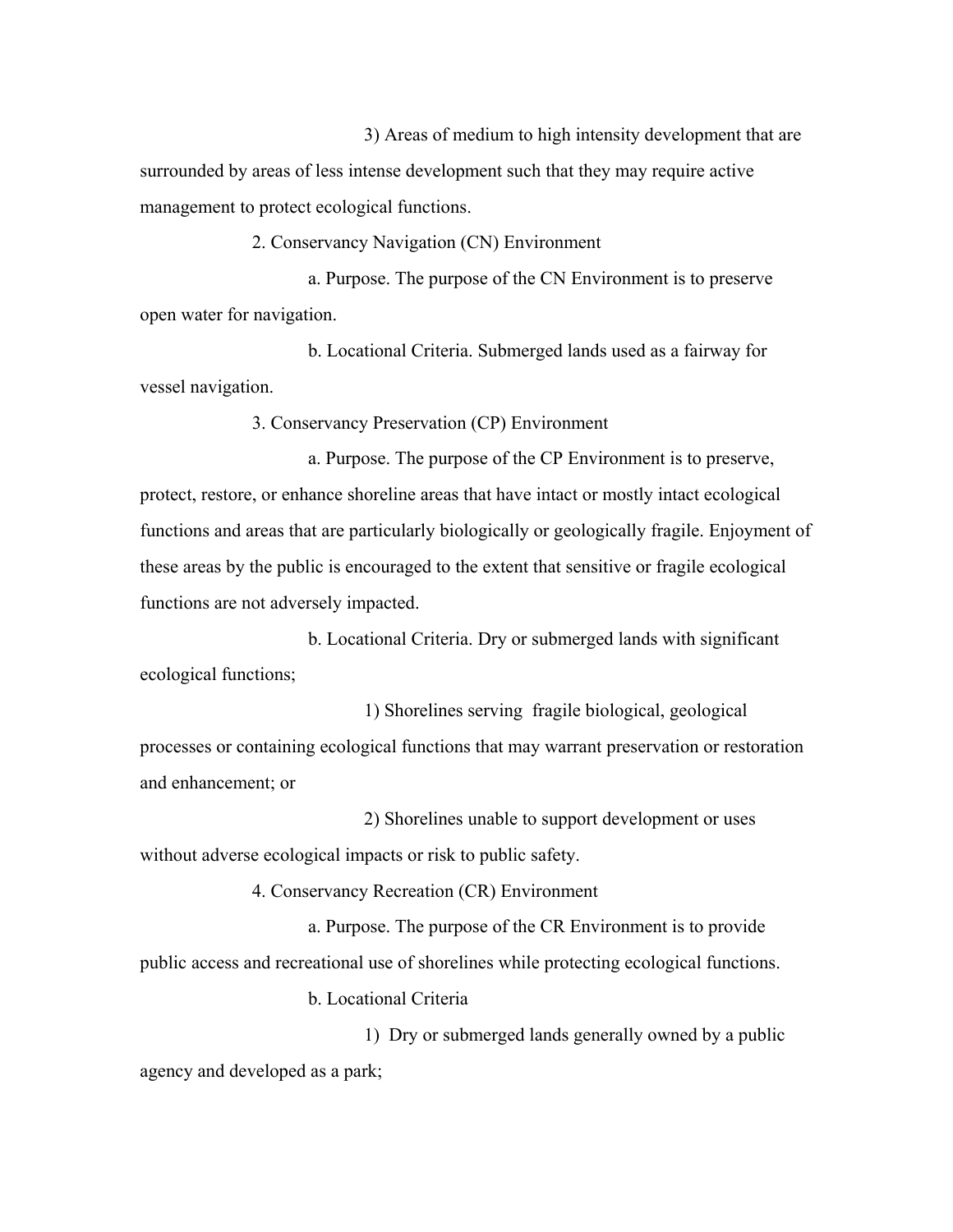2) Areas where the biological, geological and other natural resource shoreline processes and functions can be maintained by limiting development; or

 3) Submerged lands adjacent to dry lands designated Urban Residential where the biological, geological and other natural resource shoreline processes and functions can be maintained by limiting development.

5. Conservancy Waterway (CW) Environment

a. Purpose. The purpose of the CW Environment is to preserve City waterways for navigation and commerce, including public access to and from water areas and to protect ecological functions. Since the waterways are public ways for water transport, they are designated CW to provide navigational access to adjacent properties, access to and from land for the loading and unloading of watercraft and temporary moorage.

b. Locational Criteria. Waterways on Lake Union and Portage Bay.

6. Urban Commercial (UC) Environment

a. Purpose. The purpose of the UC Environment is to:

1) Provide for a mix of water-oriented uses and

development;

2) Allow limited nonwater-oriented uses and development where they would not displace water-oriented uses and if located on waterfront lots where they achieve another goal of the Shoreline Management Act, such as public access or protection or improvement of ecological functions; and

3) Provide for public access and recreational enjoyment of the shoreline while protecting ecological functions.

b. Locational Criteria

1) Areas zoned Commercial, Neighborhood Commercial or lowrise multifamily;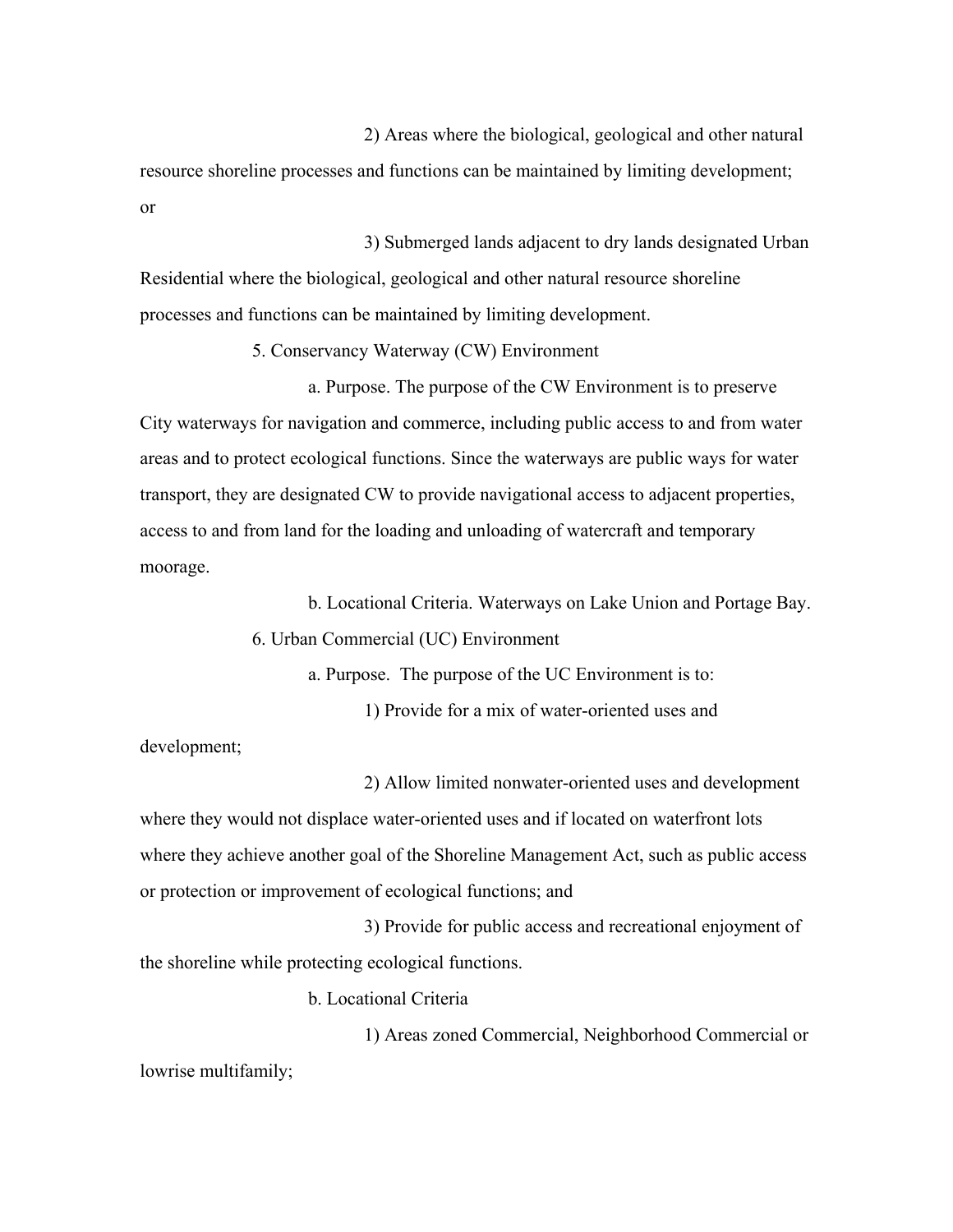2) Areas with minimal amounts of dry land between the shoreline and the first parallel street, with steep slopes, limited truck and rail access or other features making the area unsuitable for water-dependent or water-related industrial uses but that may be suitable for water-oriented commercial uses; or

3) Areas with large amounts of submerged land in relation to dry land and sufficient wave protection for water-dependent recreation.

7. Urban General (UG) Environment

a. Purpose. The purpose of the UG Environment is to provide for economically viable use of commercial and industrial areas that are not suited for waterdependent uses due to limited or no water access and to protect existing ecological function.

b. Locational Criteria

1) Areas with little or no direct water access, which makes the development of water-dependent uses impractical or unreasonable; and

2) Areas zoned Commercial or Industrial.

8. Urban Harborfront (UH) Environment

a. Purpose. The purpose of the UH Environment is to encourage economically viable water-dependent and water-related uses to meet the needs of waterborne commerce, facilitate the revitalization of the city's central waterfront, provide opportunities for public access and recreational enjoyment of the shoreline, preserve elements of historic and cultural significance and protect ecological functions.

b. Locational Criteria. The locational criterion is areas located within Downtown Harborfront 1 or Downtown Harborfront 2 zones.

9. Urban Industrial (UI) Environment

a. Purpose. The purpose of the UI Environment is to:

1) Provide for efficient use of industrial shorelines by

major cargo facilities and other water-dependent and water-related industrial uses and to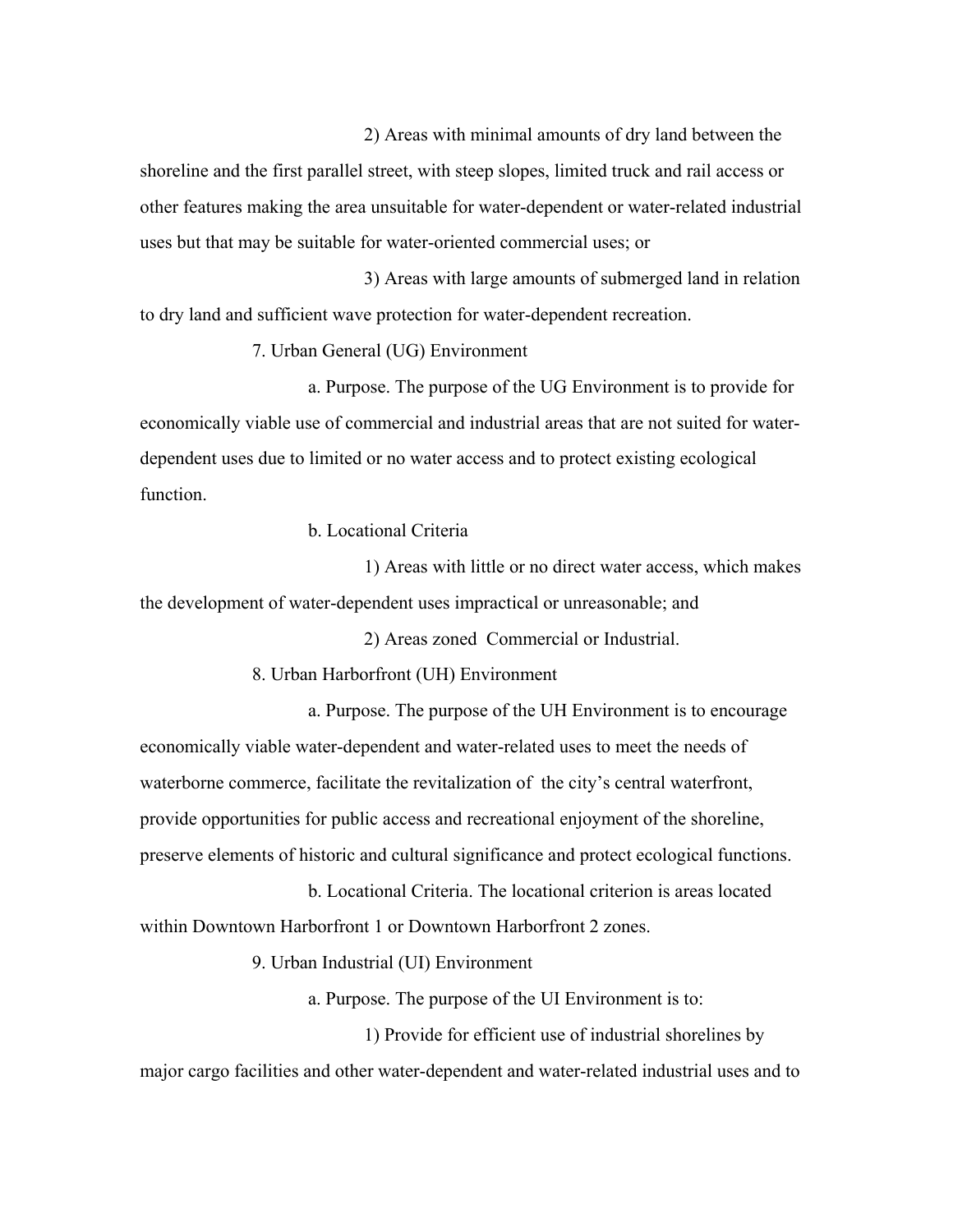allow for warehouse uses that are not water- dependent or water-related where they currently exist;

2) Provide public access on public lands or in conformance with an area-wide Public Access Plan;

3) Accommodate ecological restoration and enhancement where reasonable; and

4) Allow limited nonwater-oriented uses and development where they would not displace water-oriented uses and if located on waterfront lots where they achieve another goal of the Shoreline Management Act, such as protection or improvement of ecological functions or public access.

b. Locational Criteria

1) Areas zoned Industrial;

2) Areas adjacent to or part of major industrial centers that provide support services for water-dependent and other industrial uses; or

3) Areas where predominant uses are water-dependent or water-related manufacturing, warehousing, major port cargo facilities or other similar uses.

10. Urban Maritime (UM) Environment

a. Purpose. The purpose of the UM Environment is to:

1) Provide for efficient use of industrial and commercial shorelines by water-dependent and water-related uses;

2) Provide public access mainly on public lands or in conformance with an area-wide Public Access Plan;

3) Accommodate ecological restoration and enhancement where reasonable; and

4) Allow limited nonwater-oriented uses and development where they would not displace water-oriented uses and if located on waterfront lots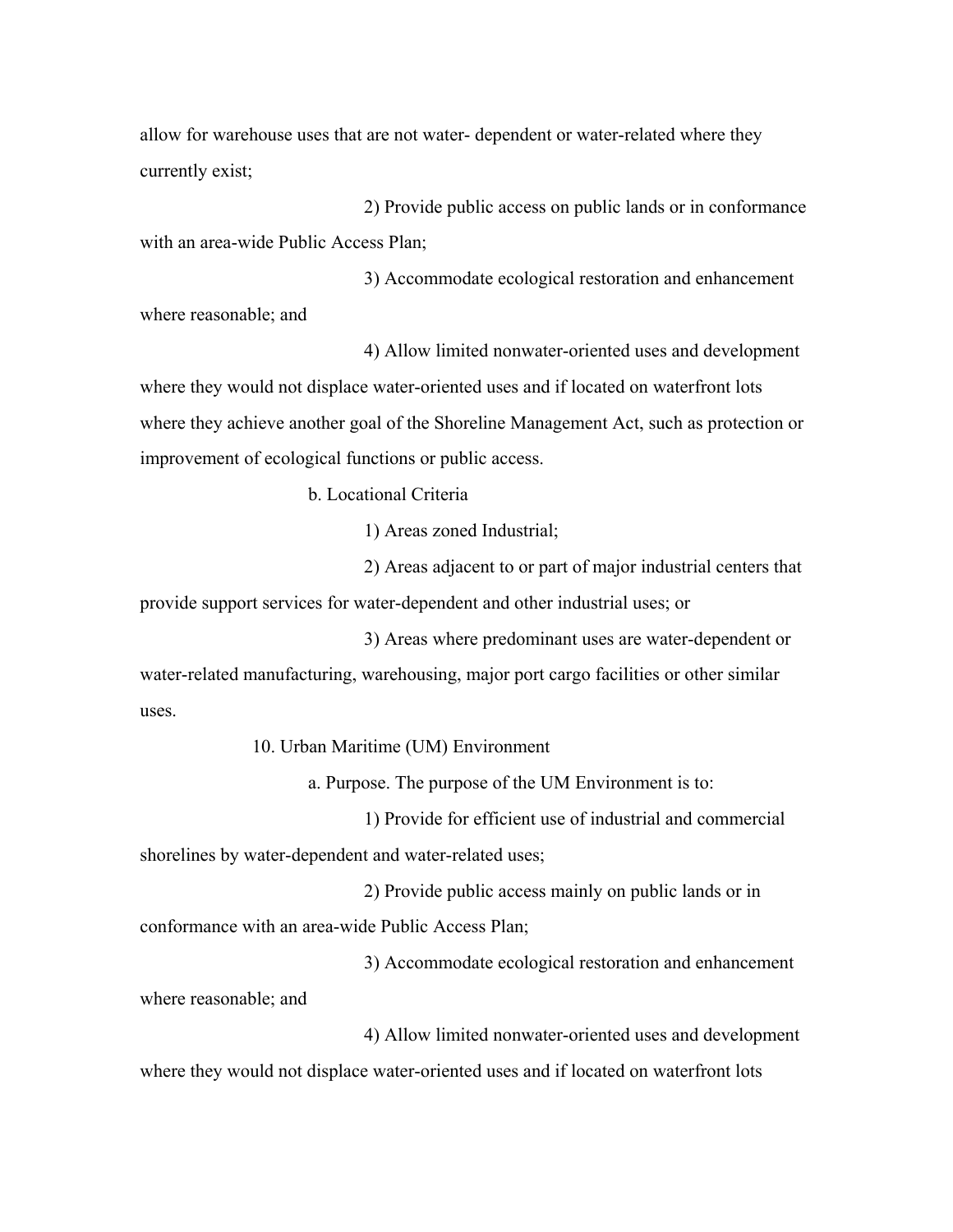where they achieve another goal of the Shoreline Management Act, such as protection or improvement of ecological functions or public access.

b. Locational Criteria

1) Areas zoned Industrial or Commercial 2 with sufficient dry land for industrial uses but generally in smaller parcels than in the UI Environment;

2) Areas developed predominantly with water-related manufacturing or commercial uses or a combination of manufacturing-commercial and recreational water-dependent uses;

3) Areas with concentrations of state waterways for use by commerce and navigation; or

4) Areas near, but not necessarily adjacent to, residential or Neighborhood Commercial zones that require protection from the impacts of heavy industrialization and are therefore inappropriate for a UI Environment designation.

11. Urban Residential (UR) Environment

a. Purpose. The purpose of the UR Environment is to provide for single family residential development and accessory structures, while protecting ecological functions. Multifamily is allowed in this environment where the underlying zone as of the date of this ordinance allows multifamily.

b. Locational Criteria

1) Areas zoned Single-family;

2) Areas zoned multifamily on the date of this ordinance;

3) Areas where it is impractical to site water-dependent uses due to natural conditions such as steep slopes, shallow water, poor wave protection, or limited vehicular or water access; or

4) Areas with sufficient dry land lot area to allow for residential development entirely on dry land and without intruding into the shoreline setback.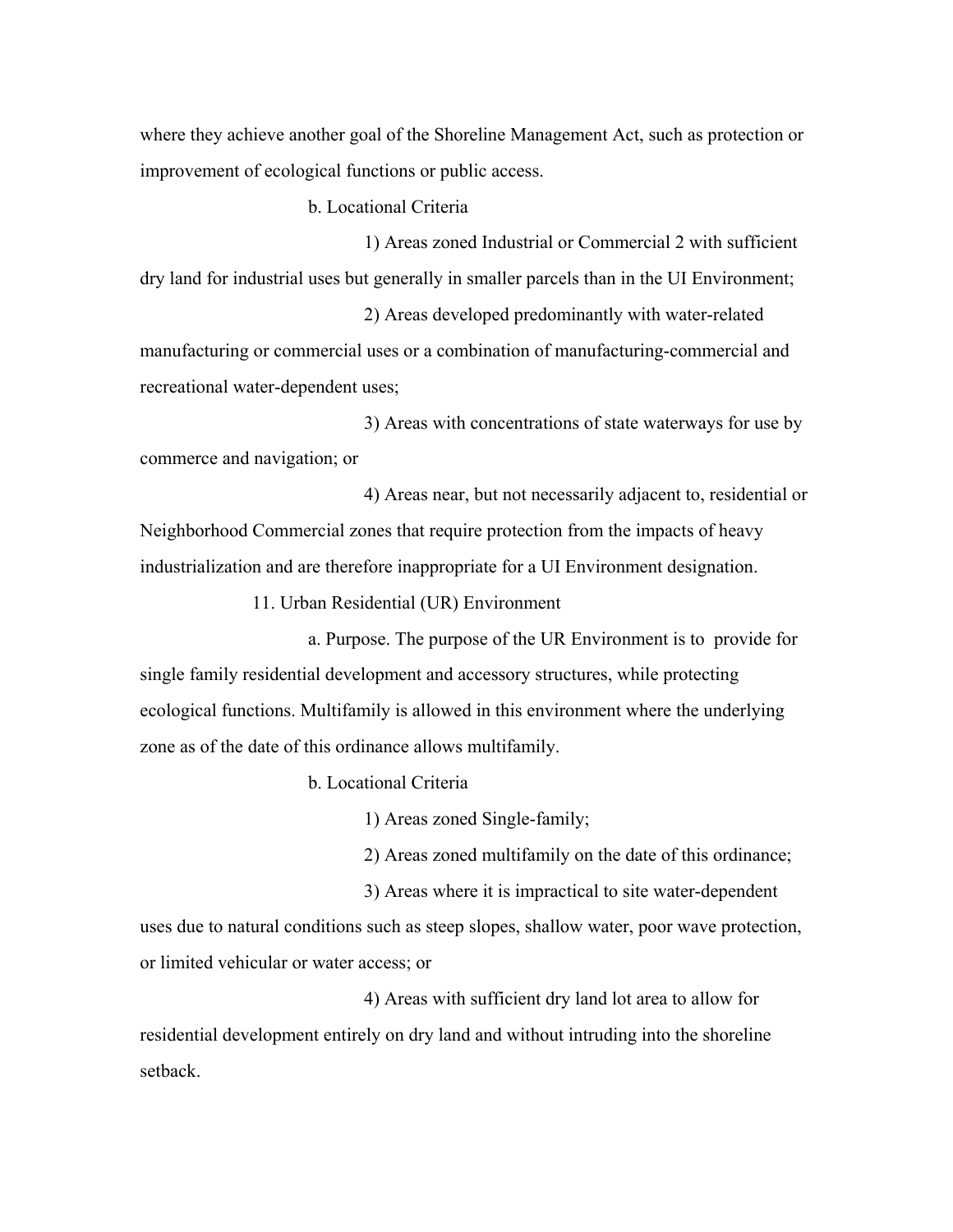# **Subchapter V The Conservancy Management (CM) Environemnt**

# **23.60A.222 Applicable standards in the CM Environment**

All uses and developments in the Shoreline District, including shoreline modifications, are subject to the standards set out in Subchapter III of this Chapter 23.60A and to the standards for this environment.

# **Part 1 Uses**

# **23.60A.224 Uses in the CM Environment**

## **A. Use regulations**

1. All uses are allowed, allowed as a special use, allowed as a shoreline conditional use or prohibited pursuant to Section 23.60A.090, this Section 23.60A.224 and Table A for 23.60A.224. Use categories and subcategories cover all uses in that category and subcategory except when a subcategory of that use is specifically shown in Table A for 23.60A.224.

 2. If Table A for 23.60A.224 or text of Section 23.60A.224 states that a use is required to be water-dependent or water-related, a use that does not have the required attribute is prohibited.

3. Regulations for specific shoreline modifications are set out in Sections 23.60A.172 through 23.60A.190.

| <b>Table A for 23.60A.224</b>               |                                 |
|---------------------------------------------|---------------------------------|
| <b>Uses in the CM Environment</b>           |                                 |
| A. AGRICULTURAL and FOREST                  |                                 |
| <b>PRACTICE</b>                             | X                               |
| <b>B. CEMETERIES</b>                        | X                               |
| <b>C. COMMERCIAL USES</b>                   |                                 |
| C.1. Animal shelters and kennels            | X                               |
|                                             | See subsection 23.60A.224.B and |
| C.2. Eating and drinking establishments     | 23.60A.224.C                    |
| C.3. Entertainment uses                     | X                               |
| C.4. Food processing and craft work uses    | See subsection 23.60A.224.C     |
| C.5. Laboratories, research and development | X                               |
| C.6. Lodging                                | X                               |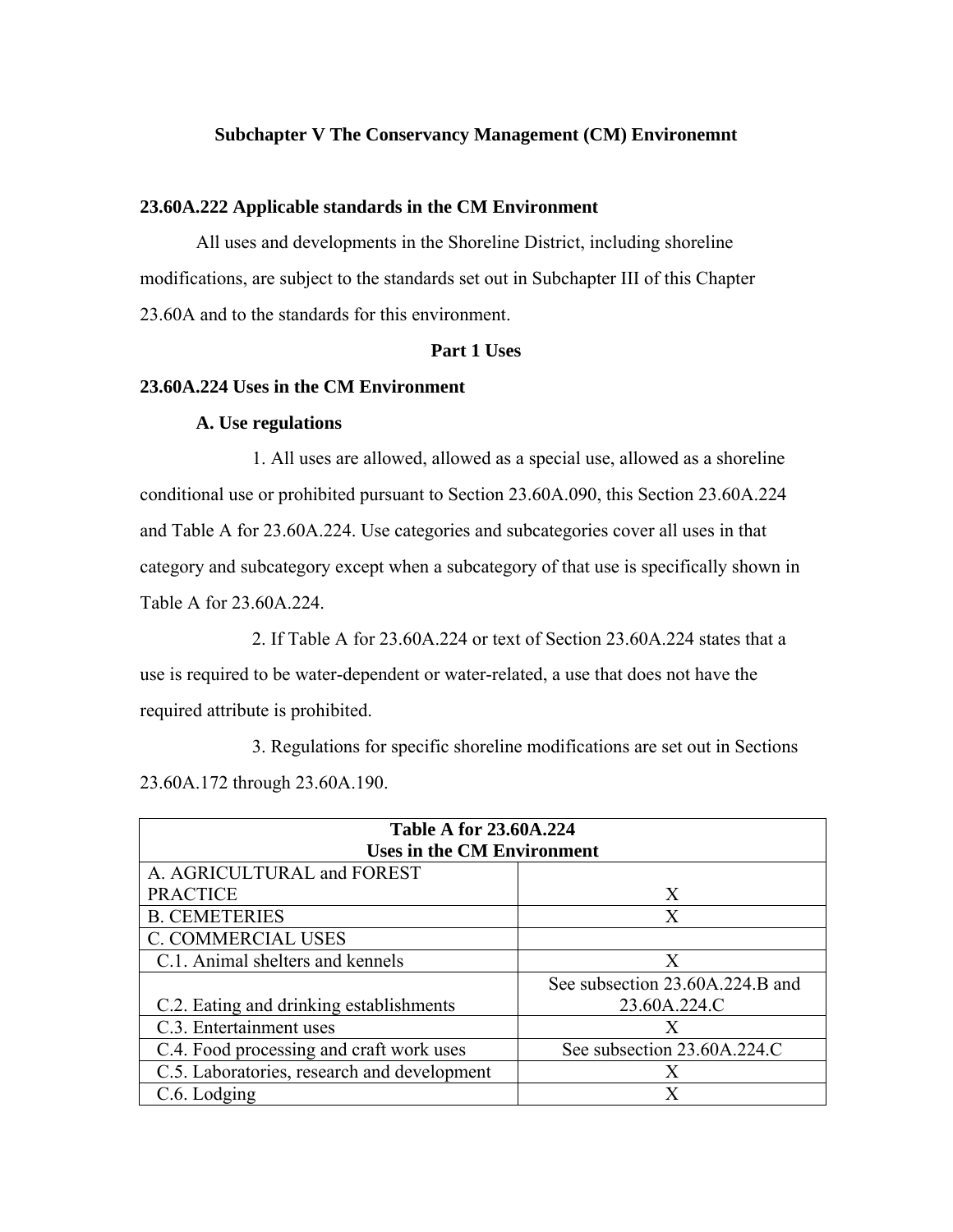| <b>Table A for 23.60A.224</b>               |                                 |
|---------------------------------------------|---------------------------------|
| <b>Uses in the CM Environment</b>           |                                 |
| C.7. Medical services                       | X                               |
| C.8. Offices                                | See subsection 23.60A.224.D     |
| C.9. Sales and service uses, automotive     | X                               |
|                                             | See subsection 23.60A.224.B and |
| C.10. Sales and services, general           | 23.60A.224C                     |
| C.11. Sales and service uses, heavy         | X                               |
| C.12. Sales and services, marine            |                                 |
| C.12.a. Marine service station              | <b>SU</b>                       |
| C.12.b. Sale or rental of large boats       | See subsection 23.60A.224.E     |
| C.12.c. Sale or rental of small boats, boat |                                 |
| parts, or accessories                       | See subsection 23.60A.224.E     |
| C.12.d. Vessel repair, major                | X                               |
| C.12.e. Vessel repair, minor                | SU                              |
| D. HIGH-IMPACT USES                         | X                               |
| E. INSTITUTIONAL USES                       |                                 |
| E.1. Adult care centers                     | See subsections 23.60A.224.F    |
| E.2. Child care centers                     | See subsections 23.60A.224.F    |
| E.3. Colleges                               | See subsections 23.60A.224.G    |
| E.4. Community center or club               |                                 |
| E.4a. Yacht boat and beach clubs            | <b>SU</b>                       |
| E.4b. Other community centers or clubs      | See subsection 23.60A.224.G     |
| E.5. Family support center                  | See subsection 23.60A.224.F     |
| E.6. Hospitals                              | See subsection 23.60A.224.F     |
| E.7. Institute for advanced study           | See subsection 23.60A.224.G     |
| E.8. Library                                | See subsection 23.60A.224.F     |
| E.10. Museum                                | See subsection 23.60A.224.G     |
| E.11. Private club                          |                                 |
| E.11a. Yacht, boat and beach clubs          | <b>SU</b>                       |
| E.11b. Other private clubs                  | See subsection 23.60A.224.G     |
| E.12. Religious facilities                  | See subsection 23.60A.224.F     |
| E.13. Schools, elementary or secondary      | See subsection 23.60A.224.F     |
| E.14. Vocational or fine arts schools       | See subsection 23.60A.224.G     |
| E.15. Other institutional uses              | X                               |
| <b>F. LIVE-WORK UNITS</b>                   | X                               |
| <b>G. MANUFACTURING USES</b>                | X                               |
| H. PARKS AND OPEN SPACE                     |                                 |
| H.1 General                                 | See subsection 23.60A.224.F     |
| H.2 Shoreline                               | A                               |
| <b>I. PUBLIC FACILITIES</b>                 | See Section 23.60A.207          |
| J. RESEARCH USES, Aquatic, Scientific,      |                                 |
| Historic, Cultural and Educational          | See Section 23.60A.210          |
| K. RESIDENTIAL USES                         | Х                               |
| L. RESTORATION AND ENHANCEMENT              | See Section 23.60A.211          |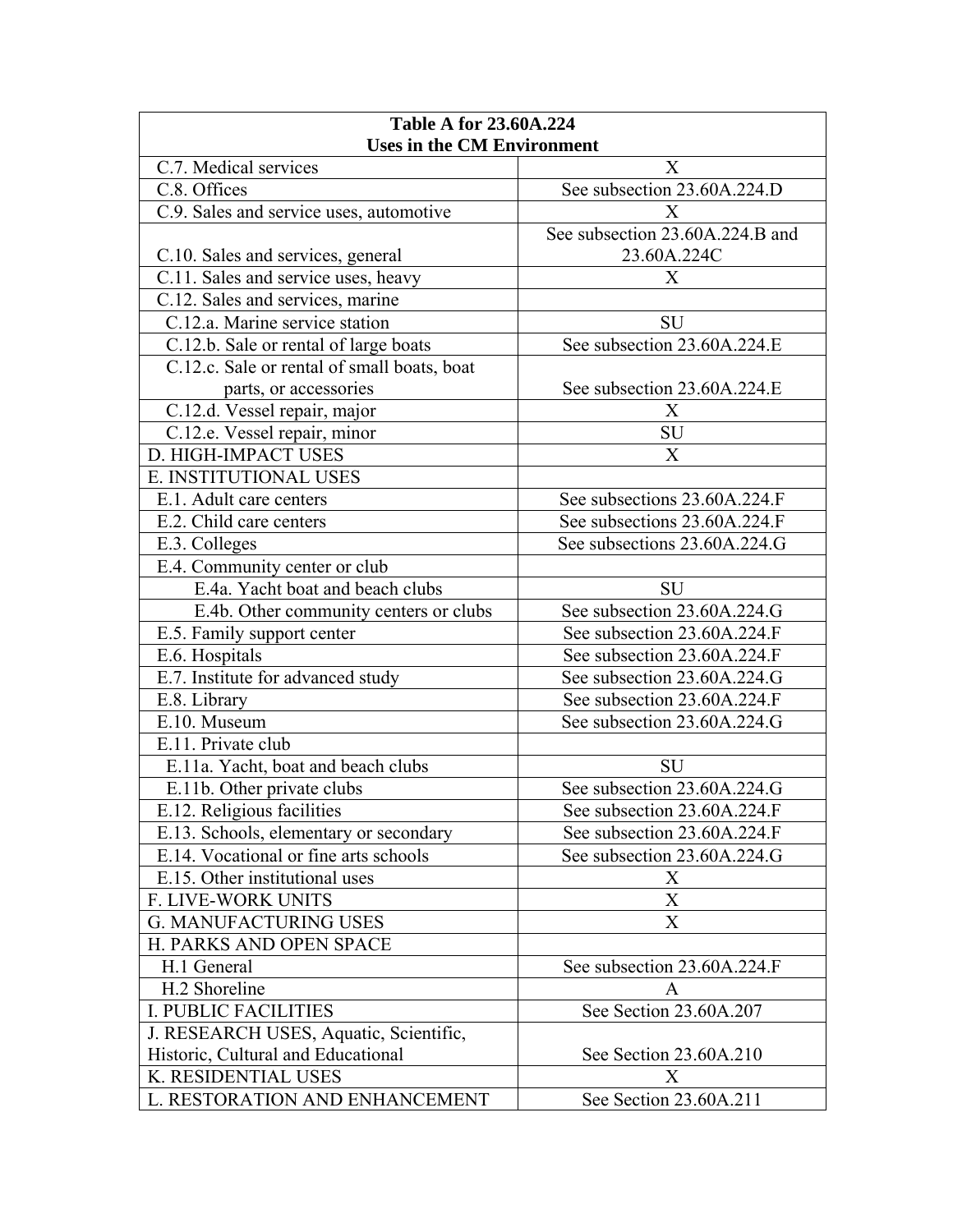| <b>Table A for 23.60A.224</b>              |                             |
|--------------------------------------------|-----------------------------|
| <b>Uses in the CM Environment</b>          |                             |
| <b>USES</b>                                |                             |
| M. STORAGE USES                            | See subsection 23.60A.224.D |
| N. TRANSPORTATION FACILITY USES            |                             |
| N.1. Bridges and tunnels                   | See subsection 23.60A.224.H |
| N.2. Cargo terminals                       | See subsection 23.60A.224.I |
| N.3 Moorage                                |                             |
| N.3.a. Boat moorage                        |                             |
| N.3.a.1. Commercial marina                 | X                           |
| N.3.a.2. Recreational marina               | A                           |
| N.3.b. Dry boat storage                    | A                           |
| N.4 Navigational locks                     | A                           |
| N.5. Parking                               |                             |
| N.5.a Parking, principal use               | X                           |
| N.5.b Parking, accessory use               | $\mathbf{A}$                |
| N.6. Passenger terminal                    | See subsection 23.60A.224.J |
| $\overline{N.7}$ . Rail transit facilities | A                           |
| N.8. Transportation facilities, air        |                             |
| N.8.a. Airports, land-based                | X                           |
| N.8.b. Airports, water-based               | SU                          |
| N.8.c. Heliports                           | X                           |
| N.8.d. Helistops                           | $\overline{\mathbf{X}}$     |
| N.9. Vehicle storage and maintenance       | $\overline{X}$              |
| N.10. Tugboat services                     | $\overline{X}$              |
| N.11. Railroads                            | X                           |
| N.12. Streets                              | SU                          |
| <b>O. UTILITY USES</b>                     |                             |
| O.1. Communication utilities, minor        | X                           |
| O.2. Communication utilities, major        | X                           |
| O.3. Power plants                          | X                           |
| O.4. Recycling                             | Х                           |
| O.5. Sewage treatment plants               | See subsection 23.60A.224.K |
| O.6. Solid waste management                | X                           |
| O.7. Utility service uses                  | See subsection 23.60A.224.L |
| P. UTILITY LINES                           | A                           |
| <b>VEV</b>                                 |                             |

KEY

CU – Shoreline Conditional Use

 $P =$  Allowed by permit

 $SU = Special Use$ 

 $X =$ Prohibited

B. Eating and drinking establishments and general sales and services are

prohibited, except as allowed in subsection 23.60A.224.C and except eating and drinking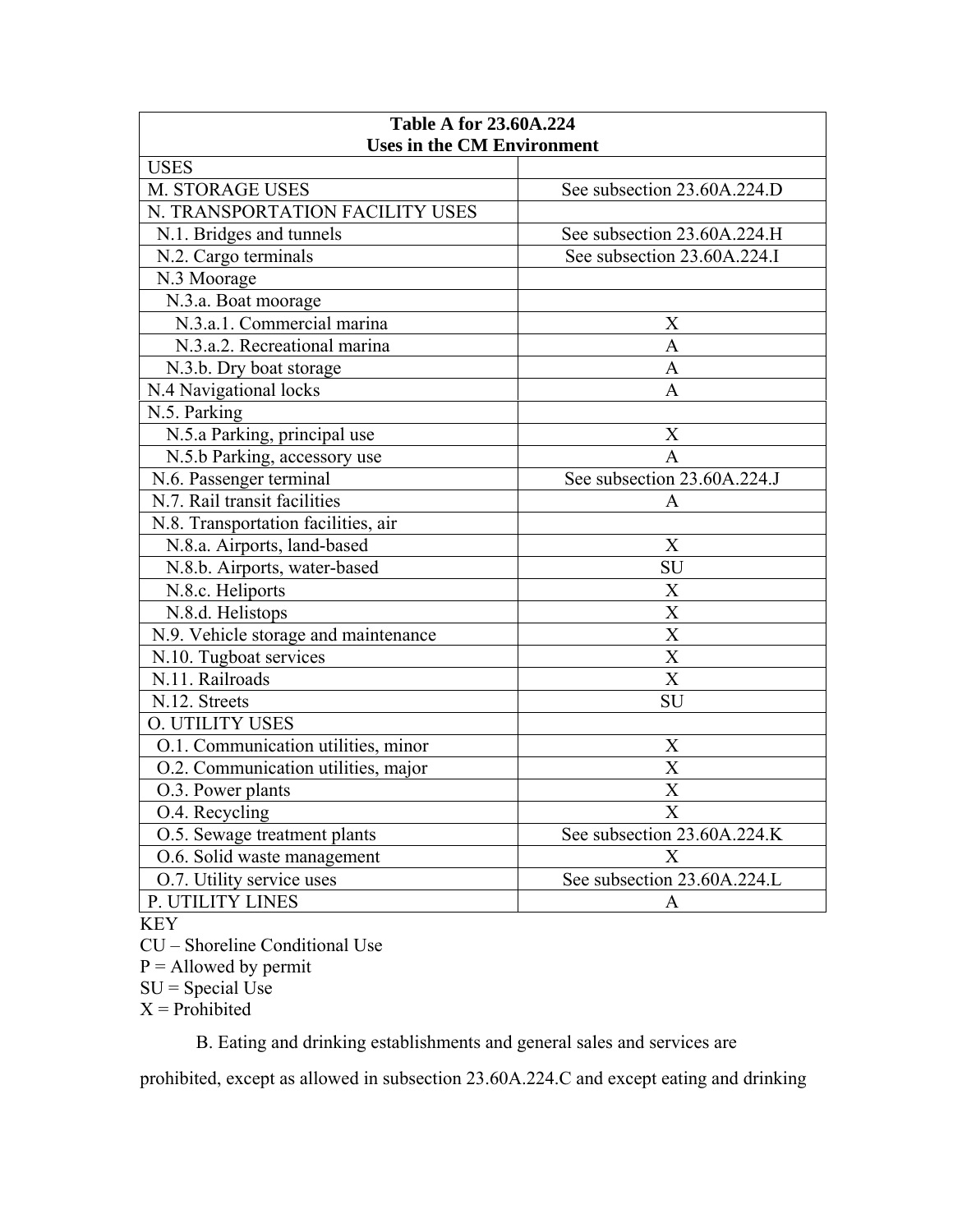establishments and general retail sales and services, limited to health and fitness sales and services, and retail sales that are consistent with and complimentary to allowed recreation activities or directly support the general public's use of park, park amenities and shoreline recreation are allowed as a shoreline conditional uses if located:

1. In a public park; or

2. On an historic ship if:

a. The ship is a designated historic landmark pursuant to Chapter 25.12, Landmark Preservation, or listed on the National Register of Historic Places;

b. The use is compatible with the existing design or construction of the ship without significant alteration;

c. Other uses allowed or allowed as special uses are not practical, because of ship design or because such uses cannot provide adequate financial support necessary to sustain the ship in a reasonably good physical condition;

d. A Certificate of Approval has been obtained from the Landmarks Preservation Board;

e. No other historic ship containing restaurant or retail uses is located within 1/2 mile of the proposed site; and

f. Ecological restoration equivalent to the gross floor area of any new nonwater-oriented use is required within the same Geographic Area as the proposed project; or

3. In a recreational marina and the use is an eating and drinking establishment that meets the following criteria:

a. The recreational marina has at least 9,000 linear feet of moorage;

b. The size and location of the eating and drinking establishment will not restrict efficient use of the site for water-dependent recreation or public access;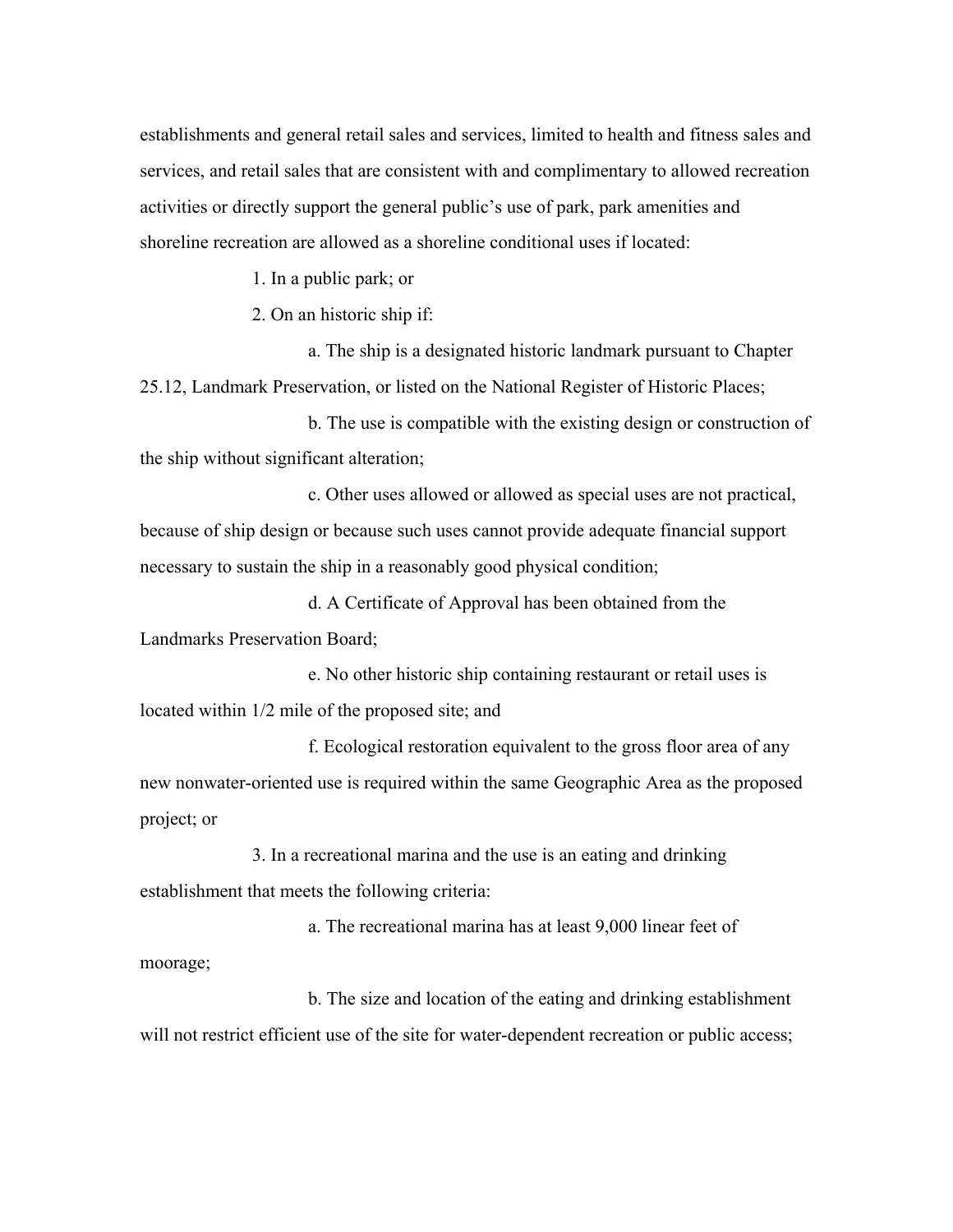c. The eating and drinking establishment is designed to be wateroriented by providing significant views of the water for patrons; and

d. The location of the eating and drinking establishment is either on dry land or over water if the lot has a depth of less than 50 feet of dry land and a reasonable dry land alternative is not available.

C. Certain commercial uses

1. Eating and drinking establishments, general retail sales and services and food processing and craft work are prohibited, except as provided in subsections 23.60A.224.B, 23.60A.224.C.2 and 23.60A.224.C.3.

2. The following uses are allowed if they comply with subsection 23.60A.224.C.3:

a. Eating and drinking establishments limited to 2,500 square feet or less for each establishment, up to a total of 10,000 square feet;

b. General retail sales and services limited to health and fitness sales and services, and retail sales that are consistent with and complimentary to allowed recreation activities or directly support the general public's use of park and park amenities; and

c. Food processing and craft work limited to small scale artist work such, as pottery, candle making, printing, painting, jewelry making, weaving, fabric art, creation of sculpture and glassblowing.

3. The uses in subsection 23.60A.224.C.2 are allowed in existing buildings within designated historic districts if:

a. The use is water-oriented; or

b. The use is nonwater-oriented, a water-dependent use occupying a minimum of 25 percent of the gross floor area of the building in the shoreline is operated on the site and ecological restoration equivalent to the area occupied by any nonwater-oriented use is required in the Shoreline District within 1 mile of the site.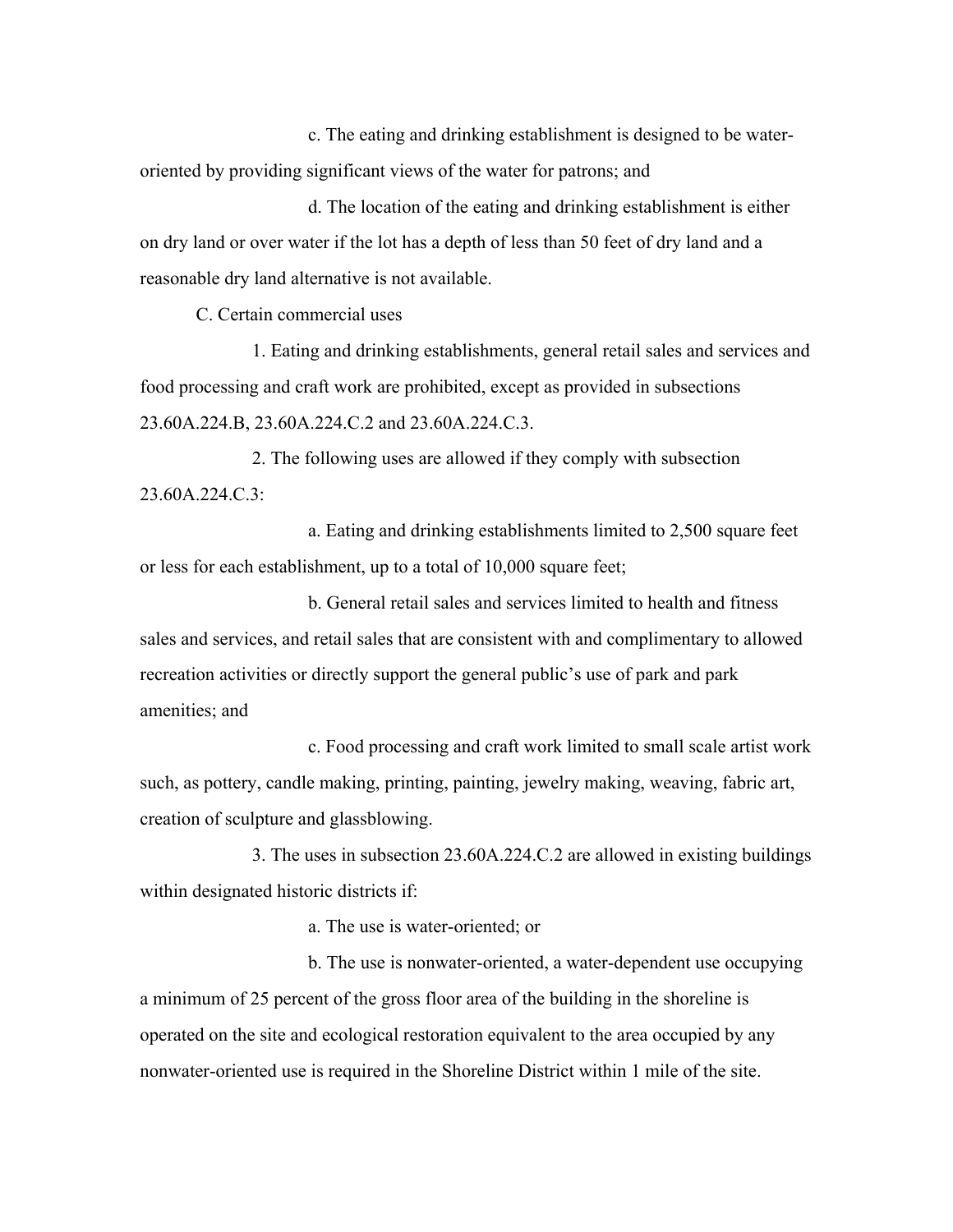D. Meeting rooms, offices and storage are prohibited, except these uses are allowed in existing buildings within designated historic districts if:

1. Located on the second floor; access may be provided on the ground floor; and

2. A water-dependent use occupying a minimum of 25 percent of the gross floor area of the building in the shoreline is operated on the site and ecological restoration equivalent to the gross floor area of any nonwater oriented is required within the Shoreline District within one mile of the site.

E. Sale or rental of boats, boat parts and accessories and dry boat storage

1. Sale or rental of small boats, boat parts and accessories, sale and rental of large boats, and dry boat storage are allowed if:

a. They are in an existing buildings within designated historic districts;

b. Shoreline restoration that removes impervious surface and plants native vegetation in an area equivalent to the area occupied by any outdoor storage and any increase in impervious surface is provided within the same Geographic Area as the proposed project; and

c. Outdoor storage of boats is located to minimize interference with the public's use of the shoreline.

2. The uses listed in subsection 23.60A.224.E.1 are allowed as a special use if they do not meet the standards of that subsection.

F. Uses are prohibited on waterfront lots and are allowed on upland lots.

G. Uses are allowed on upland lots and are allowed on waterfront lots if the uses are water-dependent or water-related.

H. Bridges and tunnels containing rail transit facilities that are eligible for approval by the City Council under subsection 23.80.004.C are allowed; bridges and tunnels containing other rail transit facilities, railroads or streets are allowed as a special use.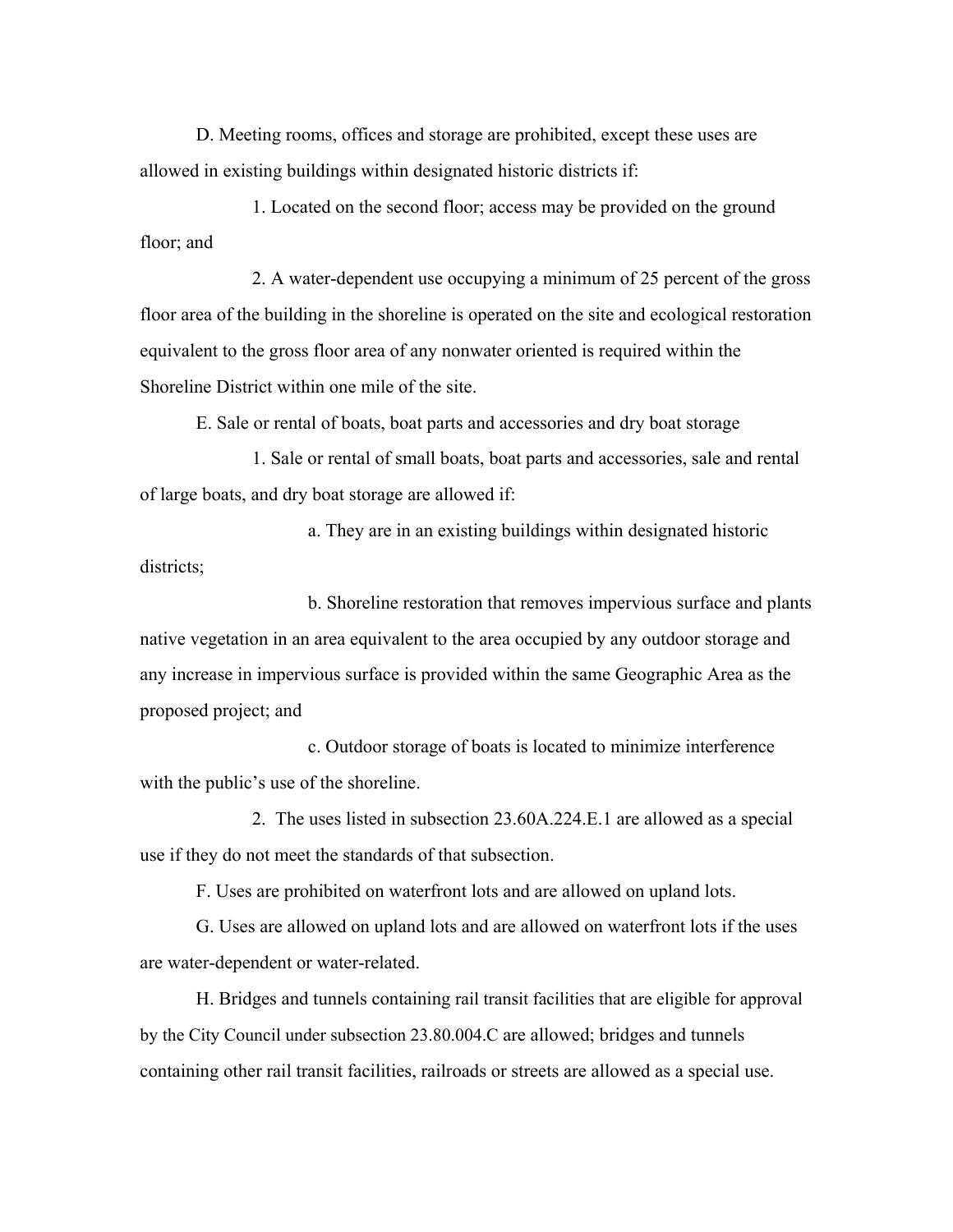I. Existing water-dependent cargo terminals are allowed and are prohibited from expanding. New cargo terminals are prohibited.

J. Passenger terminals are prohibited, except they are allowed as a special use if the use is water-dependent or water-related and substantial adverse impacts of terminal operation on any adjacent residential neighborhood can be mitigated.

K. Sewage treatment plants

1. New sewage treatment plants are prohibited.

2. Existing sewage treatment plants are allowed subject to the following standards:

a. Expansion of an existing sewage treatment plant that does not add capacity or a new treatment level is allowed as a special use.

b. Expansion of an existing sewage treatment plant that adds capacity or a new treatment level is allowed as a Council conditional use if:

1) A determination has been made that an alternative design is infeasible and that an alternative location for expanding the sewage treatment plant is infeasible;

2) Public access is provided along the entire length of the shoreline that is part of the sewage treatment facility, except for any portion occupied by barge loading and unloading facilities to serve the sewage treatment plant; and

3) All reasonable measures to protect views and to control odors, noise, traffic and other adverse impacts on the human and natural environment are provided.

L. Utility service uses are allowed if they reasonably require a shoreline location to operate, except communication utilities, which are prohibited.

#### **Part 2 Development Standards**

#### **23.60A.228 Height in the CM Environment**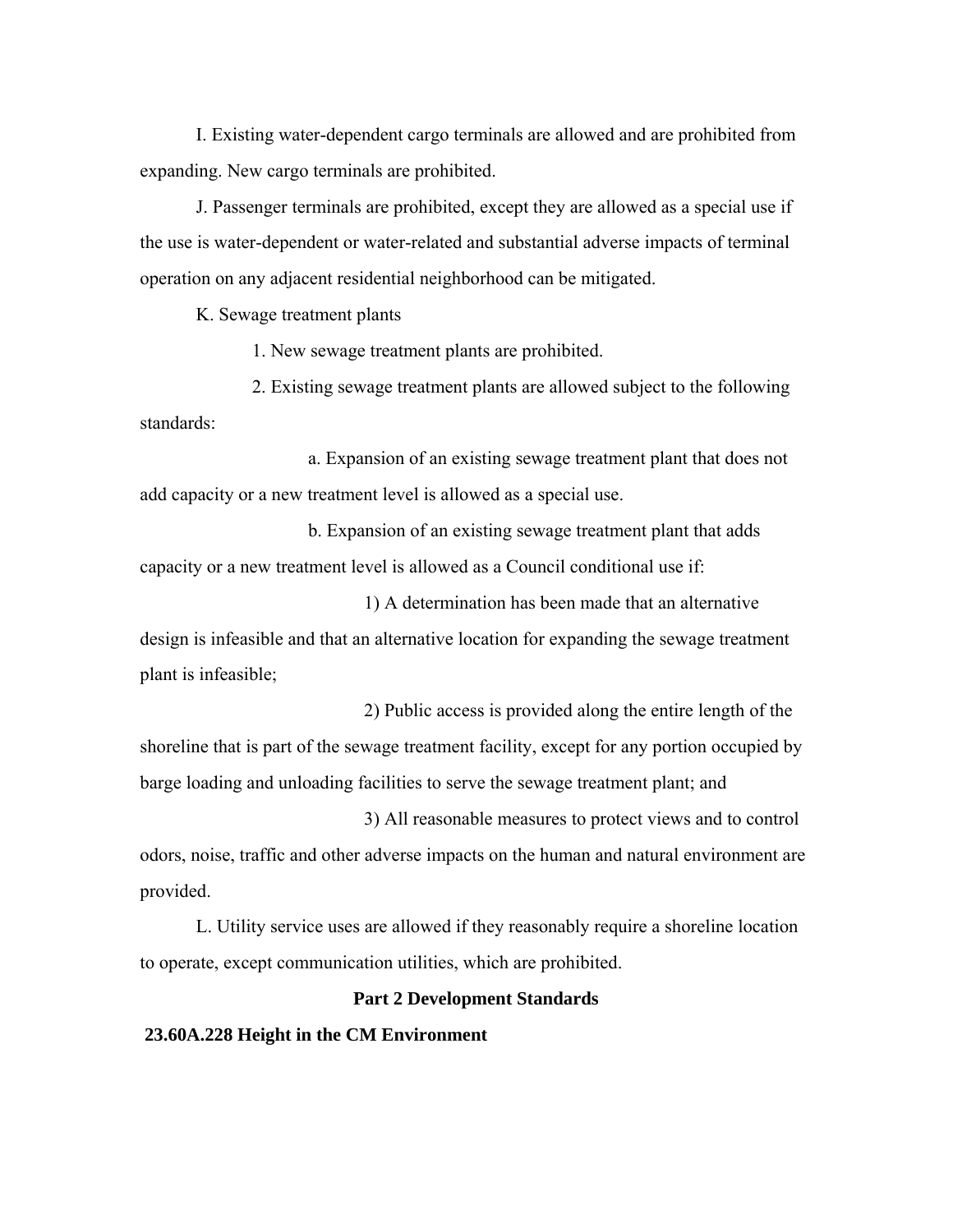A. Maximum height. The maximum height in the CM Environment is 30 feet, except on Lake Washington where the maximum height for structures over water, including existing single-family residences, is 15feet, unless modified in subsections 23.60A.228.B through 23.60A.228.E.

B. Height exceptions for water-dependent and water-related uses. Cranes, mobile conveyors and similar equipment necessary for the function of water-dependent and water-related uses or the servicing of vessels may extend above the maximum height limit.

C. Pitched roofs. The ridge of pitched roofs on principal structures, including projections to accommodate windows, may extend up to 5 feet above the height permitted where allowed in the underlying zone and special district.

D. Rooftop features. The following apply to rooftop features:

1. Radio and television receiving antennas, flagpoles, smokestacks, chimneys and religious symbols for religious institutions, are exempt from height controls of this Chapter 23.60A, provided:

a. The features are no closer to any adjoining lot line than50 percent of their height above existing grade; or

b. If attached to the roof, the features are no closer to any adjoining lot line than50 percent of their height above the roof portion where attached; and

c. The width of the feature does not obstruct the view of the shoreline of a substantial number of residences on areas within or adjoining the Shoreline District.

2. Clerestories, communication and accessory communication devices, firewalls, green roofs, greenhouses, mechanical equipment, monitors, open railings, parapets, planters, stair and elevator penthouses, skylights and solar collectors may extend4 feet above the maximum height limit where allowed in the underlying zone and special district, except where the width of such features obstructs the view of the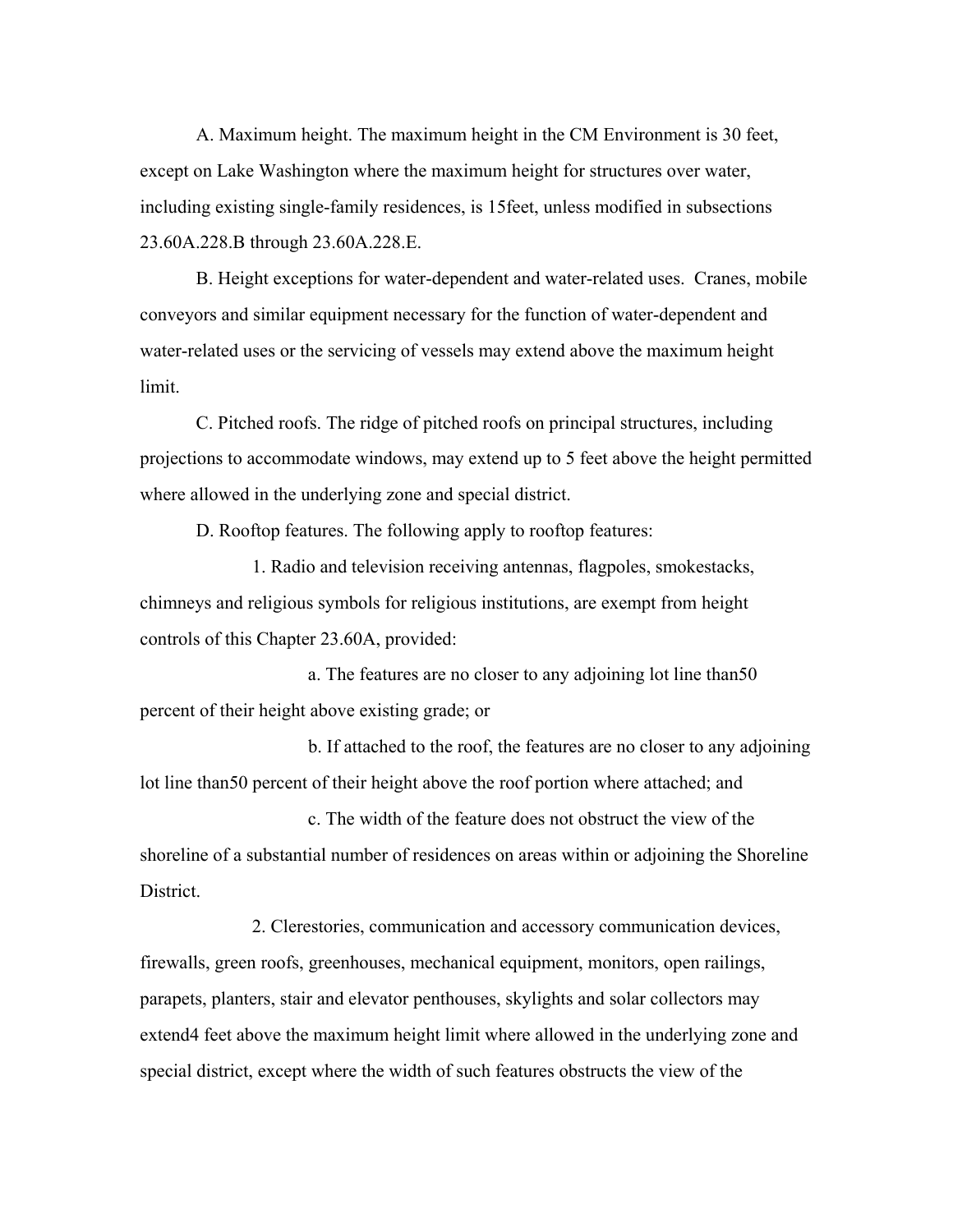shoreline of a substantial number of residences within or adjoining the Shoreline District, in which case the Director may authorize a lower height; and

3. Structures may extend 18 inches above the maximum height limit if the proposed roof insulation exceeds the energy code requirements in effect when the structure is constructed.

E. Bridges. Bridges may extend above the maximum height limit.

# **23.60A.230 Lot coverage in the CM Environment**

A. Structures, including floats and piers, shall not occupy more than35 percent of a waterfront lot or an upland lot except as provided in subsection 23.60A.230.B.

B. Lot coverage exceptions. On single-family zoned lots, the maximum combined lot coverage allowed for principal and accessory structures on dry land is as follows: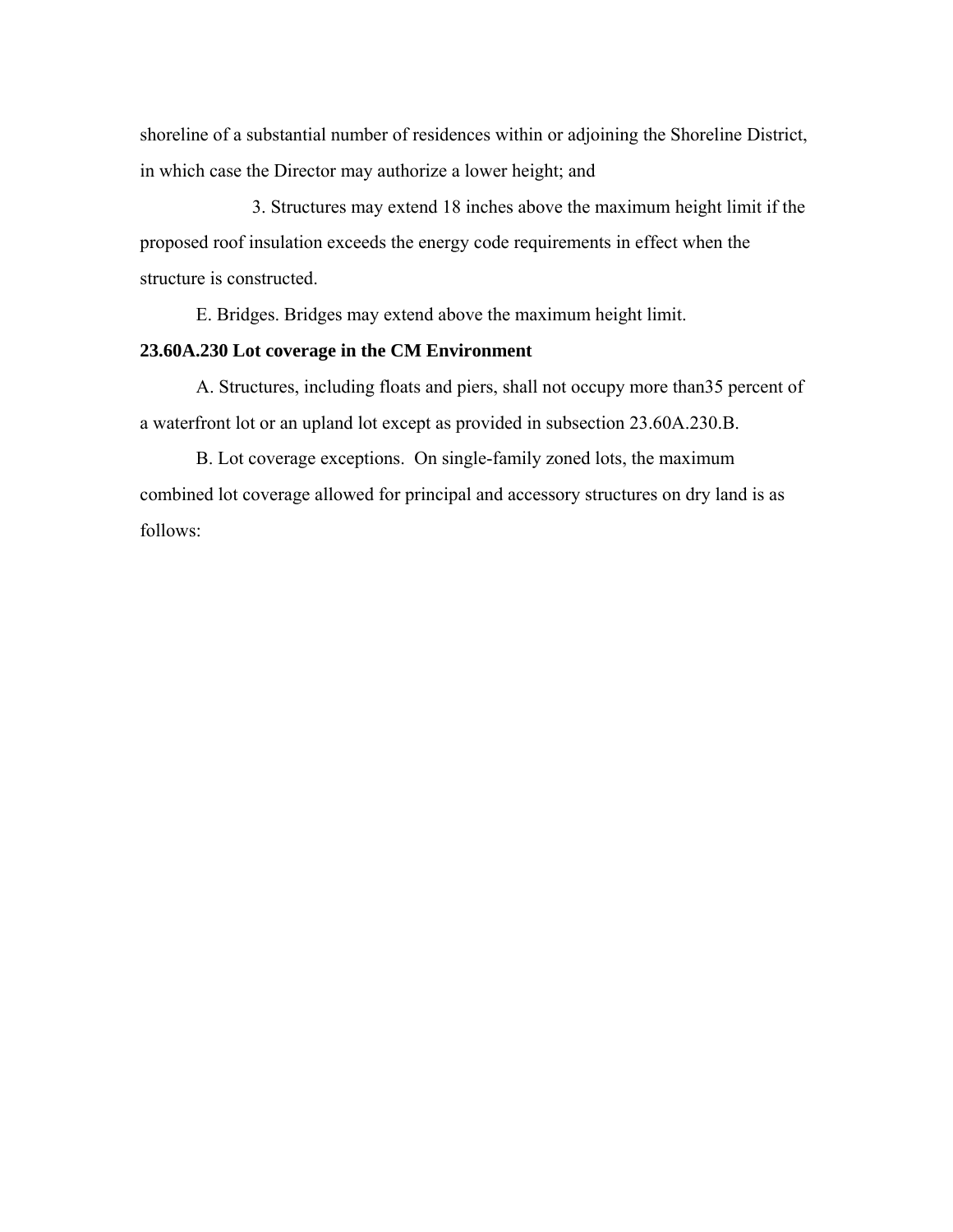|                               | <b>Table A for 23.60A.230</b>             |
|-------------------------------|-------------------------------------------|
|                               | Lot coverage in the CM Environment        |
| Lot Size                      | Maximum Coverage                          |
| Less than $5,000$ sq. ft.     | 1,000 sq. ft. plus 15 percent of lot area |
| $\vert 5,000$ sq. ft. or more | 35 percent of lot area                    |

# **23.60A.232 Shoreline setbacks in the CM Environment**

A. A shoreline setback of 50 feet from the OHW mark is required.

B. No development, use, or shoreline modification is allowed within this shoreline setback except as follows:

1. As allowed in Section 23.60A.167; and

2. More than 20 feet landward of OHW, the minimum necessary for

viewpoints for required public access and spur trails to access viewpoints.

# **23.60A.234 View corridors in the CM Environment**

A view corridor or corridors of not less than 35 percent of the width of the lot shall be provided and maintained on all waterfront lots and on any upland through lot in the CM Environment separated from a waterfront lot designated CM, CR, CP or CN by a street or railroad right-of-way.

# **23.60A.236 Regulated public access in the CM Environment**

A. Private Property. Public access shall be provided and maintained on privately owned waterfront development sites for the following developments:

1. Recreational marinas, except as provided in subsection 23.60A.200. D;

and

2. Development and uses that are:

a. Not water-dependent except for uses that are water-related and have a functional requirement for a waterfront location, such as the arrival or shipment of less than 50 percent of product or materials by water, or the need for large quantities of water; and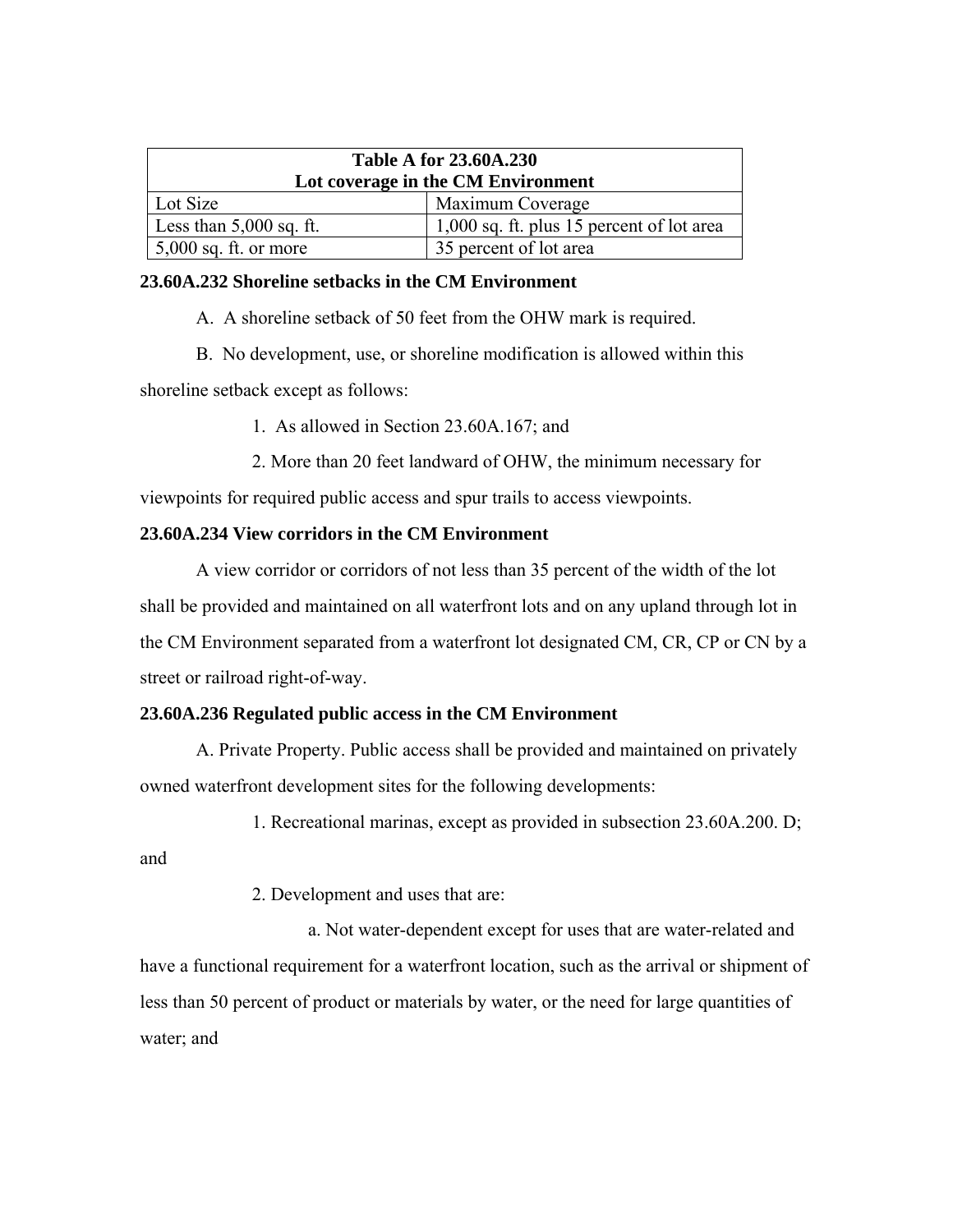b. Uses on privately owned waterfront lots that abut Lake Union with a front lot line of less than 100 feet in length, measured at the upland street frontage generally parallel to the water edge, that abut a street or waterway providing public access.

B. Utilities. Regulated public access shall be provided on utility-owned or controlled property within the Shoreline District.

# **Subchapter VI: The Conservation Navigation (CN) Environment 23.60A.238 Applicable standards in the CN Environment**

All uses and developments in the Shoreline District, including shoreline modifications, are subject to the standards set out in Subchapter III of this Chapter 23.60A and to the standards for the specific shoreline environment in which the use or development is located.

# **Part 1 Uses**

# **23.60A.240 Uses in the CN Environment**

A. Use regulations

1. All uses are allowed, allowed as a special use, allowed as a shoreline conditional use, or prohibited pursuant to Section 23.60A.090, this Section 23.60A.240 and Table A for 23.60A.240. Use categories and subcategories cover all uses in that category and subcategory except when a subcategory of that use is specifically shown in Table A for 23.60A.240.

2. If Table A for 23.60.A240 or text of Section 23.60A.240 states that a use is required to be water-dependent or water-related, a use that does not have the required attribute is prohibited.

3. Regulations for specific shoreline modifications are set out in Sections 23.60A.172 through 23.60A.190.

| <b>Table A for 23.60A.240</b><br>Uses in the CN Environment |  |
|-------------------------------------------------------------|--|
| A. AGRICULTURAL AND FOREST PRACTICE                         |  |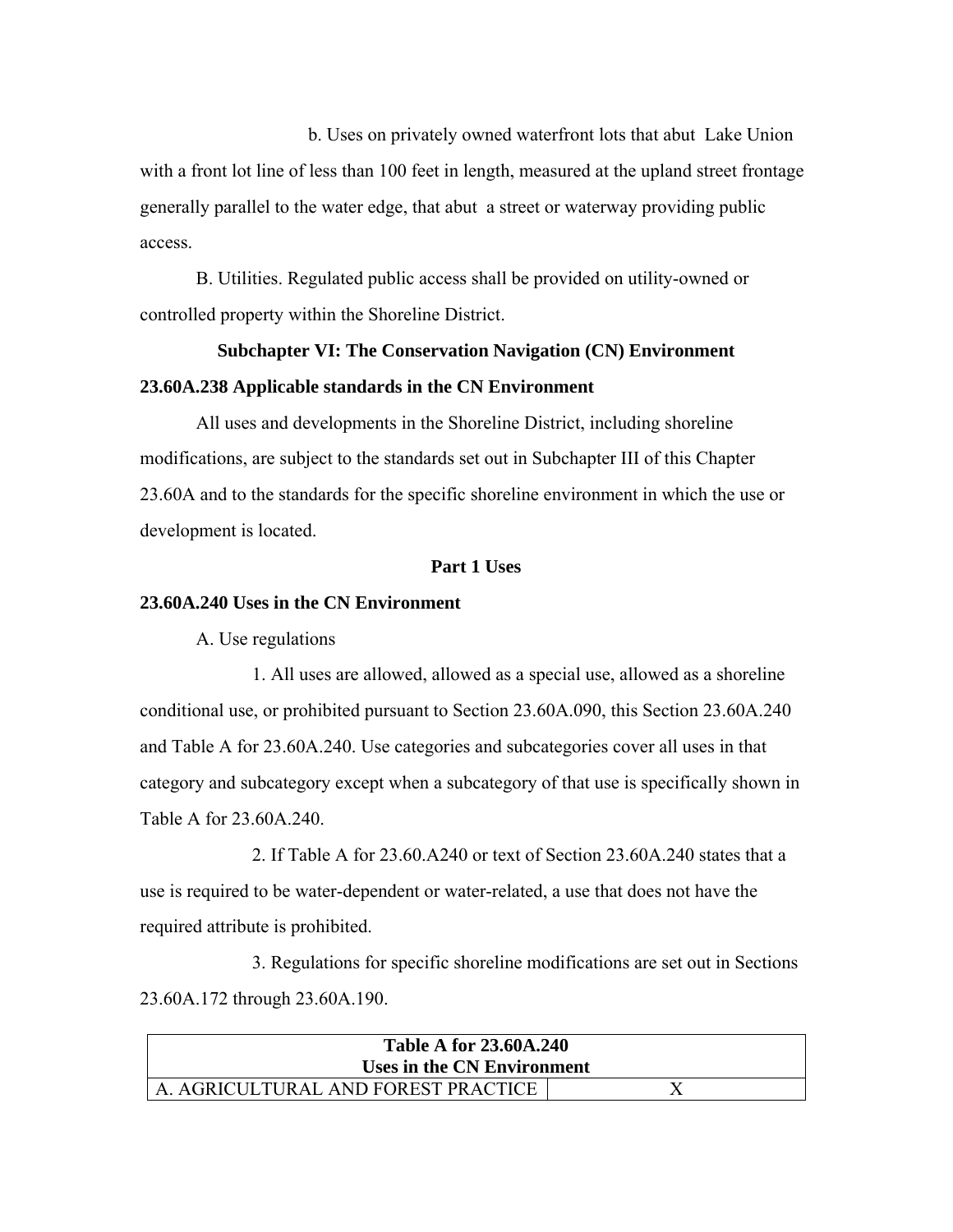| <b>Table A for 23.60A.240</b>                   |                             |
|-------------------------------------------------|-----------------------------|
| <b>Uses in the CN Environment</b>               |                             |
| <b>B. CEMETERIES</b>                            | X                           |
| <b>C. COMMERCIAL USES</b>                       | X                           |
| D. HIGH-IMPACT USES                             | X                           |
| E. INSTITUTIONAL USES                           | $\overline{\mathrm{X}}$     |
| F. LIVE-WORK UNITS                              | $\overline{\text{X}}$       |
| <b>G. MANUFACTURING USES</b>                    | $\overline{\text{X}}$       |
| H. PARKS AND OPEN SPACE USES                    | See subsection 23.60A.240 B |
| <b>I. PUBLIC FACILITIES</b>                     | See Section 23.60A.207      |
| J. RESEARCH USES, Aquatic Scientific, Historic, |                             |
| <b>Cultural and Educational</b>                 | See Section 23.60A.210      |
| K. RESIDENTIAL USES                             | X                           |
| L. RESTORATION AND ENHANCEMENT                  |                             |
| <b>USES</b>                                     | See Section 23.60A.211      |
| <b>M. STORAGE USES</b>                          | X                           |
| N. TRANSPORTATION FACILITY USES                 |                             |
| N.1. Bridges and tunnels                        | See subsection 23.60A.240.C |
| N.2. Cargo terminals                            | X                           |
| N.3. Moorage                                    | $\overline{\text{X}}$       |
| N.4 Navigational locks                          | $\overline{\text{X}}$       |
| N.5. Parking                                    | $\overline{\text{X}}$       |
| N.6. Passenger terminal                         | X                           |
| N.7. Rail transit facilities                    | $\mathbf{P}$                |
| N.8 Navigational aids including channel markers |                             |
| and anchor buoys                                | $\mathbf{P}$                |
| N.9. Transportation facilities, air             | X                           |
| N.10. Vehicle storage and maintenance           | X                           |
| N.11. Tugboat services                          | X                           |
| N.12. Railroads                                 | See subsection 23.60A.240.C |
| N.13. Streets                                   | See subsection 23.60A.240.C |
| <b>O. UTILITY USES</b>                          | X                           |
| P. UTILITY LINES                                | <b>SU</b>                   |

KEY

CU = Shoreline Conditional Use

 $P =$  Allowed by permit

 $SU - Special Use$ 

 $X =$ Prohibited

B. Underwater diving areas are allowed as a special use. Bicycle, pedestrian paths

and view points are allowed as a special use if on dry land. All other parks and open

space uses are prohibited.

C. Bridges, tunnels, railroads and streets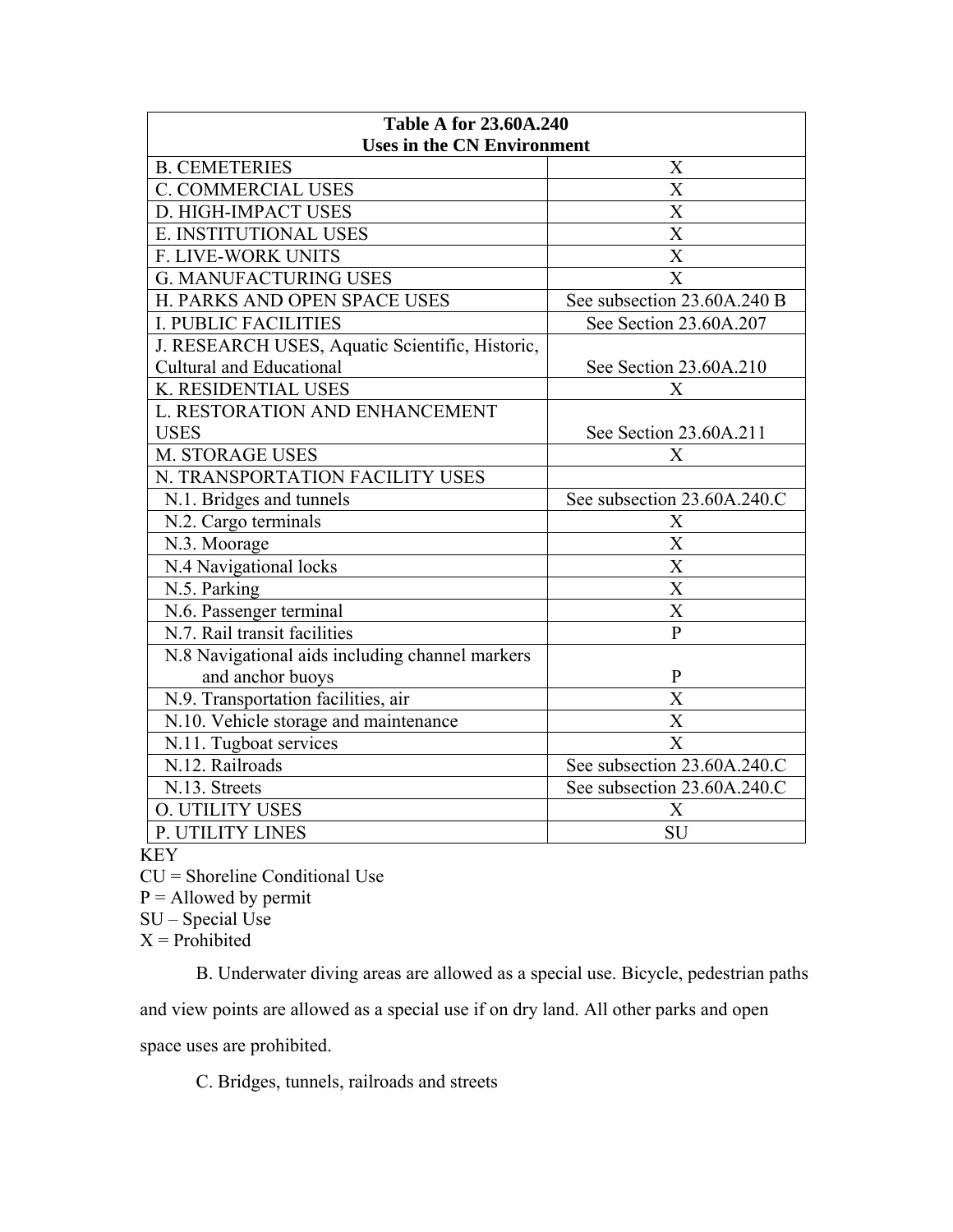1. Bridges and tunnels containing rail transit facilities that are eligible for approval by the City Council under subsection 23.80.004. C are allowed;

2. Bridges and tunnels containing other rail transit facilities as a special use; and

3. Railroads or streets are allowed as a special use.

#### **Part 2 Development Standards**

## **23.60A.248 Development standards in the CN Environment**

Development, shoreline modifications and uses in the CN Environment shall be located and designed to avoid interference with navigation. Buoys or other markings may be required to warn of navigation hazards.

#### **Subchapter VII The Conservancy Preservation (CP) Environemnt**

#### **23.60A.250 Applicable standards in the CP Environment**

All uses and developments in the Shoreline District, including shoreline modifications, are subject to the standards set out in Subchapter III of this Chapter 23.60A and to the standards for this environment.

## **Part 1 Uses**

# **23.60A.252 Uses in the CP Environment**

#### **A. Use regulations**

1. All uses are allowed, allowed as a special use, allowed as a shoreline conditional use or prohibited pursuant to Section 23.60A.090, this Section 23.60A.252 and Table A for 23.60A.252. Use categories and subcategories cover all uses in that category and subcategory except when a subcategory of that use is specifically shown in Table A for 23.60A.252.

2. If Table A for 23.60A.252 or text of Section 23.60A.252 states that a use is required to be water-dependent or water-related, a use that does not have the required attribute is prohibited.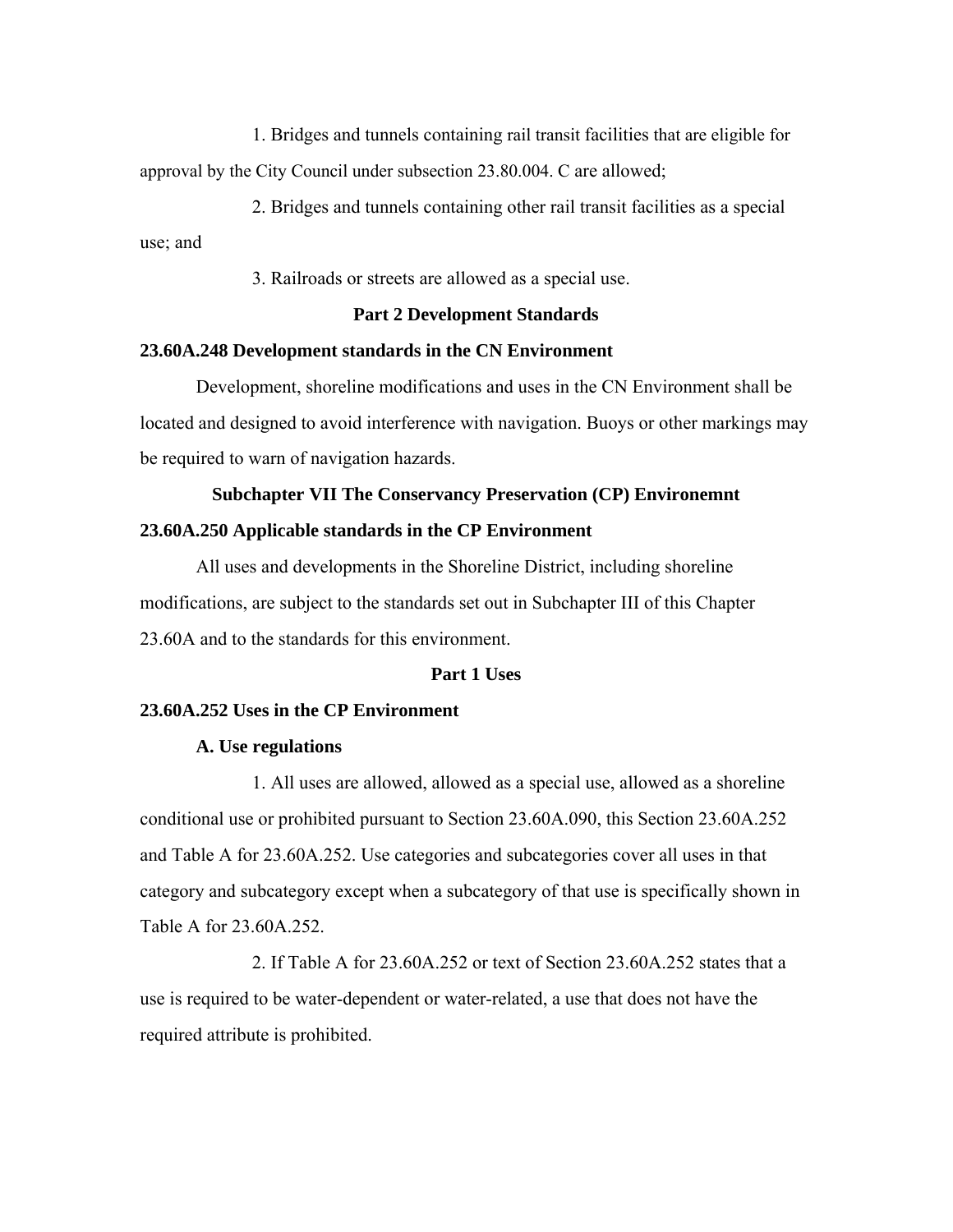3. Regulations for specific shoreline modifications are set out in Sections 23.60A.172 through 23.60A.190.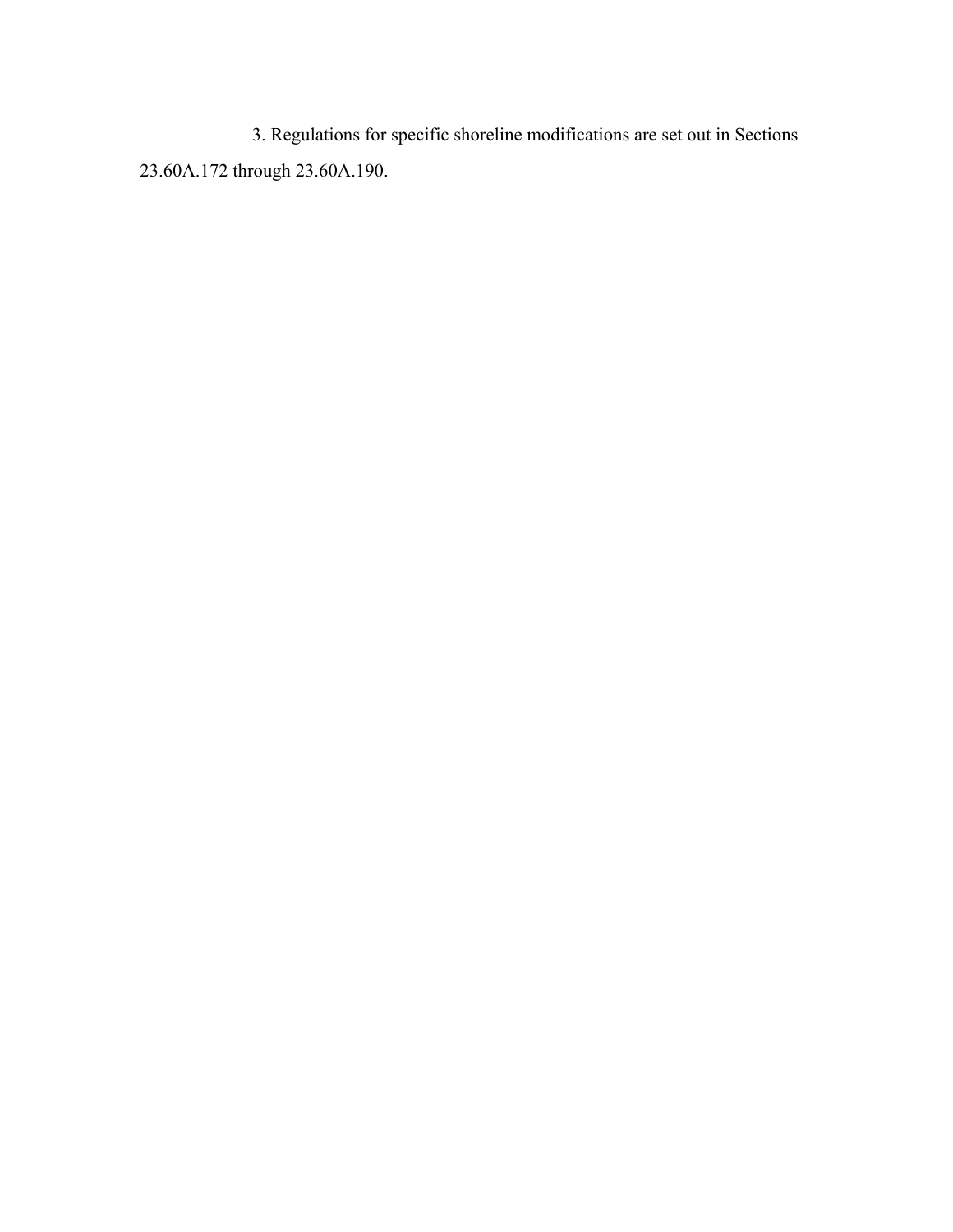| <b>Table A for 23.60A.252</b>                   |                           |
|-------------------------------------------------|---------------------------|
| <b>Uses in the CP Environment</b>               |                           |
| A. AGRICULTURAL AND FOREST PRACTICE             | X                         |
| <b>B. CEMETERIES</b>                            | $\mathbf X$               |
| <b>C. COMMERCIAL USES</b>                       | $\overline{X}$            |
| D. HIGH-IMPACT USES                             | X                         |
|                                                 | See subsection            |
| E. INSTITUTIONAL USES                           | 23.60A.252.B              |
| F. LIVE-WORK UNITS                              | Χ                         |
| <b>G. MANUFACTURING USES</b>                    | X                         |
|                                                 | See subsection            |
| H. PARKS AND OPEN SPACE USES                    | 23.60A.252.B              |
| <b>I. PUBLIC FACILITIES</b>                     | See Section 23.60A.207    |
| J. RESEARCH USES, Aquatic Scientific, Historic, |                           |
| Cultural and Educational                        | See Section 23.60A.210    |
| K. RESIDENTIAL USES                             | X                         |
| L. RESTORATION AND ENHANCEMENT                  |                           |
| <b>USES</b>                                     | See Section 23.60A.211    |
| <b>M. STORAGE USES</b>                          | X                         |
| N. TRANSPORTATION FACILITY USES                 |                           |
|                                                 | See subsection            |
|                                                 | 23.60A.252.C and          |
| N.1. Bridges and tunnels                        | 23.60A.252.D              |
| N.2. Cargo terminals                            | X                         |
| N.3. Moorage                                    | X                         |
| N.4 Navigational locks                          | X                         |
| N.5. Parking                                    | X                         |
| N.6. Passenger terminal                         | X                         |
|                                                 | See subsection            |
| N.7. Rail transit facilities                    | 23.60A.252.D              |
| N.8. Transportation facilities, air             | X                         |
| N.9. Vehicle storage and maintenance            | $\boldsymbol{\mathrm{X}}$ |
| N.10. Tugboat services                          | X                         |
| N.11. Railroads                                 | X                         |
|                                                 | See subsections           |
| N.12. Streets                                   | 23.60A.252.E              |
| <b>O. UTILITY USES</b>                          | X                         |
|                                                 | See subsections           |
| P. UTILITY LINES                                | 23.60A.252.F              |
|                                                 |                           |

KEY

CU = Shoreline Conditional Use

 $P =$  Allowed by permit

 $X =$ Prohibited

B. Park and open space and institutional uses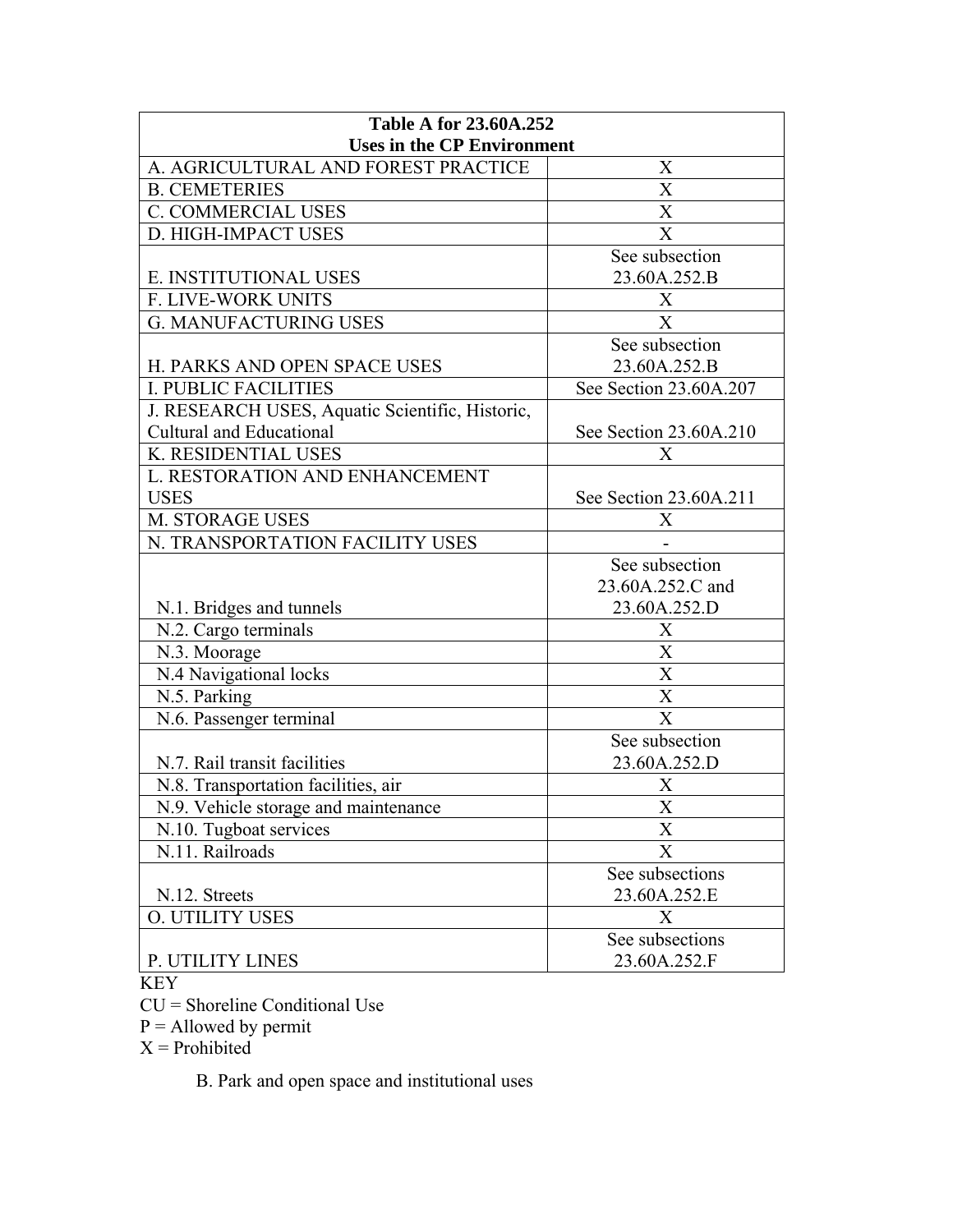1. The following park and open space and institutional uses are allowed: Underwater diving areas, vegetated areas used for open space, pervious bicycle and pedestrian paths, and viewpoints are allowed as a special use. Non-motorized-boat landing areas are allowed as a special use if located a minimum of 200 feet from any developed areas where boats can enter or exit the water and designed and located to minimize loss of vegetation.

2. All other park and open space and institutional uses are prohibited.

C. Bridges and tunnels

1. Bridges containing railroads and streets are prohibited; and

2. Tunnels are allowed if no permanent adverse impacts to the shoreline environment occur.

D. Rail transit facilities

1. Rail transit facilities that are approved by the City Council under subsection 23.80.004.C are allowed:

a. If located in or on an existing bridge structure, existing tunnel, or existing infrastructure related to a bridge or tunnel; or

b. If other locations are infeasible.

2. Other rail transit facilities are prohibited.

E. Streets are allowed as a shoreline conditional use if needed to access a lot in the Shoreline District and if no reasonable alternative location exists.

F. Utility lines are allowed on dry land as a special use and are allowed in water as a shoreline conditional use if no reasonable alternative location exists.

# **Part 2 Development Standards**

## **23.60A.256 Height in the CP Environment**

The maximum height in the CP Environment is 15 feet.

## **23.60A.258 Shoreline setbacks in the CP Environment**

A. Areas with 80 percent or more of intact vegetation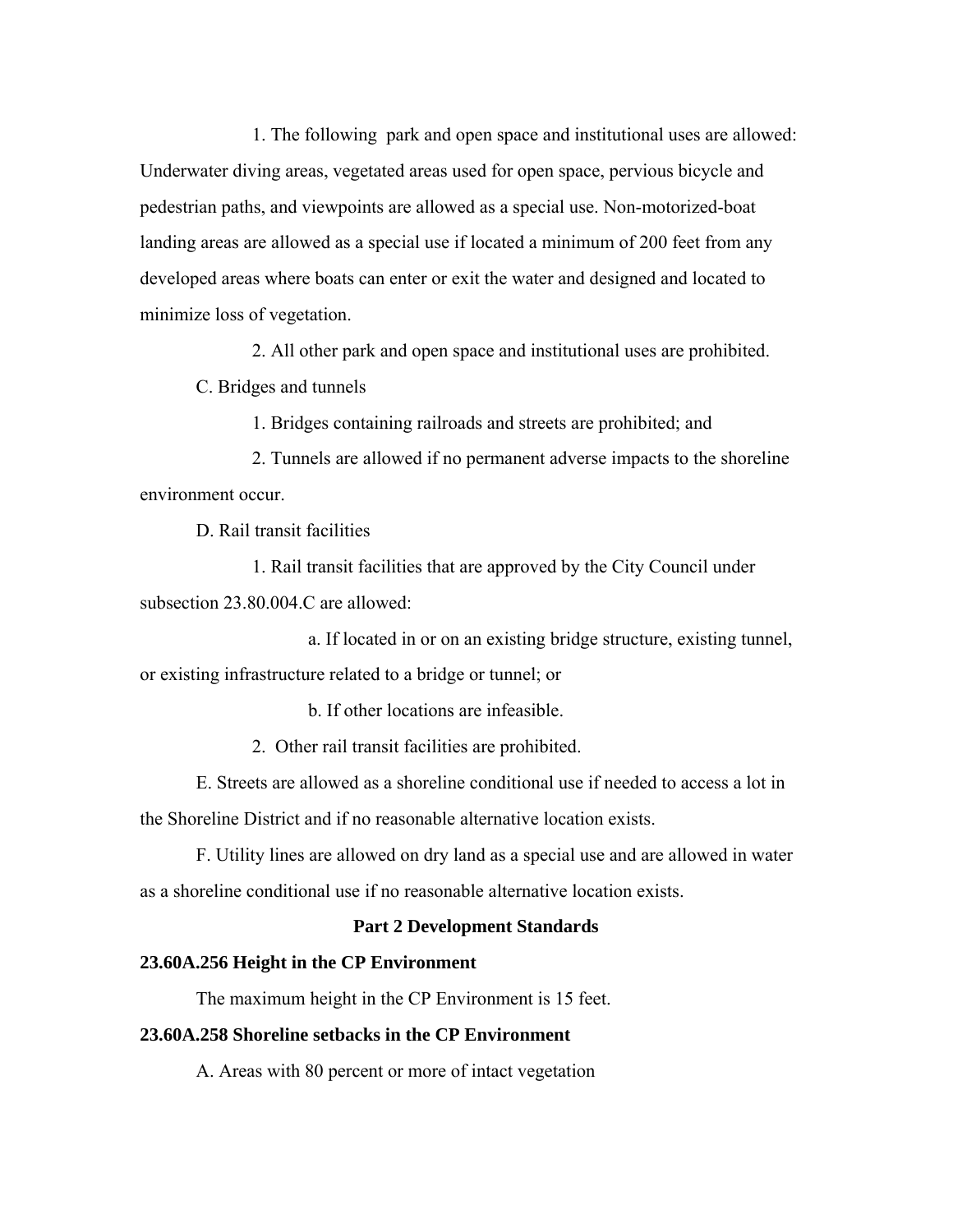1. In areas where there is 80 percent or more intact vegetation a shoreline setback of 100 feet from OHW marks is required.

2. No development, use, or shoreline modification is allowed within this shoreline setback except as follows:

a. The minimum necessary for research, aquatic, scientific, historic, cultural and educational uses, pursuant to Section 23.60A.210 and the minimum necessary access to them;

b. The minimum necessary for bridges overwater, or tunnels underwater that are allowed pursuant to Section 23.60A.209;and

c. More than 20 feet landward of the OHW mark for:

1) Viewpoints accessory to a parks and open space use allowed, or allowed as a special use or as a shoreline conditional use in the CP environment or for required public access; and

2) Spur trails to access the viewpoints allowed in the setback under subsection 23.60A.258.A.2.c.1.

B. Areas with less than 80 percent of intact vegetation

1. In all other areas a shoreline setback of 50 feet from the OHW mark is required.

2. No development, use, or shoreline modification is allowed within this shoreline setback except as follows:

a. The minimum necessary for:

1) Shoreline modifications allowed, or allowed as a special use or a shoreline conditional use in the CP environment and for the minimum necessary access to them;

2) Operation of and access to the over-water components of a water-dependent or water-related use;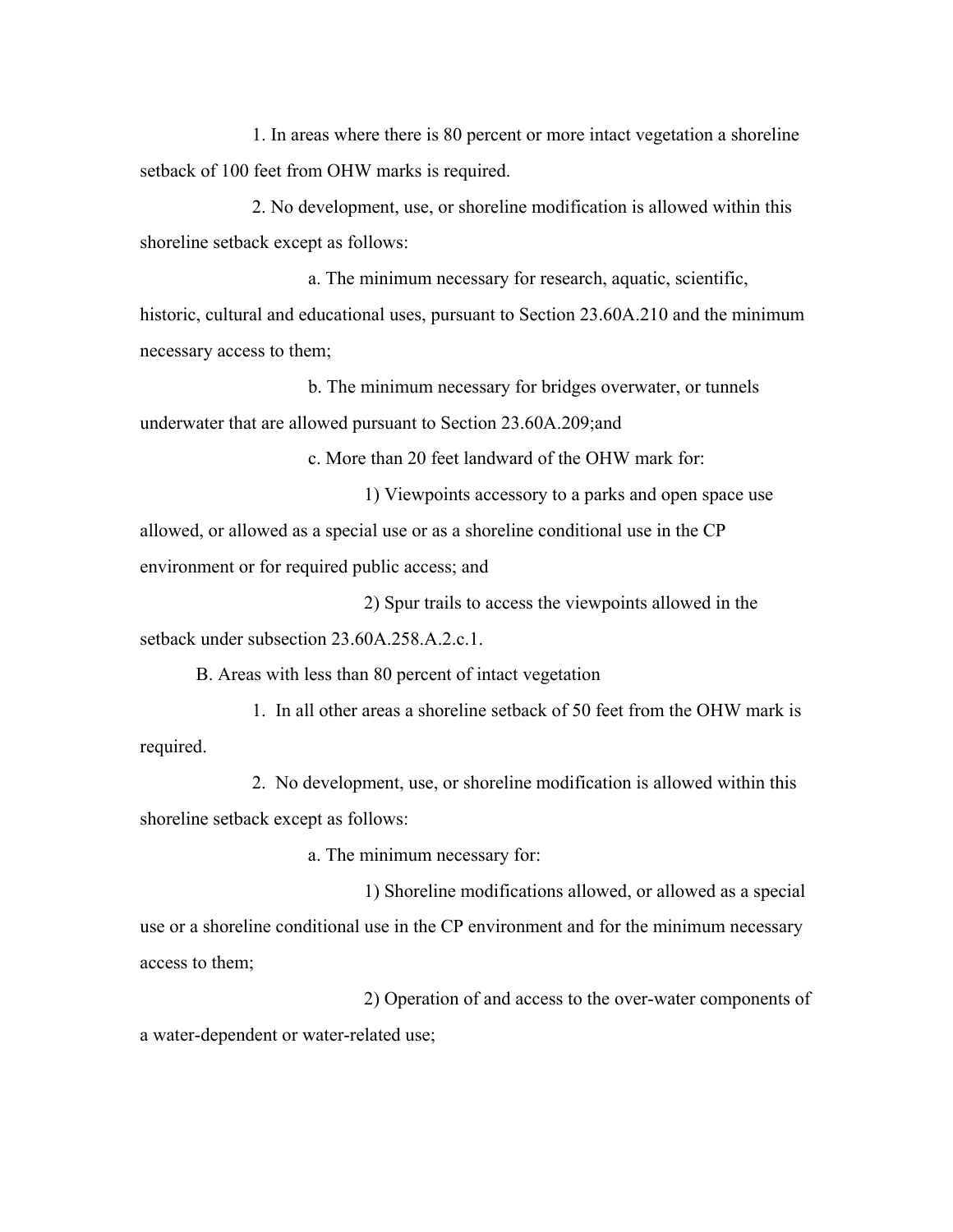3) Bridges and tunnels allowed or allowed as a shoreline

conditional use and the minimum necessary access to them;

4) Streets allowed as a shoreline conditional use;

5) Utility lines allowed as a special or shoreline conditional

use necessary to serve things allowed in the setback or over water; and

6) Research, aquatic, scientific, historic, cultural and

educational uses pursuant to Section 23.60A.210; and

b. More than 20 feet landward of the OHW mark for:

1) Viewpoints accessory to a parks and open space use allowed, or allowed as a special use or as a shoreline conditional use in the CP environment or for required public access; and

 2) Spur trails to access the viewpoints allowed in the setback under subsection 23.60A.258.B.2.b.1.

# **Subchapter VIII The Conservancy Recreation (CR) Environment 23.60A.280 Applicable standards in the CR Environment**

All uses and developments in the Shoreline District, including shoreline modifications, are subject to the standards set out in Subchapter III of this Chapter 23.60A and to the standards for this environment.

## **Part 1 Uses**

## **23.60A.282 Uses in the CR Environment**

# **A. Use regulations**

1. All uses are allowed, allowed as a special use, allowed as a shoreline conditional use or prohibited pursuant to Section 23.60A.090, this Section 23.60A.282 and Table A for 23.60A.282. Use categories and subcategories cover all uses in that category and subcategory except when a subcategory of that use is specifically shown in Table A for 23.60A.282.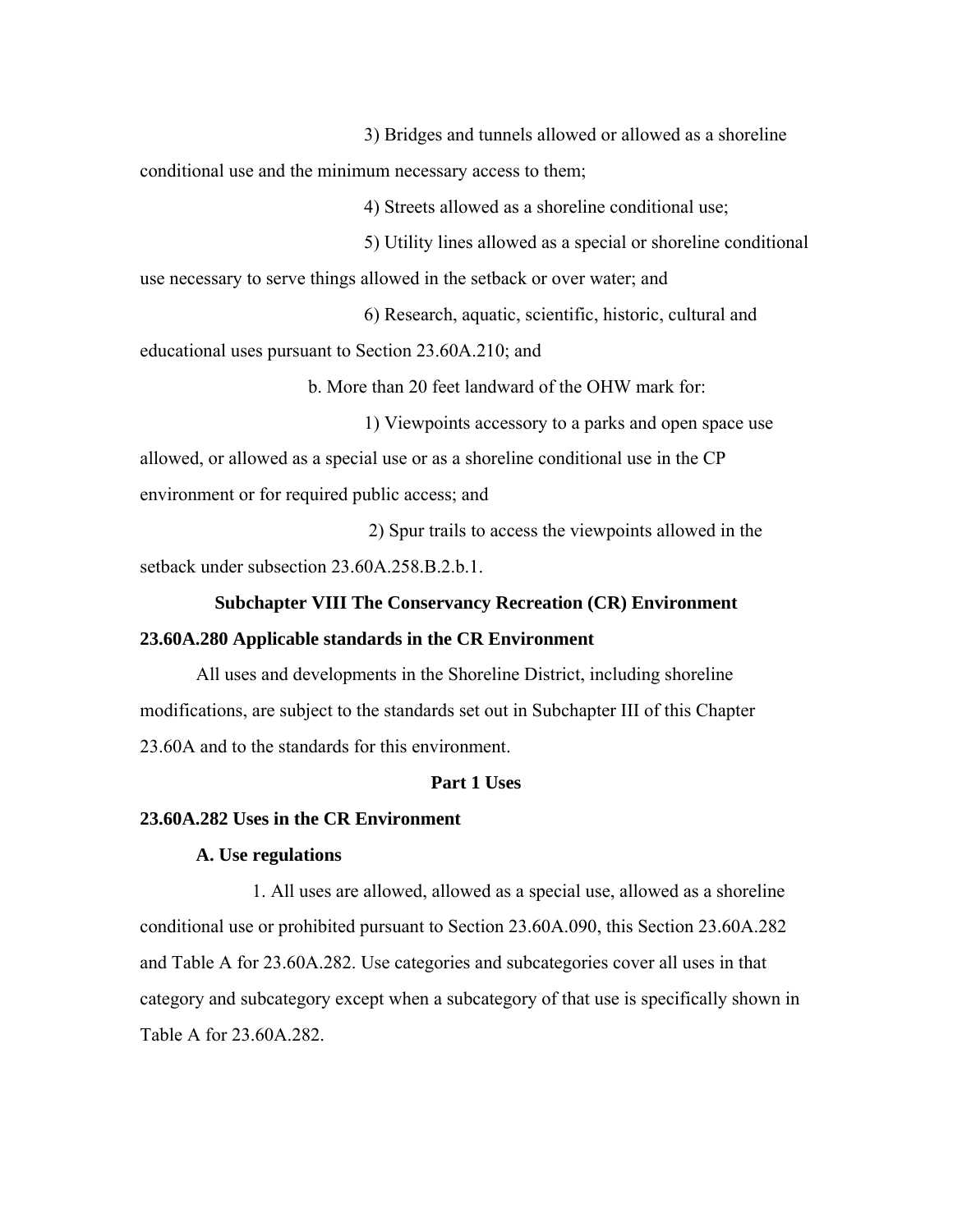2. If Table A for 23.60A.282 or text of Section 23.60A.282 states that a

use is required to be water-dependent or water-related, a use that does not have the required attribute is prohibited.

3. Regulations for specific shoreline modifications are set out in Sections 23.60A.172 through 23.60A.190.

| <b>Table A for 23.60A.282</b>                      |                         |
|----------------------------------------------------|-------------------------|
| <b>Uses in the CR Environment</b>                  |                         |
| A. AGRICULTURAL AND FOREST PRACTICE                | X                       |
| <b>B. CEMETERIES</b>                               | $\overline{\mathrm{X}}$ |
| <b>C. COMMERCIAL USES</b>                          |                         |
| C.1. Animal shelters and kennels                   | X                       |
|                                                    | See subsection          |
| C.2. Eating and drinking establishments            | 23.60A.282.B            |
| C.3. Entertainment uses                            | X                       |
| C.4. Food processing and craft work uses           | $\overline{\text{X}}$   |
| C.5. Laboratories, research and development        | $\overline{\text{X}}$   |
| C.6. Lodging                                       | $\overline{\text{X}}$   |
| C.7. Medical services                              | $\overline{\text{X}}$   |
| C.8. Offices                                       | $\overline{\text{X}}$   |
| C.9. Sales and service uses, automotive            | $\overline{\text{X}}$   |
|                                                    | See subsection          |
| C.10. Sales and services, general                  | 23.60A.282.B            |
| C.11. Sales and service uses, heavy                | X                       |
| C.12. Sales and services, marine                   |                         |
| C.12.a. Marine service station                     | X                       |
|                                                    | See subsection          |
| C.12.b. Sale or rental of large boats,             | 23.60A.282.B            |
| C.12.c. Sale or rental of small boats, boat parts, | See subsection          |
| or accessories                                     | 23.60A.282.B            |
| C.12.d. Vessel repair, major                       | X                       |
| C.12.e. Vessel repair, minor                       | X                       |
| D. HIGH-IMPACT USES                                | $\overline{X}$          |
| E. INSTITUTIONAL USES                              |                         |
| E.1. Adult care centers                            | $\boldsymbol{X}$        |
| E.2. Child care centers                            | $\overline{\text{X}}$   |
| E.3. Colleges                                      | X                       |
| E.4. Community center or club                      |                         |
|                                                    | See subsection          |
| E.4a. Yacht boat and beach clubs                   | 23.60A.282.C            |
|                                                    | See subsection          |
| E.4b. Other community centers or clubs             | 23.60A.282.B            |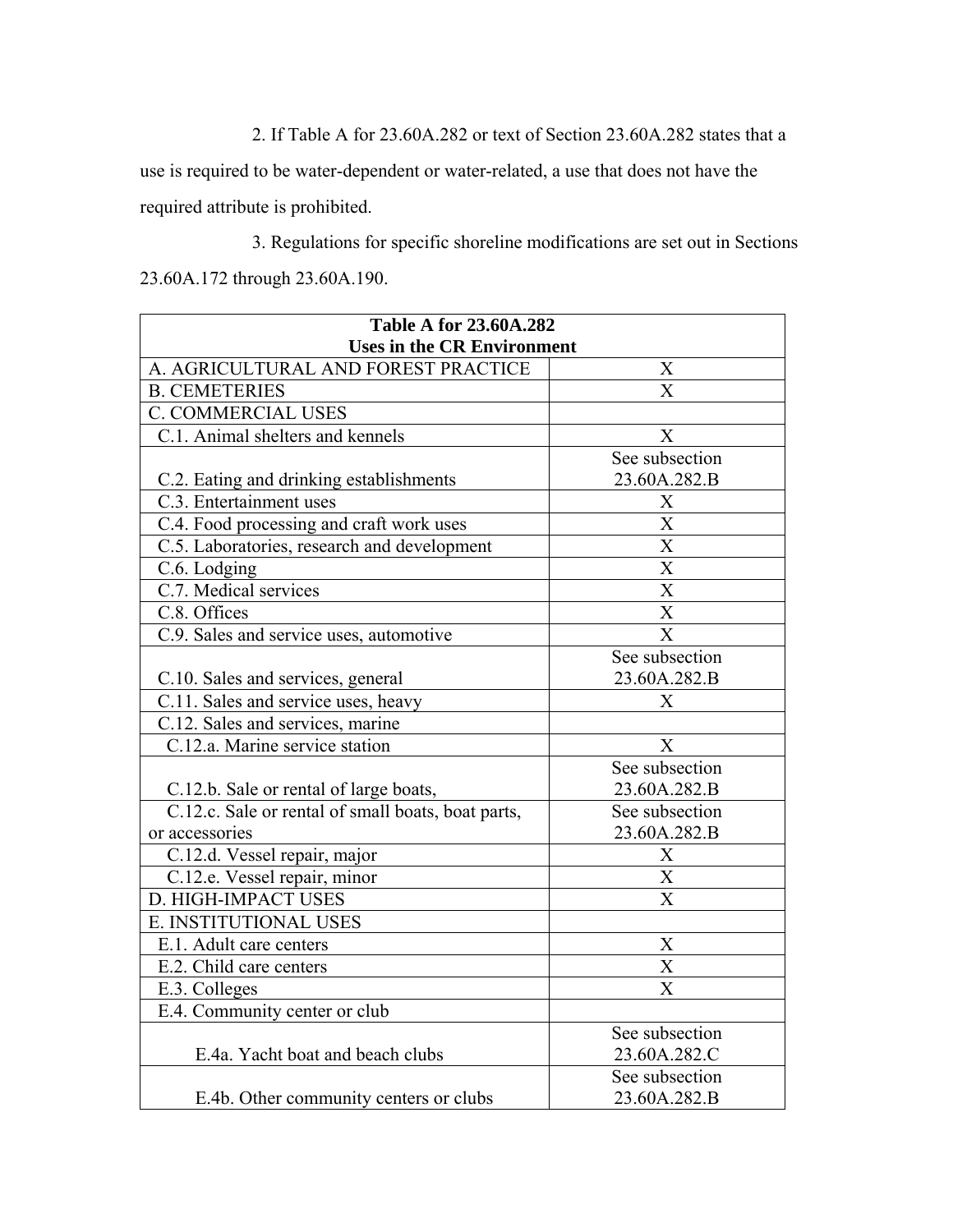| <b>Uses in the CR Environment</b><br>E.5. Family support center<br>X<br>$\mathbf X$<br>E.6. Hospitals<br>X<br>E.7. Institute for advanced study<br>$\mathbf X$<br>E.8. Library<br>$\mathbf X$<br>E.10. Museum<br>$\overline{X}$<br>E.11. Private club<br>$\mathbf X$<br>E.12. Religious facilities<br>X<br>E.13. Schools, elementary or secondary<br>E.14. Vocational or fine arts schools<br>X<br>E.15. Other institutional uses<br>X<br>X<br>F. LIVE-WORK UNITS<br><b>G. MANUFACTURING USES</b><br>X<br>See subsection |
|--------------------------------------------------------------------------------------------------------------------------------------------------------------------------------------------------------------------------------------------------------------------------------------------------------------------------------------------------------------------------------------------------------------------------------------------------------------------------------------------------------------------------|
|                                                                                                                                                                                                                                                                                                                                                                                                                                                                                                                          |
|                                                                                                                                                                                                                                                                                                                                                                                                                                                                                                                          |
|                                                                                                                                                                                                                                                                                                                                                                                                                                                                                                                          |
|                                                                                                                                                                                                                                                                                                                                                                                                                                                                                                                          |
|                                                                                                                                                                                                                                                                                                                                                                                                                                                                                                                          |
|                                                                                                                                                                                                                                                                                                                                                                                                                                                                                                                          |
|                                                                                                                                                                                                                                                                                                                                                                                                                                                                                                                          |
|                                                                                                                                                                                                                                                                                                                                                                                                                                                                                                                          |
|                                                                                                                                                                                                                                                                                                                                                                                                                                                                                                                          |
|                                                                                                                                                                                                                                                                                                                                                                                                                                                                                                                          |
|                                                                                                                                                                                                                                                                                                                                                                                                                                                                                                                          |
|                                                                                                                                                                                                                                                                                                                                                                                                                                                                                                                          |
|                                                                                                                                                                                                                                                                                                                                                                                                                                                                                                                          |
|                                                                                                                                                                                                                                                                                                                                                                                                                                                                                                                          |
| H. PARKS AND OPEN SPACE USES<br>23.60A.282.D                                                                                                                                                                                                                                                                                                                                                                                                                                                                             |
| <b>I. PUBLIC FACILITIES</b><br>See Section 23.60A.207                                                                                                                                                                                                                                                                                                                                                                                                                                                                    |
| J. RESEARCH USES, Aquatic Scientific, Historic,                                                                                                                                                                                                                                                                                                                                                                                                                                                                          |
| <b>Cultural and Educational</b><br>See Section 23.60A.210                                                                                                                                                                                                                                                                                                                                                                                                                                                                |
| K. RESIDENTIAL USES                                                                                                                                                                                                                                                                                                                                                                                                                                                                                                      |
| K.1. Accessory dwelling unit<br>X                                                                                                                                                                                                                                                                                                                                                                                                                                                                                        |
| K.2. Adult family homes<br>X                                                                                                                                                                                                                                                                                                                                                                                                                                                                                             |
| $\mathbf X$<br>K.3. Artist studio/dwelling                                                                                                                                                                                                                                                                                                                                                                                                                                                                               |
| $\overline{X}$<br>K.4. Assisted living facilities                                                                                                                                                                                                                                                                                                                                                                                                                                                                        |
| $\mathbf X$<br>K.5. Congregate residences                                                                                                                                                                                                                                                                                                                                                                                                                                                                                |
| $\overline{X}$<br>K.6. Detached accessory dwelling unit                                                                                                                                                                                                                                                                                                                                                                                                                                                                  |
| $\boldsymbol{\mathrm{X}}$<br>K.7 Domestic Violence Shelter                                                                                                                                                                                                                                                                                                                                                                                                                                                               |
| X<br>K.8. Floating homes and moorage                                                                                                                                                                                                                                                                                                                                                                                                                                                                                     |
| X<br>K.9. Mobile park home                                                                                                                                                                                                                                                                                                                                                                                                                                                                                               |
| K.10. Multifamily residences<br>$\mathbf X$                                                                                                                                                                                                                                                                                                                                                                                                                                                                              |
| K.11 Nursing homes<br>X                                                                                                                                                                                                                                                                                                                                                                                                                                                                                                  |
| K.12 Single-family dwelling units<br>See subsection 23.60A.282.E                                                                                                                                                                                                                                                                                                                                                                                                                                                         |
| K.13 Other residential uses<br>X                                                                                                                                                                                                                                                                                                                                                                                                                                                                                         |
| L. RESTORATION AND ENHANCEMENT                                                                                                                                                                                                                                                                                                                                                                                                                                                                                           |
| <b>USES</b><br>See Section 23.60A.211                                                                                                                                                                                                                                                                                                                                                                                                                                                                                    |
| <b>M. STORAGE USES</b><br>X                                                                                                                                                                                                                                                                                                                                                                                                                                                                                              |
| N. TRANSPORTATION FACILITY USES                                                                                                                                                                                                                                                                                                                                                                                                                                                                                          |
| N.1. Bridges and tunnels<br>See subsection 23.60A.282.F                                                                                                                                                                                                                                                                                                                                                                                                                                                                  |
| N.2. Cargo terminals<br>X                                                                                                                                                                                                                                                                                                                                                                                                                                                                                                |
| N.3. Moorage                                                                                                                                                                                                                                                                                                                                                                                                                                                                                                             |
| N.3.a. Boat moorage                                                                                                                                                                                                                                                                                                                                                                                                                                                                                                      |
| N.3.a.1. Commercial marina<br>X                                                                                                                                                                                                                                                                                                                                                                                                                                                                                          |
| See subsection                                                                                                                                                                                                                                                                                                                                                                                                                                                                                                           |
| N.3.a.2. Recreational marina<br>23.60A.282.G                                                                                                                                                                                                                                                                                                                                                                                                                                                                             |
| N.3.b. Dry boat storage<br>SU                                                                                                                                                                                                                                                                                                                                                                                                                                                                                            |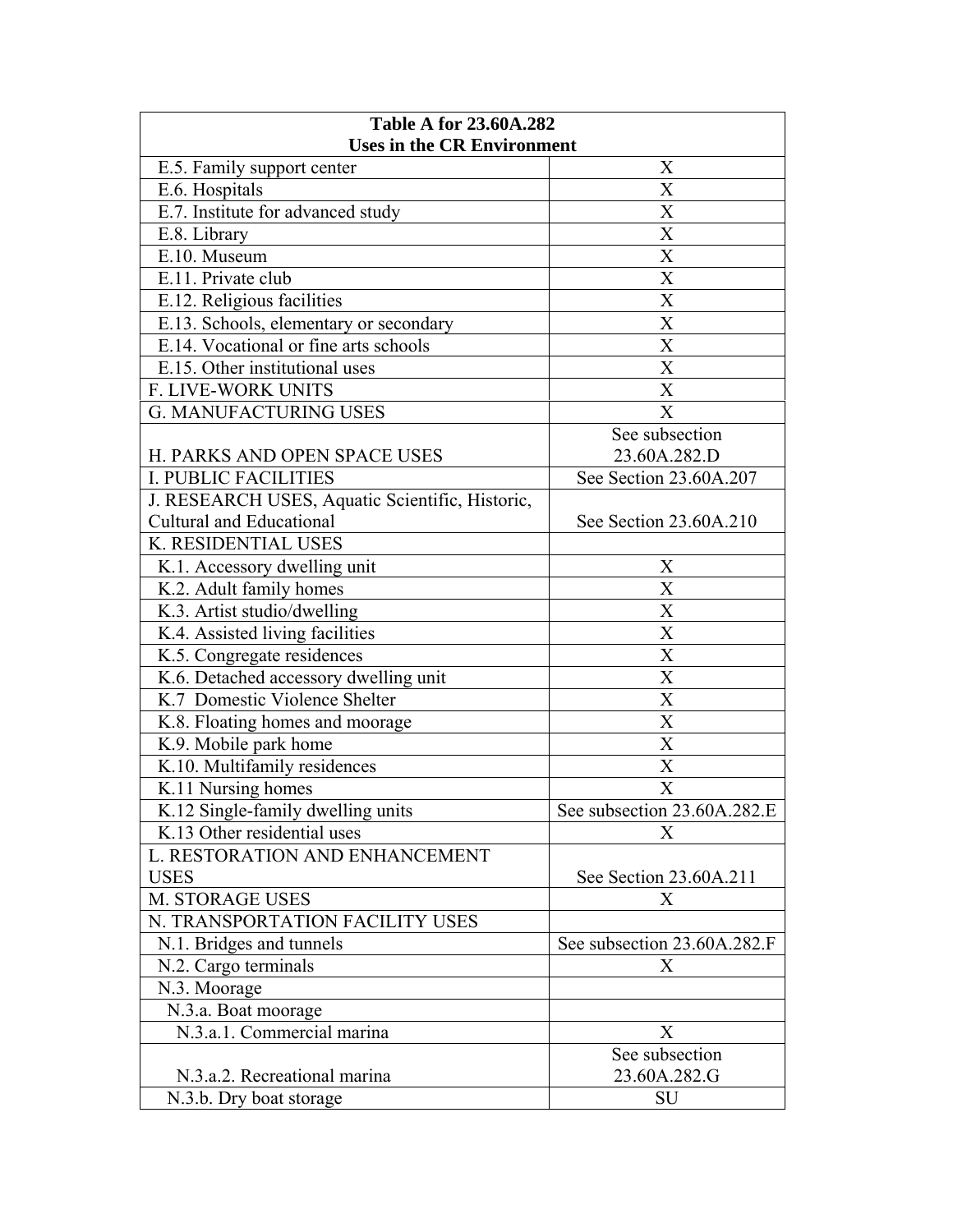| <b>Table A for 23.60A.282</b>                     |                             |
|---------------------------------------------------|-----------------------------|
| <b>Uses in the CR Environment</b>                 |                             |
| N.4 Navigational locks                            | $\mathbf{X}$                |
| N.5. Parking                                      |                             |
| N.5.a. Parking, principal use                     | X                           |
| N.5.b Parking, accessory use                      | $\overline{P}$              |
| N.6. Passenger terminal                           | SU                          |
| N.7. Rail transit facilities                      | $\mathbf{P}$                |
| N.8. Transportation facilities, air               |                             |
| N.8.a. Airports, land-based                       | X                           |
| N.8.b. Airports, water-based                      | <b>CU</b>                   |
| N.8.c. Heliports                                  | X                           |
| N.8.d. Helistops                                  | X                           |
| N.9. Vehicle storage and maintenance              | X                           |
| N.10. Tugboat services                            | SU                          |
| N.11. Railroads                                   | <b>SU</b>                   |
|                                                   | See subsection              |
| N.12. Streets                                     | 23.60A.282.H                |
| <b>O. UTILITY USES</b>                            |                             |
| O.1. Communication utilities, minor               | X                           |
| $\overline{O.2}$ . Communication utilities, major | X                           |
| O.3. Power plants                                 | X                           |
| O.4. Recycling                                    | X                           |
| O.5. Sewage treatment plants                      | X                           |
| O.6. Solid waste management                       | X                           |
| O.7. Utility service uses                         | See subsection 23.60A.282.I |
|                                                   | See subsections             |
| P. UTILITY LINES                                  | 23.60A.282.H                |

KEY

CU = Shoreline Conditional Use

 $P =$  Allowed by permit

 $SU = Special Use$ 

 $X =$ Prohibited

B. Eating and drinking establishments and general sales and services uses.

1. Water-oriented eating and drinking establishments, general sales and services, limited to health and fitness sales and services, and retail sales that are consistent with and complimentary to allowed recreation activities or directly support the general public's use of park, park amenities and shoreline recreation, rental of large boats, or sale and rental of small boats, boat parts, or accessories and community centers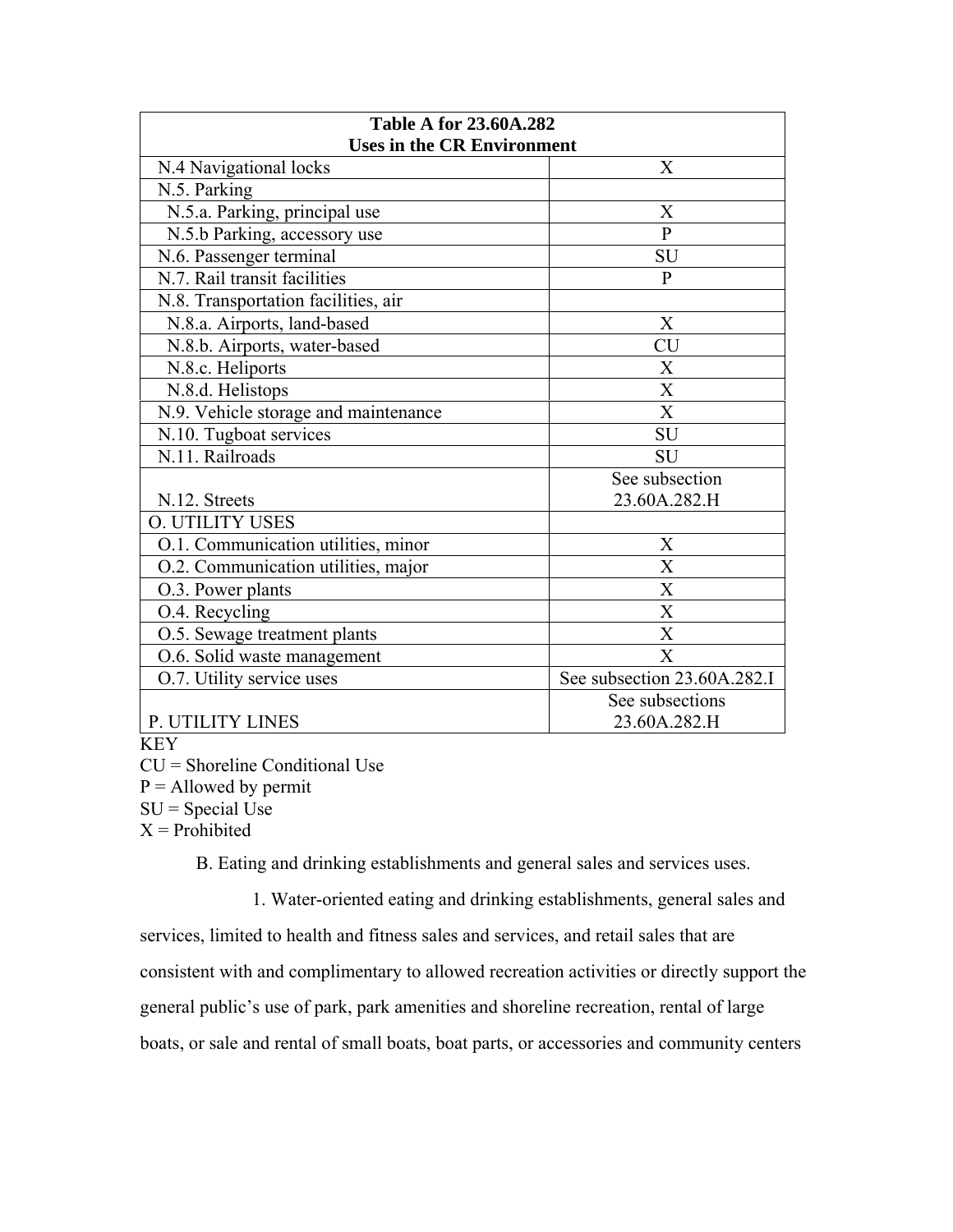limited to small-craft centers, are allowed as a shoreline conditional use if located in a public park, and are prohibited otherwise.

2. If the use in subsection 23.60A.282.B.1 is nonwater-oriented, waterdependent uses must occupy an area equal to 50 percent of the surface area of the site, and ecological restoration equivalent to the gross floor area of nonwater-oriented uses is required within the Shoreline District within 1 mile of the site.

C. Yacht, boat and beach clubs that are community clubs are allowed as a shoreline conditional use if:

1. No eating and drinking establishment is included in the use;

2. No more than one accessory pier or float is included in the use; and

3. Accessory piers or floats meet the standards of Section 23.60A.187 for piers and floats accessory to a single-family residential development.

D. Parks and open space uses. Auto-trailered boat launch areas are allowed as a shoreline conditional use if in a park and otherwise are prohibited. Other shoreline parks and open spaces uses are allowed, and general parks and open space uses are prohibited.

E. Single family dwelling units

1. Single family dwelling units constructed wholly over water are prohibited.

 2. Single family dwelling units constructed partially over water on lots adjacent to the UR environment are allowed as a shoreline conditional use if the following conditions are met:

a. There is no existing principle use on the lot;

b. The lot on which the dwelling unit is to be located:

1) Is a residentially zoned and privately owned lot established in the public records of the County or City prior to March 1, 1977, by deed, contract of sale, mortgage, platting, property tax segregation or building permit; and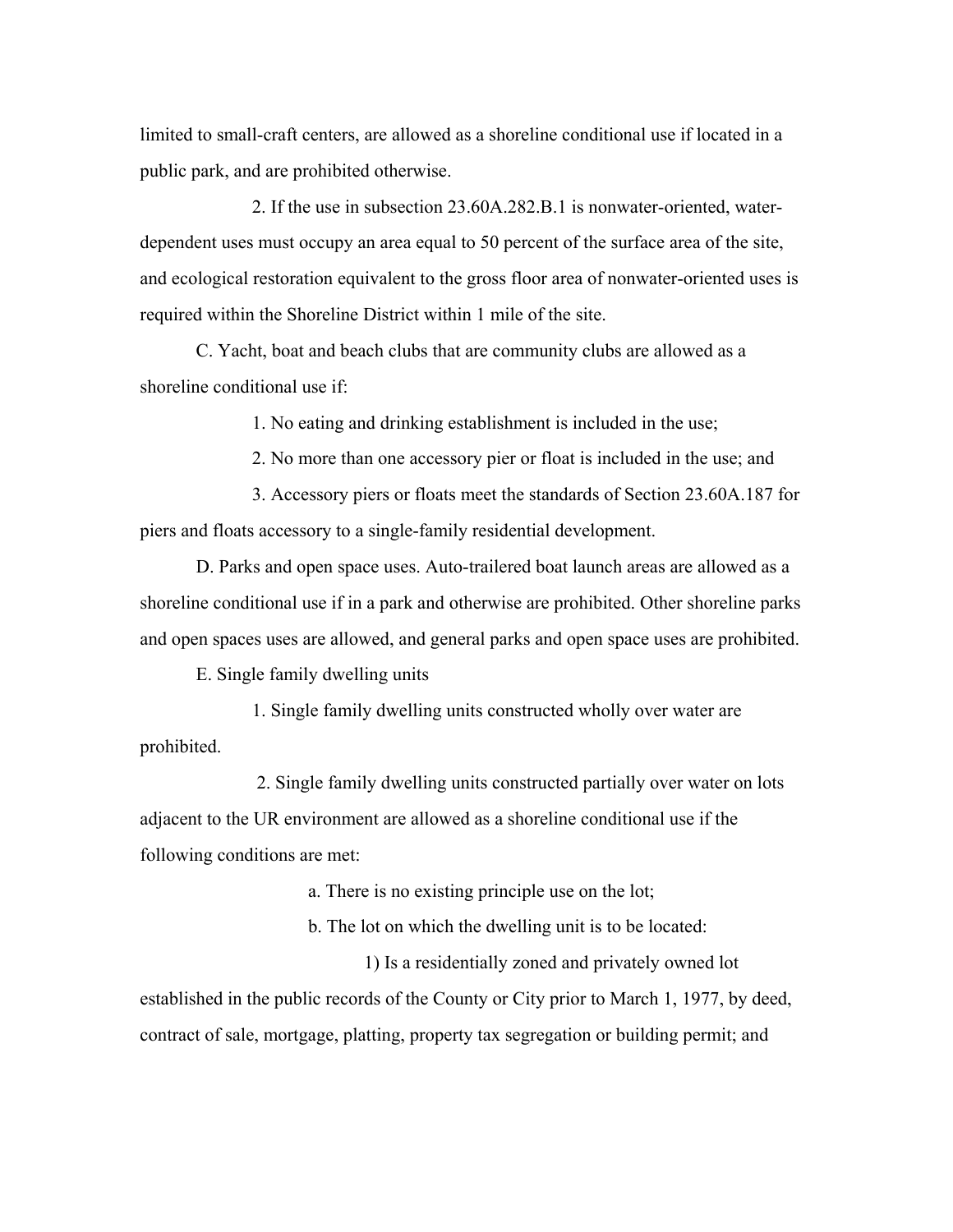2) Has a lot area that is less than 1,200 square feet of dry land and a dry land lot depth that is less than 30 feet but at least 15 feet as calculated pursuant to Section 23.60A.956; and

c. The development is limited to the greatest extent reasonable to the level and stable, dry land portions of the site. In determining the location for development the Director may waive or modify the development standards of the underlying zone applicable to the single-family use in a CR Environment to minimize the amount of development over submerged lands.

3. Existing single family dwelling units constructed partially over water may be maintained, repaired, structurally altered, substantially improved, or replaced, but may not change location or configuration in a manner that increases adverse environmental impacts. When either the dwelling unit or deck structure is substantially improved or replaced, decks located overwater shall be reduced to 150 square feet or less.

F. Bridges and tunnels containing rail transit facilities that are approved by the City Council under subsection 23.80.004.C are allowed. Bridges and tunnels containing other rail transit facilities, railroads or streets are allowed as a special use if no reasonable alternative location exists.

G. Recreational marinas are allowed if accessory to an allowed yacht, boat and beach club or accessory to an existing multifamily waterfront development of ten units or more and meet the standards of subsection 23.60A.282.C.

H. Streets necessary to serve lots in the Shoreline District and utility lines are allowed as a special use, if no reasonable alternative location exists.

I. Utility service uses for treating and storing stormwater and/or combined sewage are allowed as a shoreline conditional use if they reasonably require a shoreline location to operate. All other utility service uses are prohibited.

## **Part 2 Development Standards**

#### **23.60A.286 Height in the CR Environment**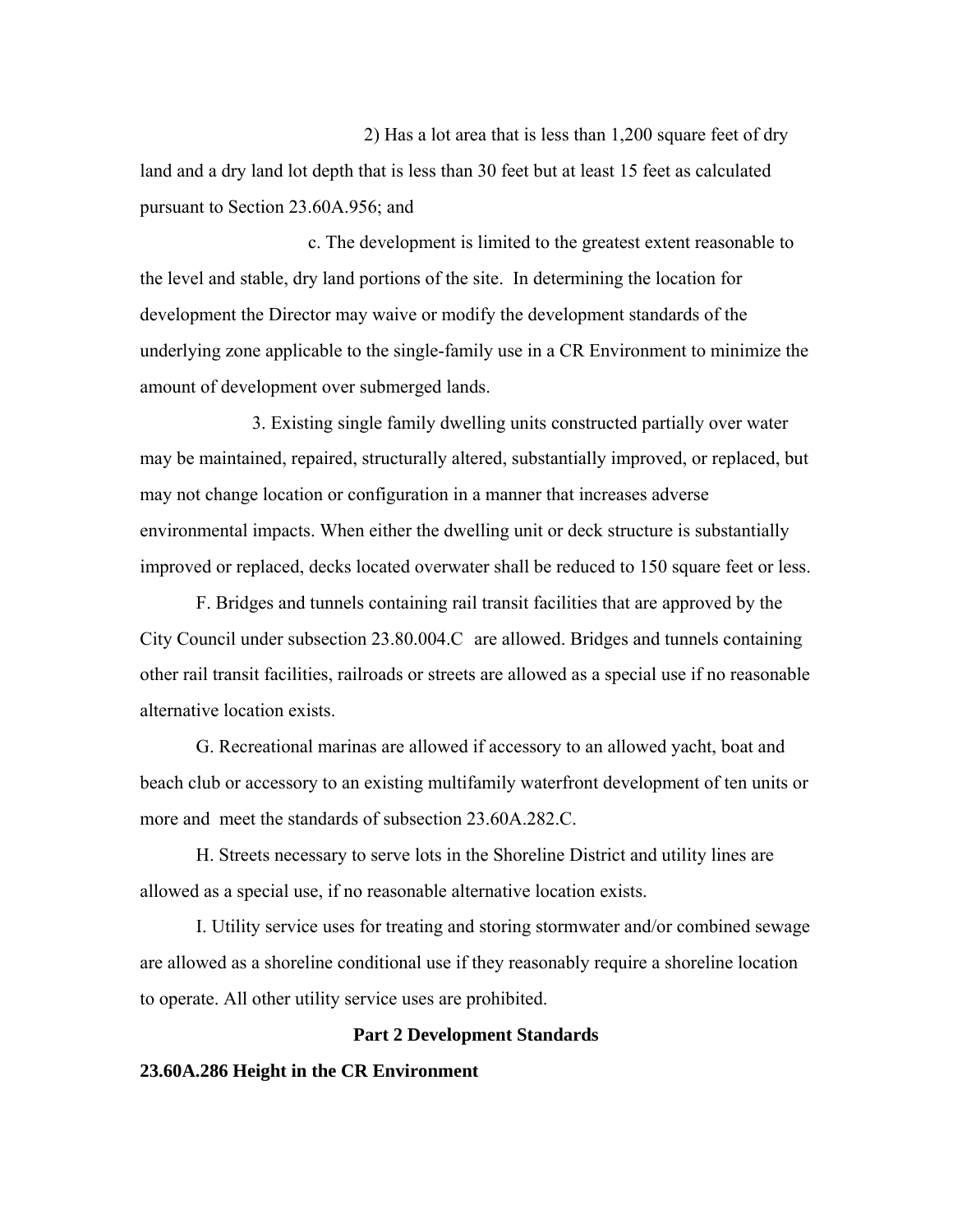#### A. Maximum height

1. The maximum height allowed in the CR Environment is 15 feet except as modified by subsections 23.60A.286.B, 23.60A.286.C and 23.60A.286.D.

 2. The maximum height allowed as a shoreline conditional use in the CR Environment is30 feet except as modified by subsections 23.60A.286.B, 23.60A.286.C and 23.60A.286.D.

B. Pitched roofs. The ridge of pitched roofs on principal structures, including projections to accommodate windows, may extend up to 5 feet above the height allowed where allowed in the underlying zone or special district..

C. Rooftop features

1. Radio and television receiving antennas, flagpoles, smokestacks, chimneys and religious symbols for religious institutions may extend 10 feet above the maximum height limit, provided:

a. The feature is allowed in the underlying zone or special district; and

b. The width of the feature does not obstruct the view of the shoreline of a substantial number of residences on areas within or adjoining the Shoreline District.

2. Clerestories, communication and accessory communication devices, firewalls, green roofs, greenhouses, mechanical equipment, monitors, open railings, parapets, planters, stair and elevator penthouses, skylights and solar collectors may extend 4 feet above the maximum height limit where allowed in the underlying zone or special district, except where the width of such features obstructs the view of the shoreline of a substantial number of residences within or adjoining the Shoreline District, in which case the Director may authorize a lower height.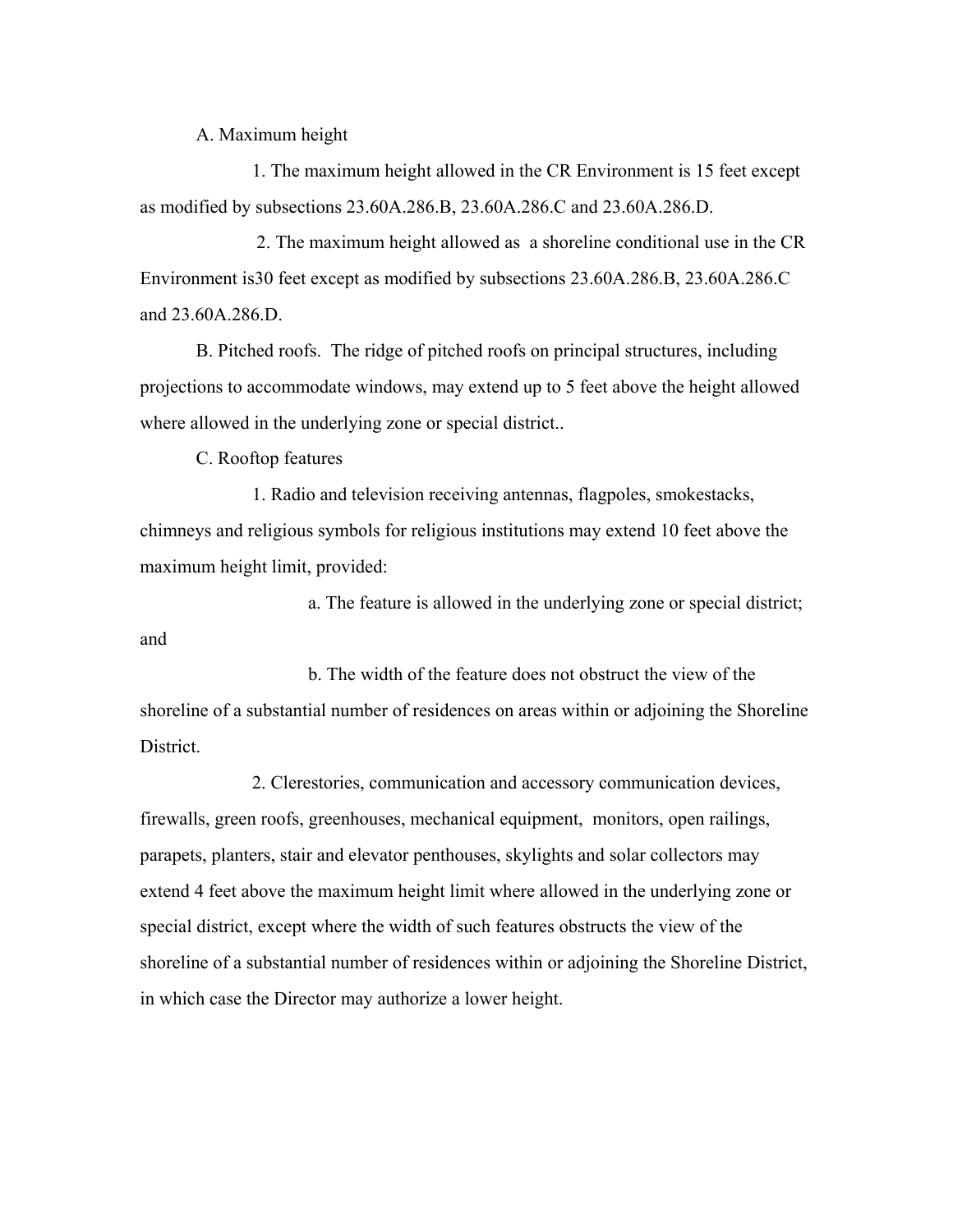3. Structures may extend 18 inches above the maximum height limit if the proposed roof insulation exceeds the energy code requirements in effect when the structure is constructed.

D. Bridges. Bridges may extend above the maximum height limits.

## **23.60A.288 Lot coverage in the CR Environment**

A. Waterfront lots. Structures, including floats and piers, shall not occupy more than 35 percent of a waterfront lot except as modified by subsection 23.60A.288.C.

B. Upland lots. On upland lots, the lot coverage of the underlying zone or special district shall not be exceeded.

C. Lot coverage exceptions. On waterfront single-family zoned lots, the maximum combined lot coverage allowed for principal and accessory structures on dry land is as follows:

| <b>Table A for 23.60A.288</b><br>Lot coverage in the CR Environment |                                                |  |
|---------------------------------------------------------------------|------------------------------------------------|--|
| <b>Lot Size</b>                                                     | <b>Maximum Coverage</b>                        |  |
| Less than $5,000$ sq. ft.                                           | $1,000$ sq. ft. plus 15 percent of lot<br>area |  |
| $5,000$ sq. ft. or more                                             | 35 percent of lot area                         |  |

# **23.60A.290 Shoreline setbacks in the CR Environment**

A. A shoreline setback of 50 feet from the OHW mark is required. No development, use, or shoreline modification is allowed within this shoreline setback except as allowed in Section 23.60A.167 and as follows:

1. The minimum necessary for single family dwelling units allowed as a

shoreline conditional use and access to them;

2. More than 20 feet landward of the OHW mark for:

a. Shoreline parks and open space bicycle and pedestrian paths;

and

b. The minimum necessary for viewpoints for required public

access and spur trails to access such viewpoints; and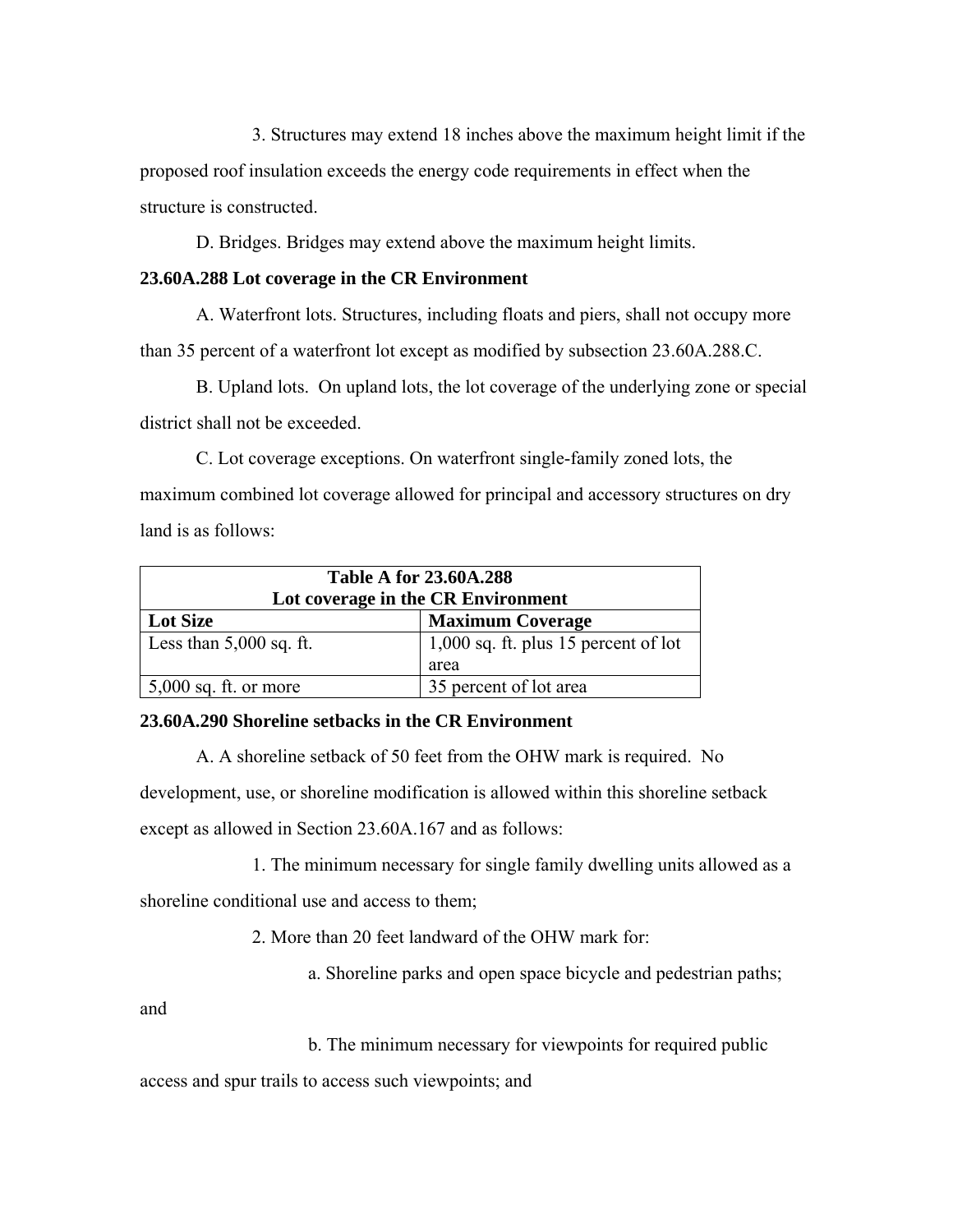3. More than 35 feet landward of the OHW mark for:

a Water-dependent and water-related uses; and

b. Natural athletic fields with no lighting, bath houses, and concession stands, pavilions, seating limited to one bench every 50 feet and access to these uses.

B. In addition to shoreline setback required in subsection 23.60A.290.A, residences on waterfront lots shall not be located further waterward than adjacent residences as measured in subsection 23.60A.206.B.3.

#### **23.60A.292 View corridors in the CR Environment**

A view corridor or corridors of not less than 35 percent of the width of the lot shall be provided and maintained on all waterfront lots except those developed with single-family dwellings.

#### **23.60A.294 Regulated public access in the CR Environment**

A. Private property. Public access shall be provided and maintained on privately owned waterfront lots for the following developments:

1. Existing multifamily residential development containing more than four units with more than 100 feet of shoreline, except if located on saltwater shorelines where public access from a street is available within 600 feet of the lot line of the proposed development; and

2. Development and uses that are:

a. Not residential and not water-dependent; or

b. Not water-related and have a functional requirement for a waterfront location, such as the arrival or shipment of less than 50 percent of product or materials by water, or the need for large quantities of water.

B. Utilities. Regulated public access shall be provided on utility-owned or controlled property within the Shoreline District.

## **Subchapter IX: The Conservation Waterway (CW) Environment**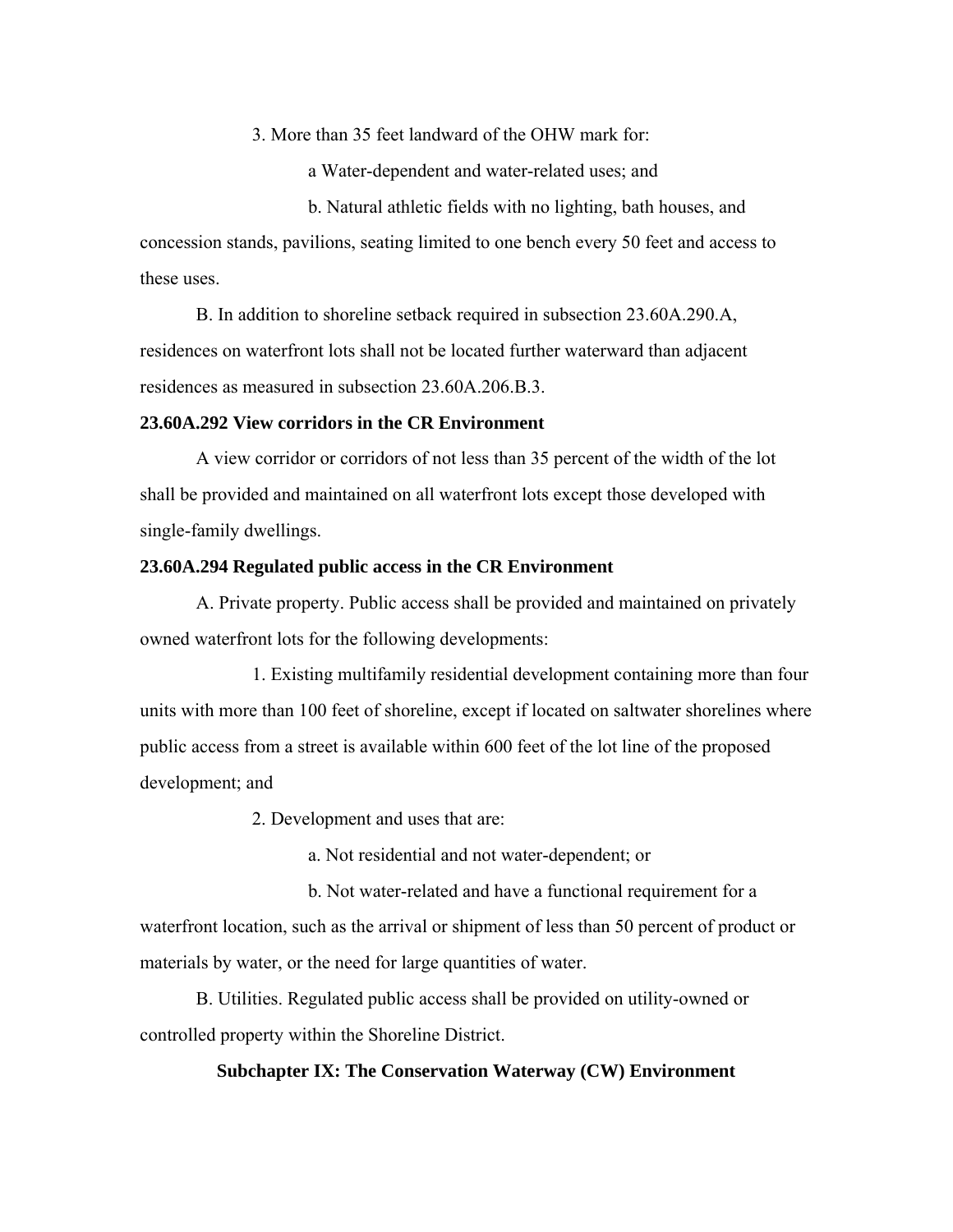#### **23.60A.300 Applicable standards in the CW Environment**

All uses and developments in the Shoreline District, including shoreline modifications, are subject to the standards set out in Subchapter III of this Chapter 23.60A and to the standards for this environment.

## **Part 1 Uses**

#### **23.60A.310 Uses in the CW Environment**

#### **A. Use regulations**

1. All uses are allowed, allowed as a special use, allowed as a shoreline conditional use or prohibited pursuant to Section 23.60A.090, this Section 23.60A.310 and Table A for 23.60A.310. Use categories and subcategories cover all uses in that category and subcategory except when a subcategory of that use is specifically shown in Table A for 23.60A.310.

2. If Table A for 23.60A.310 or text of Section 23.60A.310 states that a use is required to be water-dependent or water-related, a use that does not have the required attribute is prohibited.

3. Regulations for specific shoreline modifications are set out in Sections 23.60A.172 through 23.60A.190.

B. In addition to the use standards for the CW Environment, uses shall also meet the use standards of abutting shoreline environments.

C. On dry land, uses are allowed if accessory to conforming uses on abutting lots.

D. Uses may also need separate approval from the Washington Department of Natural Resources and/or Seattle Department of Transportation.

| <b>Table A for 23.60A.310</b><br><b>Uses in the CW Environment</b> |                             |  |
|--------------------------------------------------------------------|-----------------------------|--|
| A. AGRICULTURAL AND FOREST PRACTICE                                | X                           |  |
| <b>B. CEMETERIES</b>                                               | X                           |  |
| <b>C. COMMERCIAL USES</b>                                          |                             |  |
| C.1. Animal shelters and kennels                                   | X                           |  |
| C.2. Eating and drinking establishments                            | See subsection 23.60A.310.E |  |
| C.3. Entertainment uses                                            |                             |  |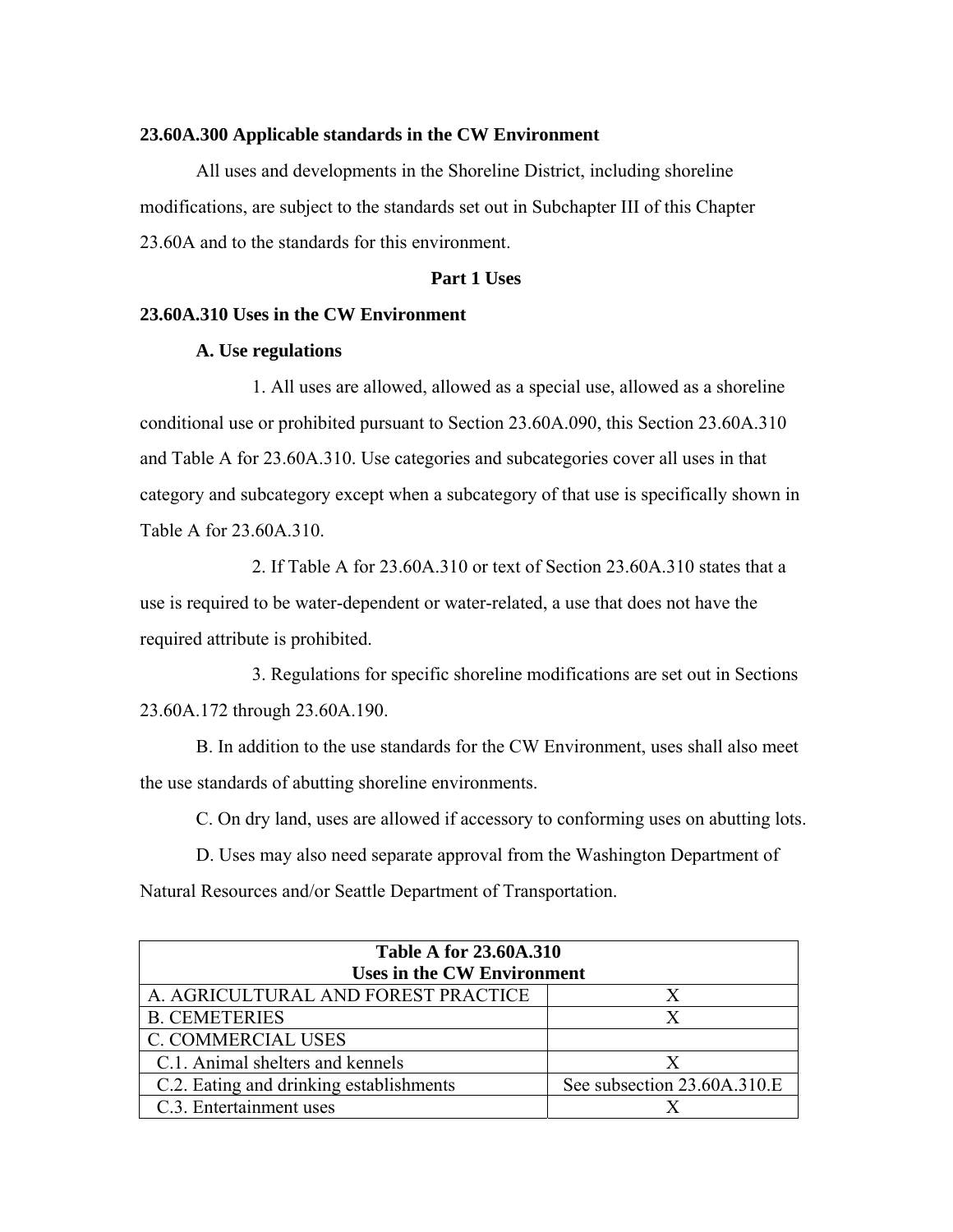| <b>Table A for 23.60A.310</b>                      |                              |  |
|----------------------------------------------------|------------------------------|--|
| <b>Uses in the CW Environment</b>                  |                              |  |
| C.4. Food processing and craft work uses           | X                            |  |
| C.5. Laboratories, research and development        | X                            |  |
| C.6. Lodging                                       | X                            |  |
| C.7. Medical services                              | X                            |  |
| C.8. Offices                                       | X                            |  |
| C.9. Sales and services, automotive                | X                            |  |
| C.10. Sales and services, general                  | See subsection 23.60A.310.E  |  |
| C.11. Sales and services, heavy                    | Χ                            |  |
| C.12. Sales and services, marine                   |                              |  |
| C.12.a. Marine service station                     | X                            |  |
| C.12.b. Sale or rental of large boats              | See subsections 23.60A.310.G |  |
| C.12.c. Sale or rental of small boats, boat parts, | See subsections 23.60A.310.E |  |
| or accessories                                     | and 23.60A.310.F             |  |
| C.12.d. Vessel repair, major                       | <b>CU</b>                    |  |
| C.12.e. Vessel repair, minor                       | <b>SU</b>                    |  |
| D. HIGH-IMPACT USES                                | X                            |  |
| E. INSTITUTIONAL USES                              |                              |  |
| E.1. Adult care centers                            | X                            |  |
| E.2. Child care centers                            | X                            |  |
| E.3. Colleges                                      | X                            |  |
| E.4. Community center or club                      |                              |  |
| E.4a. Yacht, boat and beach clubs                  | SU                           |  |
| E.4b. Other community centers or clubs             | X                            |  |
| E.5. Family support center                         | X                            |  |
| E.6. Hospitals                                     | X                            |  |
| E.7. Institute for advanced study                  | X                            |  |
| E.8. Library                                       | $\overline{\text{X}}$        |  |
| E.9. Museum, WD                                    | SU                           |  |
| E.10. Private club                                 | X                            |  |
| E.11. Religious facilities                         | $\mathbf X$                  |  |
| E.12. Schools, elementary or secondary             | X                            |  |
| E.13. Vocational or fine arts schools              | $\boldsymbol{\mathrm{X}}$    |  |
| E.14. Other institutional uses                     | X                            |  |
| F. LIVE-WORK UNITS                                 | X                            |  |
| <b>G. MANUFACTURING USES</b>                       | X                            |  |
| H. PARKS AND OPEN SPACE                            |                              |  |
| H.1 General                                        | X                            |  |
| H.2 Shoreline                                      | SU                           |  |
| <b>I. PUBLIC FACILITIES</b>                        | See Section 23.60A.207       |  |
| J. RESEARCH USES, Aquatic Scientific, Historic,    |                              |  |
| <b>Cultural and Educational</b>                    | See Section 23.60A.210       |  |
| K. RESIDENTIAL USES                                | X                            |  |
| L. RESTORATION AND ENHANCEMENT                     |                              |  |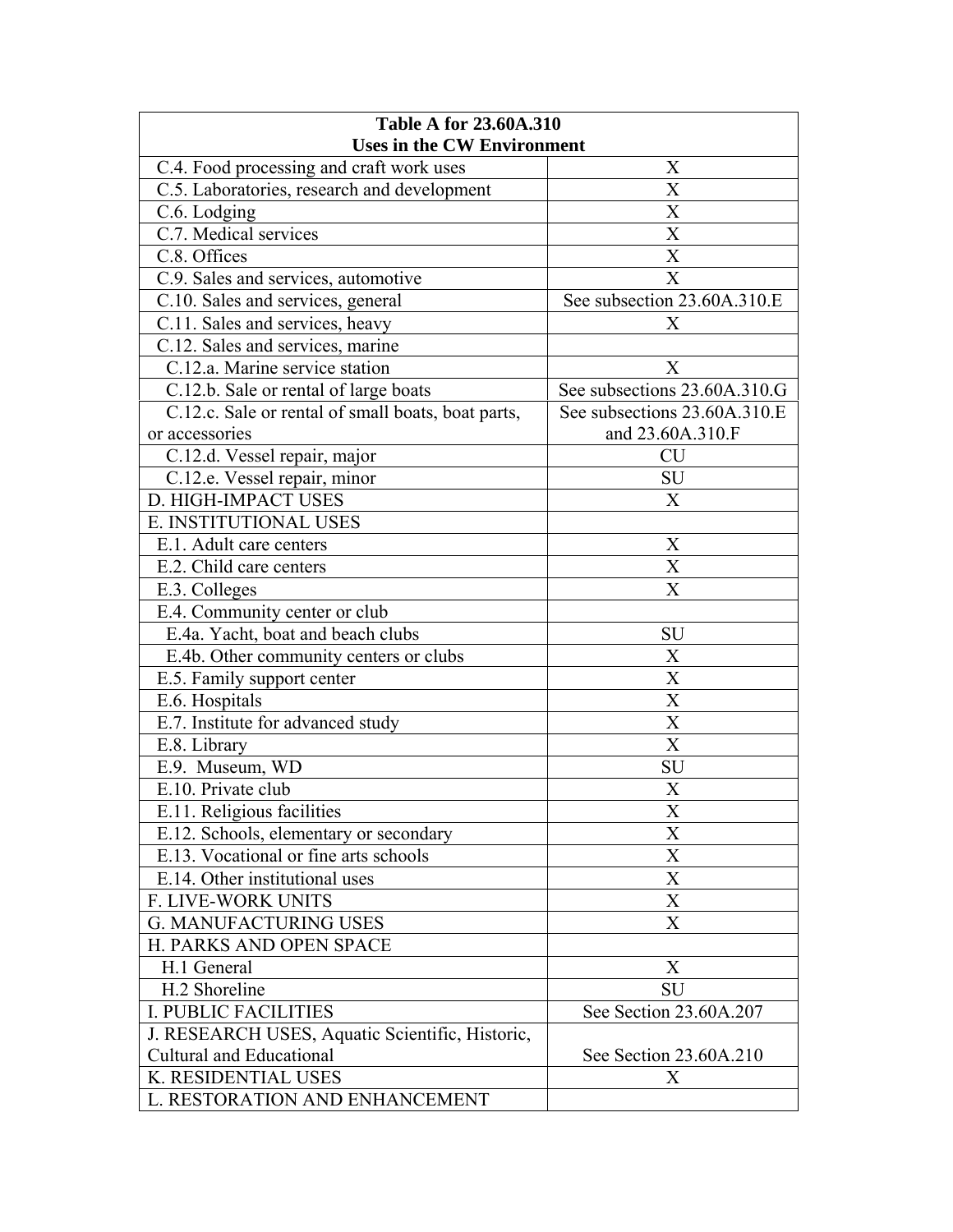| <b>Table A for 23.60A.310</b>        |                             |  |
|--------------------------------------|-----------------------------|--|
| <b>Uses in the CW Environment</b>    |                             |  |
| <b>USES</b>                          | See Section 23.60A.211      |  |
| M. STORAGE USES                      | Χ                           |  |
| N. TRANSPORTATION FACILITY USES      |                             |  |
| N.1. Bridges and tunnels             | See subsection 23.60A.310.H |  |
| N.2. Cargo terminals                 | X                           |  |
| N.3. Moorage                         |                             |  |
| N.3.a. Boat moorage                  |                             |  |
| N.3.a.1 Commercial moorage           | SU                          |  |
| N.3.a.2 Recreational marina          | X                           |  |
| N.3.b. Dry boat storage              | X                           |  |
| N.4 Navigational locks               | X                           |  |
| N.5. Parking, principal use          | X                           |  |
| N.6. Passenger terminal              | $\boldsymbol{\mathrm{X}}$   |  |
| N.7. Rail transit facilities         | $\overline{P}$              |  |
| N.8. Transportation facilities, air  |                             |  |
| N.8.a. Airports, land-based          | X                           |  |
| N.8.b. Airports, water-based         | SU                          |  |
| N.8.c. Heliports                     | X                           |  |
| N.8.d. Helistops                     | $\boldsymbol{\mathrm{X}}$   |  |
| N.9. Vehicle storage and maintenance | X                           |  |
| N.10. Tugboat services               | SU                          |  |
| N.11. Railroads                      | X                           |  |
| N.12. Streets                        | $\boldsymbol{X}$            |  |
| <b>O. UTILITY USES</b>               | X                           |  |
| P. UTILITY LINES                     | SU                          |  |

KEY

CU = Shoreline Conditional Use  $P =$  Allowed by permit  $SU = Special Use$  $WD =$  Allowed for water-dependent uses; prohibited otherwise  $X =$ Prohibited

E.

1. Eating and drinking establishments, general sales and service uses and

sale and rental of small boats, boat parts and accessories are prohibited except as

provided in subsections 23.60A.310.E.2 and 23.60A.310.F.

2. The uses set out in subsection 23.60A310.E.1 are allowed as shoreline

conditional uses on an historic ship if: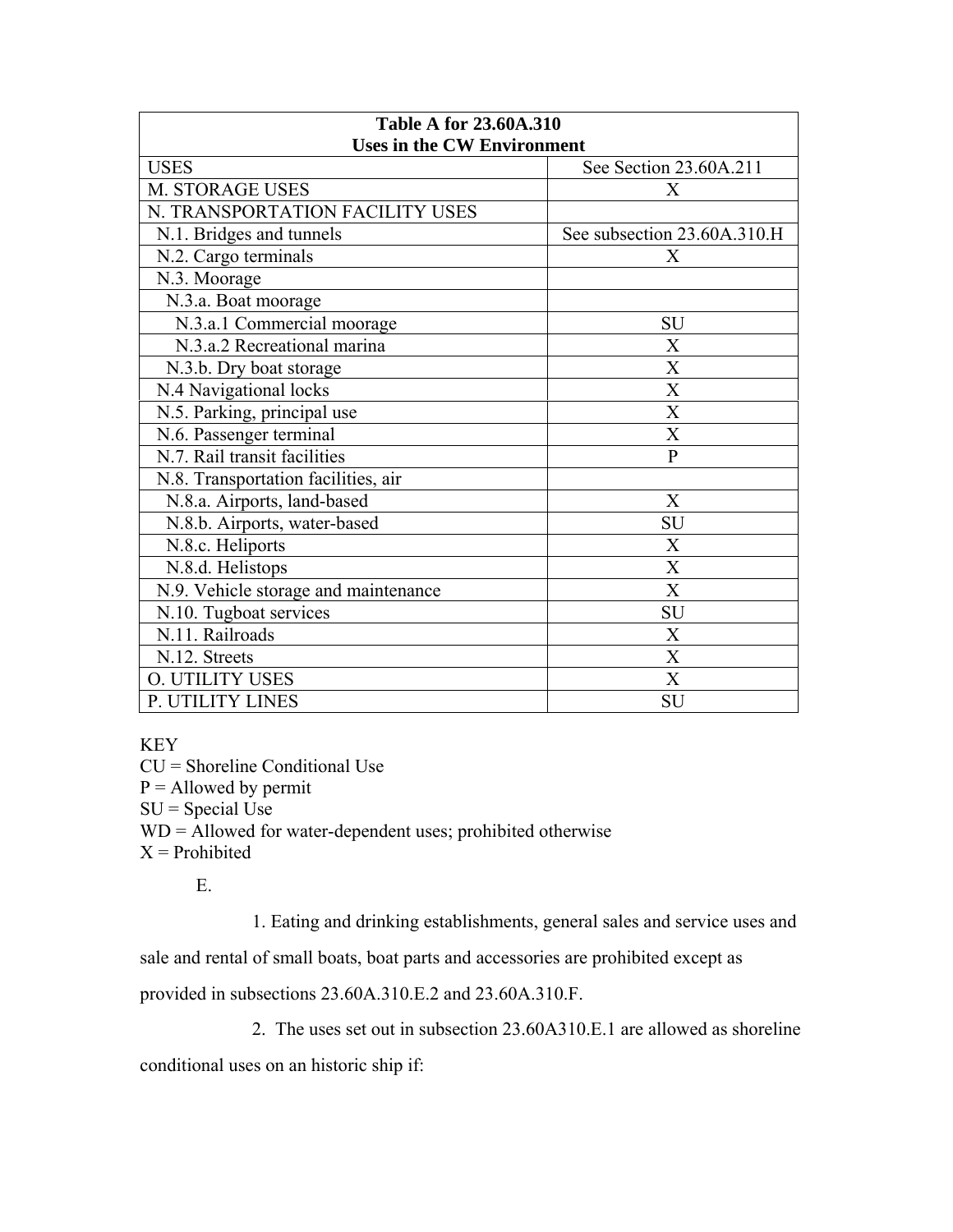a. The ship is either a designated landmark pursuant to Chapter 25.12, Landmark Preservation, or listed on the National Register of Historic Places;

b. The use is compatible with the existing design or construction of the ship without significant alteration;

c. Other uses allowed or allowed as special uses are not practical, because of ship design or because such uses cannot provide adequate financial support necessary to sustain the ship in a reasonably good physical condition;

d. A Certificate of Approval has been obtained from the Landmarks Preservation Board;

e. No other historic ship containing restaurant or retail uses is located within 1/2 mile of the proposed site; and

f. Ecological restoration equivalent to the gross floor area of any new nonwater-oriented use is provided within the same Geographic Area as the proposed project.

F. Sale and rental of small boats, boat parts and accessories that are boat liveries are allowed.

G. Rental of large boats is allowed as a special use, and the sale of large boats is prohibited.

H. Bridges and tunnels containing rail transit facilities that are approved by the City Council under subsection 23.80.004.C.2 are allowed. Bridges containing other rail transit facilities, railroads or streets are prohibited. Tunnels for other rail transit facilities, railroads or streets are allowed as a special use. Bridges for pedestrians that provide public access across the waterway if they connect parts of a public park are allowed as a special use.

**23.60A.326 General provisions in the CW Environment**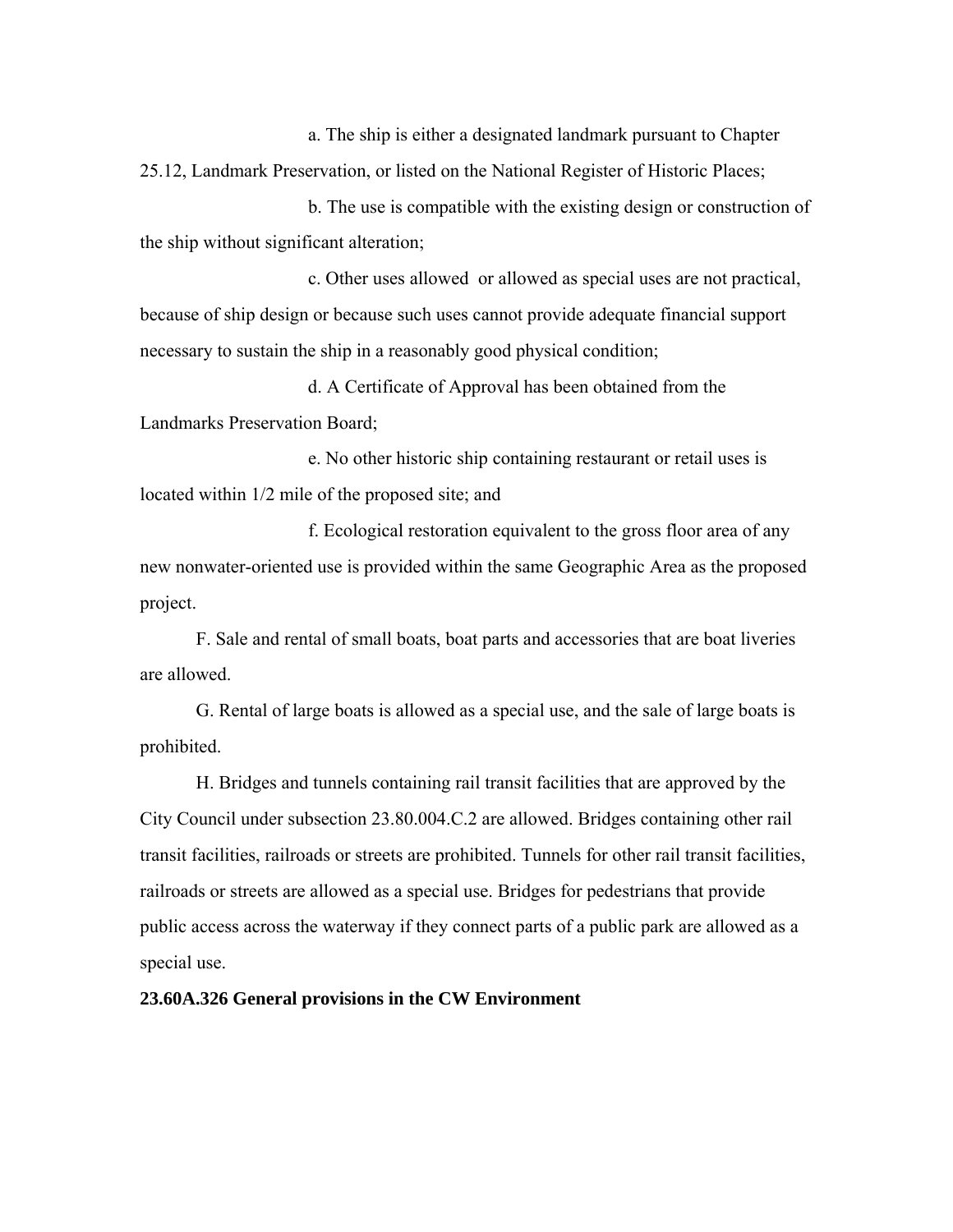All structures in waterways shall be floating except that pilings and dolphins may be allowed in waterways to secure floating structures if the structures cannot be safely secured with anchors or with pilings or dolphins located outside of the waterway.

#### **Part 2 Development Standards**

#### **23.60A.328 Height in the CW Environment**

The maximum height in the CW Environment is 15 feet.

#### **23.60A.330 Lot coverage in the CW Environment**

Structures, including floats and piers, shall not occupy more than 35 percent of the entire waterway nor more than 40 percent of the width of the waterway. The standard in subsection 23.60A.336.B supersedes the allowances provided in this Section 23.60A.330.

## **23.60A.332 Shoreline setbacks in the CW Environment**

A shoreline setback of 35 feet from the OHW mark is required. No development, use, or shoreline modification is allowed within this shoreline setback except as allowed in Section 23.60A.167.

#### **23.60A.334 View corridors in the CW Environment**

A view corridor or corridors of not less than 50 percent of the width of the waterway shall be provided and maintained for all developments.

#### **23.60A.336 Regulated public access in the CW Environment**

A. Public access shall be provided and maintained on all dry land abutting waterways except where the dry land is being leased for a water-related use and the use has a functional requirement for a waterfront location, such as the arrival or shipment of less than 50 percent of product or materials by water, or the need for large quantities of water.

B. An open water area with a width of not less than 50 feet for the length of the waterway shall be provided and maintained on all waterways to provide access for public navigation. The location of the open water area shall be determined by the Director.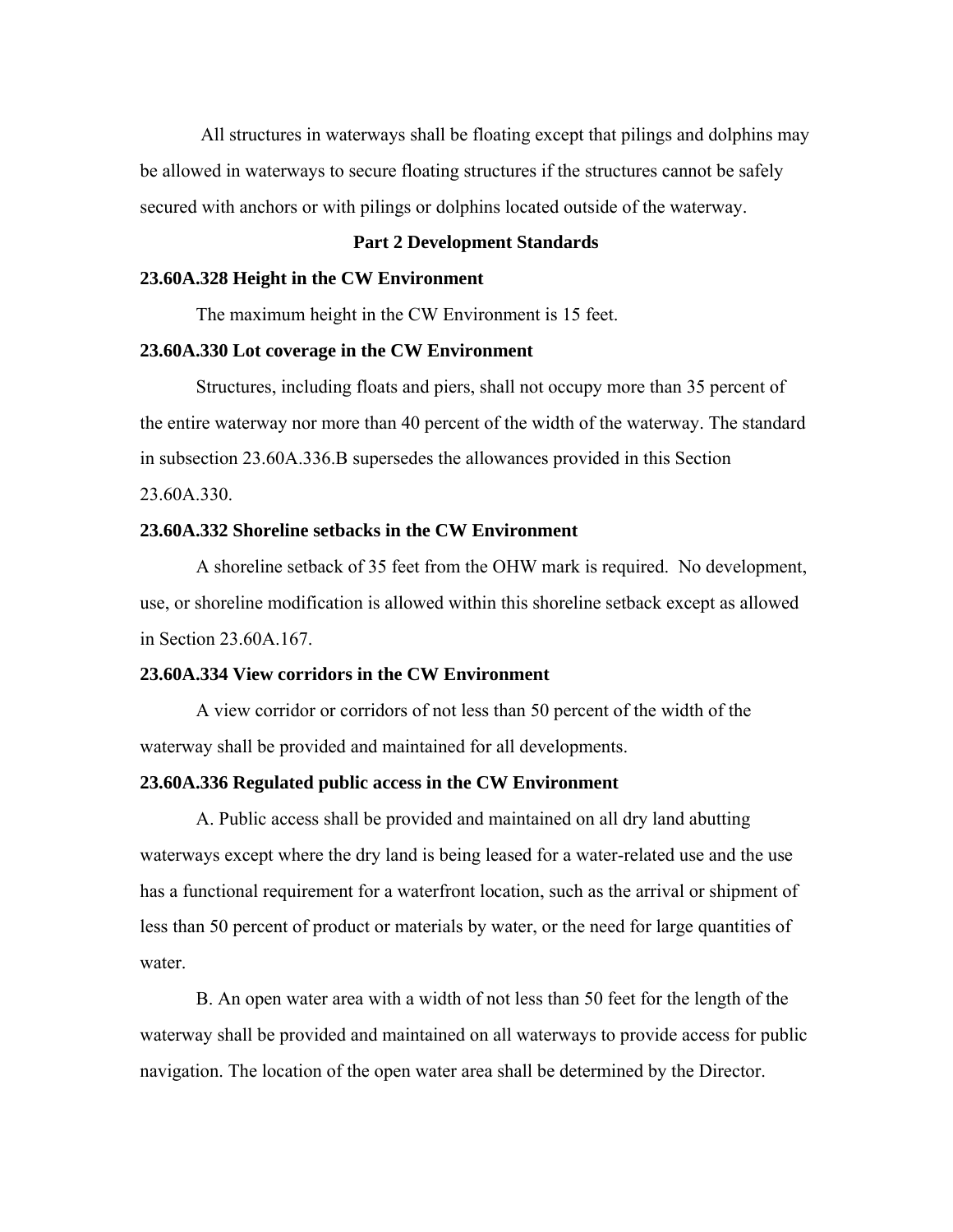#### **Subchapter X: The Urban Commercial (UC) Environment**

#### **23.60A.380 Applicable standards in the UC Environment**

All uses and developments in the Shoreline District, including shoreline modifications, are subject to the standards set out in Subchapter III of this Chapter 23.60A and to the standards for this environment.

#### **Part 1 Uses**

## **23.60A.382 Uses in the UC Environment**

#### **A. Use regulations**

1. All uses are allowed, allowed as a special use, allowed as a shoreline conditional use or prohibited pursuant to Section 23.60A.090, this Section 23.60A.382 and Table A for 23.60A.382, and Section 23.60A.384. Use categories and subcategories cover all uses in that category and subcategory except when a subcategory of that use is specifically shown in Table A for 23.60A.382.

2. If Table A for 23.60A.382 or text of Section 23.60A.382 or Section 23.60A.384 states that a use is required to be water-dependent or water-related, a use that does not have the required attribute is prohibited.

3. Regulations for specific shoreline modifications are set out in Sections 23.60A.172 through 23.60A.190.

B. Use on upland lots

1.All uses allowed, allowed as a special use, or allowed as a shoreline conditional use on waterfront lots are allowed on upland lots.

2. Uses prohibited on waterfront lots are regulated on upland lots by the underlying zones and are allowed, allowed as a shoreline conditional use, or prohibited as provided in the underlying zones, except for the following uses; these uses are prohibited on upland lots:

a. Transportation uses that are prohibited on waterfront lots;

b. Utility uses that are prohibited on waterfront lots;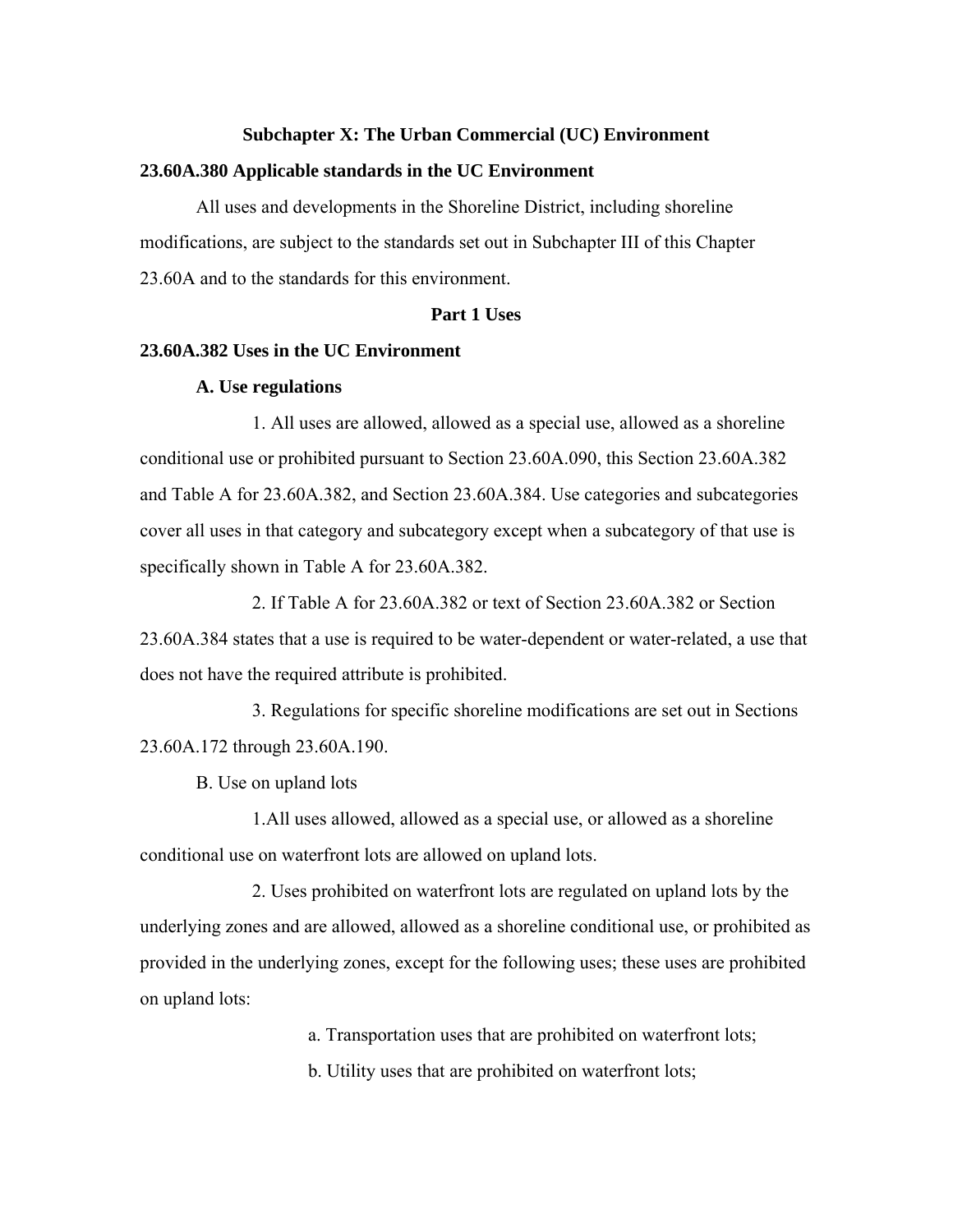# c. Heavy manufacturing uses; and

d. High impact uses.

| <b>Table A for 23.60A.382</b>                    |                                                 |  |
|--------------------------------------------------|-------------------------------------------------|--|
| <b>Uses in the UC Environment</b>                |                                                 |  |
| <b>Uses</b>                                      | <b>Waterfront Lots</b>                          |  |
| A. AGRICULTURAL AND FOREST PRACTICE              |                                                 |  |
| A.1. Aquaculture                                 | <b>CU</b>                                       |  |
| A.2. Community Garden                            | $\mathbf{P}$                                    |  |
| A.3. Other agricultural and forest practice uses | X                                               |  |
| <b>B. CEMETERIES</b>                             | X                                               |  |
| <b>C. COMMERCIAL USES</b>                        |                                                 |  |
| C.1. Commercial uses WO                          | $\mathbf{P}$                                    |  |
| C.2. Eating and drinking establishments          | See subsection 23.60A.382.C and<br>23.60A.382.E |  |
| C.3. Entertainment uses                          | See subsection 23.60A.382.C and<br>23.60A.382.E |  |
| C.4. Food processing and craft work uses         | See subsection 23.60A.382.C and<br>23.60A.382.E |  |
|                                                  | See subsection 23.60A.382.C and                 |  |
| C.5. Sales and services, general                 | 23.60A.382.E                                    |  |
|                                                  | See subsection 23.60A.382.C and                 |  |
| C.6. Offices                                     | 23.60A.382.E                                    |  |
| C.7. Commercial uses not WO                      | X                                               |  |
| D. HIGH-IMPACT USES                              | X                                               |  |
| E. INSTITUTIONAL USES                            |                                                 |  |
| E.1. Yacht, boat, and beach clubs                | $\mathbf{P}$                                    |  |
| E.2. Colleges                                    | WD/WR                                           |  |
| E.3. Institutes for advance study                | WD/WR                                           |  |
| E.4. Museums                                     | WD/WR                                           |  |
| E.5. Vocational schools                          | WD/WR                                           |  |
| E.6. Other institutional uses                    | X                                               |  |
| F. LIVE-WORK UNITS                               | X                                               |  |
| <b>G. MANUFACTURING USES</b>                     |                                                 |  |
| G.1. Light manufacturing                         | WD/WR                                           |  |
| G.2. General manufacturing                       | WD/WR                                           |  |
| G.3. Heavy manufacturing                         | X                                               |  |
| H. PARKS AND OPEN SPACE USES                     | $\mathbf{P}$                                    |  |
| <b>I. PUBLIC FACILITIES</b>                      | See subsection 23.60A.207                       |  |
| J. RESEARCH USES, Aquatic Scientific, Historic,  |                                                 |  |
| <b>Cultural and Educational</b>                  | See Section 23.60A.210                          |  |
| K. RESIDENTIAL USES                              |                                                 |  |
| K.1. Artist studio/dwelling                      | See subsections 23.60A.382.D and                |  |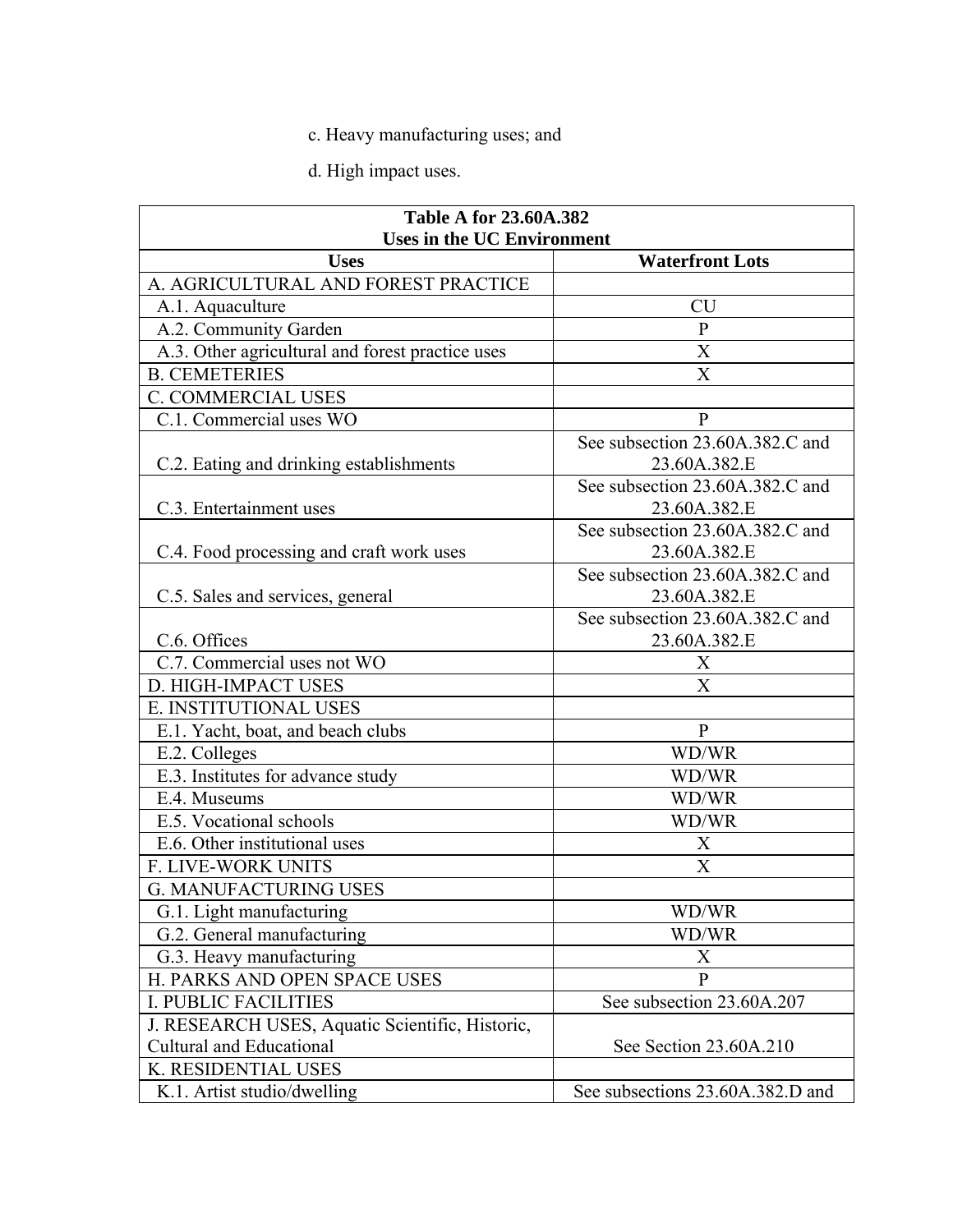| <b>Table A for 23.60A.382</b><br><b>Uses in the UC Environment</b> |                                                  |  |
|--------------------------------------------------------------------|--------------------------------------------------|--|
|                                                                    |                                                  |  |
| <b>Uses</b>                                                        | <b>Waterfront Lots</b><br>23.60A.382.E           |  |
|                                                                    |                                                  |  |
| K.2. Floating homes and moorage                                    | See subsection 23.60A.382.F                      |  |
|                                                                    | See subsections 23.60A.382.D and                 |  |
| K.3. Multifamily residences                                        | 23.60A.382.E                                     |  |
| K.4. Single-family dwelling units                                  | See subsections 23.60A.382.D and<br>23.60A.382.E |  |
| K.5. Other residential uses                                        | Х                                                |  |
| L. RESTORATION AND ENHANCEMENT USES                                | See Section 23.60A.211                           |  |
| M. STORAGE USES                                                    | WD/WR                                            |  |
| N. TRANSPORTATION FACILITY USES                                    |                                                  |  |
| N.1. Bridges and tunnels                                           | $\mathbf{P}$                                     |  |
| N.2. Cargo terminals                                               | X                                                |  |
| N.3. Moorage                                                       |                                                  |  |
| N.3.a. Boat moorage                                                | $\mathbf{P}$                                     |  |
| N.3.b. Dry boat storage                                            | $\mathbf{P}$                                     |  |
| N.4 Navigational locks                                             | X                                                |  |
| N.5. Parking                                                       |                                                  |  |
| N.5.a. Parking, principal use                                      | X                                                |  |
| N.5.b. Parking, accessory use                                      | $\overline{P}$                                   |  |
| N.6. Passenger terminal                                            | WD/WR                                            |  |
| N.7. Rail Transit Facilities                                       | P                                                |  |
| N.8. Transportation Facilities, Air                                |                                                  |  |
| N.8.a. Airports, land-based                                        | X                                                |  |
| N.8.b. Airports, water-based                                       | <b>SU</b>                                        |  |
| N.8.c. Heliports                                                   | X                                                |  |
| N.8.d. Helistops                                                   | X                                                |  |
| N.9. Vehicle storage and maintenance                               | X                                                |  |
| N.10. Tugboat services                                             | $\overline{P}$                                   |  |
| N.11. Railroads                                                    | $\mathbf{P}$                                     |  |
| N.12. Streets                                                      | P                                                |  |
| <b>O. UTILITY USES</b>                                             |                                                  |  |
| O.1. Communication utilities, minor                                | See subsection 23.60A.382.G                      |  |
| O.2. Communication utilities, major                                | Х                                                |  |
| O.3. Power plants                                                  | $\overline{X}$                                   |  |
| O.4. Recycling                                                     | X                                                |  |
| O.5. Sewage treatment plants                                       | X                                                |  |
| O.6. Solid waste management                                        | $\overline{X}$                                   |  |
| O.7. Utility service uses                                          | See subsection 23.60A.382.H                      |  |
| P. UTILITY LINES                                                   | $\mathbf{P}$                                     |  |

CU = Shoreline Conditional Use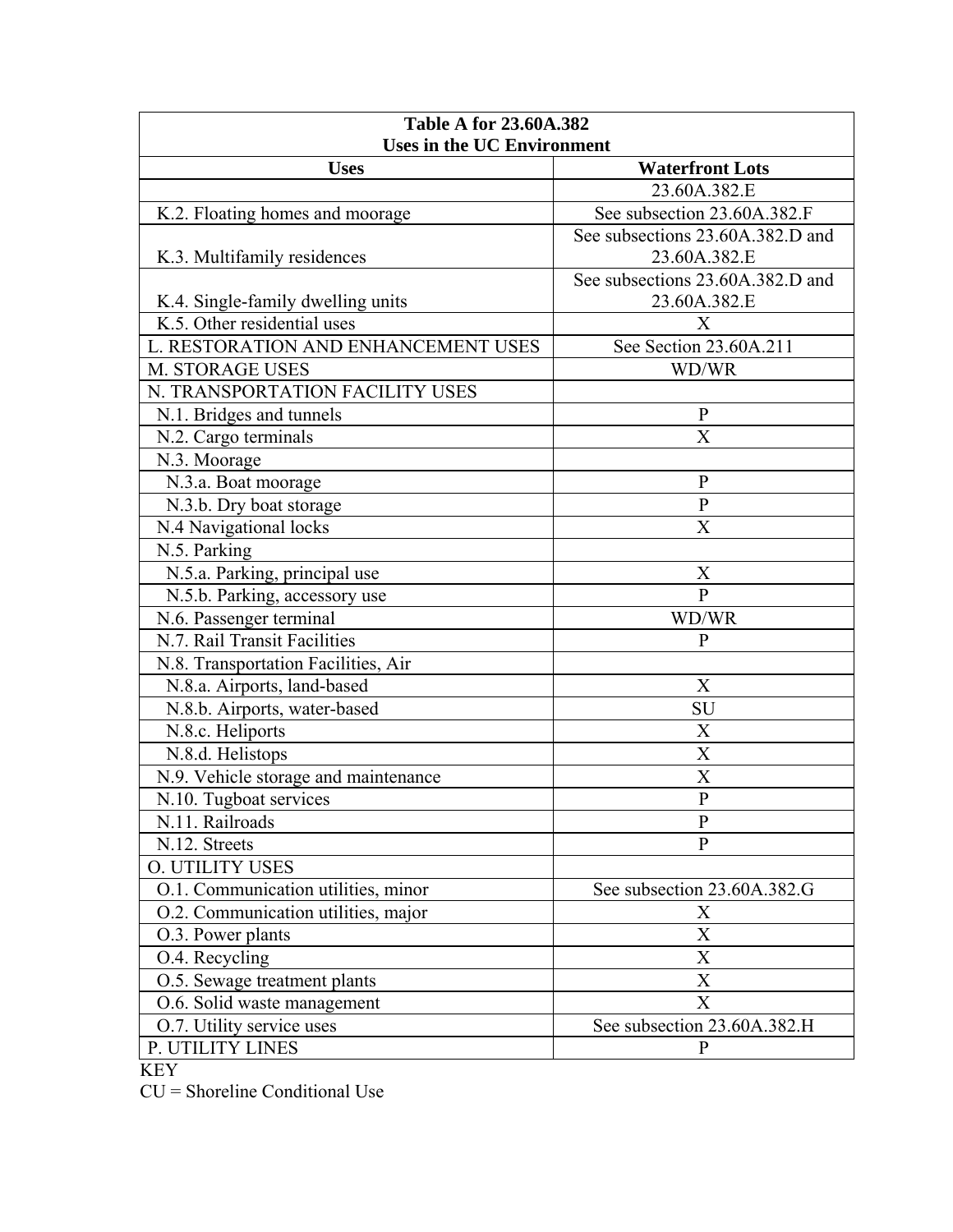$P =$  Allowed by permit  $SU = Special Use$ WD = Allowed for water-dependent uses; prohibited otherwise WD/WR = Allowed for water-dependent or water-related uses; prohibited otherwise  $WO =$  Allowed for water-oriented uses:  $X =$ Prohibited

C. Limited commercial uses

1. The following uses are prohibited on waterfront lots, except they are

allowed if water-oriented or if the requirements of subsections 23.60A.382.C.2 through

23.60A.382.C.5 are met:

a. Eating and drinking establishments;

b. Entertainment uses;

c. Food processing and craft work uses;

d. Sales and services, general; and

e. Offices.

2. Office uses must be located on dry land and either:

a. On a lot that does not abut the Lake Union area; or

b. Above the lowest floor level of a structure on a lot that abuts

Lake Union area and in a structure that complies with the standards in subsection 23.60A.382.E.

3. Non-office uses must be located:

a. On dry land; or

b. On a historic ship either designated as historic by the City of Seattle Landmarks Preservation Board or listed on the National Register of Historical Places and meeting the following conditions:

1) It is impractical to incorporate uses permitted outright because of the ship design and/or the permitted uses cannot provide adequate financial support necessary to sustain the ship in a reasonably good physical condition;

2) The use is compatible with the existing design or construction of the ship without significant alteration;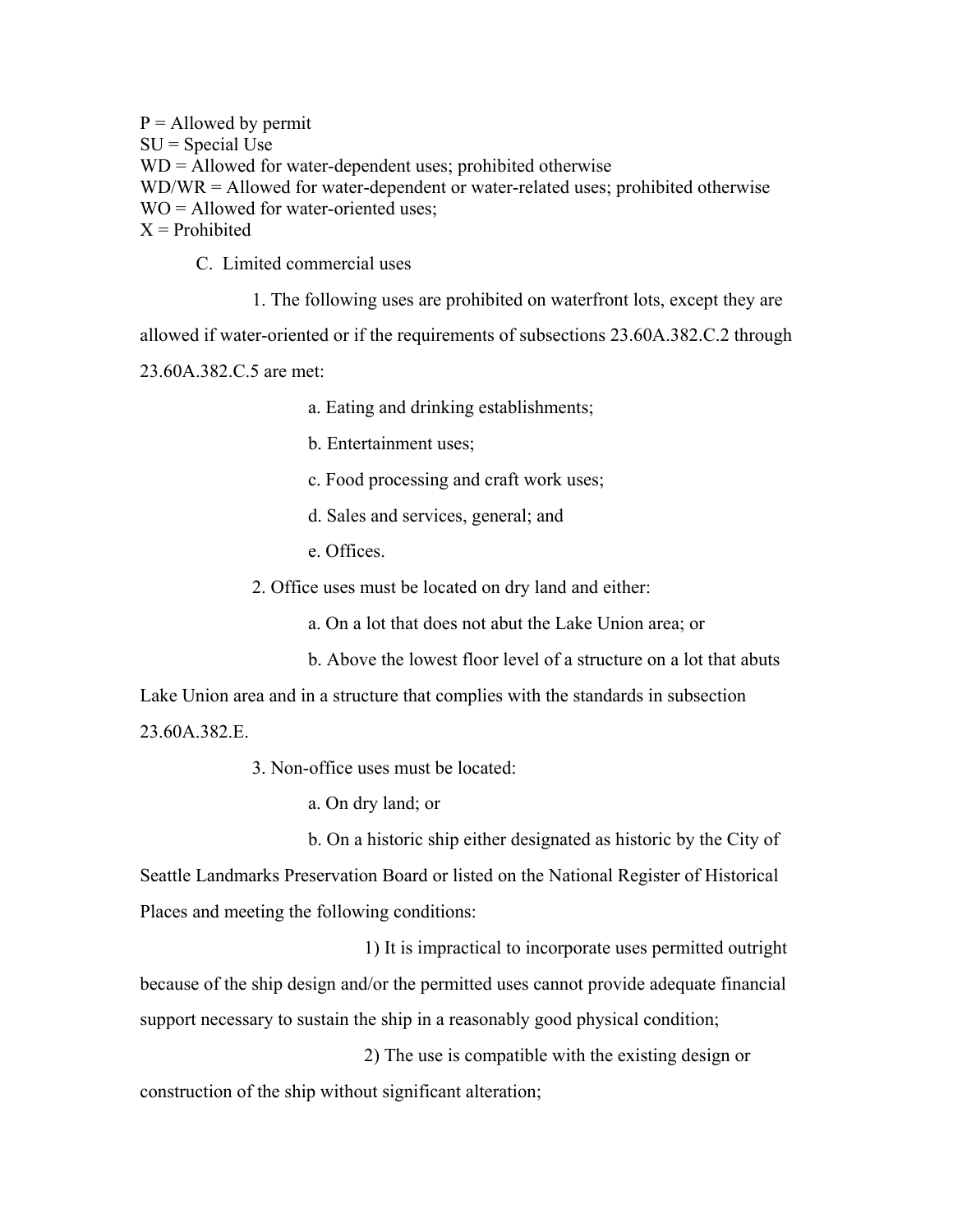3) A certificate of approval has been obtained from the City of Seattle Landmarks Preservation Board; and

4) No other historic ship containing an eating and drinking establishment or sales and services, general, uses is located within 1/2 mile of the proposed site.

4. Development that includes any of the uses listed in subsection 23.60A.382.C.1 that is not water-oriented shall be in a development that includes a waterdependent use that occupies an area equal to 50 percent of the surface of the site and complies with one of the following conditions or a combination of conditions if the Director determines the combination would achieve a similar offset for siting a use that is not water-oriented on a waterfront lot:

a. Enhanced public access is provided that:

1) Occupies at least one-third of the dry land lot area;

2) Includes public access to the water frontage;

3) Includes a public walkway with benches and picnic tables along the entire water frontage; and

4) Connects public walkways to adjacent public access sites, public parks or other public facilities; or

b. Ecological restoration equivalent to the gross floor area of the new nonwater-oriented use is provided within the same Geographic Area as the proposed nonwater-oriented use; or

c. Where enhanced public access cannot be provided due to lot size and configuration or incompatibility with water-dependent uses, and ecological restoration cannot occur because there are no restoration opportunities available, the Director may approve one or more of the following facilities or amenities as an alternative to subsection 23.60A.382.C.4.a. or 23.60A.382.C.4.b if the Director determines they would provide a similar amount of public access as 23.60A.382.C.4.a: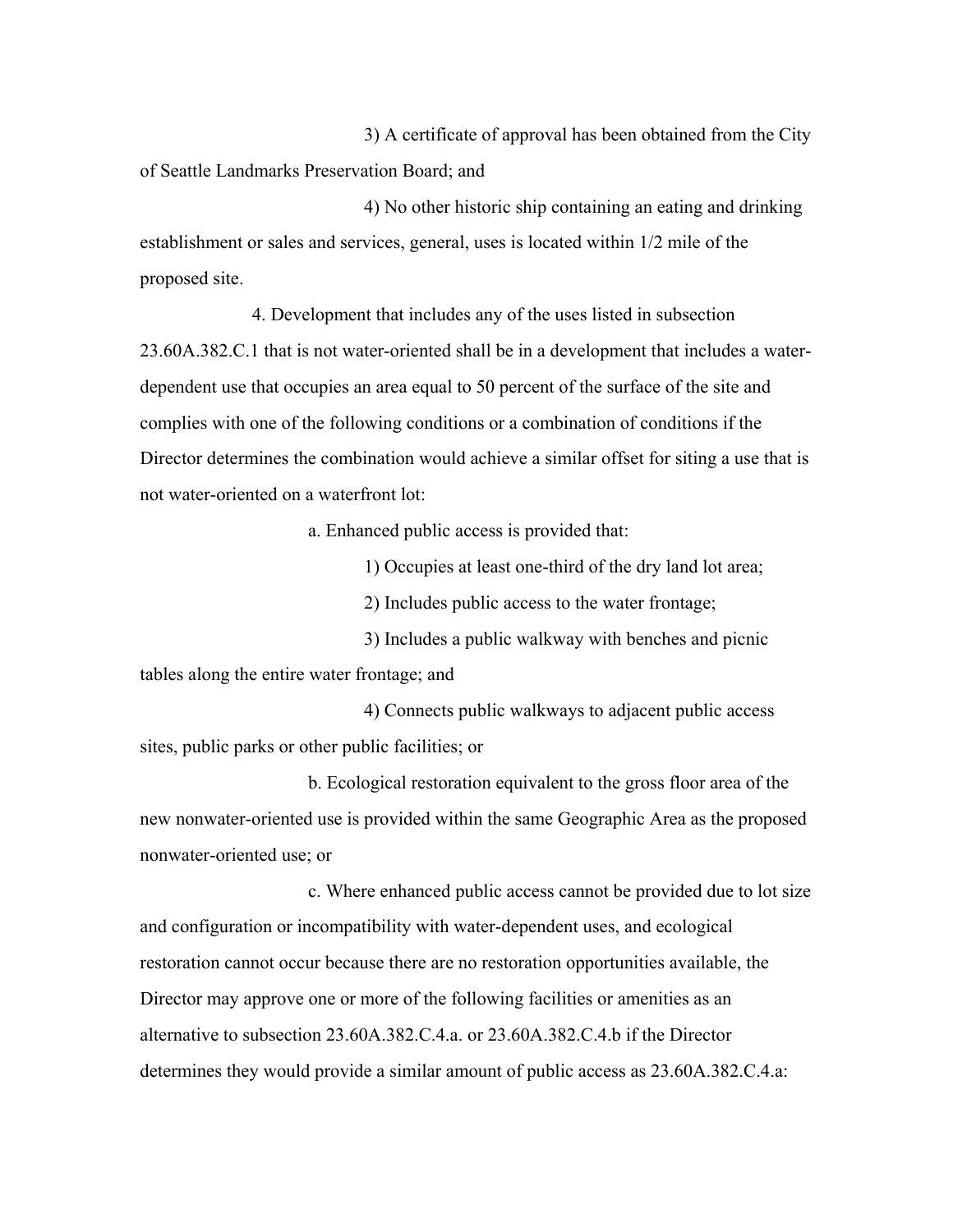1) Facilities for the moorage, restoration, or reconstruction of one or more historic vessels;

2) Facilities for a maritime museum or waterfront interpretive center that is a separate nonprofit organization;

3) Terminal facilities for one or more cruise ships, harbor tour boats, or foot passenger ferries; or

4) Moorage marked as being exclusively for commercial fishing vessels at rates equivalent to that charged at public moorage facilities of 500 linear feet or greater.

5. In measuring the size of a regulated public access site, vegetated areas within 35 feet of the OHW mark may be included.

6. Permits issued pursuant to this subsection 23.60A.382.C.1 shall identify the specific uses and gross floor areas of each use that is authorized by the permit under this subsection and the other uses that satisfy the 20 percent dry lot area requirement.

D. Artist studio/dwellings, multifamily structures, and single-family dwelling units

1. Existing artist studio/dwellings, multifamily structures, and singlefamily dwelling units located on dry land are allowed on waterfront lots if there is no increase in the number of units.

2. Existing overwater artist studio/dwellings, multifamily structures, and single-family dwelling units located overwater:

a. May be maintained, repaired, structurally altered, substantially improved, or replaced, but shall not:

1) Increase the number of units;

2) Increase over water coverage;

3) Change location or configuration in a manner that

increases adverse environmental impacts; and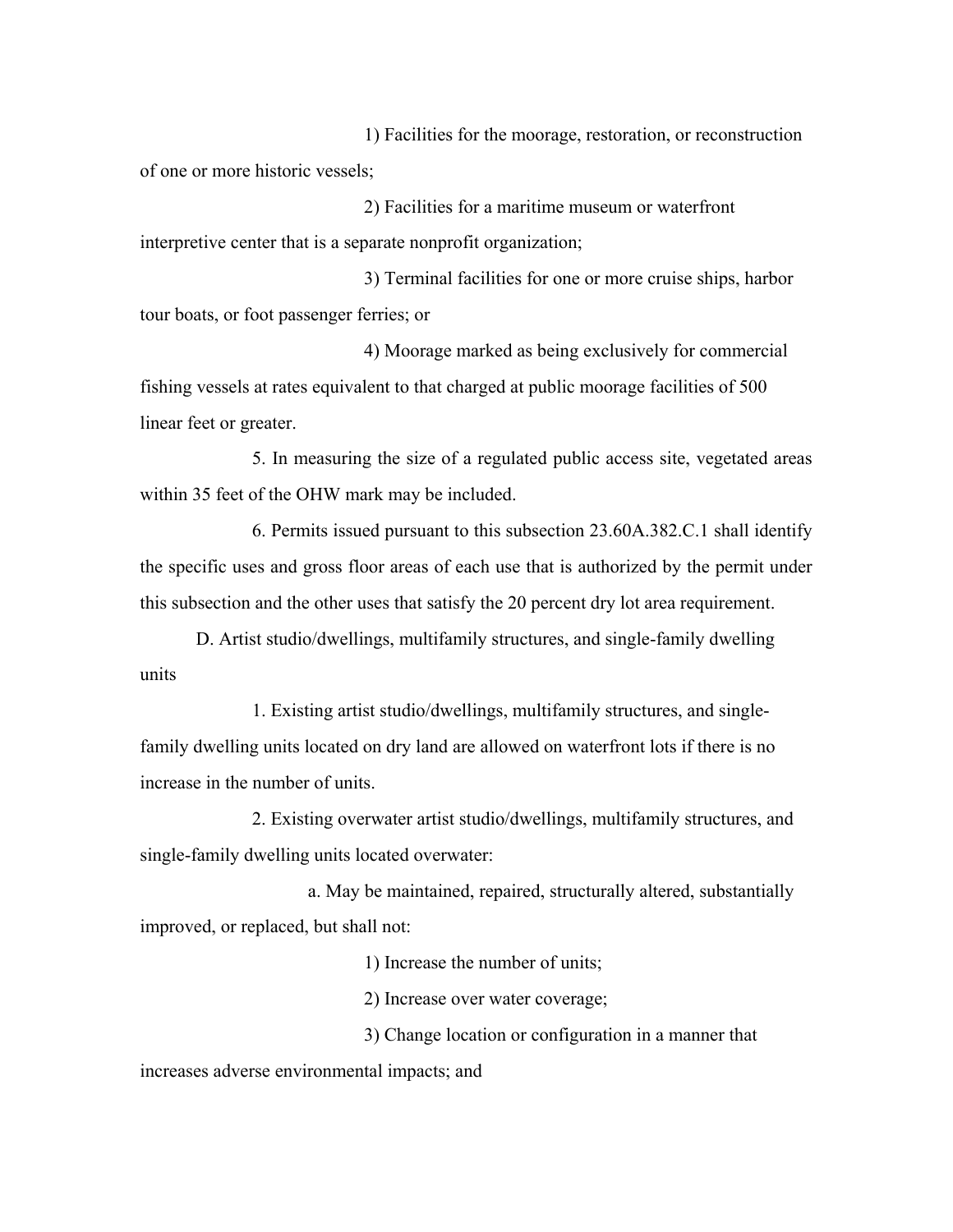b. Shall reduce decks located overwater to 150 square feet or less when either the dwelling unit or deck structure is substantially improved or replaced.

3. Height of structures overwater containing a residential use can increase to 30 feet if treated wood piles are removed and replaced with non-treated piles or if there is another significant improvement to ecological functions.

4. New or expanded artist studio/dwellings, multifamily structures, and single-family dwelling units on dry land on waterfront lots are allowed as a shoreline conditional use if:

a. The use is not located near uses that are may be incompatible with residential use because of factors such as noise or air and water pollutants;

b. The use is located above lowest floor level of a structure containing nonresidential uses at the lowest floor level, as calculated in subsection 23.60A.382.E, except that single-family residences along Seaview Avenue Northwest between 34th Avenue Northwest and Northwest 60th Street may be located at the lowest floor level;

c. The use is on a lot developed with or on a lot abutting another lot developed with a residential use on waterfront lots other than a caretaker's quarters; and

d. Siting the use on the lot does not render the lot unsuitable for water-dependent or water-related uses if the lot was otherwise suitable for those uses based on the following characteristics:

1) Existing piers or other structures suitable for use by a water-dependent use;

> 2) Adequate amounts of submerged and dry lands; and 3) Adequate water depth and land slope.

E. Location of uses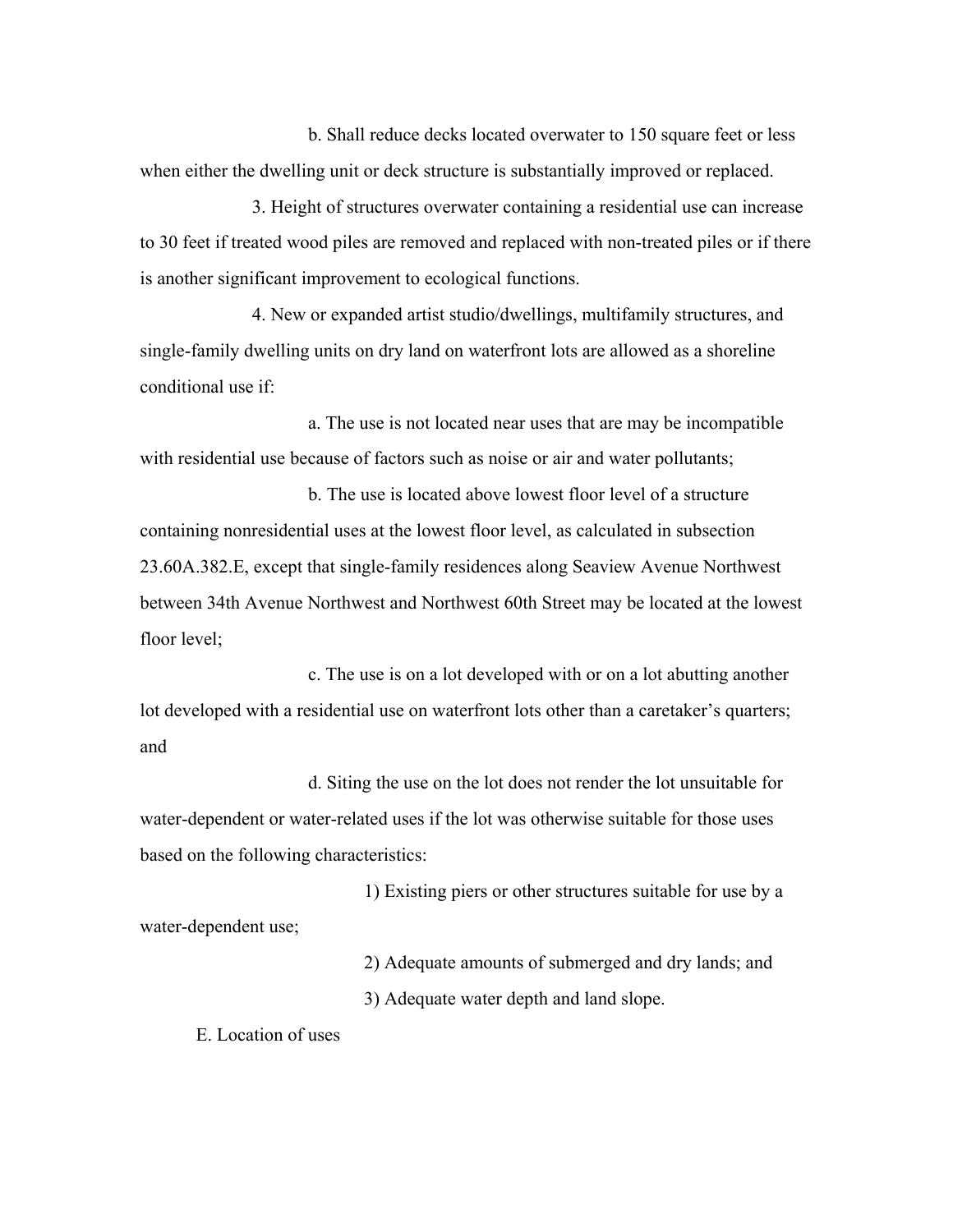1. If an office use is allowed on a waterfront lot only above the lowest floor level of the structure no more than 50 percent of the lowest floor level of the structure shall be occupied by required parking for uses in the building;

2. All uses located on the lowest floor level shall be located and designed, as determined by the Director, to encourage public access to the shoreline by locating uses that have outdoor activities on the site on the waterside of the development, such as outdoor seating for a cafe.

3. Calculation of lowest floor level. The lowest floor level shall be that level of a structure having the closest floor level to the OHW mark. For a sloping lot, the Director shall determine what constitutes the lowest floor level, taking into consideration the purpose of subsection 23.60A.382.E.2.

F. New floating homes and floating home moorages are prohibited except as allowed under Section 23.60A.202. Uses accessory to floating homes, including storage, are allowed on waterfront lots if located 35 feet or more waterward from the OHW mark.

G. Minor communication utilities are allowed, except for freestanding transmission towers, which are prohibited.

H. Utility service uses are allowed if they reasonably require a shoreline location to operate.

#### **23.60A.384 Uses allowed overwater in the UC Environment**

A. In addition to the uses allowed overwater in Section 23.60A.090, the uses in subsection 23.60A.384.B are allowed over water on or in existing structures in the UC environment if the dry land lot depth is less than 35 feet, and there is no increase in overwater coverage and floor area and if:

1. The use is water-dependent;

2. The use is water-related and accessory to a water-dependent use in the structure; or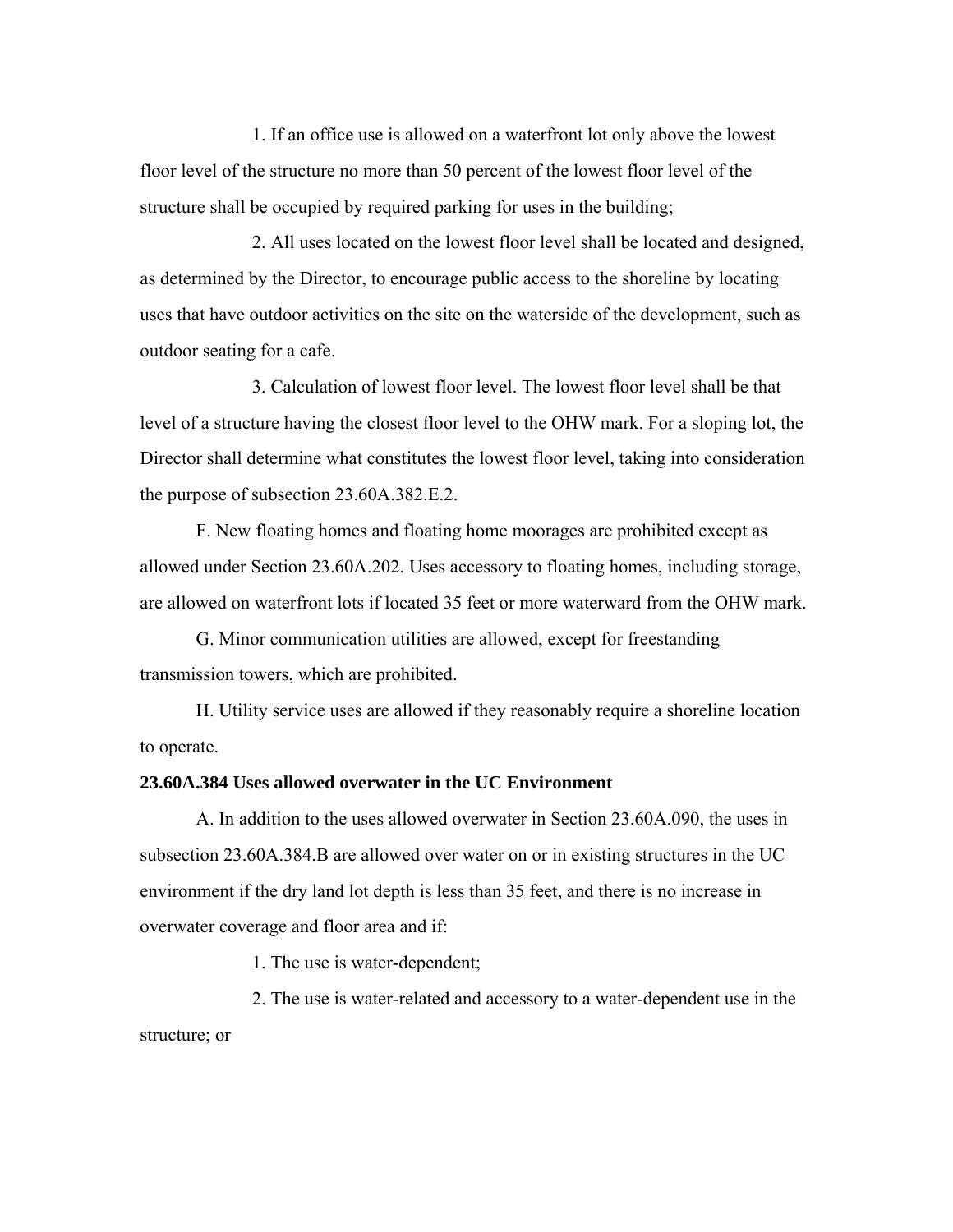3. The use is water-related and has a functional requirement for a waterfront location, such as the arrival or shipment of less than 50 percent of product or materials by water, or the need for large quantities of water.

B. The following uses are allowed if the requirements of subsection 23.60A.384.A are met:

1. Commercial uses;

2. Entertainment uses;

3. Light and general manufacturing;

4. Storage uses, if accessory to a water-dependent use and located on the same development site as such water-dependent use;

5. Passenger terminals;

6. Office uses, if accessory to a water-dependent or water-related use located on the same lot; and

7. Colleges, vocational schools and institutes for advanced studies.

C. In addition to the uses allowed over water in Section 23.60A.090 and

subsection 23.60A.384.B, if the following uses are not water-dependent or water-related, they are allowed as provided in subsection 23.60A.384.D:

1. Eating and drinking establishments;

2. General sales and services;

3. Office uses;

4. Entertainment uses; and

5. Custom and craft work.

D. Standards for uses over water

1. The uses in 23.60A.384.C are allowed as follows:

a. Over water on or in existing structures in the UC environment if the dry land lot depth is less than 35 feet, there is no increase in overwater coverage and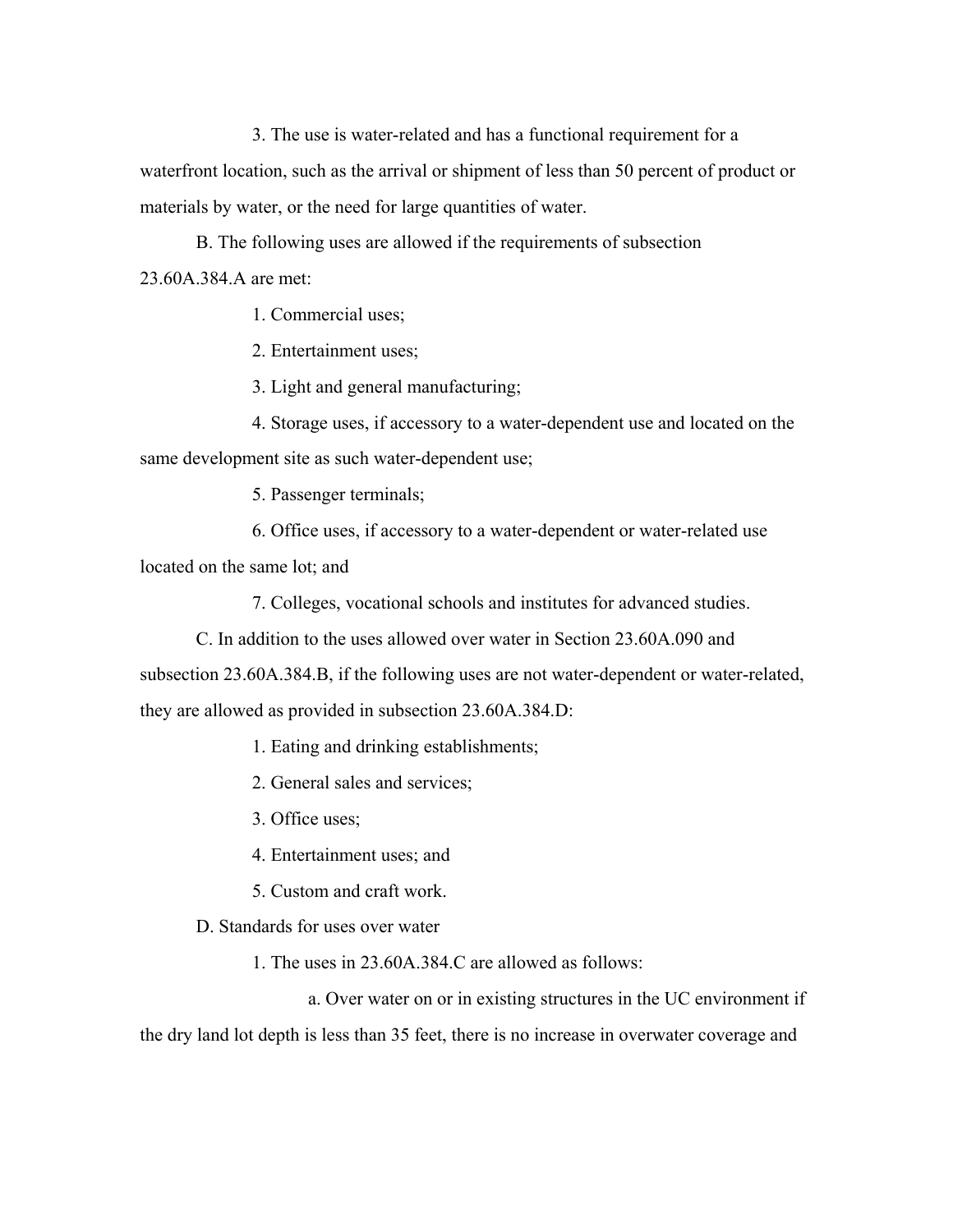floor area, and if the requirements of subsections D.2 and D.3 of this Section 23.60A.384 are met; or

b. As a shoreline conditional use over water on or in existing structures in the UC Environment if the dry land lot depth is less than 35 feet, there is no increase in overwater coverage and floor area, and if the requirements of subsection 23.60A.384.D.3 are met;

2. A water-dependent or water-related use occupies the lowest floor level of the existing building or structure.

3. Ecological restoration equivalent to the gross floor area of any new nonwater-dependent use is required within the same Geographic Area as the project.

## **Part 2 Development Standards**

#### **23.60A.386 Height in the UC Environment**

A. Maximum height. The maximum heights in the UC Environment are as follows, as modified in subsections 23.60A.386.B through 23.60A.386.E:

1. The maximum height is 30 feet in all locations except those listed in subsections 23.60A.386.A.2 through 23.60A.386.A.4;

2. The maximum height on upland lots along Westlake Avenue North is as follows:

a. Fremont Bridge to Newton Street 40 feet; and

b. South of Newton Street 65 feet.

3. The maximum height on upland lots along Harbor Avenue Southwest between California Way Southwest and Southwest Bronson Way is 65 feet.

4. The maximum height on upland lots along Seaview Avenue Northwest between Northwest 61st Street and Northwest 62nd Street is 40 feet.

B. Height exemptions for water-dependent uses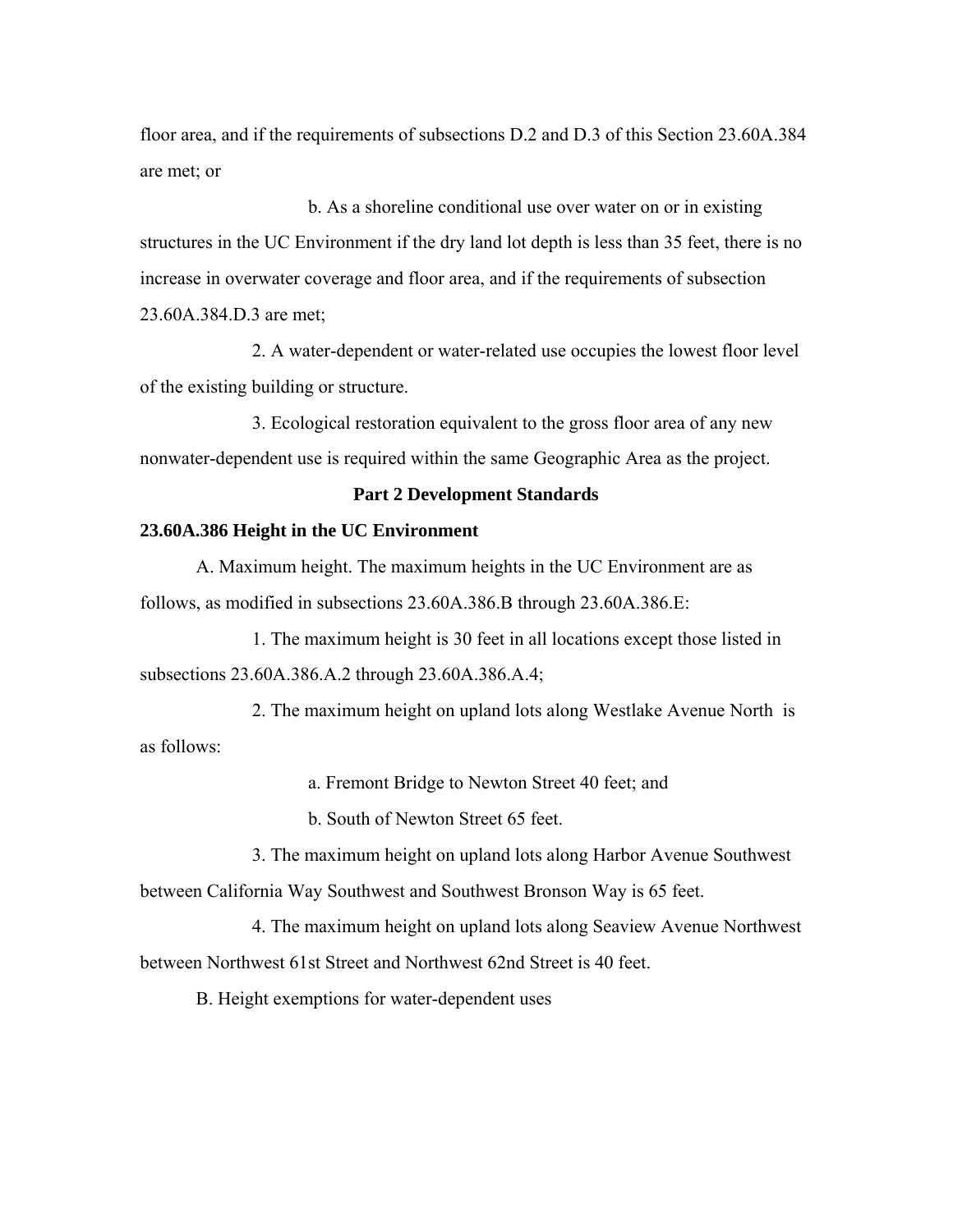1. Floating structures accessory to a water-dependent use that, by reason of intended use, require additional height may be authorized up to 35 feet, with or without a flat roof, by the Director if:

a. Not more than 25 percent of the lot area would be at an increased height; and

b. The views of a substantial number of residences on areas within or adjoining the Shoreline District would not be obstructed by the increased height.

2. Water-dependent uses. Cranes, mobile conveyors, light standards and similar equipment necessary for the function of water-dependent uses or the servicing of vessels may extend above the maximum height limit.

C. Pitched roofs. In areas with a maximum height limit of 30 or 40 feet, the ridge of pitched roofs on principal structures, including projections to accommodate windows, may extend up to 5 feet above the height permitted where allowed in the underlying zone or special district.

D. Rooftop features.

1. Radio and television receiving antennas, flagpoles, smokestacks, chimneys, and religious symbols for religious institutions are exempt from height controls of this Chapter 23.60A, provided:

a. The feature is a minimum of 10 feet from all lot lines and allowed in the underlying zone or special district; and

b. The width of the feature does not obstruct the view of the shoreline of a substantial number of residences on areas within or adjoining the Shoreline District.

2. Clerestories, firewalls, green roofs, greenhouses, monitors, open railings, parapets, planters, skylights and solar collectors may extend up to 4 feet above the maximum height limit with unlimited rooftop coverage, where allowed in the underlying zone or special district, except where the width of such features obstructs the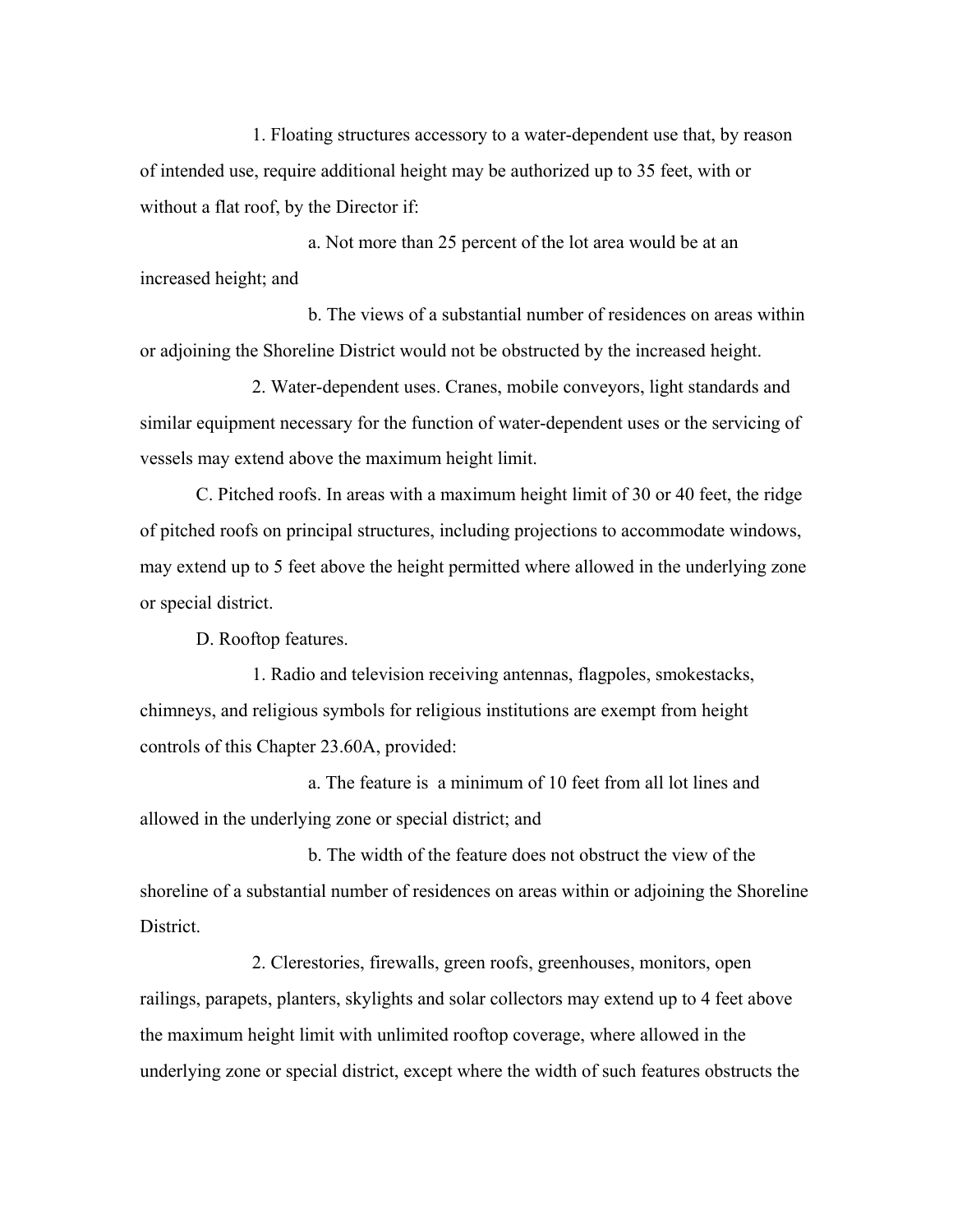view of the shoreline of a substantial number of residences within or adjoining the Shoreline District, in which case the Director may authorize a lower height.

3. Stair and elevator penthouses, mechanical equipment, play equipment and open-mesh fencing which encloses it, if located at least 15 feet from the roof edge may extend 10 feet above the maximum height if:

a. The combined total coverage of all features does not exceed 20 percent of the roof area or 25 percent of the roof area if the total includes screened mechanical equipment;

b. Allowed in the underlying zone or special district; and

c. The width of such features does not obstruct the view of the shoreline of a substantial number of residences on areas within or adjoining the Shoreline District, in which case the Director may authorize a lower height.

4. Structures may extend 18 inches above the maximum height limit if the proposed roof insulation exceeds the energy code requirements in effect when the structure is constructed.

E. Bridges. Bridges may extend above the maximum height limits.

#### **23.60A.388 Lot coverage in the UC Environment**

A. Waterfront lots. On waterfront lots, the following requirements apply:

1. Structures, including floats and piers, shall not occupy more than 50 percent of the submerged land of any lot.

2. Structures shall not occupy more than 50 percent of the dry land of any lot.

B. Upland lots. The lot coverage of the underlying zone shall not be exceeded.

C. Lot coverage exceptions

1. On waterfront lots with less than an average of 50 feet of dry land between the OHW mark and the street right-of-way, a maximum lot coverage of 65 percent is allowed on the dry land portion of the lot.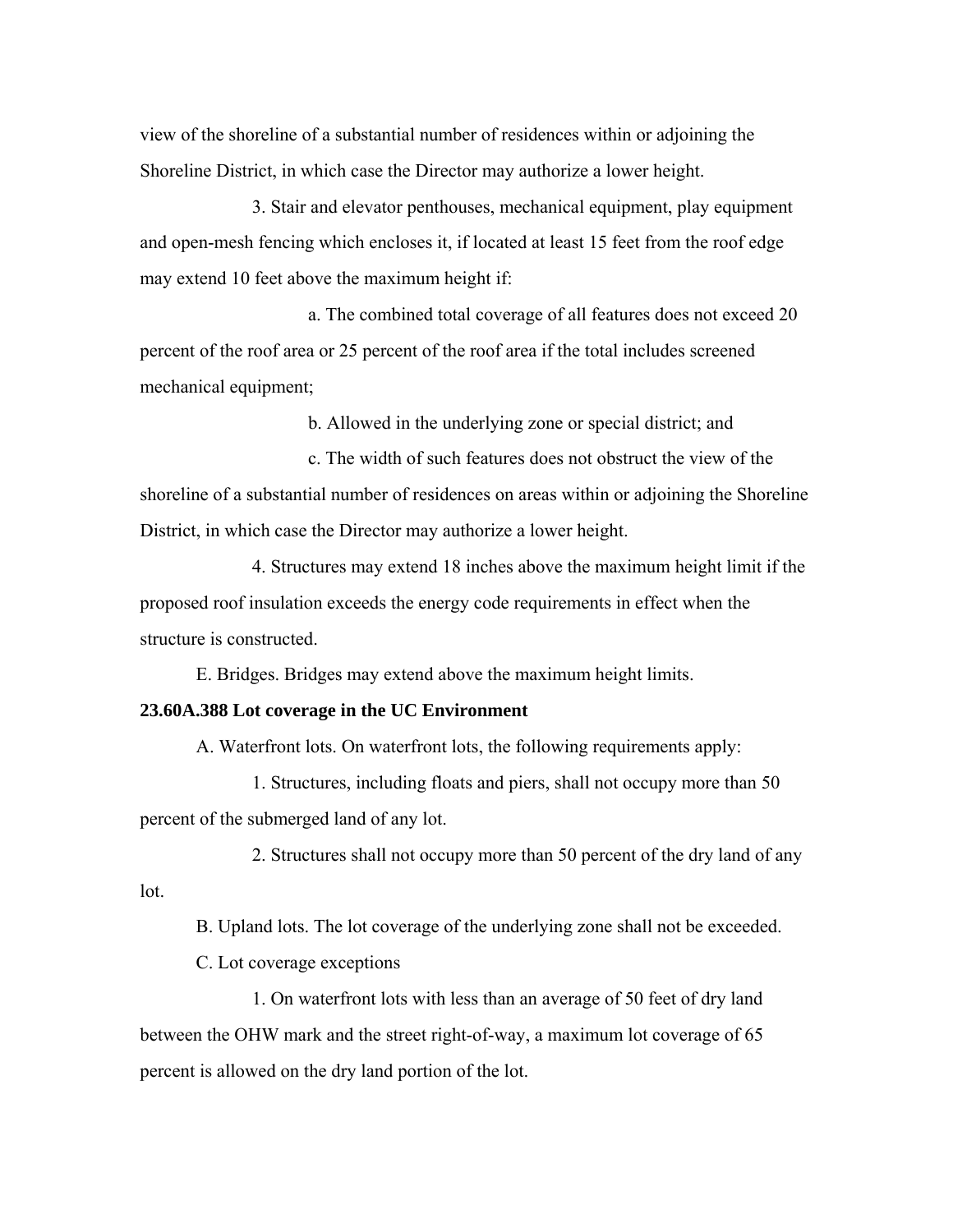2. On single-family zoned lots the maximum combined lot coverage allowed for principal and accessory structures on dry land is as follows:

| <b>Table A for 23.60A.388</b>       |                                        |  |
|-------------------------------------|----------------------------------------|--|
| Lot coverage in the UC Environment  |                                        |  |
| <b>Lot Size</b>                     | <b>Maximum Coverage</b>                |  |
| Less than 5,000 square feet sq. ft. | $1,000$ sq. ft. plus 15 percent of lot |  |
|                                     | area                                   |  |
| $5,000$ sq. ft. or more             | 35 percent of lot area                 |  |

3. On the dry land portion of the lot where some portion of a proposed structure will be placed below the grade existing prior to construction, those portions of the structure that are below grade at the completion of construction shall not be included in lot coverage.

## **23.60A.390 Shoreline setbacks in the UC Environment**

A. A shoreline setback of 35 feet from the OHW mark is required.

B. No development, use, or shoreline modification is allowed within this shoreline setback except as allowed in Section 23.60A.167.

C. In addition to shoreline setback required in subsection 23.60A.390.A, residences on waterfront lots shall not be located further waterward than adjacent residences as measured in subsection 23.60A.206.B.3.

D. **Existing structures that would be considered nonconforming because they are located in the required shoreline setback in the UC Environment are not regulated as a nonconforming structures based on setback standards. Such structures may not expand in any manner in the setback but may be replaced if they provide:**

**1.** An area of ecological restoration equivalent to the area of the footprint of the structure located in the shoreline setback is required within the Shoreline District within 1 mile of the site; or

2. The equivalent number of habitat units if habitat units have been developed for this location as established by the Director.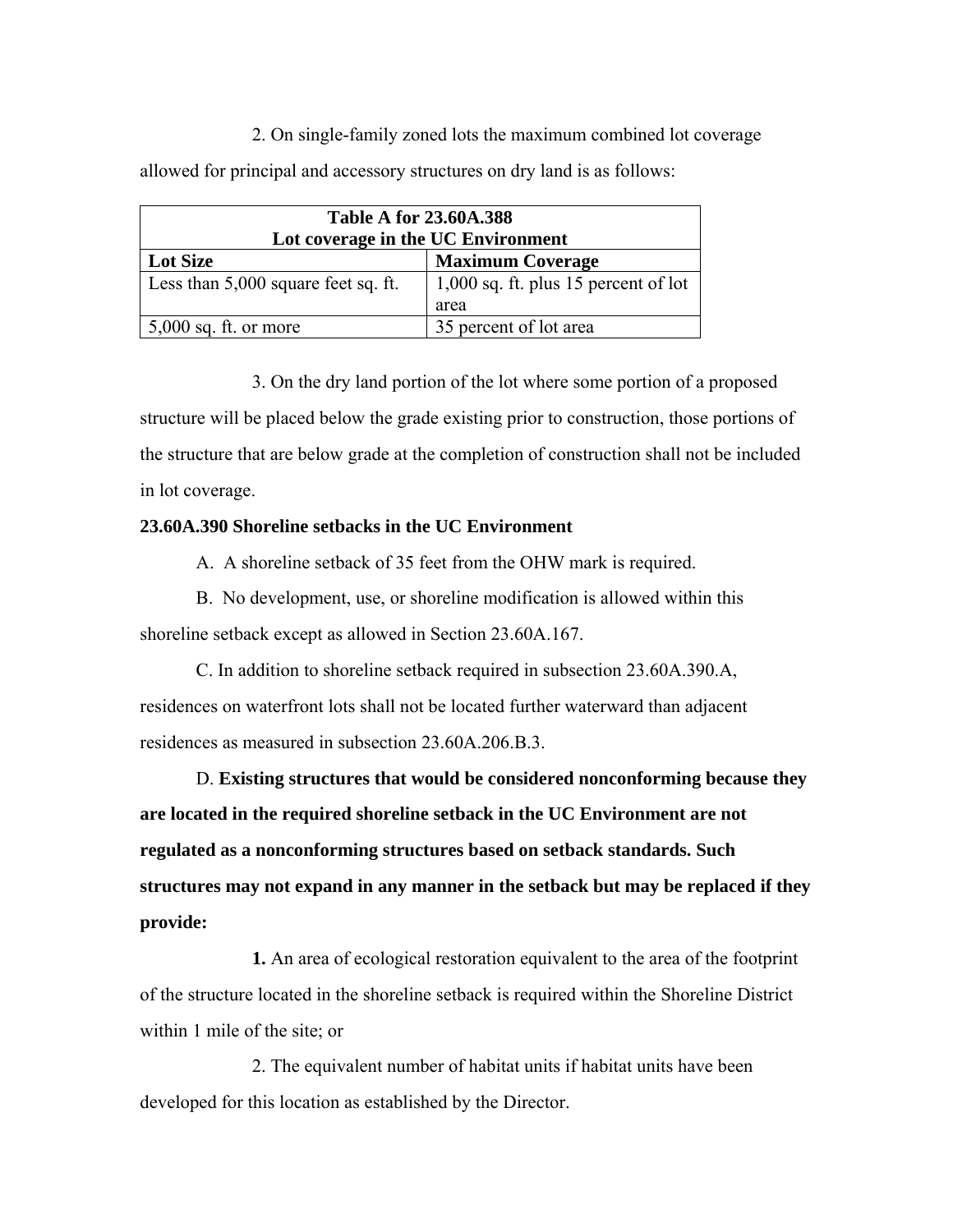A. Private property.

1. Public access shall be provided and maintained on privately owned waterfront lots for the following developments:

a. Residential developments containing more than four units with more than 100 feet of shoreline, except if located on salt water shorelines where public access from a street is available within 600 feet of the lot line of the proposed development;

b. Development and uses that are not water-dependent except for uses that are water-related and have a functional requirement for a waterfront location, such as the arrival or shipment of less than 50 percent of product or materials by water, or the need for large quantities of water;

c. Marinas, except as exempted by subsection 23.60A.200.D; and

 d. Existing yacht, boat and beach clubs that have facilities over water that are not water-dependent;

2. Development and uses on private lots that abut Lake Union with a front lot line of less than 100 feet in length, measured at the upland street frontage generally parallel to the water edge, that abut a street or waterway providing public access are not required to provide public access on privately owned lots.

3. If a lot contains a mix of uses that require public access and uses that are exempt, public access shall be provided unless the percentage of the lot that is covered by uses that are exempt from public access is more than 75 percent.

B. Utilities. Regulated public access shall be provided on utility owned or controlled property within the Shoreline District.

## **23.60A.394 View corridors in the UC Environment**

A. A view corridor or corridors of not less than 35 percent of the width of the lot shall be provided and maintained on all waterfront lots and on any upland through lot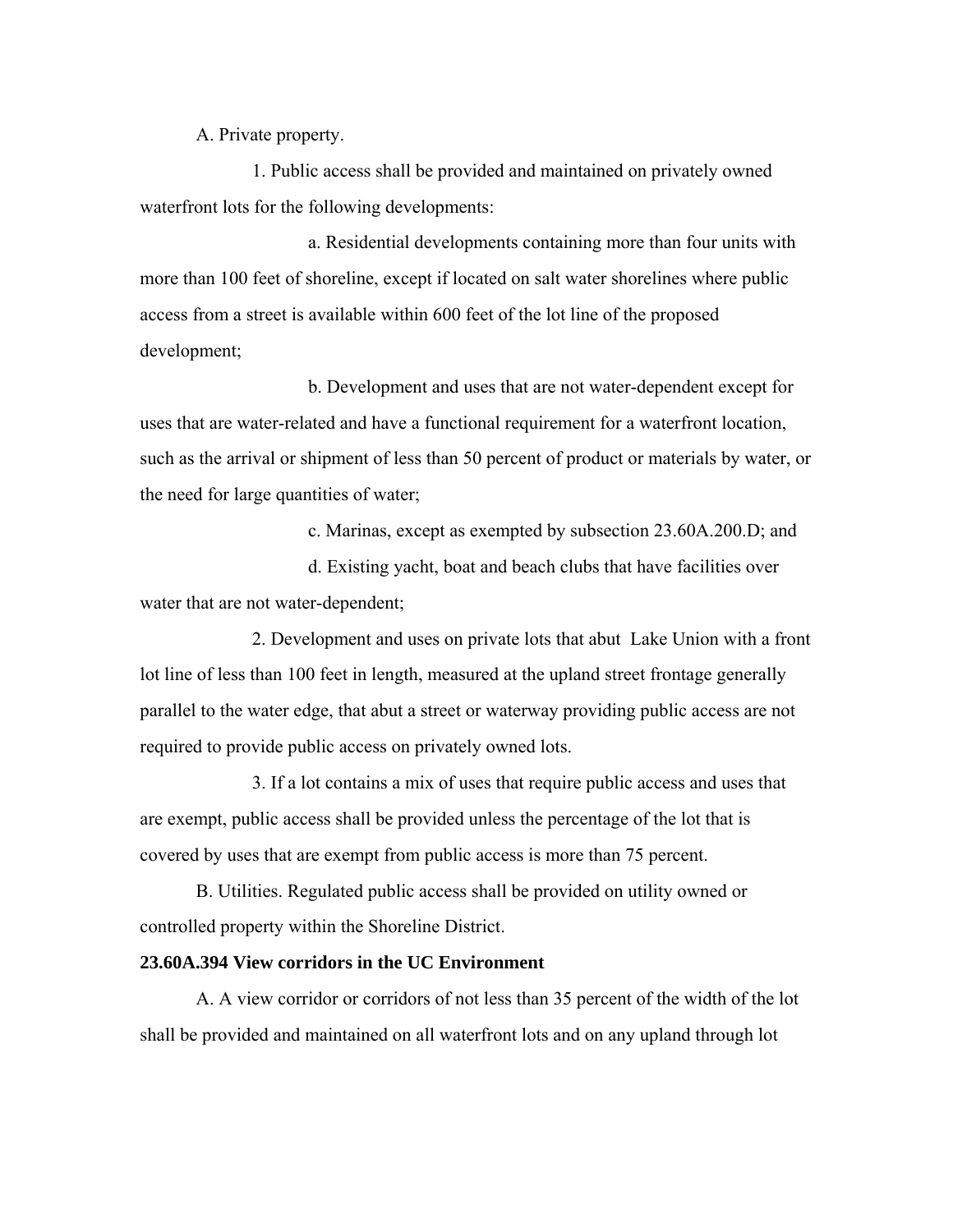designated UC separated from the water by a street, railroad right-of way, or a waterfront lot designated CM, CR, CP or CN, except as provided in subsection 23.60A.394.D.

B. View corridors are not required for single-family residential development and floating home moorages.

C. A view corridor or corridors of not less 65 percent of the width of the lot shall be provided and maintained on the waterfront lots fronting on Seaview Avenue Northwest between the north boundary of 38th Avenue Northwest and the south boundary of vacated Northwest 80th Street.

 D. The required view corridor width shall be reduced to 25 percent of the width of the lot if water-dependent or water-related uses that have a functional requirement for a waterfront location, such as the arrival or shipment of less than 50 percent of product or materials by water, or the need for large quantities of water, occupy more than 40 percent of the dry land area of the lot.

#### **Subchapter XI: The Urban General (UG) Environment**

#### **23.60A.400 Applicable standards in the UG Environment**

All uses and developments in the Shoreline District, including shoreline modifications, are subject to the standards set out in Subchapter III of this Chapter 23.60A and to the standards for this environment.

#### **Part 1 Uses**

## **23.60A.402 Uses in the UG Environment**

## **A. Use regulations**

1. All uses are allowed, allowed as a special use, allowed as a shoreline conditional use or prohibited pursuant to Section 23.60A.090, this Section 23.60A.402 and Table A for 23.60A.402. Use categories and subcategories cover all uses in that category and subcategory except when a subcategory of that use is specifically shown in Table A for 23.60A.402.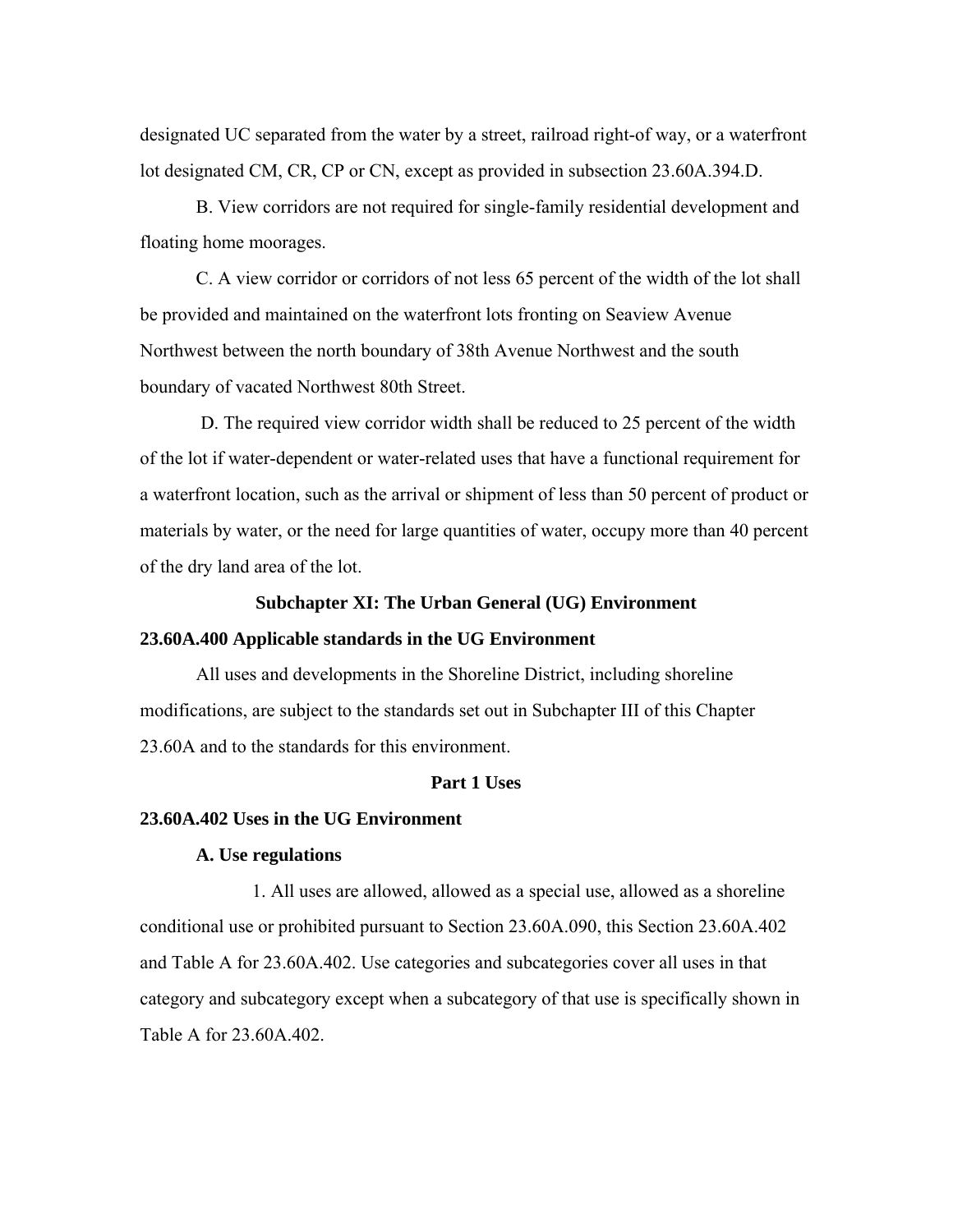2. If Table A for 23.60A.402 or text of Section 23.60A.402 or 23.60A.404 states that a use is required to be water-dependent or water-related, a use that does not have the required attribute is prohibited.

3. Regulations for specific shoreline modifications are set out in Sections 23.60A.172 through 23.60A.190.

4. A commercial, institutional, or manufacturing use, other than a use required to be water-dependent or water-related, shall be water-oriented unless:

a. Either

 1) The applicant demonstrates the site is unsuited for wateroriented uses because it has limited or no water access; or

 2) The use is in a development that includes a waterdependent use occupying 50 percent of the site; and

 b. Ecological restoration occurs within the Shoreline District equivalent to the gross floor area of the proposed nonwater-oriented uses within the same geographic area as the proposed use.

B. Uses on upland lots

1.All uses allowed, allowed as a special use or allowed as a shoreline conditional use on waterfront lots are allowed on upland lots.

2. Uses prohibited on waterfront lots are regulated on upland lots by the underlying zones and are allowed, allowed as a shoreline conditional use, or prohibited as provided in the underlying zones, except for the following uses; these uses are prohibited on upland lots:

a. Transportation uses that are prohibited on waterfront lots

b. Utility uses that are prohibited on waterfront lots;

c. Residential uses that are prohibited on waterfront lots;

d. Lodging;

e. Live-Work Units; and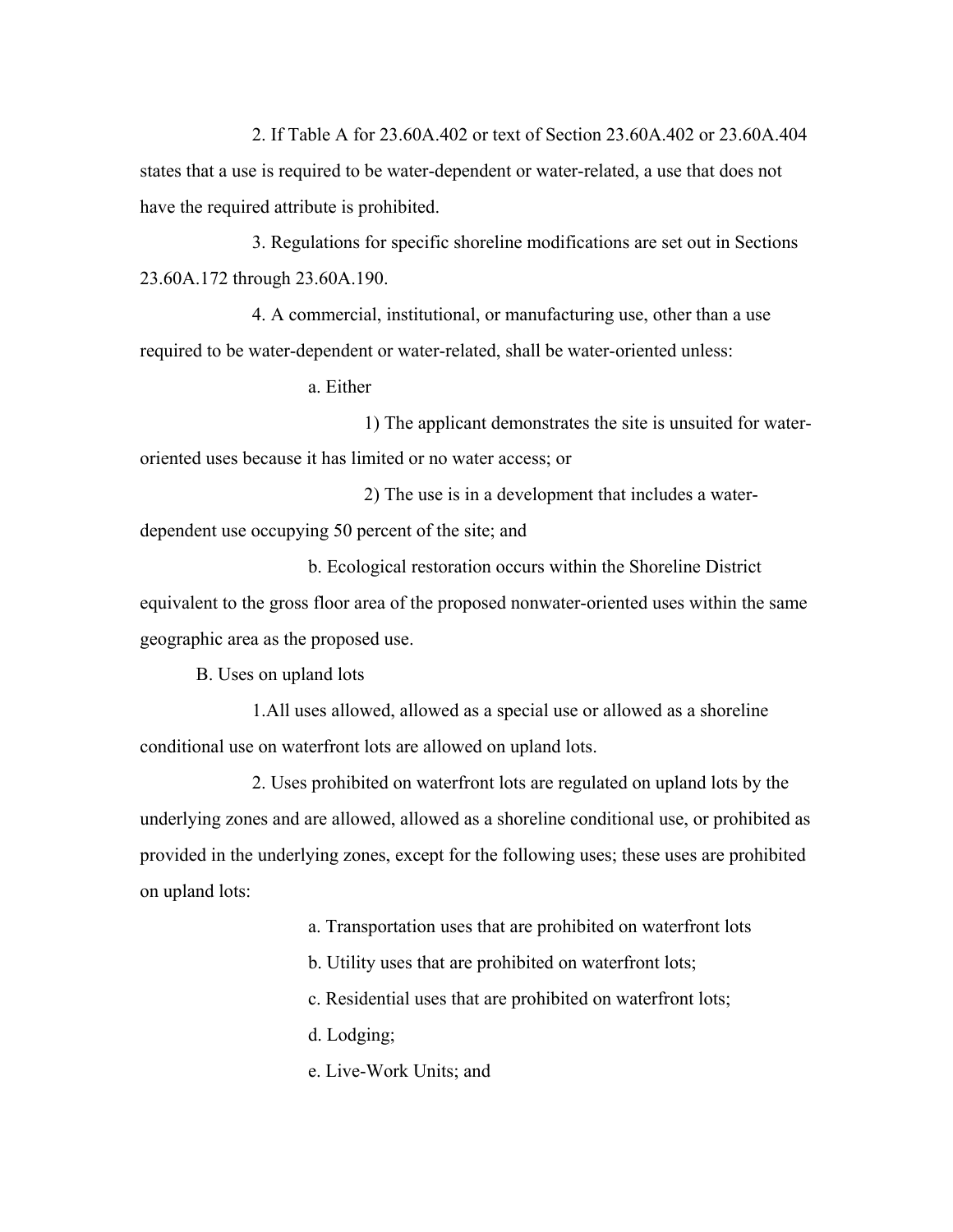| <b>Table A for 23.60A.402</b><br><b>Uses in the UG Environment</b> |                             |  |  |
|--------------------------------------------------------------------|-----------------------------|--|--|
| <b>Uses</b>                                                        | <b>Waterfront Lots</b>      |  |  |
| A. AGRICULTURAL AND FOREST PRACTICE                                |                             |  |  |
| A.1. Aquaculture                                                   | <b>CU</b>                   |  |  |
| A.2. Other agricultural and forest practice uses                   | X                           |  |  |
| <b>B. CEMETERIES</b>                                               | X                           |  |  |
| <b>C. COMMERCIAL USES</b>                                          |                             |  |  |
| C.1. Animal shelters and kennels                                   | $\mathbf{P}$                |  |  |
| C.2. Eating and drinking establishments                            | $\mathbf{P}$                |  |  |
| C.3. Entertainment uses                                            | $\mathbf{P}$                |  |  |
| C.4. Food processing and craft work uses                           | $\mathbf{P}$                |  |  |
| C.5. Laboratories, research and development                        | $\mathbf{P}$                |  |  |
| C.6. Lodging                                                       | X                           |  |  |
| C.7. Medical services                                              | $\mathbf{P}$                |  |  |
| C.8. Offices                                                       | $\mathbf{P}$                |  |  |
| C.9. Sales and services, automotive                                | X                           |  |  |
| C.10. Sales and services, general                                  | $\mathbf{P}$                |  |  |
| C.11. Sales and services, heavy                                    | $\mathbf{P}$                |  |  |
| C.12. Sales and services, marine                                   | $\mathbf{P}$                |  |  |
| D. HIGH-IMPACT USES                                                | See subsection 23.60A.402.C |  |  |
| E. INSTITUTIONAL USES                                              | P                           |  |  |
| F. LIVE-WORK UNITS                                                 | Χ                           |  |  |
| <b>G. MANUFACTURING USES</b>                                       | $\mathbf{P}$                |  |  |
| H. PARKS AND OPEN SPACE USES                                       | $\mathbf{P}$                |  |  |
| <b>I. PUBLIC FACILITIES</b>                                        | See Section 23.60A.207      |  |  |
| J. RESEARCH USES, Aquatic Scientific, Historic,                    |                             |  |  |
| <b>Cultural and Educational</b>                                    | See Section 23.60A.210      |  |  |
| K. RESIDENTIAL USES                                                |                             |  |  |
| K.1. Accessory dwelling unit                                       | Χ                           |  |  |
| K.2. Adult family homes                                            | X                           |  |  |
| K.3. Artist studio/dwelling                                        | See subsection 23.60A.402.D |  |  |
| K.4. Assisted living facilities                                    | X                           |  |  |
| K.5. Congregate residences                                         | X                           |  |  |
| K.6. Detached accessory dwelling unit                              | X                           |  |  |
| K.7 Domestic Violence Shelter                                      | X                           |  |  |
| K.8. Floating homes and moorage                                    | X                           |  |  |
| K.9. Mobile park home                                              | X                           |  |  |
| K.10. Multifamily residences                                       | X                           |  |  |
| K.11. Nursing homes                                                | X                           |  |  |
| K.12. Single-family dwelling units                                 | See subsection 23.60A.402.D |  |  |
| K.13 Other residential uses                                        | X                           |  |  |

f. High Impact uses that are not water-dependent or water-related.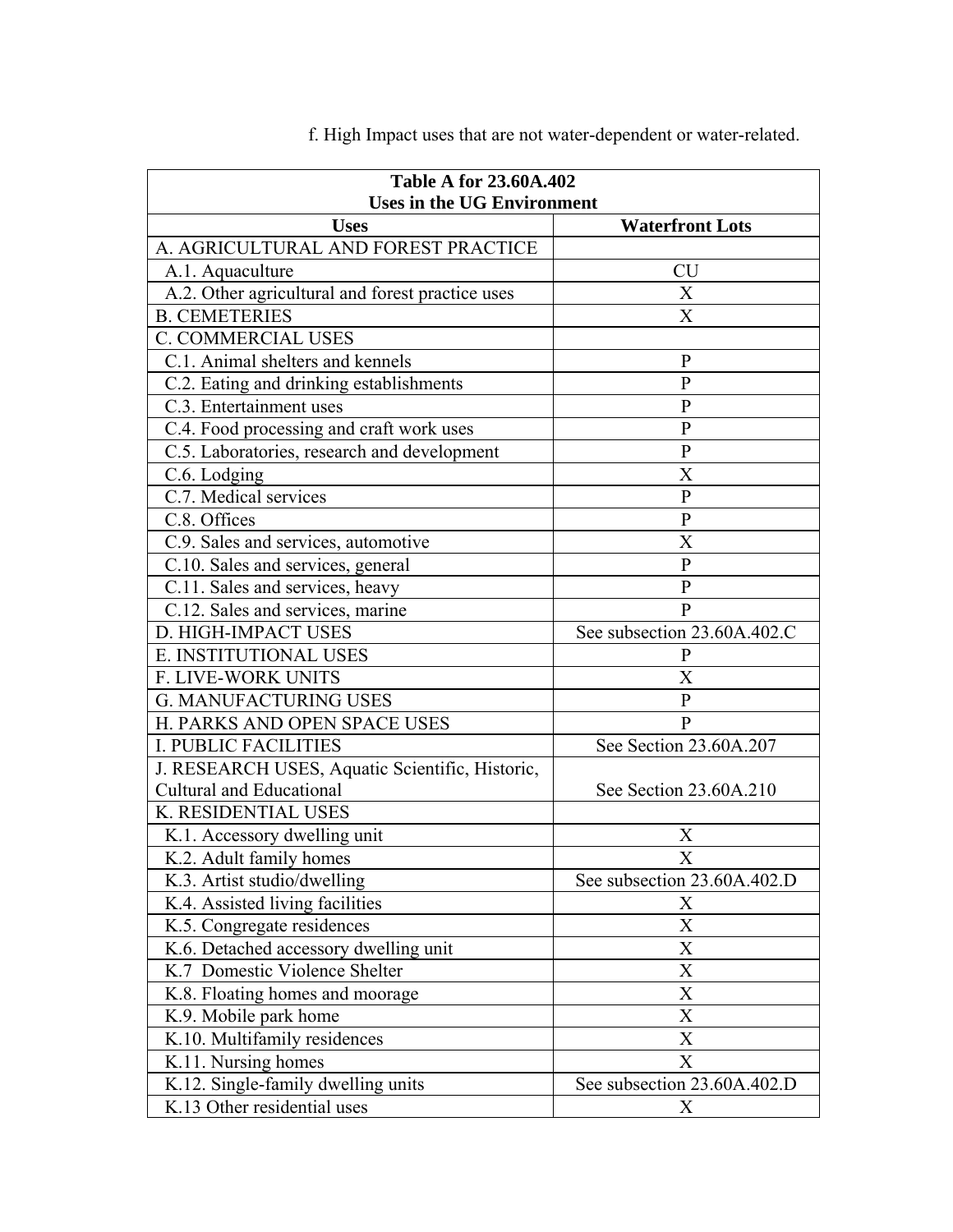| <b>Table A for 23.60A.402</b>                                              |                             |  |
|----------------------------------------------------------------------------|-----------------------------|--|
| <b>Uses in the UG Environment</b><br><b>Uses</b><br><b>Waterfront Lots</b> |                             |  |
| L. RESTORATION AND ENHANCEMENT                                             |                             |  |
| <b>USES</b>                                                                | See Section 23.60A.211      |  |
| M. STORAGE USES                                                            | $\mathbf{P}$                |  |
| N. TRANSPORTATION FACILITY USES                                            |                             |  |
| N.1. Bridges and tunnels                                                   | $\mathbf{P}$                |  |
| N.2. Cargo terminals                                                       | WD/WR                       |  |
| N.3. Moorage                                                               |                             |  |
| N.3.a. Boat moorage                                                        | $\mathbf{P}$                |  |
| N.3.b. Dry boat storage                                                    | $\overline{P}$              |  |
| N.4 Navigational locks                                                     | X                           |  |
| N.5. Parking                                                               | X                           |  |
| N.5.a Parking, principal use                                               | X                           |  |
| N.5.b Parking, accessory use                                               | $\overline{P}$              |  |
| N.6. Passenger terminal                                                    | WD/WR                       |  |
| N.7. Rail transit facilities                                               | $\mathbf{P}$                |  |
| N.8. Transportation facilities, air                                        |                             |  |
| N.8.a. Airports, land-based                                                | X                           |  |
| N.8.b. Airports, water-based                                               | SU                          |  |
| N.8.c. Heliports                                                           | X                           |  |
| N.8.d. Helistops                                                           | $\overline{\text{X}}$       |  |
| N.9. Vehicle storage and maintenance                                       | $\overline{\text{X}}$       |  |
| N.10. Tugboat services                                                     | $\overline{P}$              |  |
| N.11. Railroads                                                            | $\overline{P}$              |  |
| N.12. Streets                                                              | $\overline{P}$              |  |
| <b>O. UTILITY USES</b>                                                     |                             |  |
| O.1. Communication utilities, minor                                        | See subsection 23.60A.402.E |  |
| O.2. Communication utilities, major                                        | X                           |  |
| O.3. Power plants                                                          | X                           |  |
| O.4. Recycling                                                             | WD/WR                       |  |
| O.5. Sewage treatment plants                                               | X                           |  |
| O.6. Solid waste management                                                | WD/WR                       |  |
| O.7. Utility service uses                                                  | See subsection 23.60A.402.F |  |
| P. UTILITY LINES                                                           | $\mathbf{P}$                |  |

# KEY

CU = Shoreline Conditional Use

 $P =$  Allowed by permit

 $SU = Special Use$ 

WD = Allowed for water-dependent uses; prohibited otherwise

WR = Allowed for water-related uses; prohibited otherwise

 $X =$ Prohibited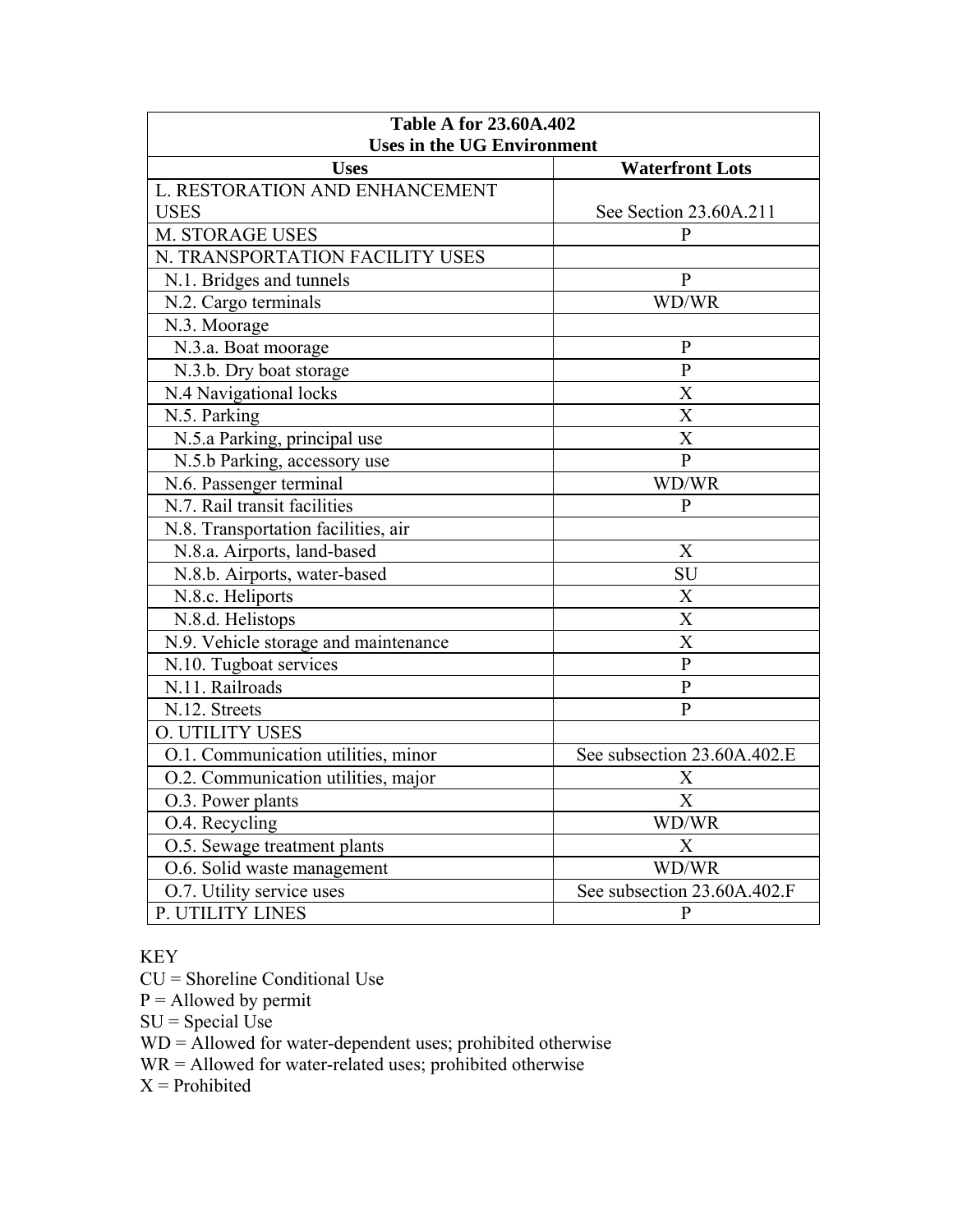C. High impact uses are allowed as a special use if they are water-dependent or water-related.

D. Existing single family dwelling units and artist studio/dwellings are allowed.

E. Minor communication utilities are allowed, except for freestanding transmission towers, which are prohibited.

F. Utility service uses are allowed if they reasonably require a shoreline location to operate.

#### **Part 2 Development Standards**

#### **23.60A.406 Height in the UG Environment**

A. Maximum height. The maximum height in the UG Environment is 35 feet, except as modified in subsections 23.60A.406.B through 23.60A.406.D.

B. Height exceptions for water-dependent uses. The following height exceptions apply to water-dependent uses in the UG Environment:

1. Cranes, mobile conveyers, light standards and similar equipment necessary for the function of water-dependent uses or the servicing of vessels may extend above the maximum height limit.

2. Structures accessory to a water-dependent or water-related use, including but not limited to accessory office, accessory warehouse, and accessory manufacturing facilities, may be authorized up to 55 feet in the Ballard/Interbay North Industrial and Manufacturing Center by the Director if:

a. The accessory structure requires additional height because of its intended use;

b. Granting additional height for the accessory structure would result in a significant amount of additional usable area for the principal water-dependent use, water-related use and/or additional area for ecological restoration and enhancement; c. Not more than 20 percent of the lot area is covered by portions

of the structure that exceed the maximum height established in subsection 23.60A.406.A;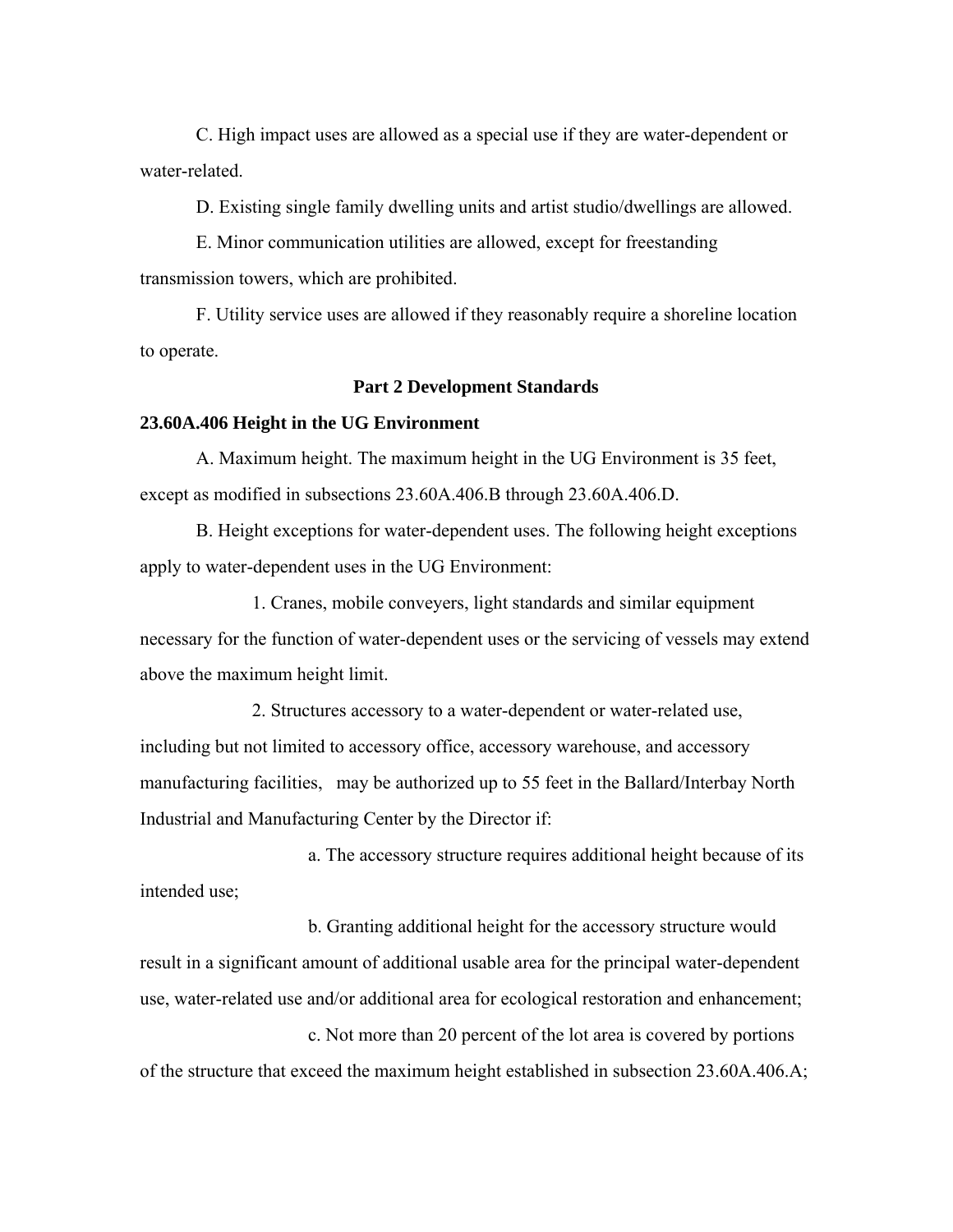d. The remaining 80 percent of the lot is preserved through a covenant for water-dependent and water-related uses if uses that are not water-dependent or water-related occupy the structure; and

e. The views of the shoreline of a substantial number of residences on areas within or adjoining the Shoreline District would not be obstructed by the increased height.

C. Rooftop features

1. Radio and television receiving antennas, flagpoles, smokestacks, chimneys and religious symbols for religious institutions are exempt from height controls of this Chapter 23.60A provided:

a. The features are no closer to any adjoining lot line than 50 percent of their height above existing grade; or

b. If attached to the roof, the feature is no closer to any adjoining lot line than 50 percent of their height above the roof portion where attached; and

c. The width of the feature does not obstruct the view of the shoreline of a substantial number of residences on areas within or adjoining the Shoreline District.

2. Clerestories, communication and accessory communication devices, firewalls, green roofs, greenhouses, mechanical equipment, monitors, open railings, parapets, planters, skylights and solar collectors may extend 4feet above the maximum height limit, except where the width of such features obstructs the view of the shoreline of a substantial number of residences within or adjoining the Shoreline District, in which case the Director may authorize a lower height.

3. Stair and elevator penthouses and mechanical equipment may extend 10 feet above the maximum height if: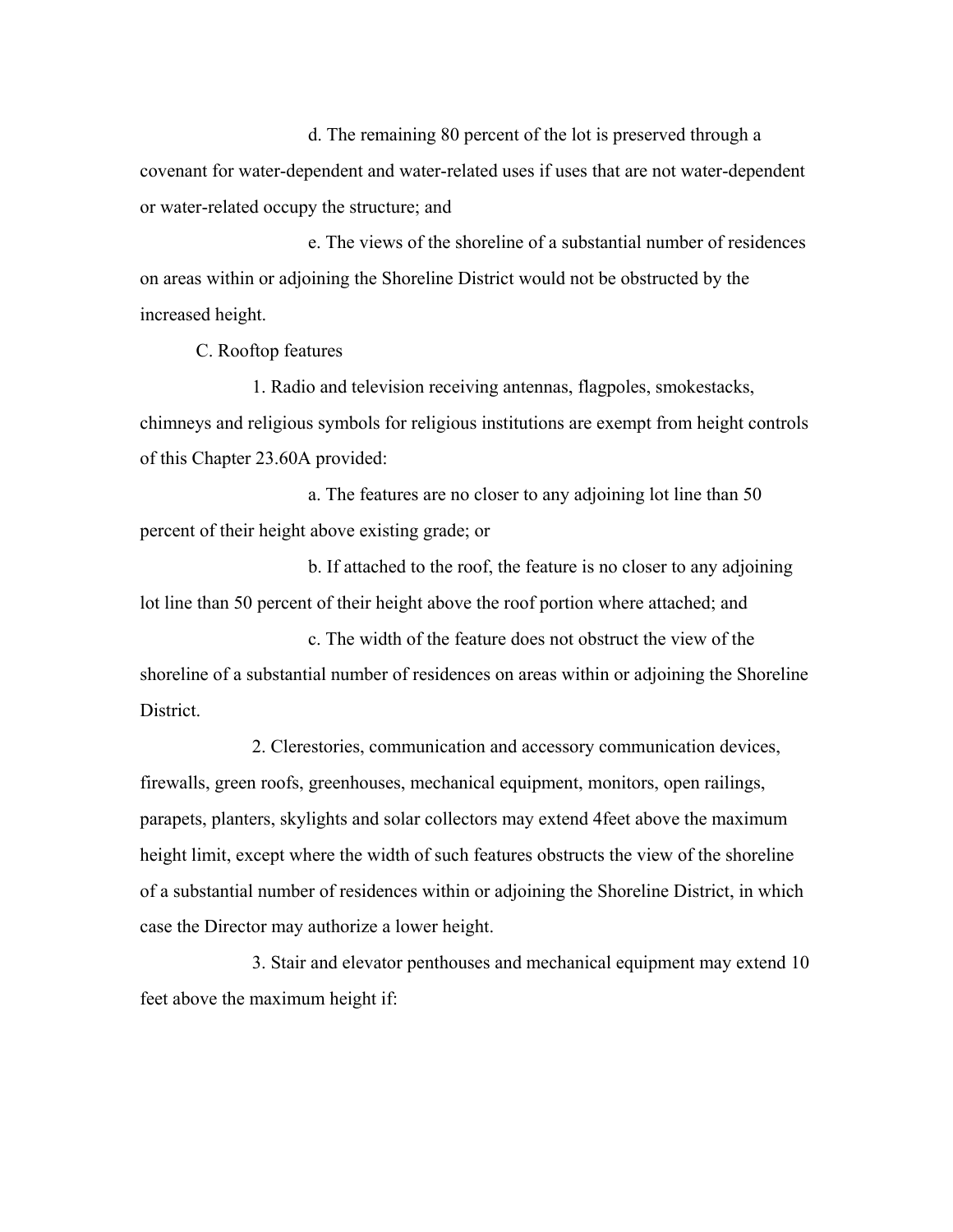a. The combined total coverage of all features does not exceed 20 percent of the roof area or 25 percent of the roof area if the total includes screened mechanical equipment;

b. Allowed in the underlying zone or special district; and

c. The width of such features does not obstruct the view of the shoreline of a substantial number of residences on areas within or adjoining the Shoreline District, in which case the Director may authorize a lower height.

4. Structures may extend 18 inches above the maximum height limit if the proposed roof insulation exceeds the energy code requirements in effect when the structure is constructed.

D. Bridges. Bridges may exceed the maximum height limit.

#### **23.60A.408 Lot coverage in the UG Environment**

The lot coverage of the underlying zone shall not be exceeded.

## **23.60A.410 Shoreline setbacks in the UG Environment**

A. A shoreline setback of 35 feet from the OHW mark is required. No development, use, or shoreline modification is allowed within this shoreline setback except as allowed in Section 23.60A.167.

B. **Existing structures that would be considered nonconforming because they are located in the required shoreline setback in UG Environment are not regulated as a nonconforming structures based on setback standards. Such structures may not expand in any manner in the setback but may be replaced if they provide a**n area of ecological restoration equivalent to the area of the footprint of the structure located in the shoreline setback is required within the Shoreline District within 1 mile of the site.

## **23.60A.412 View corridors in the UG Environment**

A view corridor or corridors of not less than 35 percent of the width of the lot shall be provided and maintained on all waterfront lots and on all upland through lots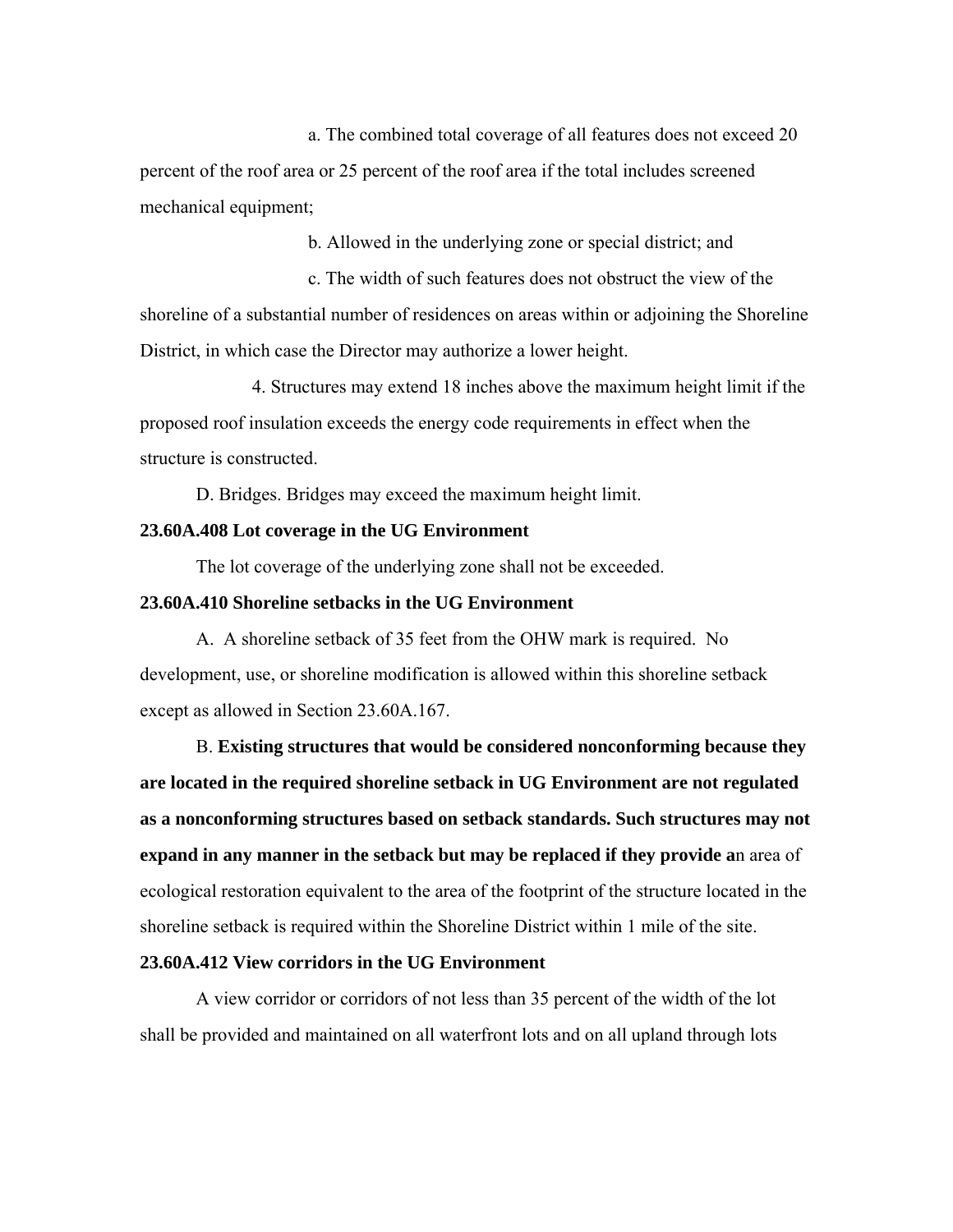separated from a waterfront lot designated CM, CR, CP or CN by a street or railroad right-of-way.

#### **23.60A.414 Regulated public access in the UG Environment**

A. Private Property. Public access shall be provided and maintained on privately owned waterfront lots for the following developments:

1. Marinas, except as exempted in subsection 23.60A.200. D; and

2. Development and uses that are not water-dependent, except uses that are water-related and have a functional requirement for a waterfront location, such as the arrival or shipment of less than 50 percent of product or materials by water, or the need for large quantities of water, except those located on private lots in the Lake Union area with a front lot line of less than 100 feet in length, measured at the upland street frontage generally parallel to the water edge, that abut a street and/or waterway providing public access.

B. Utilities. Regulated public access shall be provided on utility-owned or controlled property within the Shoreline District.

## **Subchapter XII: The Urban Harborfront (UH) Environment**

#### **23.60A.440 Applicable standards in the UH Environment**

All uses and developments in the Shoreline District, including shoreline modifications, are subject to the standards set out in Subchapter III of this Chapter 23.60A and to the standards for this environment.

#### **Part 1 Uses**

## **23.60A.442 Uses in the UH Environment**

## **A. Use regulations**

1. All uses are allowed, allowed as a special use, allowed as a shoreline conditional use or prohibited pursuant to Section 23.60A.090, this Section 23.60A.442 and Table A for 23.60A.442. Use categories and subcategories cover all uses in that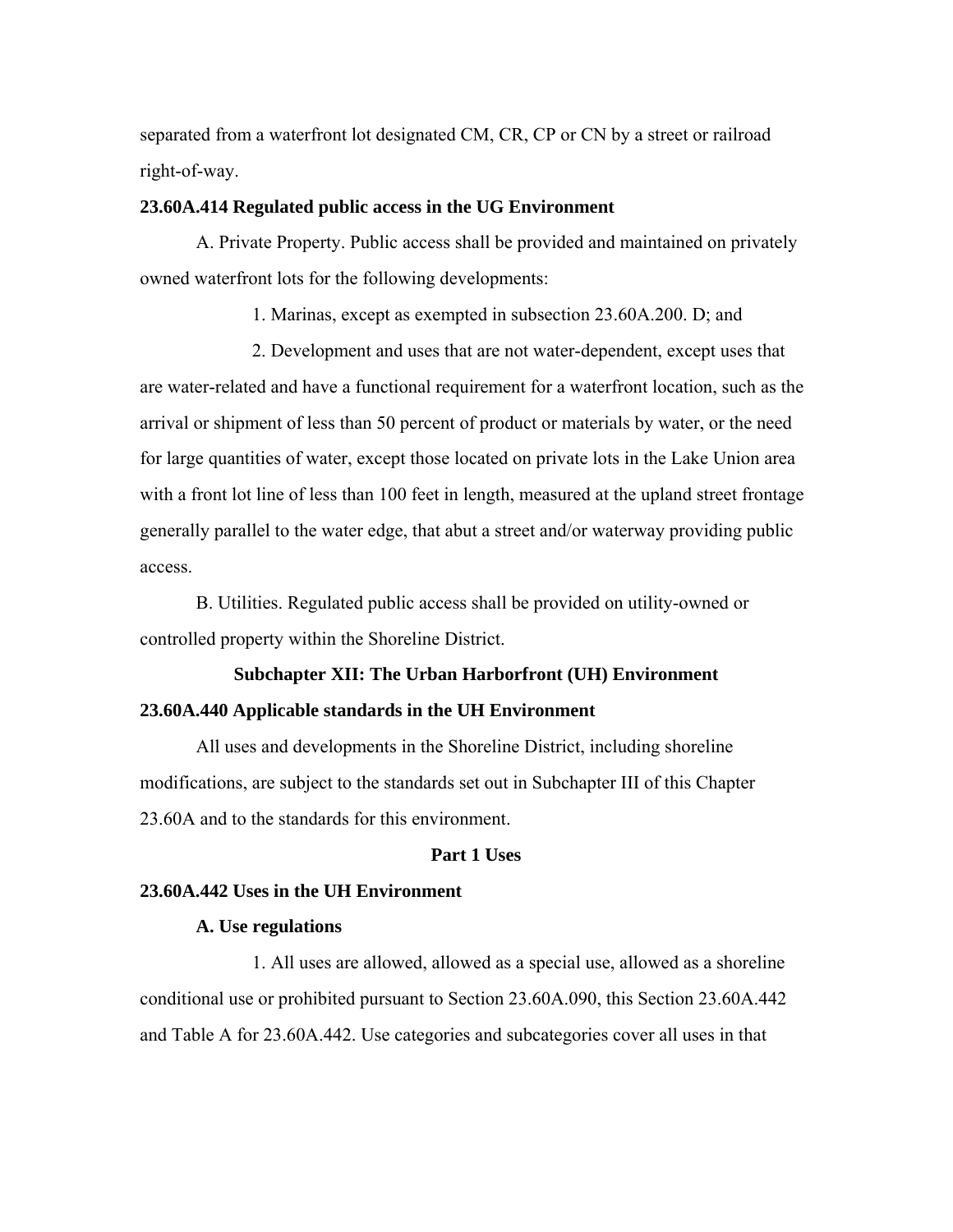category and subcategory except when a subcategory of that use is specifically shown in Table A for 23.60A.442.

2. If Table A for 23.60A.442 or text of Section 23.60A.442 states that a use is required to be water-dependent or water-related, a use that does not have the required attribute is prohibited.

3. Regulations for specific shoreline modifications are set out in Sections 23.60A.172 through 23.60A.190.

| <b>Table A for 23.60A.442</b>               |                        |                    |
|---------------------------------------------|------------------------|--------------------|
| <b>Uses in the UH Environment</b>           |                        |                    |
| <b>Uses</b>                                 | <b>Waterfront Lots</b> | <b>Upland Lots</b> |
| A. AGRICULTURAL AND FOREST                  |                        |                    |
| <b>PRACTICE</b>                             |                        |                    |
| A.1. Aquaculture                            | <b>CU</b>              | <b>CU</b>          |
| A.2. Community Garden                       | $\overline{X}$         | $\mathbf{P}$       |
| A.3. Other agricultural and forest practice |                        |                    |
| uses                                        | X                      | X                  |
| <b>B. CEMETERIES</b>                        | $\bar{X}$              | $\overline{X}$     |
| <b>C. COMMERCIAL USES</b>                   |                        |                    |
| C.1. Animal shelters and kennels            | X                      | $\mathbf{P}$       |
|                                             | See subsection         |                    |
|                                             | 23.60A.442.B and       |                    |
| C.2. Eating and drinking establishments     | 23.60A.442.C           | $\mathbf{P}$       |
|                                             | See subsection         |                    |
| C.3. Entertainment uses                     | 23.60A.442.B           | $\mathbf{P}$       |
| C.4. Food processing and craft work         |                        |                    |
|                                             | See subsection         |                    |
| C.4.a Food processing uses                  | 23.60A.442.D           | $\mathbf{P}$       |
|                                             | See subsection         |                    |
| C.4.b Custom and craft work uses            | 23.60A.442.B           | $\mathbf{P}$       |
| C.5. Laboratories, research and             |                        |                    |
| development, WD                             | P                      | $\mathbf{P}$       |
|                                             | See subsection         |                    |
| C.6. Lodging                                | 23.60A.442.E           | $\mathbf{P}$       |
| C.7. Medical services                       | X                      | $\mathbf{P}$       |
|                                             | See subsections        |                    |
| C.8. Offices                                | 23.60A.442.F           | $\mathbf{P}$       |
| C.9. Sales and service uses, automotive     | $\mathbf{X}$           | X                  |
|                                             | See subsection         |                    |
|                                             | 23.60A.442.B and       |                    |
| C.10. Sales and services, general           | 23.60A.442.C           |                    |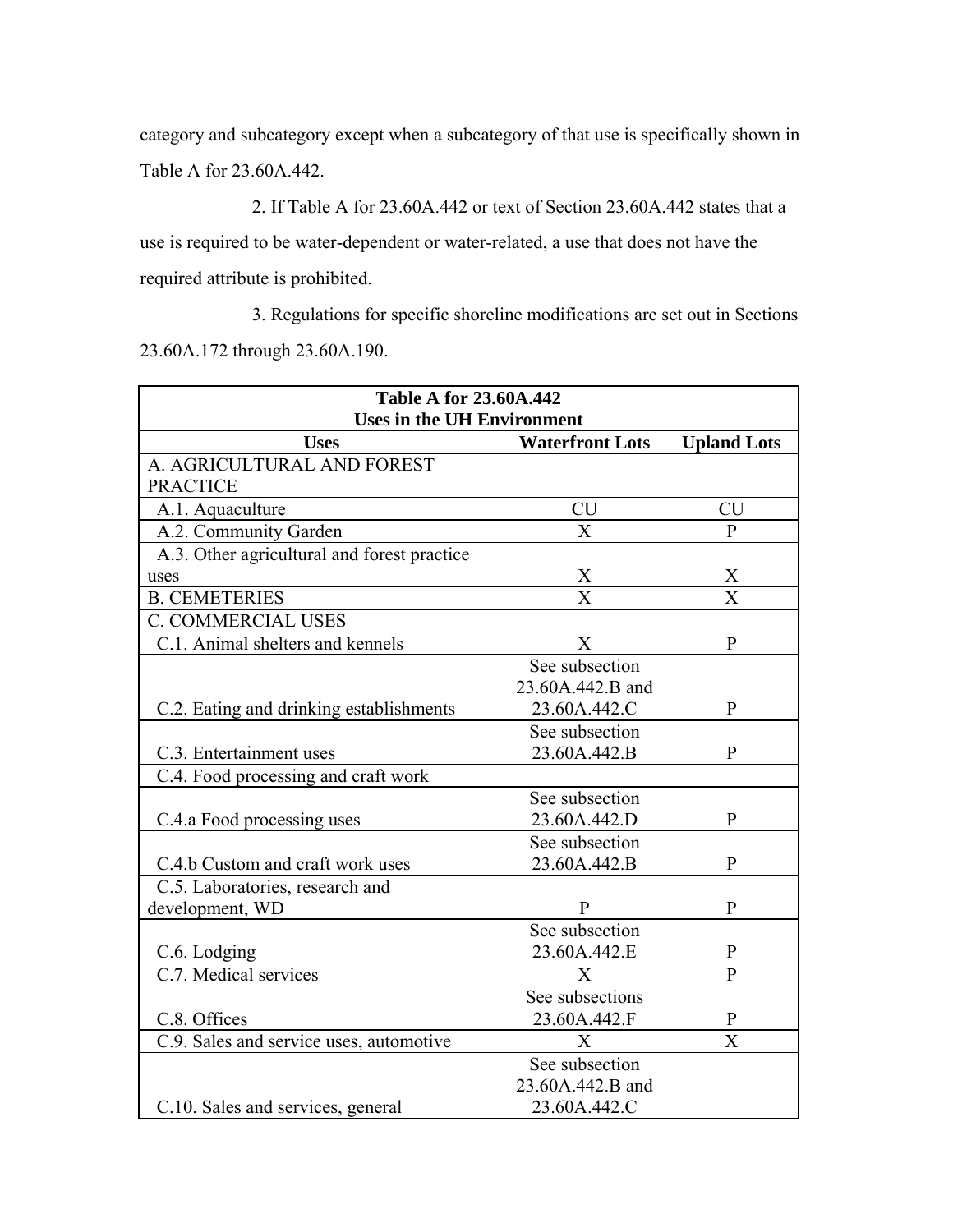| <b>Table A for 23.60A.442</b><br><b>Uses in the UH Environment</b> |                           |                    |
|--------------------------------------------------------------------|---------------------------|--------------------|
| <b>Uses</b>                                                        | <b>Waterfront Lots</b>    | <b>Upland Lots</b> |
| C.11. Sales and service uses, heavy                                |                           |                    |
| C.11.a Commercial sales heavy                                      | X                         | $\mathbf{P}$       |
| C.11.b. Commercial services, heavy                                 | $\boldsymbol{X}$          | $\mathbf{P}$       |
| C.11.c. Retail sales, major durables                               | X                         | $\mathbf{P}$       |
| C.11.d. Retail sales and services, non-                            |                           | $\mathbf{P}$       |
| household                                                          | X                         |                    |
|                                                                    | See subsection            | $\mathbf{P}$       |
| C.11.e. Wholesale showroom                                         | 23.60A.442.D              |                    |
| C.12. Sales and services, marine                                   |                           |                    |
| C.12.a Marine service station                                      | X                         | X                  |
| C.12.b. Sale or rental of large boats                              | <b>CU</b>                 | <b>CU</b>          |
|                                                                    | P or CU see               |                    |
| C.12.c. Sale or rental of small boats, boat                        | subsection                |                    |
| parts, or accessories                                              | 23.60A.442.C              | P                  |
| C.12.d. Vessel repair, major                                       | X                         | X                  |
|                                                                    | See subsection            |                    |
| C.12.e. Vessel repair, minor                                       | 23.60A.442.G              | X                  |
| D. HIGH-IMPACT USES                                                | X                         | X                  |
| E. INSTITUTIONAL USES                                              |                           |                    |
| E.1. Adult care centers                                            | X                         | P                  |
|                                                                    | See subsections           |                    |
| E.2. Child care centers                                            | 23.60A.442.F              | P                  |
|                                                                    | See subsection            |                    |
| E.3. Colleges                                                      | 23.60A.442.H              | $\mathbf{P}$       |
| E.4. Community center or club                                      |                           |                    |
| E.4.a Yacht, boat and beach clubs                                  | $\mathbf{P}$              | P                  |
|                                                                    | See subsection            |                    |
| E.4.b Other community centers or clubs                             | 23.60A.442.D              | P                  |
| E.5. Family support center                                         | $\boldsymbol{X}$          | P                  |
| E.6. Hospitals                                                     | X                         | $\mathbf{P}$       |
|                                                                    | See subsection            | P                  |
| E.7. Institute for advanced study                                  | 23.60A.442.H              | P                  |
| E.8. Library                                                       | X<br>See subsections      |                    |
| E.10. Museum                                                       | 23.60A.442.B              | $\mathbf{P}$       |
| E.11. Private club                                                 | X                         | P                  |
| E.12. Religious facilities                                         | X                         | $\mathbf{P}$       |
| E.13. Schools, elementary or secondary                             | X                         | $\mathbf{P}$       |
|                                                                    | See subsection            |                    |
| E.14. Vocational or fine arts schools                              | 23.60A.442.H              | $\mathbf{P}$       |
| E.15. Other institutional uses                                     | X                         | X                  |
| F. LIVE-WORK UNITS                                                 | $\boldsymbol{\mathrm{X}}$ | $\mathbf{P}$       |
|                                                                    |                           |                    |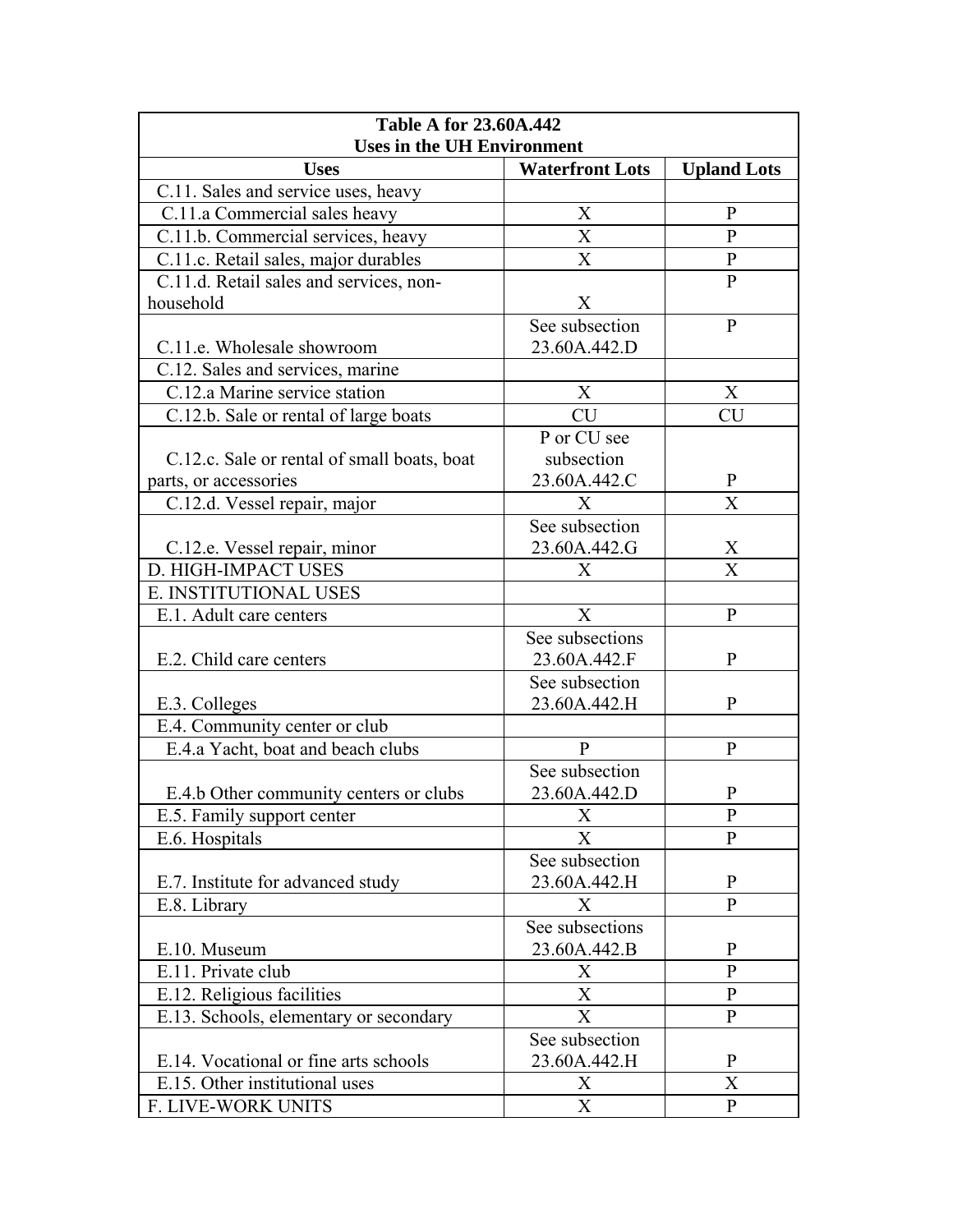| <b>Table A for 23.60A.442</b>         |                        |                    |
|---------------------------------------|------------------------|--------------------|
| <b>Uses in the UH Environment</b>     |                        |                    |
| <b>Uses</b>                           | <b>Waterfront Lots</b> | <b>Upland Lots</b> |
| <b>G. MANUFACTURING USES</b>          |                        |                    |
|                                       | See subsection         | See subsection     |
| G.1. Light manufacturing              | 23.60A.442.I           | 23.60A.442.I       |
| G.2. General manufacturing            | X                      | X                  |
| G.3. Heavy manufacturing              | X                      | X                  |
|                                       | See subsection         |                    |
|                                       | 23.60A.442.B and       |                    |
| H. PARKS AND OPEN SPACE USES          | 23.60A.442.J           | P                  |
|                                       | See subsection         |                    |
| <b>I. PUBLIC FACILITIES</b>           | 23.60A.442.K           | P                  |
| J. RESEARCH USES, Aquatic Scientific, | See Section            | See Section        |
| Historic, Cultural and Educational    | 23.60A.210             | 23.60A.210         |
| K. RESIDENTIAL USES                   | X                      | P                  |
| L. RESTORATION AND ENHANCEMENT        | See Section            | See Section        |
| <b>USES</b>                           | 23.60A.211             | 23.60A.211         |
| <b>M. STORAGE USES</b>                |                        |                    |
| M.1. Mini-warehouses                  | X                      | X                  |
|                                       | See subsection         | See subsection     |
| M.2. Storage, outdoor                 | 23.60A.442.L           | 23.60A.442.L       |
|                                       | See subsection         | See subsection     |
| M.3. Warehouses                       | 23.60A.442.L           | 23.60A.442.L       |
| N. TRANSPORTATION FACILITY USES       |                        |                    |
| N.1. Bridges and tunnels              | $\mathbf{P}$           | $\mathbf{P}$       |
|                                       | See subsection         | See subsection     |
| N.2. Cargo terminals                  | 23.60A.442.M           | 23.60A.442.M       |
| N.3. Moorage                          |                        |                    |
| N.3.a. Boat moorage                   | $\mathbf{P}$           | $\mathbf{P}$       |
|                                       | See subsection         | See subsection     |
| N.3.b. Dry boat storage               | 23.60A.442.N           | 23.60A.442.N       |
| N.4 Navigational locks                | $\mathbf{X}$           | X                  |
| N.5. Parking                          |                        |                    |
|                                       |                        | See subsection     |
| N.5.a Parking, principal use          | X                      | 23.60A.442.O       |
|                                       | See subsection         |                    |
| N.5.b. Parking, accessory             | 23.60A.442.P           | $\mathbf{P}$       |
|                                       | See subsection         |                    |
| N.6 Passenger terminal                | 23.60A.442.Q           | WR                 |
| N.7. Rail transit facilities          | $\mathbf{P}$           | $\mathbf{P}$       |
| N.8. Transportation facilities, air   | Χ                      | X                  |
| N.9. Vehicle storage and maintenance  | $\boldsymbol{X}$       | X                  |
| N.10. Tugboat services                | $\mathbf{P}$           | $\mathbf{P}$       |
| N.11. Railroads                       | $\mathbf{P}$           | $\mathbf{P}$       |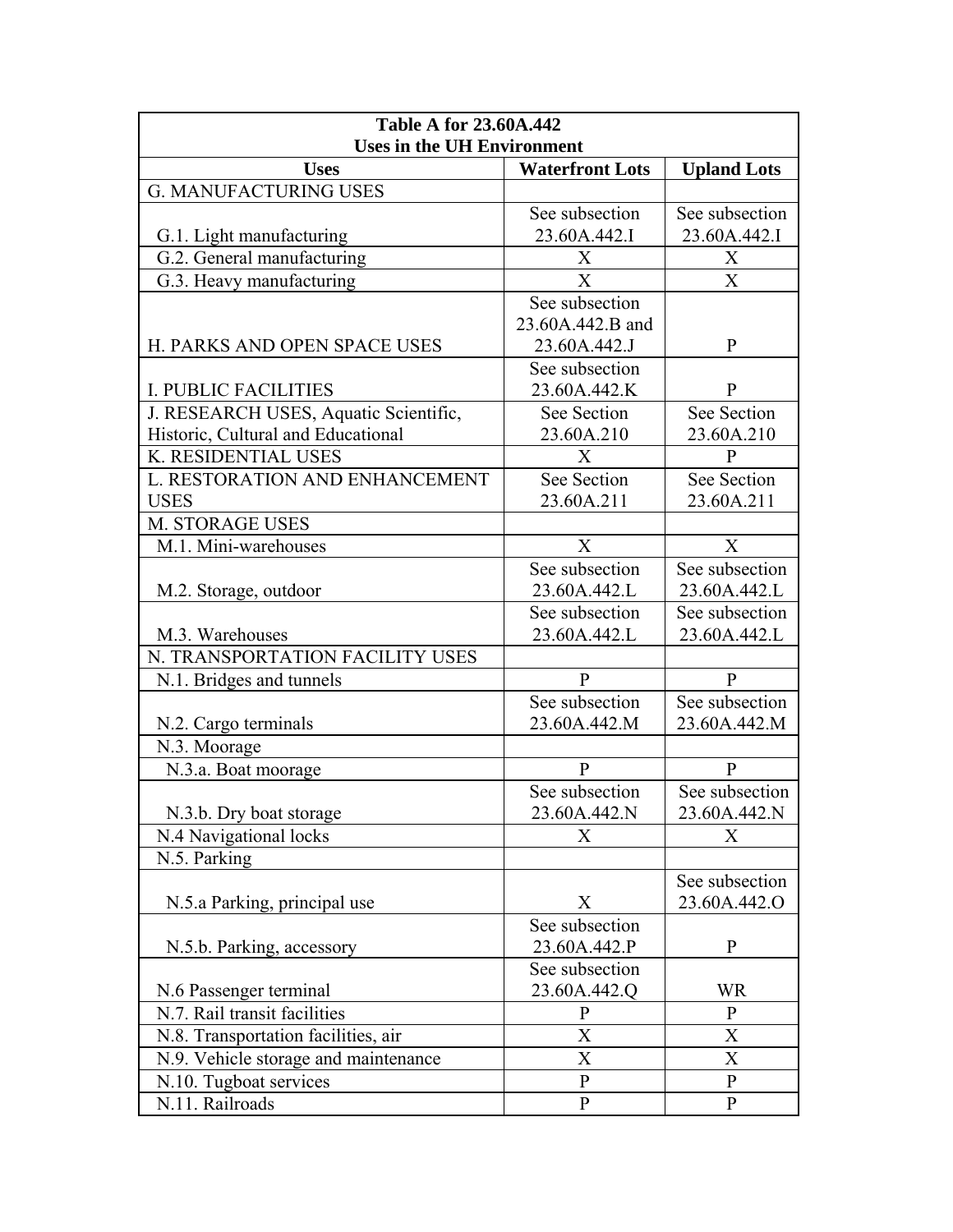| <b>Table A for 23.60A.442</b><br><b>Uses in the UH Environment</b> |                        |                    |
|--------------------------------------------------------------------|------------------------|--------------------|
| <b>Uses</b>                                                        | <b>Waterfront Lots</b> | <b>Upland Lots</b> |
| N.12. Streets                                                      | P                      |                    |
| <b>O. UTILITY USES</b>                                             |                        |                    |
|                                                                    | See subsection         | See subsection     |
| O.1. Communication utilities, minor                                | 23.60A.442.R           | 23.60A.442.R       |
| O.2. Communication utilities, major                                | X                      | X                  |
| O.3. Power plants                                                  | $\mathbf{X}$           | X                  |
| O.4. Recycling                                                     | X                      | X                  |
| O.5. Sewage treatment plants                                       | $\mathbf{X}$           | $\mathbf{X}$       |
| O.6. Solid waste management                                        | X                      | X                  |
|                                                                    | See subsection         | See subsection     |
| O.7. Utility service uses                                          | 23.60A.442.S           | 23.60A.442.S       |
| P. UTILITY LINES                                                   | <b>SU</b>              |                    |

**KEY** 

CU = Shoreline Conditional Use

 $P =$  Allowed by permit

 $SU = Special Use$ 

WD = Allowed for water-dependent uses; prohibited otherwise

WR= Allowed for water-related-uses; prohibited otherwise

 $X =$ Prohibited

B. Water-oriented and nonwater-oriented uses

1. Water-oriented uses

a. The following uses are allowed on the dry land portion of

waterfront lots if the use is water-oriented:

1) Eating and drinking establishments;

2) Entertainment uses, except adult cabaret, motion picture

theaters and panorams, which are prohibited;

3) Parks and open space uses;

4) Custom and craft work;

5) Museums; and

6) Sales and services, general.

b. The uses in subsection 23.60A.442.B.1.a that are nonwater-

oriented are allowed on the dry land portion of waterfront lots if the use is part of a mixed use project that includes: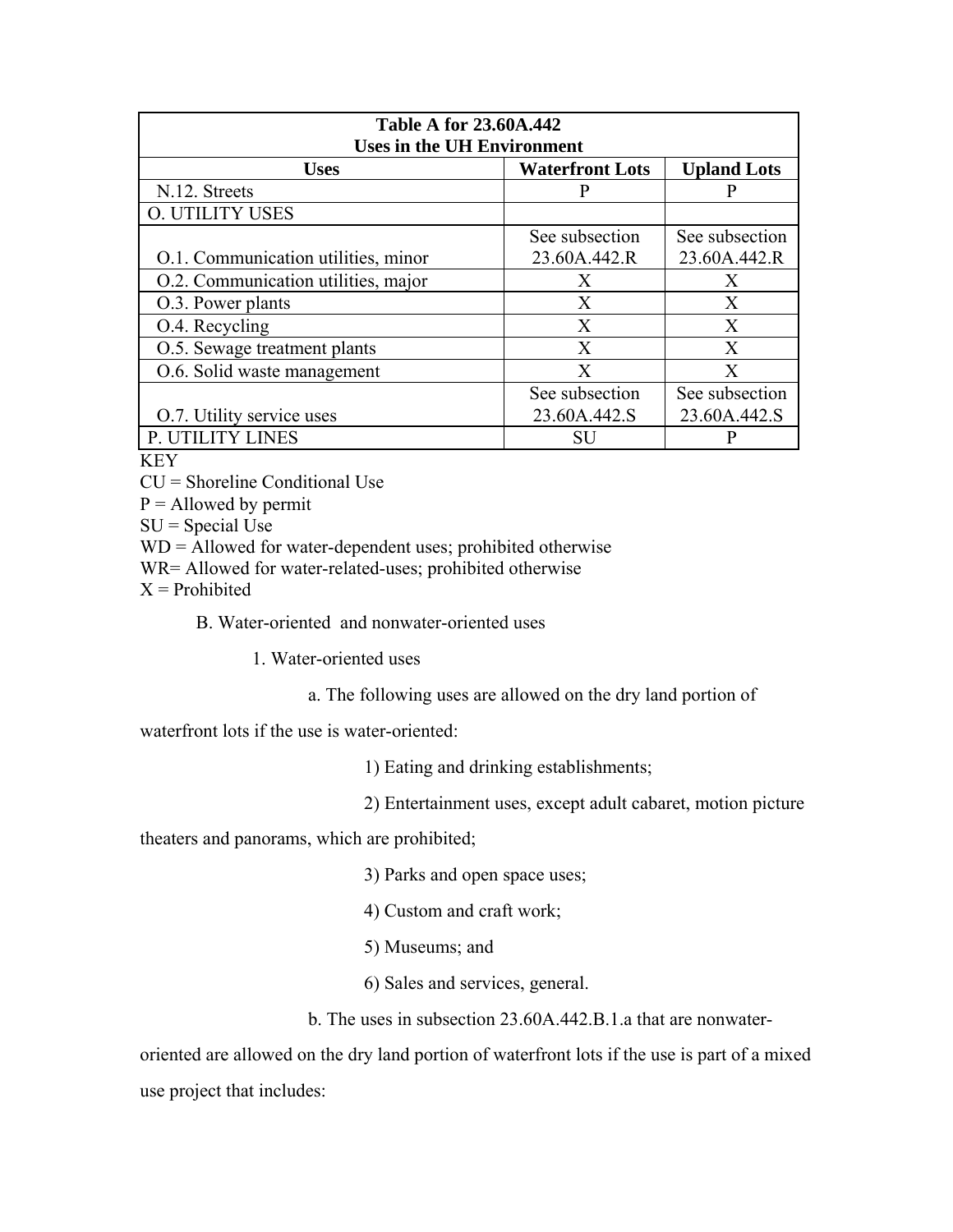1) A water-dependent use occupying a minimum of 25 percent of the gross floor area of the project; and

2) Ecological restoration equivalent to the gross floor area of the new nonwater-oriented use and that is provided within the same Geographic Area as the project.

2. The uses in subsection 23.60A.442.B.1.a are permitted overwater, if they comply with the standards in subsections 23.60A.442.B.2.a and either subsection 23.60A.442.B.2.b or 23.60A.442.B.2.c; otherwise, they are prohibited over water, except as provided in subsection 23.60A.442.C.

a. If the use is nonwater-oriented, it is allowed if it is part of a mixed use project that includes:

1) A water-dependent use occupying a minimum of 25 percent of the gross floor area of the existing building; and

2) Ecological restoration equivalent to the gross floor area of any new nonwater-oriented use and that is provided within the same Geographic Area as the project.

b. The use is accessory to the public passenger terminal at Colman Dock and:

1) The amount of over water coverage is not increased; and

2) The use contributes to an active pedestrian environment

along the landward edge of the pier.

c. The uses are allowed as a shoreline conditional use if the following requirements are met:

1) The use is on existing or lawfully replaced structures;

2) The dry land lot depth is less than 35 feet measured from the OHW mark to the landward lot line;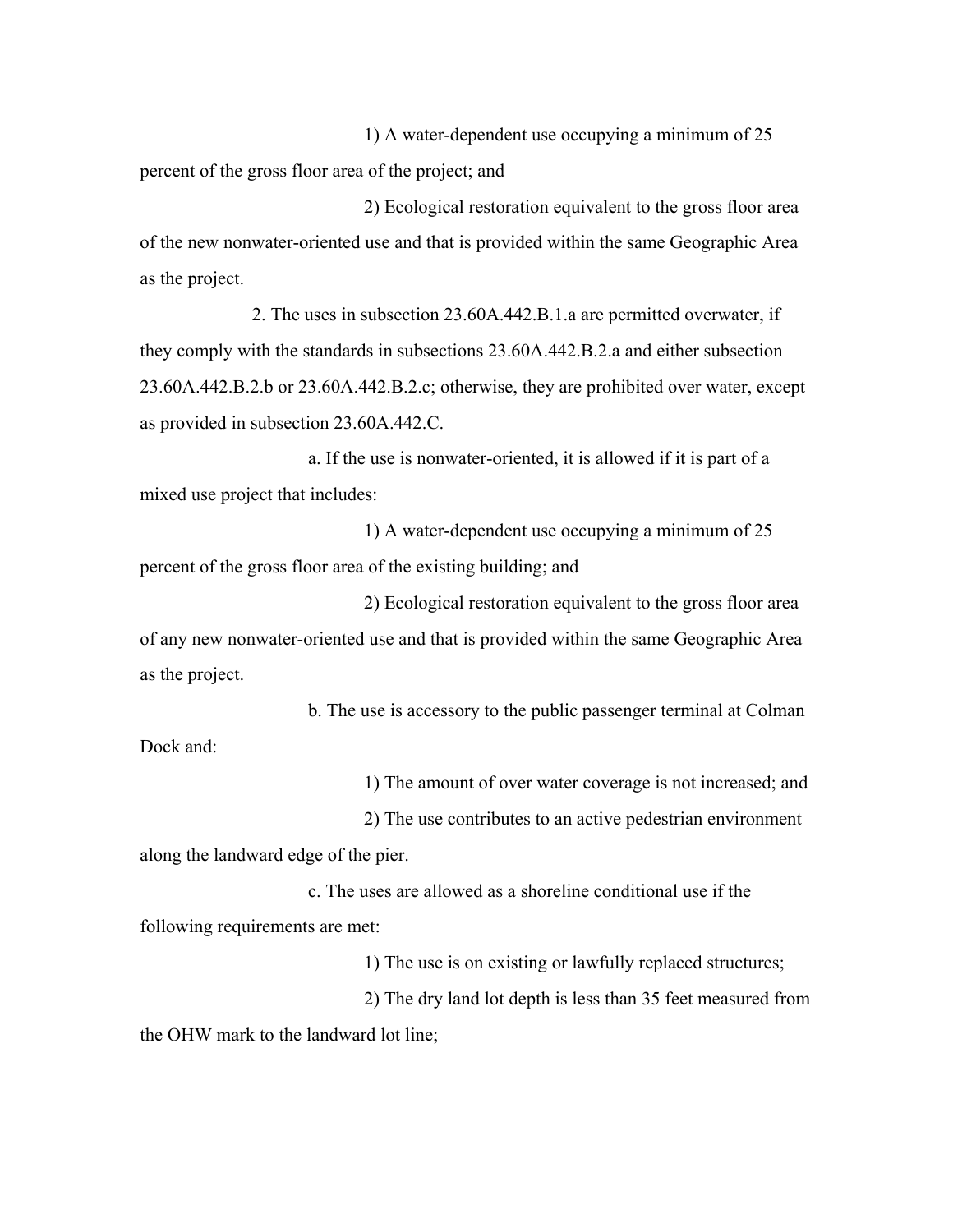3) An unenclosed water-enjoyment use is provided in the

area between the building and 15 feet from the seaward end of the pier;

4) All waste and recycling containers are located a minimum of 10 feet from the edge of any side of the pier and are located in an enclosed area.

3. Adult motion picture theaters and panorams are prohibited.

C. Commercial uses on historic ships

1. The following uses are allowed as a shoreline conditional use on an historic ship on waterfront lots if the standards in subsection 23.60A.442.C.2 are met:

a. Eating and drinking establishments;

b. Sales and services, general; and

c. Sale and rental of small boats, boat parts and accessories.

2. Development on historic ships that includes uses listed in subsection

23.60A.442.C.1 must comply with the following standards in addition to the criteria for shoreline conditional uses in Section 23.60A.034:

a. The ship is designated as historic by the City of Seattle Landmarks Preservation Board or listed on the National Register of Historical Places;

b. It is impractical to incorporate uses permitted outright because of the ship design or the permitted uses cannot provide adequate financial support necessary to sustain the ship in a reasonably good physical condition;

c. The use is compatible with the existing design or construction of the ship without significant alteration;

d. A certificate of approval has been obtained from the City of Seattle Landmarks Preservation Board;

e. No other historic ship containing an eating and drinking establishment, sales and services, general, or sale and rental of small boats, boat parts and accessories uses is located within 1/2 mile of the proposed site; and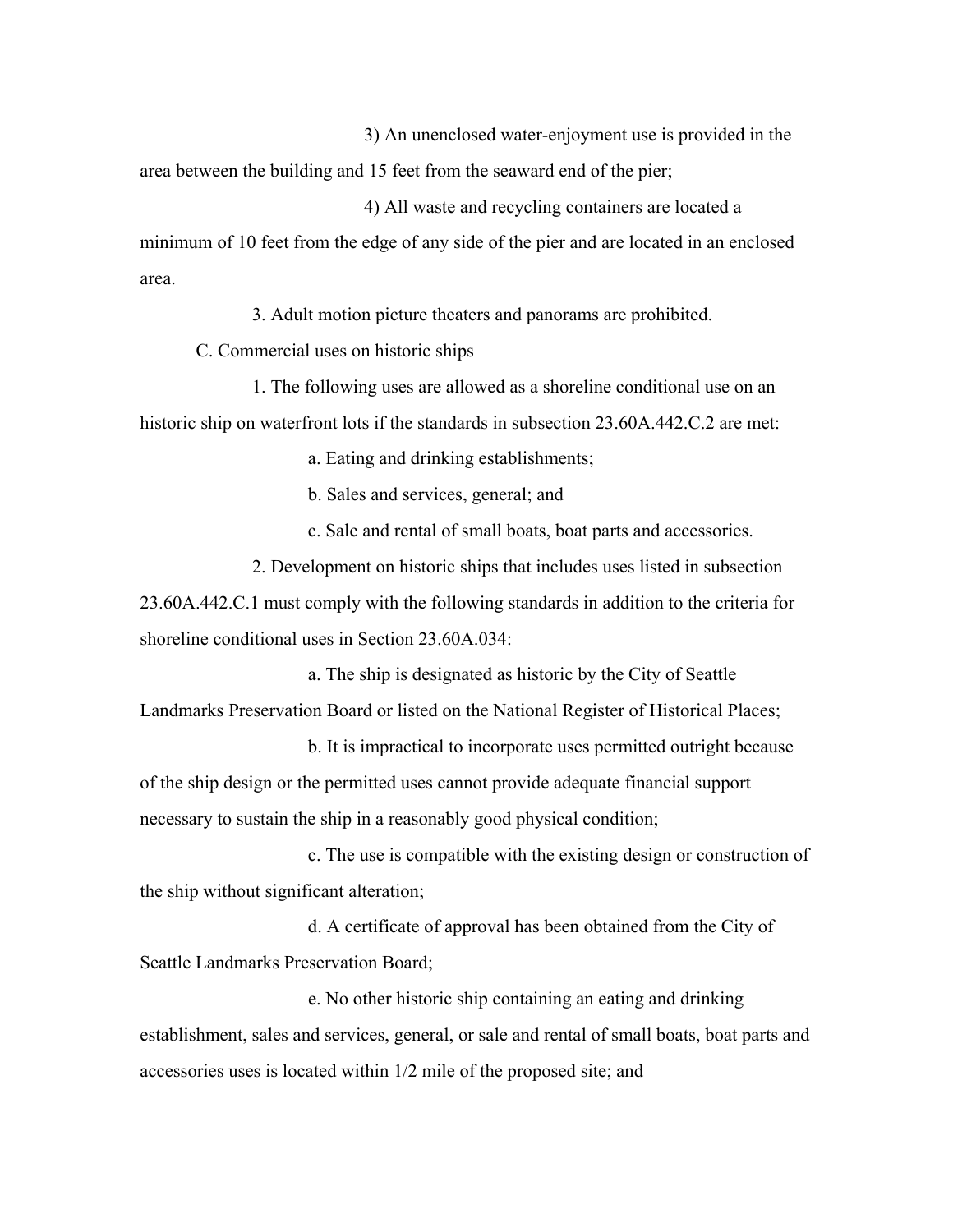f. If the new use is not water-oriented, ecological restoration equivalent to the gross floor area of the new nonwater-oriented use is provided within the same Geographic Area as the proposed project.

D. Food processing uses, nonwater-oriented community centers, and wholesale showrooms are allowed or allowed as a shoreline conditional use as follows:

1. Food processing uses are allowed if water-oriented. Food processing uses that are nonwater-oriented are allowed if the standards in subsection 23.60.442.D.4 are met;

2. Nonwater-oriented community centers are allowed if the standards in subsection 23.60.440.D.4 are met; and

3. Wholesale showrooms are allowed as a conditional use if the standards in subsection 23.60.440.D.4 are met.

4. Uses identified in subsections D.1, D.2, D.3 of Section 23.60.442 are required to:

a. Be located on a site where a water-dependent use occupies 25 percent of the developed portion of the site; and

b. Provide ecological restoration in an amount equivalent to the gross floor area of the use that is nonwater-oriented and that is provided within the same Geographic Area as the project.

E. Existing lodging uses are allowed. Expansion of public access associated with existing lodging uses is allowed if no new overwater coverage is created. New lodging and all other expansion of existing lodging uses and associated public access is prohibited.

F. Offices and child care facilities on waterfront lots are allowed if they comply with the following standards:

1. The use is part of a development that includes: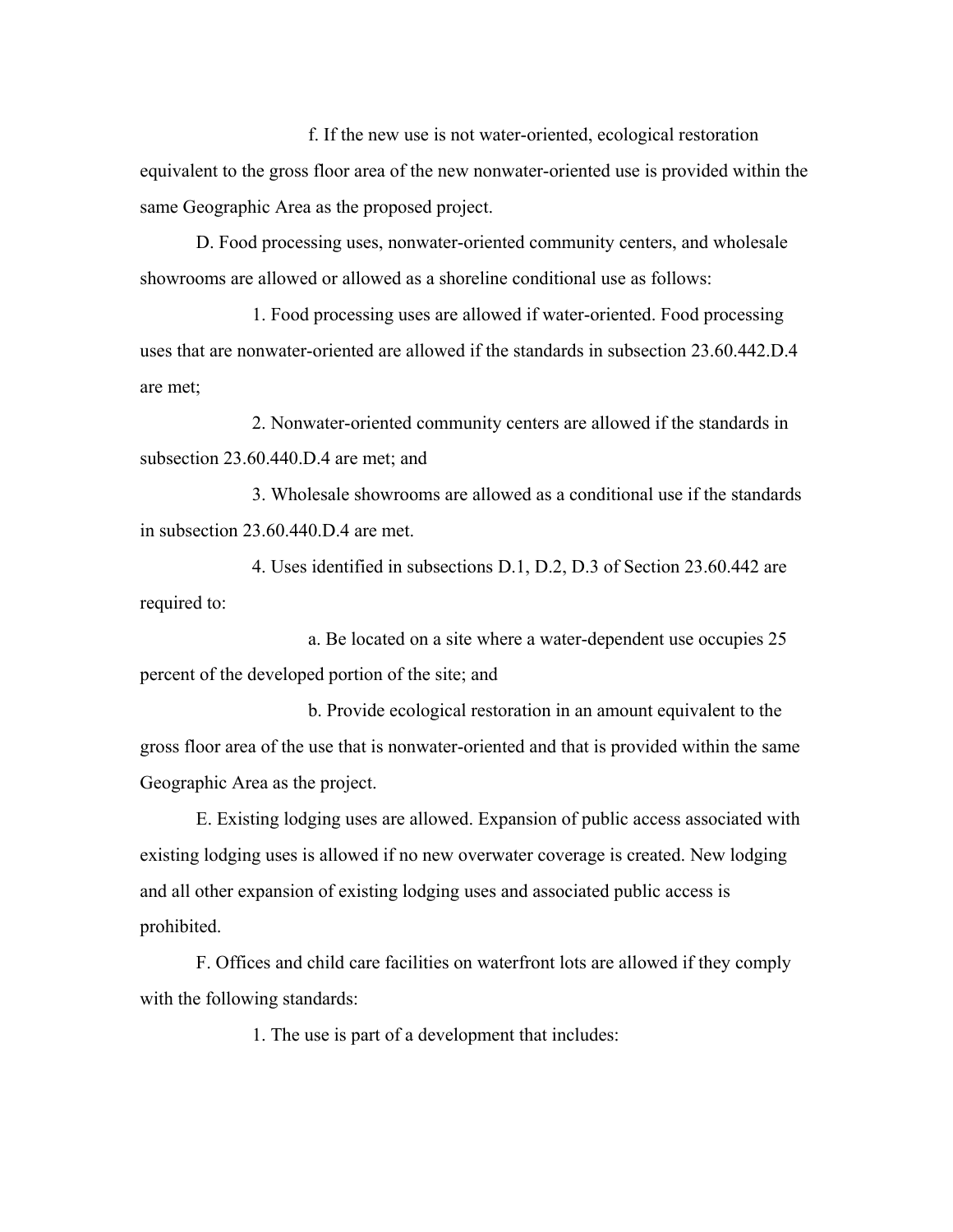a. A water-dependent use that occupies 25 percent of the developed portion of the lot; and

b. Ecological restoration in an amount equivalent in square footage to the gross floor area of the office or childcare facility and that is provided within the same Geographic Area as the project; and

2. If the use is over water, in addition to subsection 23.60A.442.F.1:

a. It is located on a an existing or lawfully replaced wharf; and

b. Any offices are at least one story above wharf level.

G. Minor vessel repair is allowed if repair work is limited to non-motorized vessels, there is no painting involved with the repair work, and no boatsheds are a part of the development and is prohibited otherwise.

H. Colleges, institutes for advanced studies, and vocational or fine art schools are:

1. Allowed if they are water-dependent or water-related;

2. Allowed as a shoreline conditional use if they are not water-dependent or water-related and the use is part of a development that includes:

a. A water-dependent use that occupies 25 percent of the developed portion of the lot; and

b. Ecological restoration in an amount equivalent to the gross floor area of any use that is nonwater-oriented and that is provided within the same Geographic Area as the project.

I. Light manufacturing

1. Light manufacturing is allowed if it is water-dependent or water-related.

2. Light manufacturing that is not water-dependent or water-related is allowed as a shoreline conditional use if:

a. Light manufacturing uses occupy no more than 25 percent of the developed portion of the lot;

b. The use is part of a development that includes: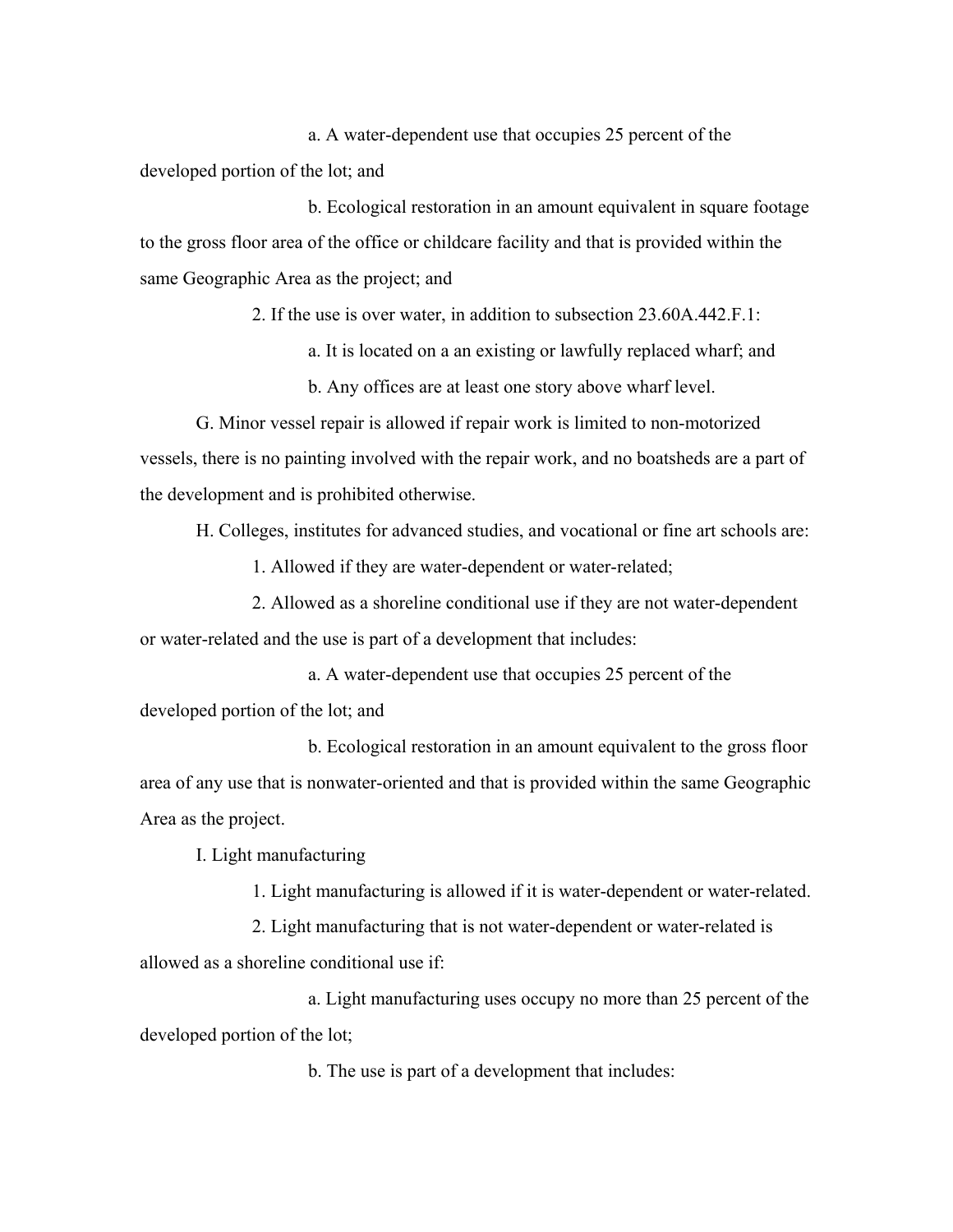1) A water-dependent use that occupies 25 percent of the developed portion of the lot; and

2) Ecological restoration in an amount equivalent to the gross floor area of any nonwater-oriented use is required within the same Geographic Area as the project;

c. The use contributes to the maritime or tourist character of the area; and

d. The use on the lot does not block the access to the water or interfere with the use of the site by water-dependent or water-related uses on site.

J. Parks and open space uses are allowed on submerged lands when located on existing structures or on new structures pursuant to number 10b of Table A for Section 23.60A.172.

K. Public facilities that are water-dependent or water-related or part of an approved Public Improvement Plan for the Harborfront adopted by City Council are allowed.

L. Outdoors storage and warehouse uses

1.Outdoor storage that is staging for construction is allowed as a temporary use.

2.Outdoor storage and warehouses are allowed as a shoreline conditional use if they are water-dependent or water-related or for temporary staging for construction and are prohibited otherwise.

M. Cargo terminals that are break bulk facilities are allowed as a shoreline conditional uses and are prohibited otherwise.

N. Dry boat storage for non-motorized boats is allowed and is otherwise prohibited.

O. Principal use parking is allowed if located in a structure and the street front is occupied by a use other than parking. All other principal parking is prohibited.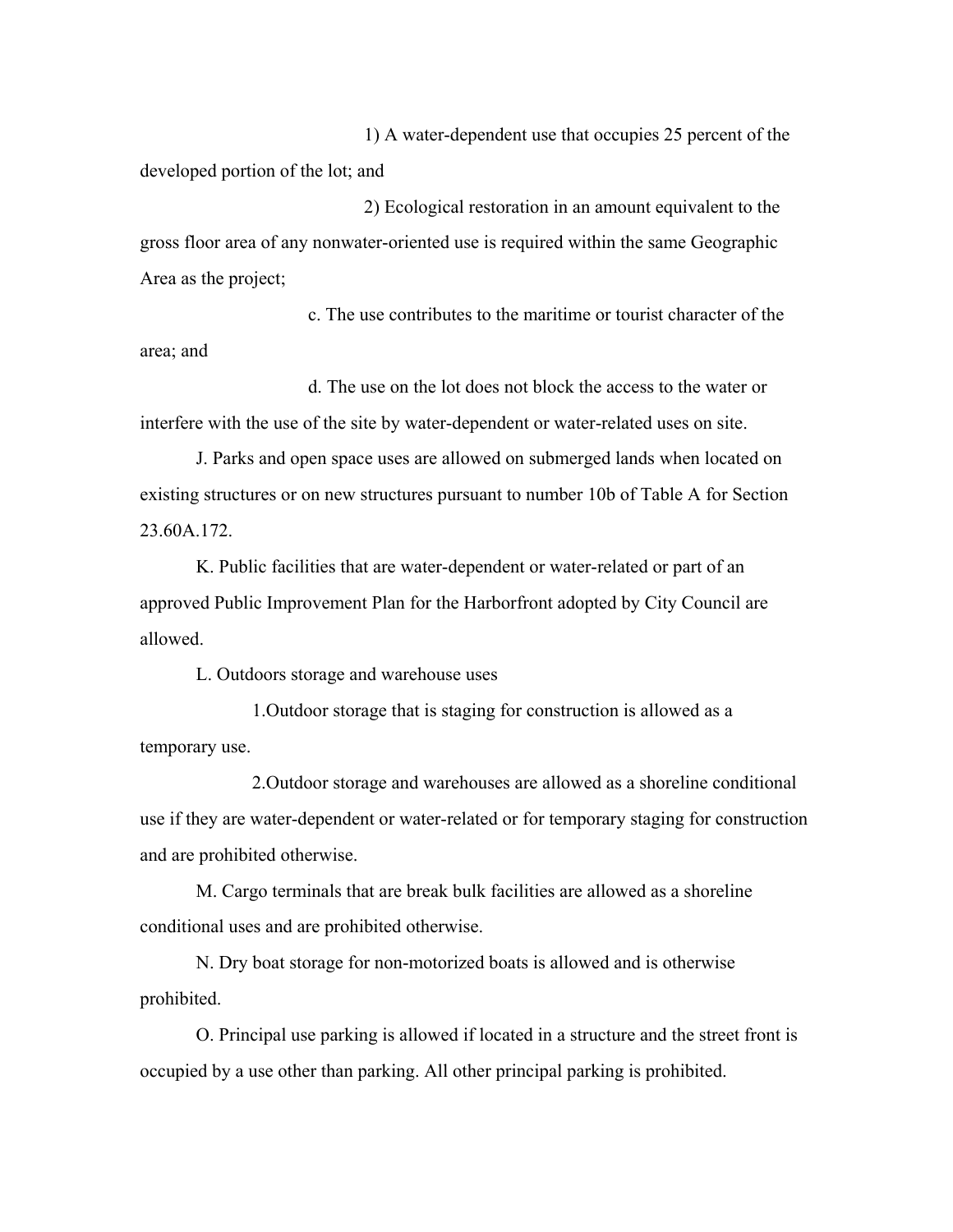P. Accessory parking is allowed if on dry land and accessory to a permitted use on the same lot where the parking is proposed, except as allowed in Section 23.60A.090.

Q. Passenger terminals

1. Water-dependent and water-related passenger terminals are allowed.

2. Queuing accessory to a passenger terminals is allowed as follows:

a. Queuing area that is accessory to a water-dependent passenger terminal or a water-dependent cargo terminal located on the same lot is permitted. The Director, in consultation with the Director of the Department of Transportation, shall determine the amount of queuing area to be permitted on a lot based on the capacity and operation of vessels serving the water-dependent transportation facility.

b. Queuing area is prohibited:

1) Off-site over-water; or

2) On a waterfront lot that is located west of the Alaskan

Way South right-of-way, as platted at the date of this ordinance.

R. Minor communication utilities are allowed, except for freestanding transmission towers, which are prohibited.

S. Utility service uses are allowed as a special use on water front lots and are allowed on upland lots, if they reasonably require a shoreline location to operate.

# **Part 2 Development Standards**

#### **23.60A.446 Height in the UH Environment**

A. Maximum height. The maximum heights in the UH Environment are as follows, as modified in subsections 23.60A.446.B through 23.60A.446.D:

1. The maximum height is 50 feet in all locations except those listed in subsections 23.60A.446.A.2 and 23.60A.446.A.3;

2. The maximum height on waterfront lots in the **Central Waterfront Landmark Designated** Area is 50 feet as measured from Alaskan Way;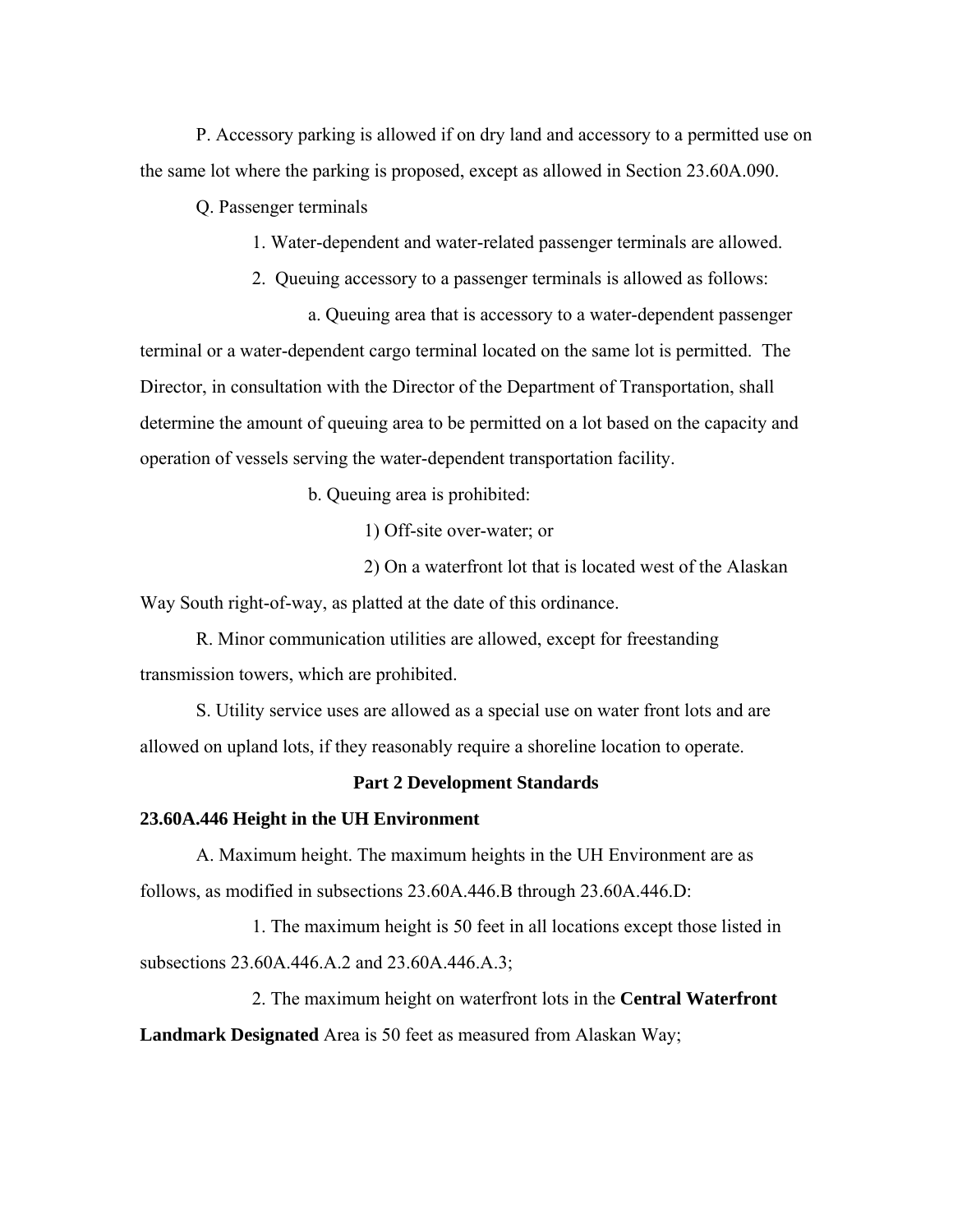3. The maximum height on upland lots is as determined by the underlying zone or special district.

B. Height exceptions for water-dependent uses. Cranes, gantries, mobile conveyors, light standards, and similar equipment necessary for the functions of waterdependent uses or the servicing of vessels may extend above the applicable maximum height limit, provided such structures shall be designed to minimize view obstruction.

C. Height exception for public open space structures. To allow a public open space and viewing areas on a structure located on dry land, the Director may allow an increase above the otherwise applicable 50 foot height limit, up to a maximum of 65 feet, provided that no height above 50 feet is allowed within 100 feet of the OHW mark. The additional height shall be used to provide viewing areas and uses accessory to the open spaces, such as retail pavilions, shelters, exhibition space, and other permitted uses that complement the open space. The Director's decision to allow the increase in height shall, in part, be based on the review of the proposal as a public facility by the Seattle Design Commission, and a subsequent determination that the proposed departures will accomplish the following design objectives:

1. Provides better integration of upland areas and the waterfront, with improved public access for the general public between the two areas;

2. Creates a unique viewing environment for observing harborfront activity, Elliott Bay, the city, and surrounding natural features;

3. Provides open space at varied elevations to relate to existing topographic conditions and minimize the appearance of bulk;

4. Encourages additional uses and features that will attract the public, enliven public areas, and add to the comfort and safety of public spaces; and

5. Promotes more environmentally sustainable design.

D. Rooftop features.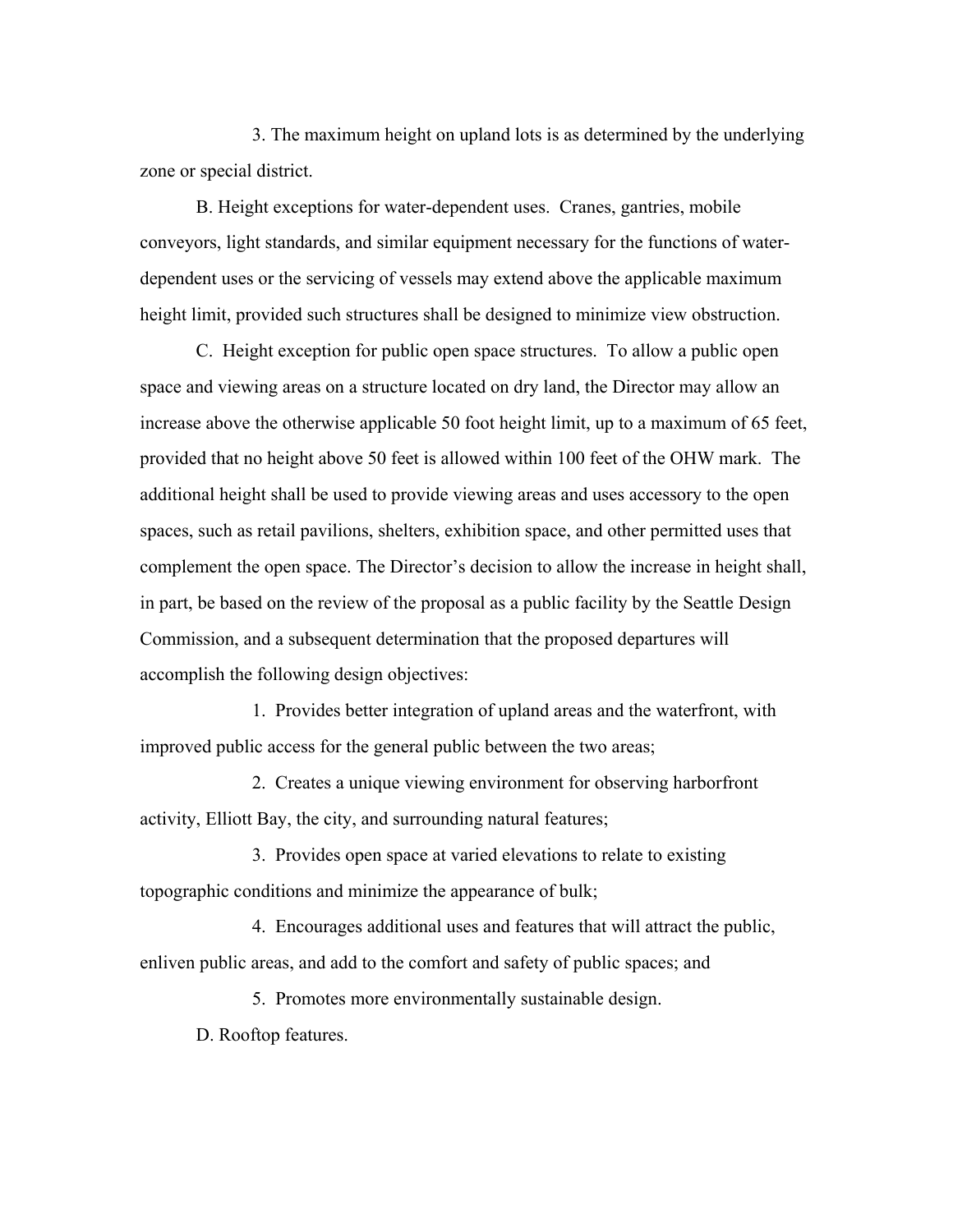1. Radio and television receiving antennas, flagpoles, smokestacks, chimneys, religious symbols for religious institutions and architectural elements that are not occupied by a use, such as clock towers and spires, and that are accessory to public water-dependent passenger terminals may extend up to 50 feet above the maximum height limit in this Section 23.60A.446, provided:

a. The feature is a minimum of 10 feet from all lot lines and allowed in the underlying zone or special district; and

b. The width of the feature does not obstruct the view of the shoreline of a substantial number of residences on areas within or adjoining the Shoreline **District** 

2. Clerestories, communication and accessory communication devices, firewalls, green roofs, greenhouses, monitors, open railings, parapets, planters, skylights and solar collectors may extend up to 4 feet above the maximum height limit with unlimited rooftop coverage, where allowed in the underlying zone or special district, except where the width of such features obstructs the view of the shoreline of a substantial number of residences within or adjoining the Shoreline District, in which case the Director may authorize a lower height.

3. Stair and elevator penthouses, mechanical equipment, play equipment and open-mesh fencing which encloses it, if located at least 15 feet from the roof edge may extend 10 feet above the maximum height if:

 a. The combined total coverage of all features does not exceed 20 percent of the roof area or 25 percent of the roof area if the total includes screened mechanical equipment;

b. Allowed in the underlying zone or special district; and

 c. The width of such features does not obstruct the view of the shoreline of a substantial number of residences on areas within or adjoining the Shoreline District, in which case the Director may authorize a lower height.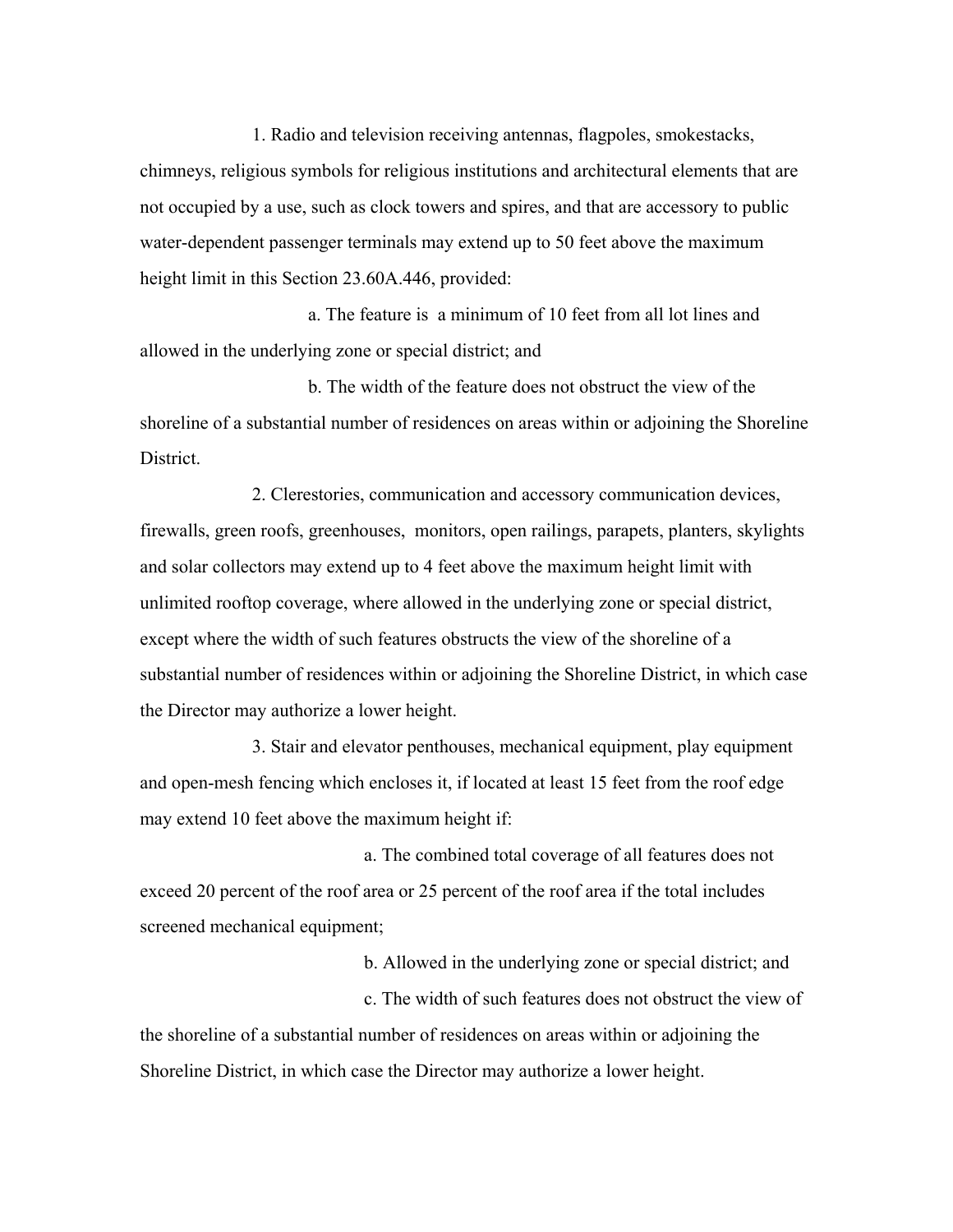4. Structures may extend 18 inches above the maximum height limit if the proposed roof insulation exceeds the energy code requirements in effect when the structure is constructed.

E. Bridges. Bridges may exceed the maximum height limits.

#### **23.60A.448 Lot coverage in the UH Environment**

A. Waterfront lots. On waterfront lots, the following requirements apply:

1. Structures, including floats and piers, shall not occupy more than 50 percent of the submerged land of any lot, except as provided in subsections 23.60A.448.C and 23.60A.448.D; and

2. Structures shall not occupy more than 50 percent of the dry land of any lot.

B. Upland lots.

The lot coverage of the underlying zone applies.

C. Lot coverage exceptions. Piers may exceed allowed lot coverage by the addition of floats for open wet moorage. Existing or new floats may exceed the existing lot coverage or the lot coverage limit, whichever is greater, by 1,600 square feet total for all floats. An additional 400 square feet of coverage is allowed for an access ramp.

D. Allowance for increased lot coverage. In addition to overwater coverage allowed in subsections 23.60A.448.A through 23.60A.448.C, additional overwater coverage may be allowed for a water-dependent use or a permitted public use, if the following conditions are met:

1. An equivalent amount of overwater coverage is permanently removed from another overwater structure located within the UH environment prior to the increase in lot overwater coverage;

2. The total amount of coverage on the lot with increased coverage does not exceed 65 percent of the submerged land of the lot; and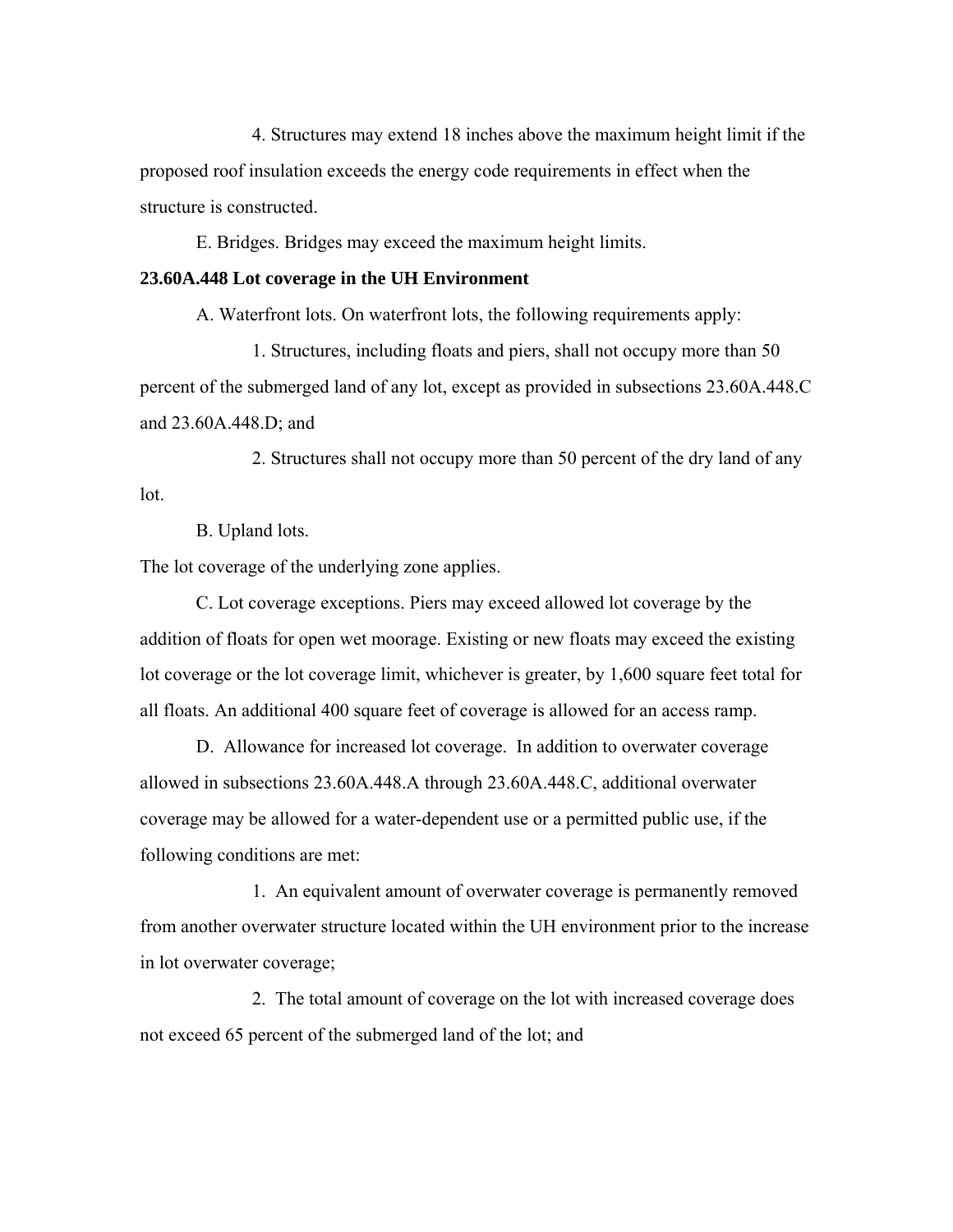3. The owner of the lot reducing overwater coverage agrees in writing to the removal of the overwater coverage.

# **23.60A.450 Shoreline and side setbacks in the UH Environment**

A. A shoreline setback of 25 feet from the OHW mark is required. No development, use, or shoreline modification is allowed within the shoreline setback except as allowed in Section 23.60A.167 and the minimum necessary for:

1. Structures providing overhead weather protection within the public right-of-way, such as canopies or awnings, that enhance the pedestrian environment and complement street level activity and uses in abutting development; and

2. Stairs, ramps, overhead pedestrian walkways, mechanical assists, and other forms of pedestrian access to passenger terminal facilities and public open space located above street level, to improve public access to these passenger terminal facilities and public open space areas from upland areas, increase public safety and minimize pedestrian and vehicle conflicts, and contribute to an active and inviting pedestrian environment along Alaskan Way.

B. The side setback is 50 feet from the nearest lot line for all fixed pier structures, not including moorage floats. One-half of an adjacent submerged street right-of-way may be used in meeting this requirement.

C. **Existing structures that would be considered nonconforming because they are located in the required shoreline setback in UH Environment are not regulated as a nonconforming structures based on setback standards. Such structures may not expand in any manner in the setback but may be replaced if they provide a**n area of ecological restoration equivalent to the footprint of the structure located in the shoreline setback is required within the Shoreline District within one mile of the site.

**23.60A.452 View corridors in the UH Environment**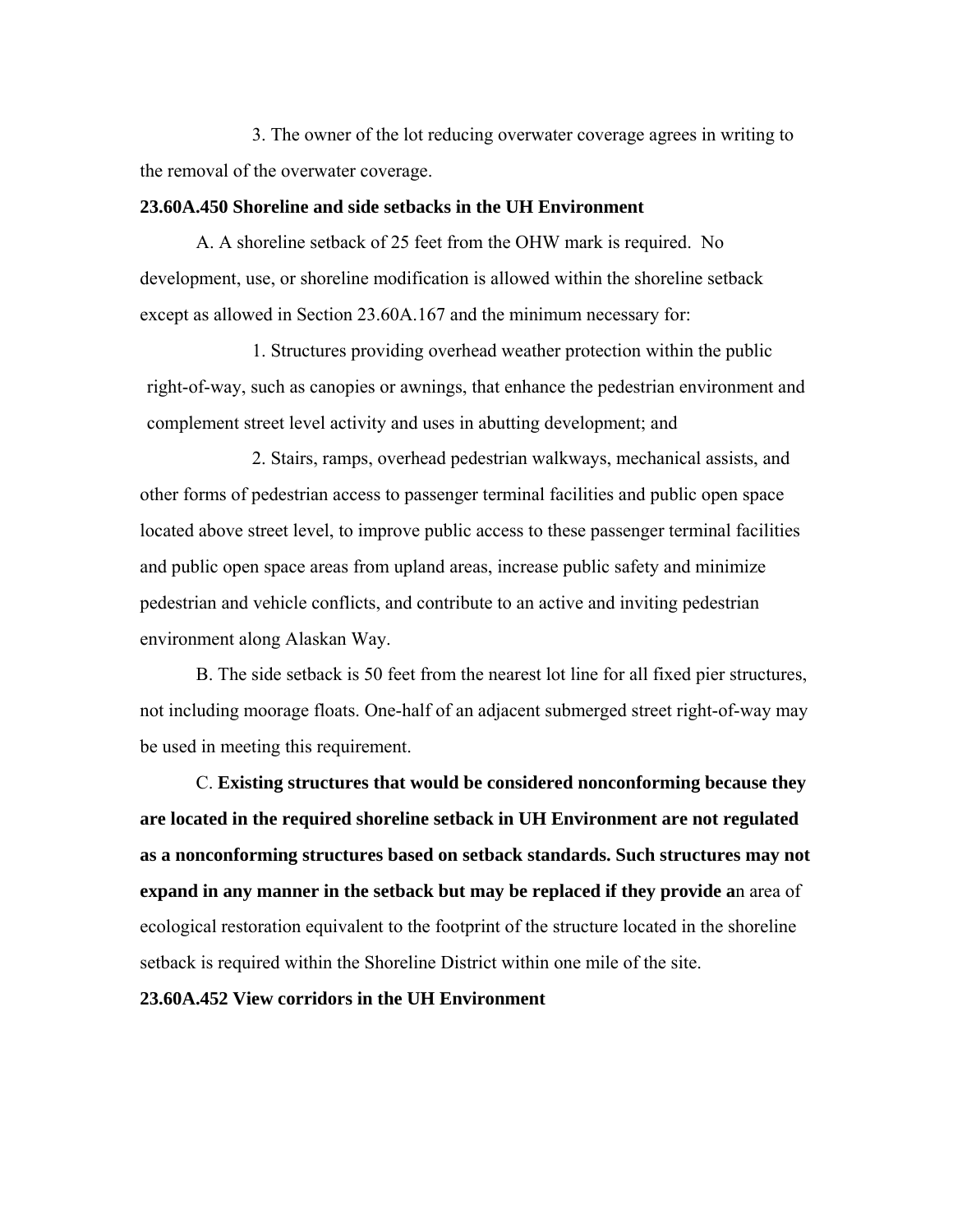A. A view corridor or corridors of not less than 30 percent of the width of the lot, measured at Alaskan Way, shall be provided and maintained on all waterfront lots as follows:

1. View corridors shall allow views of the water from the street. View corridors shall maintain and enhance pedestrian views from Alaskan Way along existing view corridors established by submerged street rights-of-way, as well as views from upland areas along east/west rights-of-way. View corridors shall provide views past pier development out into the open water of Elliott Bay and to the Olympic Mountains where possible;

2. View corridors through a development site shall be encouraged to assist in relieving the overall sense of bulk of development over water; and

3. Overhead weather protection may extend into the view corridor if designed to frame views from Alaskan Way and east/west right-of-ways and if structures in the view corridors are narrow to minimize view obstruction from pedestrian areas at Alaskan Way or on upland streets.

B. One-half of an adjacent submerged street right-of-way may be used in meeting view corridor requirements.

C. Departures for over water public open space. As an incentive to enhance viewing opportunities by developing public open space jointly with other permitted public facilities on piers or wharf structures, the Director may, as a Type I decision, allow departures to the view corridor requirements of this Section 23.60A.452 and Section 23.60A.170, View corridors, under the process and conditions specified in Section 23.60A.460.

# **23.60A.454 Regulated public access in the UH Environment**

A. Public access meeting the following criteria shall be provided and maintained on all waterfront lots for all developments, except as modified by subsection 23.60A.454.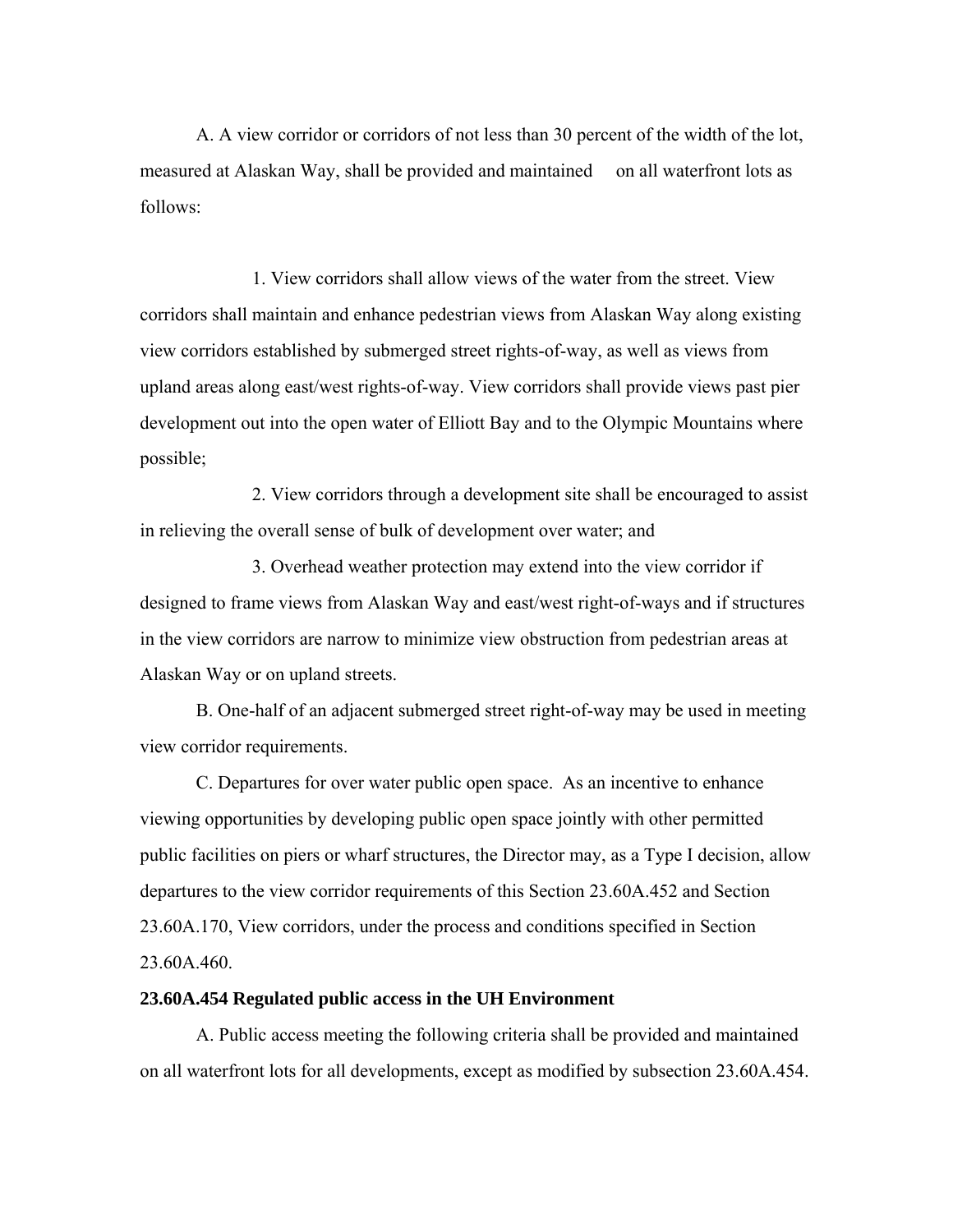B. Development shall provide a minimum of 15 percent of the developed lot area or5,000 square feet, whichever is greater, for public access.

1. If 10,500 square feet or more of public access is required, the development shall provide a minimum of a 10 foot wide public access walkway along the three seaward edges of the pier or wharf.

2. If less than 10,500 square feet of public access is required, the development shall provide:

a. A minimum of a 10 foot wide public access walkway along the north or south edge of the pier or wharf;

b. A minimum of a 15 foot wide public access walkway along the seaward edge of the pier; and

3. The required walkways may be located on the 18 foot pier apron required in subsection 23.60A.456.C.1.

4. If a lot contains a mix of uses that require public access and uses that are exempt, public access shall be provided unless the percentage of the lot that is covered by uses that are exempt from public access is more than 75 percent.

B. Public access exceptions

1. On piers or wharf structures that have been reconfigured to allow open water at the landward end of the structure the standards in subsections 23.60A.454.A and 23.60A.454.B may be modified to provide public access that meets the intent of those subsections as determined by the Director;

2. The Director may modify the configuration of the public access required in subsection 23.60A.454.A if a development provides public access that connects to public access north and south of the site around the perimeter of a wharf or pier;

3. The Director may modify the standards of the public access required in subsection 23.60A.454.A if the lot is included in a public access plan approved by the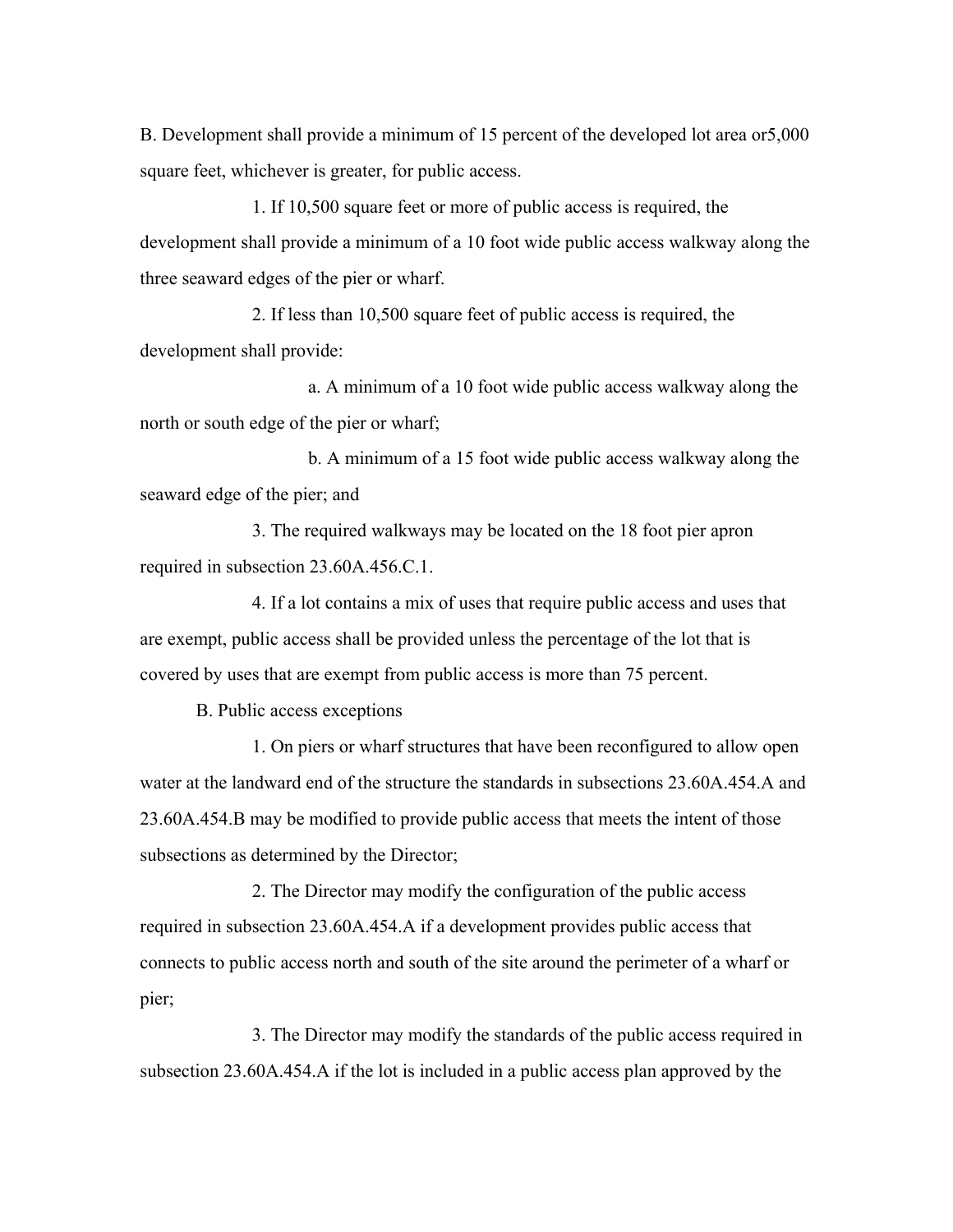Council and in the City's Capital Facilities Element of the Comprehensive Plan meeting the requirements of Section 23.60A.164; and

4. As an incentive to develop public open space jointly with other permitted public uses on piers or wharf structures, the Director may, as a Type I decision, allow departures from the standards for regulated public access in subsections 23.60A.454.A and 23.60A.454.B under the process and conditions specified in Section 23.60A.460.

#### **23.60A.456 Moorage requirements in the UH Environment**

A. Developments in the UH Environment shall offer moorage on a regular basis through:

1. Offering on-site moorage for lease for use by commercial or recreational watercraft;

2. Actively advertising the availability of on-site transient moorage;

3. Using on-site moorage as an integral part of the development's

operation; or

4. Complying with subsections 23.60A.456.D or 23.60A.456.E.

B. To facilitate moorage developments shall provide:

1. Cleats on the two sides of the pier sufficiently strong for the moorage of vessels 100 feet in length;

2. Floats that are at least1,800 square feet with a minimum width of 6 feet for moorage of smaller vessels; or

3. Alternative moorage facilities providing an equivalent amount of moorage, as determined by the Director.

C. To facilitate access to moorage developments shall provide:

1. A pier apron of a minimum width of 18 feet on each side and the seaward end of the pier or wharf; and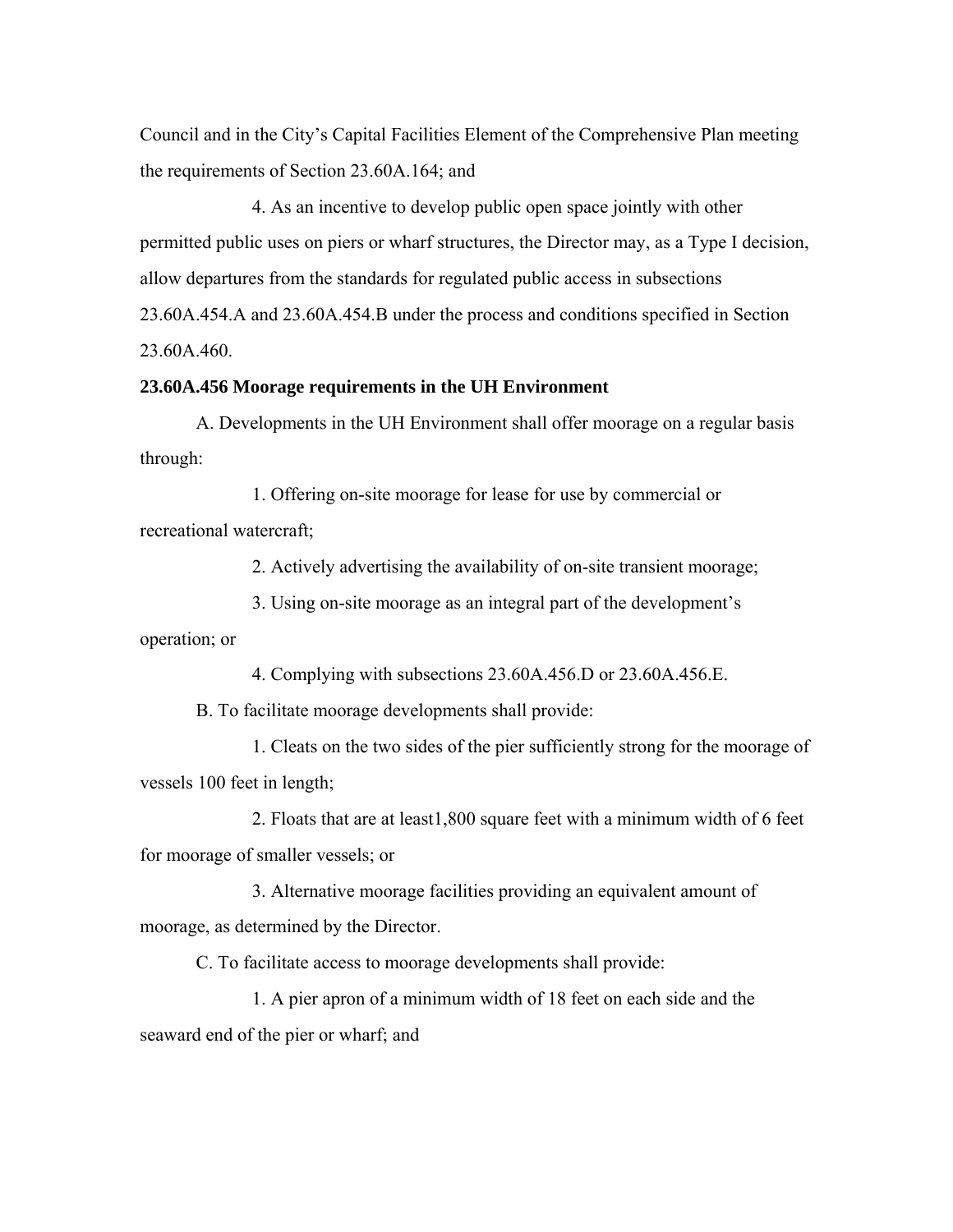2. Railings and/or ramps designed to facilitate access to the pier apron or roadway from moored ships and boats.

D. Marinas. Marinas in the UH Environment shall meet the specific development standards in Section 23.60A.200 in lieu of the moorage requirements of subsections 23.60A.456.B and 23.60A.456.C and shall provide transient moorage at the rate of 40 linear feet of transient space for each 1,000 linear feet of permanent moorage space.

E. Exceptions for principal use public shoreline parks and open space uses. The Director may waive or modify the moorage requirements for public shoreline parks and open space uses if:

1. The applicant demonstrates that moorage meeting the demand for recreational vessels is provided within, 1000 feet of the proposed project that is not required for other development; or

2. There is exiting moorage provided by a public shoreline parks and open space use within  $\frac{1}{4}$  mile of the proposed project.

# **23.60A.458 Central Waterfront Landmark Designated Area review criteria**

A. Location. All developments located in the Central Waterfront Landmark Area, comprises Piers 54, 55, 56, 57 and 59.

B. Review Process. All applications for development in the Central Waterfront Landmark Area shall be referred to the Landmarks Preservation Board and to the Department of Neighborhoods for their review and comment prior to issuance of a permit. In order to avoid undue project delay, such review and comment shall be completed within 45 days of receipt of an application by the Landmarks Preservation Board and the Department of Neighborhoods.

C. Review Standards. New construction or replacement or modification of existing structures shall be reviewed using the Central Waterfront Piers Design Guidelines developed by the Seattle Landmarks Preservation Board with the recognition by the Board and the City Historic Preservation Officer that alteration to existing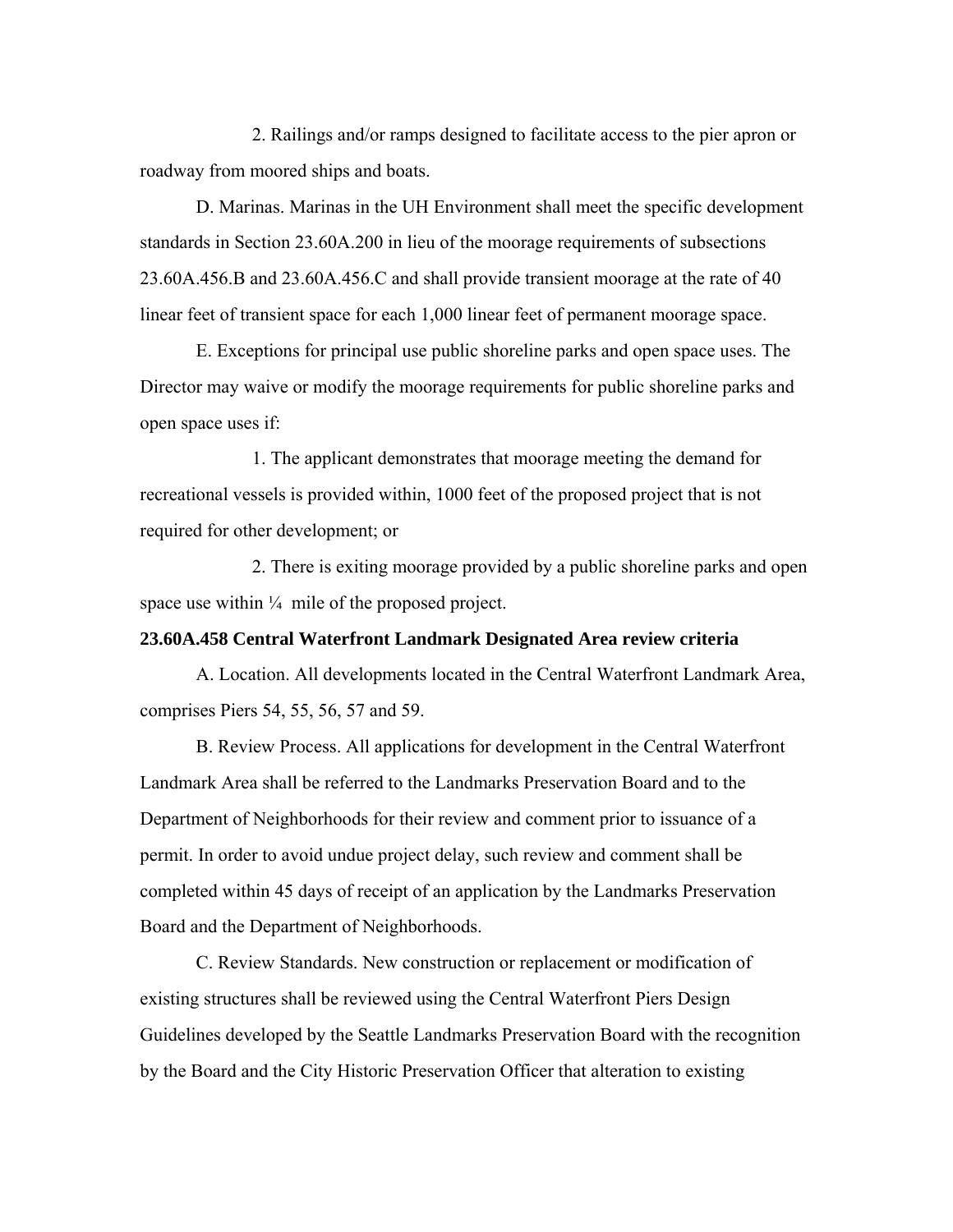structures may be necessary to meet requirements of the Shoreline Master Program to protect the shoreline environment.

# **23.60A.460 Incentive for public open space and viewing areas at Colman Dock**

A. Applicability. As an incentive to include significant public open space and enhance viewing opportunities in the development of a water dependent passenger terminal at Colman Dock, the Director may, as a Type I decision, allow departures from development standards under conditions specified in this Section 23.60A.460, based on the determination that, relative to the strict application of the standards, the departures will result in substantially improved public access and increased viewing opportunities. The Director's decision to grant, modify or deny requested departures shall be based on the review of the proposal as a public project by the Seattle Design Commission, and a subsequent determination by the Director that the proposed departures will accomplish the following design objectives:

1. The design and siting of the open space and viewing areas will increase and enhance public access and viewing opportunities in the area relative to a strict application of the prescribed regulated public access and view corridor requirements, and any public access plans that may be in place for the UH environment;

2. The siting and design of the open space and viewing area will better integrate waterfront development with upland areas and improve pedestrian connections between the two areas;

3. Public open space and viewing areas shall be sited and designed to minimize the overall appearance of the bulk of overwater structures and impacts on views from upland streets; and

4. Public open space and viewing areas located above grade shall be visible from Alaskan Way and shall be sited and designed to facilitate easy access from street level, including ADA accessibility and public wayfinding.

B. Allowed departures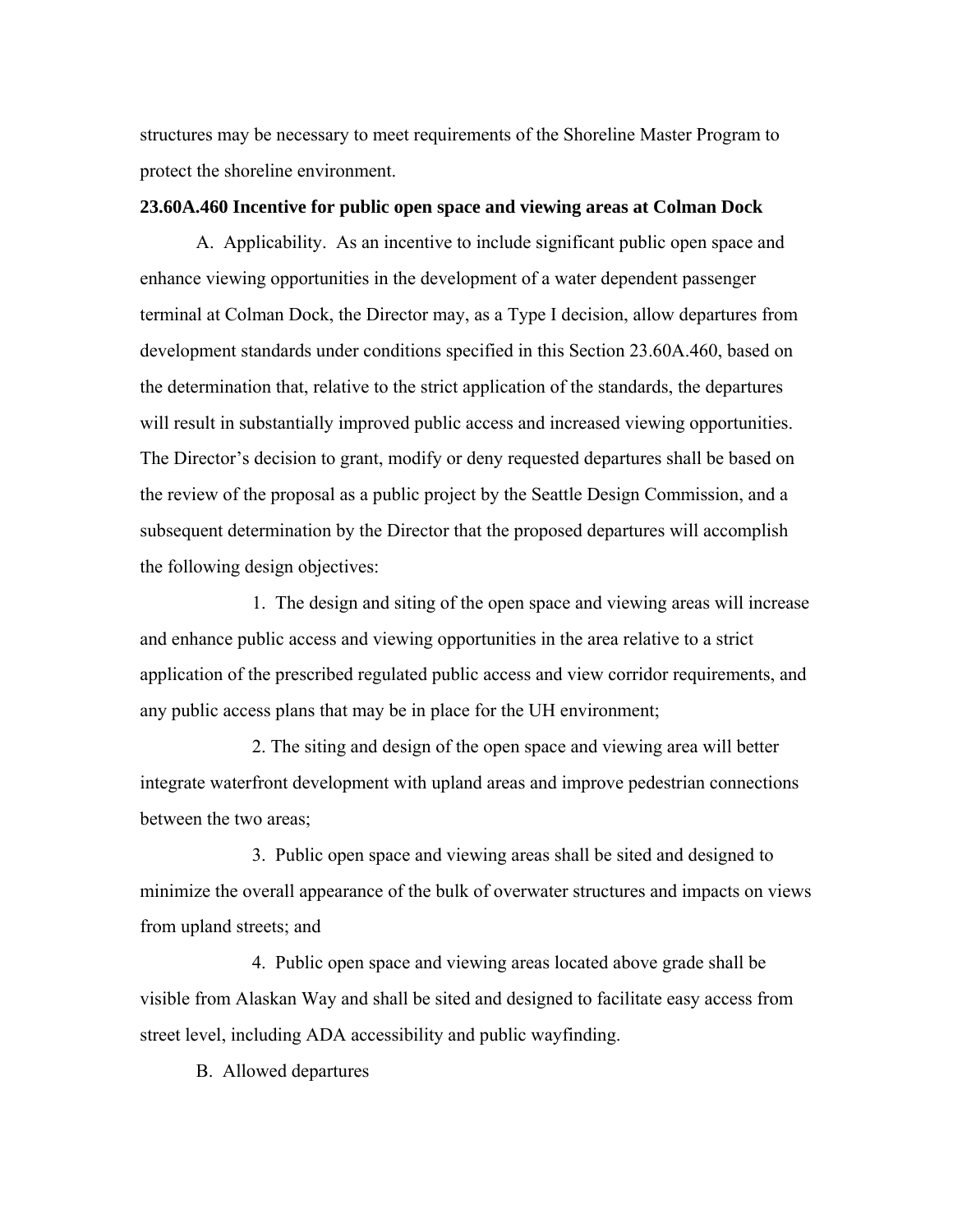1. View corridor requirements. To create a unique viewing environment for observing harbor activity, Elliott Bay, and the City and surrounding natural features, departures from the standards of Section 23.60A.170, View corridors, and Section 23.60A.452, View corridors in the UH Environment, may be permitted to consolidate required view corridors into a large public view observation area meeting the following conditions:

a. The view observation area is a public open space that, at a minimum, is open along its perimeter to views beyond pier development to the open water of Elliott Bay and the Olympic Mountains; and

b. The view observation area substituting for required view corridors may be located above street level, if the area meets the conditions for regulated public access above street level in subsection 23.40.460.B.2.b.

2. Regulated public access. Departures from the standards of Section 23.60A.164, Standards for regulated public access, and Section 23.60A.454, Regulated public access in the UH environment, may be permitted if the following conditions are met:

a. The required configuration of regulated public access may be modified to allow a large contiguous open space that is equal to or greater in area than the amount otherwise required by subsection 23.60A.454.B, or approximately 15 percent of the of the lot coverage, whichever is greater, provided that the open space is easily identifiable as public space, is visible and accessible by the public from the street, has a minimum horizontal dimension of 10 feet, and provides maximum exposure to the bay and surrounding activity, with views of the water along at least 50 percent of the perimeter;

b. The public open space may be located above street level on the rooftops of structures or on terraces at multiple levels, provided that all areas of the open space are accessible to pedestrians from Alaskan Way, with vertical connections between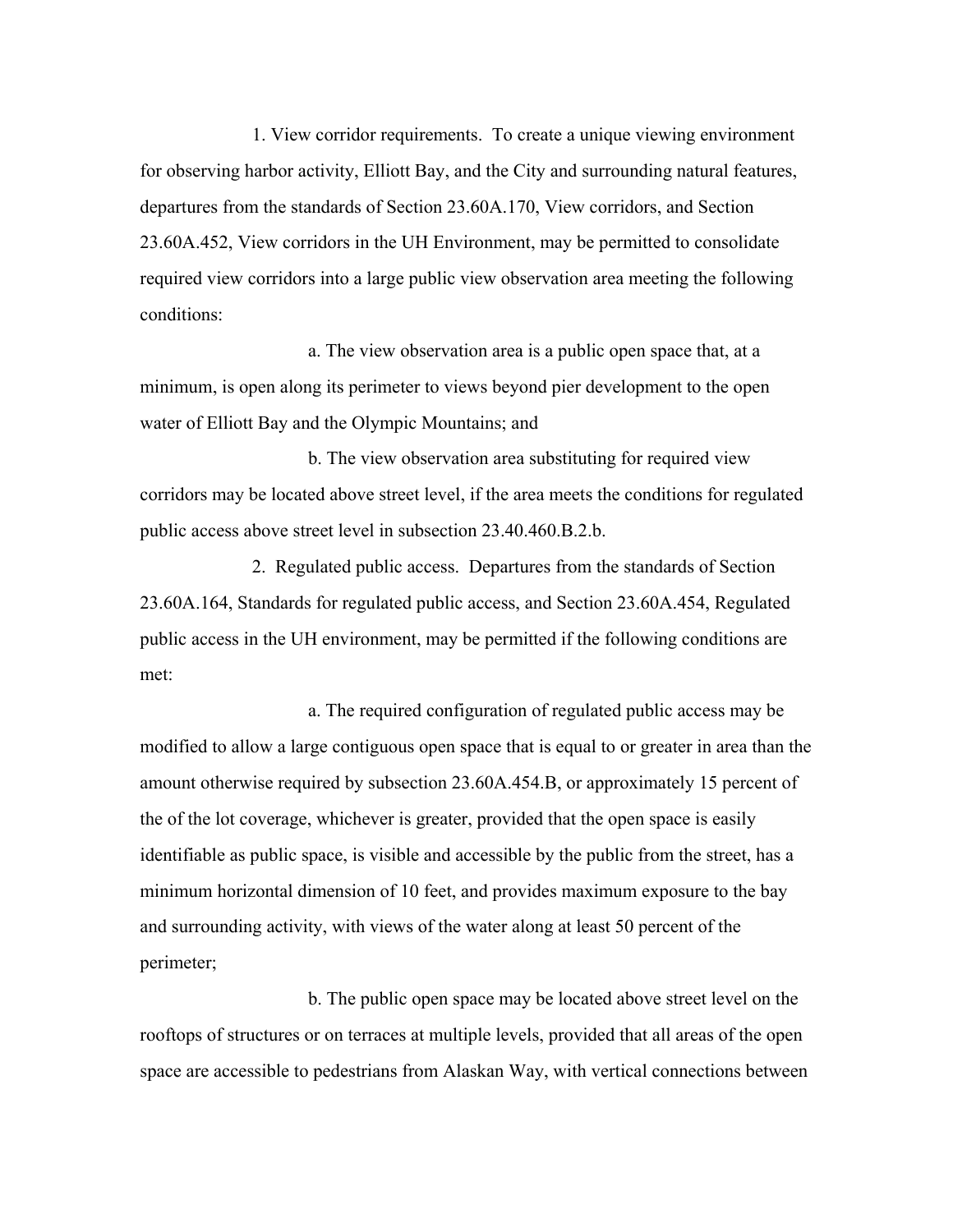the street level and upper levels designed to facilitate easy access, including ADA access and public wayfinding;

c. Limited coverage of the space may be allowed to accommodate uses and features that activate the space and make it more comfortable and usable in inclement weather. Up to 50 percent of the total open space area may be covered, if at least 50 percent of the perimeter of any covered area is open to views of the water;

d. Efforts should be made to physically and visually link open space providing public access over water to upland streets that provide links to upland areas; and

e. Public access to the space is required, without charge, for a minimum of ten hours each day of the year. The hours of public access shall be during daylight hours, unless there are insufficient daylight hours, in which case the open space shall also be open during nighttime hours for the balance of the hours the open space is to remain open. Public access may be limited temporarily during hours access is otherwise required to be open to the public for necessary maintenance, temporary event rentals or concessions that encourage use and enjoyment of the space, or for reasons of public safety.

#### **Subchapter XIII: The Urban Industrial (UI) Environment**

#### **23.60A.480 Applicable standards in the UI Environment**

All uses and developments in the Shoreline District, including shoreline modifications, are subject to the standards set out in Subchapter III of this Chapter 23.60A and to the standards for this environment.

# **Part 1 Uses**

#### **23.60A.482 Uses in the UI Environment**

#### **A. Use regulations**

1. All uses are allowed, allowed as a special use, allowed as a shoreline conditional use or prohibited pursuant to Section 23.60A.090, this Section 23.60A.482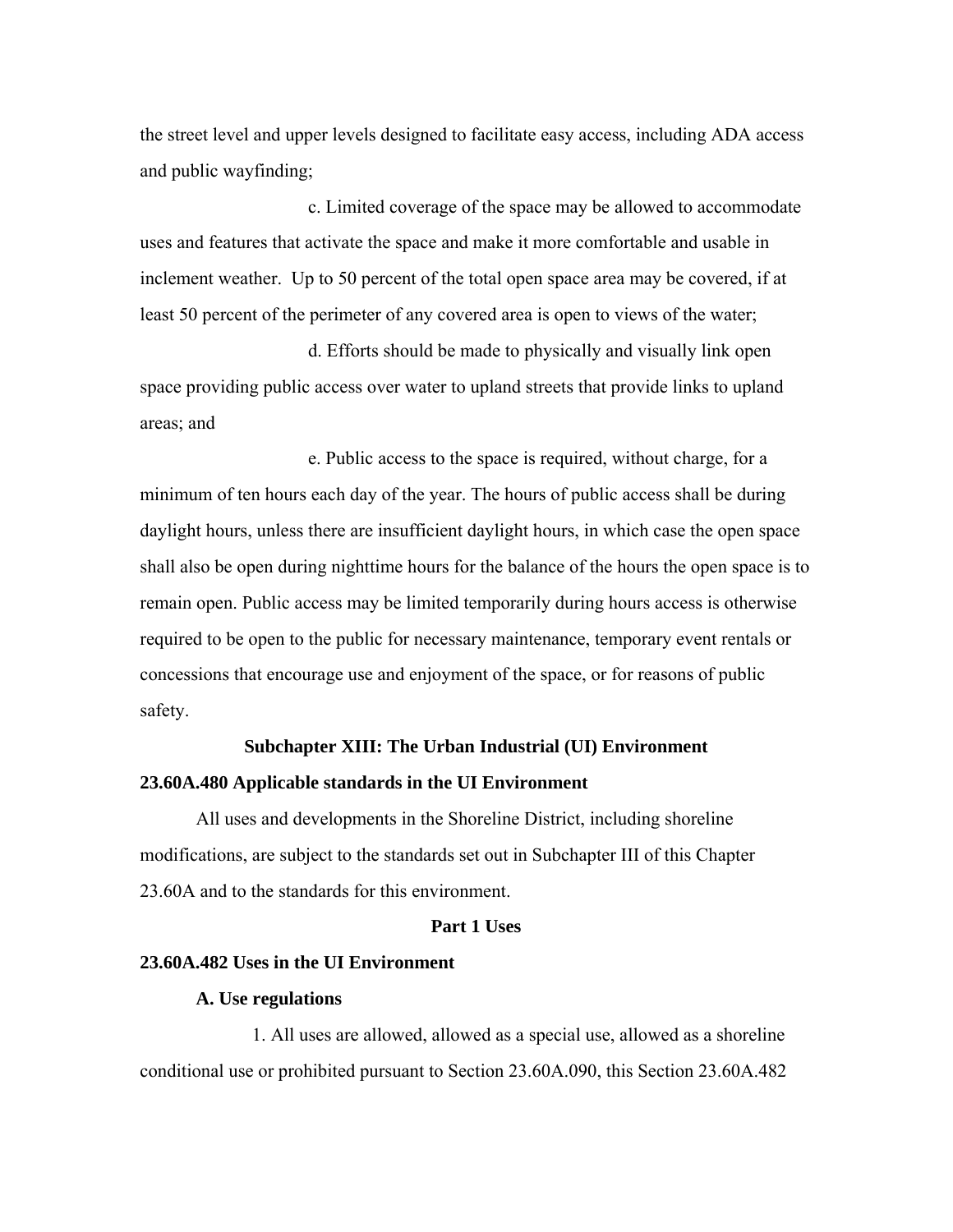and Table A for 23.60A.482 and Section 23.60A.484. Use categories and subcategories cover all uses in that category and subcategory except when a subcategory of that use is specifically shown in Table A for 23.60A.482.

2. If Table A for 23.60A.482 or text of Section 23.60A.482 states that a use is required to be water-dependent or water-related, a use that does not have the required attribute is prohibited.

3. Regulations for specific shoreline modifications are set out in Sections 23.60A.172 through 23.60A.190.

B. Uses on upland lots

1. All uses allowed, allowed as a special use or allowed as a shoreline conditional use on waterfront lots are allowed on upland lots.

2. Uses prohibited on waterfront lots are regulated on upland lots by the underlying zones and are allowed, allowed as a shoreline conditional use, or prohibited as provided in the underlying zones, except for the following uses; these uses are prohibited on upland lots:

 a. Transportation uses that are prohibited on waterfront lots; except for cargo terminals and passenger terminals;

b. Utility uses that are prohibited on waterfront lots except for:

 1) Solid waste management that are not water-dependent or water-related excluding solid waste transfer stations; and

2) Recycling uses that are not water-dependent or water-

related.

c. High Impact uses that are water-related; and

d. Heavy manufacturing uses, including the extraction and mining

of raw materials.

| <b>Table A for 23.60A.482</b> |                        |  |
|-------------------------------|------------------------|--|
| Uses in the UI Environment    |                        |  |
| Use                           | <b>Waterfront Lots</b> |  |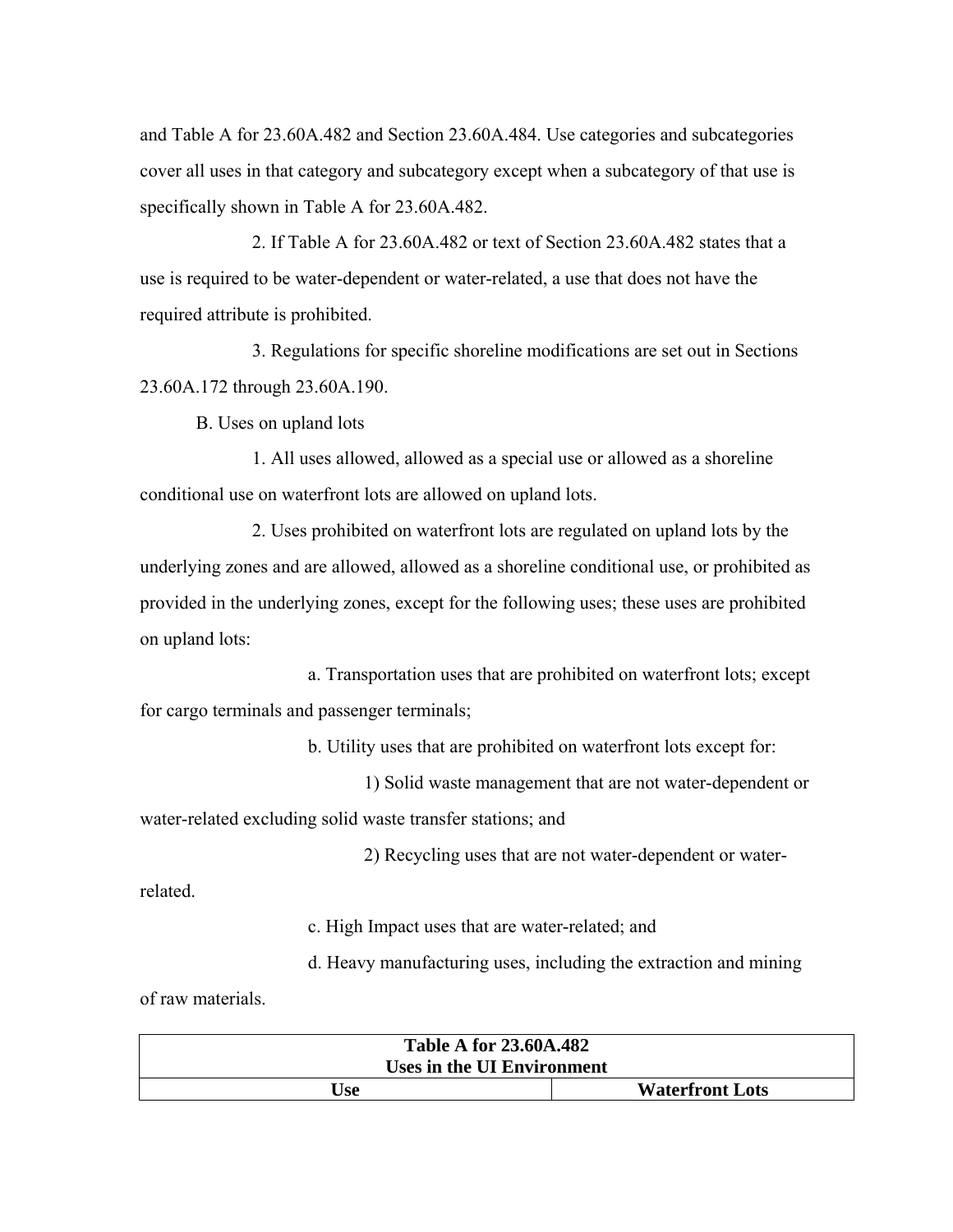| <b>Table A for 23.60A.482</b><br><b>Uses in the UI Environment</b> |                                  |
|--------------------------------------------------------------------|----------------------------------|
| <b>Use</b>                                                         | <b>Waterfront Lots</b>           |
| A. AGRICULTURAL AND FOREST PRACTICE                                |                                  |
| A.1. Aquaculture                                                   | <b>CU</b>                        |
| A.2. Other agricultural and forest practice uses                   | $\boldsymbol{\mathrm{X}}$        |
| <b>B. CEMETERIES</b>                                               | $\boldsymbol{\mathrm{X}}$        |
| <b>C. COMMERCIAL USES</b>                                          |                                  |
| C.1. Commercial uses WD/WR                                         | $\mathbf{P}$                     |
| C.2. Eating and drinking establishments                            | See subsection 23.60A.482.C      |
| C.3. Entertainment uses                                            | See subsection 23.60A.482.E      |
| C.4. Food processing and craft work uses                           | See subsection 23.60A.482.C $&D$ |
| C.5. Laboratories, research and development                        | See subsection 23.60A.482.D      |
| C.6. Offices                                                       | See subsection 23.60A.482.D      |
| C.7. Sales and services, general                                   | See subsection 23.60A.482.C      |
| C.8. Sales and services, heavy                                     | See subsection 23.60A.482.C & D  |
| C.9. Other commercial uses not WD/WR                               | X                                |
| D. HIGH-IMPACT USES                                                | WD/WR                            |
| E. INSTITUTIONAL USES                                              |                                  |
| E.1. Colleges                                                      | WD/WR                            |
| E.2. Institute for advanced study                                  | WD/WR                            |
| E.3. Vocational or fine arts schools                               | WD/WR                            |
| E.4. Yacht boat and beach clubs                                    | See subsection 23.60A.482.F      |
| E.5. Other institutional uses                                      | X                                |
| F. LIVE-WORK UNITS                                                 | X                                |
| <b>G. MANUFACTURING USES</b>                                       | See subsection 23.60A.482.C & D  |
| H. PARKS AND OPEN SPACE USES                                       |                                  |
| H.1 Shoreline park and open space                                  | $\, {\bf p}$                     |
| H.2 General park and open space                                    | X                                |
| <b>I. PUBLIC FACILITIES</b>                                        | see Section 23.60A.207           |
| J. RESEARCH USES, Aquatic Scientific, Historic,                    |                                  |
| Cultural and Educational                                           | See Section 23.60A.210           |
| K. RESIDENTIAL USES                                                | $\mathbf{X}$                     |
| L. RESTORATION AND ENHANCEMENT USES                                | See Section 23.60A.211           |
| M. STORAGE USES                                                    |                                  |
| <b>M. STORAGE USES</b>                                             |                                  |
| M.1. Mini-warehouses                                               | See subsection 23.60A.482.D      |
| M.2. Storage, outdoor                                              | See subsection 23.60A.482.D      |
|                                                                    | See subsection 23.60A.482.C,     |
| M.3. Warehouses                                                    | 23.60A.482.D and 23.60A.482.G    |
| N. TRANSPORTATION FACILITY USES                                    |                                  |
| N.1. Bridges and tunnels                                           | $\mathbf{P}$                     |
| N.2. Cargo terminals                                               | WD/WR                            |
| N.3. Moorage                                                       |                                  |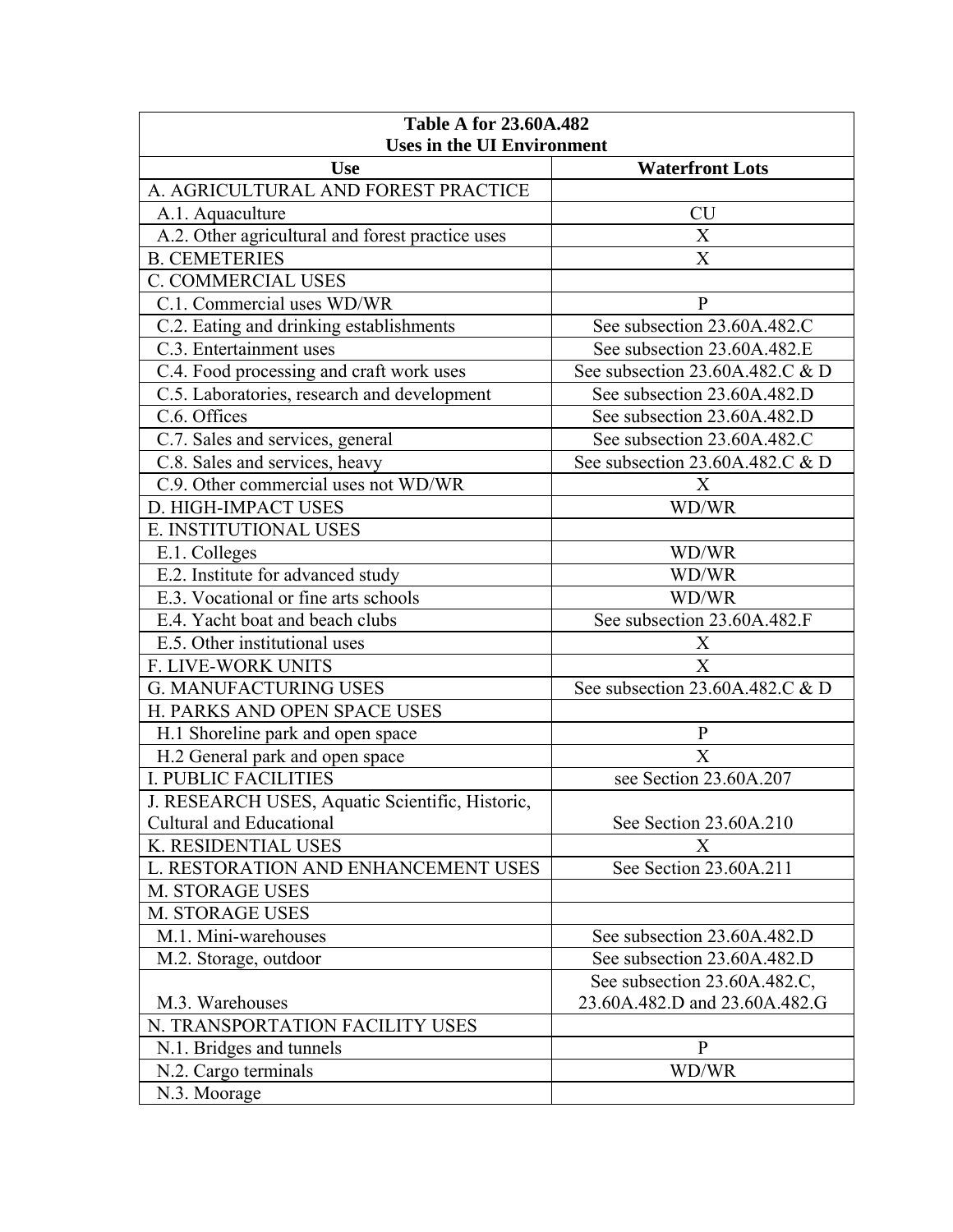| <b>Table A for 23.60A.482</b>        |                             |  |
|--------------------------------------|-----------------------------|--|
| <b>Uses in the UI Environment</b>    |                             |  |
| <b>Use</b>                           | <b>Waterfront Lots</b>      |  |
| N.3.a. Boat moorage                  |                             |  |
| N.3.a.1. Commercial marina           | $\mathbf{P}$                |  |
| N.3.a.2. Recreational marina         | See subsection 23.60A.482.F |  |
| N.3.b. Dry boat storage              | $\mathbf{P}$                |  |
| N.4 Navigational locks               | X                           |  |
| N.5. Parking                         |                             |  |
| N.5.a. Parking, principal use        | X                           |  |
| N.5.b. Parking, accessory use        | $\mathbf{p}$                |  |
| N.6. Passenger terminal              | WD/WR                       |  |
| N.7. Rail transit facilities         | $\mathbf{P}$                |  |
| N.8. Transportation facilities, air  |                             |  |
| N.8.a. Airports, land-based          | X                           |  |
| N.8.b. Airports, water-based         | SU                          |  |
| N.8.c. Heliports                     | X                           |  |
| N.8.d. Helistops                     | $\overline{\text{X}}$       |  |
| N.9. Vehicle storage and maintenance | X                           |  |
| N.10. Tugboat services               | $\mathbf{P}$                |  |
| N.11. Railroads                      | $\overline{P}$              |  |
| N.12. Streets                        | $\mathbf{P}$                |  |
| <b>O. UTILITY USES</b>               |                             |  |
| O.1. Communication utilities, minor  | See subsection 23.60A.482.H |  |
| O.2. Communication utilities, major  | X                           |  |
| O.3. Power plants                    | $\overline{X}$              |  |
| O.4. Recycling                       | WD/WR                       |  |
| O.5. Sewage treatment plants         | See subsection 23.60A.482.I |  |
| O.6. Solid waste management          | WD/WR                       |  |
| O.7. Utility service uses            | See subsection 23.60A.482.J |  |
| P. UTILITY LINES                     | $\mathbf{P}$                |  |

KEY

CU = Shoreline Conditional Use

 $P =$  Allowed by permit

 $SU = Special Use$ 

WD = Allowed for water-dependent uses; prohibited otherwise

 $WR =$  Allowed for water-dependent uses; prohibited otherwise

 $X =$ Prohibited

C. Limited commercial, storage and manufacturing uses

1. The following uses are allowed if they are water-dependent or water

related or if they meet the standards of subsections 23.60A.482.C.2, 23.60A.482.D, or

23.60A.482.G, and are prohibited otherwise: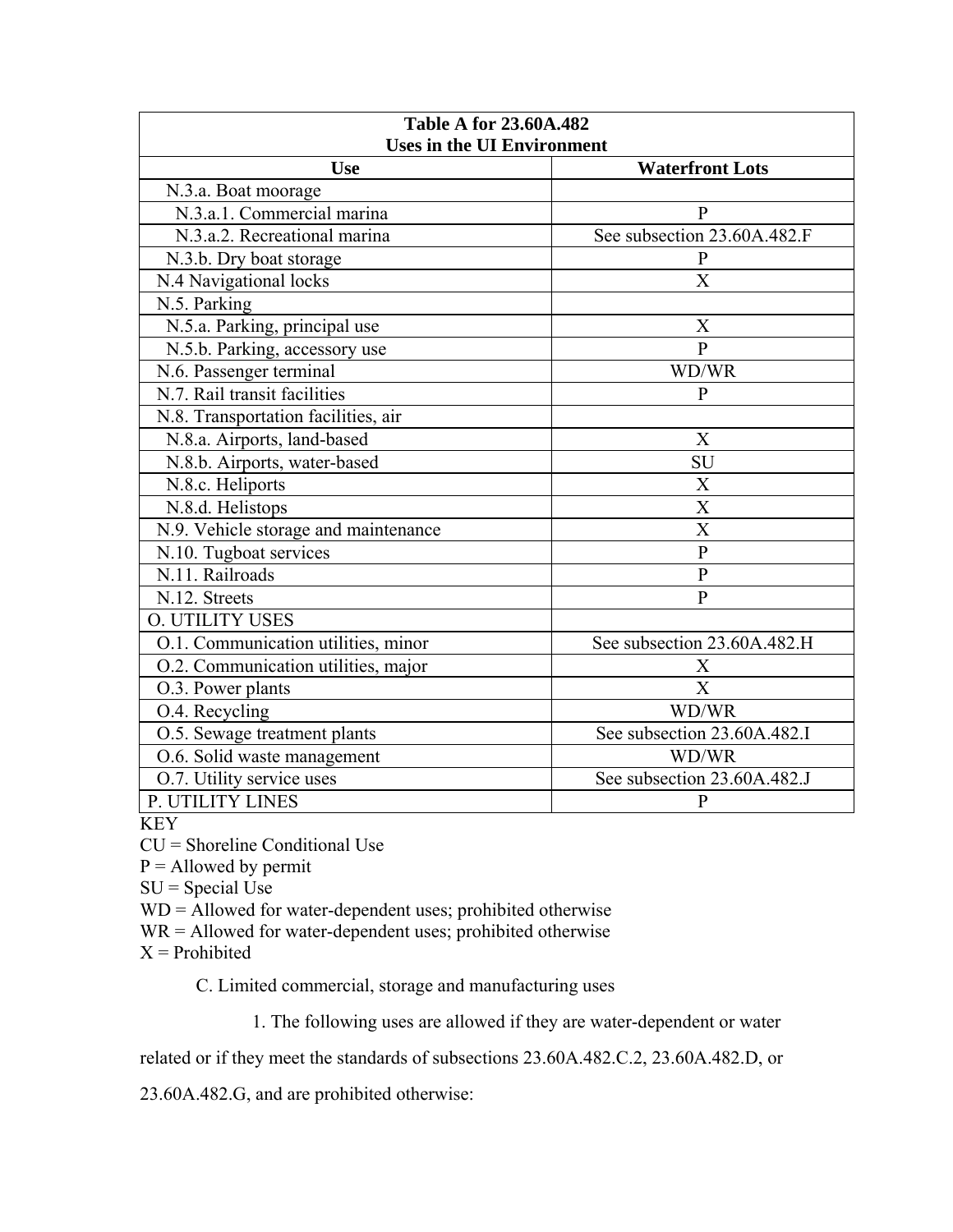a. Eating and drinking establishments, limited to an area equal to no more than 2,500 sq ft and not located in the Duwamish Manufacturing/Industrial **Center** 

b. Food processing and craft work, limited to material suppliers and repair services;

c. Sales and services, general, limited to grocery suppliers and hardware stores;

d. Sales and services, heavy, limited to material suppliers, repair services fuel suppliers and crane operators;

e. Storage uses, limited to cold storage; and

f. Manufacturing limited to material suppliers and repair services. 2. To be allowed as a nonwater-oriented use the uses listed in subsection 23.60A.482.C.1 shall:

a. Provide a service used by a water-dependent or water-related use located in the same area; and

b. The uses that are not water-dependent or water-related allowed in this subsection 23.60A.482.C and subsections 23.60A.482.D and 23.60A.482.E.1 are limited to an area equal to no more than 20 percent of the dry land area of the lot.

3. Permits issued pursuant to this subsection 23.60A.482.C shall identify the specific uses and gross floor areas of each use that is authorized by the permit under this subsection and the other uses that satisfy the 80 percent dry lot area requirement.

D. General commercial, storage and manufacturing uses

1. The following uses are allowed if they are water-dependent or waterrelated or if the use is water-oriented and meet the standards of subsections 23.60A.482.C or 23.60A.482.G, or the standards of subsections 23.60A.482.D.2 through 23.60A.482.D.8; otherwise, these uses are prohibited:

a. Food processing and craft work;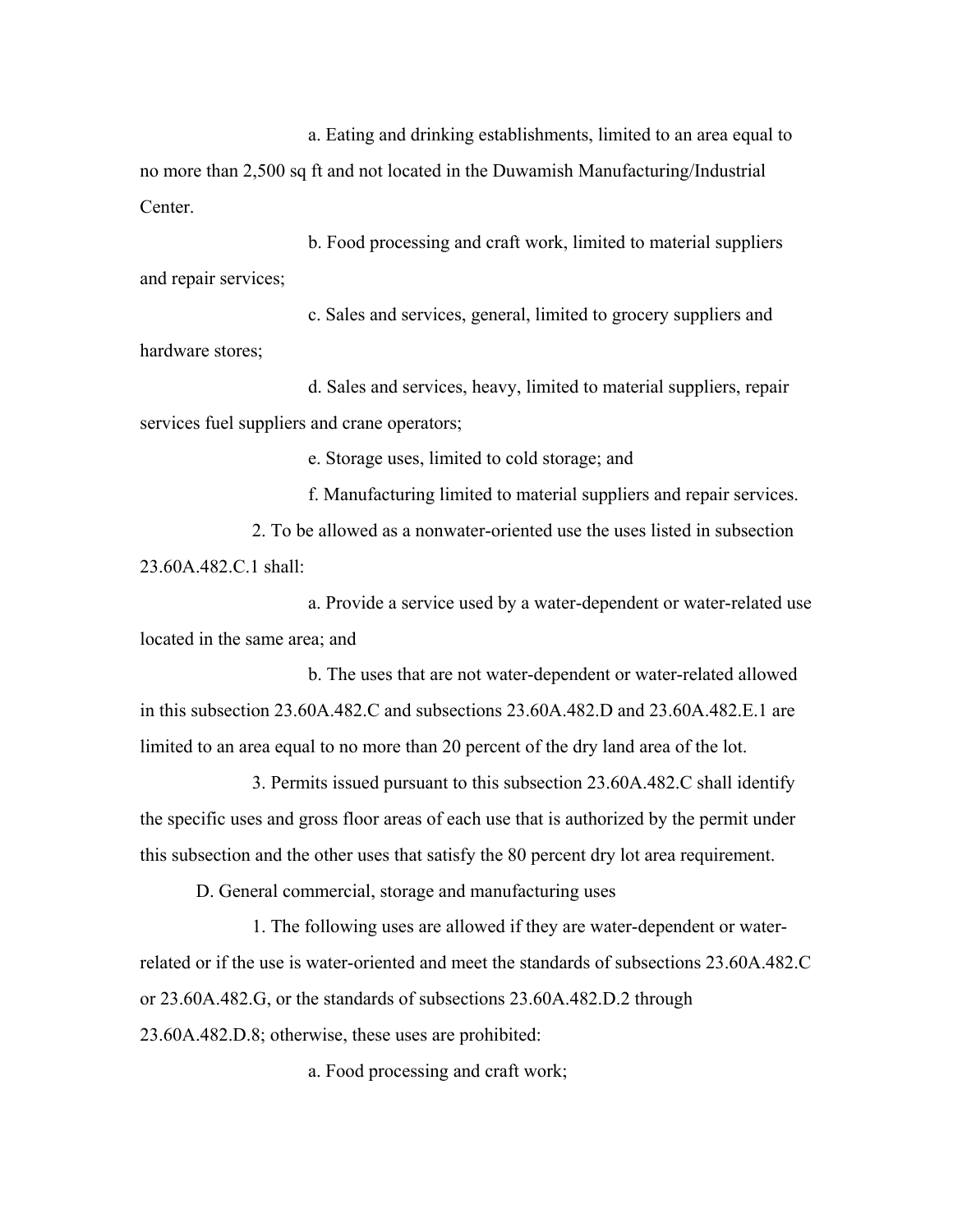b. Laboratories, research and development;

c. Offices, limited to offices uses that facilitate water-dependent and water-related uses, such as yacht brokers, finance and insurance, government agencies;

d. Sales and service, heavy, limited to heavy commercial sales, construction services, and building maintenance services. Commercial laundry is prohibited;

 e. Storage uses, except that mini-warehouse uses shall not be located in the Duwamish Manufacturing/Industrial Center; and

f. Light, general and heavy manufacturing, except the heavy manufacturing use extraction and mining of raw material, which is prohibited.

2. The total of the allowed uses that are not water-dependent or waterrelated as allowed in subsection 23.60A.482.C, this subsection 23.60A.482.D and subsection 23.60A.482.E.1 occupy an area equal to no more than 20 percent of the dry land area of the lot.

3. The uses are located on site to prevent conflicts with water-dependent or water-related uses on site and on adjacent sites.

4. Eating and drinking establishment and mini-warehouse uses shall not be located in the Duwamish Manufacturing/Industrial Center.

5. If the site contains a structure meeting the standards of subsection 23.60A.486.B.2, the use is located in the structure that contains accessory uses for the water-dependent and water-related use.

6. The use is part of a development that includes a water-dependent use; and

7. Ecological restoration in an amount equivalent to the gross floor area of the nonwater-oriented use is provided within the same Geographic Area as the proposed project.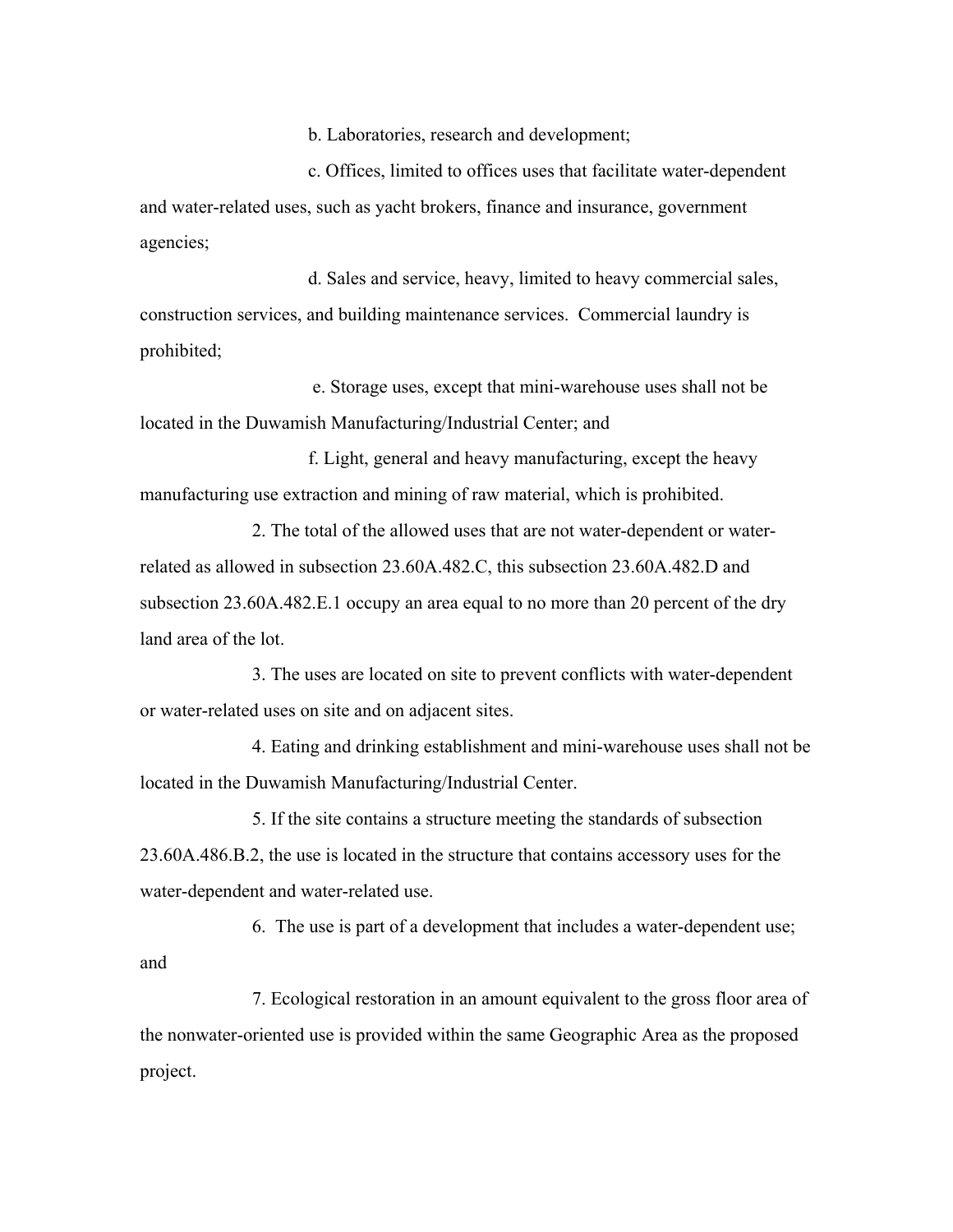8. Permits issued pursuant to this subsection 23.60A.482.C shall identify the specific uses and gross floor areas of each use that is authorized by the permit under this subsection and the other uses that satisfy the 80 percent dry lot area requirement.

E. Entertainment uses

1. The entertainment use of indoor sports and recreation is allowed as a special use if:

> a. Located outside the Duwamish Manufacturing/Industrial Center; b. Located in an existing building;

c. The use does not conflict with the operation of any waterdependent or water-related use on the site or create a safety issue for users of the indoor sports and recreation use;

d. Parking is available to accommodate the use;

e. The total of the allowed uses that are not water-dependent or water-related as allowed in subsections 23.60A.482.C, 23.60A.482.D and this subsection 23.60A.482.E.1 occupy an area equal to no more than 20 percent of the dry land area of the lot;

f. Ecological restoration in an amount equivalent in square footage to the gross floor area of the nonwater-oriented use is provided within the same Geographic Area as the proposed project; and.

g. Permits issued pursuant to this subsection 23.60A.482.E shall identify the specific uses and gross floor areas of each use that is authorized by the permit under this subsection and the other uses that satisfy the 80 percent dry lot area requirement.

2. Entertainment uses are allowed as a shoreline conditional use in existing buildings at passenger terminals for cruise ships if:

 a. The use does not increase conflict with water-dependent and water-related uses on the site beyond that created by the passenger terminal use;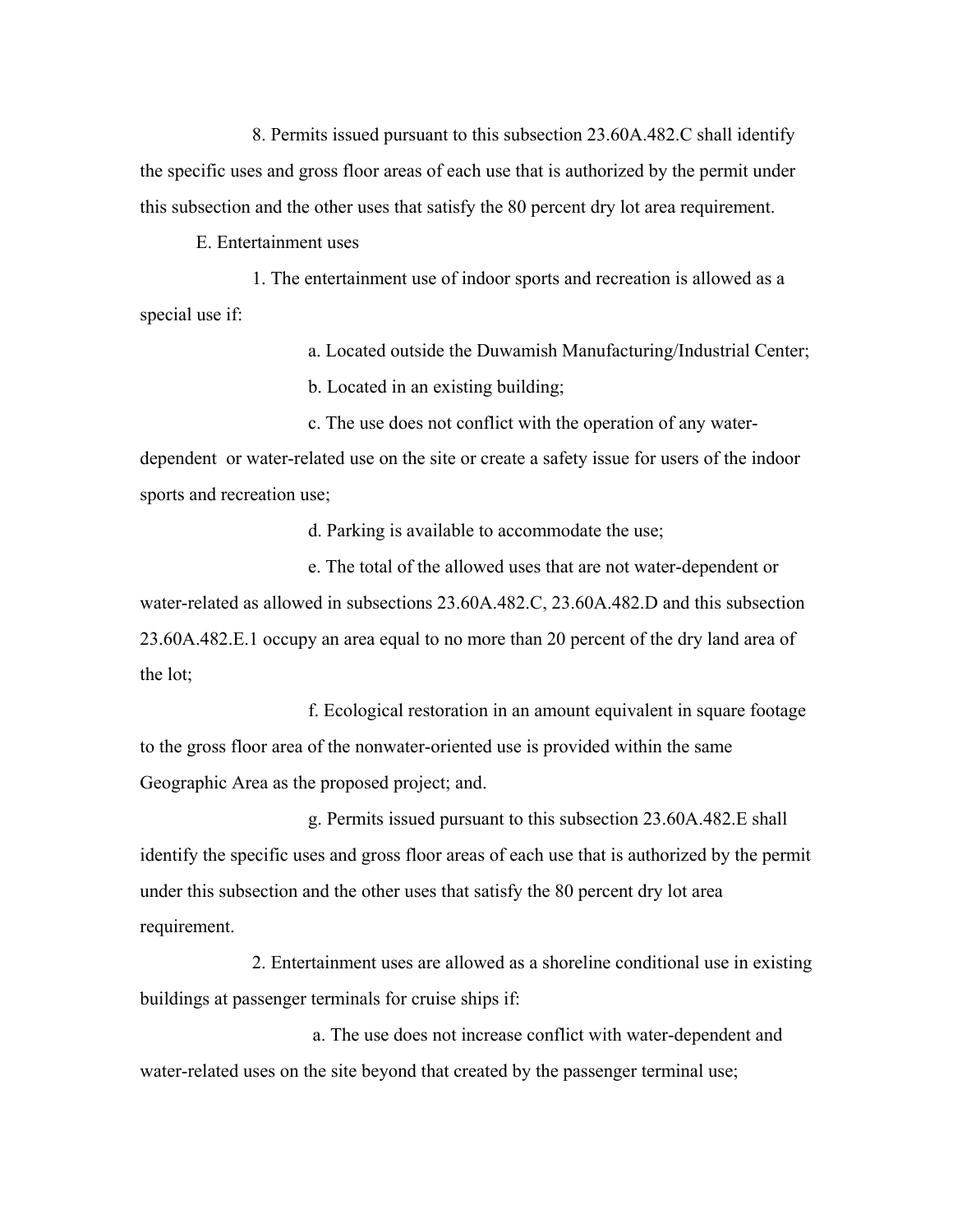b. Ecological restoration in an amount equivalent in square footage to the gross floor area of the nonwater-oriented use is provided within the same Geographic Area as the proposed project; and

c. The entertainment use does not include adult cabaret, adult motion picture theaters and adult panorams.

3. All other entertainment uses are prohibited.

F. In the Duwamish area, yacht boat and beach clubs and recreational marinas are allowed as a shoreline conditional use and in Lake Union and the Ship Canal yacht boat and beach clubs and recreational marinas are allowed if:

1. The use does not include an eating and drinking establishment;

2. Located where there is no or minimal interference with turning basins, navigation areas for large vessels or other areas that would conflict with shipping;

3. Located to not conflict with manufacturing uses because of dust or noise or other environmental factors, or parking and loading access needs or other safety factors; and

4. Located on lots that are not suited for a water-dependent or waterrelated manufacturing use or for other allowed water-dependent commercial uses because of:

a. Shallow water depth; or

b. Inadequate amount of dry land.

G. Existing warehouse uses that are not water-dependent or water-related are allowed but may not expand. New or expansion of warehouse uses that are not waterdependent or water-related is prohibited except as provided in subsections 23.60A.482.C and 23.60A.482.D.

H. Minor communication utilities are allowed, except for freestanding transmission towers, which are prohibited.

I. Sewage treatment plants are allowed as a Council conditional use if: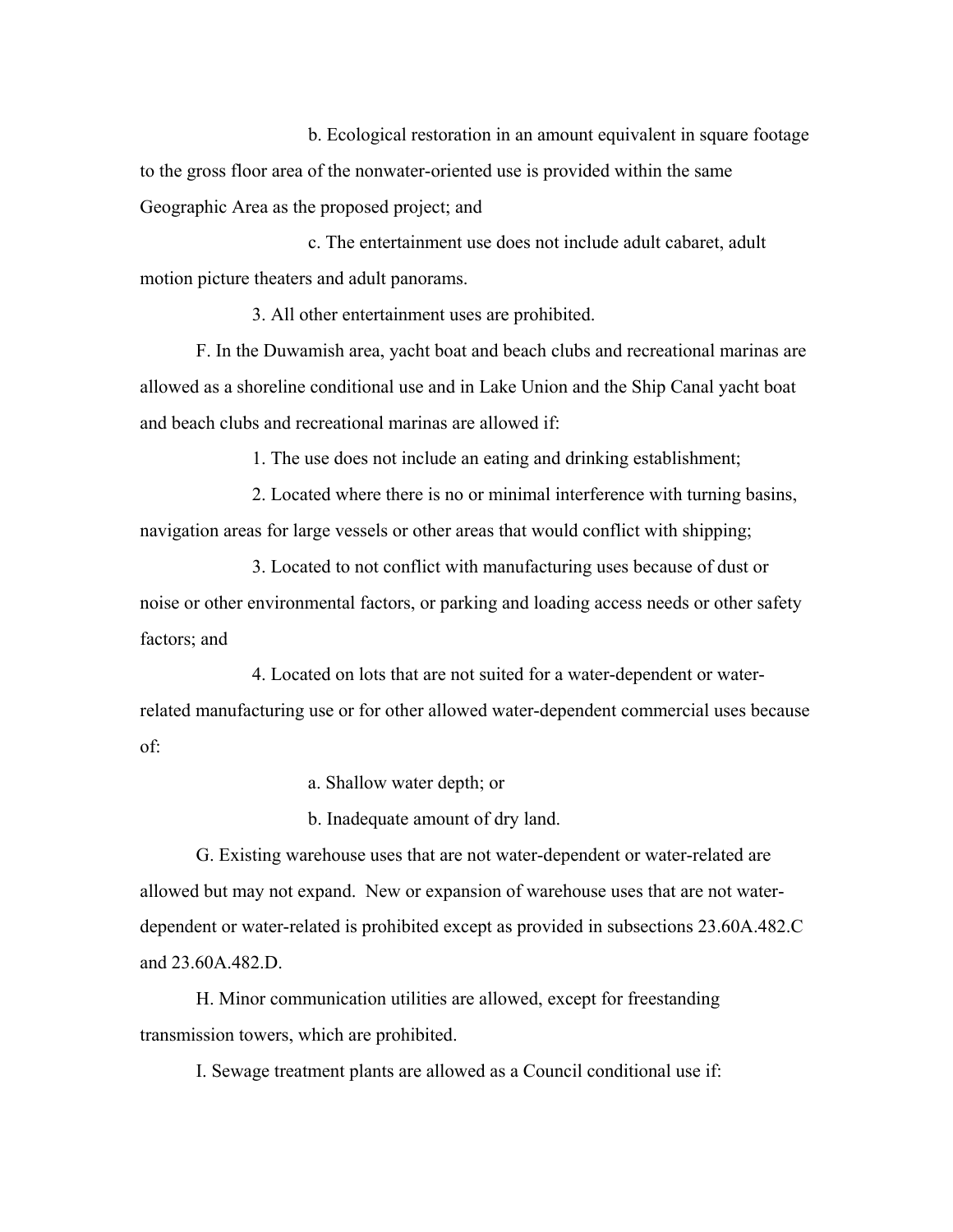1. Located in the Duwamish area;

2. A determination has been made that an alternative design is infeasible and that an alternative location for expanding the sewage treatment plant is infeasible;

3. The plant is set back 60 feet from the line of the OHW mark;

4. Public access is provided along the entire length of the shoreline that is part of the sewage treatment facility, except for any portion occupied by barge loading and unloading facilities to serve the sewage treatment plant; and

5. All reasonable mitigation measures to protect views and to control odors, noise, traffic and other adverse impacts on the human and natural environment are required.

J. Utility service uses are allowed if they reasonably require a shoreline location to operate.

# **23.60A.484 Uses allowed overwater in the UI Environment**

A. In addition to uses allowed overwater in Section 23.60A.090, the following uses are allowed overwater in existing buildings or on existing structures if they are water-dependent;

1. Commercial uses;

2. Light and general manufacturing uses;

3. Cargo and passenger terminals; and

4 Uses specifically allowed at existing passenger terminals pursuant to subsection  $23,60A,482$  E.

#### **Part 2 Development Standards**

#### **23.60A.486 Height in the UI Environment**

A. Maximum height. The maximum height is 35 feet, except as modified by subsections 23.60A.486.B through 23.60A.486.D.

B. Height exceptions for water-dependent uses. The following height exceptions apply to water-dependent uses in the UI Environment: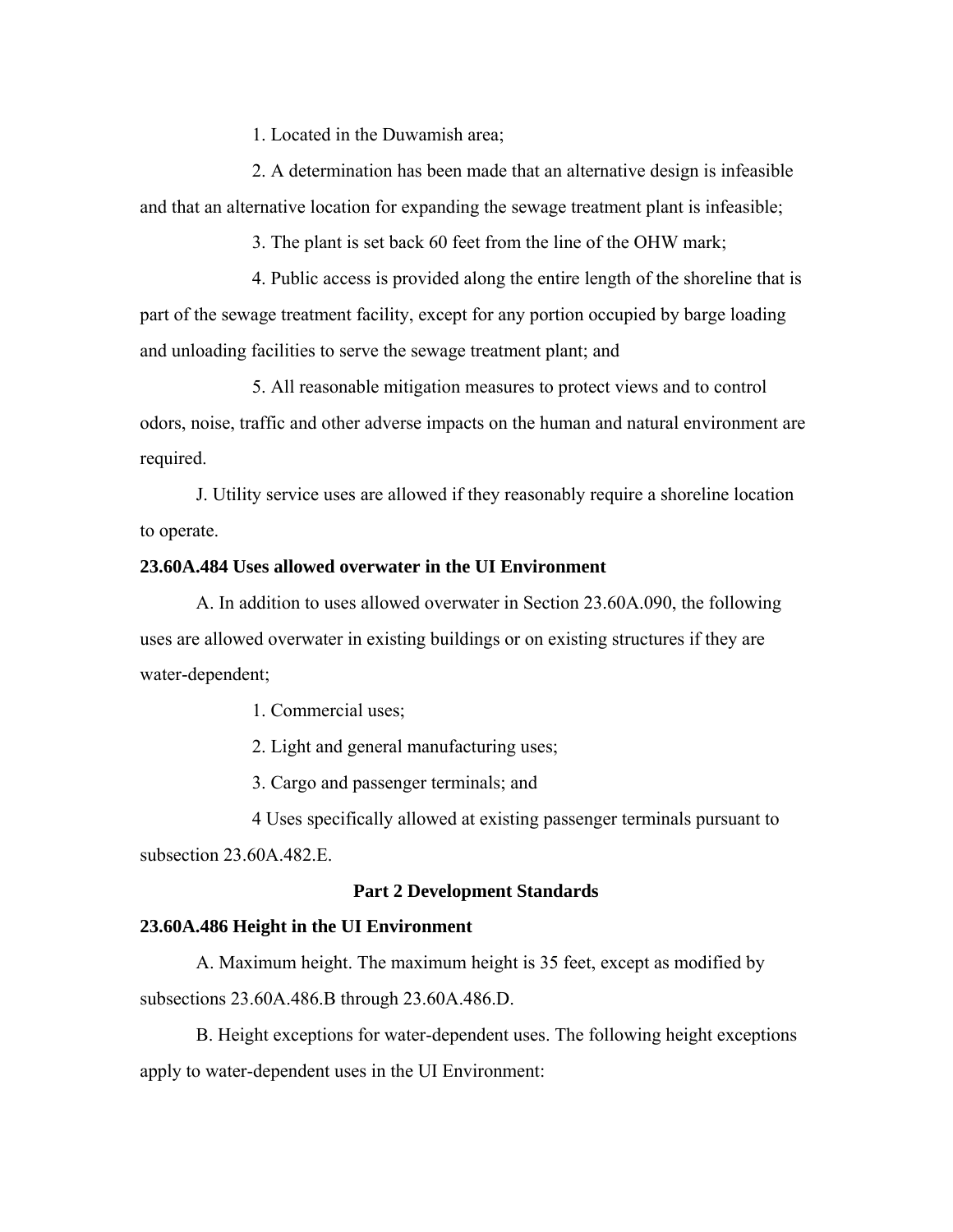1. Cranes, mobile conveyers, light standards and similar equipment necessary for the function of water-dependent uses or the servicing of vessels may extend above the maximum height limit;

2. Other structures required for uses that are accessory to a waterdependent or water-related use, including but not limited to accessory office, accessory warehouse and accessory manufacturing facilities may be authorized by the Director up to 55feet in the Ballard/Interbay North Industrial and Manufacturing Center and up to 70 feet for buildings and 80 feet for other structutres in the Duwamish Manufacturing/Industrial Center if:

a. The accessory structure requires additional height because of its intended use; or

b. Granting additional height for the accessory structure would result in a significant amount of additional usable area for the principal water-dependent or water–related use and/or additional area for ecological restoration and enhancement; and

c. No more than 20 percent of the lot area is covered by portions of the structure that exceed the maximum height established in subsection 23.60A.486.B;

d. The remaining 80 percent of the lot is preserved through a covenant for water-dependent and water-related uses if uses that are not water-dependent or water-related occupy the structure; and

e. The views of a substantial number of upland residences would not be substantially blocked by the increased height.

C. Rooftop features

1. Radio and television receiving antennas, flagpoles, chimneys, smokestacks, and religious symbols for religious institutions are exempt from height controls, provided: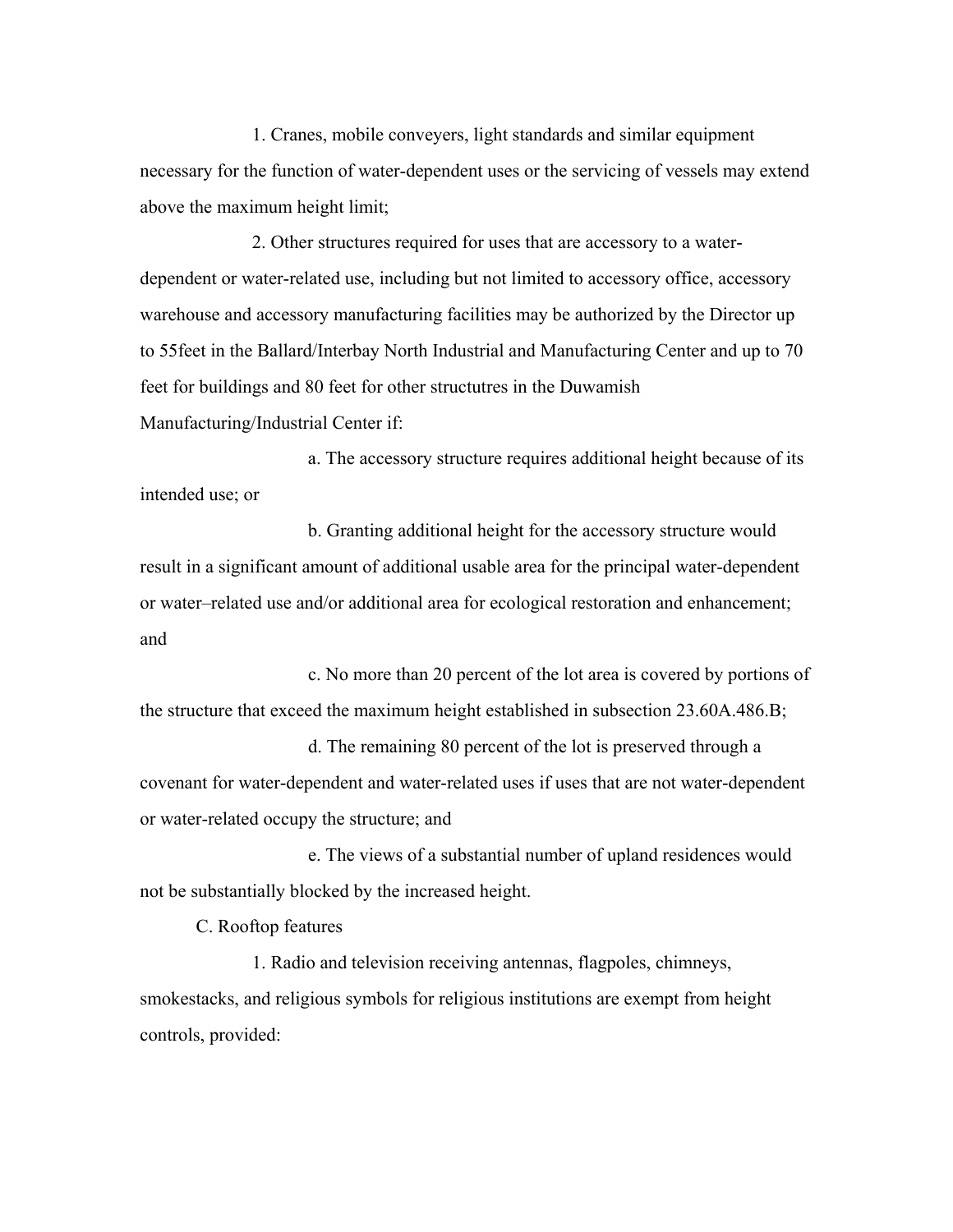a. The feature is no closer to any adjoining lot line than 50 percent of their height above existing grade; or

b. If attached to the roof, the feature is no closer to any adjoining lot line than 50 percent of their height above the roof portion where attached.

c. The width of the feature does not obstruct the view of the shoreline of a substantial number of residences on areas within or adjoining the Shoreline **District** 

2. Clerestories, communication and accessory communication devices, firewalls, green roofs, greenhouses, monitors, open railings, parapets, planters, skylights and solar collectors may extend 4 feet above the maximum height limit under subsection 23.60A.486.A and 23.60A.486.B where allowed in the underlying zone, except where the width of such features obstructs the view of the shoreline of a substantial number of residences within or adjoining the Shoreline District, in which case the Director may authorize a lower height.

3. Stair and elevator penthouses and mechanical equipment may extend 10 feet above the maximum height if:

a. The combined total coverage of all features does not exceed 20 percent of the roof area or 25 percent of the roof area if the total includes screened mechanical equipment;

b. Allowed in the underlying zone or special district; and

c. The width of such features does not obstruct the view of the shoreline of a substantial number of residences on areas within or adjoining the Shoreline District, in which case the Director may authorize a lower height.

4. Structures may extend 18 inches above the maximum height limit including exceptions if the proposed roof insulation exceeds the energy code requirements in effect when the structure is constructed.

D. Bridges. Bridges may exceed the maximum height limit.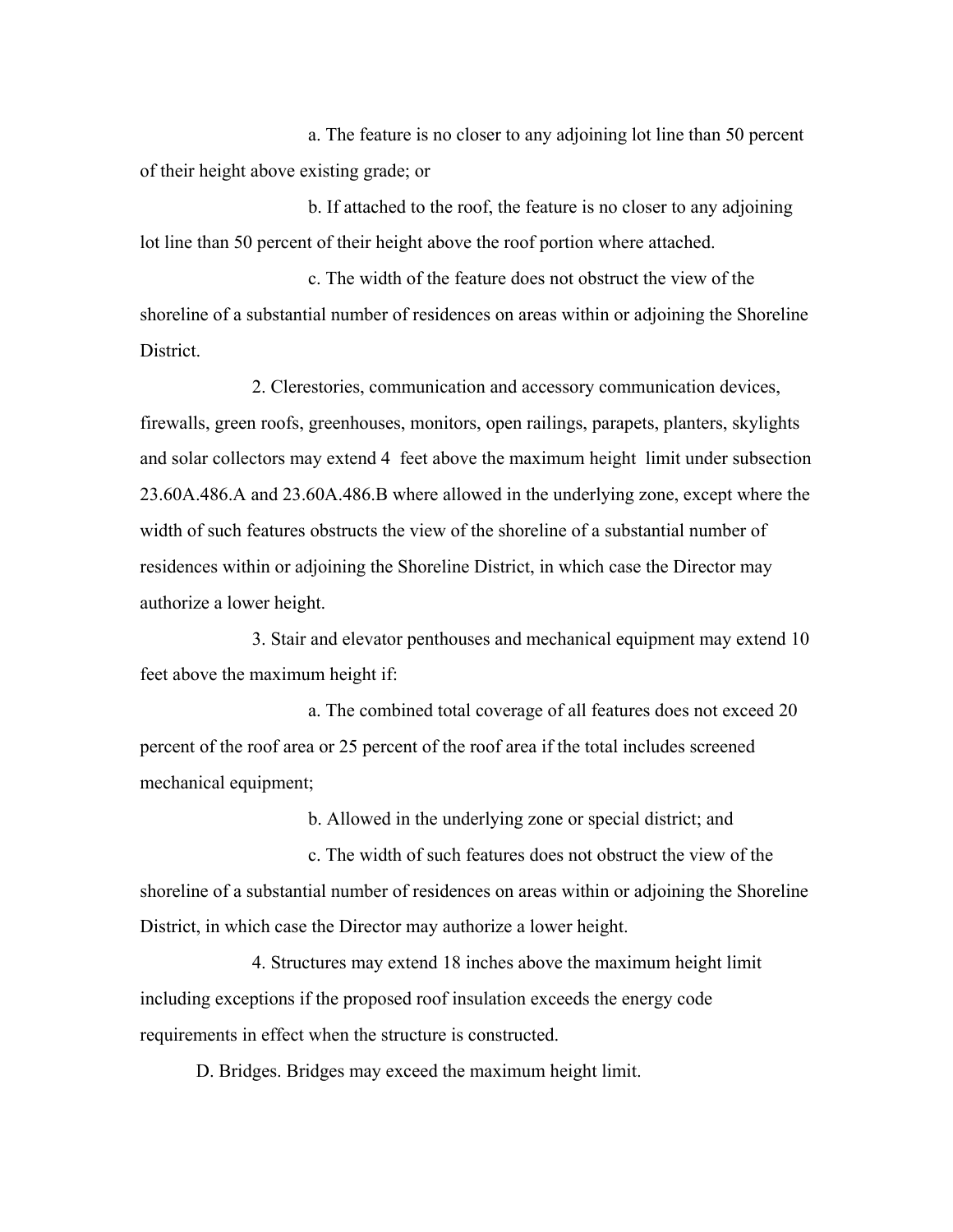#### **23.60A.488 Lot coverage in the UI Environment**

The lot coverage of the underlying zone shall not be exceeded.

## **23.60A.490 Shoreline setbacks in the UI Environment**

A. A shoreline setback of 60 feet from the OHW mark is required for uses that are not water–dependent or water-related. No development, use, or shoreline modification is allowed within this shoreline setback except as allowed in Section 23.60A.167.

B. A shoreline setback of 15 feet from the OHW mark is required for uses that are water–dependent or water-related. No development, use, or shoreline modification is allowed within this shoreline setback except as allowed in Section 23.60A.167.

C. **Existing structures that would be considered nonconforming because they are located in the required shoreline setback in UI Environment are not regulated as a nonconforming structures based on setback standards. Such structures may not expand in any manner in the setback but may be replaced if they provide a**n area of ecological restoration equivalent to the footprint of the structure located in the shoreline setback is required within the Shoreline District within one mile of the site.

### **23.60A.492 View corridors in the UI Environment**

A view corridor or corridors of not less than 35 percent of the width of the lot shall be provided and maintained on all waterfront lots, except if water-dependent or water-related uses occupy more than 50 percent of the dry land area of the lot.

#### **23.60A.494 Regulated public access in the UI Environment**

A. Private property. Public access shall be provided and maintained on privately owned waterfront lots for the following developments:

1. Marinas, except as exempted in subsection 23.60A.200.D;

 2. Existing yacht, boat and beach clubs that have facilities that are not water-dependent over water;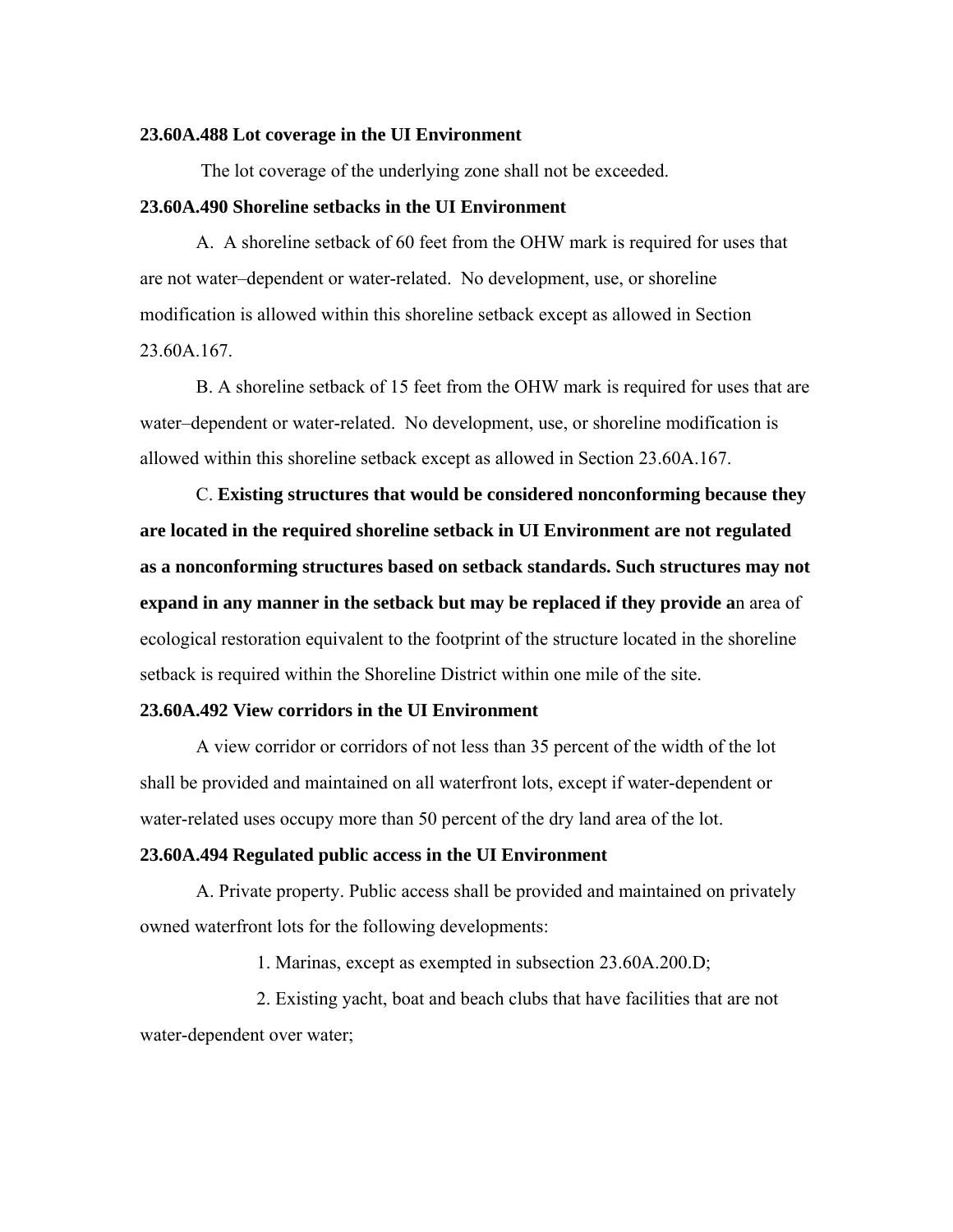3. Development and uses that are not water-dependent, except uses that are water-related and have a functional requirement for a waterfront location, such as the arrival or shipment of less than 50 percent of product or materials by water, or the need for large quantities of water, and except those located on private lots in the Lake Union area that have a front lot line of less than 100 feet in length, measured at the upland street frontage generally parallel to the OHW, and that abut a street and/or waterway providing public access;

4. If a lot contains a mix of uses that require public access and uses that are exempt, public access shall be provided unless the percentage of the lot that is covered by uses that are exempt from public access is more than 50 percent.

B. Utilities. Regulated public access shall be provided on utility-owned or controlled property within the Shoreline District.

# **23.60A.496 Development standards specific to water-related uses on waterfront lots in the UI Environment**

A. Water-related uses shall be designed and located on the shoreline to encourage efficient use of the shoreline. Design considerations may include additional shoreline setbacks from all or a portion of the OHW, joint use of piers and wharves with other water-related or water-dependent uses, development of the lot with a mixture of waterrelated and water-dependent uses, or other means of ensuring continued efficient use of the shoreline.

B. Specific design constraints shall not be required if the nature and needs of the water-related use ensures efficient and continued use of the lot's waterborne transportation facilities.

# **Subchapter XIV: The Urban Maritime (UM) Environment 23.60A.500 Applicable standards in the UM Environment**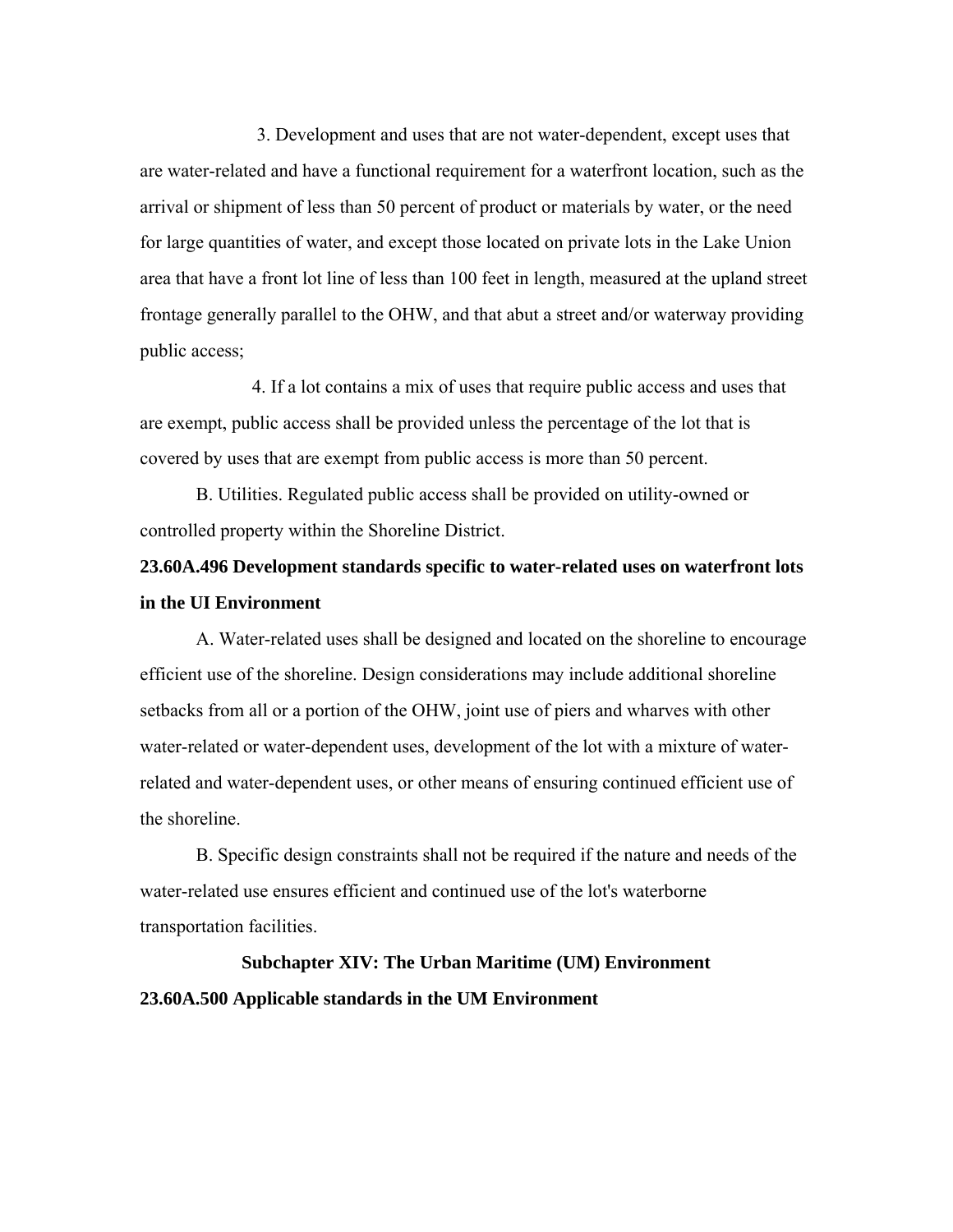All uses and developments in the Shoreline District, including shoreline modifications, are subject to the standards set out in Subchapter III of this Chapter 23.60A and to the standards for this environment.

# **Part 1 Uses**

# **23.60A.502 Uses in the UM Environment**

# **A. Use regulations**

1. All uses are allowed, allowed as a special use, allowed as a shoreline conditional use or prohibited pursuant to Section 23.60A.090, this Section 23.60A.502 and Table A for 23.60A.502 and Section 23.60A.504. Use categories and subcategories cover all uses in that category and subcategory except when a subcategory of that use is specifically shown in Table A for 23.60A.502.

2. If Table A for 23.60A.502 or text of Section 23.60A.502 or Section 23.60A.504 states that a use is required to be water-dependent or water-related, a use that does not have the required attribute is prohibited.

3. Regulations for specific shoreline modifications are set out in Sections 23.60A.172 through 23.60A.190.

B. Uses on upland lots

1. All uses allowed, allowed as a special use or allowed as a shoreline conditional use on waterfront lots are allowed on upland lots.

 2. Uses prohibited on waterfront lots are regulated on upland lots by the underlying zones and are allowed, allowed as a shoreline conditional use, or prohibited as provided in the underlying zones, except for the following uses; these uses are prohibited on upland lots:

a. Transportation uses that are prohibited on waterfront lots except

for:

1) Vehicle storage and maintenance; and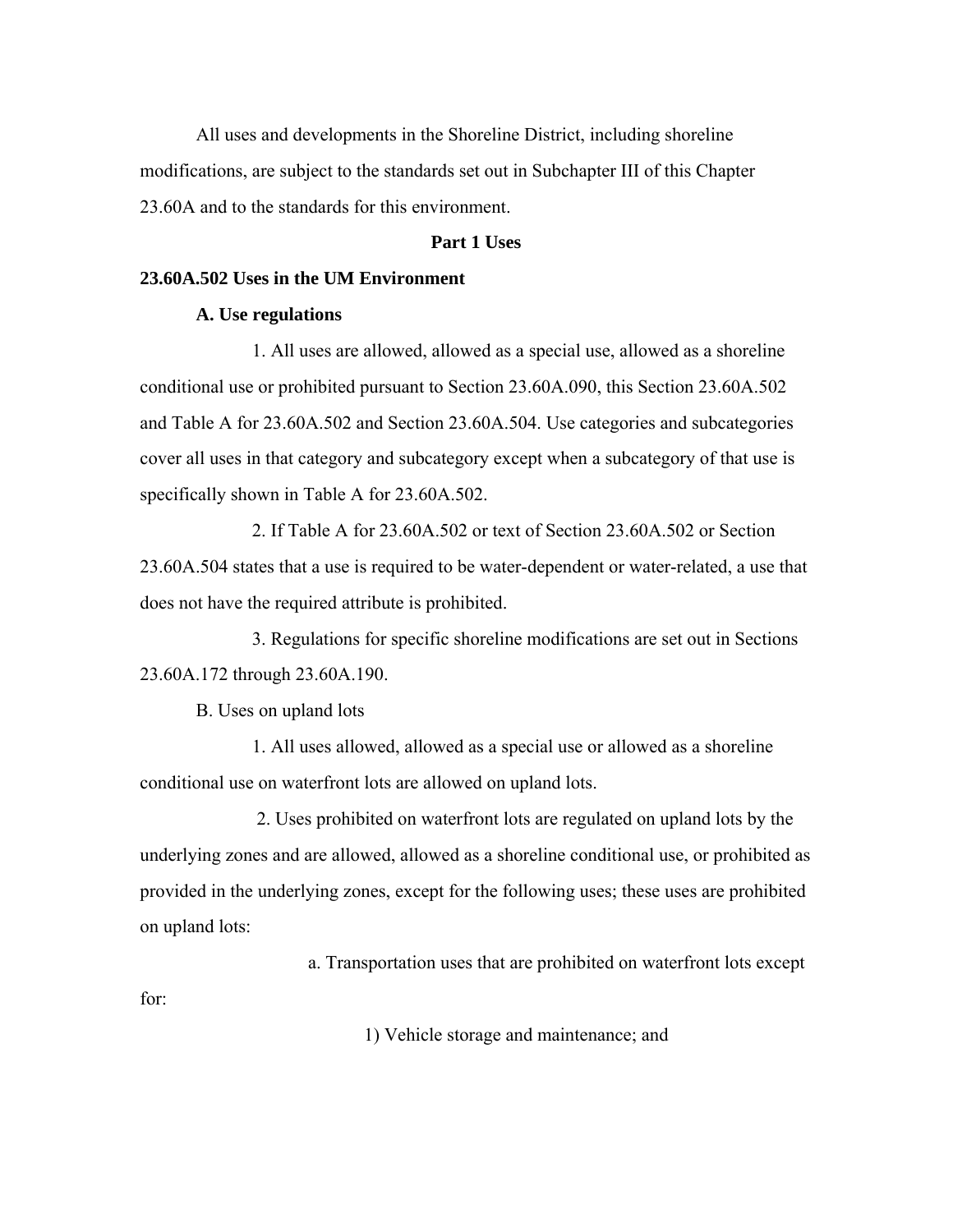2) Heliports and helistops are allowed as a Council

conditional use if:

 a) The use is for takeoff and landing of helicopters that serve a public safety, news gathering or emergency medical care function, is part of an approved transportation plan and is:

i. A public facility; or

ii. Located at least 2,000 feet from a

residential zone;

b) The use is located to minimize adverse physical

environmental impacts on lots in the surrounding area, and on public parks and other areas where substantial public gatherings may be held;

c) The lot is of sufficient size that operations of the

use and flight paths of helicopters can be buffered from the surrounding area;

d) Open areas and landing pads shall be hard-

surfaced; and

e) The use meets all federal requirements, including

those for safety, glide angles and approach lanes.

b. Utility uses that are prohibited on waterfront lots except for

recycling uses that are not water-dependent or water-related;

c. High Impact uses; and

d. Heavy manufacturing, including the extraction and mining of

raw materials.

| <b>Table A for 23.60A.502</b><br><b>Uses in the UM Environment</b> |                        |  |
|--------------------------------------------------------------------|------------------------|--|
| <b>Uses</b>                                                        | <b>Waterfront Lots</b> |  |
| A. AGRICULTURAL AND FOREST PRACTICE                                |                        |  |
| A.1. Aquaculture                                                   |                        |  |
| A.2. Other agricultural and forest practice uses                   |                        |  |
| <b>B. CEMETERIES</b>                                               |                        |  |
| <b>C. COMMERCIAL USES</b>                                          |                        |  |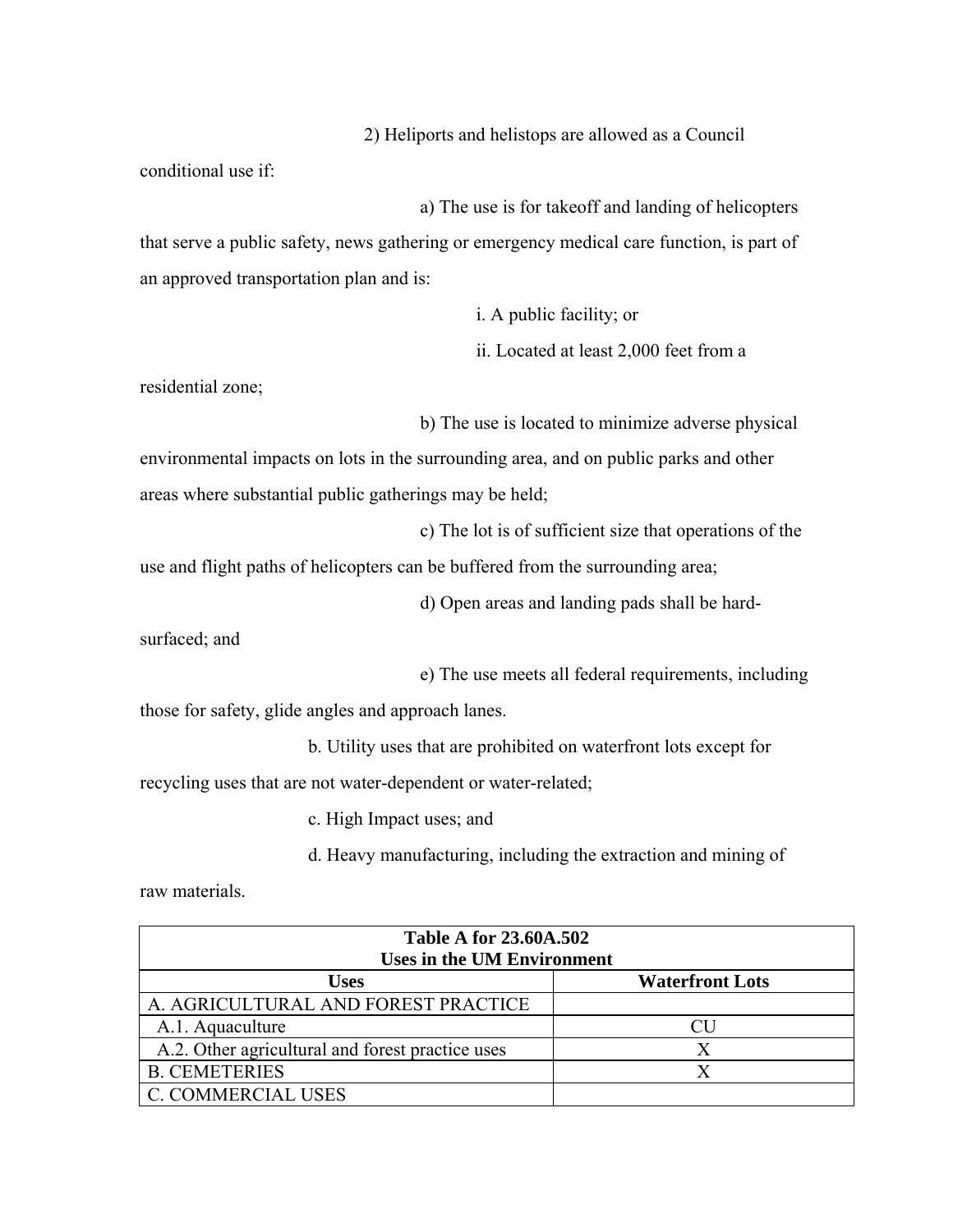| <b>Table A for 23.60A.502</b><br><b>Uses in the UM Environment</b> |                                   |  |
|--------------------------------------------------------------------|-----------------------------------|--|
| <b>Uses</b>                                                        | <b>Waterfront Lots</b>            |  |
| C.1. Commercial uses WD/WR                                         | P                                 |  |
| C.2. Eating and drinking establishments                            | See subsection 23.60A.502.C       |  |
| C.3. Entertainment uses                                            | See subsection 23.60A.502.E       |  |
|                                                                    | See subsection 23.60A.502.C and   |  |
| C.4. Food processing and craft work uses                           | 23.60A.502.D                      |  |
| C.5. Offices                                                       | See subsection 23.60A.502.D       |  |
| C.6. Laboratories, research and development                        | See subsection 23.60A.502.D       |  |
|                                                                    | See subsection 23.60A.502.C and   |  |
| C.7. Sales and services, general                                   | 23.60A.502.D                      |  |
| C.8. Sales and services, heavy                                     | See subsection 23.60A.502.C and D |  |
| C.9. Other commercial uses not WD/WR                               | X                                 |  |
| D. HIGH-IMPACT USES                                                | $\overline{X}$                    |  |
| E. INSTITUTIONAL USES                                              |                                   |  |
| E.1. Colleges                                                      | WD/WR                             |  |
| E.2. Institute for advanced study                                  | WD/WR                             |  |
| E.3. Vocational or fine arts schools                               | WD/WR                             |  |
| E.4. Yacht, Boat and beach clubs                                   | See subsection 23.60A.502.F       |  |
| E.5 Other institutional uses                                       | X                                 |  |
| F. LIVE-WORK UNITS                                                 | X                                 |  |
|                                                                    | See subsection 23.60A.502.C and   |  |
| <b>G. MANUFACTURING USES</b>                                       | 23.60A.502.D                      |  |
| H. PARKS AND OPEN SPACE USES                                       |                                   |  |
| H.1 Shoreline parks and open space                                 | $\mathbf{P}$                      |  |
| H.2 General parks and open space                                   | $\overline{X}$                    |  |
| <b>I. PUBLIC FACILITIES</b>                                        | See section 23.60A.207            |  |
| J. RESEARCH USES, Aquatic Scientific, Historic,                    |                                   |  |
| <b>Cultural and Educational</b>                                    | See Section 23.60A.210            |  |
| K. RESIDENTIAL USES                                                | X                                 |  |
| L. RESTORATION AND ENHANCEMENT USES                                | See Section 23.60A.211            |  |
|                                                                    | See subsection 23.60A.502.C and   |  |
| <b>M. STORAGE USES</b>                                             | 23.60A.502.D                      |  |
| N. TRANSPORTATION FACILITY USES                                    |                                   |  |
| N.1. Bridges and tunnels                                           | $\mathbf{P}$                      |  |
| N.2. Cargo terminals                                               | WD/WR                             |  |
| N.3. Moorage                                                       |                                   |  |
| N.3.a. Boat moorage                                                |                                   |  |
| N.3.a.1. Commercial marina                                         | $\mathbf{P}$                      |  |
| N.3.a.2. Recreational marina                                       | See subsection 23.60A.502.F       |  |
| N.3.b. Dry boat storage                                            | $\mathbf{P}$                      |  |
| N.4 Navigational lock                                              | X                                 |  |
| N.5. Parking                                                       | X                                 |  |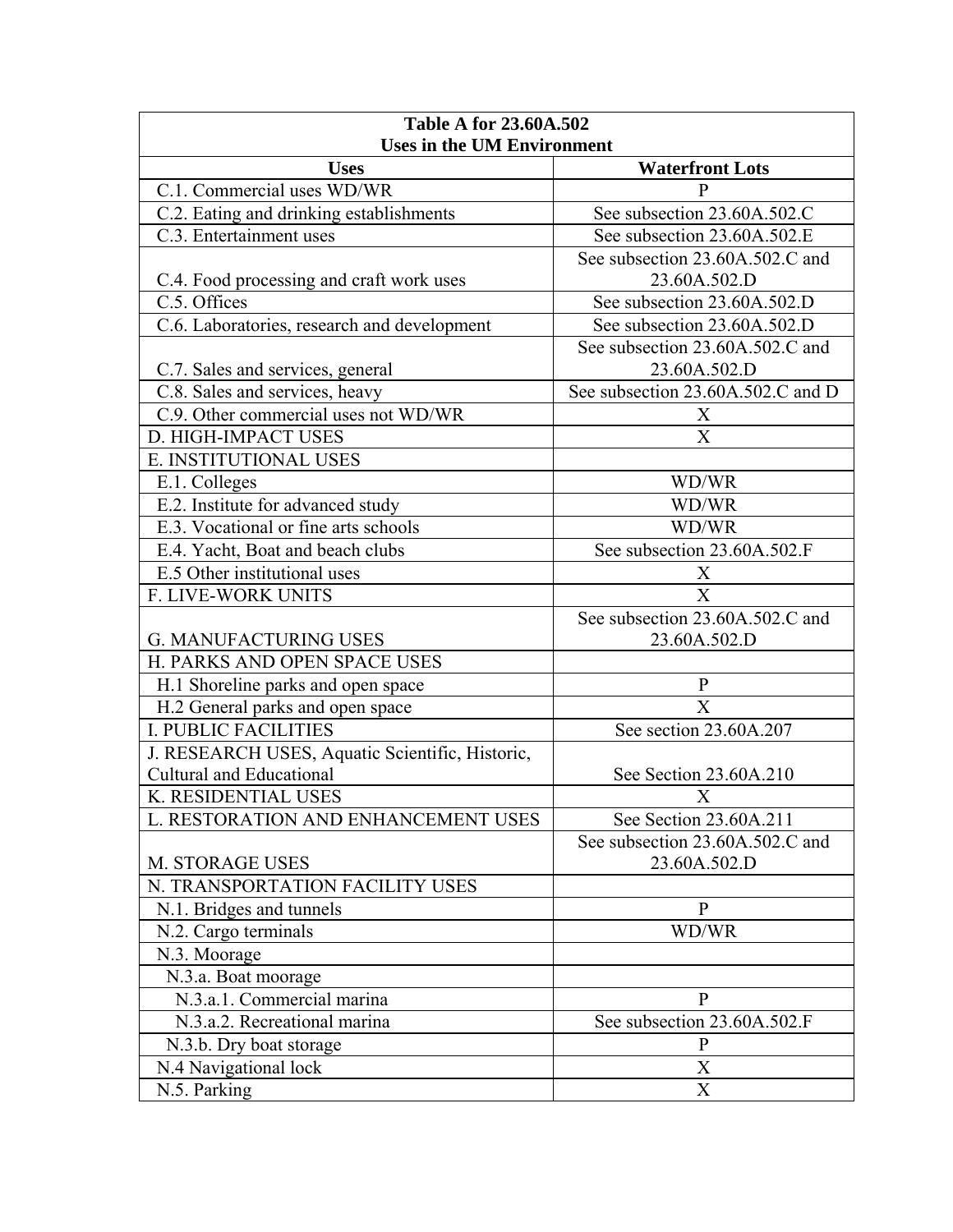| <b>Table A for 23.60A.502</b>        |                             |  |
|--------------------------------------|-----------------------------|--|
| <b>Uses in the UM Environment</b>    |                             |  |
| <b>Uses</b>                          | <b>Waterfront Lots</b>      |  |
| N.5.a. Parking, principal use        | X                           |  |
| N.5.b. Parking, accessory use        | $\mathbf{P}$                |  |
| N.6. Passenger terminal              | <b>WD</b>                   |  |
| N.7. Rail transit facilities         | $\mathbf{P}$                |  |
| N.8. Transportation facilities, air  |                             |  |
| N.8.a. Airports, land-based          | X                           |  |
| N.8.b. Airports, water-based         | SU                          |  |
| N.8.c. Heliports                     | X                           |  |
| N.8.d. Helistops                     | X                           |  |
| N.9. Vehicle storage and maintenance | X                           |  |
| N.10. Tugboat services               | $\mathbf{P}$                |  |
| N.11. Railroads                      | $\mathbf{P}$                |  |
| N.12. Streets                        | $\mathbf{P}$                |  |
| <b>O. UTILITY USES</b>               |                             |  |
| O.1. Communication utilities, minor  | See subsection 23.60A.502.G |  |
| O.2. Communication utilities, major  | X                           |  |
| O.3. Power plants                    | $\mathbf{X}$                |  |
| O.4. Recycling                       | WD/WR                       |  |
| O.5. Sewage treatment plants         | X                           |  |
| O.6. Solid waste management          | $\mathbf{X}$                |  |
| O.7. Utility service uses            | See subsection 23.60A.502.H |  |
| P. UTILITY LINES                     | $\mathbf{P}$                |  |

KEY

CU = Shoreline Conditional Use

 $P =$  Allowed by permit

 $SU = Special Use$ 

WD/WR = Allowed for water-dependent or water-related uses otherwise prohibited  $X =$ Prohibited

C. Limited commercial, storage and manufacturing uses

1. The following uses are allowed if they are water-dependent or water

related or if they are nonwater-oriented and meet the standards of subsection

23.60A.482.C.2 or subsection 23.60.A.482.D, and are prohibited otherwise:

a. Eating and drinking establishments, limited to 2,500 square feet

in size;

b. Food processing and craft work, limited to material suppliers

and repair services;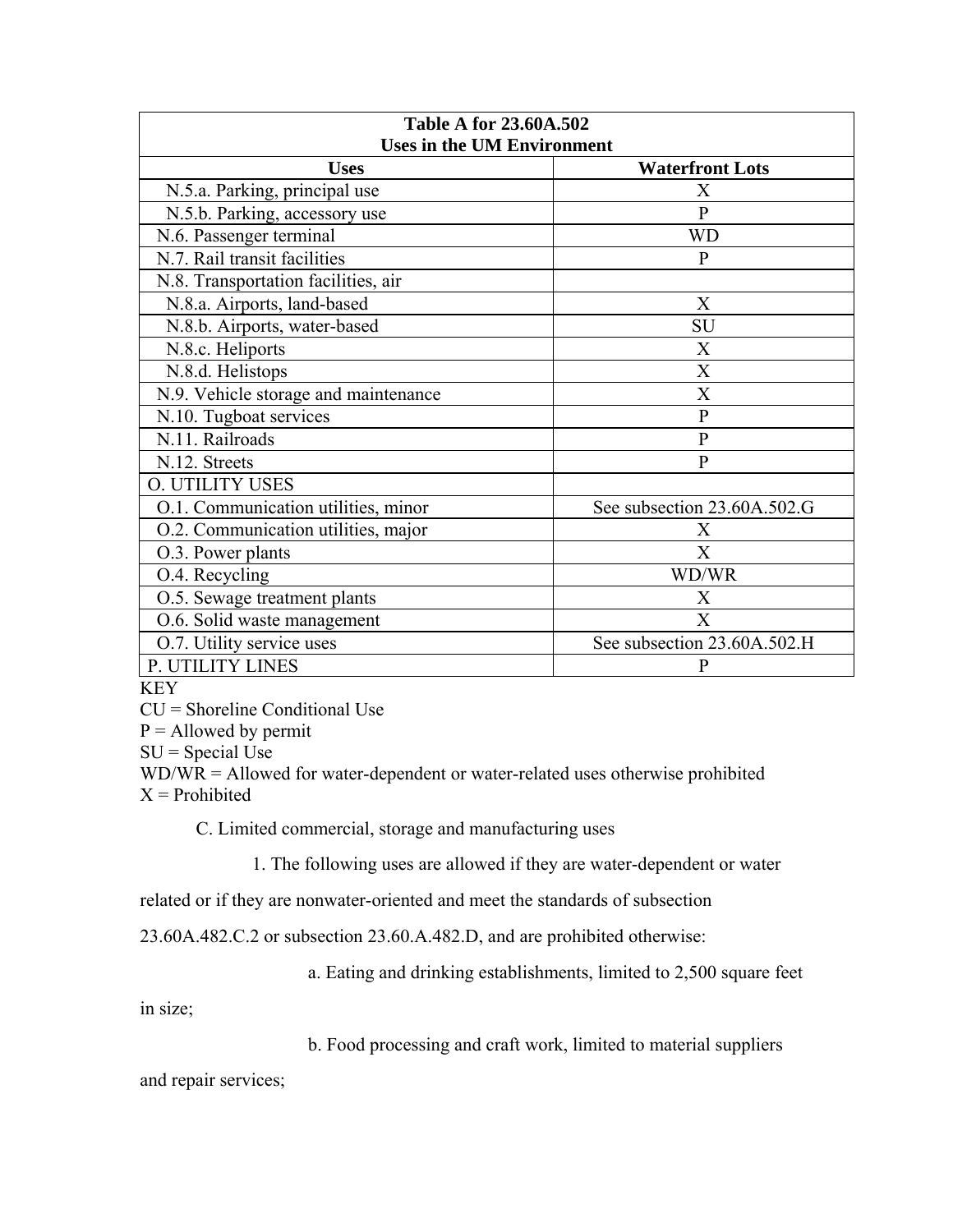c. Sales and services, general; limited to grocery suppliers and hardware stores;

d. Sales and services, heavy; limited to material suppliers, repair services, fuel suppliers and crane operators;

e. Storage uses, limited to cold storage; and

f. Manufacturing, limited to material suppliers and repair services. 2. To be allowed as a nonwater-oriented use the uses listed in subsection 23.60A.442.C.1 shall:

a. Provide a service used by a water-dependent or water-related use located in the same area; and

b. The uses that are not water-dependent or water-related allowed in this subsection 23.60A.502.C and subsections 23.60A.502.D and 23.60A.502.E are limited to an area equal to no more than 20 percent of the dry land area of the lot.

3. Permits issued pursuant to this subsection 23.60A.502.C shall identify the specific uses and gross floor areas of each use that is authorized by the permit under this subsection and the other uses that satisfy the 80 percent dry lot area requirement.

D. General commercial, storage and manufacturing uses

1. The following uses are allowed if water-dependent or water-related or if the standards of subsections 23.60A.502.C. are met or if the standards of subsections 23.60A.502.D.2 through 23.60A.502.D.7 are met; otherwise, these uses are prohibited:

a. Food processing and craft work;

b. Laboratories, research and development;

c. Offices, limited to offices uses that facilitate water-dependent and water-related uses, such as yacht brokers, finance and insurance, government agencies;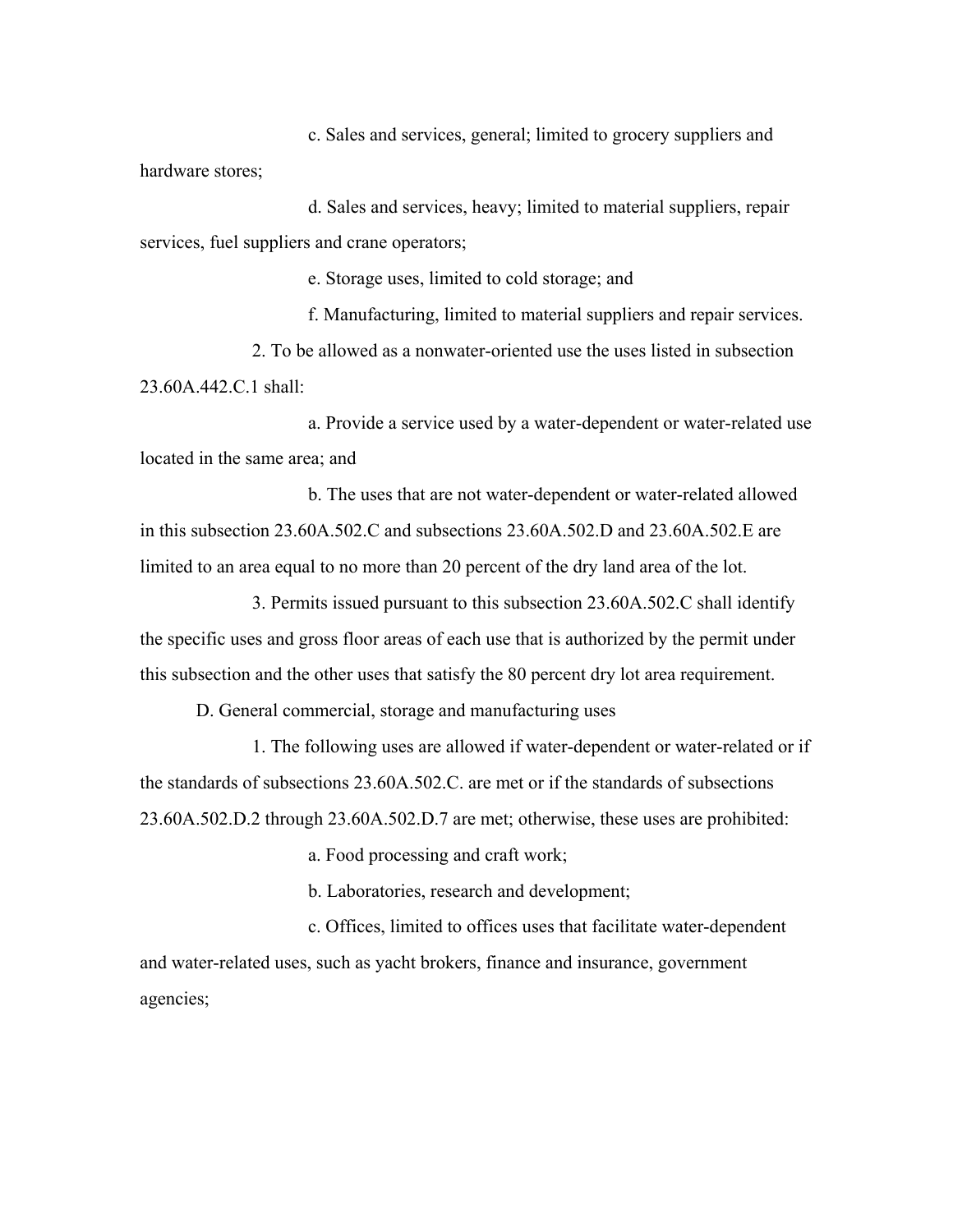d. Sales and service, heavy, limited to heavy commercial sales, construction services, and building maintenance services. Commercial laundry is prohibited;

e. Storage uses; and

f. Manufacturing, except the heavy manufacturing use extraction and mining of raw materials, which are prohibited.

2. The total of the allowed uses that are not water-dependent or waterrelated as allowed in subsection 23.60A.502.C and this subsection 23.60A.502.D occupy an area equal to no more than 20 percent of the dry land area of the lot.

3. The uses are located on site to prevent conflicts with water-dependent or water-related uses on site or on adjacent sites.

4. The use is located in the structure that contains accessory uses for the water-dependent and water-related use if the site contains a structure meeting the standards of subsection 23.60A.506.B.2.

5.The use is part of a development that includes a water-dependent use; and

6. Ecological restoration in an amount equivalent in square footage to the gross floor area of the nonwater-oriented use is provided within the same Geographic Area as the proposed project; and

7. Permits issued pursuant to this subsection 23.60A.502.D shall identify the specific uses and gross floor areas of each use that is authorized by the permit under this subsection and the other uses that satisfy the 80 percent dry lot area requirement.

E. Entertainment uses. The entertainment use of indoor sports and recreation is allowed as a special use if:

1. Located outside the Duwamish Manufacturing/Industrial Center;

2. Located in an existing building;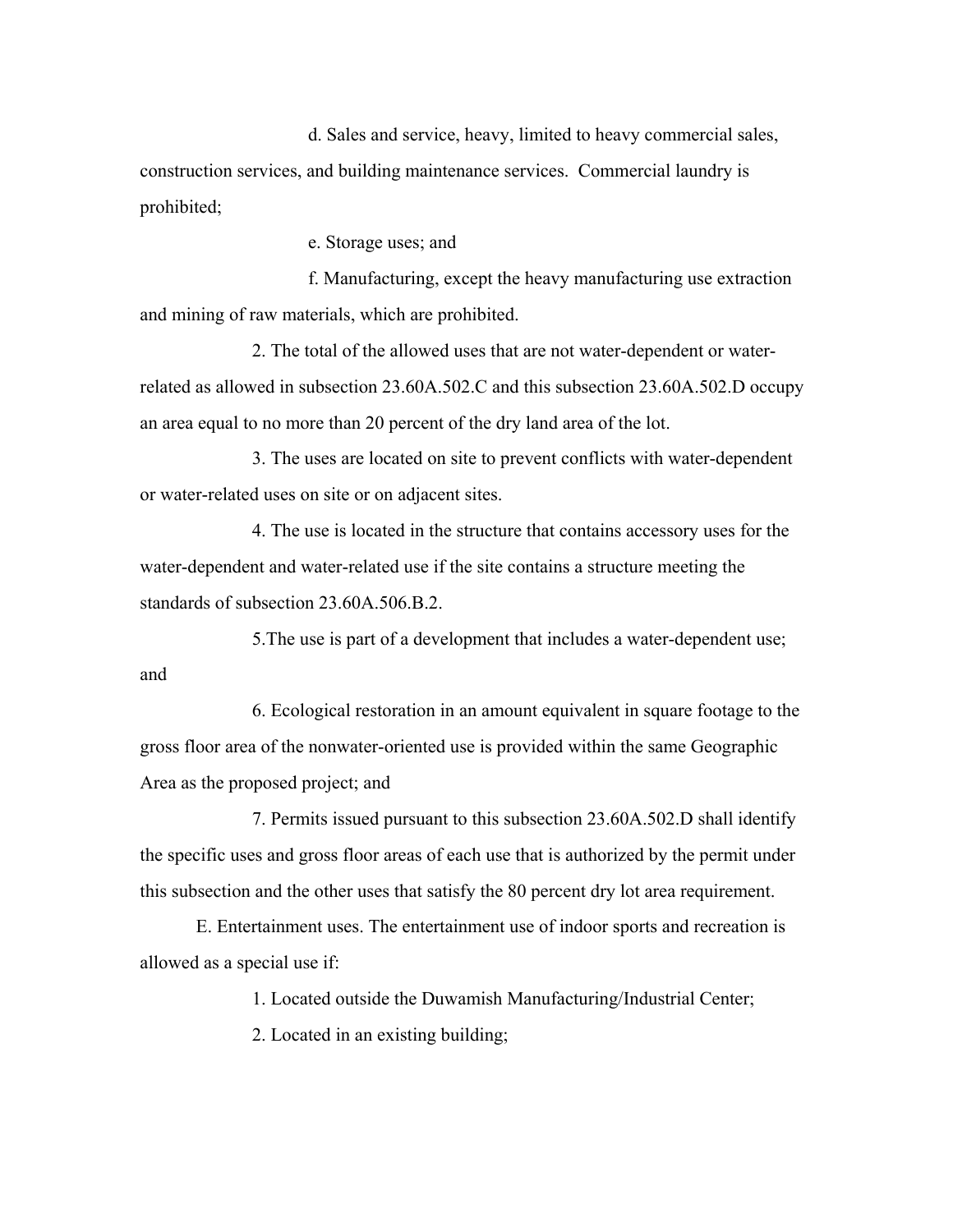3. The use does not conflict with the operation of any water-dependent or water-related use on the site or create a safety issue for users of the indoor sports and recreation use;

4. Parking is available to accommodate the use;

5. The total of the allowed uses that are not water-dependent or waterrelated as allowed in subsections 23.60A.502.C, 23.60A.502.D and this subsection 23.60A.502.E.1 occupy an area equal to no more than 20 percent of the dry land area of the lot;

6. Ecological restoration in an amount equivalent to the gross floor area of the nonwater-oriented use is provided within the same Geographic Area as the proposed project; and

7. Permits issued pursuant to this subsection 23.60A.502.E shall identify the specific uses and gross floor areas of each use that is authorized by the permit under this subsection and the other uses that satisfy the 20 percent dry lot area requirement.

F. Yacht boat and beach clubs are allowed as a shoreline conditional use and recreational marinas are allowed if:

1. The use does not include an eating and drinking establishment, except as allowed pursuant to subsection 23.60.482.C;

2. Located where there is no or minimal interference with turning basins, navigation areas for large vessels or other areas that would conflict with shipping;

3. Located to not conflict with manufacturing uses because of dust or noise or other environmental factors, or parking and loading access needs or other safety factors; and

4. Located on lots that are not suited for a water-dependent or waterrelated manufacturing use or for other allowed water-dependent commercial uses because of an inadequate amount of dry land.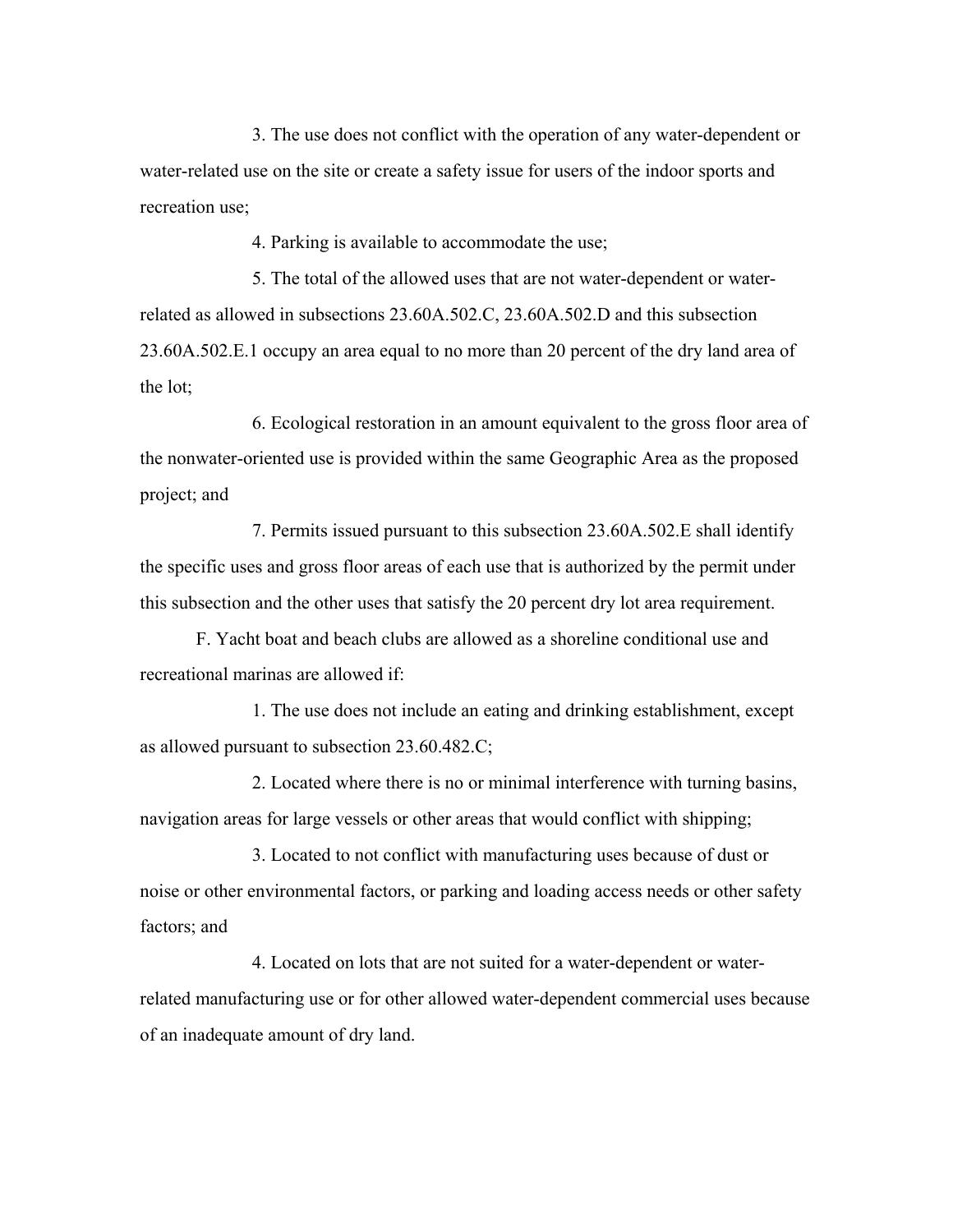G. Minor communication utilities are allowed, except freestanding transmission towers, which are prohibited.

H. Utility service uses are allowed if they reasonably require a shoreline location to operate.

# **23.60A.504 Uses allowed overwater in the UM Environment**

A. In addition to uses allowed overwater in Section 23.60A.090, the following uses are allowed overwater if they are water-dependent or water-related and meet the standards of subsection 23.60A.504.B:

1. Commercial uses;

2. Light and general manufacturing;

3. Storage uses, if accessory to a water-dependent use located on the same

lot;

4. Passenger terminals;

5. Office uses, if accessory to a water-dependent or water-related use

located on the same lot; and

6. Colleges, vocational schools and institutes for advanced study.

B. To be allowed under subsection 23.60A.504.A the following standards shall be met:

1. The depth the dry land area of the lot is less than 50 feet;

2. The location of the uses on dry land is not reasonable; and

3. There is no increase in overwater coverage.

C. The following uses are allowed over water if they are not water-dependent or water-related and if they meet the requirements of subsection 23.60A.504.D;

1. Custom and craft work;

3. Storage uses;

5. Food processing; and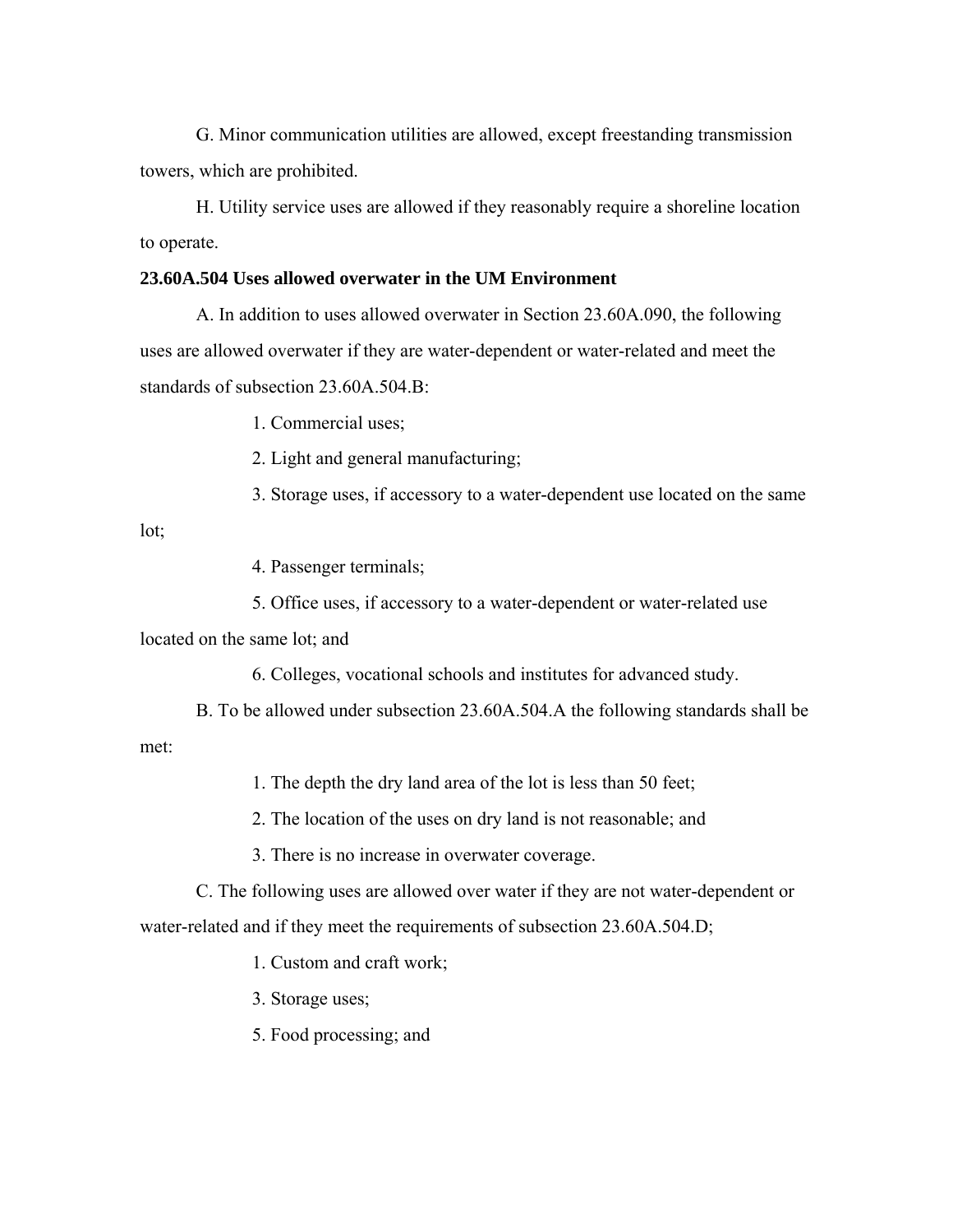6. Light, general and heavy manufacturing, except the extraction and mining of raw materials.

D. To be allowed under subsection 23.60A.504.C the following standards shall be met;

1. The use is on or in an existing structures;

2. The dry land lot depth is less than 50 feet;

3. The location of the uses on dry land is not reasonable;

4. There is no increase in overwater coverage;

5. The total of all non water dependent uses does not exceed 10 percent of the lot including submerged land; and

6. Ecological restoration in an amount equivalent in square footage to the gross floor area of any use that is not water-dependent or water-related is required within the same Geographic Area as the proposed project.

# **Part 2 Development Standards**

# **23.60A.506 Height in the UM Environment**

A. Maximum height. The maximum height in the UM Environment is 35 feet, except as modified in subsections 23.60A.506.B through 23.60A.506.D.

B. Height exceptions for water-dependent uses. The following height exceptions apply to water-dependent uses in the UM Environment:

1. Cranes, mobile conveyers, light standards and similar equipment necessary for the function of water-dependent uses or the servicing of vessels may extend above the maximum height limit; and

2. Other structures required for uses that are accessory to a waterdependent or water-related use, including but not limited to accessory office, accessory warehouse and accessory manufacturing facilities may be authorized up to 55 feet in the Ballard/Interbay North Industrial and Manufacturing Center by the Director if: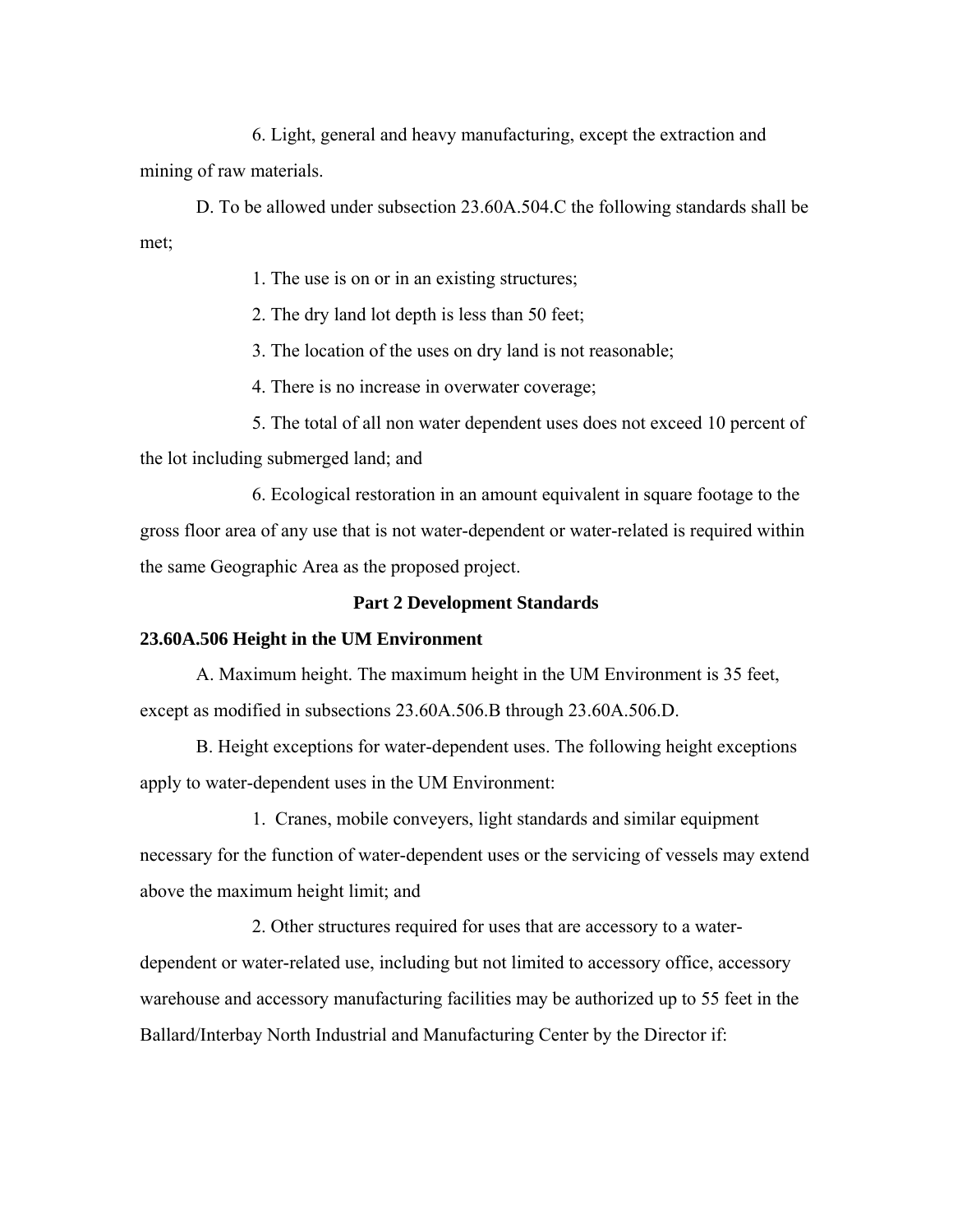a. The accessory structure requires additional height because of its intended use; or

b. Granting additional height for the accessory structure would result in a significant amount of additional usable area for the principal water-dependent use, water-related use and/or additional area for ecological restoration and enhancement; and

c. No more than 20 percent of the lot area is covered by portions of the structure that exceed the maximum height established in subsection 23.60A.506.B;

d. The remaining 80 percent of the lot is preserved through a covenant for water-dependent and water-related uses if uses that are not water-dependent or water-related occupy the structure; and

e. The views of the shorelines of a substantial number of residences on areas within and adjoin the Shoreline District would not be obstructed by the increased height.

C. Rooftop features

1. Radio and television receiving antennas, flagpoles, smokestacks, chimneys and religious symbols for religious institutions are exempt from height controls of this Chapter 23.60A, provided:

a. The feature is no closer to any adjoining lot line than 50 percent of their height above existing grade; or

b. If attached to the roof, the feature is no closer to any adjoining lot line than 50 percent of their height above the roof portion where attached; and

c. The width of the feature does not obstruct the view of the shoreline of a substantial number of residences on areas within or adjoining the Shoreline District.

2. Clerestories, communication and accessory communication devices, firewalls, green roofs, greenhouses, monitors, open railings, parapets, planters, skylights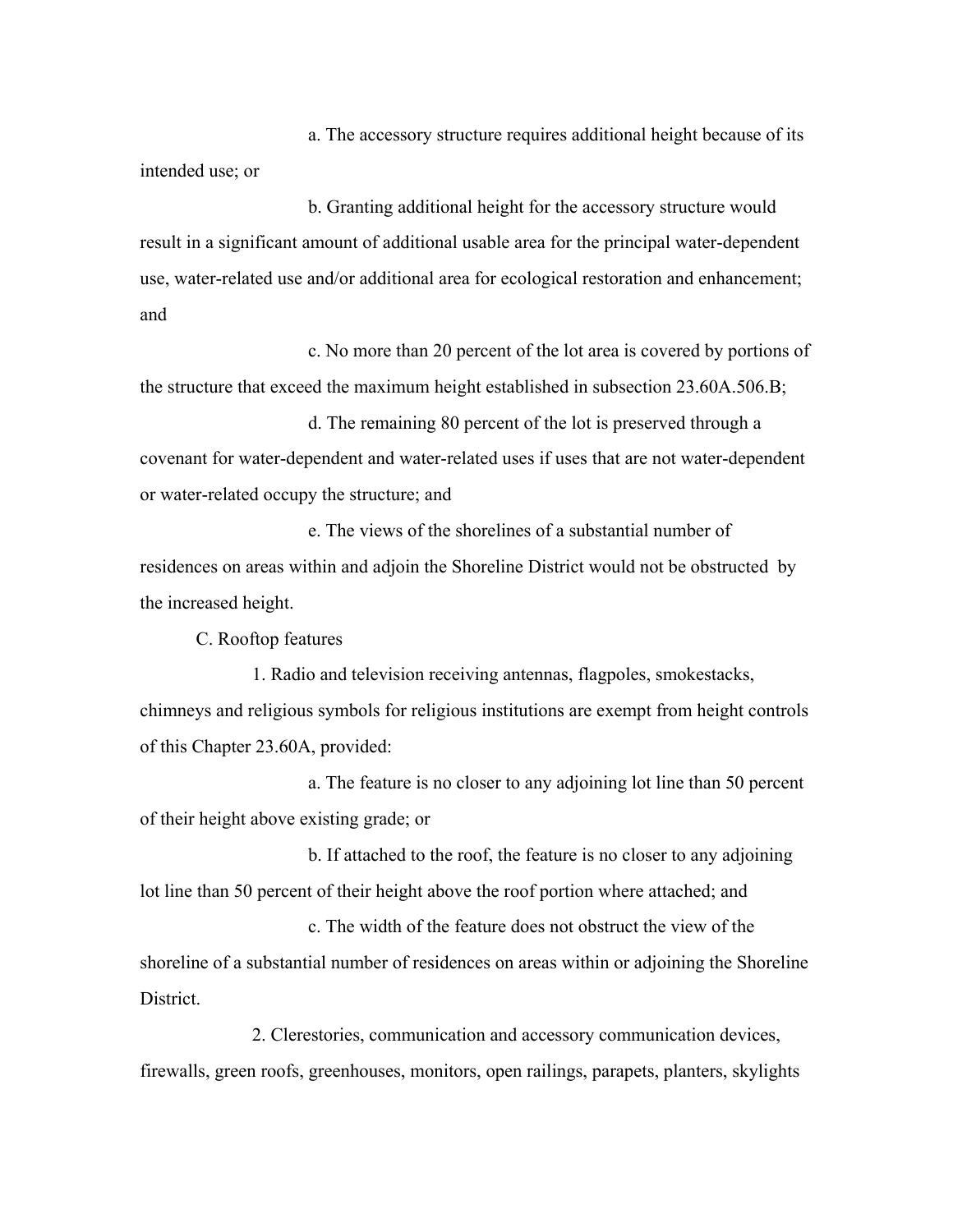and solar collectors may extend up to 4 feet above the maximum height limit where allowed in the underlying zone, except where the width of such features obstructs the view of the shoreline of a substantial number of residences within or adjoining the Shoreline District, in which case the Director may authorize a lower height.

3. Stair and elevator penthouses and mechanical equipment may extend 10 feet above the maximum height if:

a. The combined total coverage of all features does not exceed 20 percent of the roof area or 25 percent of the roof area if the total includes screened mechanical equipment;

b. Allowed in the underlying zone or special district; and

c. The width of such features does not obstruct the view of the shoreline of a substantial number of residences on areas within or adjoining the Shoreline District, in which case the Director may authorize a lower height.

4. Structures may extend 18 inches above the maximum height limit if the proposed roof insulation exceeds the energy code requirements in effect when the structure is constructed.

D. Bridges. Bridges may exceed the maximum height limit.

#### **23.60A.508 Lot coverage in the UM Environment**

A. Waterfront lots. On waterfront lots, the following requirements apply:

1. Structures, including floats and piers, shall not occupy more than 50 percent of the submerged portion of a waterfront lot, except as modified by subsection 23.60A.508.C;

2. Structures shall not occupy more than 75 percent of the dry land portion of a waterfront lot.

B. Upland lots. The lot coverage of the underlying zone shall not be exceeded.

C. Lot coverage exceptions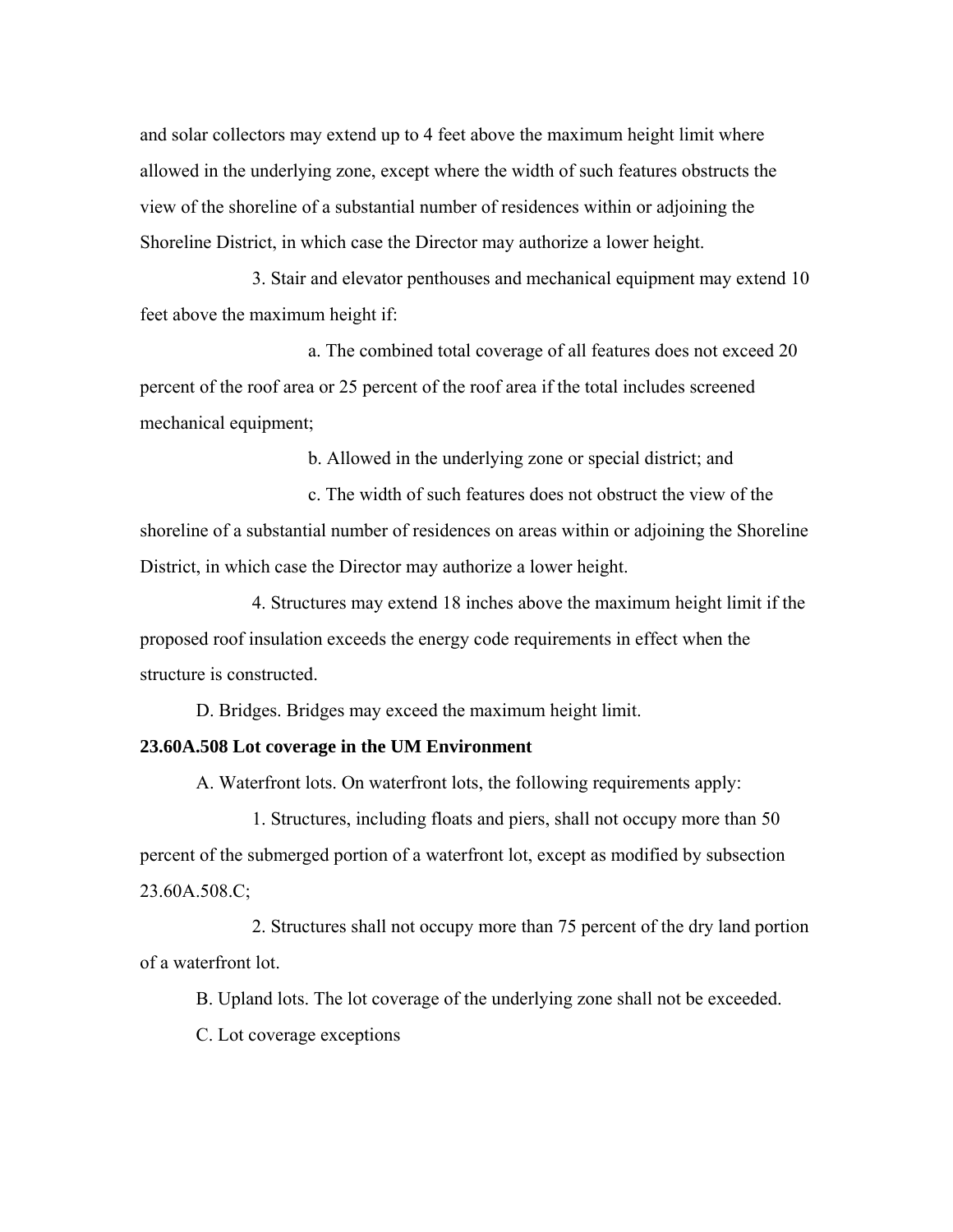1. Structures, including floats and piers, may occupy up to 65 percent of the submerged portion of a waterfront lot that has a depth of less than 50 feet of dry land.

2. Dry docks may cover up to an additional 25 percent of submerged land for a maximum lot coverage of 75 percent of all uses combined.

## **23.60A.510 Shoreline setbacks in the UM Environment**

A. A shoreline setback of 35 feet from the OHW mark is required for uses that are not water-dependent or water-related. No development, use, or shoreline modification is allowed within this shoreline setback except as allowed in Section 23.60A.167.

B. A shoreline setback of 15 feet from the OHW mark is required for waterdependent or water-related uses. No development, use, or shoreline modification is allowed within this shoreline setback except as allowed in Section 23.60A.167.

C. **Existing structures that would be considered nonconforming because they are located in the required shoreline setback in UM Environment are not regulated as a nonconforming structures based on setback standards. Such structures may not expand in any manner in the setback but may be replaced if they provide a**n area of ecological restoration equivalent to the footprint of the structure located in the shoreline setback is required within the Shoreline District within one mile of the site.

## **23.60A.512 View corridors in the UM Environment**

A. A view corridor or corridors of not less than 35 percent of the width of the lot shall be provided and maintained on all waterfront lots.

B. The required view corridor width shall be reduced to 15 percent of the width of the lot if water-dependent uses occupy more than 40 percent of the dry land area of the lot.

C. View corridor reductions. The required percent of the width of the lot may be reduced by 5 percent for each of the following conditions provided that such reduction does not result in a view corridor of less than 15 feet:

1. The required view corridor is provided entirely in one location;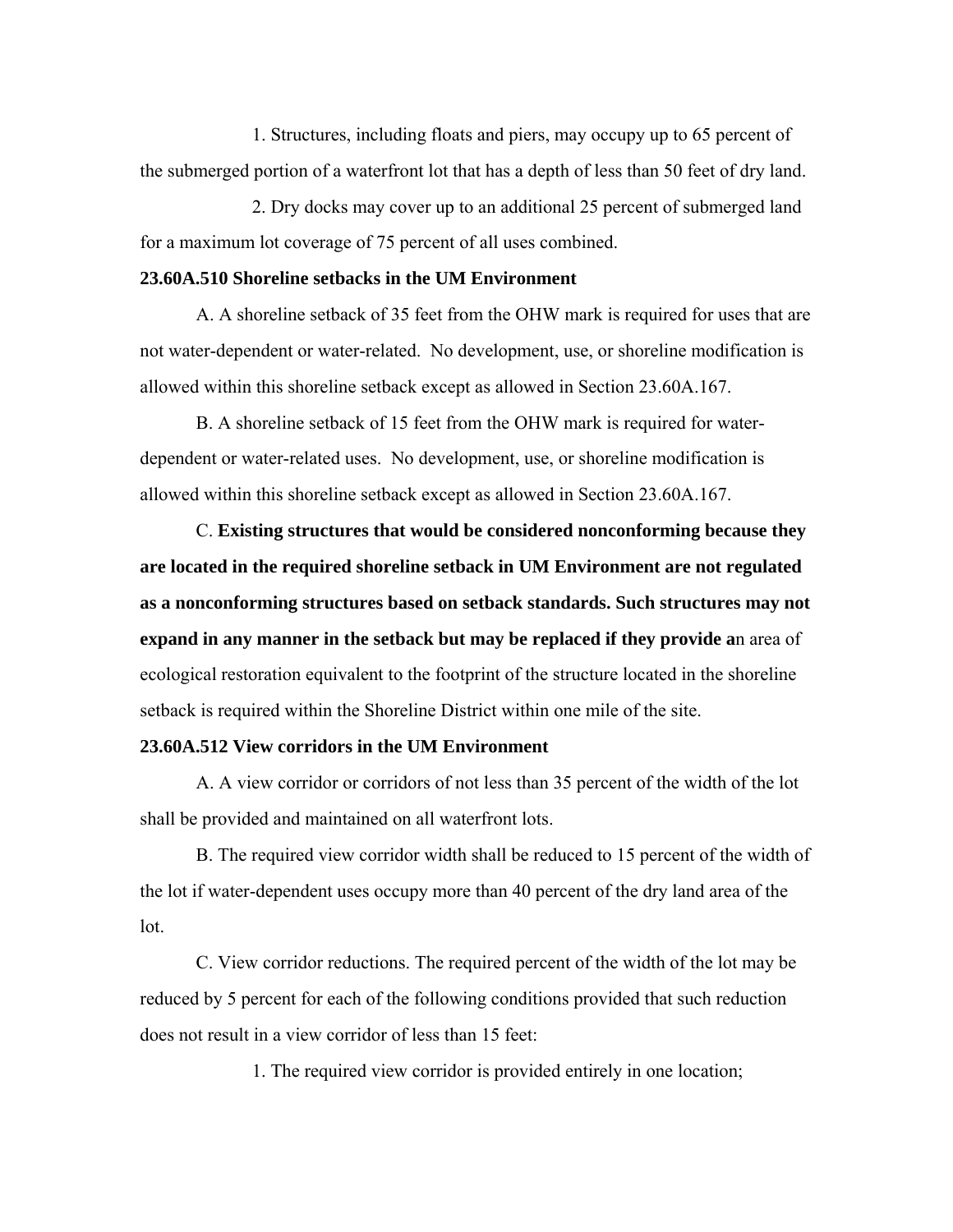2. A view corridor of at least one-half the required width abuts a lot line that separates the lot from a street, waterway, or public park;

3. A view corridor of at least one-half the required width abuts a view corridor provided on the adjacent property.

D. Viewing area substitution. In lieu of the required view corridor, developments that are not required to provide public access may provide a public viewing area as follows:

1. The viewing area shall be either an observation tower or a designated portion of the lot that is easily accessible;

2. The viewing area shall provide a clear view of the activities on the lot and the water;

3. The viewing area shall have a minimum dimension of 150 square feet; and

4. The conditions of Section 23.60A.164 for public access relating to accessibility, signs, and availability apply.

# **23.60A.514 Regulated public access in the UM Environment**

A. Private property. Public access shall be provided and maintained on privately owned waterfront lots for the following developments:

1. Marinas, except as exempted in subsection 23.60A.200.D;

2. Existing yacht, boat and beach clubs that have facilities that are not water-dependent over water;

3. Developments and uses that are not water-dependent except for uses that are water-related and have a functional requirement for a waterfront location, such as the arrival or shipment of less than 50 percent of product or materials by water, or the need for large quantities of water, and except those located on private lots in the Lake Union area that have a front lot line of less than 100 feet in length, measured at the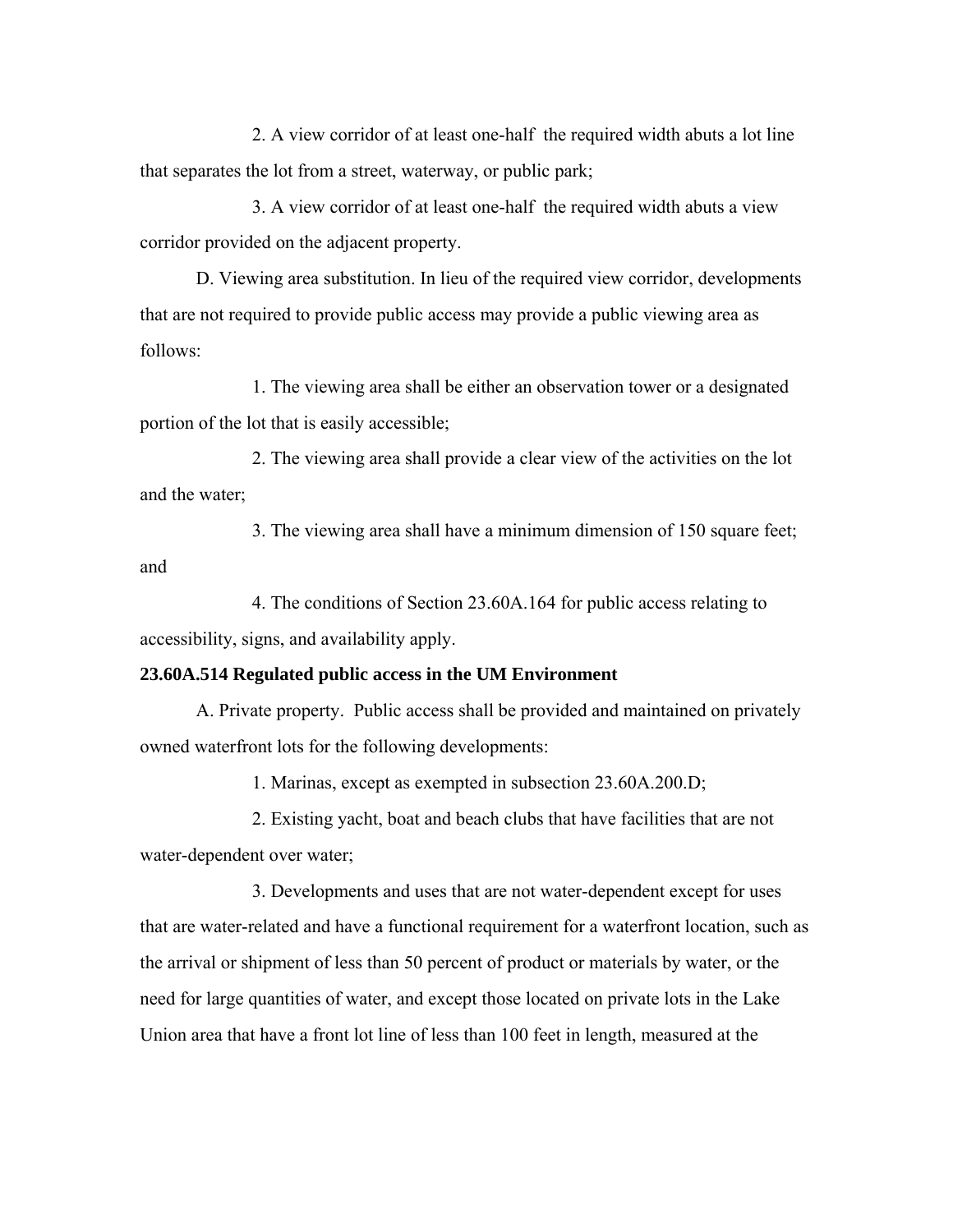upland street frontage generally parallel to the water edge, and that abut a street and/or waterway providing public access;

4. If a lot contains a mix of uses that require public access and uses that are exempt, public access shall be provided unless the percentage of the lot that is covered by uses that are exempt from public access is more than 50 percent.

C. Utilities. Regulated public access shall be provided on utility-owned or controlled property within the Shoreline District.

# **23.60A.516 Development between the Pierhead Line and the Construction Limit Line in the UM Environment in Lake Union and Portage Bay**

Structures located between the Pierhead Line and the Construction Limit Line in Lake Union and Portage Bay are limited to piers and floats without accessory buildings, drydocks, and that provide access to existing floating homes at existing floating home moorages.

### **Subchapter XV: The Urban Residential (UR) Environment**

# **23.60A.520 Applicable standards in the UR Environment**

All uses and developments in the Shoreline District, including shoreline modifications, are subject to the standards set out in Subchapter III of this Chapter 23.60A and to the standards for this shoreline environment.

## **Part 1 Uses**

# **23.60A.540 Uses in the UR Environment**

# **A. Use regulations**

1. All uses are allowed, allowed as a special use, allowed as a shoreline conditional use or prohibited pursuant to Section 23.60A.090, this Section 23.60A.540 and Table A for 23.60A.540. Use categories and subcategories cover all uses in that category and subcategory except when a subcategory of that use is specifically shown in Table A for 23.60A.540.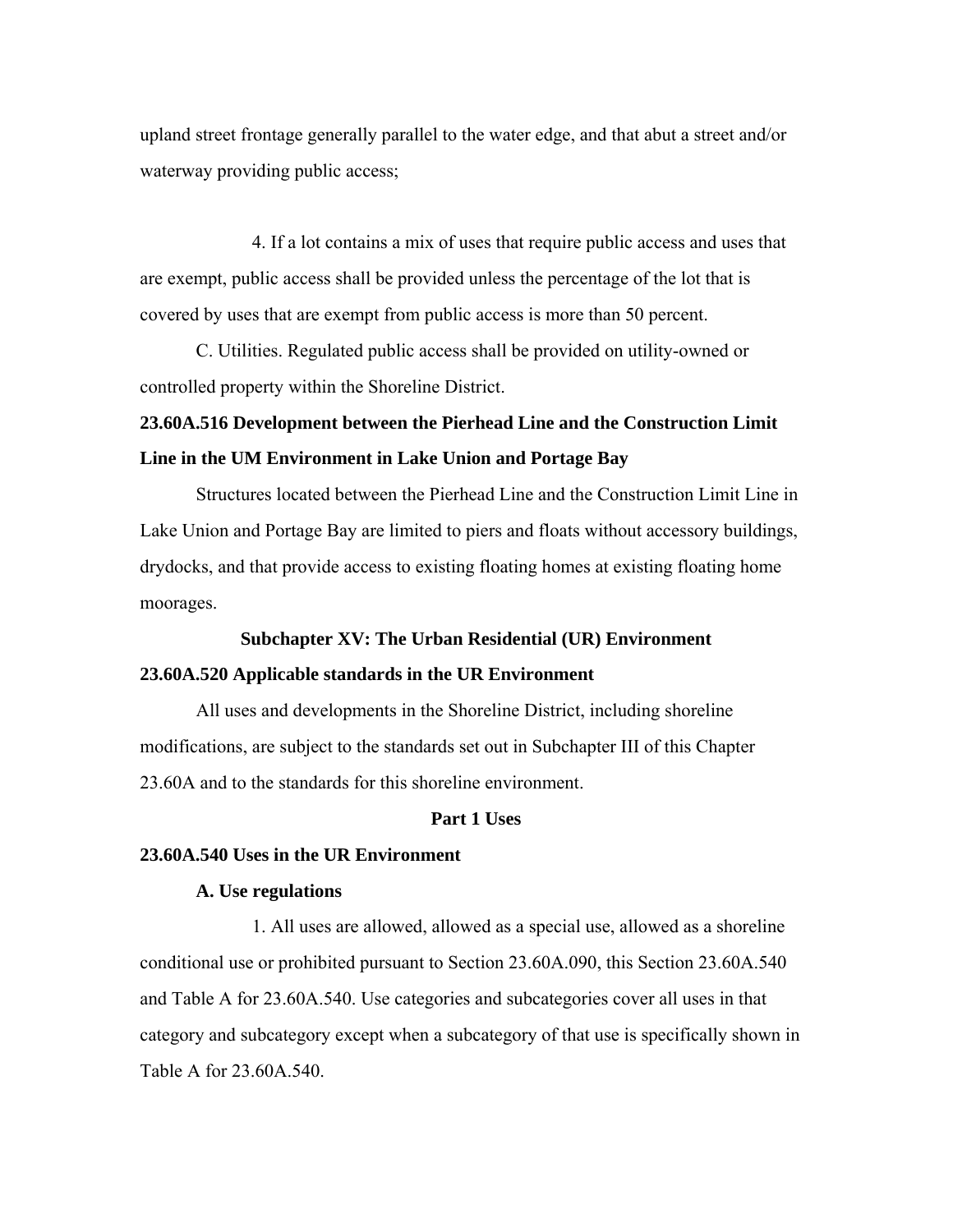2. If Table A for 23.60A.540 or text of Section 23.60A.540 states that a

use is required to be water-dependent or water-related, a use that does not have the required attribute is prohibited.

3. Regulations for specific shoreline modifications are set out in Sections 23.60A.172 through 23.60A.190.

| <b>Table A for 23.60A.540</b>               |                        |                         |  |
|---------------------------------------------|------------------------|-------------------------|--|
| <b>Uses in the UR Environment</b>           |                        |                         |  |
| <b>Uses</b>                                 | <b>Waterfront Lots</b> | <b>Upland Lots</b>      |  |
| A. AGRICULTURAL AND FOREST                  |                        |                         |  |
| <b>PRACTICE</b>                             | X                      | X                       |  |
| A.1 Community Garden                        | $\overline{P}$         | $\overline{P}$          |  |
| A.2. Other agricultural and forest practice |                        |                         |  |
| uses                                        | X                      | $\frac{X}{X}$           |  |
| <b>B. CEMETERIES</b>                        | $\overline{\text{X}}$  |                         |  |
| C. COMMERCIAL USES                          | $\overline{\text{X}}$  | $\overline{\text{X}}$   |  |
| D. HIGH-IMPACT USES                         | X                      | $\overline{\text{X}}$   |  |
|                                             | See subsection         |                         |  |
| E. INSTITUTIONAL USES                       | 23.60A.540.B           | ${\bf P}$               |  |
| F. LIVE-WORK UNITS                          | X                      | $\overline{\text{X}}$   |  |
| <b>G. MANUFACTURING USES</b>                | $\overline{X}$         | $\overline{\mathrm{X}}$ |  |
| H. PARKS AND OPEN SPACE USES                |                        |                         |  |
| H.1 Shoreline                               | $\mathbf{P}$           | $\mathbf{P}$            |  |
| H.2 General                                 | X                      | $\mathbf{P}$            |  |
|                                             | See Section            | See Section             |  |
| <b>I. PUBLIC FACILITIES</b>                 | 23.60A.207             | 23.60A.207              |  |
| J. RESEARCH USES, Aquatic Scientific,       | See Section            | See Section             |  |
| Historic, Cultural and Educational          | 23.60A.210             | 23.60A.210              |  |
| K. RESIDENTIAL USES                         |                        |                         |  |
| K.1. Accessory dwelling unit                | X                      | $\mathbf{P}$            |  |
| K.2. Adult family homes                     | $\overline{\text{X}}$  | $\mathbf{P}$            |  |
| K.3. Artist studio/dwelling                 | $\overline{\text{X}}$  | $\overline{P}$          |  |
| K.4. Assisted living facilities             | $\overline{\text{X}}$  | $\overline{P}$          |  |
| K.5. Congregate residences                  | $\overline{\text{X}}$  | $\overline{P}$          |  |
| K.6. Detached accessory dwelling unit       | $\overline{\text{X}}$  | $\overline{X}$          |  |
| K.7 Domestic Violence Shelter               | X                      | X                       |  |
|                                             | See subsection         | See subsection          |  |
| K.8. Floating homes and moorage             | 23.60A.540.C           | 23.60A.540.C            |  |
| K.9. Mobile park home                       | $\mathbf X$            | X                       |  |
| K.10. Multifamily residences                | ${\bf P}$              | $\mathbf{P}$            |  |
| K.11. Nursing homes                         | $\overline{\text{X}}$  | $\overline{P}$          |  |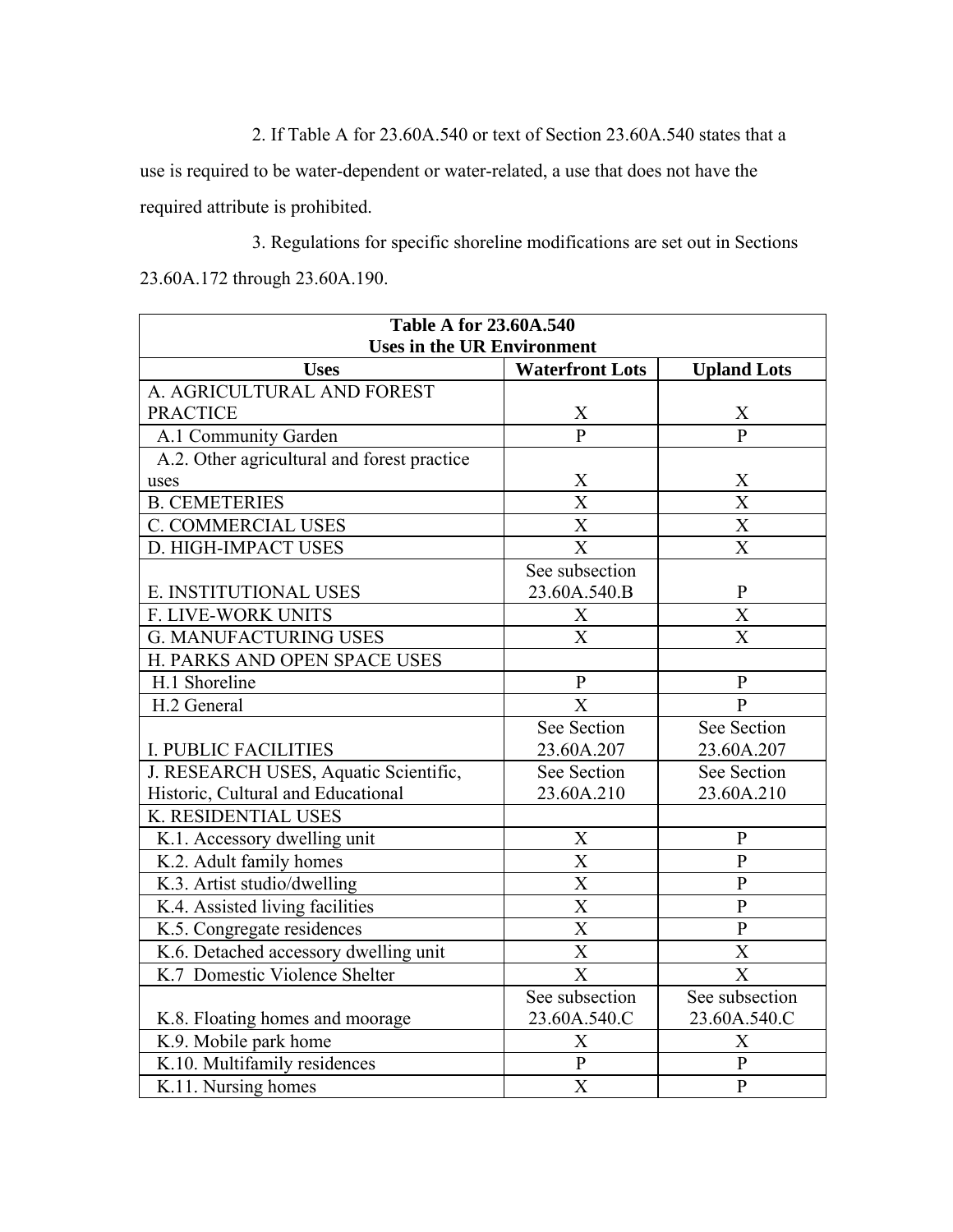| <b>Table A for 23.60A.540</b><br><b>Uses in the UR Environment</b> |                        |                       |
|--------------------------------------------------------------------|------------------------|-----------------------|
| <b>Uses</b>                                                        | <b>Waterfront Lots</b> | <b>Upland Lots</b>    |
| K.12. Single-family dwelling units                                 | P                      | $\mathbf{P}$          |
| K.13 Other residential uses                                        | X                      | X                     |
| L. RESTORATION AND ENHANCEMENT                                     | See Section            | See Section           |
| <b>USES</b>                                                        | 23.60A.211             | 23.60A.211            |
| M. STORAGE USES                                                    | X                      | X                     |
| N. TRANSPORTATION FACILITY USES                                    |                        |                       |
|                                                                    | See subsection         |                       |
| N.1. Bridges and tunnels                                           | 23.60A.540.D           | $\mathbf{P}$          |
| N.2. Cargo terminals                                               | X                      | $\overline{X}$        |
| N.3. Moorage                                                       |                        |                       |
| N.3.a. Boat moorage                                                |                        |                       |
| N.3.a.1. Commercial marina                                         | X                      | X                     |
| N.3.a.2. Recreational marina                                       | X                      | X                     |
| N.3.b. Dry boat storage                                            | X                      | $\overline{X}$        |
| N.4 Navigational locks                                             | X                      | X                     |
| N.5. Parking                                                       |                        |                       |
| N.5.a. Parking, principal use                                      | X                      | $\boldsymbol{X}$      |
| N.6. Passenger terminal                                            | X                      | $\overline{X}$        |
| N.7. Rail transit facilities                                       | ${\bf P}$              | ${\bf P}$             |
| N.8. Transportation facilities, air                                | X                      | X                     |
| N.9. Vehicle storage and maintenance                               | X                      | $\overline{\text{X}}$ |
| N.10. Tugboat services                                             | X                      | X                     |
| N.11. Railroads                                                    | SU                     | ${\bf P}$             |
| N.12. Streets                                                      | $\mathbf{P}$           | $\mathbf{P}$          |
| <b>O. UTILITY USES</b>                                             |                        |                       |
| O.1. Communication utilities, minor                                | X                      | X                     |
| O.2. Communication utilities, major                                | $\overline{X}$         | $\overline{X}$        |
| O.3. Power plants                                                  | X                      | X                     |
| O.4. Recycling                                                     | X                      | X                     |
| O.5. Sewage treatment plants                                       | X                      | X                     |
| O.6. Solid waste management                                        | X                      | X                     |
|                                                                    | See subsection         | See subsection        |
| O.7. Utility service uses                                          | 23.60A.540.E           | 23.60A.540.E          |
| P. UTILITY LINES                                                   | $\mathbf{P}$           | ${\bf P}$             |

KEY

CU = Shoreline Conditional Use

 $P =$  Allowed by permit

 $SU = Special Use$ 

WD = Allowed for water-dependent uses; prohibited otherwise

WR = Allowed for water-related uses; prohibited otherwise

 $X =$ Prohibited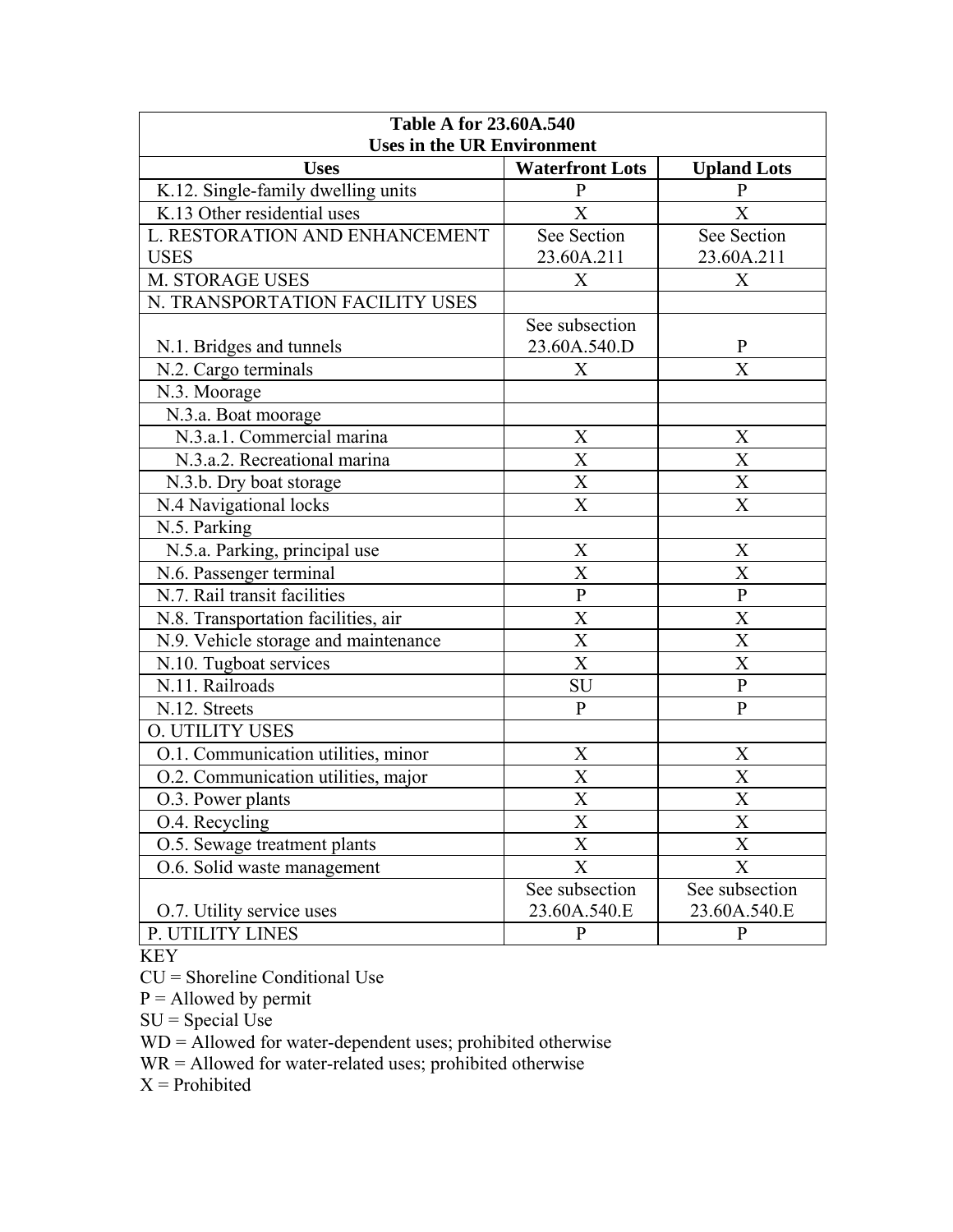B. Community yacht, boat and beach clubs, and community centers or clubs that provide outdoor parks and recreation shoreline uses are allowed as a special use. All other institutional uses are prohibited.

C. New floating homes and moorage are prohibited except as allowed under Section 23.60A.202; accessory uses to floating homes, including storage, are allowed on waterfront lots if located 35 feet or more landward of the OHW mark and on upland lots.

D. Bridges and tunnels containing rail transit facilities that are approved by the City Council under subsection 23.80.004.C.2 are allowed. Bridges containing other rail transit facilities, railroads or streets are allowed as a special use.

E. Utility service uses are allowed if they reasonably require a shoreline location to operate.

#### **Part 2 Development Standards**

#### **23.60A.572 Height in the UR Environment**

A. Maximum height. The maximum height allowed in the UR Environment is as follows, except as modified by subsections 23.60A.572.B through 23.60A.572.D.

1. Thirty feet in all locations except as provided in subsection 23.60A.572.A.2.

2. The maximum height allowed on an upland lot on Harbor Avenue Southwest and Alki Avenue Southwest from Southwest Leon Place to 59th Avenue Southwest is 60 feet.

B. Pitched roofs. The ridge of a pitched roof on a principal structure, including projections to accommodate windows, may extend 5 feet above the maximum height allowed, where also allowed in the underlying zone or special district.

C. Rooftop features

1. Radio and television receiving antennas, flagpoles, chimneys and religious symbols for religious institutions are exempt from the height limit, provided: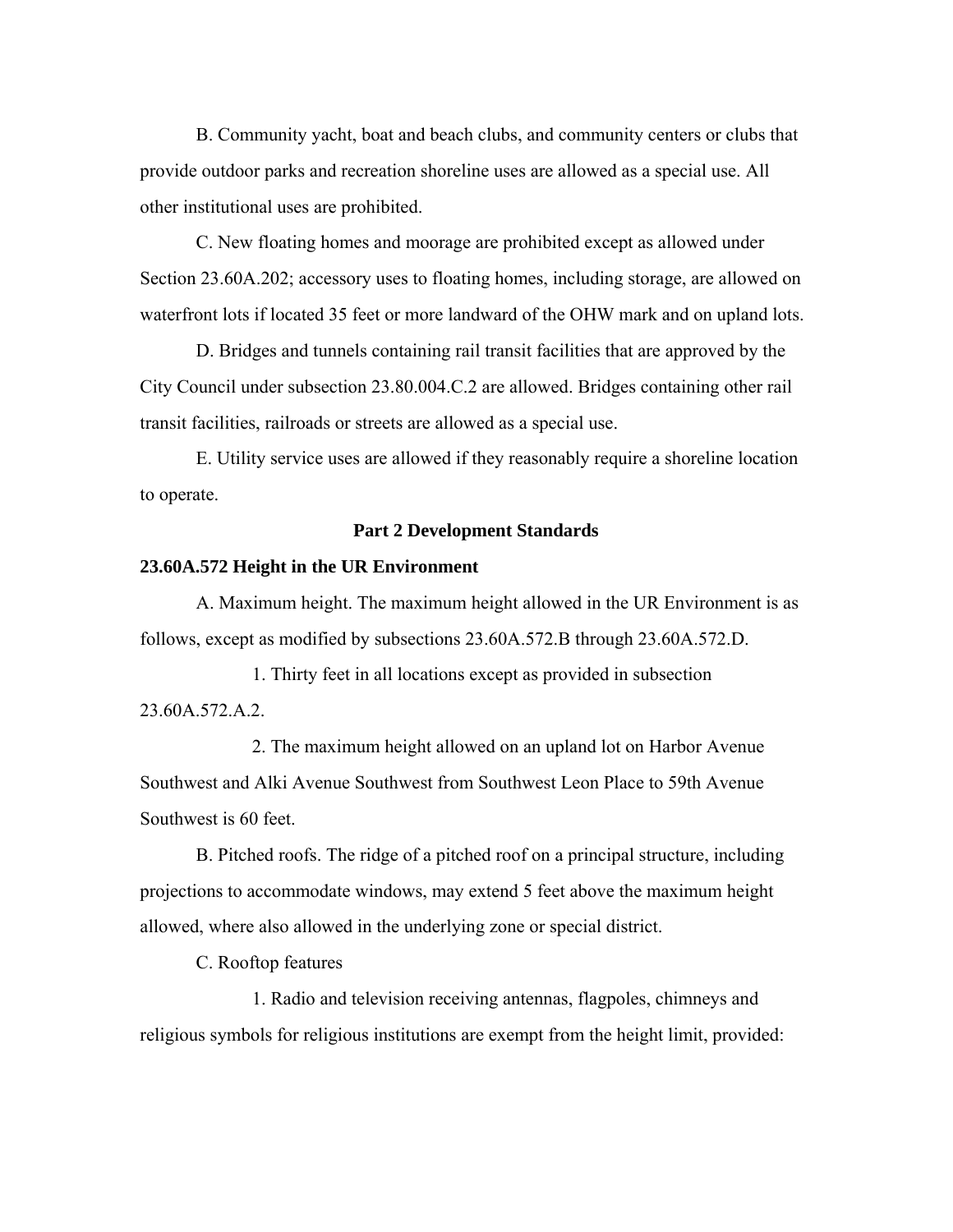a. The feature is no closer to any adjoining lot line than 50 percent of their height above existing grade; or

b. If attached to the roof, the feature is no closer to any adjoining lot line than 50 percent of their height above the roof portion where attached; and

c. The width of the feature does not obstruct the view of the shoreline of a substantial number of residences on areas within or adjoining the Shoreline **District** 

2. Clerestories, communication and accessory communication devices, firewalls, green roofs, greenhouses, monitors, open railings, parapets, planters, skylights and solar collectors may extend4 feet above the maximum height allowed where also allowed in the underlying zone or special district, except where the width of such features obstructs the view of the shoreline of a substantial on areas within or adjoining the Shoreline District, in which case the Director may authorize a lower height.

3. Stair and elevator penthouses, mechanical equipment, play equipment and open-mesh fencing which encloses it, if located at least 5 feet from the roof edge may extend 10 feet above the maximum height limit if:

a. The combined total coverage of all features does not exceed 15 percent of the roof area or 20 percent of the roof area if the total includes screened mechanical equipment;

b. Allowed in the underlying zone or special district; and

c. The width of such features does not obstruct the view of the shoreline of a substantial number of residences on areas within or adjoining the Shoreline District, in which case the Director may authorize a lower height.

4. Structures may extend 18 inches above the maximum height limit if the proposed roof insulation exceeds the energy code requirements in effect when the structure is constructed.

D. Bridges. Bridges may extend above the maximum height limit.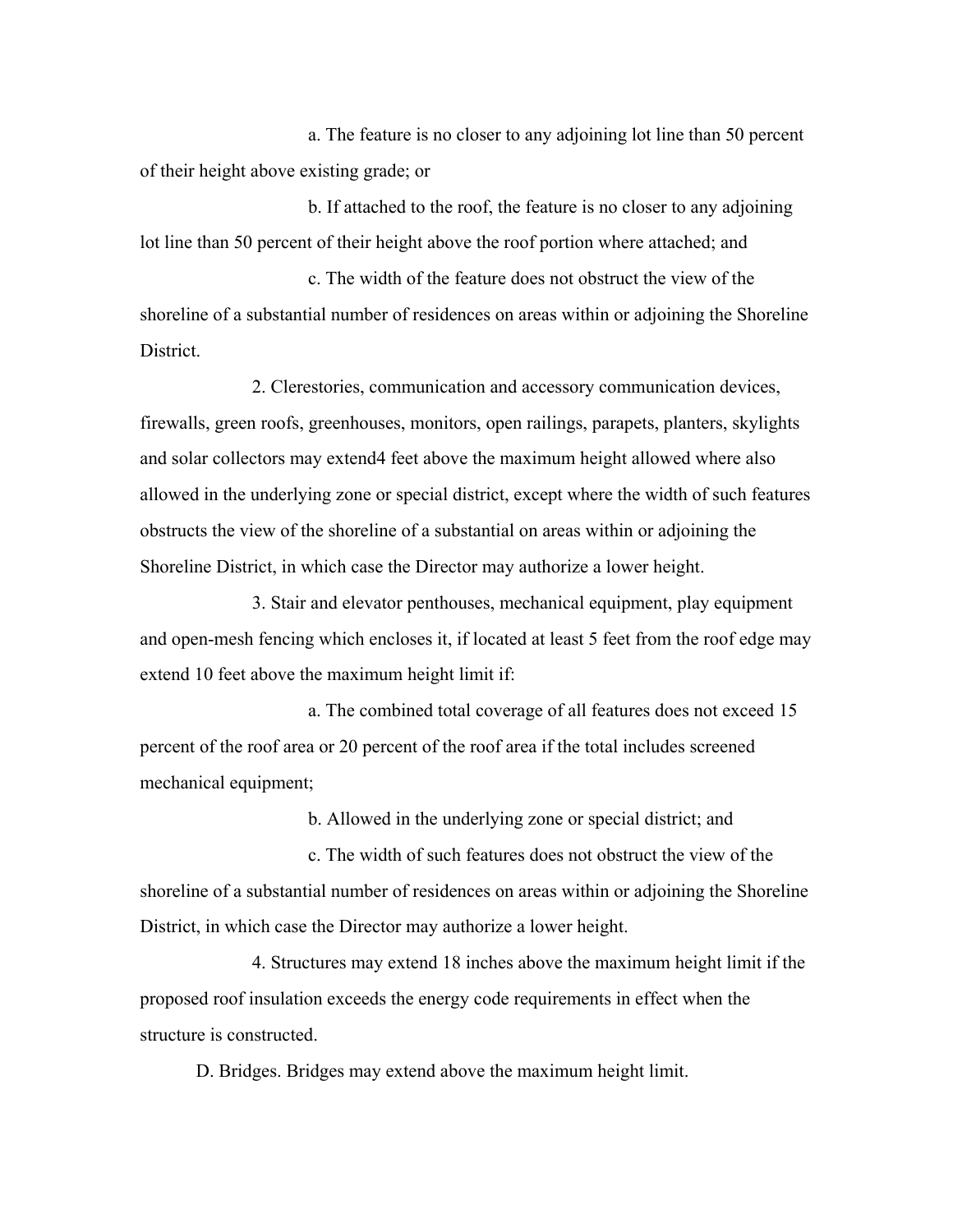# **23.60A.574 Lot coverage in the UR Environment**

A. Structures including floats and piers shall not occupy more than 35 percent of a lot except as provided in subsection 23.60A.574.B.

B. Lot coverage exceptions.

1. Floating home moorages are subject to the lot coverage provisions in

Section 23.60A.202.

2. On single-family zoned lots the maximum combined lot coverage

allowed for principal and accessory structures on dry land is as follows:

| <b>Table A for 23.60A.574</b>      |                                        |  |
|------------------------------------|----------------------------------------|--|
| Lot coverage in the UR Environment |                                        |  |
| Lot Size                           | Maximum Coverage                       |  |
| Less than $5,000$ sq. ft.          | $1,000$ sq. ft. plus 15 percent of lot |  |
|                                    | area                                   |  |
| $5,000$ sq. ft. or more            | 35 percent of lot area                 |  |

3. On multifamily zoned lots, the maximum lot coverage allowed by the

underlying zone or special district shall apply to the dry land portion of the lot.

# **23.60A.575 Shoreline setbacks in the UR Environment**

A. A shoreline setback of 35 feet from the OHW mark is required. No development, use, or shoreline modification is allowed within this shoreline setback except as allowed in Section 23.60A.167 and follows:

1. The minimum necessary for:

a. Single family dwelling units allowed pursuant to subsection

23.60A.282.E; and

b. One pathway per single family or multi-family dwelling unit limited to 3 feet. wide constructed of pervious surface.

2. More than 15 feet landward of the OHW mark for one on-grade patio

per single family dwelling unit limited to 45 square fee.

B. **Existing structures that would be considered nonconforming because they are located in the required shoreline setback in UR Environment are not regulated**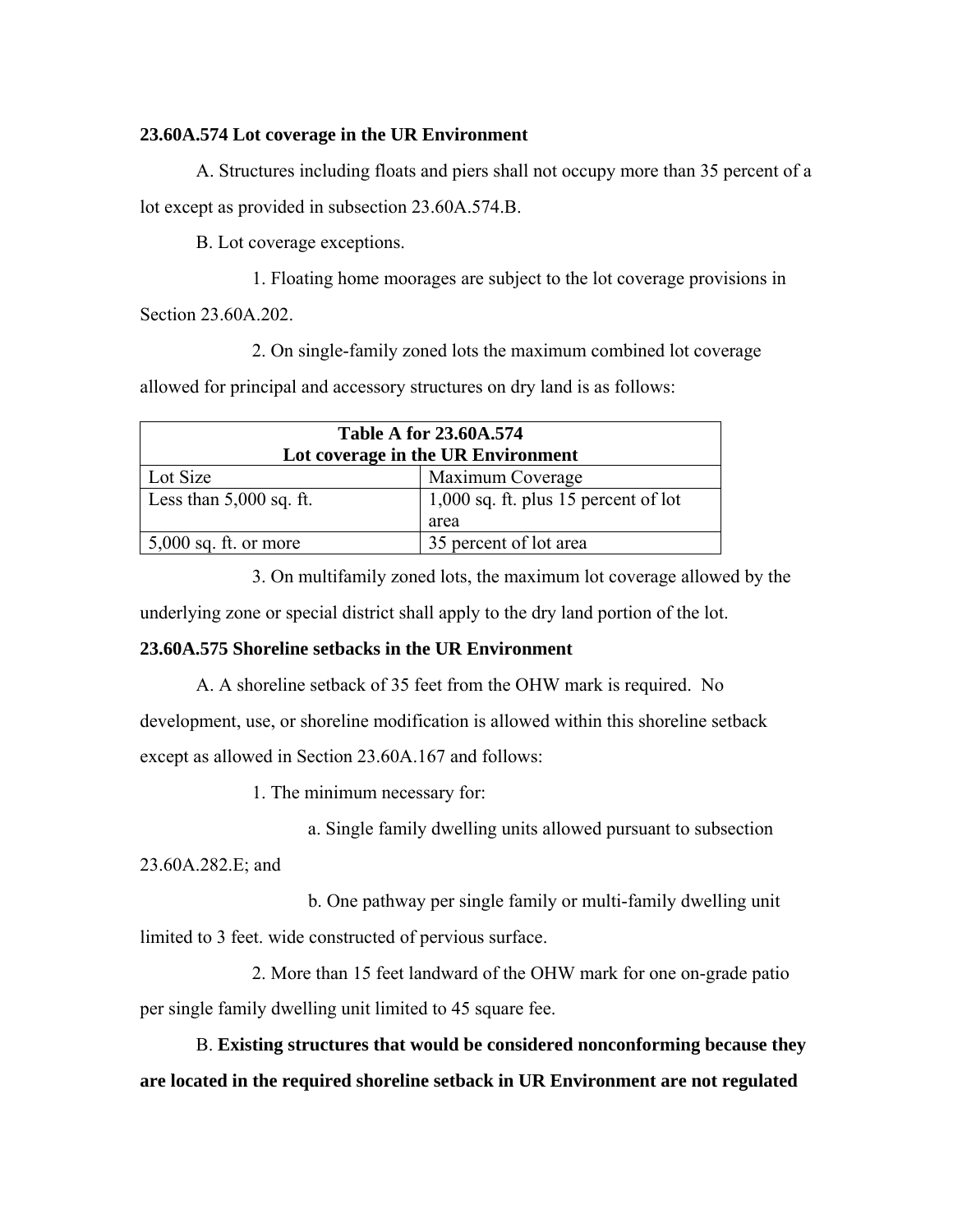**as a nonconforming structures based on setback standards. Such structures may not expand in any manner in the setback but may be replaced if they provide:**

**1.** An area of ecological restoration equivalent to the footprint of the structure located in the shoreline setback is required within the Shoreline District within 1 mile of the site; or

2. The equivalent number of habitat units if habitat units have been developed for this location as established by the Director.

# **23.60A.576 View corridors in the UR Environment**

A. A view corridor or corridors of not less than 35 percent of the width of the lot shall be provided and maintained on all waterfront lots and on any upland through lot in the UR Environment separated from a waterfront lot designated CM, CR, or CP by a street or railroad right-of-way.

B. View corridors are not required for single-family dwelling units.

## **23.60A.578 Regulated public access in the UR Environment**

A. Private property. Public access shall be provided and maintained on privately owned waterfront lots for the following developments, except as modified by subsection 23.60A.578.A.2:

1. Residential developments containing more than four units with more than 75 feet of shoreline, except if located on salt water shorelines where public access from a street is available within 600 feet of the proposed development;

2. Uses on privately owned waterfront lots that abut Lake Union with a front lot line of less than 100 feet in length, measured at the upland street frontage generally parallel to the water edge, that abut a street or waterway providing public access are not required to provide public access on privately owned lots;

3. Marinas, except as exempted by subsection 23.60A.200. D; and

4. Development and uses that are not water-dependent, or that are not water-related and have a functional requirement for a waterfront location, such as the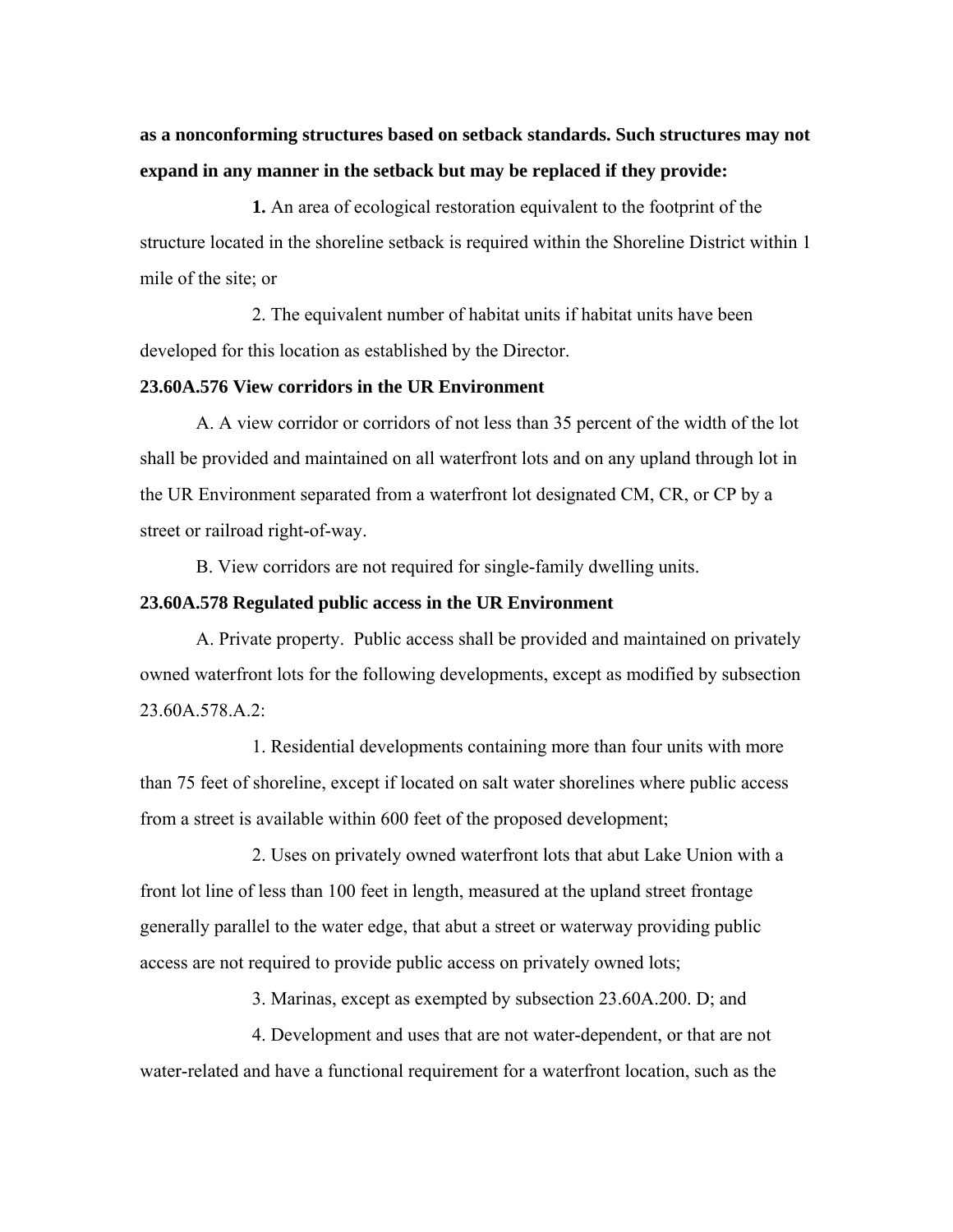arrival or shipment of less than 50 percent of product or materials by water, or the need for large quantities of water.

B. Utilities. Regulated public access shall be provided on utility-owned or controlled property within the Shoreline District.

#### **Subchapter XVI Definitions**

#### **23.60A.900 Definitions generally**

A. For the purpose of this Chapter 23.60A, certain terms and words are defined. The definitions established in this Subchapter XVI are in addition to definitions contained in Chapter 23.84A, which are also applicable to this Chapter 23.60A and to the definitions in Chapter 25.09, which are incorporated by reference in Section 23.60A.156. In the event that a definition in this Chapter 23.60A differs from a definition of the same term in Chapter 23.84A, the definition in this Chapter 23.60A shall apply in the Shoreline District.

B. Except as provided in subsection 23.60A.900.A, words or phrases used in this Chapter 23.60A shall be interpreted so as to give them the meaning they have in common usage.

# **23.60A.902 Definitions -- "A"**

"Aquatic noxious weeds" means aquatic noxious weeds as defined in RCW 17.26.020.

**"A**quatic rotovator" means a rotary tiller that has underwater rototiller-like blades used to uproot aquatic plants.

**"A**quatic rotovator" means a rotary tiller that has underwater rototiller-like blades used to uproot aquatic plants for removal.

**"Artificial reef"** means a submerged human-made structure developed for the purpose of enhancing recreational diving or creating habitat for marine life.

"Average grade level" means the calculation determined by averaging the elevations at the center of all exterior walls of the proposed building or structure. In the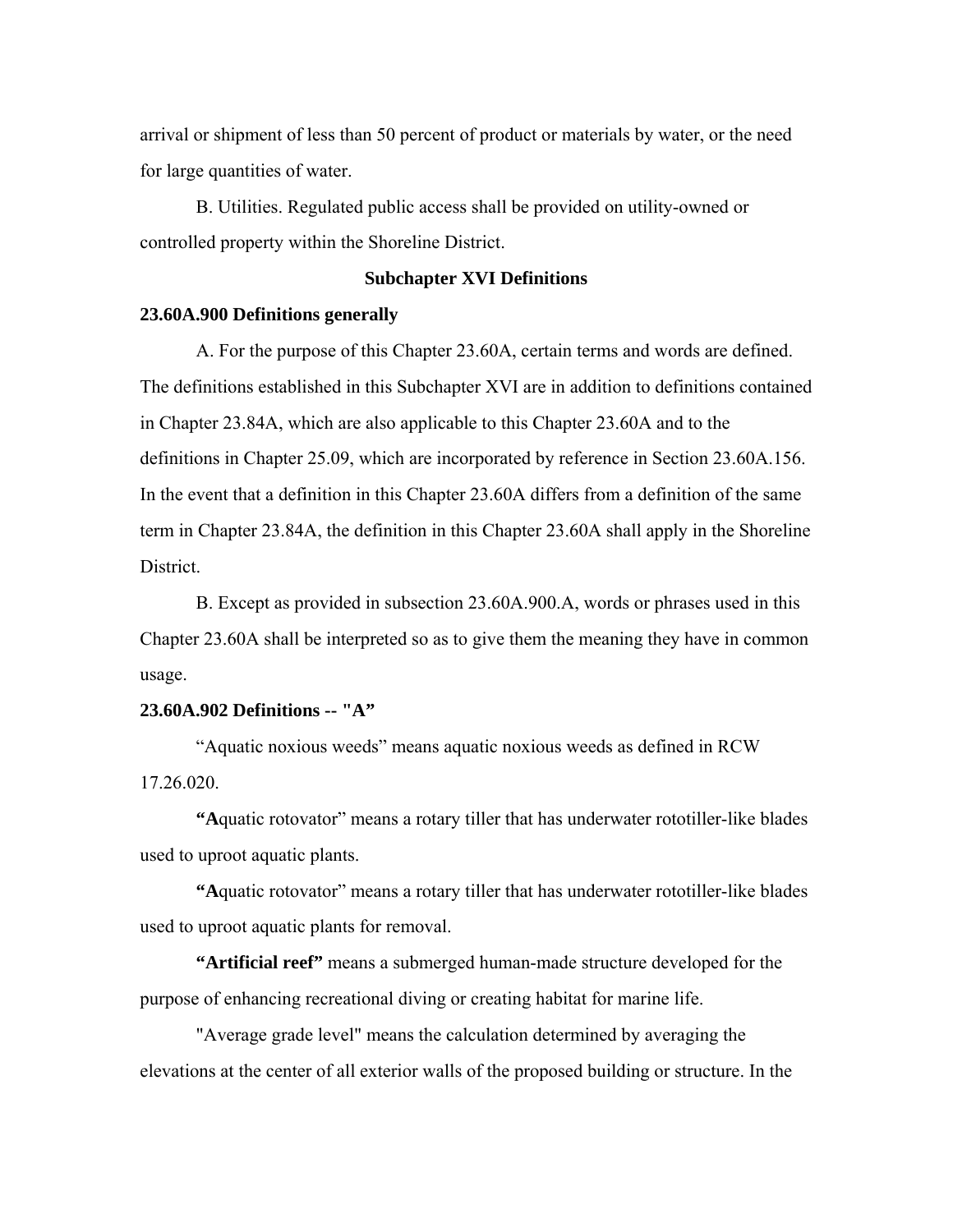case of structures to be built over water, average grade level shall be the elevation of ordinary high water in freshwater and mean higher high water in marine waters..

# **23.60A.904 Definitions -- "B"**

"Best available science" means the science and technical information requirements described in WAC 173 -26-201(2)(a).

"Best management practices" means actions or techniques that have consistently shown results superior to those achieved with other means and that are taken to avoid, minimize and reduce the impacts to habitat ecological functions.

"Boat or Beach Club." See "Yacht club."

"Boat moorage" means recreational or commercial marina or moorage accessory to a residential use.

"Boat yard" see "Vessel repair, minor"

"Boating facility, multifamily" means a system of piers and floats designed to moor vessels to serve residential development of 5 or more units.

"Bottom barrier" means synthetic or natural fiber sheets of material used to cover and kill plants growing on the bottom of a water body by depriving plants of sunlight.

"Breakwater" means a protective structure built offshore to protect harbor areas, moorages, navigation, beaches or bluffs from wave action.

"Bridge" means a structure carrying a path, street, railway or rail transit overwater, and necessary support and accessory structures.

"Bulkhead" means a retaining wall constructed parallel to the shore whose primary purpose is to hold or prevent sliding of soil caused by erosion or wave action or to protect the perimeter of a fill.

#### **23.60A.906 Definitions -- "C"**

"Cargo terminal" means a "transportation facility" use in which quantities of goods or container cargo are stored without undergoing any manufacturing processes, transferred to other carriers or stored outdoors in order to transfer them to other locations.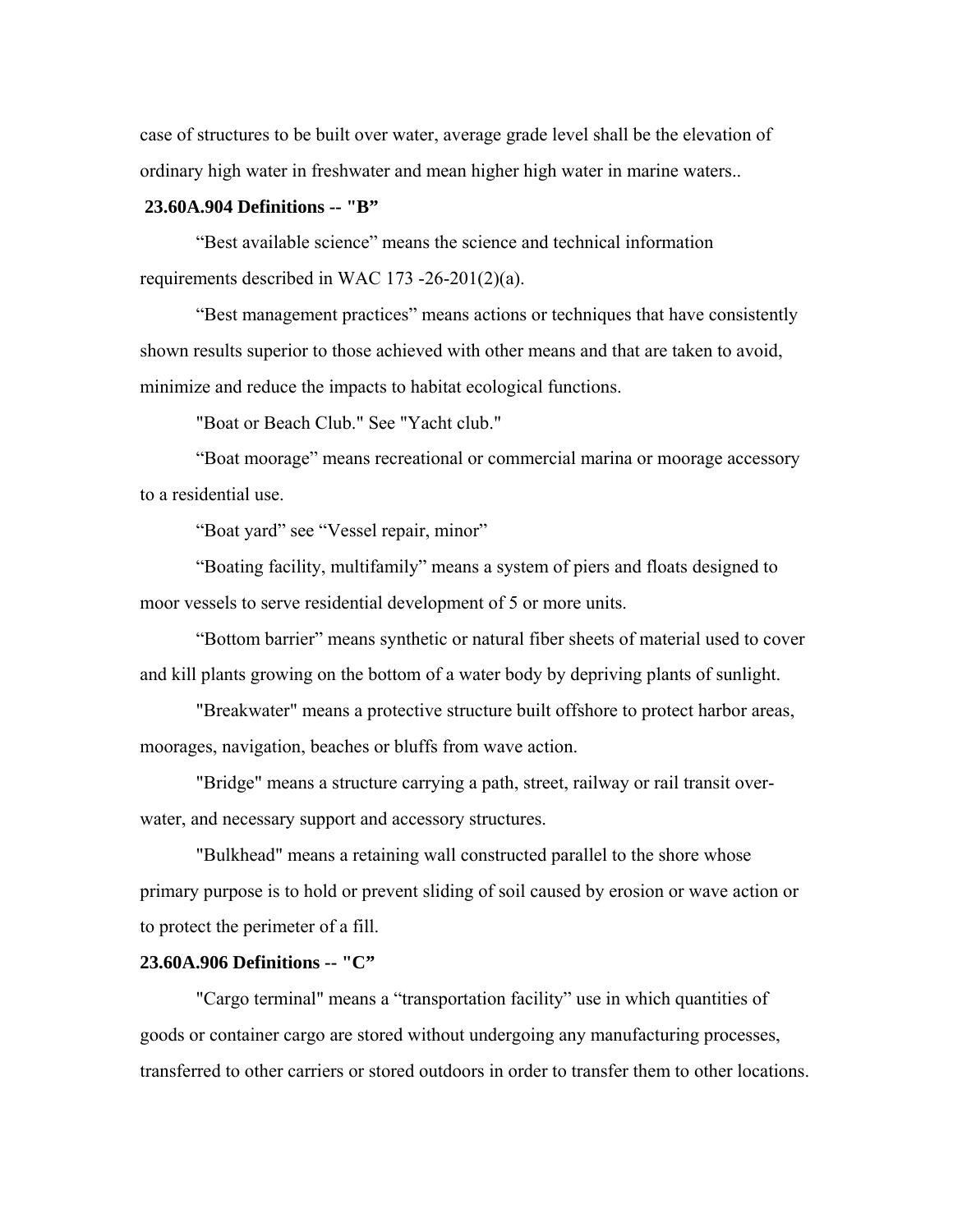Cargo terminals may include accessory warehouses, railroad yards, storage yards, and offices.

"Central Waterfront Landmark Area" means all lots from the southerly edge of Pier 54 to the northerly edge of Pier 59 along Seattle's downtown waterfront.

"Critical Root Zone" means the area on the ground surround the tree that is one and one-half times the maximum diameter of the tree's canopy or 20 times the DBH, whichever is greater.

"CM" means the Conservancy Management shoreline environment.

"CN" means the Conservancy Navigation shoreline environment.

"Commercial use" means the following uses:

- -- Animal shelters and kennels;
- -- Eating and drinking establishments;
- -- Entertainment uses;
- -- Food processing and craft work uses;
- -- Laboratories, research and development;
- -- Lodging;
- -- Medical services;
- -- Offices;
- -- Sales and service uses, automotive;

-- Sales and services, general;

- -- Sales and service uses, heavy;
- -- Sales and services, marine.

"Conditional use" means a use identified in this Chapter 23.60A as requiring specific approval by either Ecology (shoreline conditional use) or the City Council (Council conditional use).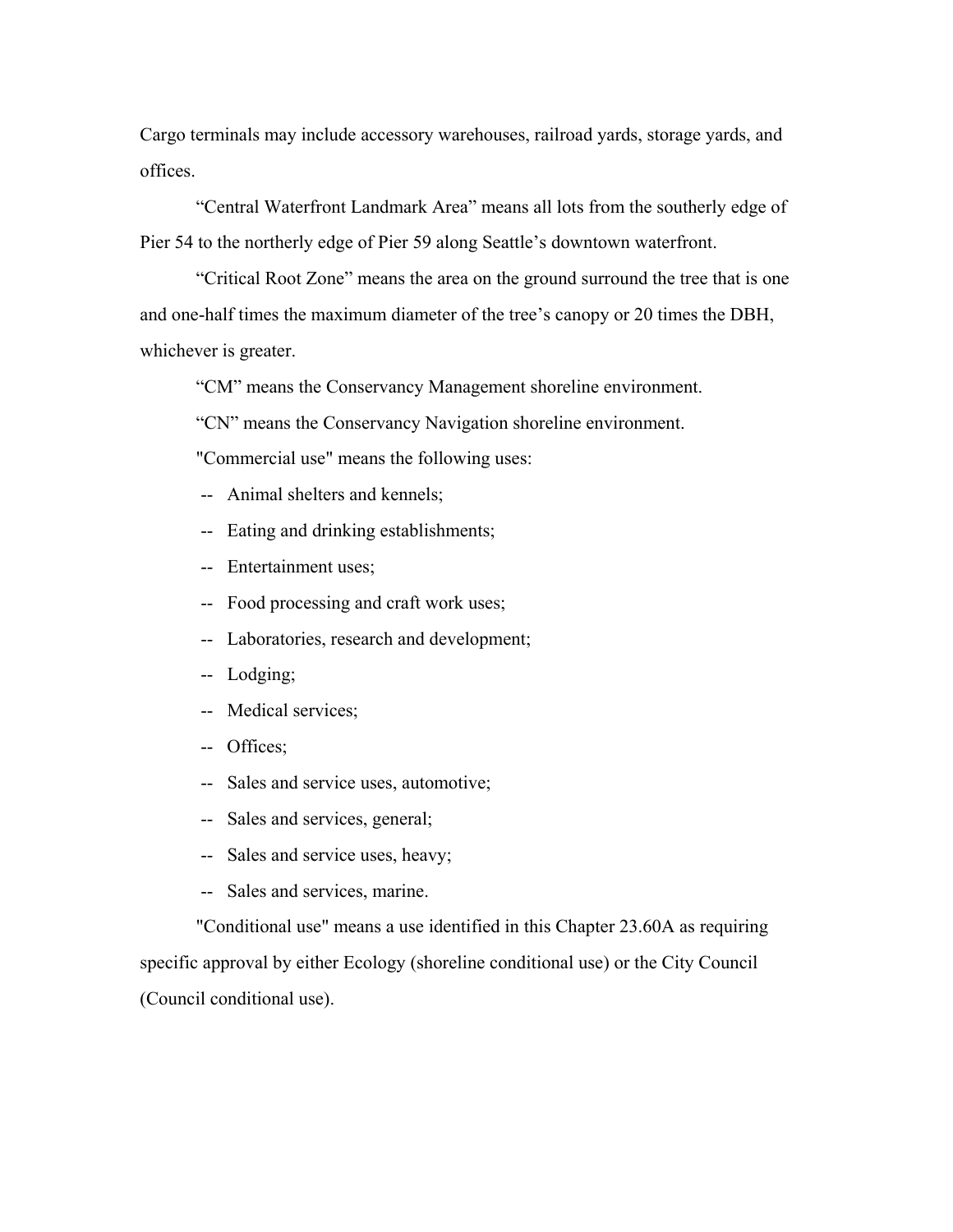**"Constructed" means the process of creating or undertaking development including but not limited to construction of structures, associated site work, installation of on-site utilities, and re-establishment of disturbed areas.** 

"CR" means the Conservancy Recreation shoreline environment.

"Critical area," see "Environmentally critical area."

"CP" means the Conservancy Preservation shoreline environment.

"Custom craft work" in addition to the definitions in subsection 23.60A.84. A custom craftwork in the Shoreline District includes wooden boat building and is a waterrelated use.

"CW" means the Conservancy Waterway shoreline environment.

#### **23.60A.908 Definitions -- "D"**

"DBH" means tree diameter at breast height and is the method to measure the size of a tree.

"Development" means a use consisting of the construction or exterior alteration of structures; dredging; drilling; dumping; filling; removal of any sand, gravel or minerals; bulkheading; driving of piling; placing of obstructions; or any project of a permanent or temporary nature that interferes with the normal public use of the surface of the waters overlying lands subject to this Title 23 at any water level.

"Development site, waterfront" means a waterfront lot or lots on which a proposed development will occur.

"Development standards" means regulations pertaining to the physical modification of the environment whether for development, a shoreline modification or a use, including the size and location of structures in relation to the lot.

"Development, Substantial." See "Substantial development."

"Director" means the Director of the Department of Planning and Development of The City of Seattle.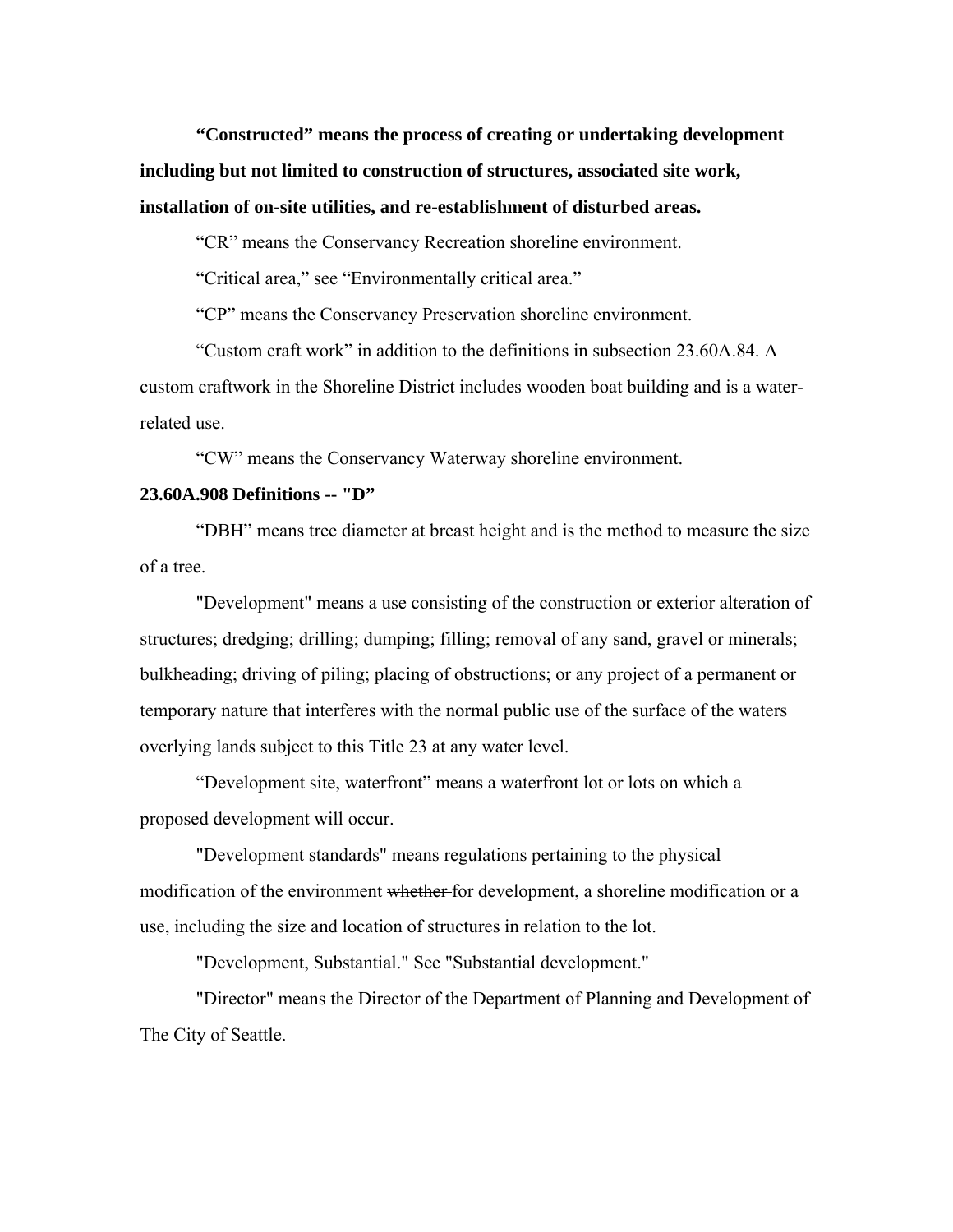"Dock" means an artificial side of a harbor or bank of river for mooring ships, also described as a shipping or loading platform.

"Dredging" means the removal or displacement of sand, silt, gravel, or other submerged materials, from the bottom of water bodies, riparian watercourses, or natural wetlands. Support activities and operations, including but not limited to the collection and transfer of dredged materials, are included in this definition. Dredging does not include removal of riprap and incidental grading when shoreline stabilization is replaced if the water depth does not increase when compared to pre-project conditions. The placement of dredged materials into water bodies, riparian watercourses or natural wetlands is "fill" and regulated under Sections 23.60A.172 and 23.60A.184.

"Dry land" means land at an elevation above the line of ordinary high water in freshwater or mean higher high water in marine water.

"Dry boat storage" means a "parking and moorage" use, in which space on a lot on dry land, either open or inside a structure, is rented or sold to the public or to members of a yacht, boat or beach club for the purpose of storing boats.

 "Dry dock" means any method or mechanism by which a vessel can be removed from the water for the purpose of viewing, working on or painting the underwater portions of the vessel. Dry docks include:

"Marine railway dry dock" means a place where a vessel is tied to a carriage which is then pulled out of the water on an inclined railway usually with winches. The rails are spaced far enough apart to provide stability of the carriage with a vessel on it.

"Floating dry dock" means a strong decked barge that are submerged by filling with water. A vessel is floated over the submerged barge which is then pumped out to lift the barge deck clear of the water with the vessel sitting high and dry. The wing walls provide enough flotation to prevent sinking all the way to the bottom.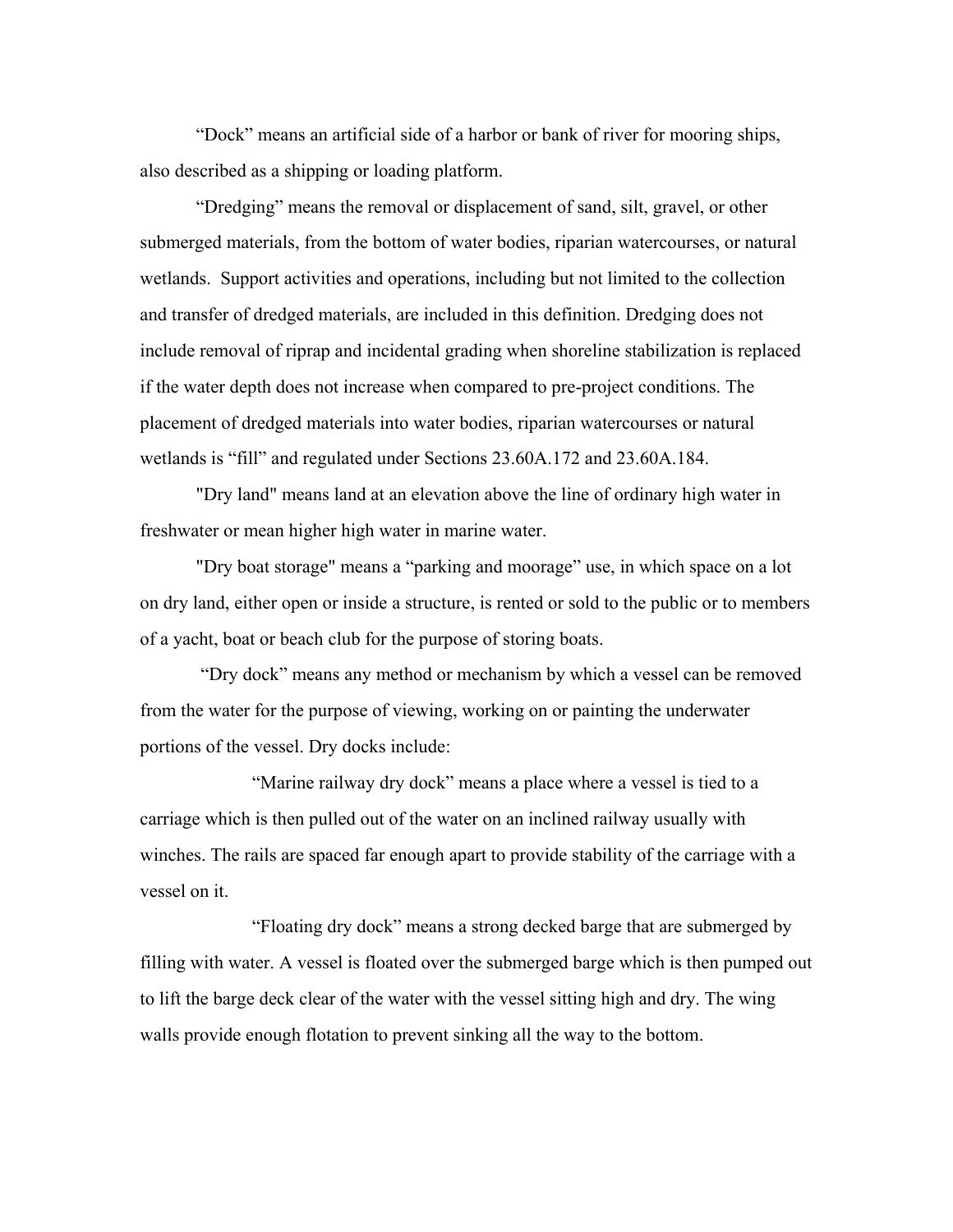" Synchrony-lift dry dock" means a stiffened deck or barge like structure that is lifted out of water by lifting mechanisms such as winches or jacks operating synchronously.

"Travel-lift" means a motorized device like a lumber carrier which drives over water on two adjacent docks straddling the water. A boat in the water between the two docks is raised out of the water by straps attached to winches. The travel lift then drives to an upland site to set the boat down on blocks on land.

"Duwamish" means the area of the Duwamish River from the south city limits north to South Massachusetts Street on the east side and Southwest Florida on the west side, and including Harbor Island and the East and West Duwamish Waterways.

#### **23.60A.910 Definitions -- "E"**

"Earth material" means unprocessed substances that come from the earth.

"Ecological functions" or "shoreline functions" means the work performed or role played by the physical, chemical, and biological processes that contribute to the maintenance of the aquatic and terrestrial environments that constitute the shoreline's natural ecosystem. See WAC 173-26-200 (2)(c).

"Ecological restoration and enhancement," see "restoration and enhancement."

"Ecology" means the Washington State Department of Ecology.

"Elliott Bay" means the Shoreline District area from  $24<sup>th</sup>$  Avenue West to SW Atlantic Street, except the Harborfront, Harbor Island and the Duwamish Waterways.

"Emergency" means an unanticipated and imminent threat to public health, safety or the environment which requires immediate action within a time too short to allow full compliance with this Chapter 23.60A. Emergency construction does not include development of new permanent protective structures where none previously existed. Where new protective structures are deemed by the Director to be the appropriate means to address the emergency situation, upon abatement of the emergency situation the new structure shall be removed or any permit which would have been required, absent an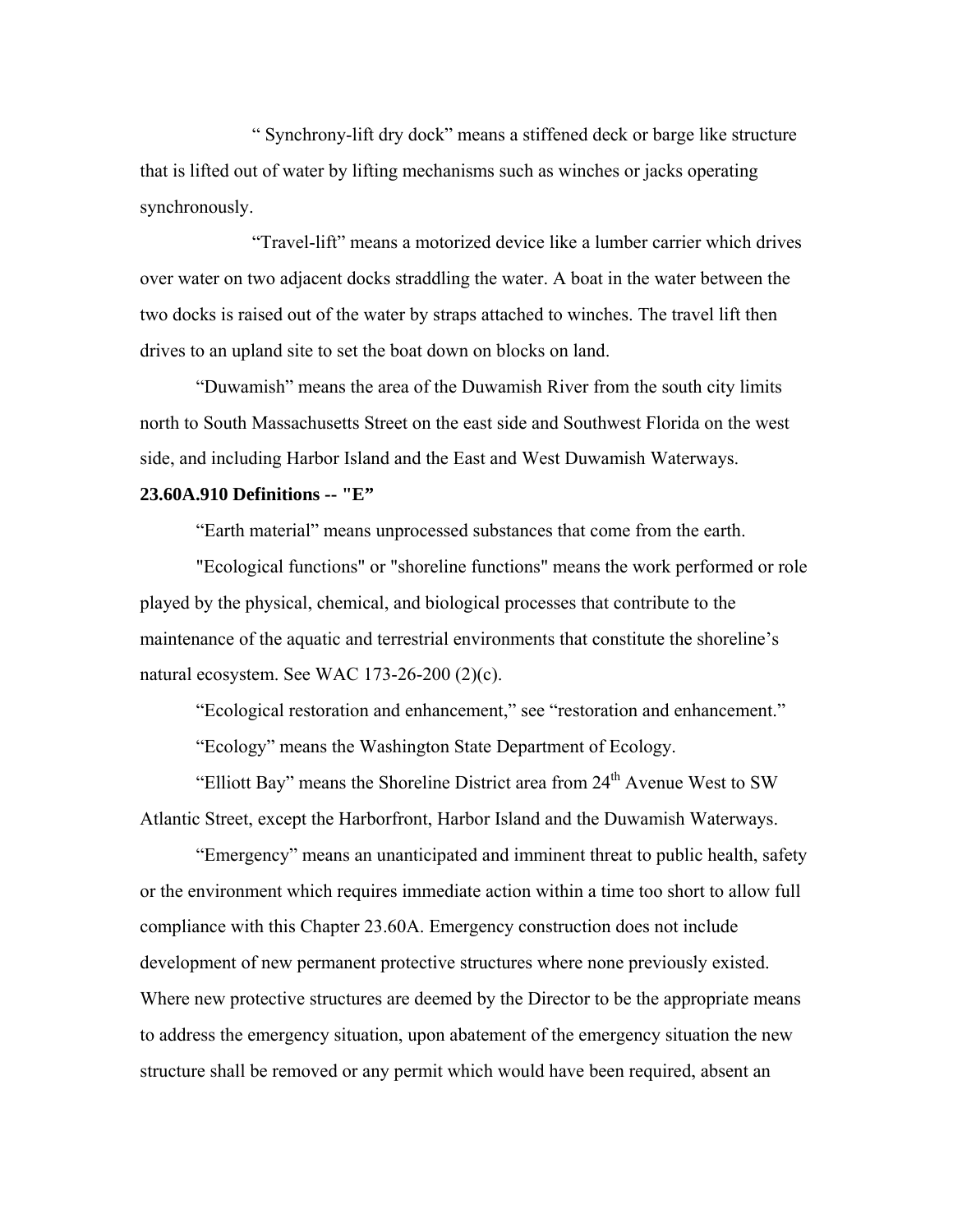emergency, pursuant to RCW 90.58 or these regulations shall be obtained. All emergency construction shall be consistent with the policies of RCW 90.58 and the Seattle Shoreline Master Program. As a general matter, flooding or other seasonal events that can be anticipated and may occur but that are not imminent are not an emergency.

"Environmentally critical area" means wetlands, fish and wildlife habitat conservation areas, frequently flooded areas and geologically hazardous areas as designated in Section 25.09.020 and located in Section 25.09.030, as incorporated by reference into Section 253.60.156.

"Essential public facilities" means those public facilities identified as potential essential public facilities in either Section 23.84A.012.

"Existing," when modifying a use that is either to determine whether that use is allowed, allowed as a special use or conditional use, prohibited or to determine what standards apply to the use:

1.Means a use that both (a) was a lawful use when the use was established; and (b) has not been discontinued for more than 12 consecutive months in the CN, CP, CR, CM, CW, UR, UH and UC Environments or more than 24 consecutive months in the UM, UG or UI Environments.

2. A use is considered discontinued if:

a. A permit to change the use of the structure or property has been issued and acted upon; or

b. The structure or property or portion of a structure or property is vacant or not being used for the use allowed by the most recent permit.

3. The use of the structure is considered discontinued even if materials from the former use remain or are stored on the property. A multifamily structure with one or more vacant dwelling units is not considered unused unless the total structure is unoccupied.

"Extreme low tide" means the lowest line on land reached by a receding tide.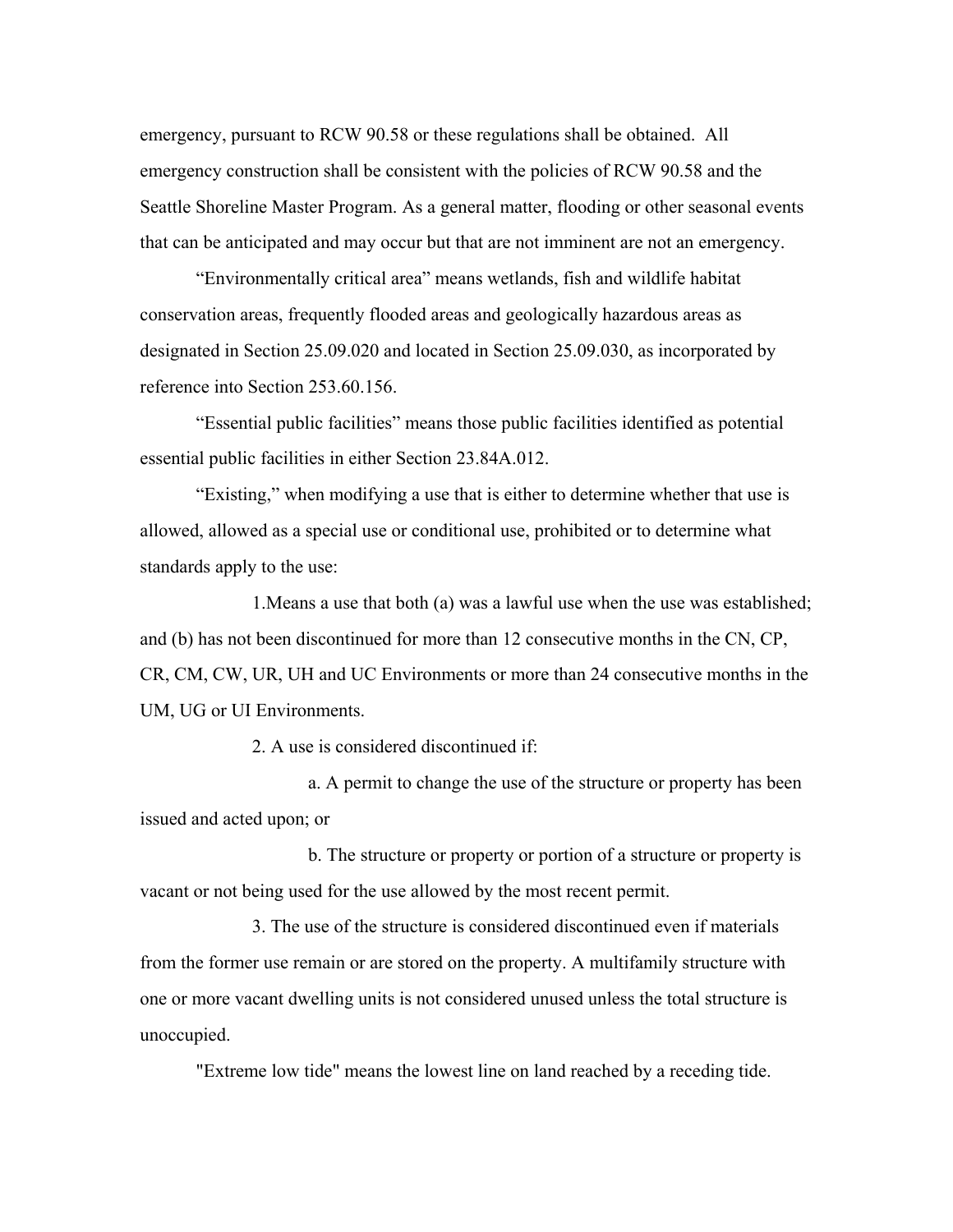#### **23.60A.912 Definitions -- "F"**

"Fair market value" of a development means the open market bid price for conducting the work, using the equipment and facilities, and purchase of the goods, services and materials necessary to accomplish the development. This would normally equate to the cost of hiring a contractor to undertake the development from start to finish, including the cost of labor, materials, equipment and facility usage, transportation, and contractor overhead and profit. The fair market value of the development shall include the fair market value of any donated, contributed or found labor, equipment or materials.

"Fairway" means all navigable waters within the corporate limits or within the jurisdiction and control of the City, except waters over privately owned or privately controlled property, including but not limited to the navigable portions of the following described waters and all submerged street area and waterways therein:

A. All of Elliott Bay lying easterly of a straight line drawn from Alki Point to West Point:

B. All of the East and West Waterways;

C. All of the Duwamish River;

D. All of the Duwamish Waterway Project;

E. All of Salmon Bay;

F. All of Portage Bay;

G. All of the Lake Washington Ship Canal, including that portion which shall be under the supervision and control of the United States;

H. All of Lake Union;

I. All of Lake Washington lying or being within the corporate limits of the City or within the jurisdiction and control of the City;

J. All of that portion of Shilshole Bay lying easterly and southerly of a line from West Point to the intersection of the northerly boundary of the City with the outer harbor line;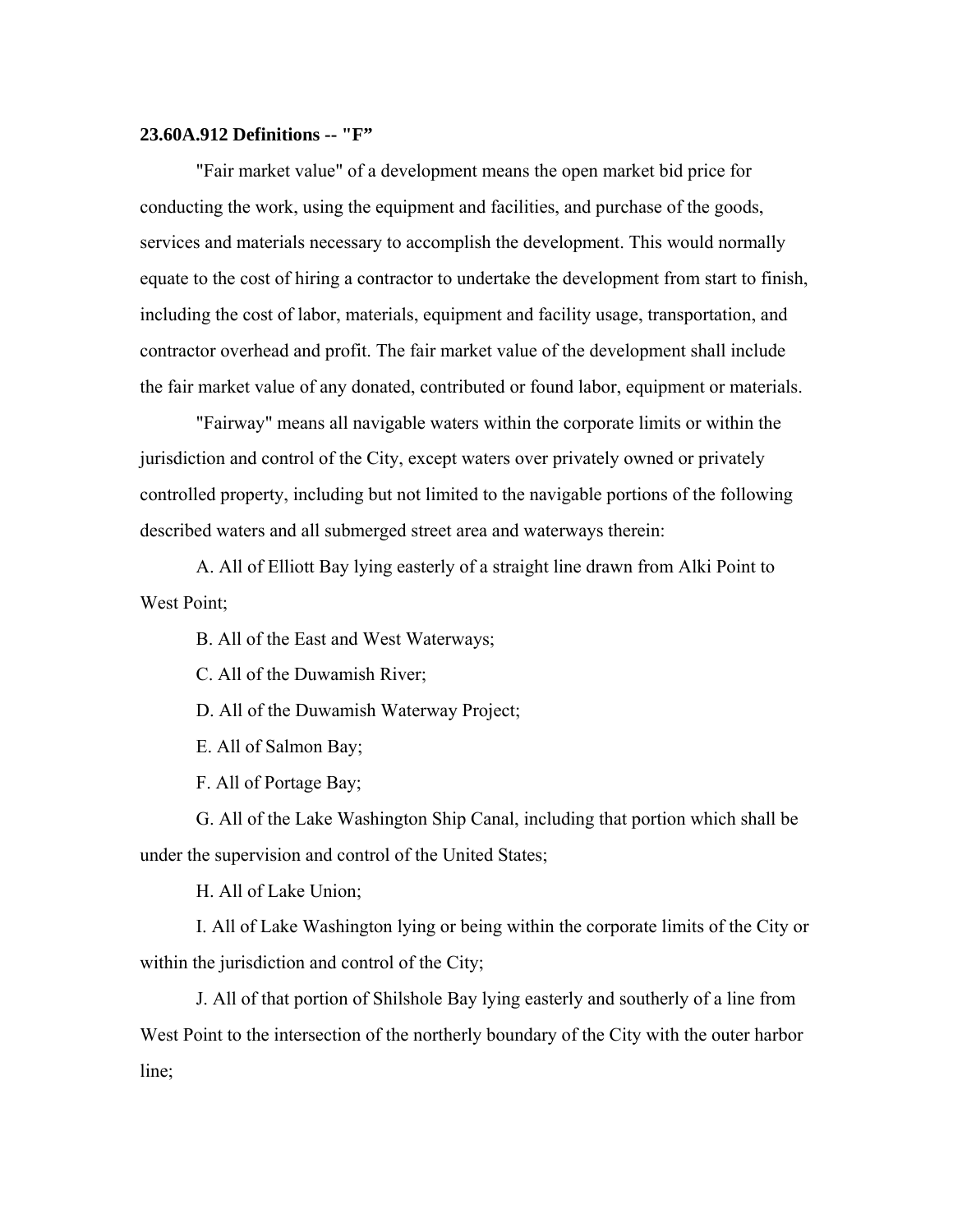K. All that portion of Puget Sound lying easterly and northerly of a line from Alki Point to the intersection of the southerly boundary of the City with the outer harbor line.

"Feasible" means that an action, such as a development project, mitigation, or preservation requirement, meets all of the following conditions:

1. The action can be accomplished with technologies and methods that have been used in the past in similar circumstances, or studies or tests have demonstrated in similar circumstances that such approaches are currently available and likely to achieve the intended results;

2. The action provides a reasonable likelihood of achieving its intended purpose; and

3. The action does not physically preclude achieving the project's primary intended legal use.

In cases where this Chapter 23.60A requires certain actions unless they are infeasible, the burden of proving infeasibility is on the applicant. In determining an action's infeasibility, the reviewing agency may weigh the action's relative public costs and public benefits, considered in the short- and long-term time frames.

"Feeder bluff" means the eroding bluffs that provide the majority of sediment to Puget Sound beaches and littoral cells.

"Feedlot" means an enclosure or facility used or capable of being used for feeding livestock hay, grain, silage, or other livestock feed, but shall not include land for growing crops, or vegetation for livestock feeding and/or grazing, nor shall it include normal livestock wintering operations.

"Fill" means the addition of soil, sand, rock, gravel, sediment, earth retaining structure, or other material to an area waterward of the OHW mark or in riparian watercourses or in wetlands.

in a manner that raises the elevation or creates dry land.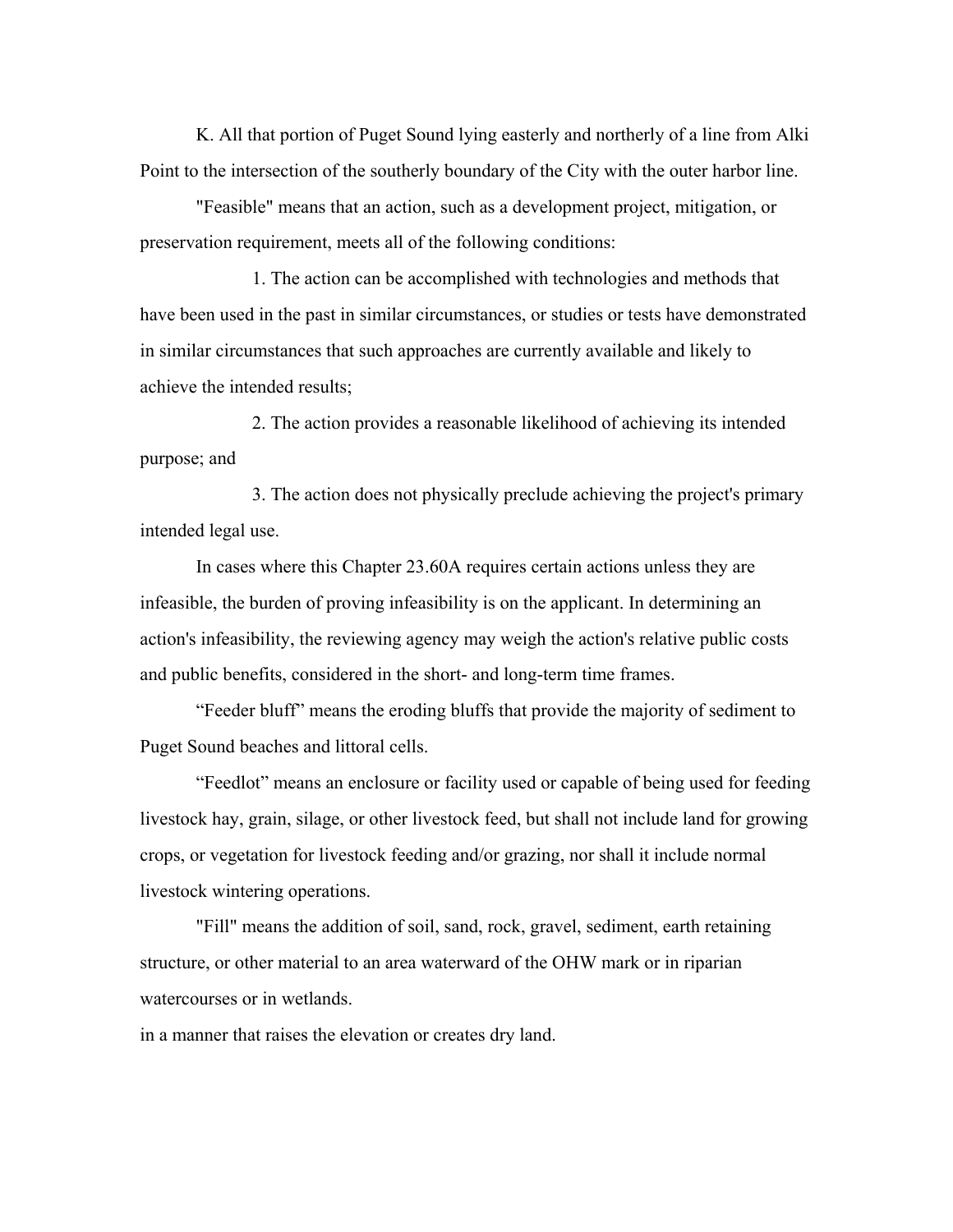"Float" means a floating platform similar to a pier that is anchored or attached to pilings. A float attached to a pier shall be considered part of the pier. "Float" when it is used in connection with a vessel repair use includes a floating platform used as a work platform to work on a vessel dock or pier. "Float" when it is used in connection with a floating home means those elements that provide the buoyancy necessary to keep the floating home above the water.

"Floating home" means a structure designed as a dwelling unit constructed on a float that is moored, anchored or otherwise usually secured in waters, and is not a vessel, even though it may be capable of being towed.

"Floating home moorage" means a residential use consisting of a waterfront facility for the moorage of one or more floating homes and the land and water premises on which the facility is located.

"Floating home site" means that part of a floating home moorage located over water designated to accommodate one floating home.

"Freeboard" means the height of the main deck above the water line. Where the threshold of the main entrance to the structure is above the main deck, the freeboard is measured to the threshold of the main entrance.

**"Freshwater" means the water bodies with little or no dissolved salts and include riparian water courses, Bitter and Haller lakes, Green Lake, Lake Washington, Montlake Cut, Portage Bay, Lake Union, the Lake Washington Ship Canal, and Salmon Bay ending at the** Hiram M. Chittenden **Locks.** 

**"Forest Practice"** means any activity conducted on or directly pertaining to forest land (land which is capable of supporting a merchantable stand of timber and is not being actively used for a use which is incompatible with timber growing) and relating to growing, harvesting, or processing timber or forest biomass.

**23.60A.914 Definitions -- "G"**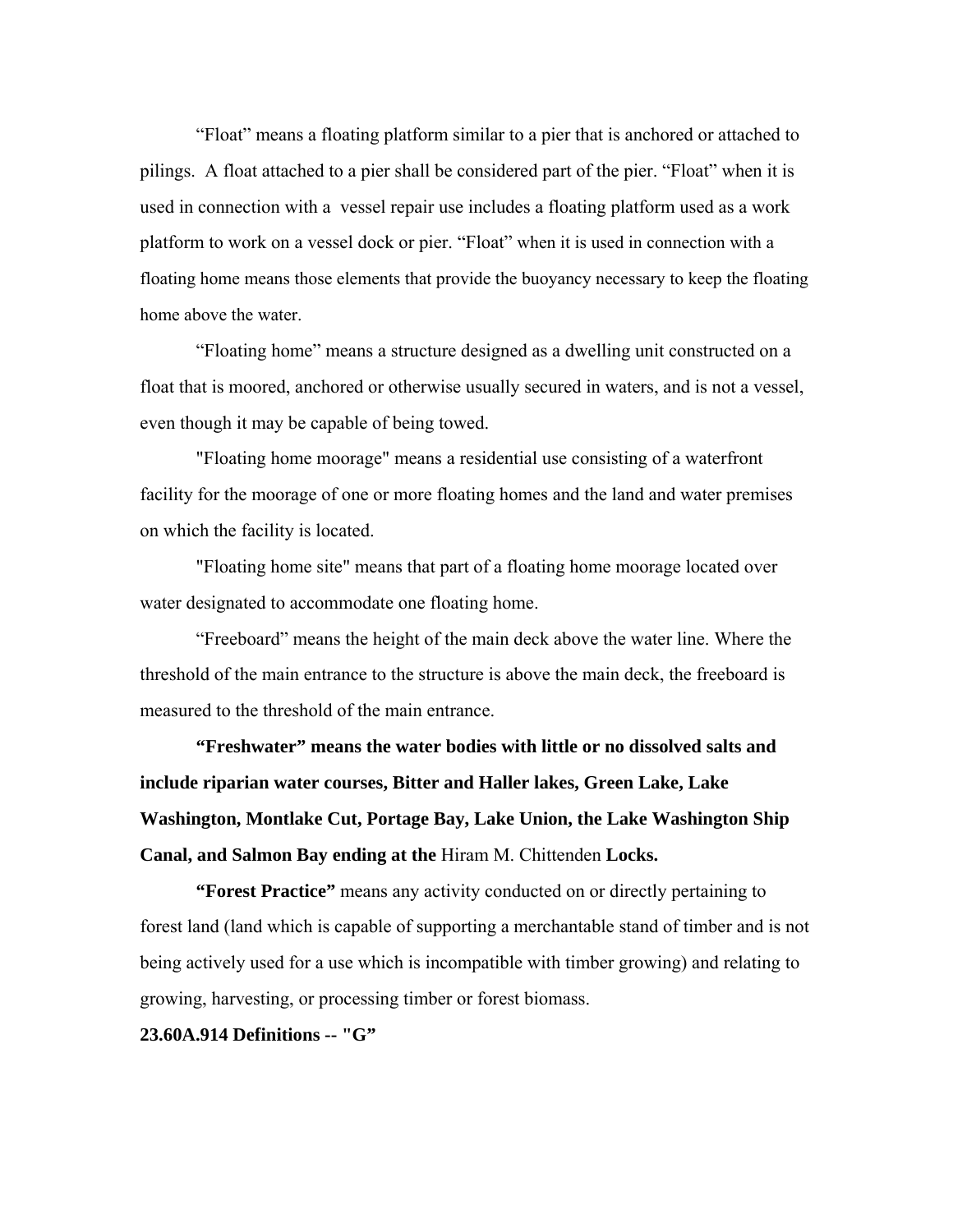"Geographic area" means one of seven defined geographic areas within Seattle as follows: Lake Washington North, Lake Washington South, Lake Union and the Ship Canal, Elliott Bay, the Duwamish River, Puget Sound North, and Puget Sound South.

"Geotechnical report" or "geotechnical analysis" means a scientific study or evaluation conducted by a qualified expert that includes:

1. a description of the ground and surface hydrology and geology, the affected land form and its susceptibility to mass wasting, erosion, and other geologic hazards or processes, conclusions; and

2. recommendations regarding:

 a. the effect of the proposed development, shoreline modification, or use on geologic conditions;

b. the adequacy of the site to be developed;

c. the impacts of the proposed development or use;

d. alternative approaches to the proposed development or use; and

e. measures to mitigate potential site-specific and cumulative geological and hydrological impacts of the proposed development or use, including the potential adverse impacts to adjacent and down-current properties.

Geotechnical reports shall conform to accepted technical standards and must be prepared by qualified professional engineers or geologists who have professional expertise about the regional and local shoreline geology and processes.

"Grading" means excavation, filling, in-place ground modification, removal of roots or stumps that includes ground disturbance, stockpiling of earth materials, or any combination thereof, including the establishment of a grade following demolition of a structure landward of the OHW mark.

"Graving Dock" means a structure forming a basin from which water can be pumped out for the purpose of building ships or for repairing a ship below its waterline.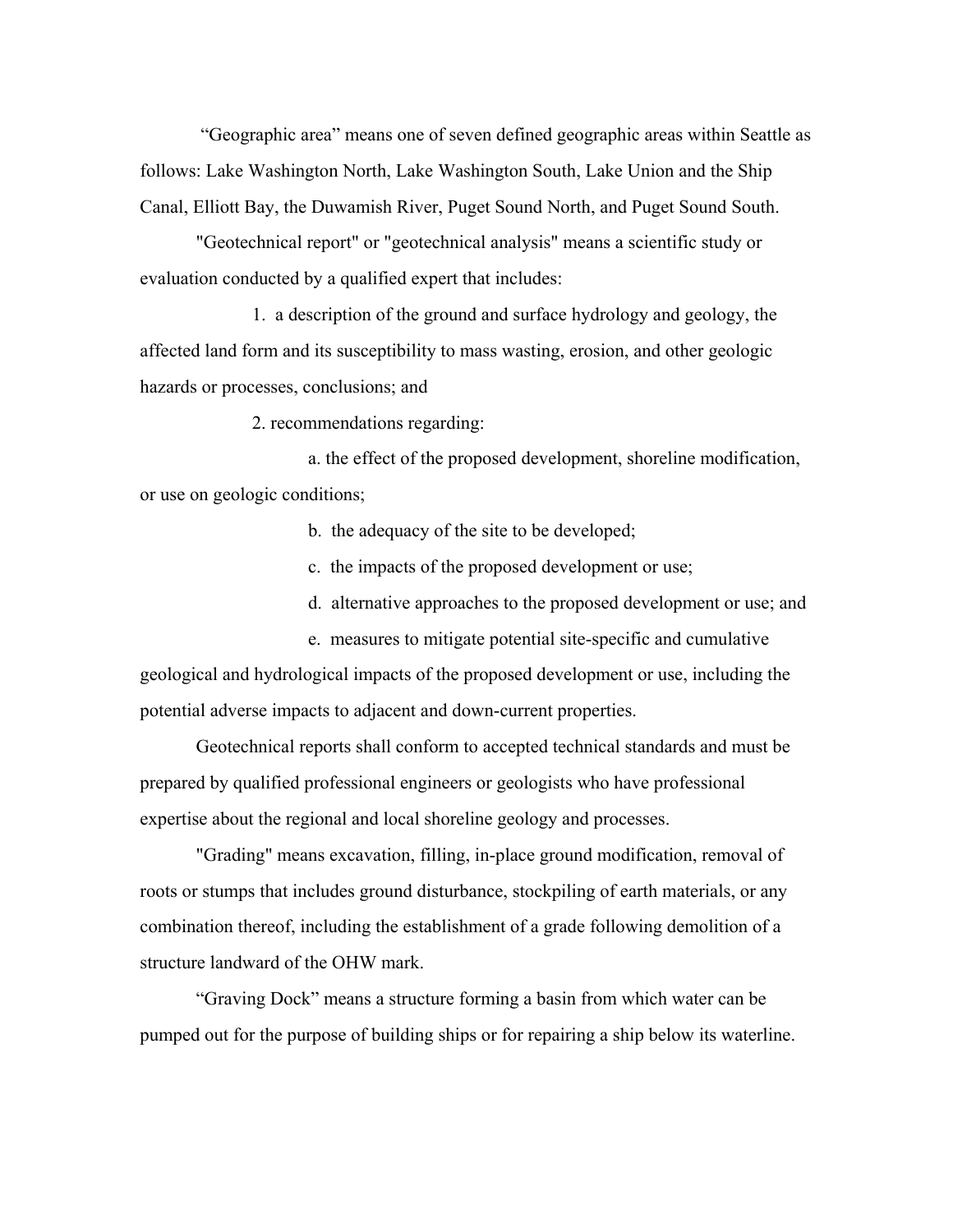"Groin" means a wall-like structure built seaward from the ordinary high water mark or mean higher high water to build or preserve an accretion beach by trapping littoral sand drift on the updrift side.

# **23.60A.916 Definitions -- "H"**

"Habitat unit" means a metric used to measure the ecological function of a geographic area. Habitat units are based on the combined quality of the existing habitat features, such as shallow water habitat and shoreline vegetation, of a geographic area.

"Harborfront" means the area in the Shoreline District from Bay Street on the north to South Jackson Street on the south.

"Hard stabilization, " see "Shoreline stabilization"

"Heat exchanger" means a device that uses water to cool a structure and discharges warm water into a water body.

"Historic ship" means a structure that was designed and used as a vessel, whether currently able to move under its own power or not, that has been designated by the Landmark Preservation Board as historic or listed on the National Register of Historic Places.

"House barge" means a vessel that is designed or used as a place of residence without a means of self-propulsion and steering equipment or capability. Historic ships which do not have a means of self-propulsion and steering equipment are regulated as vessels.

"House height" means the distance from the main deck to the top of the roof.

"Hyporheic zones" means a region beneath and lateral to a water body, where there is exchange of shallow groundwater and surface water and nutrients and fauna.

## **23.60A.918 Definitions -- "I"**

"Impervious surface management" means altering the amount or location of areas that are do not allow water to infiltrate into the surface of the earth or repairing or maintaining such areas.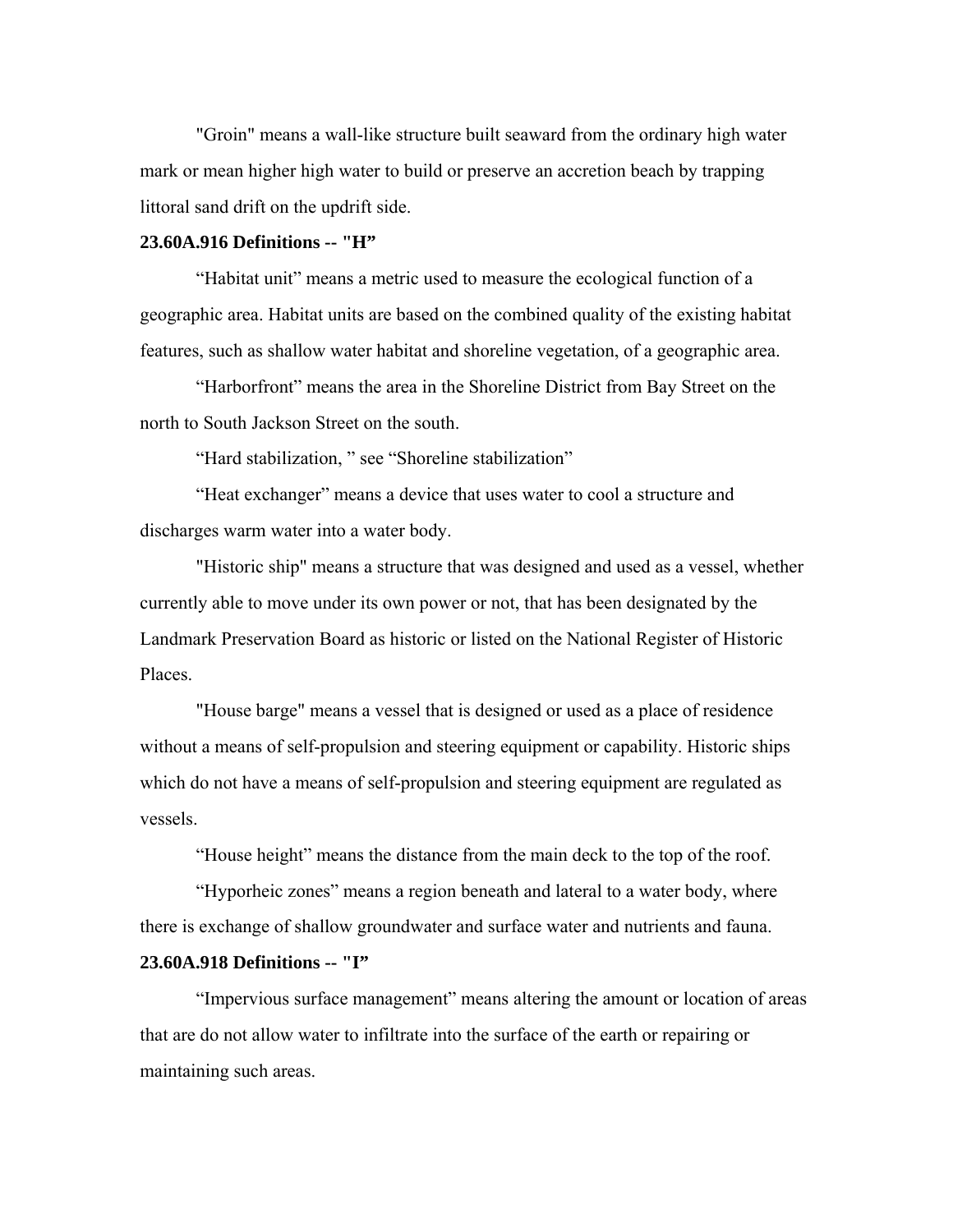"Infeasible" See "Feasible" and Section 23.60A.043.

"Intake" means a structure that is part of a utility line that brings in water from a freshwater or saltwater environment. See "Utility line".

"Interior vessel repair" means maintenance and repair activities confined to the enclosed areas of a vessel and that are not exposed to the elements.

**"I**nterpretive signs" means on-premises signs describing a natural or historic feature on the same site as the sign or seen from the site.

## **23.60A.920 Definitions -- "J"**

"Jetty" means an artificial barrier perpendicular to the shoreline that changes the natural littoral drift.

#### **23.60A.922 Definitions -- "K"**

Reserved.

# **23.60A.924 Definitions -- "L"**

"Lake Union area" means the area from the western portion of the Fremont Bridge to the eastern portion of the I-5 Bridge.

"Lake Union and the Ship Canal" means the geographic area that includes the Shoreline District between the Montlake Bridge and the Hiram Chittenden Locks including Lake Union.

"Lake Washington, North" means the geographic area from the middle of the Montlake Cut to the northern City limit.

"Lake Washington, South" means the geographic area from the middle of the Montlake Cut to the southern City limit.

"Land disturbing activity" means any activity that results in a movement of earth, or a change in the existing soil cover (both vegetative and non-vegetative) or the existing topography. Land disturbing activities include, but are not limited to, clearing, grubbing, grading, filling, compaction, excavation, or addition or replacement of impervious surface.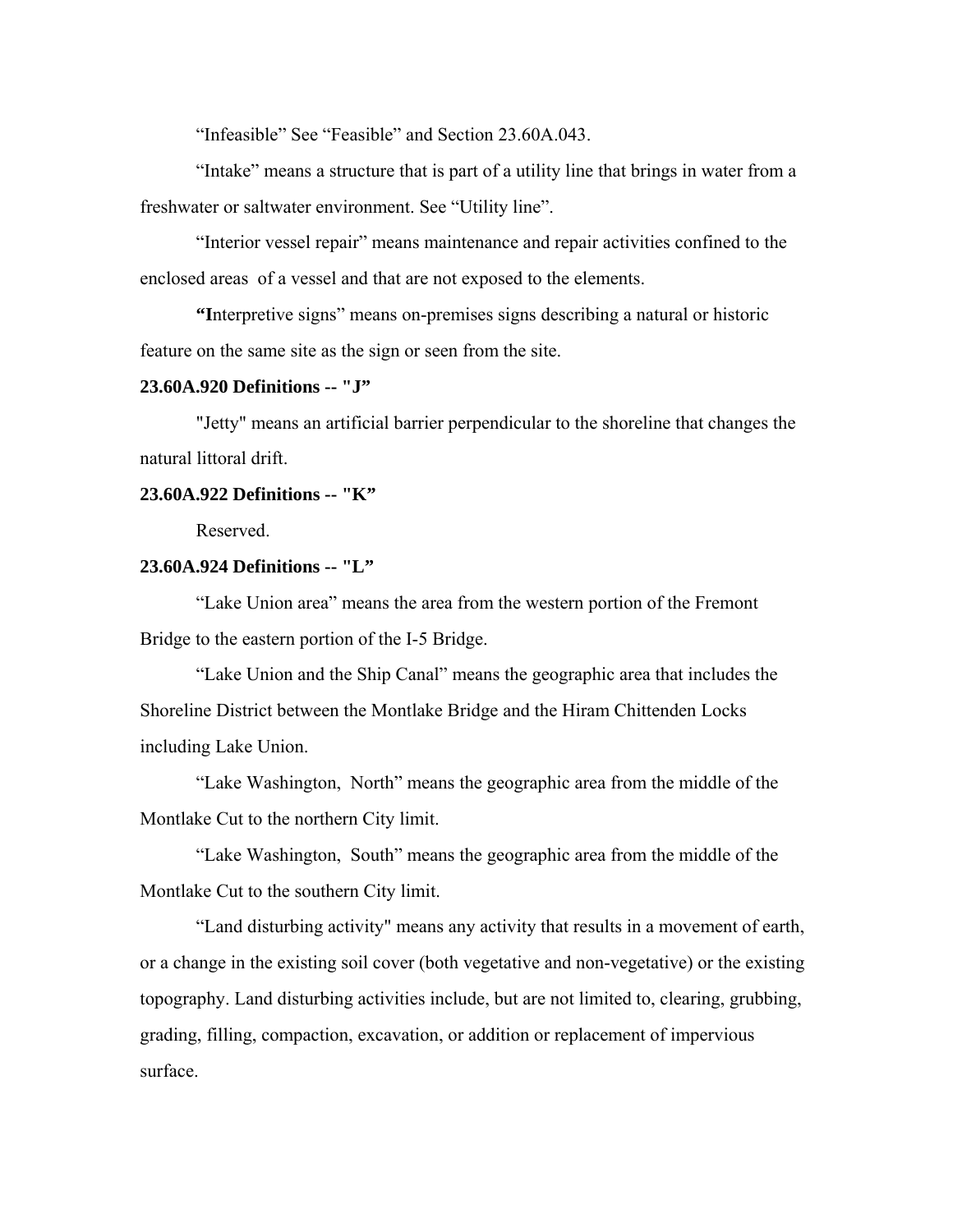"Landfill" means sand, soil, gravel or other material deposited landward of the OHW mark and not in riparian corridors or in wetlands; see "Fill".

"Light transmitting feature" means a surface that allows ambient light to pass through the surface such as grating on a deck or translucent material for roof or decking.

"Live-aboard or live-aboard use" means a use that meets the definition of liveaboard vessel".

"Live-aboard vessel" means a vessel that is used as a single family dwelling unit for more than a total of 30 days in any 45 day period or more than a total of 90 days in any 365 day period; or the occupant or occupants identify the vessel or the facility where it is moored as the residence for voting, mail, tax, or similar purposes. Marinas may define "live-aboard use" more narrowly than the above definition, but not more broadly.

"Lot coverage" means that portion of a lot occupied by the principal building, accessory buildings and development including impervious surface, piers, floats and drydocks, expressed as a percentage of the total lot area.

"Lot depth" means the distance between ordinary high water mark and the street right-of-way.

"Lot, upland" means a lot wholly or partly within the Shoreline District that is separated from the water by a street, arterial, highway, railroad right-of-way or government-controlled property that prevents access to and use of the water.

"Lot, upland through" means an upland lot wholly or partly within the Shoreline District that extends between a street, highway, or arterial right-of-way on the upland side and a street, highway, arterial, railway right-of-way, or government-controlled property on the waterfront side.

"Lot, waterfront" means a lot any portion of which is offshore of or abuts upon the ordinary high water mark or mean high water mark and any other lot or parcel partially or entirely within the Shoreline District that is not separated from the water by a street, arterial, highway, railroad right-of-way, or government-owned or controlled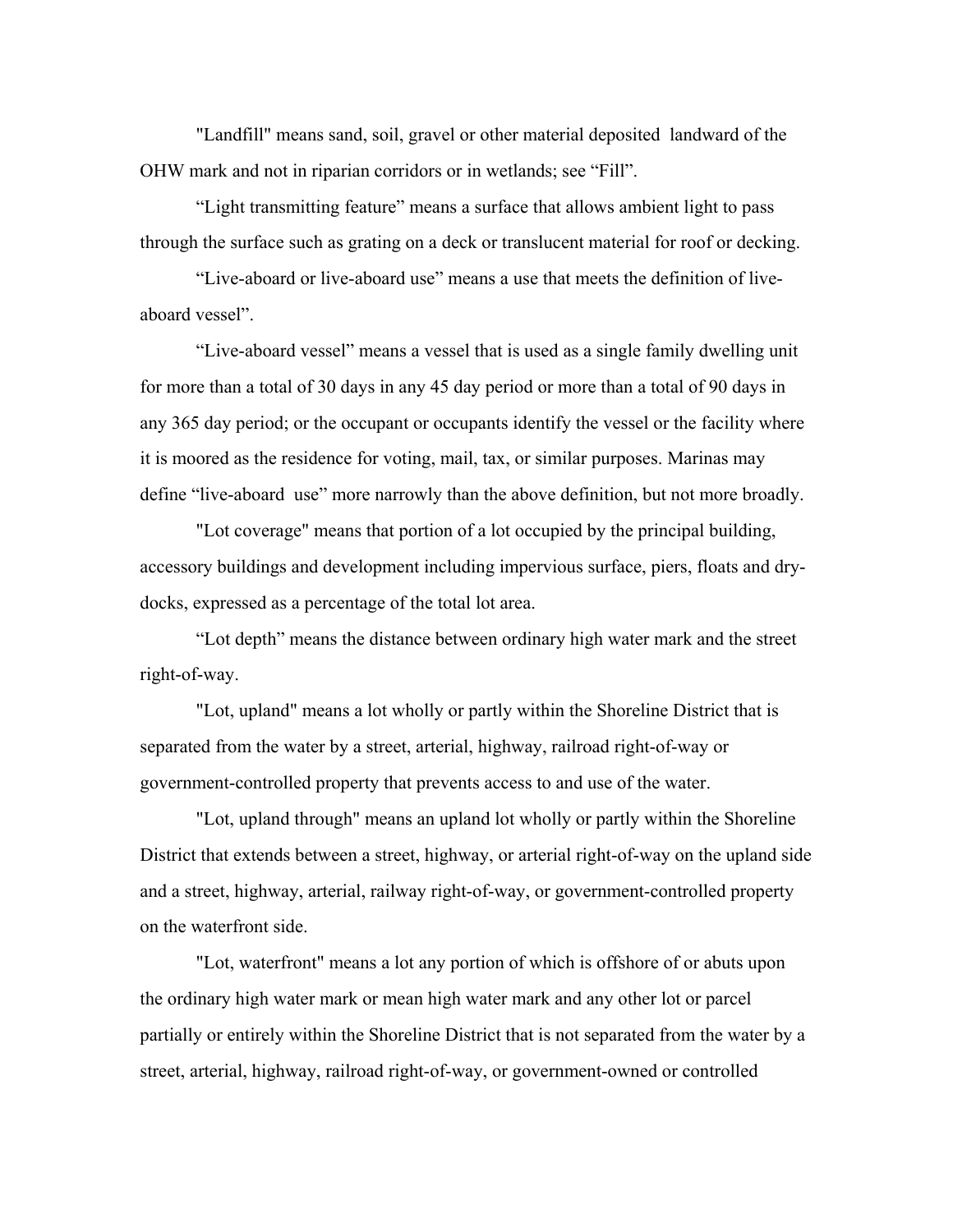property that prevents access to and use of the water. Vacation or relocation of a legal right-of-way after March 17, 1977, shall convert a lot that was an upland lot because of the existence of such right-of-way into a waterfront lot.

For purposes of determining the appropriate use and development standards applicable to developments in railroad or street rights-of-way, the railroad or street rightof-way shall be considered to be a waterfront lot unless separated from the water by another railroad or street right-of-way.

#### **23.60A.926 Definitions -- "M"**

"Manufacturing" means the following uses as defined in Chapter 23.84A, Definitions, as of the effective date of this ordinance:

-- Light manufacturing;

-- General manufacturing;

-- Heavy manufacturing.

"Marina" means both marina, commercial and marina, recreational.

"Marina, commercial" means a use in which a system of piers, buoys, or floats is used to provide moorage for:

1. Sale, or rent usually on a monthly or yearly basis, for commercial vessels, Commercial vessels occupy 75 percent or more of the moorage;

2. Commercial vessels moored for the operation of commercial businesses; or

3. Commercial or recreational vessels undergoing repair by commercial businesses. Minor vessel repair, haul-out, dry boat storage, tugboat dispatch offices, and other services are also often accessory to or associated with the use.

"Marina, recreational" means a use, in which a system of piers, buoys, or floats is used to provide moorage for sale or rent, usually on a monthly or yearly basis. Recreational vessels occupy 75 percent or more of the moorage. Minor vessel repair,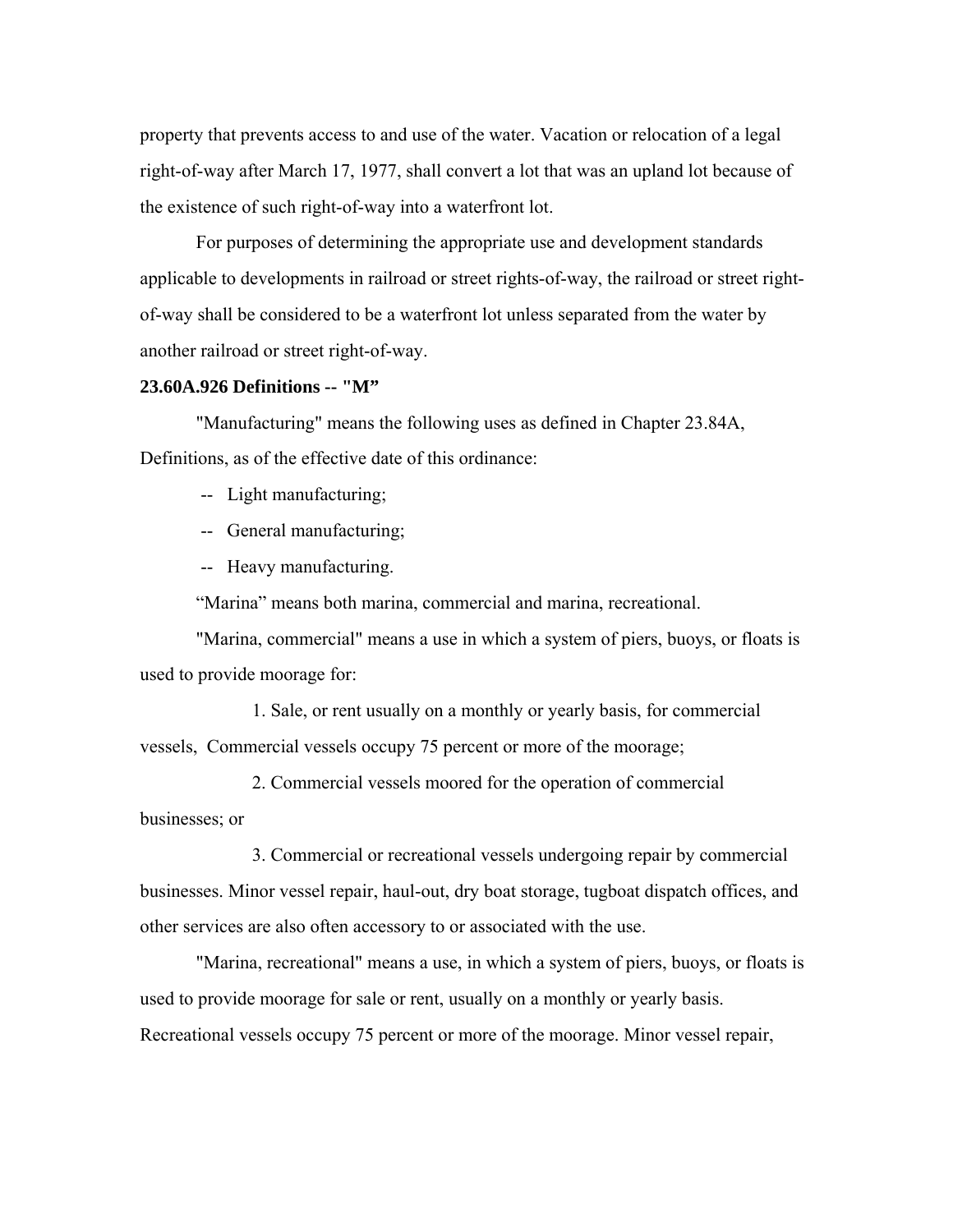haul-out, dry boat storage and other services are also often accessory to or associated with the use.

 "Marine service station" means a marine sales and service use in which fuel for boats is sold, and in which accessory uses, including but not limited to towing or minor vessel repair, may also be provided.

"Master Program." See "Shoreline Master Program."

"May" means the action is acceptable, provided it conforms to the provisions of this Chapter 23.60A.

"Mean higher high water (MHHW)" means the tidal elevation determined by averaging the higher of each day's two high tides at a particular location over recorded history.

"Mean lower low water (MLLW)" means the 0.0 tidal elevation. It is determined by averaging the lower of each day's two low tides, at a particular location over recorded history.

 "Mechanical harvesting and cutting" means the partial removal or control of aquatic plants with the use of mechanical harvesters that cut and collect aquatic plants, and mechanical cutters which only cut aquatic plants.

**"**Mitigation" means the action taken to minimize, rectify, reduce or eliminate adverse impacts over time and/or compensate for the loss of ecological functions resulting from new development or use, or from maintaining, repairing or altering existing development or use that creates new adverse impacts to ecological functions, or from substantially improving, replacing or rebuilding a nonconforming development. Loss of ecological functions may be due to, but not limited to, location, design, construction and management of the development or use.

Mitigation sequencing means the steps taken to avoid, minimize, rectify, reduce or eliminate adverse impacts over time and/or compensate for the loss to ecological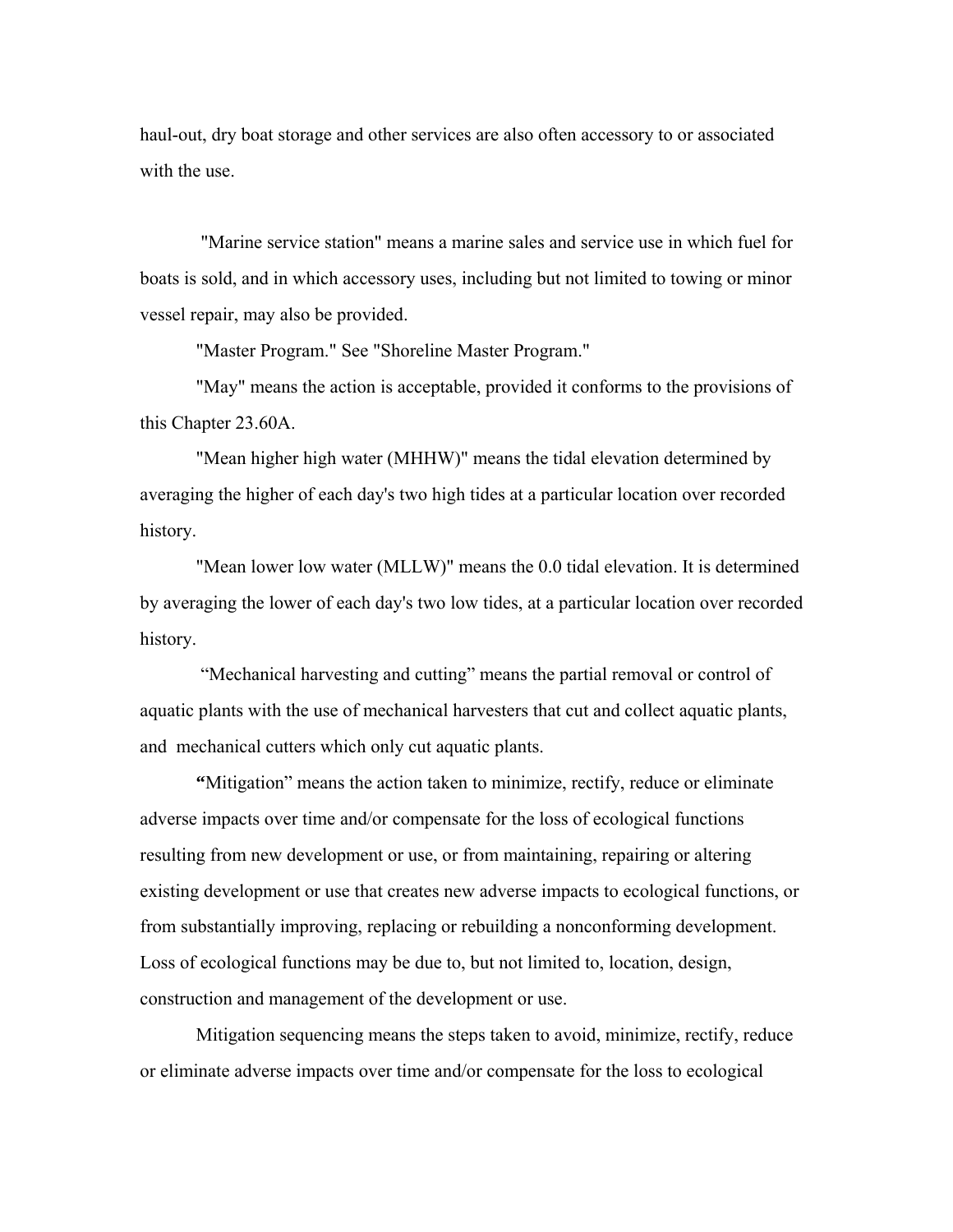functions, as specified in subsection 23.60A.158.B.1, so that mitigation achieves no-netloss to ecological functions.

"Moorage, covered" means a pier and pier structures or system of floating or fixed access-ways covered with a roof, to which boats on water may be secured.

"Moorage, open wet" means an uncovered pier and pier structures or system of floating or fixed access-ways to which boats on water may be secured.

"Moorage, transient" means moorage available to the public, generally for a fee, on a short-term basis. Transient moorage may be available on an hourly, daily or weekly basis.

"Moorage walkway" means the pier, float(s) or combination of pier and float(s) designed and used to give pedestrian access from the land to floating home sites at a floating home moorage. Ramps that provide access to individual floating homes are not moorage walkways.

**"Mudflat" means a** coastal wetland consisting of fine-grained silt or organic matter that is covered at high tide and exposed at low tide.

#### **23.60A.928 Definitions -- "N"**

"Native vegetation" means a species that has occurred within the city limits of Seattle in the 18th century AD based on the science and technical information requirements described in WAC 173-26-201(2)(a) or best professional judgment."Natural area" means an area that is predominately vegetated with native or wild- growing vegetation.

"Navigational aid" means a structure used to guide or position ships and boats or to warn of navigational hazards, including but not limited to buoys, beacons, and light towers.

"NNL" see "No net loss."

"No net loss of ecological functions" and "NNL" means no degradation to habitat, including the habitat forming processes, after project impacts and mitigation for the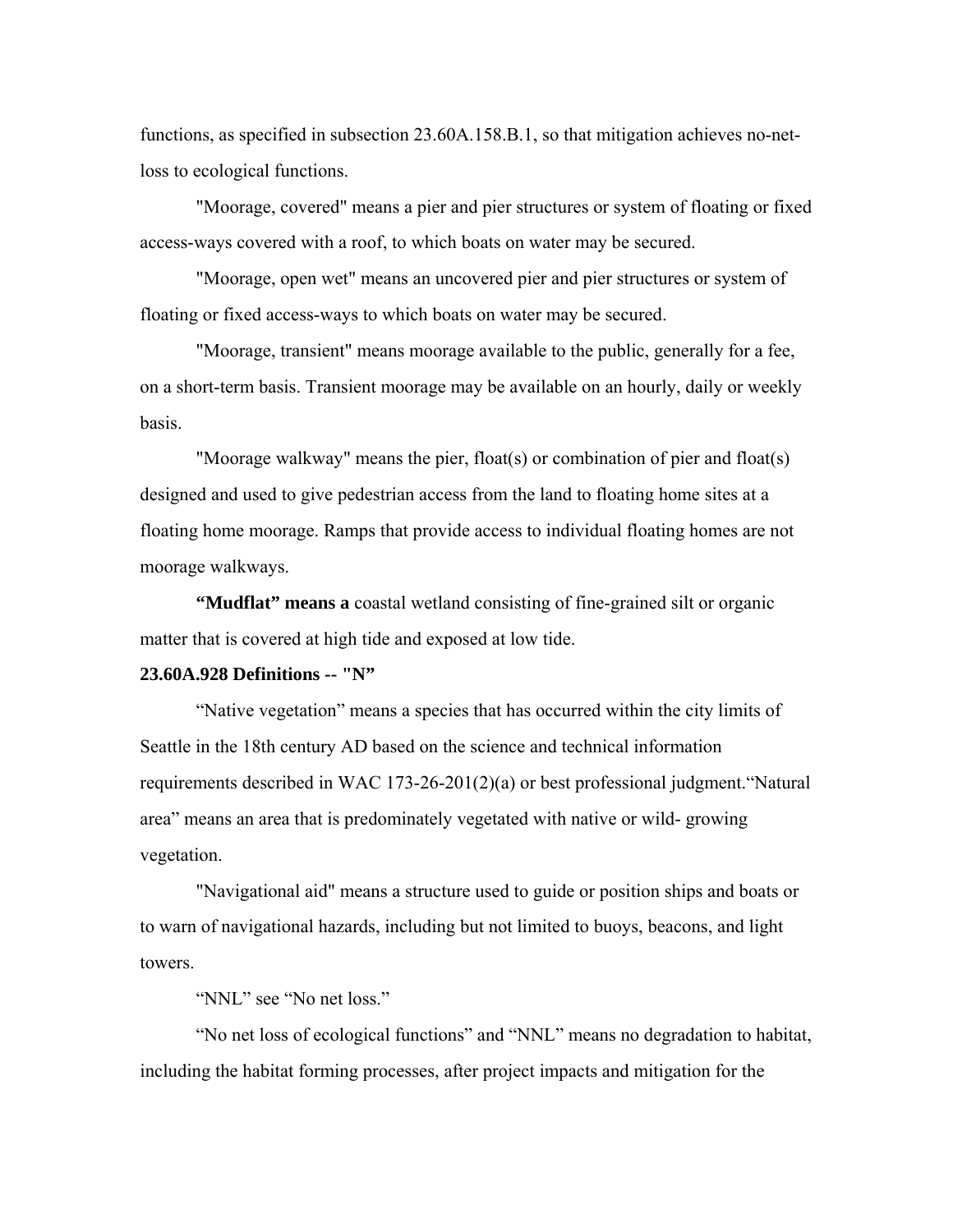project impacts occur. Mitigation to achieve no net loss of ecological function shall achieve the equivalent ecologic functions, as determined by the Director.

"Non-native aquatic species" means species for which Seattle is not within their natural range or within their natural dispersion area or species that have been brought to Seattle from another region, state or country.

"Non-motorized boat landing area" means an area designed to allow vessels without motors to land on dry land and is not designed to include a launching site for non-motorized vessels.

"Non-structural stabilization" see "Shoreline stabilization."

"Nonwater-oriented uses" means those uses that are not water-dependent, waterrelated, or water-enjoyment.

"Normal and routine pruning and maintenance" means practices that are necessary to maintain existing pathways and landscaping, ensure the health of existing vegetation, or achieve limited pruning to allow windowing, reduce tree mass or redirect tree growth. Removal of trees and non-invasive vegetation is never considered normal and routine maintenance. Pruning actions must conform to the ANSI A300 standards outlined in The American National Standard for Tree Care Operations - Tree, Shrub and Other Woody Plant Maintenance - Standard Practices.

"Normal appurtenance" means structures usually related to a primary structure or use, including garages; decks; driveways; utilities; septic tanks, and grading which does not exceed 250 cubic yards and which does not involve placement of fill in any wetland or waterward of the ordinary high water mark.

**"Noxious weed" means** weeds listed by the King County Noxious Weed Control Board.

# **23.60A.930 Definitions -- "O"**

"Ordinary high water mark", abbreviated "OHW mark," means, on all lakes, streams, and tidal water, that mark that will be found by examining the bed and banks and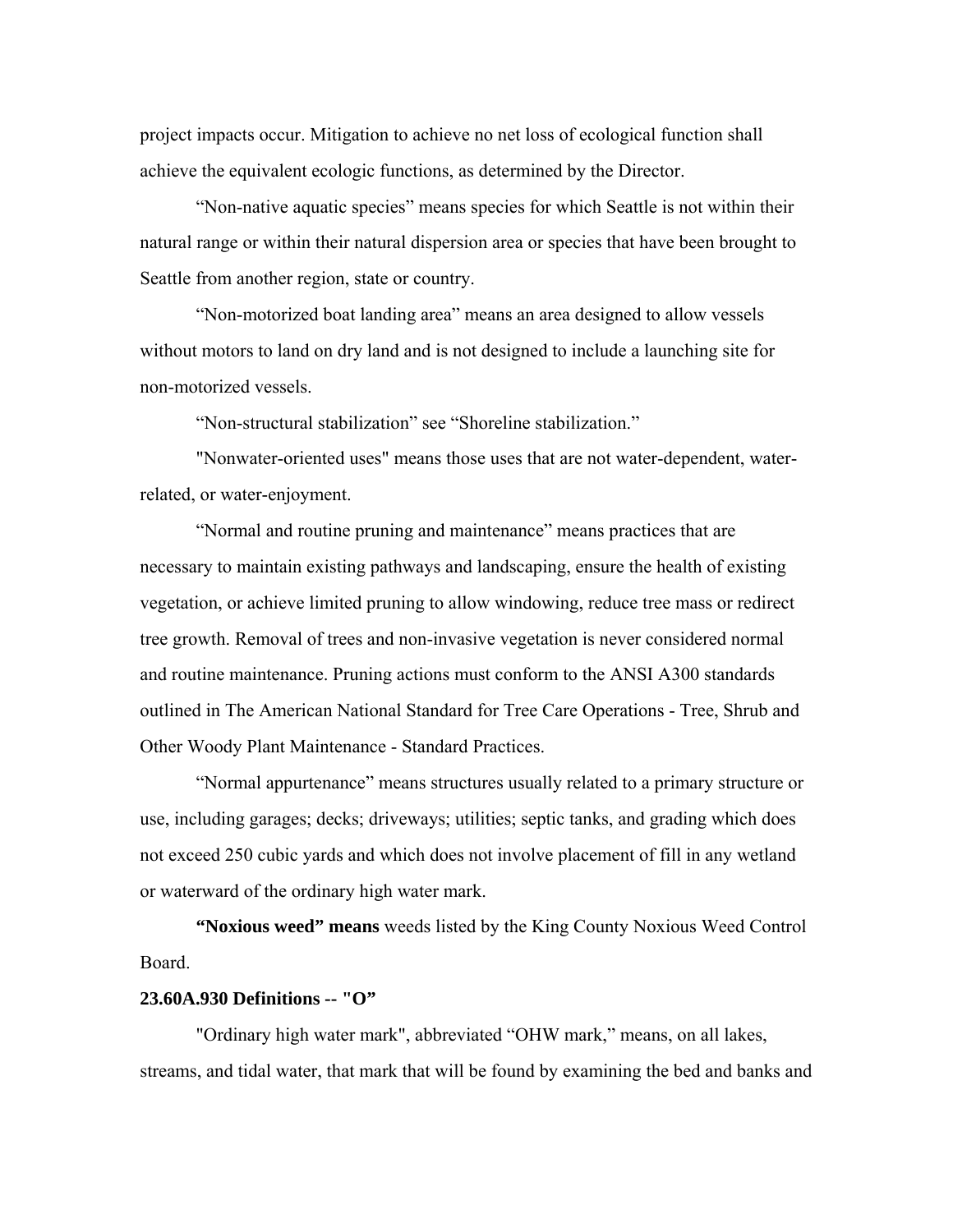ascertaining where the presence and action of waters are so common and usual, and so long continued in all ordinary years, as to mark upon the soil a character distinct from that of the abutting upland, in respect to vegetation as that condition exists on June 1, 1971, or as it may naturally change thereafter or as it may change thereafter in accordance with permits issued by the Director or Ecology: provided, that in any area where the ordinary high water mark cannot be found, the ordinary high water mark adjoining saltwater shall be the line of mean higher high tide and the ordinary high water mark adjoining freshwater shall be the line of mean high water.

 "Overall length" is the of the hull structure. It does not include elements such as bow sprits or figureheads.

"Outfall" means a structural part of a utility line that discharges to a freshwater or saltwater environment. See "Utility line."

# **23.60A.932 Definitions -- "P"**

"Parking and moorage" is a transportation facility use and includes the following uses:

Boat moorage; and

Dry boat storage.

"Parks and open space general" means land and/or water area predominantly undeveloped that is set aside to provide park and recreational opportunities, conserve natural resources, or structure urban development and form.

"Parks and open space shoreline" means land and/or water area with its surface open to the sky or predominantly undeveloped that is set aside to provide park and recreational opportunities, conserve natural resources, or structure urban development and form and is limited to natural athletic fields with no lighting, bath houses, bicycle and pedestrian paths, concession stands without permanent structures, fishing piers, handcarried boat launches, interpretive displays, motorized boat launch areas, non-motorized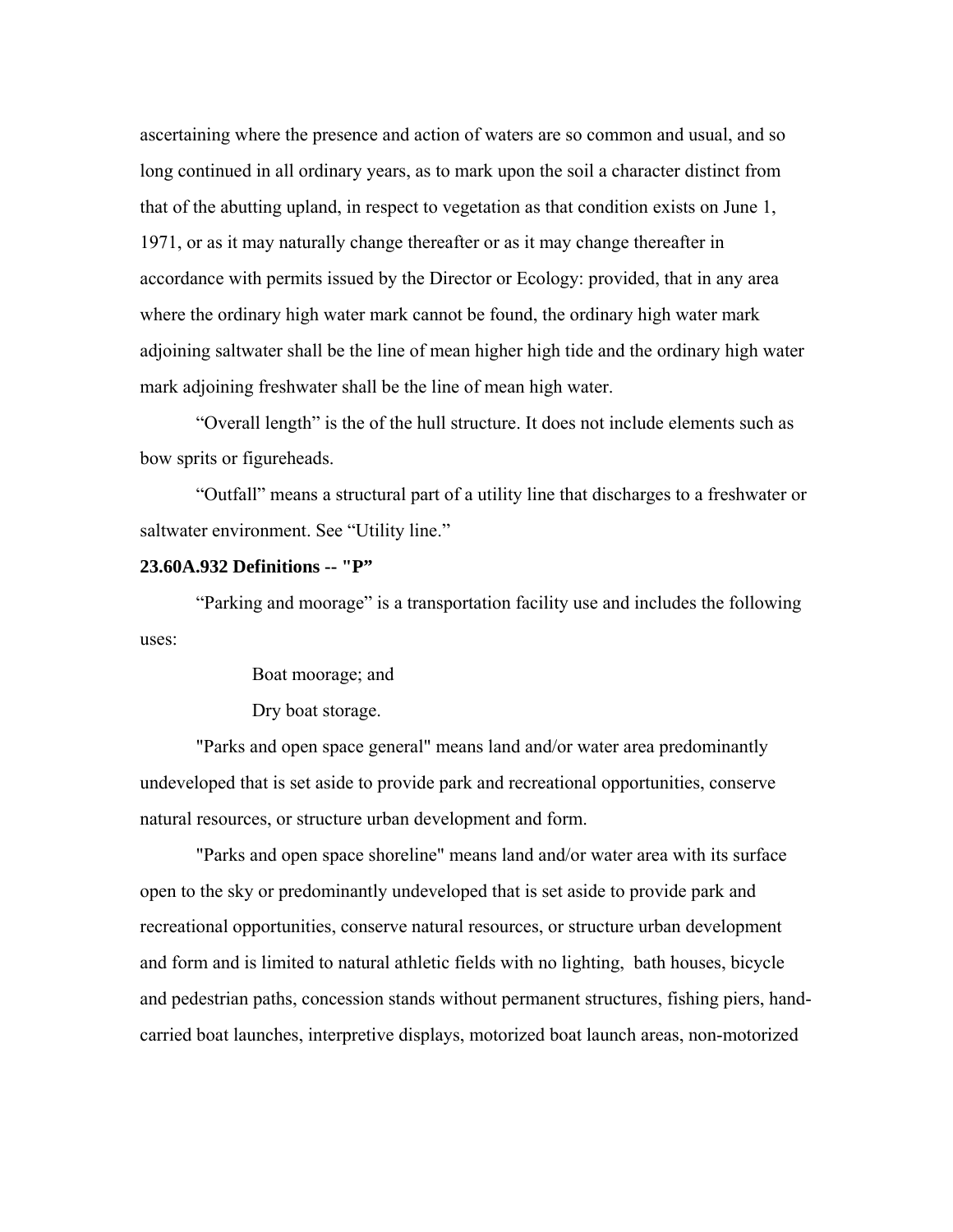boat landing areas, pavilions, seating, viewpoints, swimming beaches, swimming floats, and underwater diving areas.

"Pier" means a structure resting on columns or piles extending from shore into a body of water for use as a place to secure vessels, or as a promenade, or to protect or form a harbor. If a pier is accessory to a single family residential structure, "pier" means a structure for swimming or for landing and open wet moorage of watercraft accessory to single-family.

"Pier, finger or spur" means a minor extension from a primary pier.

"Pier, fixed" means a pier with the deck attached to the pilings in a manner that does not permit changes in the height of the deck.

"Pier, floating" means a pier with the deck is attached to the pilings in a manner that allows the deck to float at the level of the water.

"Practical" means an effective and tested action or a realistic approach to the particular circumstance based on site conditions and intended use of a site.

"Portage Bay" means the water area from the I-5 Bridge to the Montlake Bridge.

"Priority species" means species requiring protective measures and/or management guidelines to ensure their persistence at genetically viable population levels. Priority species are those that meet any of the criteria listed below.

1. Criterion 1. State-listed or state proposed species. State-listed species are those native fish and wildlife species legally designated as endangered (WAC 232-12- 014), threatened (WAC 232-12-011), or sensitive (WAC 232-12-011). State proposed species are those fish and wildlife species that will be reviewed by the WDFW (POL-M-6001) for possible listing as endangered, threatened, or sensitive according to the process and criteria defined in WAC 232-12-297.

2. Criterion 2. Vulnerable aggregations. Vulnerable aggregations include those species or groups of animals susceptible to significant population declines, within a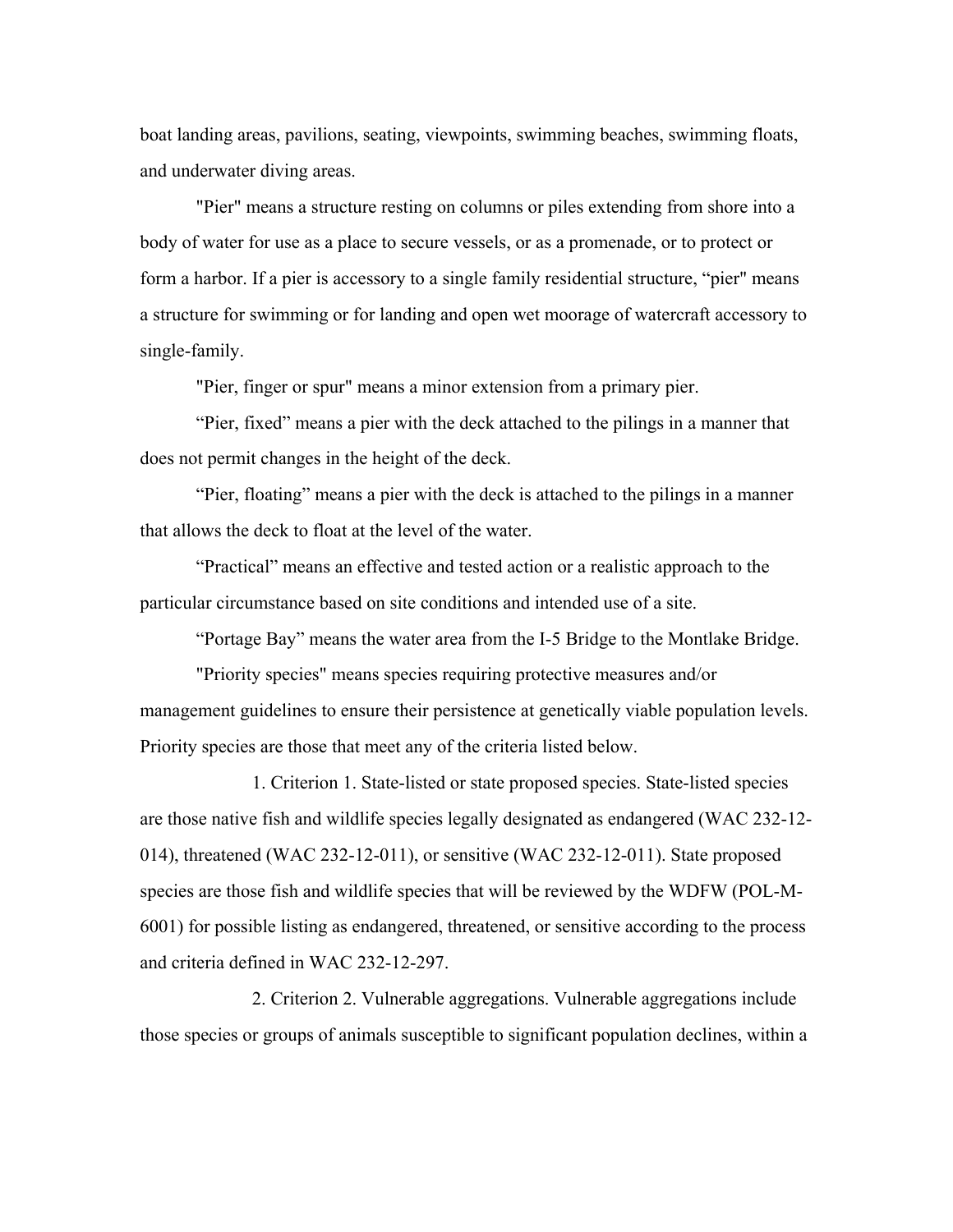specific area or statewide, by virtue of their inclination to congregate. Examples include heron colonies, seabird concentrations, and marine mammal congregations.

3. Criterion 3. Species of recreational, commercial, and/or tribal importance. Native and nonnative fish, shellfish, and wildlife species of recreational or commercial importance and recognized species used for tribal ceremonial and subsistence purposes that are vulnerable to habitat loss or degradation.

4. Criterion 4. Species listed under the federal Endangered Species Act as either proposed, threatened, or endangered.

"Projection" means a finger, ell, or spur piers, angled extensions, floating pier extensions, platforms, and platform-style or closed-bottom-style boat and jet ski lifts.

"Provisions" means policies, regulations, standards, guideline criteria or shoreline environment designations.

"Puget Sound, North" means the geographic area between the north boundary of Elliott Bay and the northern City limit.

"Puget Sound South." means the geographic area between the south boundary of Elliott Bay and the southern City limit.

 "Public access facility" means an area that provides public access to the shoreline by a public agency.

 "Public Access Plan" means a plan that serves as a portion of the public access planning for access to shorelines on public property if the plan meets the provisions of WAC 173-26-221(4) and if developed through an open public process as provided in WAC 173-26-201(3)(b)(i) and is approved under subsection 23.60A.164.K.

"Public access, regulated " means providing a viewpoint and/or physical approach to public waters, through walkways, corridors, parks, transient moorage or other areas, by a property owner, as regulated by this Chapter 23.60A.

"Public agency" means a unit of general or special purpose government.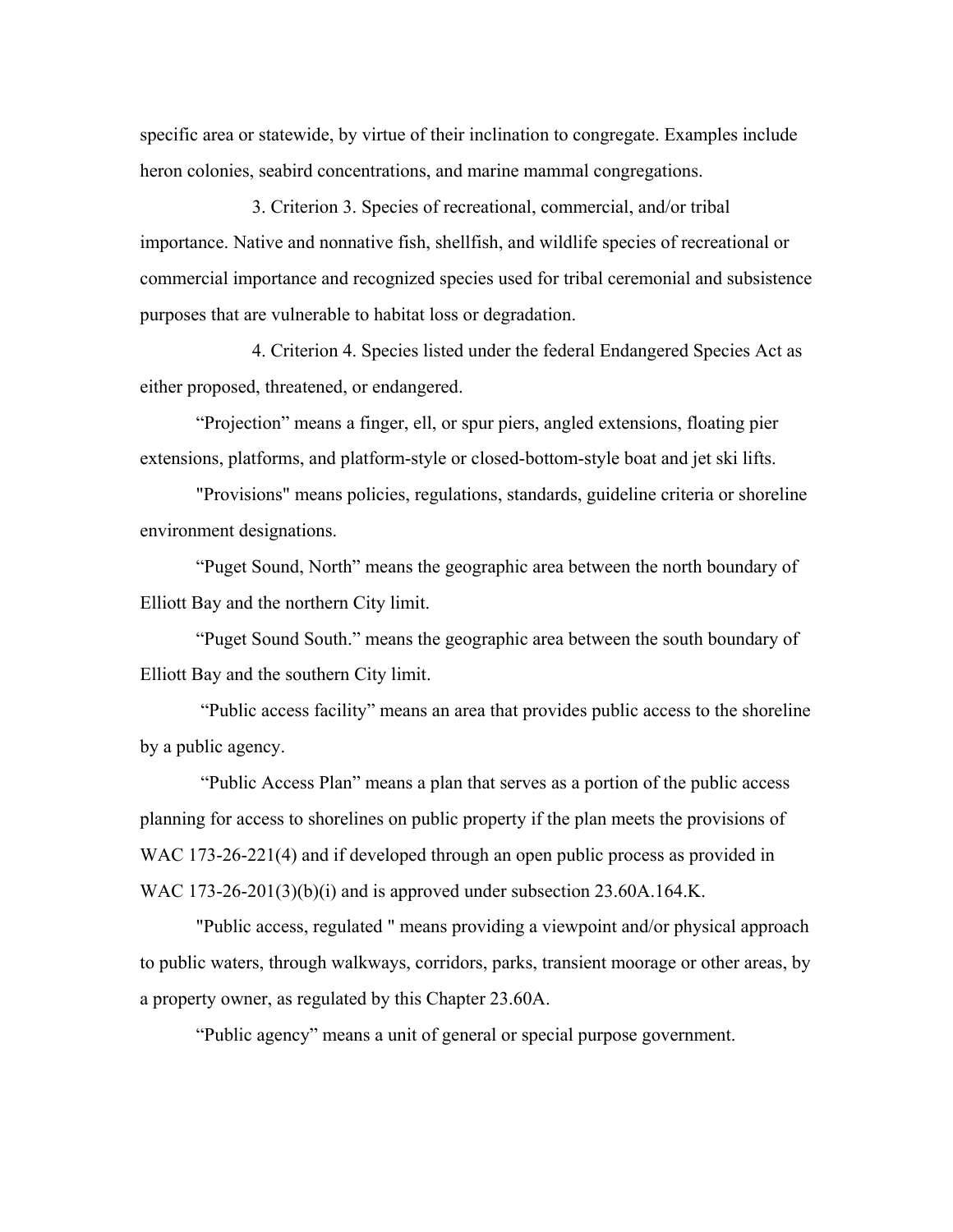"Public facility" means a facility owned, operated or franchised by a unit of general or special purpose government for public purposes and includes a shoreline parks and open space use provided by a public agency.

"Public Improvement Plan" means a plan that provides standards for allowing public facility uses that are not water-dependent or water-related. When determining the required standards WAC 173-26-241(3)(d) and 173-26-241(3)(f) shall be met, as appropriate for the type of public facility proposed and improved open space and waterfront connections, aesthetic quality and/or safety for the public shall be included . A "Public Improvement Plan" is not a "Port Improvement Plan".

"Public open space" see "public facility."

"Puget Sound" means the shoreline area within the City limits except the Shilshole area, Elliott Bay, the Harborfront and the Duwamish Waterways.

# **23.60A.933 Definitions – "Q"**

"Quay" means a landing place on a coast or river bank or harbor at which vessels are loaded and unloaded.

"Queuing area," means an enclosed or unenclosed space provided for the temporary holding of vehicles prior to loading for over-water transport.

## **23.60A.934 Definitions -- "R"**

"Railroad" means a public or private right-of-way on which tracks for trains are constructed. Railroad yards and stations shall be classified as cargo or passenger terminals.

"Reasonable" or "reasonably" means its common usage except as provided below:

1. If the regulations of this Chapter 23.60A require that an action be reasonable in connection with determining mitigation measures, environmental impacts, other adverse impacts, or alternative development, "reasonable" means that the action will allow a proposal to attain or approximate its objectives with the least impact to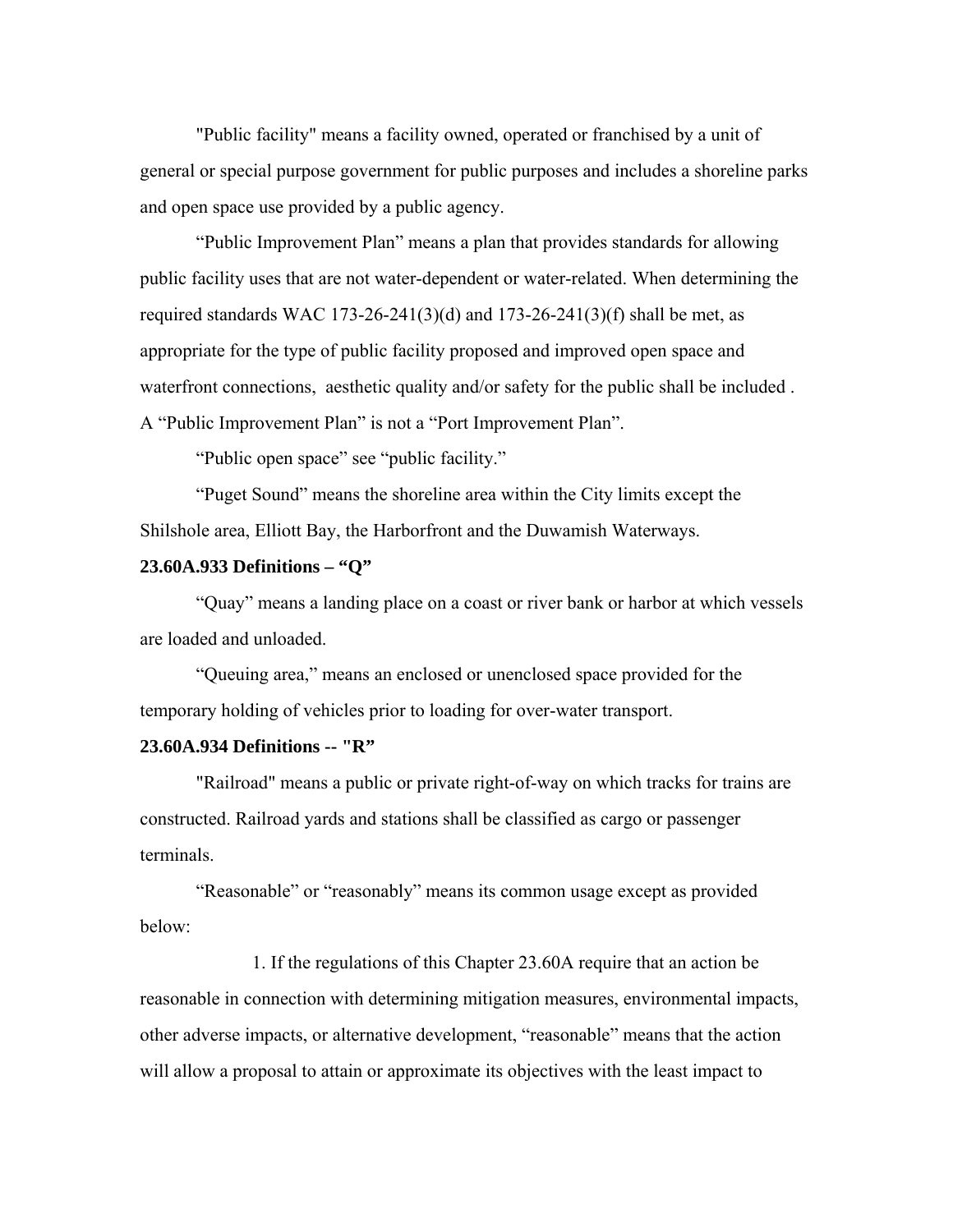ecological function in consideration of the costs and alternatives. When considering the cost of an action, the cost of the action is compared to the nature of the project not to the personal financial status of the applicant.

2. If the regulations of this Chapter 23.60A require that an action be reasonable in determining location, "reasonable" means that a location can accommodate the proposal's objectives at the lowest level of impact to ecological function in consideration of the environmental, social and economic impacts on the public and the cost to the applicant. When considering the cost of an action, the cost of the action is compared to the nature of the project not to the personal financial status of the applicant.

"Reasonable use of property" means the use of property to which its owner is entitled under the Constitution of the United States of America and the Washington State Constitution, as interpreted by the highest courts of those jurisdictions.

 "Research use" means a use that conducts scientific investigation through survey, collection of data and/or experimental planting in wetlands.

"Residential use" means the following uses:

- -- Accessory dwelling unit;
- -- Adult family homes;
- -- Artist's studio/dwelling;
- -- Assisted living facility;
- -- Caretaker's quarters;
- -- Congregate residences;
- -- Detached accessory dwelling unit;
- -- Floating home;
- -- Mobile park home;
- -- Multifamily residences;
- -- Nursing homes;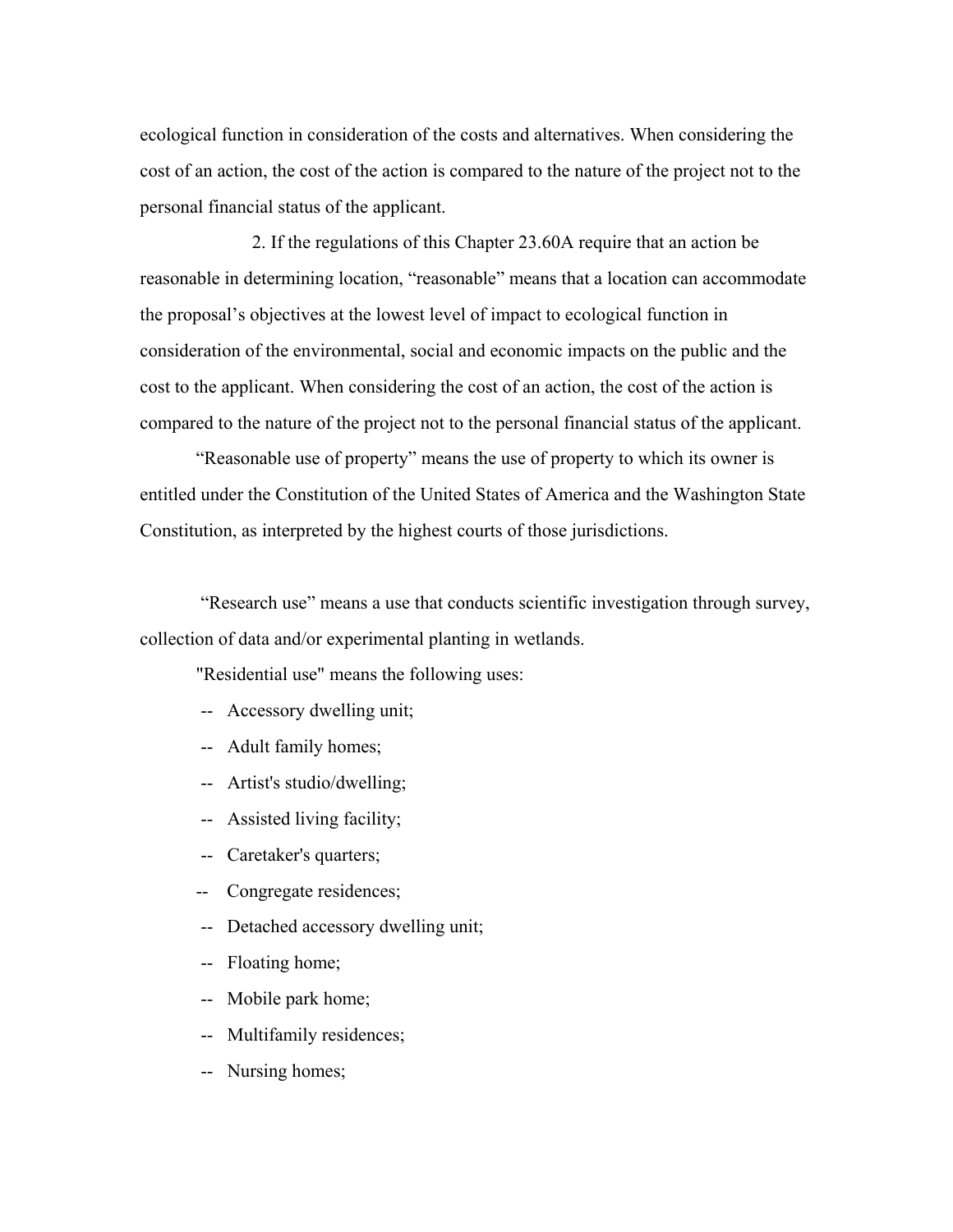-- Single-family dwelling unit.

"Restoration and enhancement" or "ecological restoration and enhancement" means revegetation, removing intrusive shoreline structures, removing or treating toxic materials, or similar actions to restore shoreline ecological processes or functions impaired over time by reestablishing them or upgrading them. Restoration and enhancement actions may be carried out independent of any requirement to mitigate impacts from a particular development, shoreline modification or use.

"Restoration and Enhancement Plan," see "Shoreline Restoration and Enhancement Plan."

"Riprap" means a foundation or sustaining wall of stones placed in the water or on an embankment to prevent erosion.

"Rotovator" see "Aquatic rotovator."

# **23.60A.936 Definitions -- "S"**

"Sail area" means the cross sectional area of the floating structure as viewed from the

side. The sail area of the hull, neglecting the area under the rake of the bow or stern, is equal to the overall length times the freeboard, for floating structures with no shear or camber. The sail area of each level of the structure is the length of the structure times the height of that level, measured from the top of the deck at the bottom of the level to the top of the next higher deck or, if there are no higher levels, the top of the roof.

"Sale and/or rental of large boats" means a marine retail sales and service use in which boats30 feet or more in length are rented or sold.

"Sale and rental of small boats, boat parts and accessories" means a marine sales and service use in which boats30 feet or less in length are rented or sold, or goods are rented or sold primarily for use on boats and ships but excluding uses in which fuel for boats and ships is the primary item sold, includes "boat livery" uses where boats and accessories are rented or sold to the general public for use in adjacent waters. Boat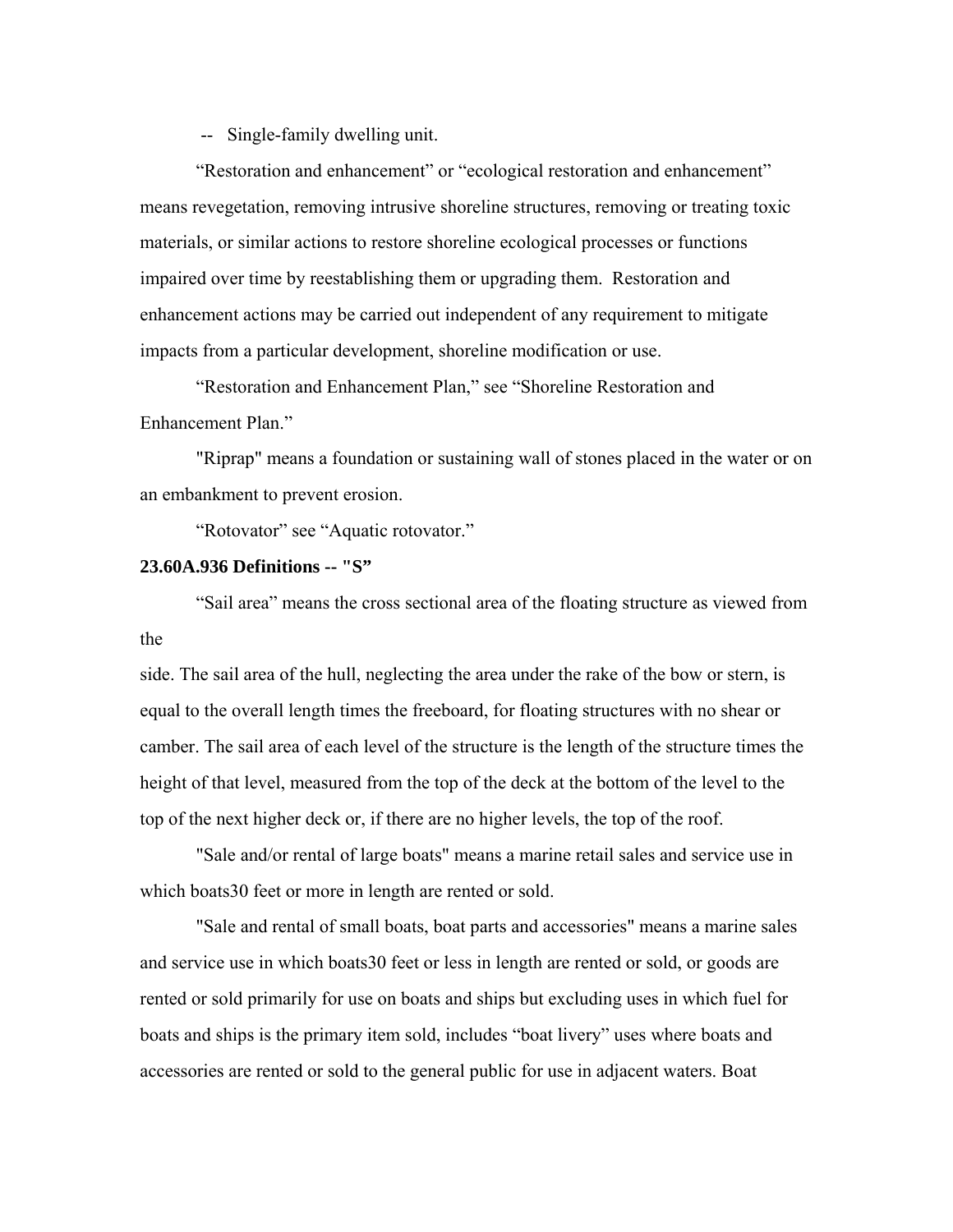liveries are a water-related use. Examples of goods rented or sold include navigational instruments, marine hardware and paints, nautical publications, nautical clothing such as foul-weather gear, marine engines.

"Sales and service, marine" means a commercial use and means one of the following uses:

-- Sale or rental of large boats;

-- Marine service station;

-- Major or minor vessel repair;

-- Sale and rental of small boats, boat parts and accessories.

# **"Saltwater" means the waterbodies of Puget Sound, Elliot Bay, Duwamish River, and Shilshole Bay ending at the Hiram M. Chittenden Locks.**

"Sea state" means the general condition of the free surface on a large body of water, with respect to wind waves and swell, at a certain location and moment. A sea state is characterized by statistics, including the wave height, period, and power spectrum. Sea state varies with time as wind and/or swell conditions change. The sea state can either be assessed by an experienced observer, like a trained mariner, or through instruments like weather buoys, wave radar or remote sensing satellites.

"Shall" means a mandate; the action must be done.

"Shilshole Bay" means the area from NW  $80<sup>th</sup>$  Street on the north to the Chittenden Locks.

"Ship canal" means the area of the Lake Washington Ship Canal from the Chittenden Locks to the Fremont Bridge.

"Shipyard" see "Vessel repair, major."

"Shorelands" or "shoreland areas" means those lands extending landward for 200 feet in all directions as measured on a horizontal plane from the ordinary high water mark or mean higher high water; floodways and contiguous floodplain areas landward 200 feet from such floodways; and all wetlands and river deltas associated with the streams, lakes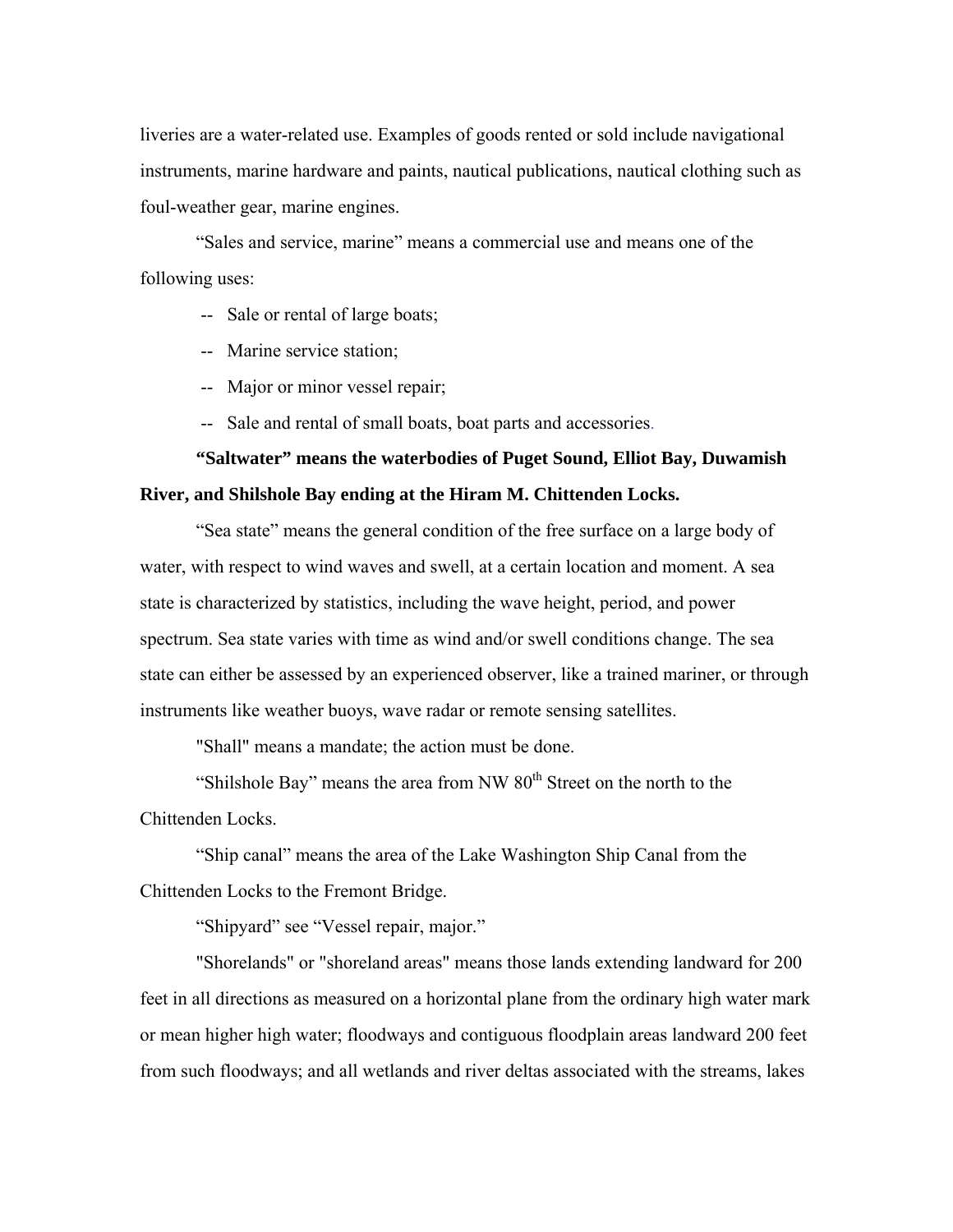and tidal waters that are subject to the provisions of this Title 23; the same to be designated as to location by Ecology. "Floodplain" is synonymous with the one hundredyear floodplain and means that land area susceptible to inundation with a one percent chance of being equaled or exceeded in any given year. The limit of this area shall be based upon flood ordinance regulation maps or a reasonable method that meets the objectives of the Shoreline Management Act.

"Shoreline conditional use" means uses identified as such in this Chapter 23.60A that may be authorized by the Director and approved by Ecology in specific cases where certain stated facts and conditions are found to exist. See Section 23.60A.034.

 "Shoreline area" means all "shorelines of the state" and "shorelands" as defined in RCW 90.58.030.

"Shoreline District" means the area established in Section 23.60A.010.

"Shoreline environment" means an area within the Shoreline District that has policies, use provisions and development standards that regulate development, shoreline modifications and uses for the areas that are designated as such shoreline environments.

"Shoreline functions," see "Ecological functions."

"Shoreline Master Program" means the comprehensive use plan for the shorelines of the city, which consists of the Shoreline Goals and Policies of the Seattle Comprehensive Plan, the specific regulations of this Chapter 23.60Aand the Shoreline Restoration and Enhancement Plan.

"Shoreline modifications" means those actions that modify the physical configuration or qualities of the shoreline area, usually through the construction of a physical element such as a dike, breakwater, pier, weir, dredged basin, fill, bulkhead, or other shoreline structure. Shoreline modifications can be other actions, such as land disturbing activity, including clearing, grading, adding impervious surface, altering vegetation, or applying chemicals.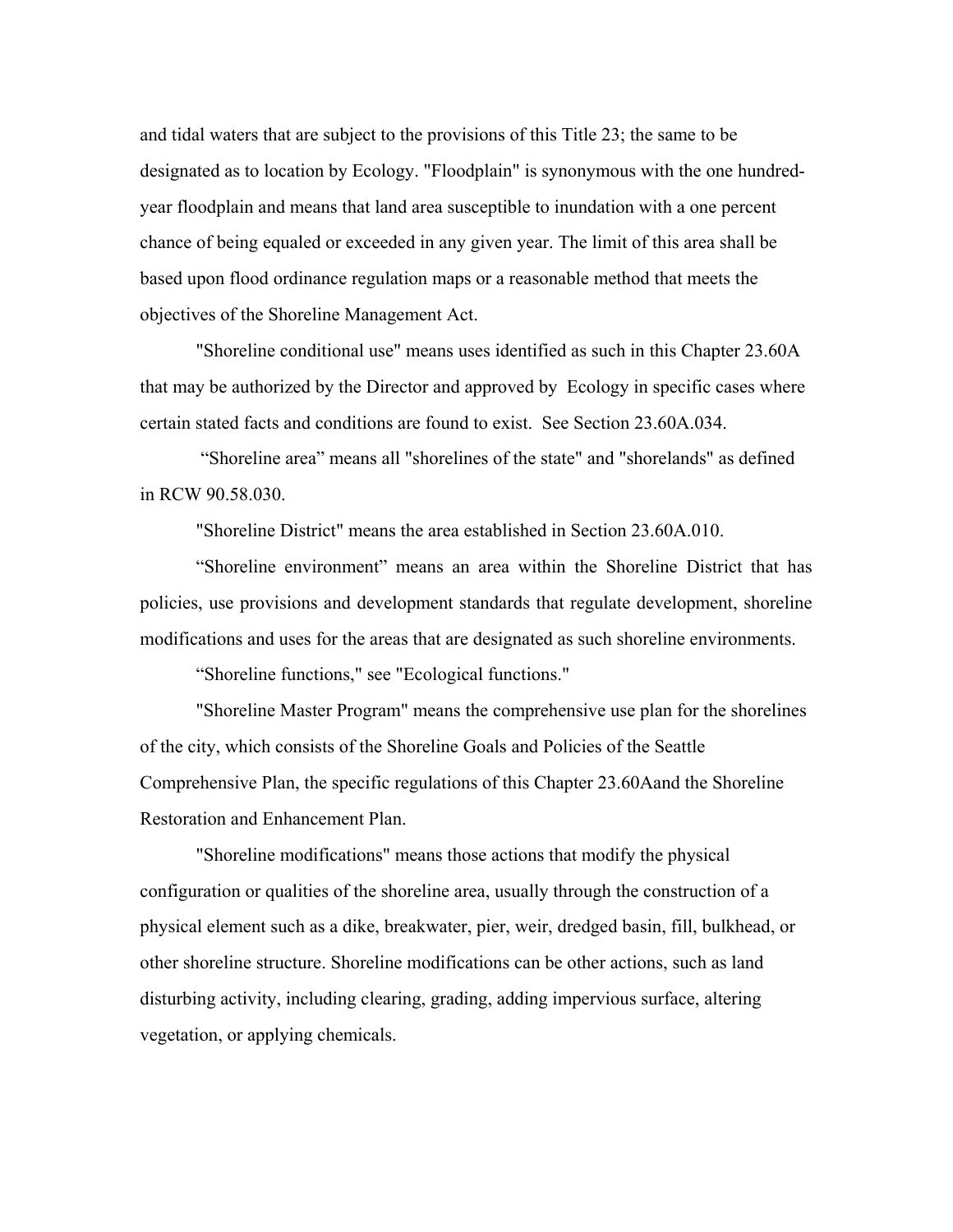"Shoreline residential setback" means the distance landward from the ordinary high water mark that residential structures are required to be located to not block views from abutting residents. See Section 23.60A.206.

"Shoreline Restoration and Enhancement Plan" means the plan that is adopted as part of the ordinance approving this Chapter 23.60A is adopted

"Shoreline setback" means the distance landward from the ordinary high water mark that development, shoreline modifications and uses are required to be located as established in each shoreline environment.

"Shoreline stabilization" means techniques to protect against erosion and consist of nonstructural, hard stabilization or soft stabilization techniques, as follows:

1. Hard stabilization. Protection against erosion using primarily structural elements, such as rock, concrete, and metal. Examples include riprap, concrete groins, concrete bulkheads, and sheetpile.

2. Non-structural. Protection against erosion through practices that require minimal disturbance at the shoreline. Examples include setbacks, preservation and management of existing vegetation, upland drainage control, or nourishment of an existing beach.

3. Soft stabilization. Protection against erosion using primarily plant material, gravel, and grading. Examples include live stakes, biotechnical slope stabilization, gravel placement for beach creation, and anchor trees.

"Shoreline special use" means uses identified as such in this Chapter 23.60A that may be authorized by the Director in specific cases where the facts and conditions stated in Section 23.60A.032 are found to exist.

"Shoreline variance" means a modification of the regulations of this Chapter 23.60Aif authorized by the Director and approved by Ecology after a finding that the literal interpretation and strict application of the provisions of this Chapter 23.60Awould cause a degree of hardship set out in the standards for shoreline variances in view of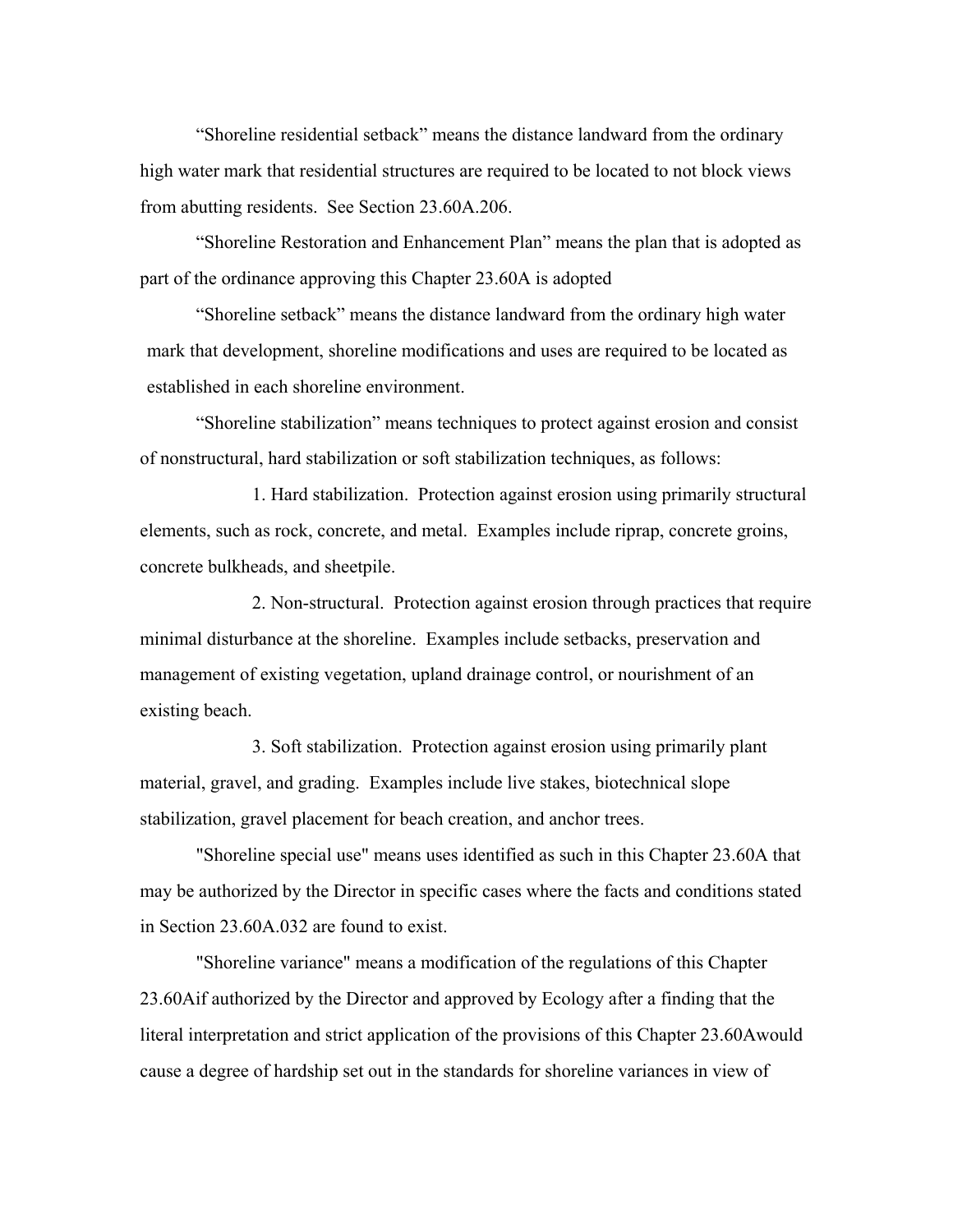specific facts and conditions applying to a lot in the Shoreline District. See Section 23.60A.036.

"Shorelines" means all the water areas of the City and their associated shorelands, together with the lands underlying them, except:

1. Shorelines of statewide significance;

2. Shorelines on segments of streams upstream of a point where the mean annual flow is 20 cubic feet per second or less and the wetlands associated with such upstream segments; and

3. Shorelines on lakes less than 20 acres in size and wetlands associated with such small lakes.

"Shorelines of Statewide Significance." The following shorelines of the City are identified in RCW 90.58.030(2)(e) as shorelines of statewide significance:

1. Those areas of Puget Sound and adjacent saltwaters lying seaward from the line of extreme low tide;

2. Lake Washington;

3. The Duwamish River;

4. Those shorelands associated with Lake Washington and the Duwamish River.

"Shorelines of the City" means the total of all "shorelines" and "shorelines of statewide significance" within the City.

"Sign, boat name" means a sign displayed on a vessel, house barge or floating home identifying its name, home port, or manufacturer. Noncommercial messages may not replace vessel's indentifying information.

"Sign, interpretive" means an on-premises sign describing a natural or historic feature on the same site as the sign or intended to be viewed from the site. Noncommercial messages may not replace this information.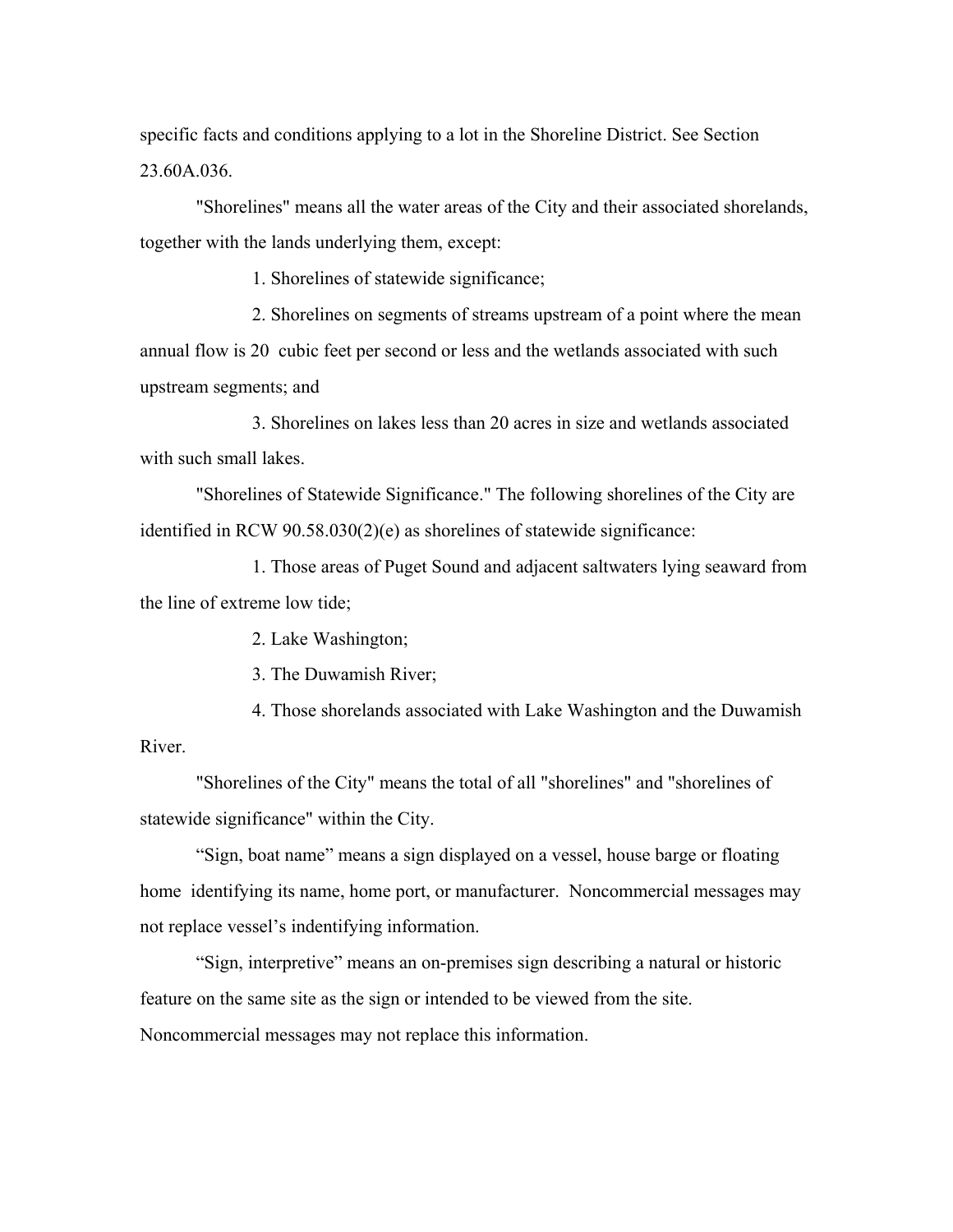"Sign, raceboat sponsor" means an on-premises sign, located on a vessel that is in a race sanctioned by an established and incorporated boat racing association or group that identifies the persons sponsoring the vessel in the race, or noncommercial messages replacing this information.

"Sleeving" means a method of pile repair that uses a non-toxic material frame to encapsulate a pile.

"Soft stabilization" See "Shoreline stabilization".

"Special use, " See Shoreline special use.

"Structure" means a permanent or temporary edifice or building, or any piece of work artificially built or composed of parts artificially joined together in some definite manner, whether installed on, above, or below the surface of the ground or water, including fences, walls, signs, piers, floats and drydocks, but not including poles, flowerbed frames and other minor incidental improvements, or vessels.

"Substantial development" means any development of which the total cost or fair market value exceeds the amount established in WAC 173-27-040, except as otherwise provided in subsection 23.60A.020.C, or any development which materially interferes with the normal public use of the water or shorelines of the City.

"Substantial improvement" and "substantially improved" means maintenance, renovations, repairs or alterations the cost of which in any five year period starting from the date of this ordinance equals or exceeds 60 percent of the market value of the portion of the development that is structurally non-conforming or contains the nonconforming use prior to undertaking the work.

"Submerged land" means all lands waterward of the ordinary high water mark or mean higher high water, whichever is higher.

### **23.60A.938 Definitions -- "T"**

"Transportation facilities" means the following uses:

-- Bridges and tunnels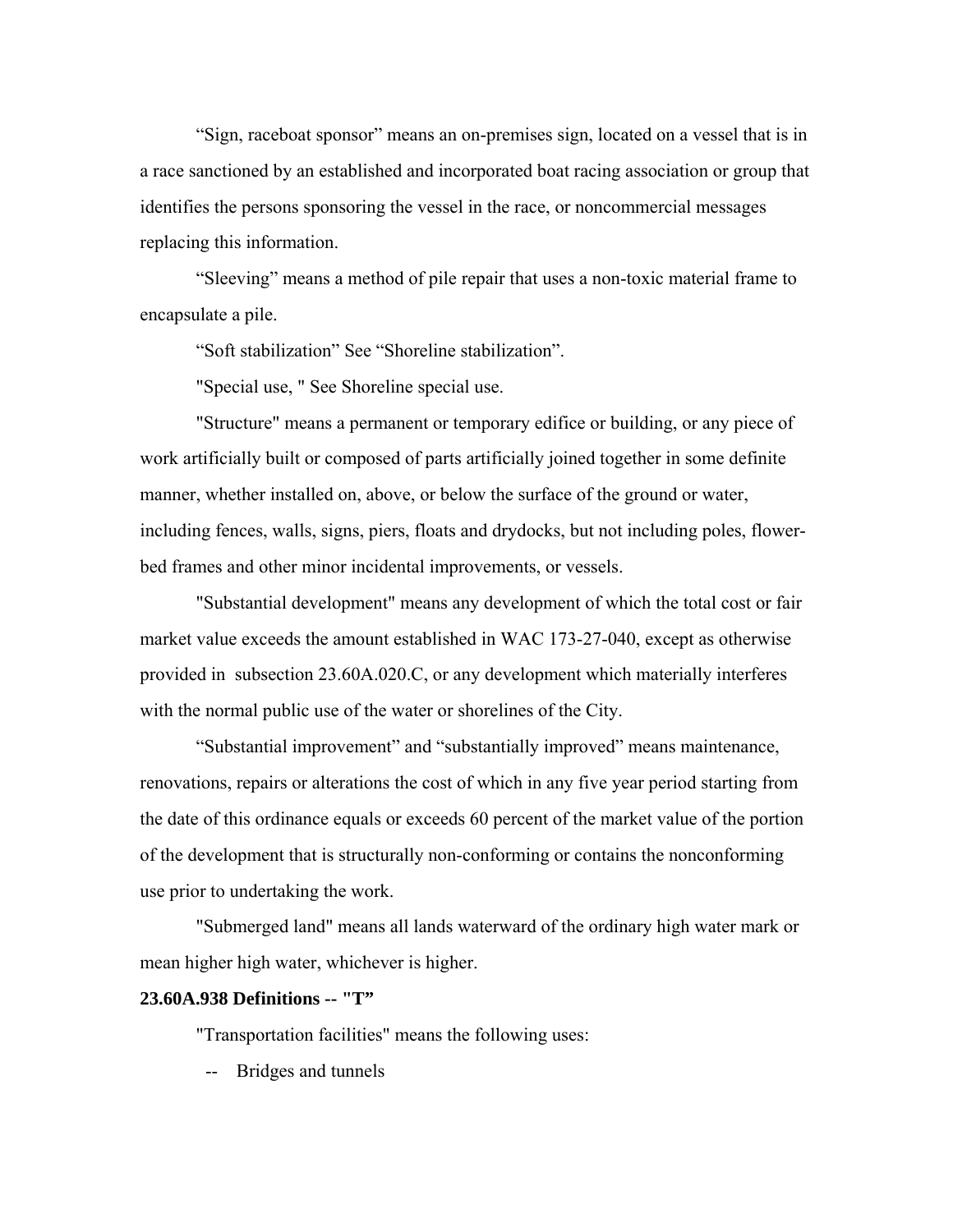- -- Cargo terminal;
- -- Moorage;
- -- Parking;
- -- Passenger terminal;
- -- Rail transit facilities;
- -- Railroads;
- -- Streets;
- -- Transportation facilities, air;
- -- Tugboat services;
- -- Vehicle storage and maintenance.

"Tree" means a self-supporting woody plant characterized by one main trunk or, for certain species, multiple trunks, that is recognized as a tree in the nursery and arboricultural industries.

"Tugboat services" means a transportation facility use that consists of moorage for more than one tugboat and dispatch offices, except that facilities that include barge moorage and loading and unloading facilities for barges as well as tugboat moorage are not tugboat services and are classified as cargo terminals.

### **23.60A.940 Definitions -- "U"**

"UC" means the Urban Commercial shoreline environment.

"UG" means the Urban General shoreline environment.

"UH" means the Urban Harborfront shoreline environment.

"UI" means the Urban Industrial shoreline environment.

"UM" means the Urban Maritime shoreline environment.

"UR" means the Urban Residential shoreline environment.

"Urban shoreline environments" means the Urban Commercial, Urban General, Urban Harborfront, Urban Industrial, Urban Maritime and Urban Residential shoreline environments.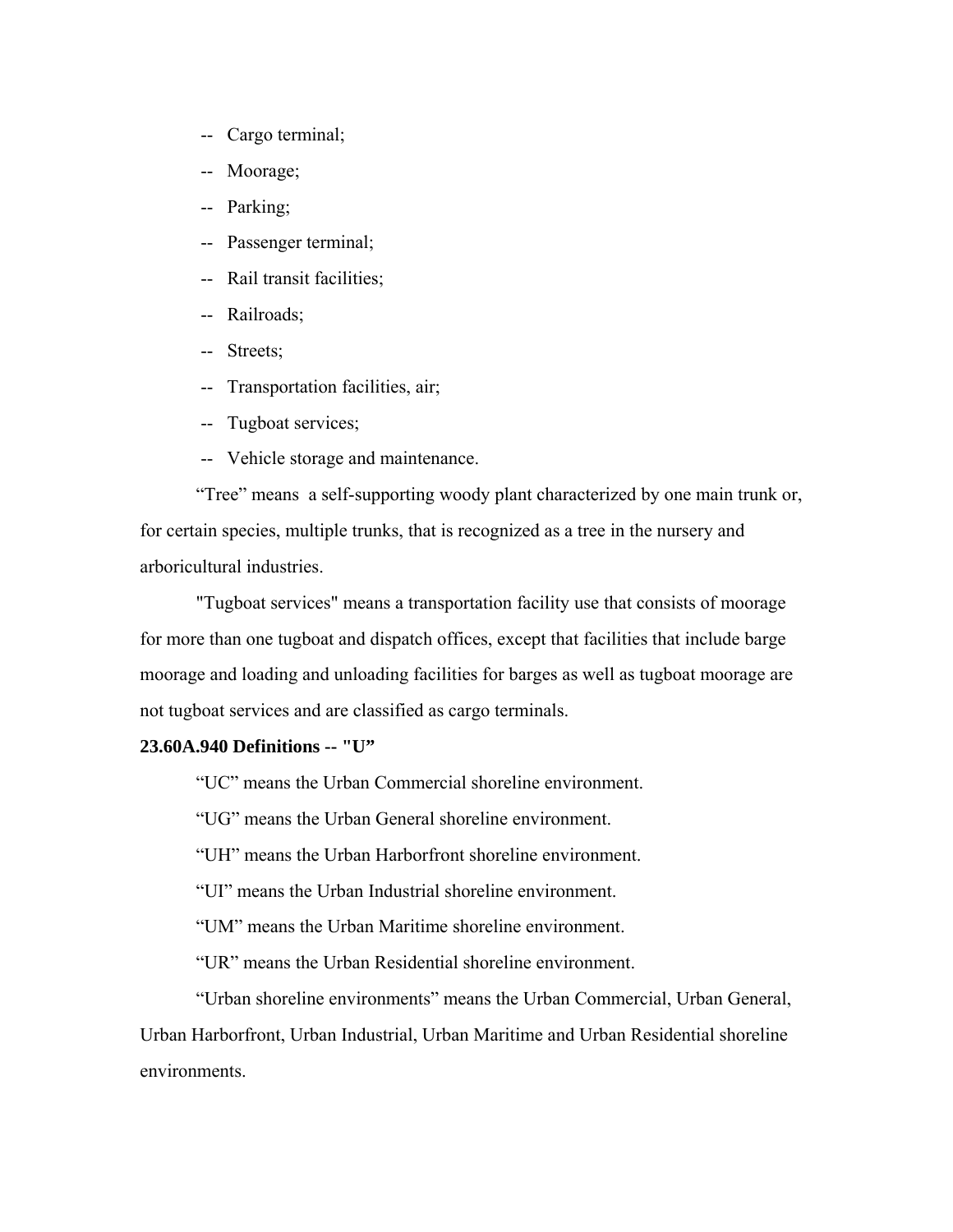"Use" means a purpose for which land or a building is designed, arranged or intended, or for which it is occupied or maintained, let or leased. For purposes of this Chapter 23.60A, uses include shoreline modifications and utility lines.

"Use, accessory" means a use that is incidental and intrinsic to the function of a principal use and is not a separate business establishment unless a home occupation.

"Use, principal" means any use, whether a separate business establishment or not, that has a separate and distinct purpose and function from other uses on the lot.

"Utilities" means the following uses:

-- Communication utility major or minor;

-- Utility service uses;

-- Solid waste management;

-- Recycling;

-- Sewage treatment plant; and

-- Power plant.

"Utility lines" means pipes, cables or other linear conveyance systems used to transport power, water, gas, oil, wastewater or similar items. Utility lines include outfalls and intakes.

### **23.60A.942 Definitions -- "V"**

"Vegetation cover" means the total area covered by vegetation multiplied by the fraction of the real cover that exists as based on vertical observation, or estimation.

"Vegetation management" means any action that involves plant materials, including removing and replacing plant material with other plants or other ground surface coverage that is pervious or impervious or planting plant materials where no plants existed.

"Vehicle storage" Vehicle storage does not include movable equipment used onsite that is not routinely driven on a public right-of-way.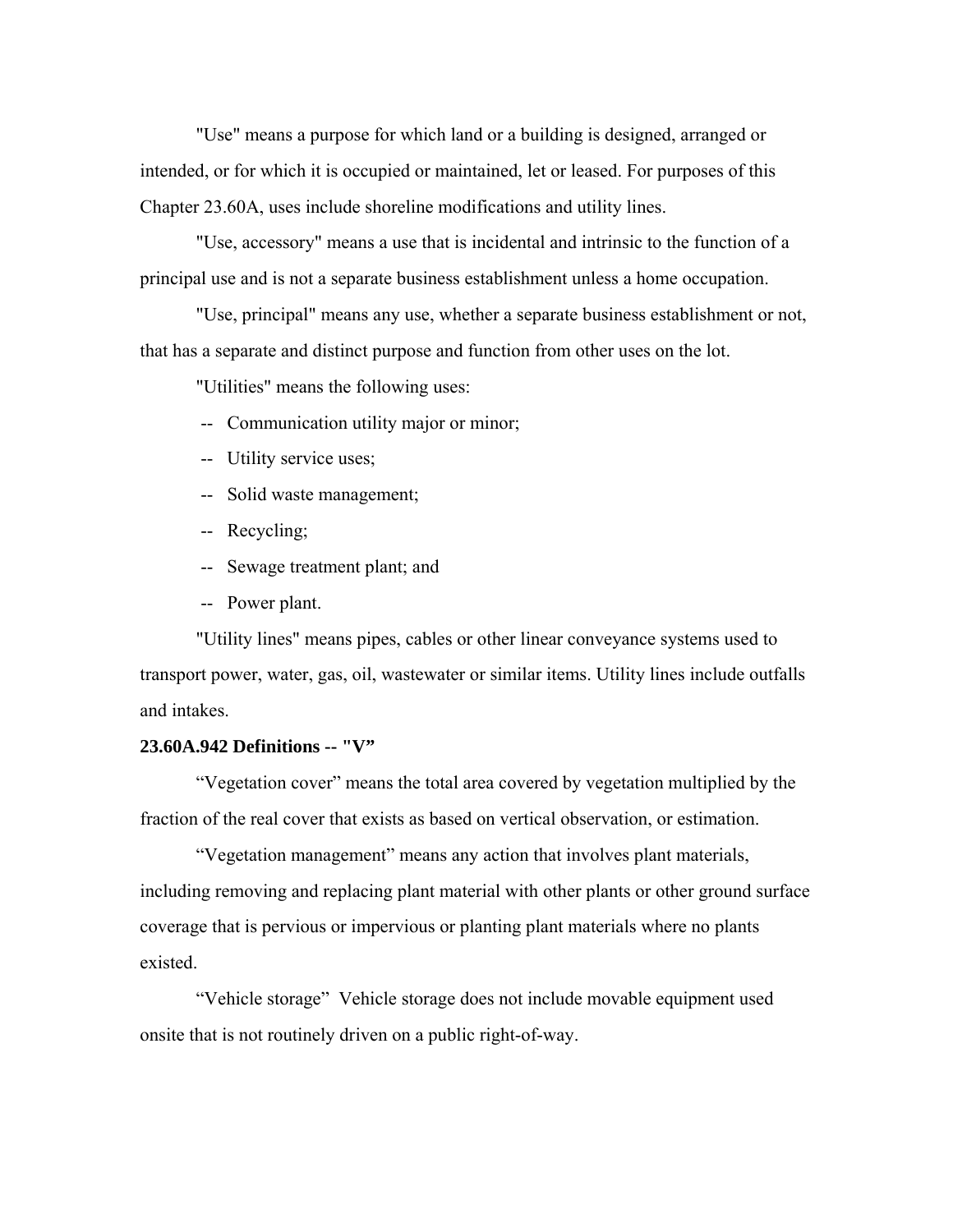"Vessel" means ships, boats, barges, or any other floating craft that are designed and used for navigation and do not interfere with the normal public use of the water, including historic ships that do not have means of self-propulsion and steering equipment.

"Vessel repair" means a marine sales and service use that is either major or minor, (see "vessel repair, major" and vessel repair, minor") and does not include routine maintenance of a vessel that may lawfully occur while a boat is moored at a permanent location.

"Vessel repair, major" means a shipyard facility in which vessels are built, dry docked painted and/or repaired and that primarily handles vessels 65 feet or longer and is a marine sales and service use.

"Vessel repair, minor" means a boatyard facility in which boats are built, dry docked, painted and/or repaired and primarily handles vessels under 65 feet in length and is a marine sales and service use.

"View corridor" means an area of a lot that provides a view through the lot from the abutting public right-of-way to the water unobstructed by structures except as allowed by this Chapter 23.60A or by vegetation.

### **23.60A.944 Definitions -- "W"**

"WAC" means the Washington Administrative Code, which are regulations of executive branch agencies issued by authority of Washington State statutes that interpret the statutes.

"Water-dependent use" means a use that cannot exist in other than a waterfront location and is dependent on the water by reason of the intrinsic nature of its operations. The following uses are included:

Ferry and passenger terminals, marine construction and repair, aquaculture, cargo terminal for marine commerce or industry, boat launch facilities,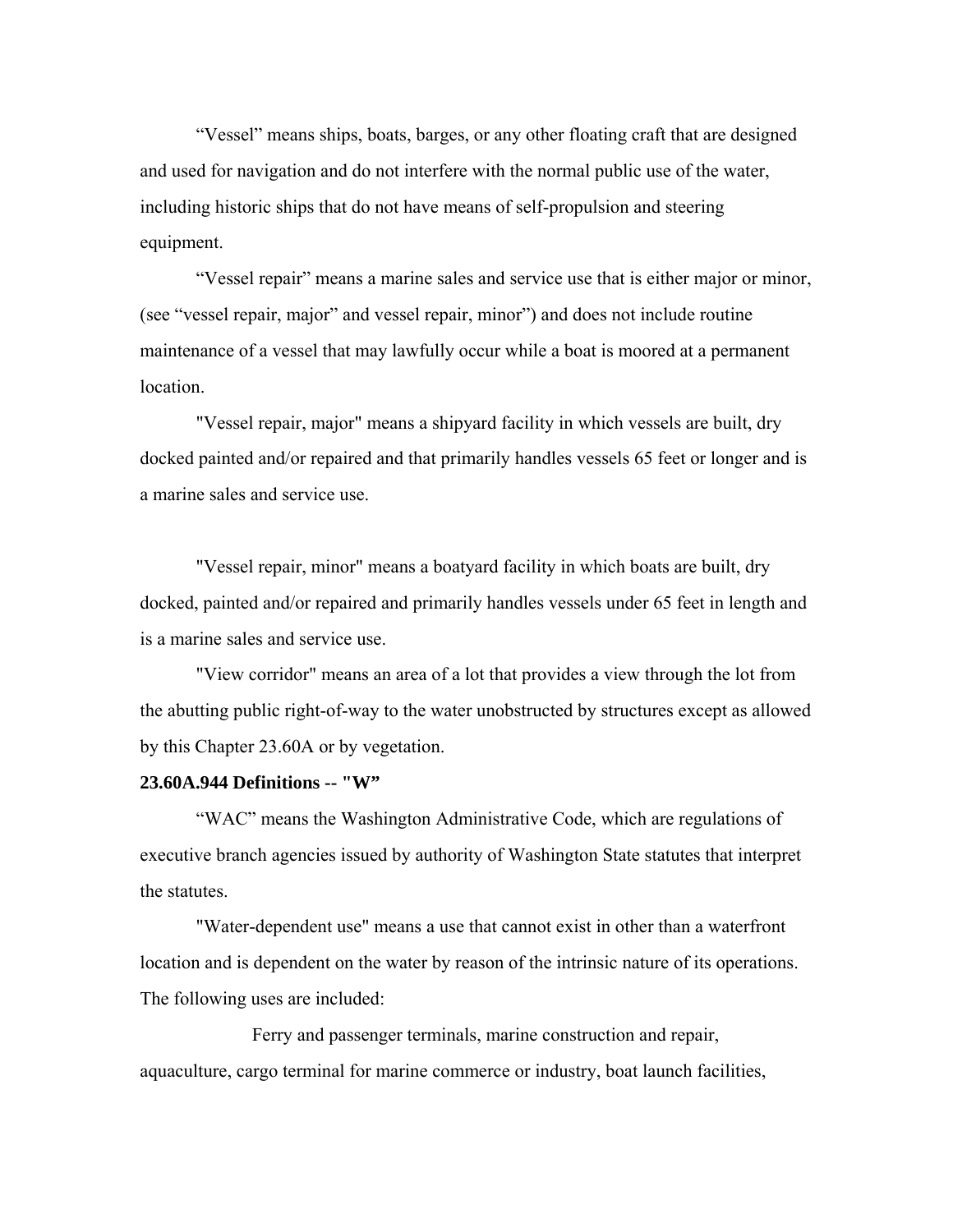moorage, tour boats, cruise ships, tug and barge operations, recreation that provides physical access to the water, limnological or oceanographic research facilities that require the use of the adjacent water for its operation. Water-dependent use includes businesses that receive or transport 50 percent or more product or material used in the business via the water adjacent to such business.

"Water-enjoyment use" means a recreational use or other use that facilitates public access to the shoreline as a primary characteristic of the use; or a use that provides for recreational use or aesthetic enjoyment of the shoreline for a substantial number of people as a general characteristic of the use and that through location, design, and operation ensures the public's ability to enjoy the physical and aesthetic qualities of the shoreline. In order to qualify as a water-enjoyment use, the use must be open to the general public and the shoreline-oriented space within the project must be devoted to the specific aspects of the use that fosters shoreline enjoyment. The following uses are often considered water-enjoyment uses: eating and drinking establishments and recreation that provides visual access to the water.

"Water-oriented use" means a use that is a water-dependent, water-related, or water-enjoyment use, or a combination of such uses.

"Water quality" means the physical characteristics of water within the Shoreline District, including water quantity, hydrological, physical, chemical, aesthetic, recreationrelated, and biological characteristics.

"Water-related use" means a use or portion of a use not intrinsically dependent on a waterfront location but whose economic viability is dependent upon a location in the shoreline district because:

1. The use has a functional requirement for a waterfront location, such as the arrival or shipment of less than 50 percent of product or product or materials by water (less than 50 percent of their product or material arrives by vessel), or the need for large quantities of water in the use; or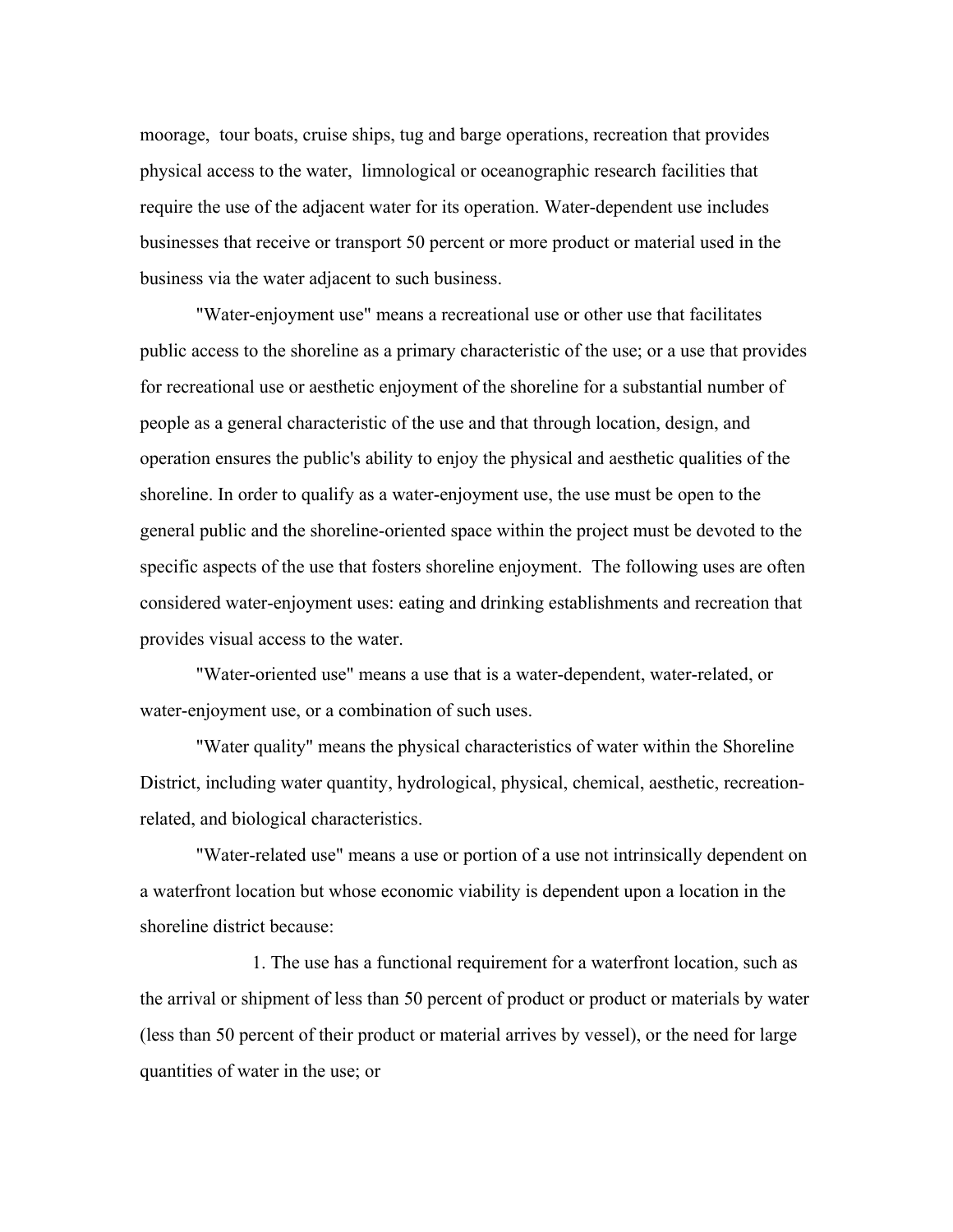2. The storage of material that is transported by a vessel and is either loaded or off-loaded in the Shoreline District: or

3. The use provides a necessary service supportive of water-dependent uses and the proximity of the use to its customers makes its services less expensive and/or more convenient.

The following uses, and similar uses, are often considered water-related: Seafood and fish processing, lumber and plywood mills, sand and gravel companies and concrete mix and cement plants if less than 50 percent of the product or materials for any of the foregoing uses arrive by vessel, water pollution control services, marine electronics, marine refrigeration, marine sales, boat rigging operations and storage of items that have come off of a vessel and will be returned to a vessel or transported to another location; such as, cargo containers and products. The following uses and similar uses are not water-related: offices, eating and drinking establishments, catering services, non-marine sales and service, lodging, adult care centers, child care centers, religious facilities, hospitals, and residential uses.

"Watershed restoration plan" means a plan developed or sponsored by the State Department of Fish and Wildlife, the State Department of Ecology, the State Department of Natural Resources, the State Department of Transportation, a federally recognized Indian tribe acting within and pursuant to its authority, a city, a county, or a conservation district that provides a general program and implementation measures or actions for the preservation, restoration, re-creation, or enhancement of the natural resources, character and ecology of a stream, stream segment, drainage area, or watershed for which agency and public review has been conducted pursuant to RCW 43.21, the State Environmental Policy Act.

"Watershed restoration project" means a public or private project authorized by the sponsor of a watershed restoration plan that implements the plan or part of the plan and consists of one or more of the following activities: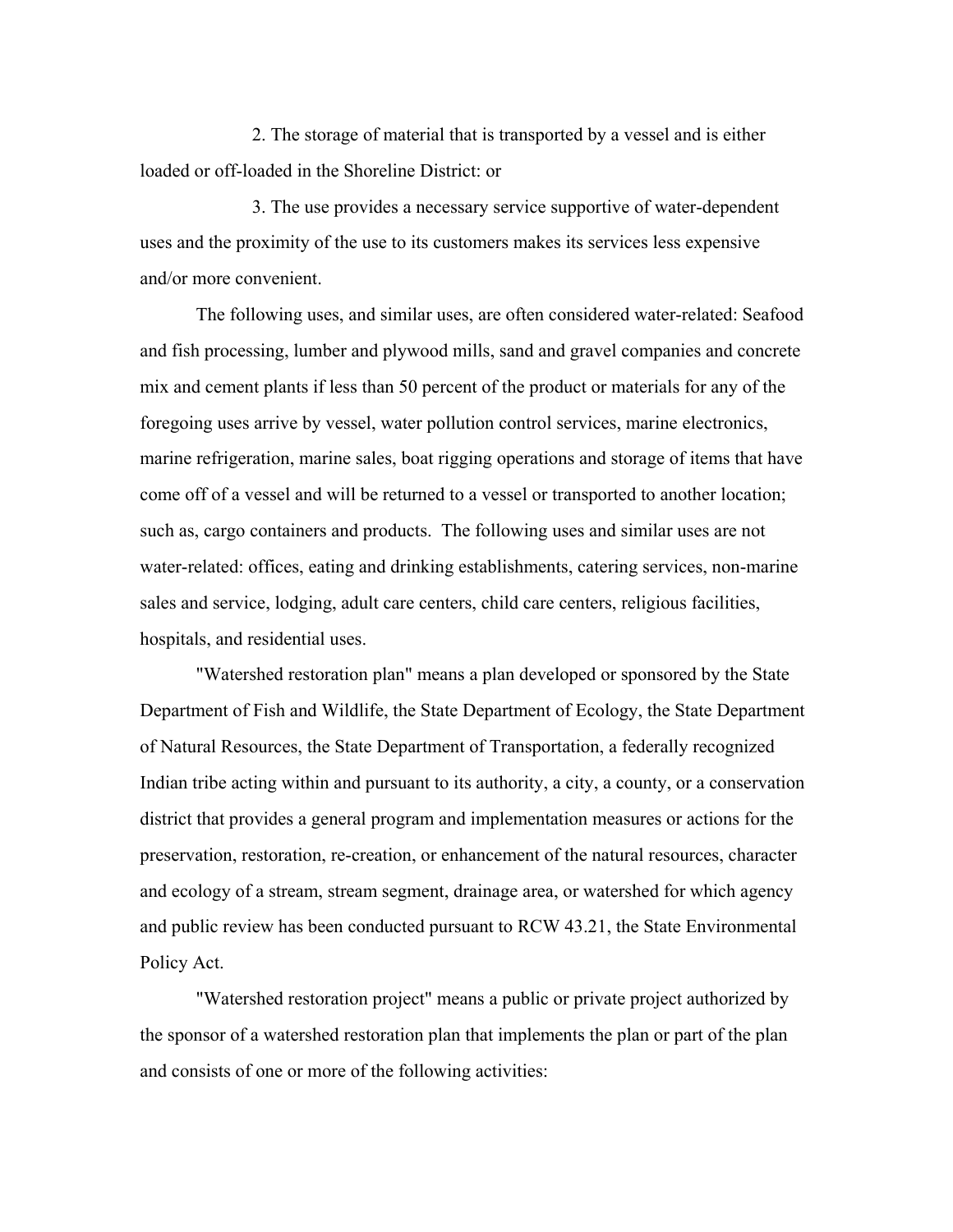1. A project that involves less than 10 miles of stream reach, in which less that 25 cubic yards of sand, gravel or soil is removed, imported, disturbed, or discharged, and in which no existing vegetation is removed except as minimally necessary to facilitate additional plantings;

2. A project for the restoration of an eroded or unstable stream bank that employs the principles of bioengineering, including limited use of rock as stabilization only at the toe of the bank, and with primary emphasis on using native vegetation to control the erosive forces of flowing water; or

3. A project primarily designed to improve fish and wildlife habitat, remove or reduce impediments to migration of fish, or enhance the fishery resource available for use by all of the citizens of the state, provided that any structure, other than a bridge or culvert or instream habitat enhancement structure associated with the project, is less than 200 square feet in floor area and is located above the ordinary high water mark of the stream.

"Waterway" means a public highway for watercraft providing access from land to water and from water to land platted by the Washington State Harbor Line Commission for the convenience of commerce and navigation.

"Weed rolling" means the use of a mechanical roller designed to control aquatic weeds.

"Weir" means a structure in a stream or river for measuring or regulating stream flow.

"Wetlands" means those areas identified and delineated in accordance with the approved federal wetland delineation manual and applicable regional supplements.

"Wharf" means a structure on a shore or river bank built on the shore or projecting out into a harbor, lake, river or stream for the purpose of mooring to load and unload.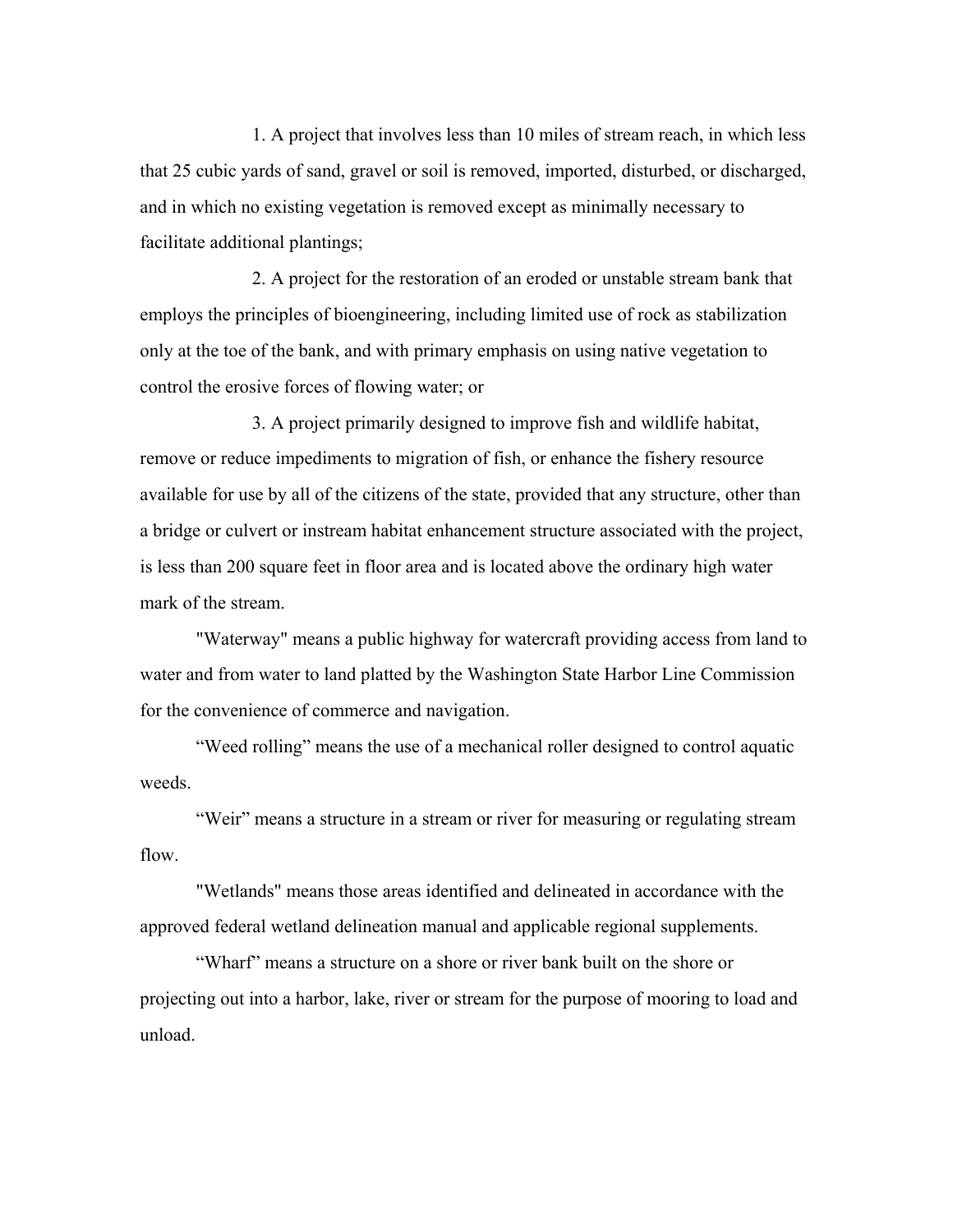"Wildlife" means living things that are neither human nor domesticated, including but not limited to mammals, birds and fishes.

## **23.60A.946 Definitions – "Y"**

"Yacht, boat and beach club" means an institutional use that consists of structures and related grounds and/or moorage used for social and recreational purposes related to pleasure boating and/or swimming, the use of which is generally restricted to members and their guests. Yacht, boat and beach clubs may be either community clubs or private clubs.

#### **Subchapter XVII: Measurements**

## **23.60A.950 Measurements in the Shoreline District**

Measurements of height, view corridors, lot coverage, and other shoreline requirements in the Shoreline District shall be as described in this Subchapter XVII. These measurement regulations supplement other regulations of this title as described in Section 23.60A.016. When a development is partly within and partly without the Shoreline District, measurement techniques for that portion of the development outside of the Shoreline District shall be as required in the underlying zone.

### **23.60A.952 Height**

Height of structures shall be determined by measuring from the average grade of the lot immediately prior to the proposed development to the highest point of the structure not otherwise excepted from the height limits. Calculation of the average grade level shall be made by averaging the elevations at the center of all exterior walls of the proposed building or structure. In the case of structures to be built over water, average grade level shall be the elevation of ordinary high water.

#### **23.60A.954 View corridors**

When a view corridor is required, it shall be provided according to the development standards set forth in Section 23.60A.170using the following measurement techniques: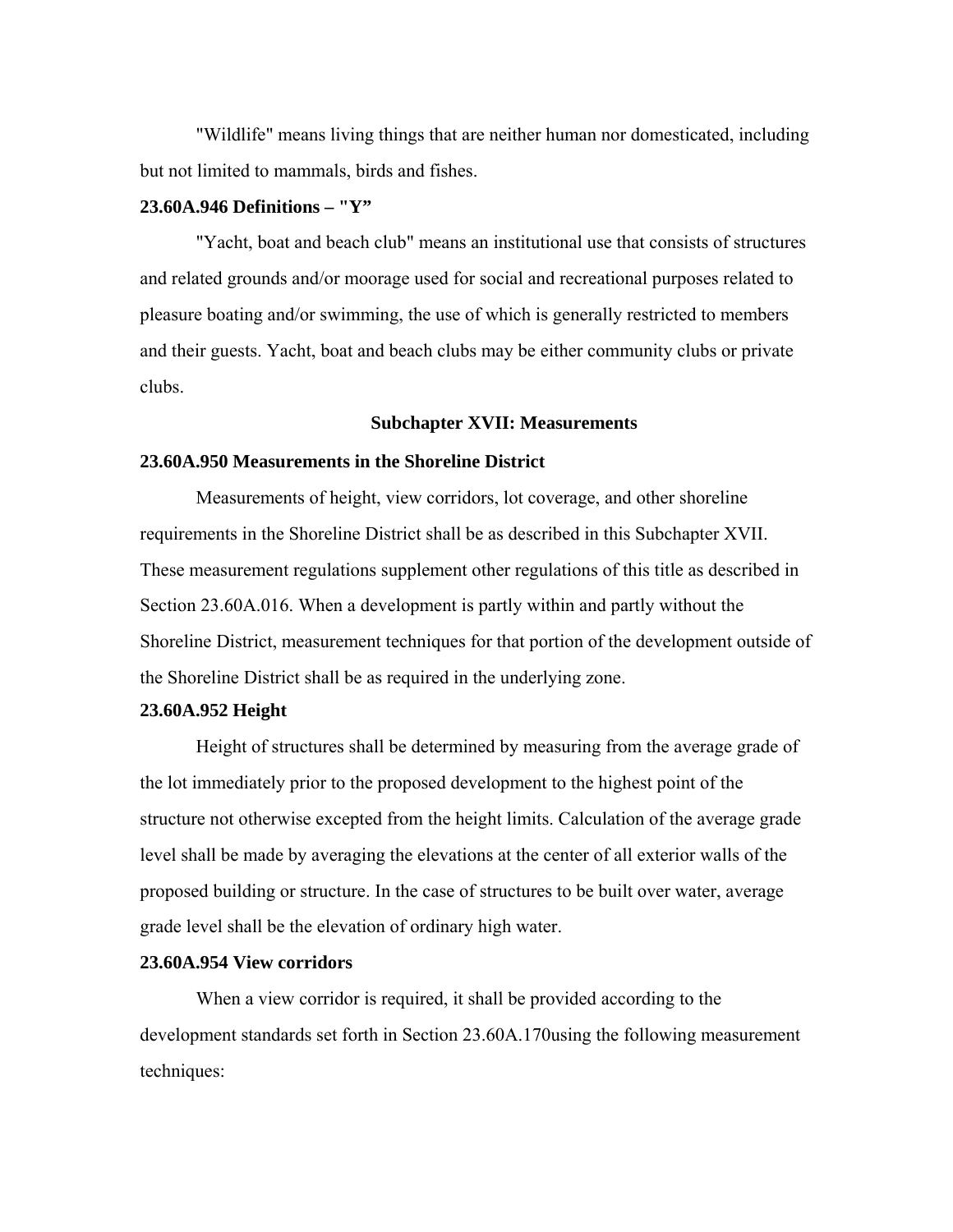A. The width of the view corridor or corridors shall be determined by calculating the required percent of the width of the lot at the street or upland lot line;

B. The view corridor or corridors shall be in the direction of the predominant view of the water and, when topographically possible, generally parallel to existing view corridors;

C. When a lot is bounded by more than one street, the Director shall determine which street front shall be used for the view corridor calculation; the determination shall be based on consideration of the relative amounts of traffic on each of the streets, the direction of the predominant view of the water and the availability of actual views of the water.

## **23.60A.956 Calculation of lot depth**

In certain environments, regulation of development differs according to the depth of the dry land portion of the lot. To qualify for some special regulations, a lot must have a specified depth of dry land. To qualify for locating single-family residences cantilevered over water, a lot must have less than 30 feet but at least 15 feet of dry land.

A. The Director shall determine the lot depth as described below:

1. If the lot abuts a street or railroad right-of-way which is generally parallel to the shoreline, the lot depth is the distance measured in a straight line, parallel to the street or railroad right-of-way and extending to the OHW mark or MHHW between two lot lines, for more than 50 percent of the lot; or

2. If the lot lines and/or street or railroad right-of-way are irregular, the Director may determine the lot depth, based upon the intent of the Shoreline Master Program.

B. A lot shall be determined by the Director to have a depth of less than 30feet but at least 15 feet of dry land if:

1. The lot abuts a street or railroad right-of-way which is generally parallel to the shoreline; and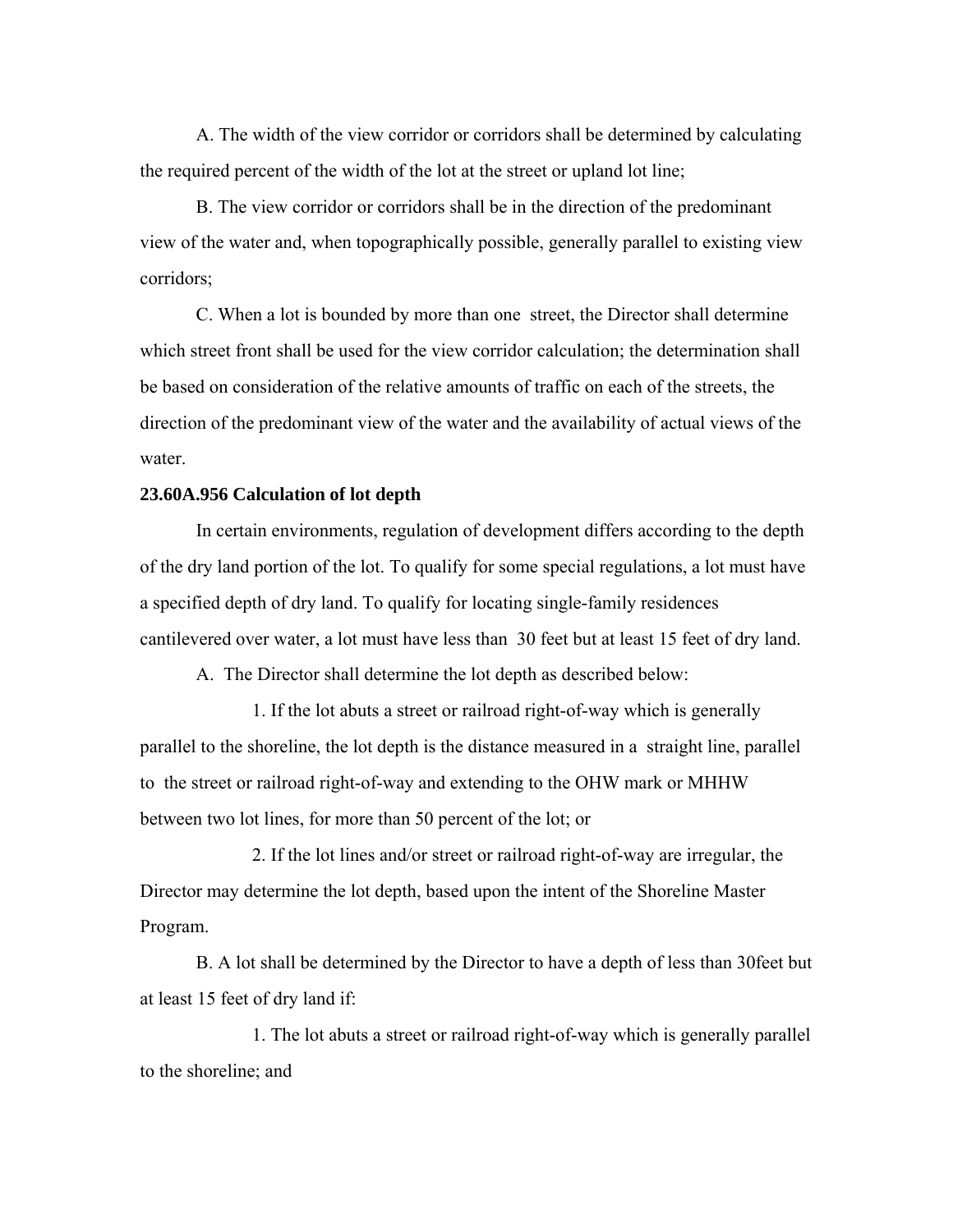2. A straight line, parallel to and 15 feet waterward of the street or railroad right-of-way and extending between two lot lines, crosses dry land for more than 50 percent of its distance; and

3. A straight line, parallel to and 30 feet waterward of the street or railroad right-of-way and extending between two lot lines, crosses submerged land for more than 50 percent of its distance; or

4. If the lot lines and/or street or railroad right-of-way are irregular, the Director may determine whether the lot has a depth of less than 30 feet but at least 15 feet of dry land, based on the intent of the Shoreline Master Program.

## **23.60A.958 Calculation of percent of a lot occupied by a specific use**

The following measurement techniques shall be used to calculate the percentage of a lot occupied by a use for developments other than water-dependent incentive developments in the Urban Harborfront.

A. For purpose of this Section 23.60A.958, the "lot" includes all the lot area within the Shoreline District including vacant lands, submerged and dry lands, and lands available for lease from the State Department of Natural Resources and developed or proposed to be developed, but excluding any area required for public access. Submerged lands shall not be counted in calculating lot area for purposes of minimum lot area requirements of single-family zones or density standards of other zones.

B. All lot area occupied by a specific use shall include:

1. The footprint, including balconies, decks and eaves, of any structure occupied by the use or its accessory uses; provided, that if a structure is occupied by more than one use, the amount of the structure's footprint allocated to any one use shall be calculated proportionately to its share of the structure's total floor area as follows: the square footage of the structure's footprint allocated to any one use (A) is equal to the total square footage of the structure's footprint (B) multiplied by the total square footage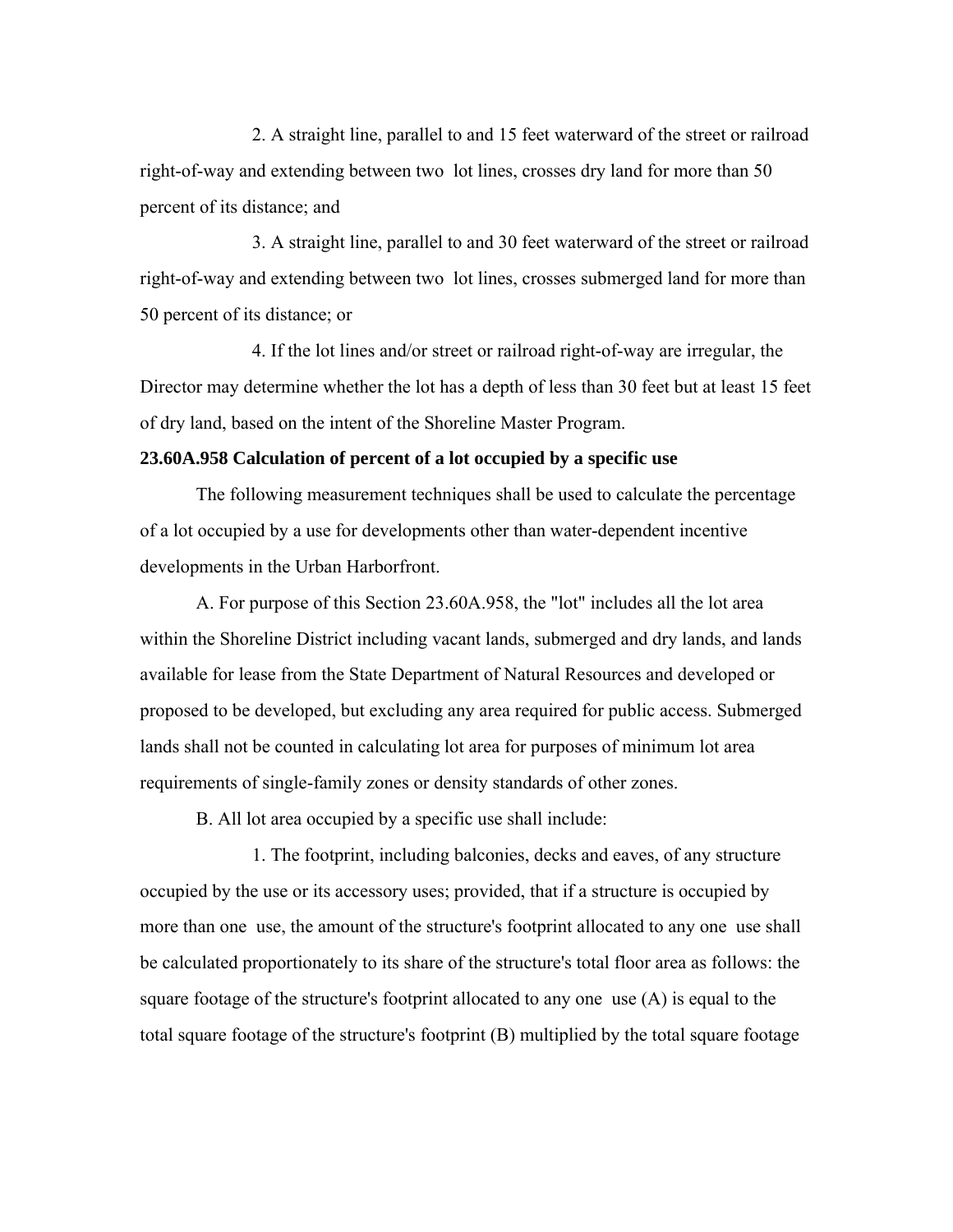of the use and its accessory uses located within the structure (C) divided by the total square footage within the structure (D), expressed as the following equation:

#### $A = B \times C/D$

2. The area outside of any structure, occupied by the use or its accessory uses, including the following:

a. The area of any parking provided for the use in excess of required accessory parking spaces including aisles and turning areas;

b. The area of any moorage occupied by the use including piers, floats, dockage areas, channels and turning basins;

c. The area occupied by any storage accessory to the use.

C. The percent of lot occupied by a specific use shall be calculated by dividing the use area calculated in subsection 23.60A.958.B by the lot area given in subsection 23.60A.958.A times 100.

D. To calculate the percent of dry land or percent of submerged lands occupied by a specific use or category of use, the dry lands and submerged lands shall each be calculated separately.

E. To calculate the percent of area occupied by a category of use such as nonwater-dependent commercial, the area occupied by all such uses as calculated above shall be summed and divided by the lot area.

## **23.60A.962 Calculation of lot width for piers accessory to residential development**

The following measurement technique shall be used to calculate whether or not lot width at the line of ordinary high water is sufficient to comply with the requirement of subsection 23.60A.187.C:

A. Lot width shall be the distance measured in a straight line between the points where the lot lines intersect the ordinary high water mark.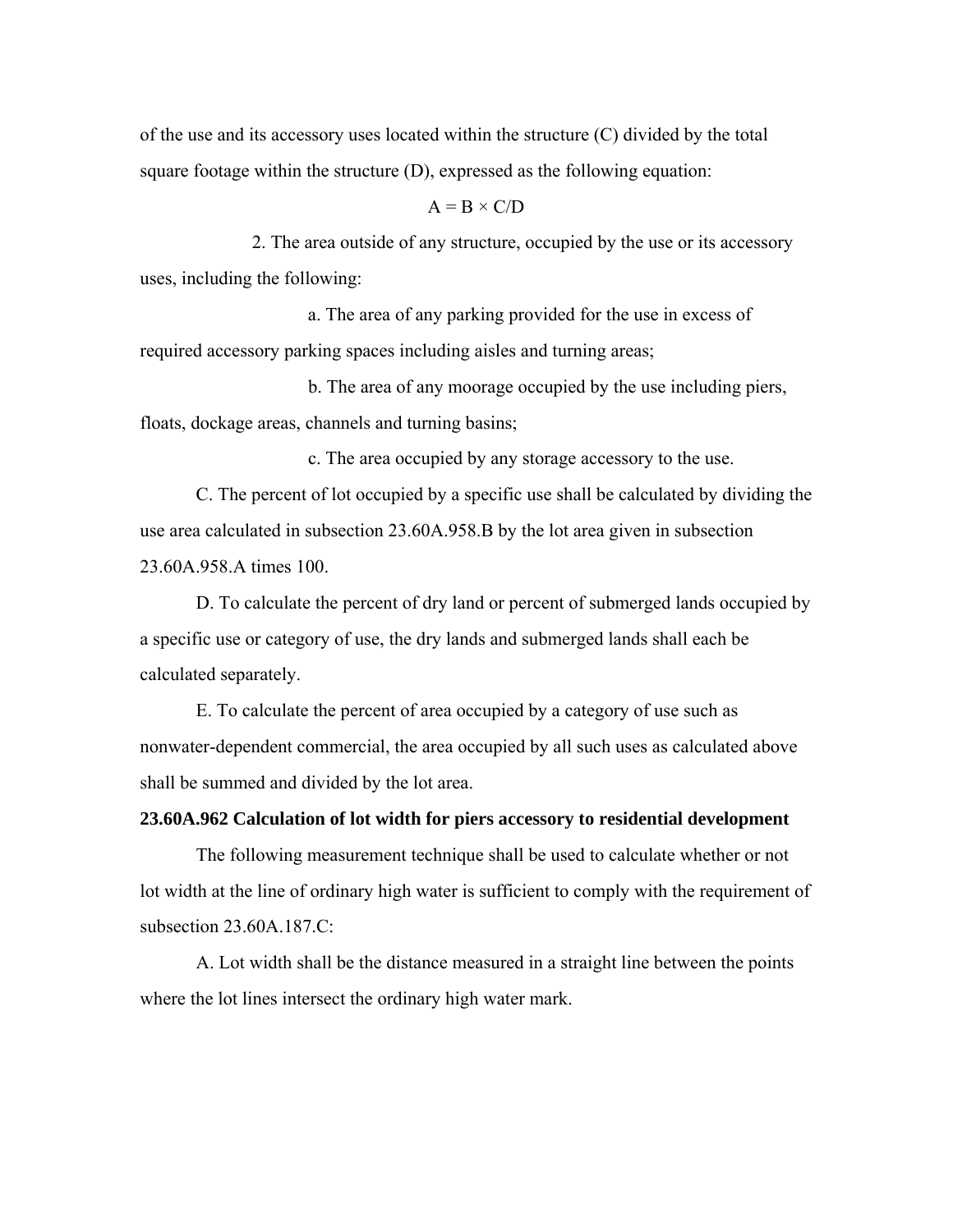B. If the lot lines, ordinary high water mark or other conditions are irregular, the Director may determine if the lot meets the lot width criterion, based on the intent of the Shoreline Master Program.

# **Subchapter XVIII: Abbreviations and Acronyms**

# **23.60A.970 General abbreviations and acronyms**

| $BMPs -$      | Best management practices                        |
|---------------|--------------------------------------------------|
| $Ecology -$   | Department of Ecology                            |
| DBH –         | Diameter at breast height                        |
| $DNR -$       | Washington State Department of Natural Resources |
| $MLLW -$      | Mean lower low water                             |
| MHHW –        | Mean higher high water                           |
| NPDES-        | National Pollutant Discharge Elimination System  |
| $NNL$ -       | No Net Loss                                      |
| OHW-          | Ordinary high water                              |
| $RCW -$       | Revised Code of Washington                       |
| ${\rm SFR}$ – | Single family residence                          |
| $SMA -$       | Shoreline Management Act                         |
| $SMC -$       | Seattle Municipal Code                           |
| $SMP -$       | <b>Shoreline Master Program</b>                  |
| SPU –         | <b>Seattle Public Utilities</b>                  |
| USACE-        | U.S. Army Corps of Engineers                     |
| USEPA-        | <b>U.S. Environmental Protection Agency</b>      |
| $WAC -$       | Washington Administrative Code                   |
| $WDFW -$      | Washington Department of Fish and Wildlife       |
| WRIA-         | Water Resource Inventory Area                    |
|               |                                                  |

## **23.60A.972 Shoreline Environment Abbreviations**

CM – Conservancy Management